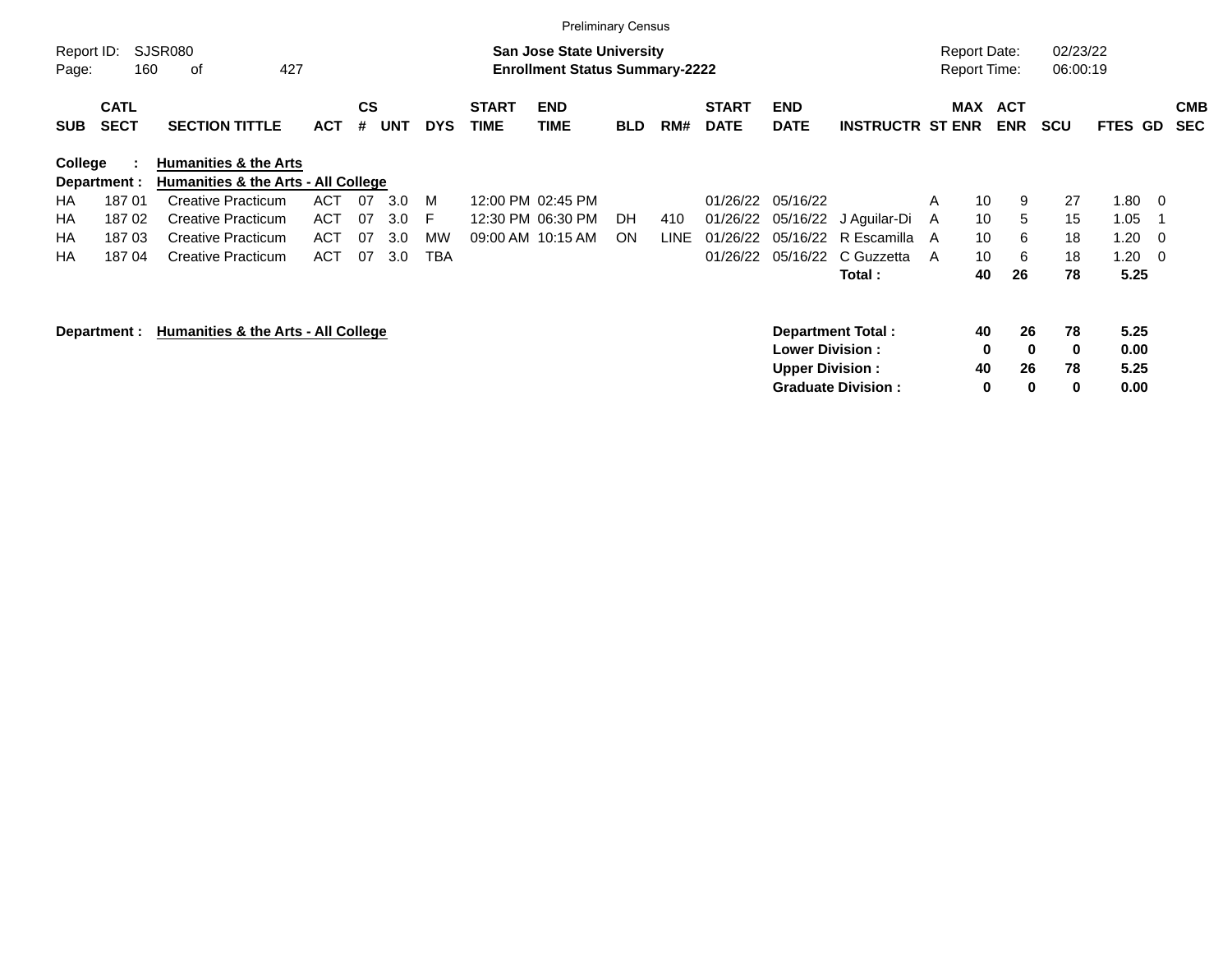|                     |                             |                                                                |            |                    |            |            |                             |                                                                           | <b>Preliminary Census</b> |             |                             |                                 |                                       |                                     |             |                      |                |                          |                          |
|---------------------|-----------------------------|----------------------------------------------------------------|------------|--------------------|------------|------------|-----------------------------|---------------------------------------------------------------------------|---------------------------|-------------|-----------------------------|---------------------------------|---------------------------------------|-------------------------------------|-------------|----------------------|----------------|--------------------------|--------------------------|
| Report ID:<br>Page: | 161                         | <b>SJSR080</b><br>οf<br>427                                    |            |                    |            |            |                             | <b>San Jose State University</b><br><b>Enrollment Status Summary-2222</b> |                           |             |                             |                                 |                                       | <b>Report Date:</b><br>Report Time: |             | 02/23/22<br>06:00:19 |                |                          |                          |
| <b>SUB</b>          | <b>CATL</b><br><b>SECT</b>  | <b>SECTION TITTLE</b>                                          | <b>ACT</b> | $\mathsf{cs}$<br># | <b>UNT</b> | <b>DYS</b> | <b>START</b><br><b>TIME</b> | <b>END</b><br><b>TIME</b>                                                 | <b>BLD</b>                | RM#         | <b>START</b><br><b>DATE</b> | <b>END</b><br><b>DATE</b>       | <b>INSTRUCTR ST ENR ENR</b>           |                                     | MAX ACT     | <b>SCU</b>           | <b>FTES GD</b> |                          | <b>CMB</b><br><b>SEC</b> |
| College             |                             | <b>Humanities &amp; the Arts</b><br><b>Art and Art History</b> |            |                    |            |            |                             |                                                                           |                           |             |                             |                                 |                                       |                                     |             |                      |                |                          |                          |
|                     | Department :<br>ARED 150 01 | <b>Field Experiences</b>                                       | SEM        | 05                 | 3.0        | M          |                             | 12:00 PM 02:45 PM                                                         | ON                        | LINE        |                             |                                 | 01/26/22 05/16/22 S Trimingham A      |                                     | 20          | 7<br>21              | 1.40           | $0\,C$                   |                          |
| CА                  | 150 01                      | <b>Field Experiences</b>                                       | <b>SEM</b> | 05                 | 3.0        | M          |                             | 12:00 PM 02:45 PM                                                         | <b>ON</b>                 |             |                             |                                 | LINE 01/26/22 05/16/22 S Trimingham A |                                     | $\mathbf 0$ | 3<br>1               | 0.20           | $0\,C$                   |                          |
|                     |                             |                                                                |            |                    |            |            |                             |                                                                           |                           |             |                             |                                 | Total:                                |                                     | 20          | 8<br>24              | 1.60           |                          |                          |
|                     |                             | ARED 184Y 01 Stdt Tchg II                                      | <b>SUP</b> | 25                 | 4.0        | TBA        |                             |                                                                           | <b>ON</b>                 |             |                             | LINE 01/26/22 05/16/22 J Roark  |                                       | Α                                   | 5           | 3<br>12              | $1.00 \quad 3$ |                          |                          |
|                     |                             |                                                                |            |                    |            |            |                             |                                                                           |                           |             |                             |                                 | Total:                                |                                     | 5           | 3<br>12              | 1.00           |                          |                          |
|                     |                             | ARED 184Z 01 Stdt Tchg III                                     | <b>SUP</b> | 25                 | 4.0        | <b>TBA</b> |                             |                                                                           | <b>ON</b>                 |             |                             | LINE 01/26/22 05/16/22 J Roark  |                                       | Α                                   | 5           | 3<br>12              | $1.00 \quad 3$ |                          |                          |
|                     |                             |                                                                |            |                    |            |            |                             |                                                                           |                           |             |                             |                                 | Total:                                |                                     | 5           | 3<br>12              | 1.00           |                          |                          |
|                     | ARED 365 01                 | Field Exp Seminar                                              | SEM 05     |                    | 1.0        | M          |                             | 04:00 PM 05:30 PM                                                         | <b>ON</b>                 |             |                             |                                 | LINE 01/26/22 05/16/22 B Hughes       | A                                   | 10          | 3<br>3               | $0.25$ 3       |                          |                          |
|                     |                             |                                                                |            |                    |            |            |                             |                                                                           |                           |             |                             |                                 | Total:                                |                                     | 10          | 3<br>3               | 0.25           |                          |                          |
| <b>ART</b>          | 1 0 1                       | Prof Prep in Art                                               | <b>LEC</b> | 01                 | 1.0        | Т          |                             | 06:30 PM 07:20 PM                                                         | <b>ON</b>                 | LINE        |                             | 01/26/22 05/16/22 J Fung        |                                       | A                                   | 70<br>68    | 68                   | 4.53 0         |                          |                          |
| <b>ART</b>          | 1 0 2                       | Prof Prep in Art                                               | <b>LEC</b> | 01                 | 1.0        | R          |                             | 06:30 PM 07:20 PM                                                         | <b>ON</b>                 | LINE        |                             | 01/26/22 05/16/22 J Fung        |                                       | A                                   | 70<br>33    | 33                   | $2.20 \t 0$    |                          |                          |
|                     |                             |                                                                |            |                    |            |            |                             |                                                                           |                           |             |                             |                                 | Total:                                | 140                                 | 101         | 101                  | 6.73           |                          |                          |
| <b>ART</b>          | 201                         | Artist in Culture                                              | SEM        | 05                 | 3.0        | <b>MW</b>  |                             | 09:00 AM 10:15 AM                                                         | ON                        | <b>LINE</b> |                             | 01/26/22 05/16/22 M Wilson      |                                       | A                                   | 24<br>24    | 72                   | $4.80\ 0$      |                          |                          |
| ART                 | 202                         | <b>Artist in Culture</b>                                       | SEM        | 05                 | 3.0        | МW         |                             | 10:30 AM 11:45 AM                                                         | ON                        | <b>LINE</b> |                             | 01/26/22 05/16/22 M Wilson      |                                       | A                                   | 24<br>24    | 72                   | $4.80$ 0       |                          |                          |
| ART                 | 203                         | <b>Artist in Culture</b>                                       | SEM        | 05                 | 3.0        | <b>TR</b>  |                             | 09:00 AM 10:15 AM                                                         | ON                        | LINE        |                             | 01/26/22 05/16/22 L Fung        |                                       | A                                   | 24<br>25    | 75                   | 5.00           | $\overline{\phantom{0}}$ |                          |
| ART                 | 2 0 4                       | Artist in Culture                                              | <b>SEM</b> | 05                 | 3.0        | <b>TR</b>  |                             | 10:30 AM 11:45 AM                                                         | <b>ON</b>                 |             |                             | LINE 01/26/22 05/16/22 M Wilson |                                       | A                                   | 24<br>23    | 69                   | $4.60 \ 0$     |                          |                          |
|                     |                             |                                                                |            |                    |            |            |                             |                                                                           |                           |             |                             |                                 | Total:                                |                                     | 96<br>96    | 288                  | 19.20          |                          |                          |
| <b>ART</b>          | 301                         | Medium and Message SEM                                         |            | 05                 | 3.0        | <b>MW</b>  |                             | 09:00 AM 10:15 AM                                                         | <b>ON</b>                 | LINE.       |                             |                                 | 01/26/22 05/16/22 P Jayavant          | A                                   | 10<br>24    | 30                   | $2.00 \t 0$    |                          |                          |
| ART                 | 302                         | Medium and Message SEM                                         |            | 05                 | 3.0        | MW         |                             | 10:30 AM 11:45 AM                                                         | <b>ON</b>                 | <b>LINE</b> |                             |                                 | 01/26/22 05/16/22 P Jayavant          | A                                   | 24          | 9<br>27              | 1.80           | $\overline{\phantom{0}}$ |                          |
| ART                 | 303                         | Medium and Message SEM                                         |            | 05                 | 3.0        | TR         |                             | 09:00 AM 10:15 AM                                                         | <b>ON</b>                 | LINE        |                             |                                 | 01/26/22 05/16/22   Carvajal          | A                                   | 24<br>24    | 72                   | 4.80           | $\overline{\mathbf{0}}$  |                          |
| ART                 | 304                         | Medium and Message SEM                                         |            | 05                 | 3.0        | <b>TR</b>  |                             | 10:30 AM 11:45 AM                                                         | ON                        | LINE        |                             | 01/26/22 05/16/22 L Fung        |                                       | A                                   | 24<br>24    | 72                   | 4.80           | $\overline{\phantom{0}}$ |                          |
|                     |                             |                                                                |            |                    |            |            |                             |                                                                           |                           |             |                             |                                 | Total:                                |                                     | 96<br>67    | 201                  | 13.40          |                          |                          |
| ART                 | 1201                        | 2-D Des and Color Co ACT                                       |            |                    | 07 3.0     | МW         |                             | 12:00 PM 02:50 PM                                                         | ART                       | 301         |                             |                                 | 01/26/22 05/16/22 E Friedman A        |                                     | 25<br>24    | 75                   | $5.00 \t 0$    |                          |                          |
| ART                 | 12 02                       | 2-D Des and Color Co ACT 07 3.0                                |            |                    |            | TR         |                             | 08:00 AM 10:50 AM                                                         | ART 312                   |             |                             |                                 | 01/26/22 05/16/22 E Harris Sin A      |                                     | 23<br>24    | 69                   | $4.60$ 0       |                          |                          |
|                     |                             |                                                                |            |                    |            |            |                             |                                                                           |                           |             |                             |                                 | Total:                                |                                     | 48<br>48    | 144                  | 9.60           |                          |                          |
| ART                 | 1301                        | 3-D Concepts                                                   | ACT        |                    | 07 3.0     | МW         |                             | 09:00 AM 11:50 AM                                                         | ART                       | 108         |                             |                                 | 01/26/22 05/16/22 J Cannon            | A                                   | 16<br>24    | 48                   | $3.20 \ 0$     |                          |                          |
| ART                 | 1302                        | 3-D Concepts                                                   | <b>ACT</b> |                    | 07 3.0     | МW         |                             | 03:00 PM 05:50 PM                                                         | ART                       | 108         |                             |                                 | 01/26/22 05/16/22 J Rojas Dima A      |                                     | 22<br>24    | 66                   | 4.40 0         |                          |                          |
| ART                 | 1303                        | 3-D Concepts                                                   | ACT        |                    | 07 3.0     | TR         |                             | 03:00 PM 05:50 PM                                                         | ART 108                   |             |                             |                                 | 01/26/22 05/16/22 J Contreras A       | 24                                  | 19          | 57                   | $3.80\ 0$      |                          |                          |
|                     |                             |                                                                |            |                    |            |            |                             |                                                                           |                           |             |                             |                                 | Total:                                |                                     | 72<br>57    | 171                  | 11.40          |                          |                          |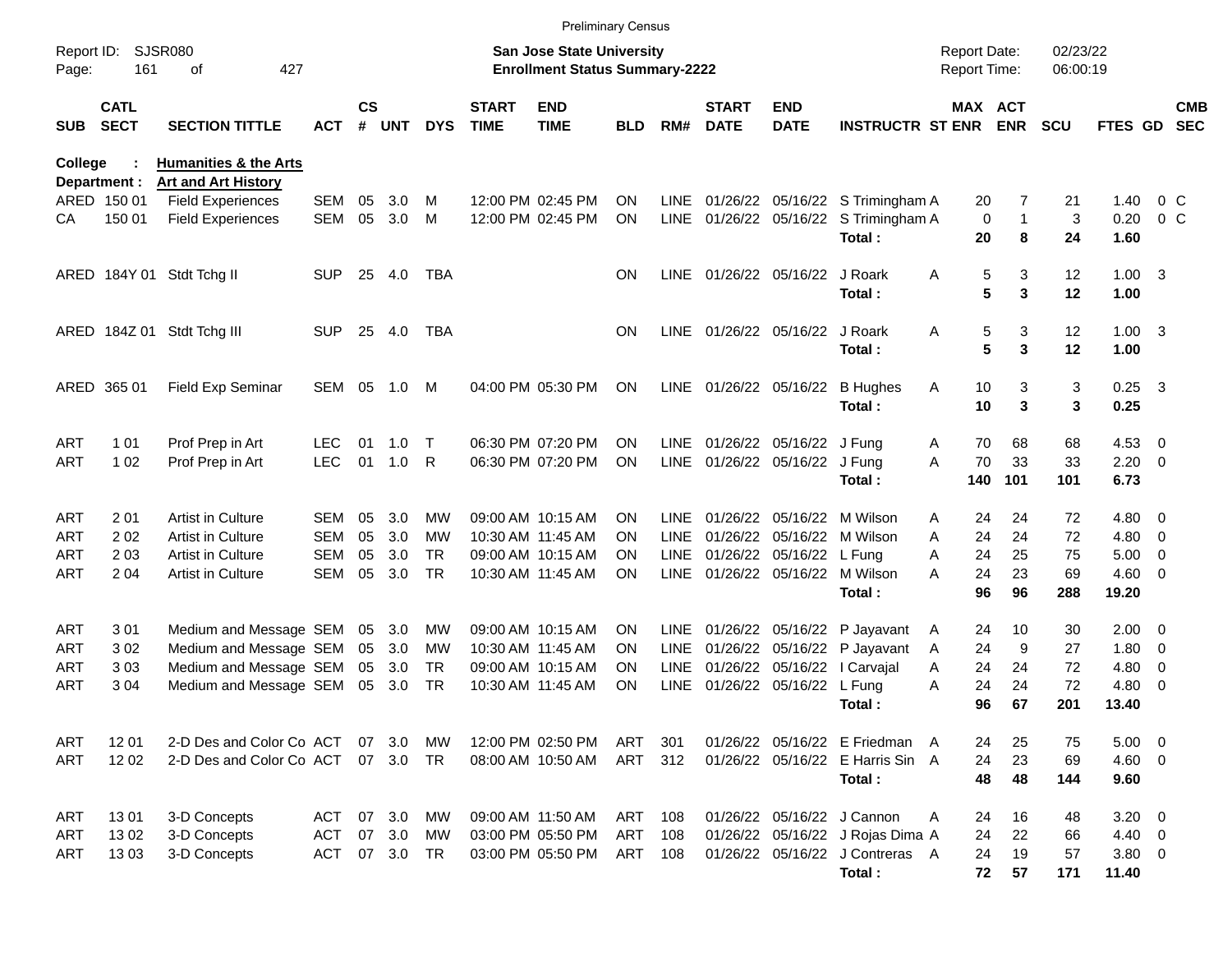|                     |                            |                                              |                          |                    |            |            |                             |                                                                    | <b>Preliminary Census</b> |             |                             |                              |                                           |                                     |                              |                      |                         |                          |                          |
|---------------------|----------------------------|----------------------------------------------|--------------------------|--------------------|------------|------------|-----------------------------|--------------------------------------------------------------------|---------------------------|-------------|-----------------------------|------------------------------|-------------------------------------------|-------------------------------------|------------------------------|----------------------|-------------------------|--------------------------|--------------------------|
| Report ID:<br>Page: | 162                        | <b>SJSR080</b><br>427<br>οf                  |                          |                    |            |            |                             | San Jose State University<br><b>Enrollment Status Summary-2222</b> |                           |             |                             |                              |                                           | <b>Report Date:</b><br>Report Time: |                              | 02/23/22<br>06:00:19 |                         |                          |                          |
| <b>SUB</b>          | <b>CATL</b><br><b>SECT</b> | <b>SECTION TITTLE</b>                        | <b>ACT</b>               | $\mathsf{cs}$<br># | <b>UNT</b> | <b>DYS</b> | <b>START</b><br><b>TIME</b> | <b>END</b><br><b>TIME</b>                                          | BLD                       | RM#         | <b>START</b><br><b>DATE</b> | <b>END</b><br><b>DATE</b>    | <b>INSTRUCTR ST ENR</b>                   |                                     | MAX ACT<br>ENR               | <b>SCU</b>           | <b>FTES GD</b>          |                          | <b>CMB</b><br><b>SEC</b> |
| ART                 | 24 01                      | Drawing I                                    | ACT                      |                    | 3.0        |            |                             |                                                                    |                           |             |                             |                              |                                           | X                                   | 0                            | 0<br>0               | 0.00                    | - 0                      |                          |
| ART                 | 24 02                      | Drawing I                                    | <b>ACT</b>               | 07                 | 3.0        | МW         |                             | 08:00 AM 10:50 AM                                                  | ART                       | 304         |                             | 01/26/22 05/16/22 D Feasel   |                                           | Α                                   | 24<br>21                     | 63                   | 4.20                    | 0                        |                          |
| ART                 | 24 03                      | Drawing I                                    | <b>ACT</b>               | 07                 | 3.0        | МW         |                             | 12:00 PM 02:50 PM                                                  | <b>ART</b>                | 304         |                             | 01/26/22 05/16/22 R Foster   |                                           | A                                   | 24<br>24                     | 72                   | 4.80                    | $\overline{0}$           |                          |
| ART                 | 24 04                      | Drawing I                                    | <b>ACT</b>               | 07                 | 3.0        | <b>TR</b>  |                             | 12:00 PM 02:50 PM                                                  | <b>ART</b>                | 312         |                             |                              | 01/26/22 05/16/22 E Harris Sin            | A                                   | 24<br>16                     | 48                   | 3.20                    | $\overline{0}$           |                          |
| ART                 | 24 05                      | Drawing I                                    | ACT                      | 07                 | 3.0        | <b>TR</b>  |                             | 12:00 PM 02:50 PM                                                  | <b>ON</b>                 | <b>LINE</b> |                             |                              | 01/26/22 05/16/22 E Friedman<br>Total:    | A                                   | 24<br>25<br>96<br>86         | 75<br>258            | $5.00 \t 0$<br>17.20    |                          |                          |
| <b>ART</b>          | 25 01                      | <b>Expressive Drawing</b>                    | ACT                      | 07                 | 3.0        | TR         |                             | 03:00 PM 05:50 PM                                                  | ART                       | 306         |                             | 01/26/22 05/16/22            | M Taylor<br>Total:                        | A                                   | 13<br>24<br>24<br>13         | 39<br>39             | $2.60 \t 0$<br>2.60     |                          |                          |
| ART                 | 26 01                      | Drawing II                                   | <b>ACT</b>               |                    | 3.0        |            |                             |                                                                    |                           |             |                             |                              |                                           | X                                   | $\mathbf 0$                  | 0<br>0               | $0.00 \t 0$             |                          |                          |
| <b>ART</b>          | 26 02                      | Drawing II                                   | <b>ACT</b>               | 07                 | 3.0        | MW         |                             | 03:00 PM 05:50 PM                                                  | ART                       | 306         |                             |                              | 01/26/22 05/16/22 E Friedman<br>Total:    | A                                   | 16<br>24<br>24<br>16         | 48<br>48             | 3.20<br>3.20            | $\overline{\phantom{0}}$ |                          |
| <b>ART</b>          | 39 01                      | Multi Arts/Children                          | LAB                      | 07                 | 3.0        | TR.        |                             | 12:00 PM 02:50 PM                                                  | <b>ON</b>                 | LINE        |                             |                              | 01/26/22 05/16/22 S Trimingham A          |                                     | 15<br>12                     | 36                   | $2.40 \ 0$              |                          |                          |
|                     |                            |                                              |                          |                    |            |            |                             |                                                                    |                           |             |                             |                              | Total:                                    |                                     | 15<br>12                     | 36                   | 2.40                    |                          |                          |
| ART                 | 46 01                      | Intro to Ceramics                            | ACT                      | 07                 | 3.0        | МW         |                             | 09:00 AM 11:50 AM                                                  | IS                        | 165         |                             |                              | 01/26/22 05/16/22 C Kamoroff              | A                                   | 24<br>24                     | 72                   | 4.80                    | $\overline{\phantom{0}}$ |                          |
| ART                 | 46 02                      | Intro to Ceramics                            | ACT                      | 07                 | 3.0        | МW         |                             | 12:00 PM 02:50 PM                                                  | IS                        | 165         |                             |                              | 01/26/22 05/16/22 M Galvan                | A                                   | 24<br>24                     | 72                   | 4.80                    | $\overline{\mathbf{0}}$  |                          |
| ART                 | 46 03                      | Intro to Ceramics                            | ACT                      | 07                 | 3.0        | <b>TR</b>  |                             | 12:00 PM 02:50 PM                                                  | IS                        | 165         |                             |                              | 01/26/22 05/16/22 M Van Den DoA           |                                     | 24<br>24                     | 72                   | 4.80                    | $\overline{0}$           |                          |
| ART                 | 46 04                      | Intro to Ceramics                            | ACT                      | 07                 | 3.0        | <b>TR</b>  |                             | 03:00 PM 05:50 PM                                                  | IS                        | 165         |                             |                              | 01/26/22 05/16/22 M Van Den DoA           |                                     | 24<br>24                     | 72                   | 4.80                    | $\overline{0}$           |                          |
| ART                 | 46 05                      | Intro to Ceramics                            | <b>ACT</b>               | 07                 | 3.0        | F          |                             | 09:30 AM 03:30 PM                                                  | IS                        | 124         |                             |                              | 01/26/22 05/16/22 M Van Den DoA<br>Total: | 120                                 | 24<br>23<br>119              | 69<br>357            | 4.70<br>23.90           | $\overline{2}$           |                          |
| <b>ART</b>          | 47 01                      | Intro Metal Smithing                         | <b>ACT</b>               |                    | 07 3.0 F   |            |                             | 09:30 AM 03:30 PM                                                  |                           |             |                             |                              | 01/26/22 05/16/22 Y Escalante A           |                                     | 12<br>18                     | 36                   | $2.40 \ 0$              |                          |                          |
|                     |                            |                                              |                          |                    |            |            |                             |                                                                    |                           |             |                             |                              | Total:                                    |                                     | 18<br>12                     | 36                   | 2.40                    |                          |                          |
| ART                 | 61 01                      | <b>Beginning Painting</b>                    | <b>ACT</b>               | 07                 | 3.0        | <b>MW</b>  |                             | 12:00 PM 02:50 PM                                                  | ART                       | 306         |                             | 01/26/22 05/16/22            | D Feasel                                  | A                                   | 24<br>25                     | 75                   | $5.00 \t 0$             |                          |                          |
|                     |                            |                                              |                          |                    |            |            |                             |                                                                    |                           |             |                             |                              | Total :                                   |                                     | 25<br>24                     | 75                   | 5.00                    |                          |                          |
| ART                 | 68 01                      | Beg. Sculpture                               | ACT                      | 07                 | 3.0        | МW         |                             | 09:00 AM 11:50 AM                                                  | AF                        | 001         |                             | 01/26/22 05/16/22 L Dau      |                                           | A                                   | 24<br>22                     | 66                   | 4.40 0                  |                          |                          |
| ART                 | 68 02                      | Beg. Sculpture                               | <b>ACT</b>               | 07                 | 3.0        | <b>TR</b>  |                             | 09:00 AM 11:50 AM                                                  | AF                        | 001         |                             | 01/26/22 05/16/22 L Dau      | Total:                                    | A                                   | 24<br>23<br>48<br>45         | 69<br>135            | $4.60$ 0<br>9.00        |                          |                          |
|                     |                            |                                              |                          |                    |            |            |                             |                                                                    |                           |             |                             |                              |                                           |                                     |                              |                      |                         |                          |                          |
| ART<br>ART          | 74 01<br>74 02             | Intro to Digital Med<br>Intro to Digital Med | <b>ACT</b><br><b>ACT</b> | 07                 | 3.0<br>3.0 | <b>MW</b>  |                             | 03:00 PM 05:50 PM                                                  | ART                       | 110         |                             |                              | 01/26/22 05/16/22 J Morgan                | X.<br>Α                             | 0<br>$\mathbf 0$<br>24<br>23 | 0<br>69              | $0.00 \t 0$<br>$4.60$ 0 |                          |                          |
| ART                 | 74 03                      | Intro to Digital Med                         | <b>ACT</b>               | 07                 | 3.0        | <b>TR</b>  |                             | 09:00 AM 11:50 AM                                                  | ART                       | 241         |                             | 01/26/22 05/16/22 L Calip    |                                           | Α                                   | 11<br>24                     | 33                   | $2.20 \t 0$             |                          |                          |
| ART                 | 74 04                      | Intro to Digital Med                         | ACT                      |                    | 07 3.0     | TR         |                             | 09:00 AM 11:50 AM                                                  | ART 237                   |             |                             | 01/26/22 05/16/22 G Piliotis |                                           | A                                   | 11<br>24                     | 33                   | $2.20 \t 0$             |                          |                          |
|                     |                            |                                              |                          |                    |            |            |                             |                                                                    |                           |             |                             |                              |                                           |                                     |                              |                      |                         |                          |                          |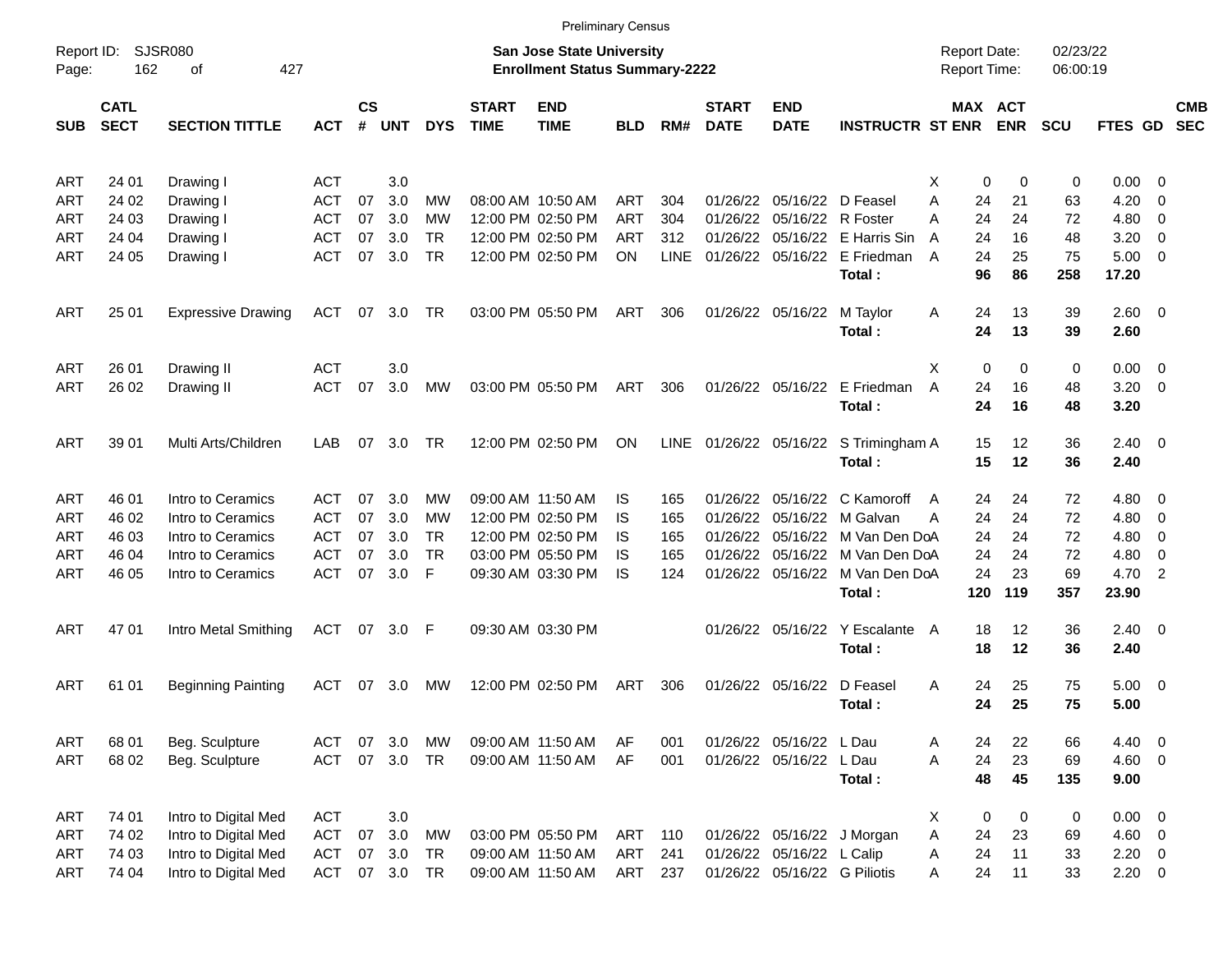|                     |                            |                                                                         |               |                             |            |            |                             | <b>Preliminary Census</b>                                          |            |             |                             |                                 |                         |                                     |                         |                      |                |                          |            |
|---------------------|----------------------------|-------------------------------------------------------------------------|---------------|-----------------------------|------------|------------|-----------------------------|--------------------------------------------------------------------|------------|-------------|-----------------------------|---------------------------------|-------------------------|-------------------------------------|-------------------------|----------------------|----------------|--------------------------|------------|
| Report ID:<br>Page: | <b>SJSR080</b><br>163      | 427<br>οf                                                               |               |                             |            |            |                             | San Jose State University<br><b>Enrollment Status Summary-2222</b> |            |             |                             |                                 |                         | <b>Report Date:</b><br>Report Time: |                         | 02/23/22<br>06:00:19 |                |                          |            |
| <b>SUB</b>          | <b>CATL</b><br><b>SECT</b> | <b>SECTION TITTLE</b>                                                   | <b>ACT</b>    | $\mathsf{cs}$<br>$\pmb{\#}$ | <b>UNT</b> | <b>DYS</b> | <b>START</b><br><b>TIME</b> | <b>END</b><br><b>TIME</b>                                          | <b>BLD</b> | RM#         | <b>START</b><br><b>DATE</b> | <b>END</b><br><b>DATE</b>       | <b>INSTRUCTR ST ENR</b> |                                     | MAX ACT<br><b>ENR</b>   | <b>SCU</b>           | FTES GD SEC    |                          | <b>CMB</b> |
| ART                 | 74 05                      | Intro to Digital Med                                                    | <b>ACT</b>    |                             | 3.0        |            |                             |                                                                    |            |             |                             |                                 |                         | X                                   | 0<br>0                  | 0                    | $0.00 \t 0$    |                          |            |
| ART                 | 74 06                      | Intro to Digital Med                                                    | <b>ACT</b>    | 07                          | 3.0        | <b>TR</b>  |                             | 12:00 PM 02:50 PM                                                  |            |             | 01/26/22                    |                                 | 05/16/22 F Van De Vel A | 24                                  | 13                      | 39                   | 2.60 0         |                          |            |
| ART                 | 74 07                      | Intro to Digital Med                                                    | <b>ACT</b>    | 07                          | 3.0        | <b>TR</b>  |                             | 03:00 PM 05:50 PM                                                  |            |             |                             | 01/26/22 05/16/22               | F Van De Vel A          | 24                                  | 10                      | 30                   | $2.00 \t 0$    |                          |            |
|                     |                            |                                                                         |               |                             |            |            |                             |                                                                    |            |             |                             |                                 | Total:                  | 120                                 | 68                      | 204                  | 13.60          |                          |            |
| ART                 | 75 01                      | Intro Digital Video                                                     | ACT           | 07                          | 3.0        | МW         |                             | 09:00 AM 11:50 AM                                                  | ΟN         | <b>LINE</b> | 01/26/22                    | 05/16/22 Y Harris               |                         | 24<br>A                             | 24                      | 72                   | $4.80\ 0$      |                          |            |
| ART                 | 75 02                      | Intro Digital Video                                                     | ACT           | 07                          | 3.0        | МW         |                             | 03:00 PM 05:50 PM                                                  | ΟN         | <b>LINE</b> | 01/26/22                    | 05/16/22 D Bayus                |                         | 24<br>Α                             | 25                      | 75                   | $5.00 \t 0$    |                          |            |
| ART                 | 75 03                      | Intro Digital Video                                                     | <b>ACT</b>    | 07                          | 3.0        | <b>TR</b>  |                             | 09:00 AM 11:50 AM                                                  | ΟN         | LINE        |                             | 01/26/22 05/16/22 Y Harris      |                         | 24<br>A                             | 24                      | 72                   | $4.80\ 0$      |                          |            |
|                     |                            |                                                                         |               |                             |            |            |                             |                                                                    |            |             |                             |                                 | Total:                  | 72                                  | 73                      | 219                  | 14.60          |                          |            |
| ART                 |                            | 100W 01 Writng Wrkshp FA                                                | SEM           | 04                          | 3.0        | <b>TR</b>  |                             | 12:00 PM 01:15 PM                                                  | ΟN         | LINE        |                             | 01/26/22 05/16/22 J Silk        |                         | 25<br>Α                             | 24                      | 72                   | $4.80\ 0$      |                          |            |
| ART                 |                            | 100W 02 Writng Wrkshp FA                                                | <b>SEM</b>    | 04                          | 3.0        | <b>TR</b>  |                             | 10:30 AM 11:45 AM                                                  | ΟN         | LINE        |                             | 01/26/22 05/16/22 J Silk        |                         | 25<br>Α                             | 24                      | 72                   | 4.80 0         |                          |            |
| ART                 |                            | 100W 03 Writng Wrkshp FA                                                | <b>SEM</b>    |                             | 3.0        |            |                             |                                                                    |            |             |                             |                                 |                         | X                                   | $\mathbf 0$<br>$\Omega$ | 0                    | $0.00 \t 0$    |                          |            |
| ART                 |                            | 100W 04 Writng Wrkshp FA                                                | <b>SEM</b>    |                             | 3.0        |            |                             |                                                                    |            |             |                             |                                 |                         | X                                   | 0<br>$\Omega$           | 0                    | $0.00 \t 0$    |                          |            |
| ART                 |                            | 100W 05 Writng Wrkshp FA                                                | SEM           | 04                          | 3.0        | TR         |                             | 03:00 PM 04:15 PM                                                  | ON         | LINE        |                             | 01/26/22 05/16/22               | J Silk                  | A<br>25                             | 25                      | 75                   | $5.00 \t 0$    |                          |            |
|                     |                            |                                                                         |               |                             |            |            |                             |                                                                    |            |             |                             |                                 | Total:                  | 75                                  | 73                      | 219                  | 14.60          |                          |            |
| ART                 | 101 01                     | Digital Media Art                                                       | ACT           | 07                          | 3.0        | МW         |                             | 12:00 PM 02:50 PM                                                  | ART        | 241         | 01/26/22                    |                                 | 05/16/22 C Thompto      | 24<br>A                             | 19                      | 57                   | 3.85           | $\overline{\phantom{1}}$ |            |
| ART                 | 101 02                     | Digital Media Art                                                       | ACT           | 07                          | 3.0        | МW         |                             | 03:00 PM 05:50 PM                                                  | <b>ART</b> | 241         | 01/26/22                    |                                 | 05/16/22 C Thompto      | 24<br>Α                             | 18                      | 54                   | 3.60 0         |                          |            |
| ART                 | 101 03                     | Digital Media Art                                                       | <b>ACT</b>    | 07                          | 3.0        | <b>TR</b>  |                             | 12:00 PM 02:50 PM                                                  | ART        | 237         |                             | 01/26/22 05/16/22 S Durie       |                         | A<br>24                             | 18                      | 54                   | 3.65           | $\overline{\phantom{1}}$ |            |
|                     |                            |                                                                         |               |                             |            |            |                             |                                                                    |            |             |                             |                                 | Total:                  | 72                                  | 55                      | 165                  | 11.10          |                          |            |
| ART                 | 102 01                     | 3D Model and Print                                                      | <b>ACT</b>    |                             | 07 3.0     | TR         |                             | 12:00 PM 02:50 PM                                                  | ART        | 241         |                             | 01/26/22 05/16/22               | D Bayus                 | Α<br>24                             | 29                      | 87                   | 5.85 1         |                          |            |
|                     |                            |                                                                         |               |                             |            |            |                             |                                                                    |            |             |                             |                                 | Total:                  | 24                                  | 29                      | 87                   | 5.85           |                          |            |
|                     |                            |                                                                         |               |                             |            |            |                             |                                                                    |            |             |                             |                                 |                         |                                     |                         |                      |                |                          |            |
| ART                 | 103 01                     | Art as System                                                           | ACT           |                             | 13 3.0     | MW         |                             | 03:00 PM 05:50 PM                                                  | ART        | 237         |                             | 01/26/22 05/16/22               | S Durie                 | A<br>24                             | 23                      | 69                   | $4.60 \ 0$     |                          |            |
|                     |                            |                                                                         |               |                             |            |            |                             |                                                                    |            |             |                             |                                 | Total:                  | 24                                  | 23                      | 69                   | 4.60           |                          |            |
| ART                 | 104 01                     | Interdisc Sem Dig Me SEM                                                |               | 05                          | 3.0        | M          |                             | 12:00 PM 02:45 PM                                                  | ΟN         | <b>LINE</b> | 01/26/22                    | 05/16/22                        | R Holberton             | 24<br>A                             | 28                      | 84                   | $5.60 \quad 0$ |                          |            |
| ART                 | 104 02                     | Interdisc Sem Dig Me SEM 05                                             |               |                             | 3.0        | $\top$     |                             | 12:00 PM 02:45 PM                                                  | ON         |             |                             | LINE 01/26/22 05/16/22 Y Harris |                         | 24<br>Α                             | 24                      | 72                   | $4.80\ 0$      |                          |            |
|                     |                            |                                                                         |               |                             |            |            |                             |                                                                    |            |             |                             |                                 | Total:                  | 48                                  | 52                      | 156                  | 10.40          |                          |            |
|                     |                            | ART 105 01 Advanced Digit Video ACT 07 3.0 TR 03:00 PM 05:50 PM ART 241 |               |                             |            |            |                             |                                                                    |            |             |                             | 01/26/22 05/16/22               | D Bayus                 | A<br>24                             | 24                      | 72                   | 4.85 1         |                          |            |
|                     |                            |                                                                         |               |                             |            |            |                             |                                                                    |            |             |                             |                                 | Total:                  | 24                                  | 24                      | 72                   | 4.85           |                          |            |
| ART                 | 106 01                     | Tpcs:Human/Mach In LAB 13 3.0 TR                                        |               |                             |            |            |                             | 03:00 PM 05:50 PM ART 237                                          |            |             |                             | 01/26/22 05/16/22               | S Durie                 | A<br>24                             | 19                      | 57                   | 3.80 0         |                          |            |
|                     |                            |                                                                         |               |                             |            |            |                             |                                                                    |            |             |                             |                                 | Total:                  | 24                                  | 19                      | 57                   | 3.80           |                          |            |
| ART                 |                            | 107 01 Proj Digital Media                                               | ACT 07 3.0 TR |                             |            |            |                             | 12:00 PM 02:50 PM ON LINE 01/26/22 05/16/22 G Hobbs                |            |             |                             |                                 |                         | 24<br>A                             | 24                      | 72                   | 4.85 1         |                          |            |
|                     |                            |                                                                         |               |                             |            |            |                             |                                                                    |            |             |                             |                                 |                         |                                     |                         |                      |                |                          |            |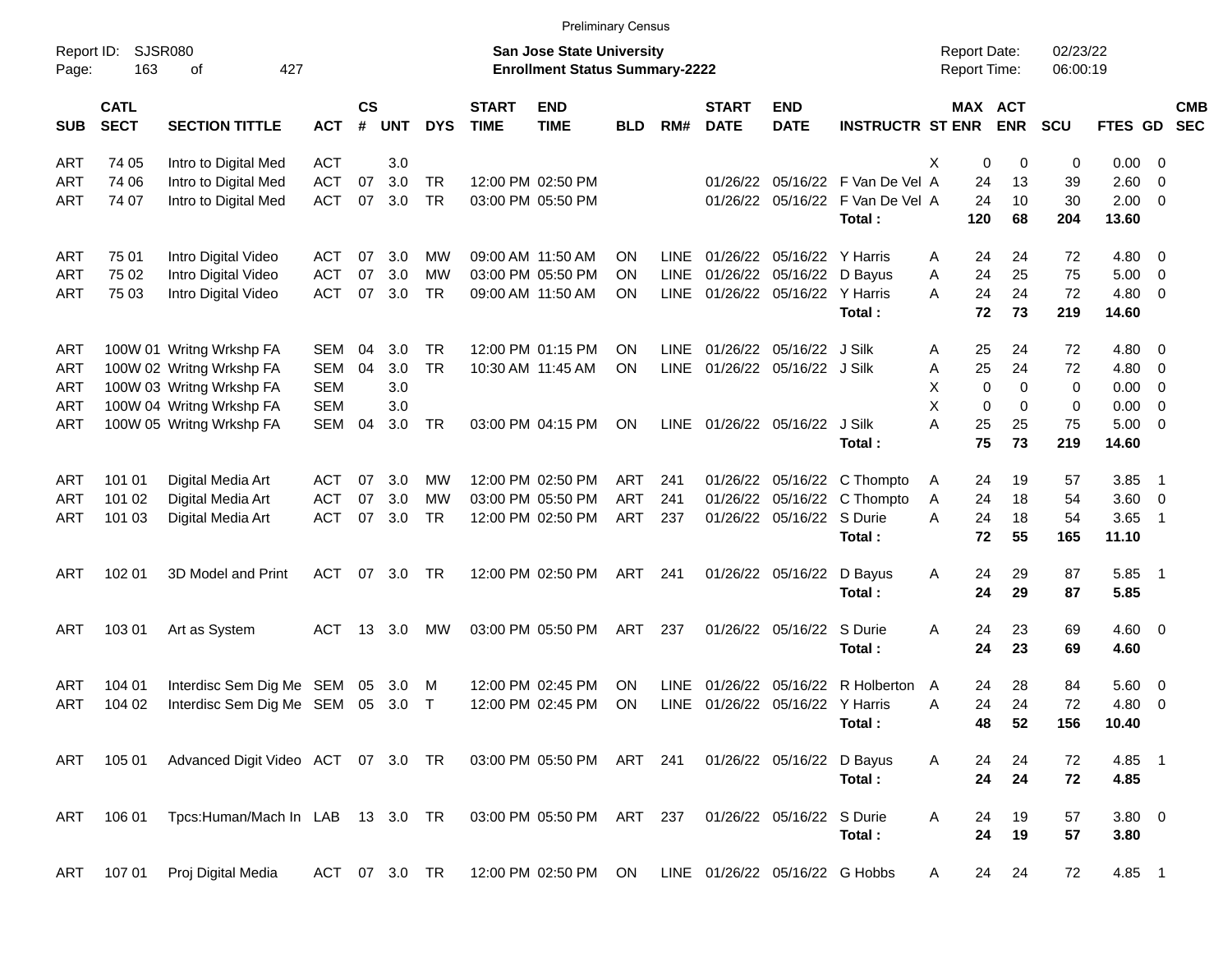|                     |                            |                                                                              |                          |                |               |                        |                             | <b>Preliminary Census</b>                                                 |                        |                     |                             |                               |                                                                                |                                            |                            |                      |                       |                          |
|---------------------|----------------------------|------------------------------------------------------------------------------|--------------------------|----------------|---------------|------------------------|-----------------------------|---------------------------------------------------------------------------|------------------------|---------------------|-----------------------------|-------------------------------|--------------------------------------------------------------------------------|--------------------------------------------|----------------------------|----------------------|-----------------------|--------------------------|
| Report ID:<br>Page: | <b>SJSR080</b><br>164      | 427<br>оf                                                                    |                          |                |               |                        |                             | <b>San Jose State University</b><br><b>Enrollment Status Summary-2222</b> |                        |                     |                             |                               |                                                                                | <b>Report Date:</b><br><b>Report Time:</b> |                            | 02/23/22<br>06:00:19 |                       |                          |
| <b>SUB</b>          | <b>CATL</b><br><b>SECT</b> | <b>SECTION TITTLE</b>                                                        | <b>ACT</b>               | <b>CS</b><br># | <b>UNT</b>    | <b>DYS</b>             | <b>START</b><br><b>TIME</b> | <b>END</b><br><b>TIME</b>                                                 | <b>BLD</b>             | RM#                 | <b>START</b><br><b>DATE</b> | <b>END</b><br><b>DATE</b>     | <b>INSTRUCTR ST ENR</b>                                                        |                                            | MAX ACT<br><b>ENR</b>      | SCU                  | <b>FTES GD</b>        | <b>CMB</b><br><b>SEC</b> |
|                     |                            |                                                                              |                          |                |               |                        |                             |                                                                           |                        |                     |                             |                               | Total:                                                                         | 24                                         | 24                         | 72                   | 4.85                  |                          |
| ART<br>CS           | 108 01<br>108 01           | Intro Game Studies<br>Intro Game Studies                                     | <b>LEC</b><br><b>LEC</b> | 01<br>01       | 3.0<br>3.0    | MW<br><b>MW</b>        |                             | 06:00 PM 07:15 PM<br>06:00 PM 07:15 PM                                    | ART<br><b>ART</b>      | 135<br>135          | 01/26/22                    | 01/26/22 05/16/22<br>05/16/22 | J Morgan<br>J Morgan                                                           | 30<br>Α<br>0<br>A                          | 13<br>20                   | 39<br>60             | 2.60<br>4.00          | 0 C<br>0 <sup>o</sup>    |
| ART<br>СS           | 108 02<br>108 02           | Intro Game Studies<br>Intro Game Studies                                     | <b>LEC</b><br><b>LEC</b> | 01<br>01       | 3.0<br>3.0    | F<br>F                 |                             | 12:30 PM 03:15 PM<br>12:30 PM 03:15 PM                                    | <b>ON</b><br><b>ON</b> | <b>LINE</b><br>LINE | 01/26/22 05/16/22           | 01/26/22 05/16/22             | J Morgan<br>J Morgan<br>Total:                                                 | 30<br>A<br>0<br>A<br>60                    | 25<br>$\overline{4}$<br>62 | 75<br>12<br>186      | 5.00<br>0.85<br>12.45 | 0 <sup>o</sup><br>1 C    |
| ART                 | 132 01                     | <b>TpcsInterCeramics</b>                                                     | ACT                      | 07             | 3.0           | MW                     |                             | 03:00 PM 05:50 PM                                                         | IS.                    | 124                 |                             |                               | 01/26/22 05/16/22 A Shiverdeck A<br>Total:                                     | 24<br>24                                   | 21<br>21                   | 63<br>63             | $4.20 \ 0$<br>4.20    |                          |
| ART                 | 133 01                     | Tpcs:Ceramic Sculptu ACT 07 3.0 MW                                           |                          |                |               |                        |                             | 12:00 PM 02:50 PM                                                         | IS                     | 124                 |                             |                               | 01/26/22 05/16/22 A Shiverdeck A<br>Total:                                     | 18<br>18                                   | 17<br>17                   | 51<br>51             | 3.55<br>3.55          | $\overline{\mathbf{3}}$  |
| ART                 | 134 01                     | Tpcs:Advanced CeramiACT 13 3.0                                               |                          |                |               | MW                     |                             | 12:00 PM 02:50 PM                                                         | IS                     | 124                 |                             |                               | 01/26/22 05/16/22 A Shiverdeck A<br>Total:                                     | 7<br>$\overline{\mathbf{r}}$               | 8<br>8                     | 24<br>24             | $1.60 \ 0$<br>1.60    |                          |
| ART                 | 135 01                     | Moldmaking                                                                   | ACT                      | 07             | 3.0           | <b>TR</b>              |                             | 12:00 PM 02:50 PM                                                         | ART                    | 108                 |                             | 01/26/22 05/16/22             | Y Escalante A<br>Total:                                                        | 24<br>24                                   | 15<br>15                   | 45<br>45             | 3.25<br>3.25          | - 5                      |
| ART                 | 138 01                     | Elem Art Methods                                                             | <b>ACT</b>               | 07             | 3.0           | <b>TR</b>              |                             | 04:30 PM 07:20 PM                                                         | ON                     |                     | LINE 01/26/22 05/16/22      |                               | <b>B</b> Hughes<br>Total:                                                      | 25<br>A<br>25                              | 10<br>10                   | 30<br>30             | $2.00 \t 0$<br>2.00   |                          |
| ART<br>CА           | 139 01<br>139 01           | <b>Teach Diversity Art</b><br><b>Teach Diversity Art</b>                     | ACT<br><b>ACT</b>        | 07<br>07       | 3.0<br>3.0    | <b>TR</b><br><b>TR</b> |                             | 12:00 PM 02:50 PM<br>12:00 PM 02:50 PM                                    | <b>ON</b><br>ΟN        | LINE<br><b>LINE</b> |                             |                               | 01/26/22 05/16/22 S Trimingham A<br>01/26/22 05/16/22 S Trimingham A<br>Total: | 10<br>0<br>10                              | 5<br>0<br>5                | 15<br>0<br>15        | 1.00<br>0.00<br>1.00  | $0\,C$<br>0 <sup>o</sup> |
| ART                 | 140 01                     | Glass                                                                        | <b>ACT</b>               | 07             | 3.0           | MW                     |                             | 09:00 AM 11:50 AM                                                         | IS                     | 235                 |                             |                               | 01/26/22 05/16/22 C Straubing A<br>Total:                                      | 20<br>20                                   | 20<br>20                   | 60<br>60             | $4.00 \ 0$<br>4.00    |                          |
| ART                 |                            | 141 01 Adv Glass                                                             |                          |                | ACT 07 3.0 MW |                        |                             | 12:00 PM 02:50 PM IS                                                      |                        | 235                 |                             |                               | 01/26/22 05/16/22 C Straubing A<br>Total:                                      | 20<br>20                                   | 9<br>9                     | 27<br>27             | $1.90$ 2<br>1.90      |                          |
| ART                 |                            | 147 01  Tpcs: Mtlsmithing/Je  ACT  07  3.0  TR  09:00 AM  11:50 AM  ART  210 |                          |                |               |                        |                             |                                                                           |                        |                     |                             |                               | 01/26/22 05/16/22 Y Escalante A<br>Total:                                      | 18<br>18                                   | 13<br>13                   | 39<br>39             | $2.70$ 2<br>2.70      |                          |
| ART                 |                            | 150 01 Topics Printmaking                                                    | ACT 07 3.0 TR            |                |               |                        |                             | 12:00 PM 02:50 PM ART 307                                                 |                        |                     |                             |                               | 01/26/22 05/16/22   Carvajal<br>Total:                                         | A<br>24<br>24                              | 19<br>19                   | 57<br>57             | $3.85$ 1<br>3.85      |                          |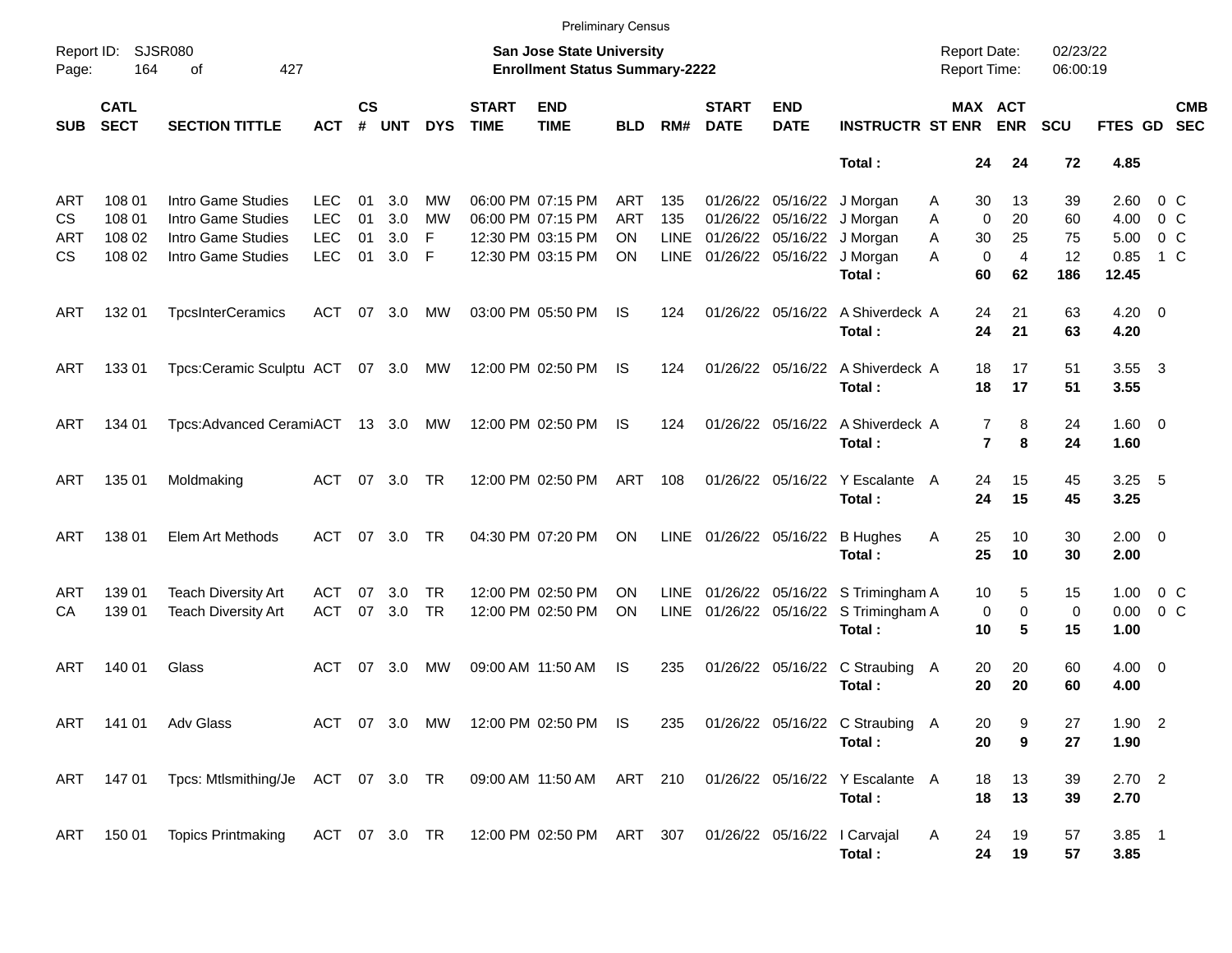|                     |                            |                                                      |                              |                |                |            |                             | <b>Preliminary Census</b>                                                 |            |     |                             |                                 |                                                                                    |                                            |                         |                      |                             |                           |
|---------------------|----------------------------|------------------------------------------------------|------------------------------|----------------|----------------|------------|-----------------------------|---------------------------------------------------------------------------|------------|-----|-----------------------------|---------------------------------|------------------------------------------------------------------------------------|--------------------------------------------|-------------------------|----------------------|-----------------------------|---------------------------|
| Report ID:<br>Page: | 165                        | <b>SJSR080</b><br>427<br>οf                          |                              |                |                |            |                             | <b>San Jose State University</b><br><b>Enrollment Status Summary-2222</b> |            |     |                             |                                 |                                                                                    | <b>Report Date:</b><br><b>Report Time:</b> |                         | 02/23/22<br>06:00:19 |                             |                           |
| <b>SUB</b>          | <b>CATL</b><br><b>SECT</b> | <b>SECTION TITTLE</b>                                | <b>ACT</b>                   | <b>CS</b><br># | <b>UNT</b>     | <b>DYS</b> | <b>START</b><br><b>TIME</b> | <b>END</b><br><b>TIME</b>                                                 | <b>BLD</b> | RM# | <b>START</b><br><b>DATE</b> | <b>END</b><br><b>DATE</b>       | <b>INSTRUCTR ST ENR</b>                                                            |                                            | MAX ACT<br><b>ENR</b>   | <b>SCU</b>           |                             | <b>CMB</b><br>FTES GD SEC |
| ART                 | 151 01                     | Screen-Printing                                      | ACT 07 3.0                   |                |                | TR         |                             | 03:00 PM 05:50 PM                                                         | ART        | 301 |                             |                                 | 01/26/22 05/16/22   Carvajal<br>Total:                                             | Α<br>24<br>24                              | 24<br>24                | 72<br>72             | 4.85 1<br>4.85              |                           |
| ART                 | 152 01                     | Tpcs in Lithography                                  | ACT                          |                | 07 3.0         | MW         |                             | 03:00 PM 05:50 PM                                                         | ART        | 307 |                             | 01/26/22 05/16/22 R Foster      | Total:                                                                             | A<br>24<br>24                              | 13<br>13                | 39<br>39             | $2.60 \t 0$<br>2.60         |                           |
| ART                 | 158 01                     | Tpcs: Adv Drawing                                    | ACT                          |                | 07 3.0         | TR         |                             | 03:00 PM 05:50 PM                                                         | ART        | 304 |                             | 01/26/22 05/16/22 SO'Dell       | Total:                                                                             | A<br>24<br>24                              | 12<br>12                | 36<br>36             | 2.604<br>2.60               |                           |
| <b>ART</b>          | 162 01                     | Watercolor                                           | ACT                          |                | $07 \quad 3.0$ | МW         |                             | 12:00 PM 02:50 PM                                                         | ART        | 310 |                             | 01/26/22 05/16/22               | L Chi<br>Total:                                                                    | Α<br>24<br>24                              | 16<br>16                | 48<br>48             | $3.25$ 1<br>3.25            |                           |
| ART<br><b>ART</b>   |                            | 164B 01 Int. Painting II<br>164B 02 Int. Painting II | <b>ACT</b><br>ACT            | 07             | 3.0<br>$3.0$ F |            |                             | 12:00 PM 06:00 PM                                                         | ON         |     |                             | LINE 01/26/22 05/16/22 F Norris | Total:                                                                             | Х<br>A<br>24<br>24                         | 0<br>0<br>12<br>12      | 0<br>36<br>36        | $0.00 \t 0$<br>2.45<br>2.45 | $\overline{\phantom{1}}$  |
| ART                 | 165 01                     | Tpcs: Figure Paintin                                 | ACT 07 3.0 TR                |                |                |            |                             | 12:00 PM 02:50 PM                                                         | ART        | 306 |                             | 01/26/22 05/16/22               | M Taylor<br>Total:                                                                 | Α<br>24<br>24                              | 13<br>13                | 39<br>39             | $2.75 \quad 3$<br>2.75      |                           |
| <b>ART</b>          | 166 01                     | Tpcs: Advanced Painti LAB                            |                              |                | 15 3.0 TR      |            |                             | 03:00 PM 05:50 PM                                                         | ART        | 312 |                             | 01/26/22 05/16/22 D Feasel      | Total:                                                                             | A<br>24<br>24                              | 11<br>11                | 33<br>33             | $2.20 \t 0$<br>2.20         |                           |
| <b>ART</b>          | 168 01                     | Topics in Woodworkin LAB                             |                              |                | 15 3.0 F       |            |                             | 09:30 AM 03:30 PM                                                         | ART        | 108 |                             | 01/26/22 05/16/22 S Wright      | Total:                                                                             | Α<br>24<br>24                              | 12<br>12                | 36<br>36             | $2.50$ 2<br>2.50            |                           |
| <b>ART</b>          | 170 01                     | Tpcs:Fabricated Scul ACT 13 3.0 MW                   |                              |                |                |            |                             | 03:00 PM 05:50 PM                                                         | AF         | 001 |                             | 01/26/22 05/16/22 S Davis       | Total:                                                                             | A<br>24<br>24                              | 13<br>13                | 39<br>39             | $3.05$ 9<br>3.05            |                           |
| ART                 | 17301                      | Tpcs:InstallArt                                      | <b>ACT</b>                   |                | 3.0            |            |                             |                                                                           |            |     |                             |                                 | Total:                                                                             | X                                          | 0<br>0<br>0<br>$\bf{0}$ | 0<br>0               | $0.00 \t 0$<br>0.00         |                           |
|                     |                            | ART 175 01 Sp Top Studio Art                         |                              |                |                |            |                             |                                                                           |            |     |                             |                                 | ACT 07 3.0 MW 12:00 PM 02:50 PM ART 237 01/26/22 05/16/22 L Znamirowsk A<br>Total: | 24<br>24                                   | 24<br>24                | 72<br>72             | 4.90 2<br>4.90              |                           |
| ART                 |                            | 177 01 Prof Practices                                | LEC 04 3.0 W                 |                |                |            |                             | 12:00 PM 02:45 PM ON LINE 01/26/22 05/16/22 J Fung                        |            |     |                             |                                 | Total:                                                                             | 24<br>A<br>24                              | 14<br>14                | 42<br>42             | 2.80 0<br>2.80              |                           |
| ART<br>ART          | 178 01<br>178 02           | Art Field Work<br>Art Field Work                     | SUP 78 3.0 TBA<br><b>SUP</b> |                |                |            |                             |                                                                           | ON.<br>ON. |     |                             |                                 | LINE 01/26/22 05/16/22 R Holberton A<br>LINE 01/26/22 05/16/22 R Holberton A       | 10<br>10                                   | 2<br>$\mathbf{1}$       | 6<br>$\mathbf{1}$    | $0.40 \ 0$<br>$0.07$ 0      |                           |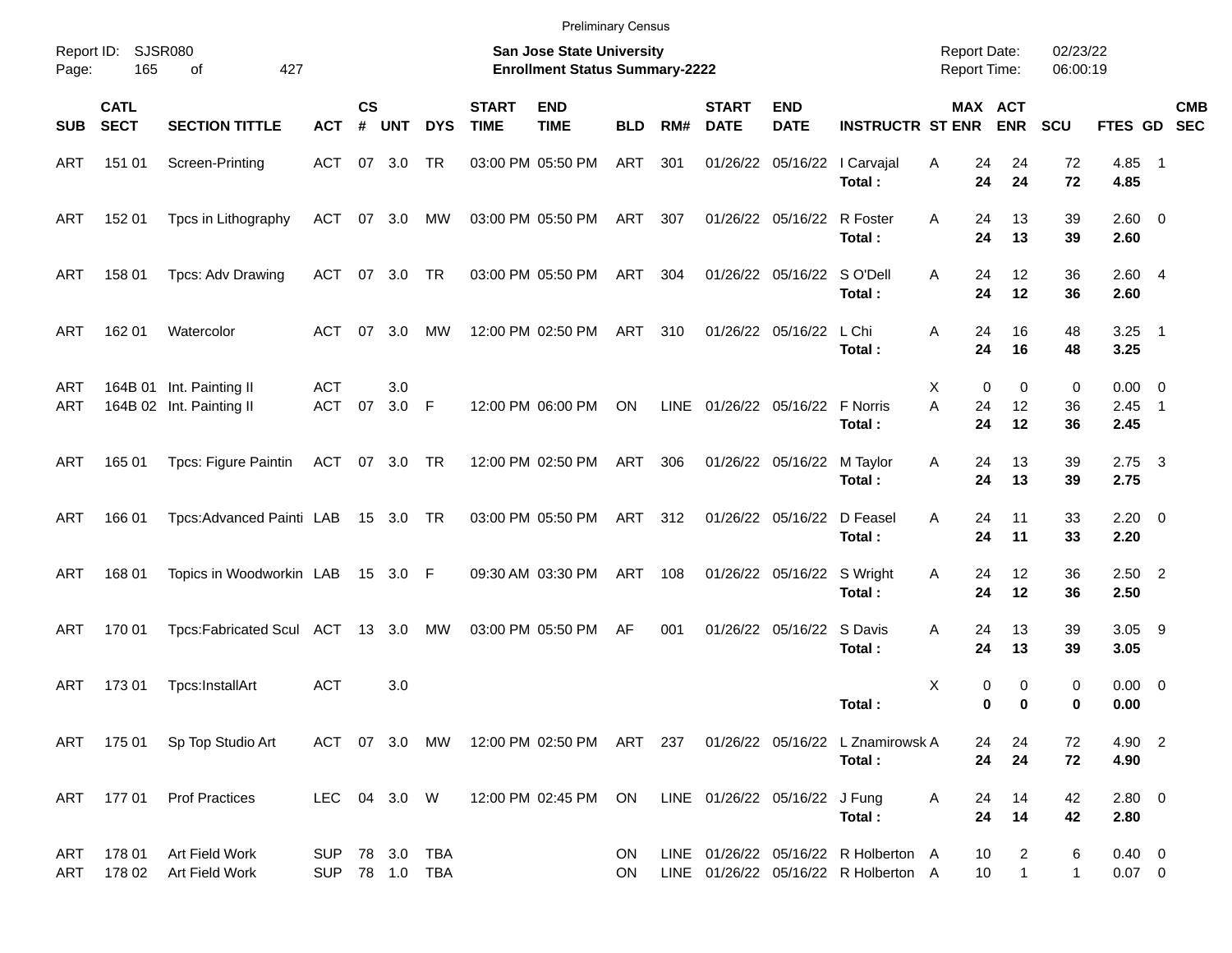|                     |                            |                             |            |                    |            |            |                             |                                                                    | <b>Preliminary Census</b> |     |                             |                               |                                 |   |                                     |              |                         |                |                          |                          |
|---------------------|----------------------------|-----------------------------|------------|--------------------|------------|------------|-----------------------------|--------------------------------------------------------------------|---------------------------|-----|-----------------------------|-------------------------------|---------------------------------|---|-------------------------------------|--------------|-------------------------|----------------|--------------------------|--------------------------|
| Report ID:<br>Page: | 166                        | <b>SJSR080</b><br>427<br>of |            |                    |            |            |                             | San Jose State University<br><b>Enrollment Status Summary-2222</b> |                           |     |                             |                               |                                 |   | <b>Report Date:</b><br>Report Time: |              | 02/23/22<br>06:00:19    |                |                          |                          |
| <b>SUB</b>          | <b>CATL</b><br><b>SECT</b> | <b>SECTION TITTLE</b>       | <b>ACT</b> | $\mathsf{cs}$<br># | <b>UNT</b> | <b>DYS</b> | <b>START</b><br><b>TIME</b> | <b>END</b><br><b>TIME</b>                                          | <b>BLD</b>                | RM# | <b>START</b><br><b>DATE</b> | <b>END</b><br><b>DATE</b>     | <b>INSTRUCTR ST ENR</b>         |   | MAX ACT                             | <b>ENR</b>   | <b>SCU</b>              | FTES GD        |                          | <b>CMB</b><br><b>SEC</b> |
|                     |                            |                             |            |                    |            |            |                             |                                                                    |                           |     |                             |                               | Total:                          |   | 20                                  | 3            | $\overline{\mathbf{r}}$ | 0.47           |                          |                          |
| ART                 | 180 01                     | <b>Indiv Studies</b>        | <b>SUP</b> | 78                 | 3.0        | <b>TBA</b> |                             |                                                                    |                           |     |                             |                               | 01/26/22 05/16/22 M Van Den DoA |   | 36                                  | 2            | 6                       | $0.40 \quad 0$ |                          |                          |
| ART                 | 180 02                     | <b>Indiv Studies</b>        | <b>SUP</b> | 78                 | 3.0        | <b>TBA</b> |                             |                                                                    |                           |     | 01/26/22                    | 05/16/22 S O'Dell             |                                 | Α | 36                                  | 4            | 12                      | 0.80           | $\overline{\mathbf{0}}$  |                          |
| ART                 | 180 03                     | <b>Indiv Studies</b>        | <b>SUP</b> | 78                 | 3.0        | <b>TBA</b> |                             |                                                                    |                           |     |                             | 01/26/22 05/16/22 M Taylor    |                                 | Α | 10                                  | 0            | 0                       | 0.00           | $\overline{\mathbf{0}}$  |                          |
| ART                 | 180 04                     | <b>Indiv Studies</b>        | <b>SUP</b> | 78                 | 1.0        | <b>TBA</b> |                             |                                                                    |                           |     |                             | 01/26/22 05/16/22 D Feasel    |                                 | A | 6                                   | 2            | $\overline{2}$          | 0.13           | $\overline{\mathbf{0}}$  |                          |
| ART                 | 180 05                     | <b>Indiv Studies</b>        | <b>SUP</b> | 78                 | 3.0        | <b>TBA</b> |                             |                                                                    |                           |     |                             | 01/26/22 05/16/22             | L Dau                           | Α | 6                                   | 1            | 3                       | 0.20           | $\overline{\mathbf{0}}$  |                          |
| ART                 | 180 06                     | <b>Indiv Studies</b>        | <b>SUP</b> | 78                 | 3.0        | <b>TBA</b> |                             |                                                                    |                           |     |                             |                               | 01/26/22 05/16/22 J Morgan      | Α | 6                                   | 3            | 9                       | 0.60           | $\overline{0}$           |                          |
| ART                 | 180 07                     | <b>Indiv Studies</b>        | <b>SUP</b> | 78                 | 1.0        | <b>TBA</b> |                             |                                                                    |                           |     |                             |                               | 01/26/22 05/16/22 J Morgan      | Α | 6                                   | 1            | $\mathbf{1}$            | 0.07           | $\overline{\phantom{0}}$ |                          |
|                     |                            |                             |            |                    |            |            |                             |                                                                    |                           |     |                             |                               | Total:                          |   | 106                                 | 13           | 33                      | 2.20           |                          |                          |
| ART                 | 19301                      | <b>Digital Materials</b>    | <b>ACT</b> | 07                 | 3.0        | <b>TR</b>  |                             | 03:00 PM 05:50 PM                                                  | IS                        | 166 |                             | 01/26/22 05/16/22             | J Jenkins                       | A | 24                                  | 24           | 72                      | 4.95           | $\overline{\mathbf{3}}$  |                          |
|                     |                            |                             |            |                    |            |            |                             |                                                                    |                           |     |                             |                               | Total:                          |   | 24                                  | 24           | 72                      | 4.95           |                          |                          |
| ART                 | 195 01                     | <b>BFA Exhibition</b>       | <b>ACT</b> | 20                 | 3.0        | W          |                             | 12:00 PM 02:50 PM                                                  | ART                       | 312 |                             | 01/26/22 05/16/22             | G Hobbs                         | A | 15                                  | 14           | 42                      | $2.80 \t 0$    |                          |                          |
| ART                 | 195 02                     | <b>BFA Exhibition</b>       | <b>ACT</b> | 20                 | 3.0        | W          |                             | 03:00 PM 05:50 PM                                                  | ART                       | 312 |                             | 01/26/22 05/16/22             | R Holberton                     | A | 15                                  | 15           | 45                      | $3.00 \ 0$     |                          |                          |
|                     |                            |                             |            |                    |            |            |                             |                                                                    |                           |     |                             |                               | Total:                          |   | 30                                  | 29           | 87                      | 5.80           |                          |                          |
| ART                 | 197 01                     | <b>BA Senior Project</b>    | LAB        |                    | 3.0        |            |                             |                                                                    |                           |     |                             |                               |                                 | Χ | 0                                   | 0            | 0                       | $0.00 \t 0$    |                          |                          |
| ART                 | 19702                      | <b>BA Senior Project</b>    | LAB        | 78                 | 3.0        | Т          |                             | 03:00 PM 05:45 PM                                                  |                           |     |                             | 01/26/22 05/16/22 L Fung      |                                 | Α | 24                                  | 19           | 57                      | 3.80           | $\overline{\mathbf{0}}$  |                          |
| ART                 | 197 03                     | <b>BA Senior Project</b>    | LAB        |                    | 3.0        |            |                             |                                                                    |                           |     |                             |                               |                                 | X | 0                                   | 0            | 0                       | $0.00 \t 0$    |                          |                          |
|                     |                            |                             |            |                    |            |            |                             |                                                                    |                           |     |                             |                               | Total:                          |   | 24                                  | 19           | 57                      | 3.80           |                          |                          |
| ART                 | 198 01                     | B.F.A. Seminar              | <b>SEM</b> |                    | 3.0        |            |                             |                                                                    |                           |     |                             |                               |                                 | Χ | 0                                   | 0            | 0                       | $0.00 \t 0$    |                          |                          |
| ART                 | 198 02                     | B.F.A. Seminar              | <b>SEM</b> |                    | 3.0        |            |                             |                                                                    |                           |     |                             |                               |                                 | X | $\mathbf 0$                         | 0            | 0                       | 0.00           | $\overline{\mathbf{0}}$  |                          |
| ART                 | 198 03                     | B.F.A. Seminar              | <b>SEM</b> | 05                 | 3.0        | Т          |                             | 12:00 PM 02:45 PM                                                  | <b>ART</b>                | 110 |                             | 01/26/22 05/16/22 SO'Dell     |                                 | A | 24                                  | 24           | 72                      | 4.80           | $\overline{\mathbf{0}}$  |                          |
| ART                 | 198 04                     | B.F.A. Seminar              | SEM        | 05                 | 3.0        | Т          |                             | 03:00 PM 05:45 PM                                                  | ART                       | 110 |                             | 01/26/22 05/16/22 M Day       |                                 | A | 24                                  | 17           | 51                      | $3.40 \ 0$     |                          |                          |
|                     |                            |                             |            |                    |            |            |                             |                                                                    |                           |     |                             |                               | Total:                          |   | 48                                  | 41           | 123                     | 8.20           |                          |                          |
| ART                 | 199 01                     | <b>BFA Project</b>          | <b>SUP</b> |                    | 78 3.0     | <b>TBA</b> |                             |                                                                    |                           |     |                             | 01/26/22 05/16/22 R Ghosh     |                                 | Α | 35                                  | 13           | 39                      | $2.60 \t 0$    |                          |                          |
|                     |                            |                             |            |                    |            |            |                             |                                                                    |                           |     |                             |                               | Total:                          |   | 35                                  | 13           | 39                      | 2.60           |                          |                          |
| ART                 | 208 01                     | <b>Grad Photo Crit</b>      | LAB        |                    | 15 3.0 T   |            |                             | 06:00 PM 08:50 PM IS                                               |                           |     |                             | 219C 01/26/22 05/16/22 B Danh |                                 | A | 15                                  | 9            | 27                      | $2.10\quad 6$  |                          |                          |
|                     |                            |                             |            |                    |            |            |                             |                                                                    |                           |     |                             |                               | Total:                          |   | 15                                  | 9            | 27                      | 2.10           |                          |                          |
| ART                 | 21701                      | <b>Tutrls Pictorial</b>     | LAB        |                    | 78 3.0 TBA |            |                             |                                                                    |                           |     |                             | 01/26/22 05/16/22 SO'Dell     |                                 | A | 15                                  | 5            | 15                      | $1.25 - 5$     |                          |                          |
|                     |                            |                             |            |                    |            |            |                             |                                                                    |                           |     |                             |                               | Total:                          |   | 15                                  | 5            | 15                      | 1.25           |                          |                          |
| ART                 | 219 01                     | <b>Tutrls Spatial Art</b>   | LAB        |                    |            | 78 3.0 TBA |                             |                                                                    |                           |     |                             | 01/26/22 05/16/22 R Lasser    |                                 | A | 10                                  | $\mathbf{1}$ | 3                       | $0.25$ 1       |                          |                          |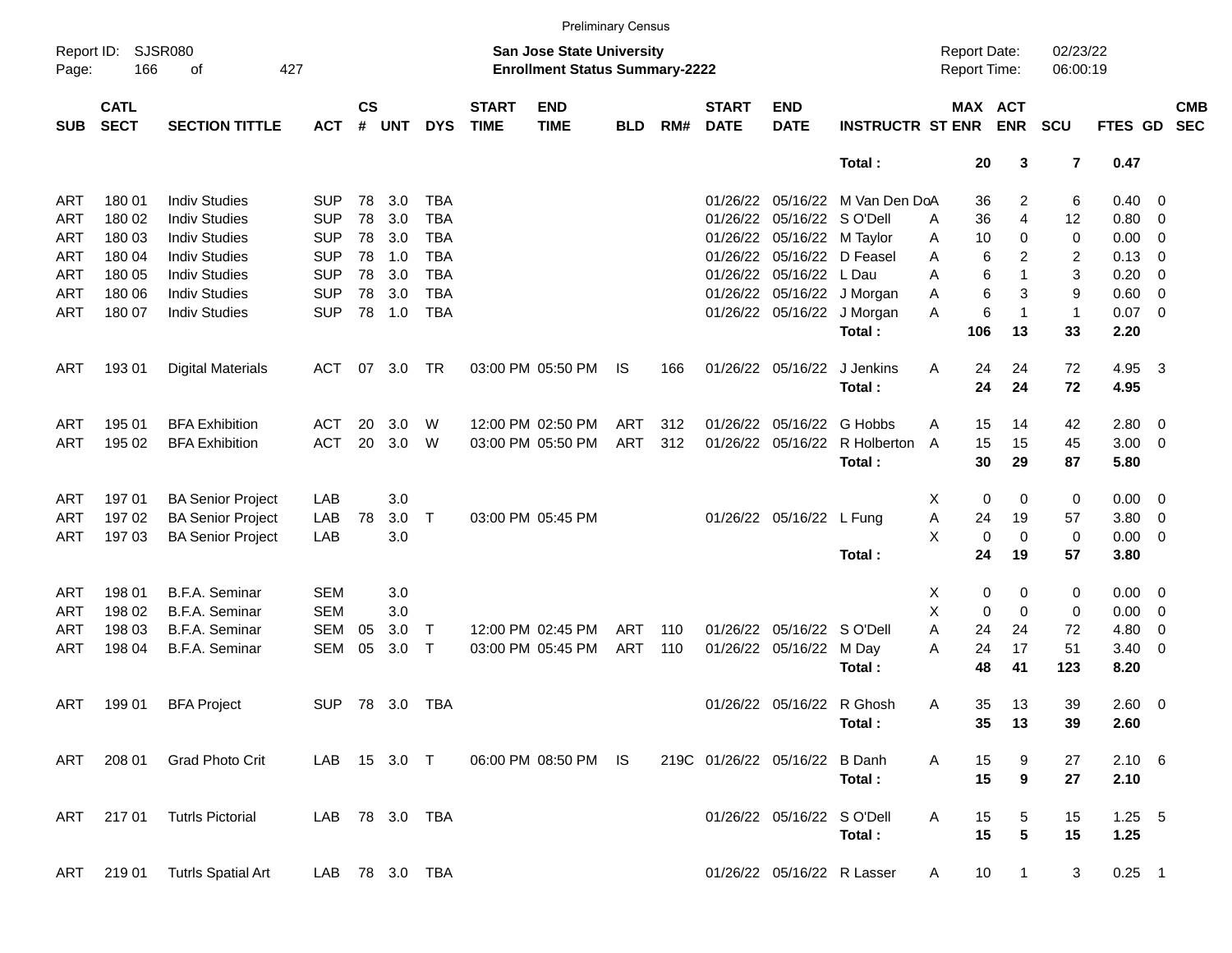|                     |                            |                           |                |                    |            |            |                             |                                                                    | <b>Preliminary Census</b> |     |                             |                            |                                  |              |             |                                            |                      |                 |                            |            |
|---------------------|----------------------------|---------------------------|----------------|--------------------|------------|------------|-----------------------------|--------------------------------------------------------------------|---------------------------|-----|-----------------------------|----------------------------|----------------------------------|--------------|-------------|--------------------------------------------|----------------------|-----------------|----------------------------|------------|
| Report ID:<br>Page: | 167                        | SJSR080<br>427<br>of      |                |                    |            |            |                             | San Jose State University<br><b>Enrollment Status Summary-2222</b> |                           |     |                             |                            |                                  |              |             | <b>Report Date:</b><br><b>Report Time:</b> | 02/23/22<br>06:00:19 |                 |                            |            |
| <b>SUB</b>          | <b>CATL</b><br><b>SECT</b> | <b>SECTION TITTLE</b>     | <b>ACT</b>     | $\mathsf{cs}$<br># | <b>UNT</b> | <b>DYS</b> | <b>START</b><br><b>TIME</b> | <b>END</b><br><b>TIME</b>                                          | <b>BLD</b>                | RM# | <b>START</b><br><b>DATE</b> | <b>END</b><br><b>DATE</b>  | <b>INSTRUCTR ST ENR</b>          |              |             | MAX ACT<br><b>ENR</b>                      | SCU                  | FTES GD SEC     |                            | <b>CMB</b> |
| ART                 | 219 02                     | <b>Tutrls Spatial Art</b> | LAB            | 78                 | 3.0        | <b>TBA</b> |                             |                                                                    |                           |     | 01/26/22                    | 05/16/22                   | A Shiverdeck A                   |              | 10          | 2                                          | 6                    | 0.50            | $\overline{2}$             |            |
| <b>ART</b>          | 219 03                     | <b>Tutrls Spatial Art</b> | LAB            | 78                 | 3.0        | <b>TBA</b> |                             |                                                                    |                           |     | 01/26/22                    | 05/16/22 S Wright          |                                  | A            | 10          | $\mathbf{1}$                               | 3                    | 0.25            | $\overline{\phantom{1}}$   |            |
|                     |                            |                           |                |                    |            |            |                             |                                                                    |                           |     |                             |                            | Total:                           |              | 30          | 4                                          | 12                   | 1.00            |                            |            |
| ART                 | 220 01                     | <b>Tutrls Digital Art</b> | LAB            | 78                 | 3.0        | <b>TBA</b> |                             |                                                                    |                           |     | 01/26/22                    | 05/16/22 D Bayus           |                                  | A            | 10          |                                            | 3                    | 0.25            | - 1                        |            |
| ART                 | 220 02                     | <b>Tutrls Digital Art</b> | LAB            | 78                 | 3.0        | <b>TBA</b> |                             |                                                                    |                           |     | 01/26/22                    |                            | 05/16/22 R Holberton A           |              | 10          | $\overline{1}$                             | 3                    | $0.25$ 1        |                            |            |
|                     |                            |                           |                |                    |            |            |                             |                                                                    |                           |     |                             |                            | Total:                           |              | 20          | $\mathbf{2}$                               | 6                    | 0.50            |                            |            |
| ART                 | 222 01                     | <b>Grad Tutrls Photog</b> | LAB            | 78                 | 3.0        | <b>TBA</b> |                             |                                                                    |                           |     | 01/26/22                    | 05/16/22                   | B Danh                           | A            | 20          | 2                                          | 6                    | 0.50            | $\overline{\phantom{0}}^2$ |            |
| ART                 | 222 02                     | <b>Grad Tutrls Photog</b> | LAB            | 78                 | 3.0        | <b>TBA</b> |                             |                                                                    |                           |     | 01/26/22                    | 05/16/22                   | I Carvajal                       | Α            | 6           | $\overline{1}$                             | 3                    | 0.25            | $\overline{\phantom{0}}$ 1 |            |
|                     |                            |                           |                |                    |            |            |                             |                                                                    |                           |     |                             |                            | Total:                           |              | 26          | 3                                          | 9                    | 0.75            |                            |            |
| ART                 | 260 01                     | Spec Tutrls in Art        | LAB.           | 78                 | 3.0        | <b>TBA</b> |                             |                                                                    |                           |     | 01/26/22                    |                            | 05/16/22 R Holberton A           |              | 5           |                                            | 3                    | 0.25            | - 1                        |            |
| ART                 | 260 02                     | Spec Tutrls in Art        | LAB            | 78                 | 3.0        | <b>TBA</b> |                             |                                                                    |                           |     | 01/26/22                    | 05/16/22                   | D Feasel                         | A            | 10          | $\mathbf 1$                                | 3                    | 0.25            | $\overline{\phantom{0}}$ 1 |            |
| ART                 | 260 03                     | Spec Tutrls in Art        | LAB            | 78                 | 3.0        | <b>TBA</b> |                             |                                                                    |                           |     | 01/26/22                    |                            | 05/16/22 M Van Den DoA           |              | 15          | 2                                          | 6                    | 0.50            | $\overline{2}$             |            |
| ART                 | 260 04                     | Spec Tutrls in Art        | LAB            | 78                 | 3.0        | <b>TBA</b> |                             |                                                                    |                           |     | 01/26/22                    |                            | 05/16/22 R Lasser                | A            | 10          | $\mathbf{1}$                               | 3                    | 0.25            | $\overline{1}$             |            |
| ART                 | 260 05                     | Spec Tutrls in Art        | LAB            | 78                 | 3.0        | <b>TBA</b> |                             |                                                                    |                           |     | 01/26/22                    |                            | 05/16/22 D Bayus                 | A            | 5           | $\overline{1}$                             | 3                    | 0.25            | $\overline{\phantom{0}}$   |            |
| <b>ART</b>          | 260 06                     | Spec Tutrls in Art        | LAB            | 78                 | 3.0        | <b>TBA</b> |                             |                                                                    |                           |     | 01/26/22                    |                            | 05/16/22 J Morgan                | Α            | 6           | $\overline{1}$                             | $\mathbf{3}$         | 0.25            | $\overline{1}$             |            |
|                     |                            |                           |                |                    |            |            |                             |                                                                    |                           |     |                             |                            | Total:                           |              | 51          | $\overline{7}$                             | 21                   | 1.75            |                            |            |
| ART                 | 276 01                     | Artists Teach Art         | <b>SEM</b>     |                    | 3.0        |            |                             |                                                                    |                           |     |                             |                            |                                  | Χ            | $\mathbf 0$ | $\Omega$                                   | 0                    | $0.00 \t 0$     |                            |            |
| <b>ART</b>          | 276 02                     | Artists Teach Art         | SEM            | 05                 | 3.0        | R          |                             | 08:00 AM 10:50 AM                                                  |                           |     |                             | 01/26/22 05/16/22          | <b>B</b> Danh                    | A            | 15          | 11                                         | 33                   | 2.75 11         |                            |            |
|                     |                            |                           |                |                    |            |            |                             |                                                                    |                           |     |                             |                            | Total:                           |              | 15          | 11                                         | 33                   | 2.75            |                            |            |
| <b>ART</b>          | 281 01                     | Interdis Critique         | SEM 05 3.0     |                    |            | R          |                             | 06:00 PM 08:45 PM                                                  | ON                        |     | LINE 01/26/22 05/16/22      |                            | C Thompto                        | A            | 15          | 14                                         | 42                   | 3.50 14         |                            |            |
|                     |                            |                           |                |                    |            |            |                             |                                                                    |                           |     |                             |                            | Total:                           |              | 15          | 14                                         | 42                   | 3.50            |                            |            |
|                     |                            |                           |                |                    |            |            |                             |                                                                    |                           |     |                             |                            |                                  |              |             |                                            |                      |                 |                            |            |
| <b>ART</b>          |                            | 282B 01 Sem Cont Art      | SEM 05 3.0     |                    |            | R          |                             | 03:00 PM 05:45 PM                                                  | ON                        |     | LINE 01/26/22 05/16/22      |                            | D Solomon<br>Total:              | A            | 25<br>25    | 17<br>17                                   | 51<br>51             | 4.25 17<br>4.25 |                            |            |
|                     |                            |                           |                |                    |            |            |                             |                                                                    |                           |     |                             |                            |                                  |              |             |                                            |                      |                 |                            |            |
| ART                 |                            | 297B 01 Masters Project   | SUP 78 3.0 TBA |                    |            |            |                             |                                                                    |                           |     |                             |                            | 01/26/22 05/16/22 A Shiverdeck A |              | 15          | $\overline{0}$                             | 0                    | $0.00 \t 0$     |                            |            |
|                     |                            |                           |                |                    |            |            |                             |                                                                    |                           |     |                             |                            | Total:                           |              | 15          | 0                                          | 0                    | 0.00            |                            |            |
| ART                 |                            | 298A 01 MFA Special Study | SUP 78 3.0 TBA |                    |            |            |                             |                                                                    |                           |     |                             | 01/26/22 05/16/22 B Danh   |                                  | A            | 15          | $\overline{2}$                             | 6                    | $0.50$ 2        |                            |            |
| ART                 |                            | 298A 02 MFA Special Study | SUP 78 3.0 TBA |                    |            |            |                             |                                                                    |                           |     |                             | 01/26/22 05/16/22 SO'Dell  |                                  | $\mathsf{A}$ | 15          | $\mathbf{1}$                               | 3                    | $0.25$ 1        |                            |            |
|                     |                            |                           |                |                    |            |            |                             |                                                                    |                           |     |                             |                            | Total:                           |              | 30          | $\mathbf{3}$                               | 9                    | 0.75            |                            |            |
| ART                 |                            | 298B 01 MFA Project       | SUP 78 3.0 TBA |                    |            |            |                             |                                                                    |                           |     |                             | 01/26/22 05/16/22 S Wright |                                  | A            | 15          | $\mathbf{1}$                               | 3                    | $0.25$ 1        |                            |            |
| ART                 |                            | 298B 02 MFA Project       | <b>SUP</b>     |                    |            | 78 3.0 TBA |                             |                                                                    |                           |     |                             | 01/26/22 05/16/22 B Danh   |                                  | A            | 15          | $\overline{2}$                             | 6                    | $0.50$ 2        |                            |            |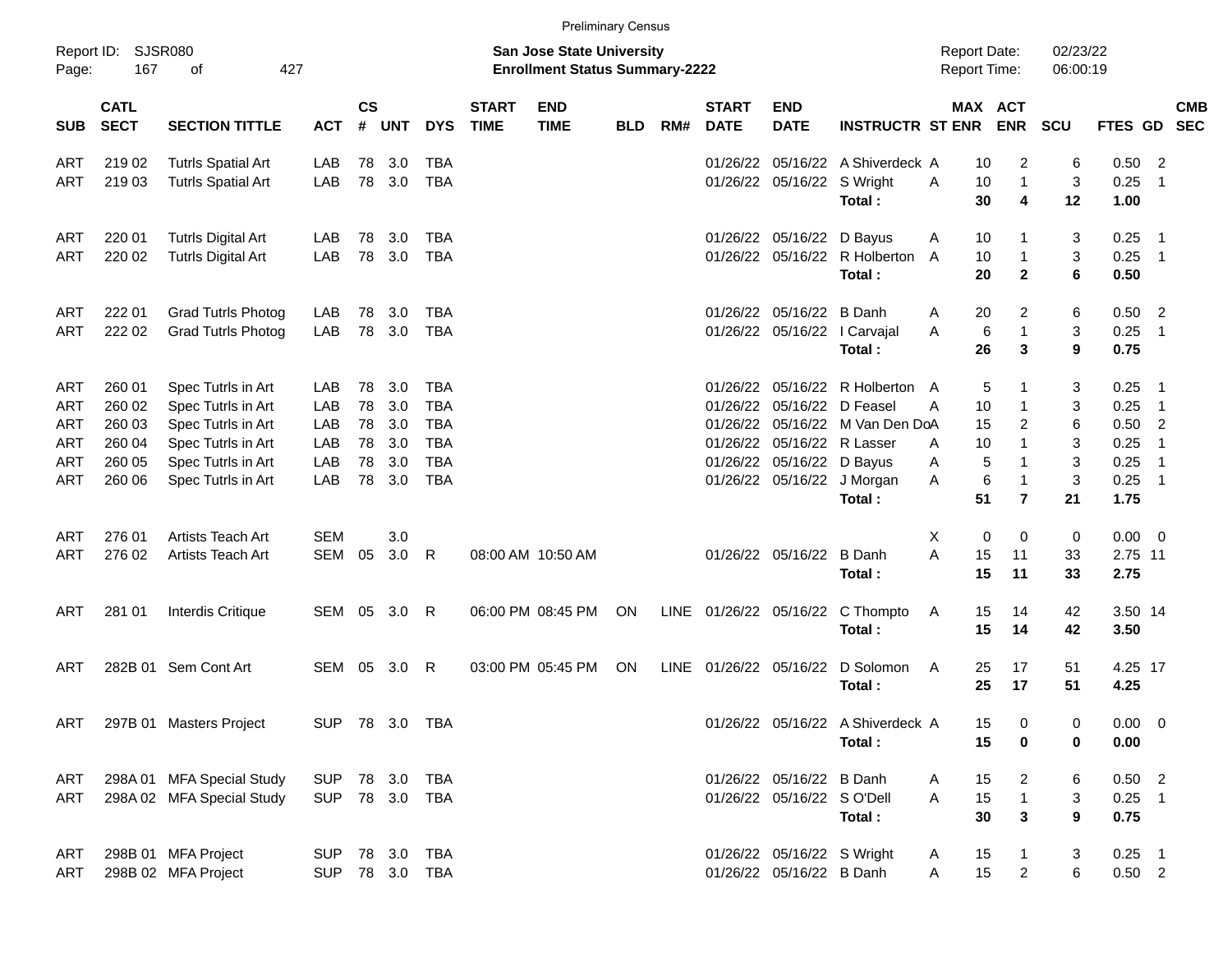|                                                                                                                                 | <b>Preliminary Census</b><br>02/23/22<br><b>Report Date:</b> |                                                                                  |                                                      |                      |                          |                                        |                             |                                                                                  |                                                      |                                   |                                              |                                                        |                                                                                        |                                                 |                               |                                 |                                           |                                                             |  |
|---------------------------------------------------------------------------------------------------------------------------------|--------------------------------------------------------------|----------------------------------------------------------------------------------|------------------------------------------------------|----------------------|--------------------------|----------------------------------------|-----------------------------|----------------------------------------------------------------------------------|------------------------------------------------------|-----------------------------------|----------------------------------------------|--------------------------------------------------------|----------------------------------------------------------------------------------------|-------------------------------------------------|-------------------------------|---------------------------------|-------------------------------------------|-------------------------------------------------------------|--|
| SJSR080<br><b>San Jose State University</b><br>Report ID:<br>427<br>168<br><b>Enrollment Status Summary-2222</b><br>Page:<br>οf |                                                              |                                                                                  |                                                      |                      |                          |                                        |                             |                                                                                  |                                                      |                                   |                                              |                                                        |                                                                                        | <b>Report Time:</b>                             |                               | 06:00:19                        |                                           |                                                             |  |
| <b>SUB</b>                                                                                                                      | <b>CATL</b><br><b>SECT</b>                                   | <b>SECTION TITTLE</b>                                                            | <b>ACT</b>                                           | $\mathsf{cs}$<br>#   | <b>UNT</b>               | <b>DYS</b>                             | <b>START</b><br><b>TIME</b> | <b>END</b><br><b>TIME</b>                                                        | <b>BLD</b>                                           | RM#                               | <b>START</b><br><b>DATE</b>                  | <b>END</b><br><b>DATE</b>                              | <b>INSTRUCTR ST ENR</b>                                                                |                                                 | MAX ACT<br><b>ENR</b>         | <b>SCU</b>                      | <b>FTES GD</b>                            | <b>CMB</b><br><b>SEC</b>                                    |  |
| ART<br>ART<br>ART                                                                                                               |                                                              | 298B 03 MFA Project<br>298B 04 MFA Project<br>298B 05 MFA Project                | SUP<br><b>SUP</b><br><b>SUP</b>                      | 78<br>78<br>78       | 3.0<br>3.0<br>3.0        | <b>TBA</b><br><b>TBA</b><br><b>TBA</b> |                             |                                                                                  |                                                      |                                   | 01/26/22<br>01/26/22<br>01/26/22             | 05/16/22 S O'Dell                                      | 05/16/22 A Shiverdeck A<br>05/16/22 G Hobbs<br>Total:                                  | 15<br>A<br>10<br>A<br>60                        | 3<br>1<br>5<br>1<br>8         | 9<br>3<br>3<br>24               | 0.75<br>0.25<br>0.25<br>2.00              | $\overline{\mathbf{3}}$<br>$\overline{1}$<br>$\overline{1}$ |  |
| ARTH<br><b>ARTH</b>                                                                                                             | ARTH 1501<br>15 02<br>15 03                                  | <b>Visual Culture</b><br><b>Visual Culture</b><br><b>Visual Culture</b>          | <b>LEC</b><br><b>LEC</b><br><b>LEC</b>               | 02<br>02<br>02       | 3.0<br>3.0<br>3.0        | МW<br><b>MW</b><br><b>MW</b>           |                             | 09:00 AM 10:15 AM<br>03:00 PM 04:15 PM<br>10:30 AM 11:45 AM                      | ART<br><b>ON</b><br><b>ON</b>                        | 133<br><b>LINE</b><br><b>LINE</b> | 01/26/22<br>01/26/22<br>01/26/22             | 05/16/22<br>05/16/22                                   | I Pafford<br>I Pafford<br>05/16/22 G Simms<br>Total:                                   | 50<br>A<br>50<br>A<br>A<br>50<br>150            | 50<br>54<br>49<br>153         | 150<br>162<br>147<br>459        | 10.00<br>10.80<br>9.80<br>30.60           | - 0<br>0<br>- 0                                             |  |
| ARTH                                                                                                                            | 70A 01                                                       | Art Hist Prehis-Med                                                              | <b>LEC</b>                                           | 02                   | 3.0                      | МW                                     |                             | 10:30 AM 11:45 AM                                                                | ART                                                  | 135                               |                                              | 01/26/22 05/16/22                                      | I Pafford<br>Total:                                                                    | 50<br>A<br>50                                   | 50<br>50                      | 150<br>150                      | $10.00 \t 0$<br>10.00                     |                                                             |  |
| ARTH<br>ARTH<br><b>ARTH</b>                                                                                                     | 70B 01<br>70B 02<br>70B 03                                   | Art Hist Ren-Mod<br>Art Hist Ren-Mod<br>Art Hist Ren-Mod                         | <b>LEC</b><br><b>LEC</b><br><b>LEC</b>               | 02<br>02<br>02       | 3.0<br>3.0<br>3.0        | МW<br><b>TR</b><br><b>TR</b>           |                             | 04:30 PM 05:45 PM<br>10:30 AM 11:45 AM<br>12:00 PM 01:15 PM                      | ART<br><b>ON</b><br><b>ON</b>                        | 135<br><b>LINE</b><br><b>LINE</b> | 01/26/22<br>01/26/22<br>01/26/22             | 05/16/22<br>05/16/22<br>05/16/22 N Oest                | M Hankwitz<br>M Salzman<br>Total :                                                     | 50<br>A<br>50<br>A<br>A<br>50<br>150            | 48<br>52<br>54<br>154         | 144<br>156<br>162<br>462        | 9.60 0<br>10.40<br>10.80<br>30.80         | 0<br>$\overline{\mathbf{0}}$                                |  |
| ARTH<br>ARTH<br><b>ARTH</b><br><b>ARTH</b>                                                                                      | 72 01<br>72 02<br>72 03<br>72 04                             | Design in Society<br>Design in Society<br>Design in Society<br>Design in Society | <b>LEC</b><br><b>LEC</b><br><b>LEC</b><br><b>LEC</b> | 01<br>01<br>01<br>01 | 3.0<br>3.0<br>3.0<br>3.0 | <b>TR</b><br><b>TR</b><br>MW<br>TR     |                             | 09:00 AM 10:15 AM<br>10:30 AM 11:45 AM<br>01:30 PM 02:45 PM<br>01:30 PM 02:45 PM | <b>ART</b><br><b>ART</b><br><b>ART</b><br><b>ART</b> | 133<br>133<br>133<br>133          | 01/26/22<br>01/26/22<br>01/26/22<br>01/26/22 | 05/16/22<br>05/16/22<br>05/16/22<br>05/16/22 E Carroll | E Carroll<br>E Carroll<br>M Hankwitz<br>Total:                                         | A<br>70<br>A<br>70<br>70<br>A<br>A<br>70<br>280 | 69<br>70<br>62<br>67<br>268   | 207<br>210<br>186<br>201<br>804 | 13.80<br>14.00<br>12.40<br>13.40<br>53.60 | - 0<br>0<br>$\overline{0}$<br>- 0                           |  |
| ART                                                                                                                             | ARTH 110 01<br>110 01                                        | Hst/Thry New Media<br>Hst/Thry New Media                                         | <b>LEC</b><br><b>LEC</b>                             | 01<br>01             | 3.0<br>3.0               | МW<br><b>MW</b>                        |                             | 12:00 PM 01:15 PM<br>12:00 PM 01:15 PM                                           | <b>ART</b><br><b>ART</b>                             | 133<br>133                        | 01/26/22<br>01/26/22                         | 05/16/22<br>05/16/22                                   | M Hankwitz<br>M Hankwitz<br>Total:                                                     | 70<br>A<br>A<br>70                              | 30<br>$\mathbf 0$<br>19<br>49 | 90<br>57<br>147                 | 6.05<br>3.80<br>9.85                      | 1 C<br>0 <sup>o</sup>                                       |  |
|                                                                                                                                 | ARTH 126 01<br>PHOT 126 01                                   | History of Photo<br>History of Photo                                             | <b>LEC</b><br><b>LEC</b>                             | 02<br>02             | 3.0<br>3.0               | МW<br><b>MW</b>                        |                             | 12:00 PM 01:15 PM<br>12:00 PM 01:15 PM                                           | ΟN<br><b>ON</b>                                      | <b>LINE</b><br><b>LINE</b>        | 01/26/22                                     | 05/16/22<br>01/26/22 05/16/22 E Linden                 | E Linden<br>Total:                                                                     | A<br>50<br>A<br>50                              | 30<br>12<br>0<br>42           | 90<br>36<br>126                 | 6.00<br>2.40<br>8.40                      | $0\,$ C<br>0 <sup>o</sup>                                   |  |
|                                                                                                                                 | ARTH 161 01                                                  | <b>Cont Architecture</b>                                                         | LEC.                                                 |                      | 02 3.0                   | MW                                     |                             | 12:00 PM 01:15 PM                                                                | ON                                                   |                                   |                                              |                                                        | LINE 01/26/22 05/16/22 A Raynsford A<br>Total:                                         | 50<br>50                                        | 53<br>53                      | 159<br>159                      | 10.75 3<br>10.75                          |                                                             |  |
|                                                                                                                                 | ARTH 163 01<br>URBP 16301                                    | 20th Cent Urb Des<br>20th Cent Urb Des                                           | <b>LEC</b><br><b>LEC</b>                             | 02                   | 3.0<br>02 3.0            | <b>MW</b><br>MW                        |                             | 03:00 PM 04:15 PM<br>03:00 PM 04:15 PM                                           | ON<br>ON.                                            |                                   |                                              |                                                        | LINE 01/26/22 05/16/22 A Raynsford A<br>LINE 01/26/22 05/16/22 A Raynsford A<br>Total: | 30<br>30                                        | 25<br>$\mathbf{3}$<br>0<br>28 | 75<br>9<br>84                   | 5.25<br>5.85                              | 5 C<br>$0.60 \quad 0 \quad C$                               |  |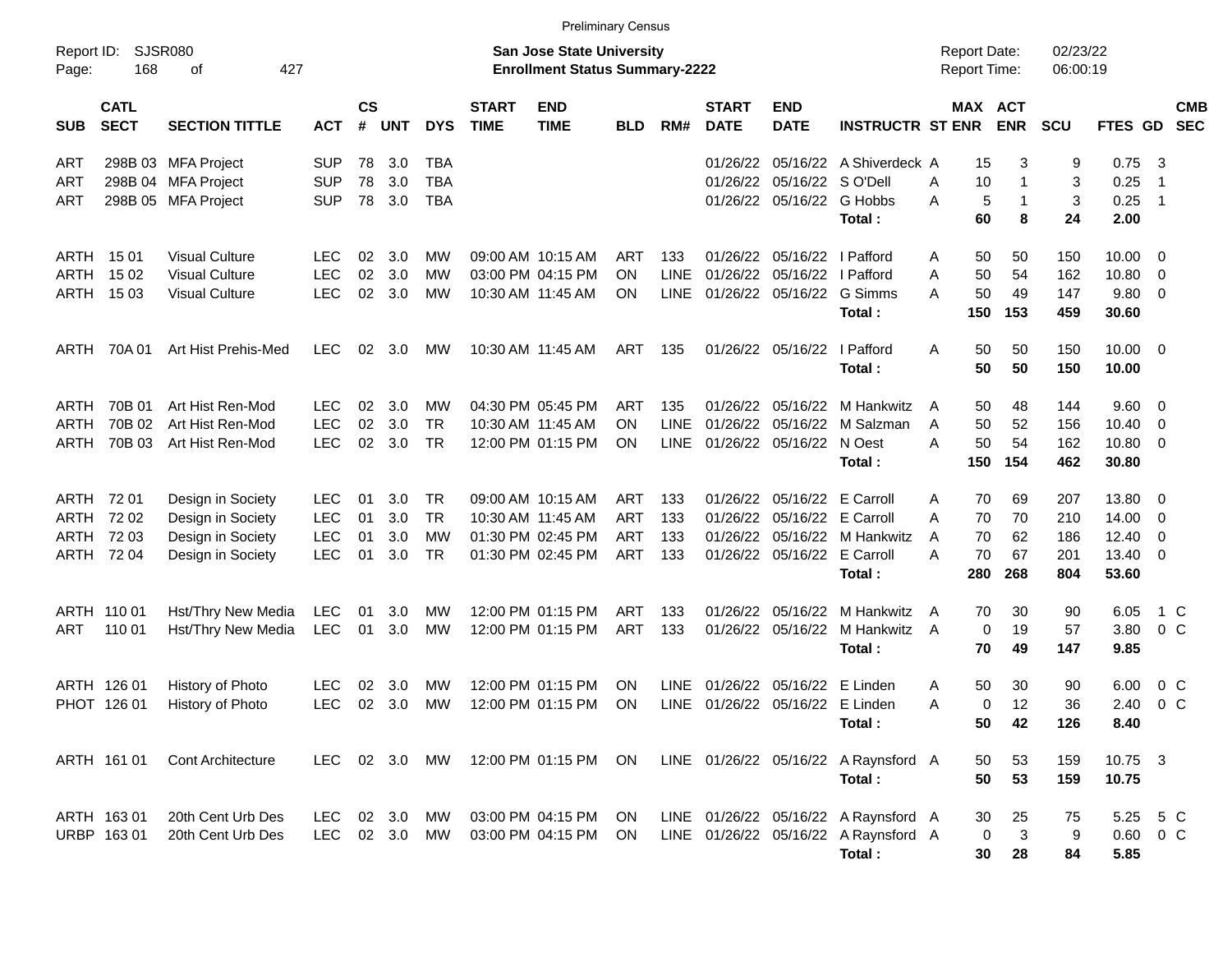|                     |                            |                                                                                                                                          |                                                      |                      |                                                                           |                      |                             | <b>Preliminary Census</b>                                                        |                                     |                     |                                        |                                                        |                                                                                                                                                    |             |                                     |                             |                              |                                       |                                            |            |
|---------------------|----------------------------|------------------------------------------------------------------------------------------------------------------------------------------|------------------------------------------------------|----------------------|---------------------------------------------------------------------------|----------------------|-----------------------------|----------------------------------------------------------------------------------|-------------------------------------|---------------------|----------------------------------------|--------------------------------------------------------|----------------------------------------------------------------------------------------------------------------------------------------------------|-------------|-------------------------------------|-----------------------------|------------------------------|---------------------------------------|--------------------------------------------|------------|
| Report ID:<br>Page: | <b>SJSR080</b><br>169      | 427<br>οf                                                                                                                                |                                                      |                      | <b>San Jose State University</b><br><b>Enrollment Status Summary-2222</b> |                      |                             |                                                                                  | <b>Report Date:</b><br>Report Time: |                     |                                        | 02/23/22<br>06:00:19                                   |                                                                                                                                                    |             |                                     |                             |                              |                                       |                                            |            |
| SUB                 | <b>CATL</b><br><b>SECT</b> | <b>SECTION TITTLE</b>                                                                                                                    | <b>ACT</b>                                           | $\mathsf{cs}$<br>#   | <b>UNT</b>                                                                | <b>DYS</b>           | <b>START</b><br><b>TIME</b> | <b>END</b><br><b>TIME</b>                                                        | <b>BLD</b>                          | RM#                 | <b>START</b><br><b>DATE</b>            | <b>END</b><br><b>DATE</b>                              | <b>INSTRUCTR ST ENR ENR</b>                                                                                                                        |             |                                     | MAX ACT                     | SCU                          | FTES GD SEC                           |                                            | <b>CMB</b> |
|                     | ARTH 175 01                | Thry Art His/Crit                                                                                                                        | <b>LEC</b>                                           |                      | 3.0                                                                       |                      |                             |                                                                                  |                                     |                     |                                        |                                                        | Total :                                                                                                                                            | X           | 0<br>0                              | 0<br>$\mathbf 0$            | 0<br>$\bf{0}$                | $0.00 \t 0$<br>0.00                   |                                            |            |
|                     |                            | ARTH 176A 01 Gr Des Hist/Theory<br>DSGD 176A 01 Gr Des Hist/Theory<br>ARTH 176A 02 Gr Des Hist/Theory<br>DSGD 176A 02 Gr Des Hist/Theory | <b>LEC</b><br><b>LEC</b><br><b>LEC</b><br><b>LEC</b> | 01<br>01<br>01<br>01 | 3.0<br>3.0<br>3.0<br>3.0                                                  | MW<br>MW<br>MW<br>MW |                             | 01:30 PM 02:45 PM<br>01:30 PM 02:45 PM<br>04:30 PM 05:45 PM<br>04:30 PM 05:45 PM | ΟN<br>ΟN<br>ON<br>ΟN                | LINE<br><b>LINE</b> |                                        |                                                        | 01/26/22 05/16/22 M Salzman<br>01/26/22 05/16/22 M Salzman<br>LINE 01/26/22 05/16/22 H Sadikoglu<br>LINE 01/26/22 05/16/22 H Sadikoglu A<br>Total: | A<br>A<br>A | 70<br>$\mathbf 0$<br>70<br>0<br>140 | 17<br>33<br>11<br>40<br>101 | 51<br>99<br>33<br>120<br>303 | 3.45<br>6.60<br>2.20<br>8.00<br>20.25 | 0 <sup>o</sup><br>$0\,C$<br>0 <sup>o</sup> | 1 C        |
|                     |                            | ARTH 183A 01 Art Egypt & Msop<br>MDES 183A 01 Art Egypt & Msop                                                                           | <b>LEC</b><br><b>LEC</b>                             | 02<br>02             | 3.0<br>3.0                                                                | MW<br>MW             |                             | 04:30 PM 05:45 PM<br>04:30 PM 05:45 PM                                           | <b>ON</b><br>ΟN                     | LINE<br><b>LINE</b> | 01/26/22 05/16/22<br>01/26/22 05/16/22 |                                                        | I Pafford<br>I Pafford<br>Total:                                                                                                                   | A<br>A      | 25<br>$\mathbf 0$<br>25             | 13<br>$\overline{c}$<br>15  | 39<br>6<br>45                | 2.75<br>0.40<br>3.15                  | $3\,C$<br>0 <sup>o</sup>                   |            |
|                     |                            | ARTH 187B 01 Art Ital Ren 16th                                                                                                           | <b>LEC</b>                                           | 01                   | 3.0                                                                       | МW                   |                             | 10:30 AM 11:45 AM                                                                | <b>ON</b>                           |                     | LINE 01/26/22 05/16/22                 |                                                        | E Carroll<br>Total:                                                                                                                                | A           | 35<br>35                            | 14<br>14                    | 42<br>42                     | $2.80 \t 0$<br>2.80                   |                                            |            |
|                     |                            | ARTH 190A 01 Art 19th Cen                                                                                                                | <b>LEC</b>                                           |                      | 3.0                                                                       |                      |                             |                                                                                  |                                     |                     |                                        |                                                        | Total:                                                                                                                                             | X           | 0<br>0                              | 0<br>$\bf{0}$               | 0<br>$\bf{0}$                | $0.00 \t 0$<br>0.00                   |                                            |            |
|                     |                            | ARTH 191A 01 Contemporary Issues LEC 01 3.0 TR                                                                                           |                                                      |                      |                                                                           |                      |                             | 12:00 PM 01:15 PM                                                                | ON                                  |                     | LINE 01/26/22 05/16/22                 |                                                        | D Solomon<br>Total:                                                                                                                                | A           | 50<br>50                            | 40<br>40                    | 120<br>120                   | 8.10 2<br>8.10                        |                                            |            |
|                     |                            | ARTH 191B 01 Women in Art                                                                                                                | <b>LEC</b>                                           |                      | 3.0                                                                       |                      |                             |                                                                                  |                                     |                     |                                        |                                                        | Total:                                                                                                                                             | X           | 0<br>$\mathbf 0$                    | 0<br>$\bf{0}$               | 0<br>0                       | $0.00 \t 0$<br>0.00                   |                                            |            |
|                     |                            | ARTH 191C 01 Latino/a Art                                                                                                                | <b>LEC</b>                                           | 01                   | 3.0                                                                       | <b>TR</b>            |                             | 03:00 PM 04:15 PM                                                                | ON                                  | <b>LINE</b>         | 01/26/22 05/16/22                      |                                                        | N Oest<br>Total:                                                                                                                                   | Α           | 35<br>35                            | 13<br>13                    | 39<br>39                     | $2.70$ 2<br>2.70                      |                                            |            |
| DSIT                |                            | ARTH 192C 01 Interior Design Hist<br>192C 01 Interior Design Hist                                                                        | <b>LEC</b><br><b>LEC</b>                             |                      | 3.0<br>3.0                                                                |                      |                             |                                                                                  |                                     |                     |                                        |                                                        | Total:                                                                                                                                             | х<br>X      | 0<br>0<br>0                         | 0<br>$\Omega$<br>0          | 0<br>0<br>0                  | $0.00 \t 0$<br>$0.00 \t 0$<br>0.00    |                                            |            |
|                     |                            | ARTH 193A 01 Worlds Art/Culture<br>ARTH 193A 02 Worlds Art/Culture                                                                       | LEC.<br>LEC                                          |                      | 02 3.0<br>02 3.0                                                          | TR<br>TR             |                             | 09:00 AM 10:15 AM<br>03:00 PM 04:15 PM                                           | ART<br>ART 135                      | 135                 |                                        | 01/26/22 05/16/22 J Smits<br>01/26/22 05/16/22 J Smits | Total:                                                                                                                                             | Α<br>Α      | 40<br>40<br>80                      | 43<br>38<br>81              | 129<br>114<br>243            | $8.60$ 0<br>7.60 0<br>16.20           |                                            |            |
|                     | ARTH 277 01                | Sem Historiography                                                                                                                       | SEM 05 3.0 T                                         |                      |                                                                           |                      |                             | 03:00 PM 05:45 PM ON                                                             |                                     |                     |                                        |                                                        | LINE 01/26/22 05/16/22 D Solomon<br>Total:                                                                                                         | A           | 15<br>15                            | 12<br>12                    | 36<br>36                     | 2.85 9<br>2.85                        |                                            |            |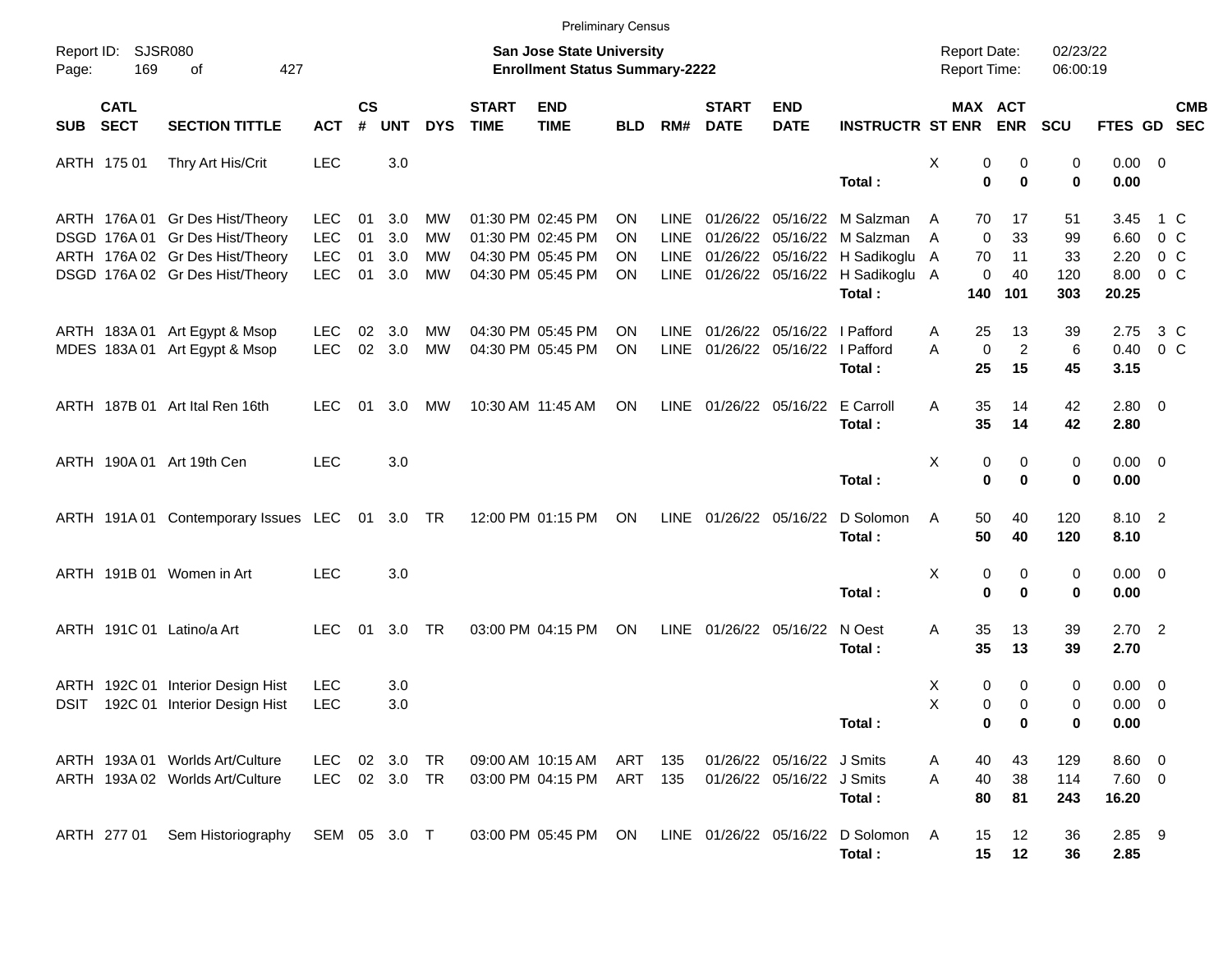| <b>Preliminary Census</b>                                                      |                                           |                                                                                                                |                                                                                  |                      |                                        |                                    |                             |                                                                                  |                              |                            |                             |                                                            |                                                  |                                     |                                                                                      |                                          |                                              |                                                                                              |                          |
|--------------------------------------------------------------------------------|-------------------------------------------|----------------------------------------------------------------------------------------------------------------|----------------------------------------------------------------------------------|----------------------|----------------------------------------|------------------------------------|-----------------------------|----------------------------------------------------------------------------------|------------------------------|----------------------------|-----------------------------|------------------------------------------------------------|--------------------------------------------------|-------------------------------------|--------------------------------------------------------------------------------------|------------------------------------------|----------------------------------------------|----------------------------------------------------------------------------------------------|--------------------------|
| Report ID:<br>Page:                                                            | <b>SJSR080</b><br>170                     | 427<br>οf                                                                                                      |                                                                                  |                      |                                        |                                    |                             | <b>San Jose State University</b><br><b>Enrollment Status Summary-2222</b>        |                              |                            |                             |                                                            |                                                  | <b>Report Date:</b><br>Report Time: |                                                                                      | 02/23/22<br>06:00:19                     |                                              |                                                                                              |                          |
| <b>SUB</b>                                                                     | <b>CATL</b><br><b>SECT</b>                | <b>SECTION TITTLE</b>                                                                                          | <b>ACT</b>                                                                       | $\mathsf{cs}$<br>#   | <b>UNT</b>                             | <b>DYS</b>                         | <b>START</b><br><b>TIME</b> | <b>END</b><br><b>TIME</b>                                                        | <b>BLD</b>                   | RM#                        | <b>START</b><br><b>DATE</b> | <b>END</b><br><b>DATE</b>                                  | <b>INSTRUCTR ST ENR</b>                          |                                     | MAX ACT<br><b>ENR</b>                                                                | SCU                                      | FTES GD                                      |                                                                                              | <b>CMB</b><br><b>SEC</b> |
|                                                                                | ARTH 291 01                               | <b>Grad Prob Art Hist</b>                                                                                      | <b>SEM</b>                                                                       | 78                   | 3.0                                    | TBA                                |                             |                                                                                  |                              |                            |                             | 01/26/22 05/16/22                                          | I Pafford<br>Total:                              | A                                   | 6<br>6<br>1                                                                          | 3<br>3                                   | 0.25<br>0.25                                 | $\overline{\phantom{1}}$                                                                     |                          |
| PHOT 40 01<br><b>PHOT</b><br><b>PHOT</b><br><b>PHOT</b><br><b>PHOT</b><br>PHOT | 40 02<br>40 03<br>40 04<br>40 05<br>40 06 | Beg Photography<br>Beg Photography<br>Beg Photography<br>Beg Photography<br>Beg Photography<br>Beg Photography | <b>ACT</b><br><b>ACT</b><br><b>ACT</b><br><b>ACT</b><br><b>ACT</b><br><b>ACT</b> | 13<br>13<br>13<br>13 | 3.0<br>3.0<br>3.0<br>3.0<br>3.0<br>3.0 | MW<br>МW<br><b>TR</b><br><b>TR</b> |                             | 12:00 PM 02:50 PM<br>03:00 PM 05:50 PM<br>08:00 AM 10:50 AM<br>12:00 PM 02:50 PM | DH.<br>DH<br>IS<br><b>IS</b> | 410<br>410<br>219C<br>219C | 01/26/22                    | 01/26/22 05/16/22<br>05/16/22<br>01/26/22 05/16/22 J Moore | A Rios<br>I Fabre<br>01/26/22 05/16/22 A Vaughan | X<br>A<br>Α<br>A<br>Α<br>X          | 0<br>0<br>24<br>22<br>24<br>12<br>24<br>13<br>24<br>24<br>$\mathbf 0$<br>$\mathbf 0$ | 0<br>66<br>36<br>39<br>72<br>$\mathbf 0$ | 0.00<br>4.40<br>2.40<br>2.60<br>4.80<br>0.00 | - 0<br>$\overline{0}$<br>- 0<br>$\overline{0}$<br>$\overline{0}$<br>$\overline{\phantom{0}}$ |                          |
|                                                                                | PHOT 110 01<br>PHOT 110 02                | <b>Black &amp; White Photo</b><br>Black & White Photo                                                          | <b>ACT</b><br><b>ACT</b>                                                         | 13                   | 3.0<br>3.0                             | MW                                 |                             | 03:00 PM 05:50 PM                                                                | DH.                          | 406                        |                             | 01/26/22 05/16/22                                          | Total :<br>K McDonald<br>Total:                  | X<br>$\overline{A}$                 | 96<br>71<br>$\mathbf 0$<br>0<br>24<br>17<br>24<br>17                                 | 213<br>0<br>51<br>51                     | 14.20<br>0.00<br>3.40<br>3.40                | $\overline{\phantom{0}}$<br>$\overline{0}$                                                   |                          |
|                                                                                | PHOT 11201<br>PHOT 112 02                 | <b>Color Photo</b><br>Color Photo                                                                              | <b>ACT</b><br><b>ACT</b>                                                         | 13<br>13             | 3.0<br>3.0                             | MW<br>MW                           |                             | 08:00 AM 10:50 AM<br>12:00 PM 02:50 PM                                           | IS<br><b>IS</b>              | 219C<br>219C               |                             | 01/26/22 05/16/22 M Evans<br>01/26/22 05/16/22             | M Evans<br>Total:                                | A<br>A                              | 24<br>9<br>24<br>12<br>48<br>21                                                      | 27<br>36<br>63                           | 1.80<br>2.40<br>4.20                         | - 0<br>$\overline{0}$                                                                        |                          |
|                                                                                | PHOT 113 01                               | Alt Photo Media                                                                                                | <b>ACT</b>                                                                       | 13                   | 3.0                                    | <b>TR</b>                          |                             | 12:00 PM 02:50 PM                                                                | DH.                          | 406                        |                             | 01/26/22 05/16/22                                          | B Danh<br>Total:                                 | A                                   | 24<br>12<br>24<br>12                                                                 | 36<br>36                                 | 2.604<br>2.60                                |                                                                                              |                          |
|                                                                                | PHOT 115 01<br>PHOT 115 02                | Int Digital Imaging<br>Int Digital Imaging                                                                     | <b>ACT</b><br><b>ACT</b>                                                         | 13<br>13             | 3.0<br>3.0                             | MW<br>MW                           |                             | 12:00 PM 02:50 PM<br>03:00 PM 05:50 PM                                           | IS<br><b>IS</b>              | 219<br>219                 | 01/26/22                    | 05/16/22<br>01/26/22 05/16/22                              | V Mendoza<br>V Mendoza<br>Total:                 | A<br>$\overline{A}$                 | 24<br>9<br>24<br>14<br>48<br>23                                                      | 27<br>42<br>69                           | 1.85<br>2.80 0<br>4.65                       | $\overline{\phantom{1}}$                                                                     |                          |
|                                                                                | PHOT 120 01<br>PHOT 120 02                | Image and Idea<br>Image and Idea                                                                               | ACT<br><b>ACT</b>                                                                | 13<br>13             | 3.0<br>3.0                             | <b>TR</b><br><b>TR</b>             |                             | 12:00 PM 02:50 PM<br>03:00 PM 05:50 PM                                           |                              |                            |                             | 01/26/22 05/16/22<br>01/26/22 05/16/22 R Lasser            | R Lasser<br>Total:                               | A<br>A                              | 24<br>15<br>24<br>16<br>31<br>48                                                     | 45<br>48<br>93                           | 3.05<br>3.25<br>6.30                         | - 1<br>- 1                                                                                   |                          |
|                                                                                | PHOT 121 01<br>PHOT 121 02<br>PHOT 121 03 | Intro to Studio Ligh<br>Intro to Studio Ligh<br>Intro to Studio Ligh                                           | ACT<br>ACT<br><b>ACT</b>                                                         | 13<br>13             | 3.0<br>3.0<br>3.0                      | TR<br><b>TR</b>                    |                             | 08:00 AM 10:50 AM<br>12:00 PM 02:50 PM                                           | DH.<br>DH.                   | 407<br>407                 |                             | 01/26/22 05/16/22 J Fung<br>01/26/22 05/16/22 J Fung       | Total:                                           | Α<br>Α<br>X                         | 18<br>11<br>18<br>18<br>0<br>0<br>36<br>29                                           | 33<br>54<br>0<br>87                      | $2.20 \t 0$<br>3.60 0<br>$0.00 \t 0$<br>5.80 |                                                                                              |                          |
|                                                                                | PHOT 122 01                               | Adv Studio Lighting                                                                                            | ACT 13 3.0 MW                                                                    |                      |                                        |                                    |                             | 12:00 PM 02:50 PM                                                                | DH                           | 407                        |                             |                                                            | 01/26/22 05/16/22 J Aguilar-Di A<br>Total:       |                                     | 10<br>18<br>18<br>10                                                                 | 30<br>30                                 | $2.00 \t 0$<br>2.00                          |                                                                                              |                          |
|                                                                                | PHOT 129 01                               | Professional Prac Ph ACT 13 3.0 MW 08:00 AM 10:50 AM                                                           |                                                                                  |                      |                                        |                                    |                             |                                                                                  | DH                           | 407                        |                             |                                                            | 01/26/22 05/16/22 J Aguilar-Di A                 |                                     | 18<br>13                                                                             | 39                                       | 2.60 0                                       |                                                                                              |                          |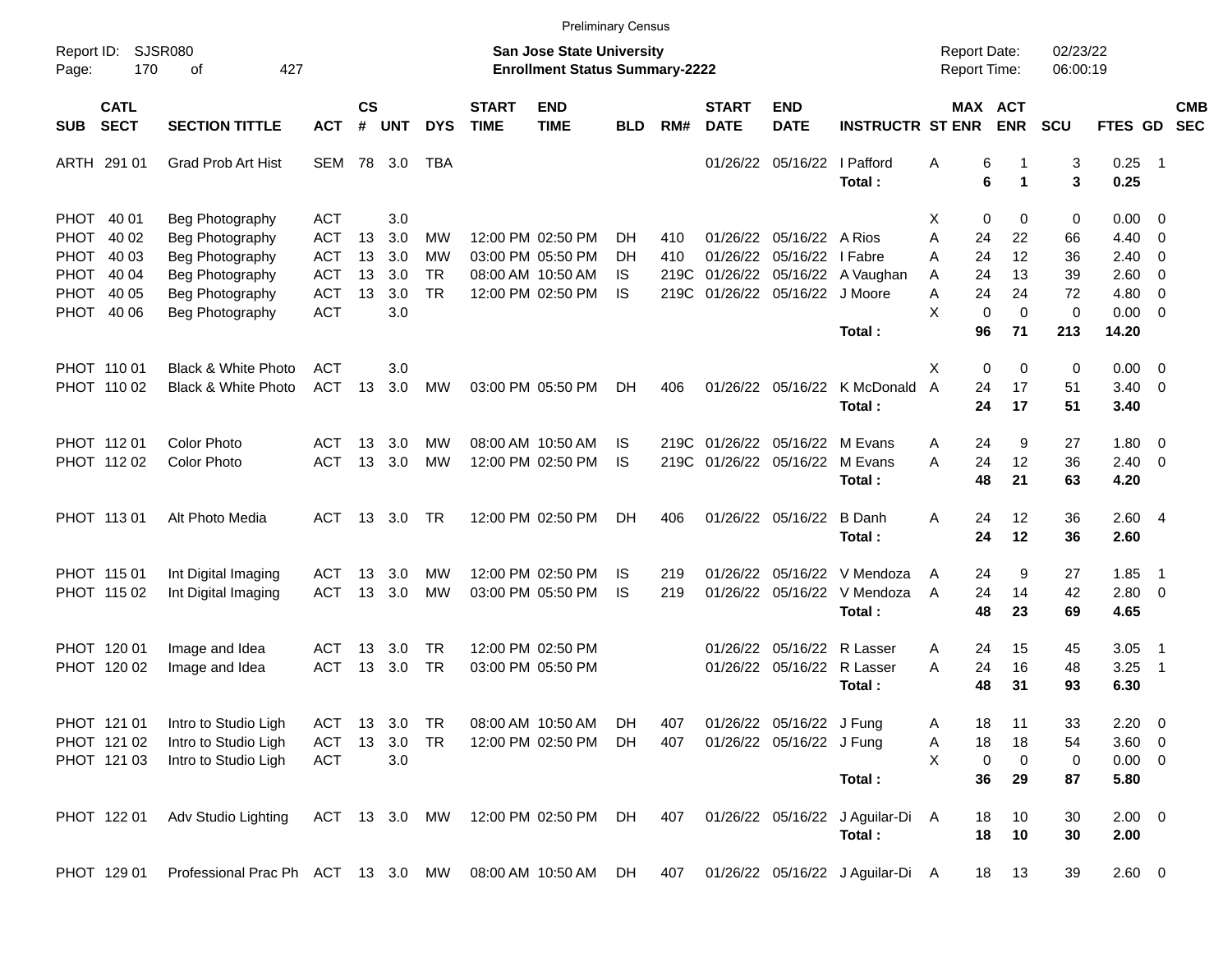|                                          |                            |            |                |            |            |                             |                                                                           | <b>Preliminary Census</b> |     |                             |                                                  |                           |                                            |                            |                      |                            |                          |
|------------------------------------------|----------------------------|------------|----------------|------------|------------|-----------------------------|---------------------------------------------------------------------------|---------------------------|-----|-----------------------------|--------------------------------------------------|---------------------------|--------------------------------------------|----------------------------|----------------------|----------------------------|--------------------------|
| Report ID:<br>171<br>Page:               | SJSR080<br>427<br>оf       |            |                |            |            |                             | <b>San Jose State University</b><br><b>Enrollment Status Summary-2222</b> |                           |     |                             |                                                  |                           | <b>Report Date:</b><br><b>Report Time:</b> |                            | 02/23/22<br>06:00:19 |                            |                          |
| <b>CATL</b><br><b>SECT</b><br><b>SUB</b> | <b>SECTION TITTLE</b>      | <b>ACT</b> | <b>CS</b><br># | <b>UNT</b> | <b>DYS</b> | <b>START</b><br><b>TIME</b> | <b>END</b><br><b>TIME</b>                                                 | <b>BLD</b>                | RM# | <b>START</b><br><b>DATE</b> | <b>END</b><br><b>DATE</b>                        | <b>INSTRUCTR ST ENR</b>   | <b>MAX</b>                                 | <b>ACT</b><br><b>ENR</b>   | <b>SCU</b>           | FTES GD                    | <b>CMB</b><br><b>SEC</b> |
|                                          |                            |            |                |            |            |                             |                                                                           |                           |     |                             |                                                  | Total:                    | 18                                         | 13                         | 39                   | 2.60                       |                          |
| PHOT<br>180 01                           | Indiv St Photo             | <b>SUP</b> | 78             | 3.0        | <b>TBA</b> |                             |                                                                           |                           |     | 01/26/22                    | 05/16/22                                         | B Danh<br>Total :         | 36<br>A<br>36                              | $\overline{0}$<br>$\bf{0}$ | 0<br>$\mathbf 0$     | $0.00 \quad 0$<br>0.00     |                          |
| Department :                             | <b>Art and Art History</b> |            |                |            |            |                             |                                                                           |                           |     |                             | <b>Lower Division:</b><br><b>Upper Division:</b> | <b>Department Total:</b>  | 4098<br>1739<br>2011                       | 3043<br>1534<br>1410       | 8919<br>4400<br>4228 | 603.10<br>293.43<br>285.72 |                          |
|                                          |                            |            |                |            |            |                             |                                                                           |                           |     |                             |                                                  | <b>Graduate Division:</b> | 348                                        | 99                         | 291                  | 23.95                      |                          |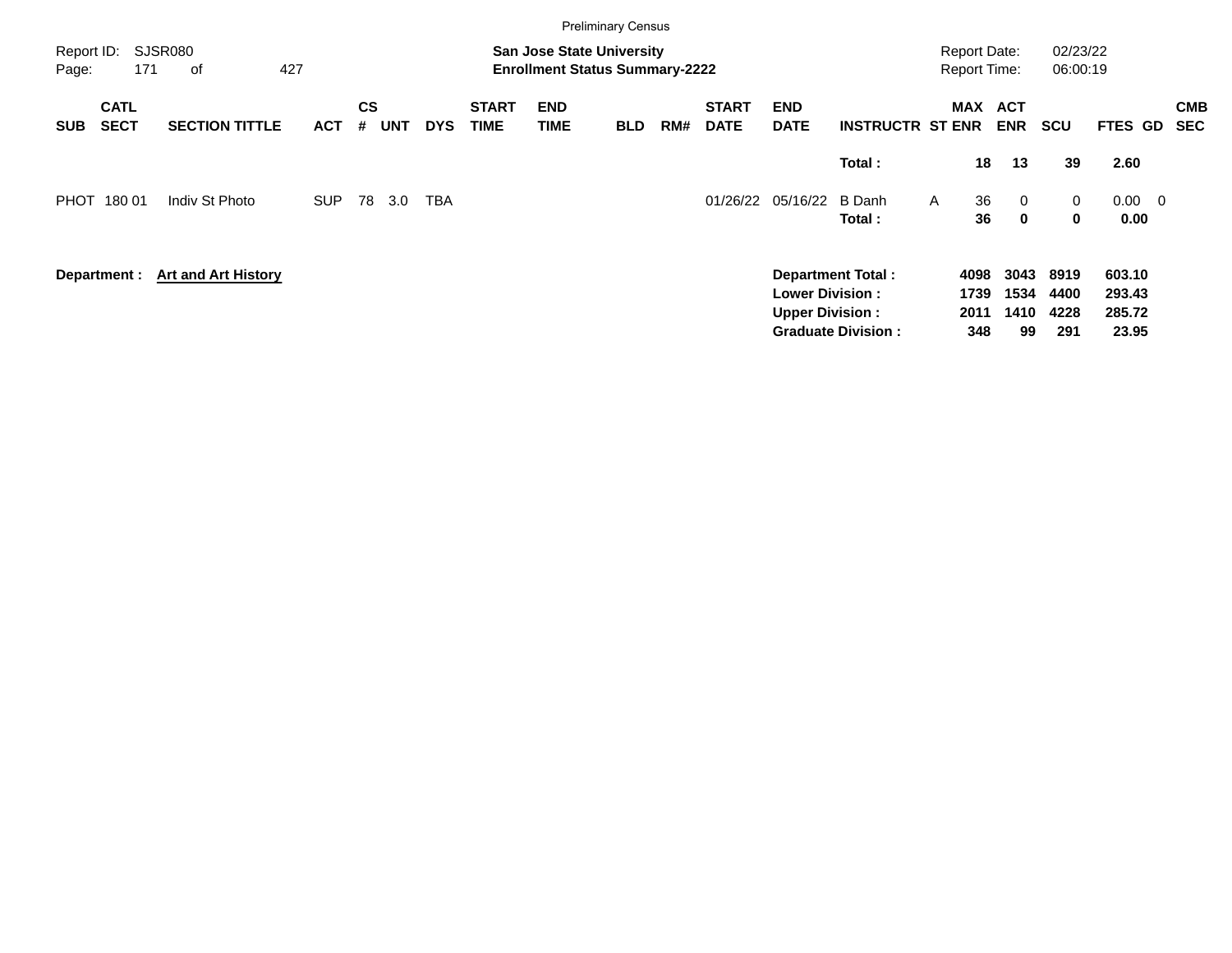|                     |                            |                                            |            |                    |            |            |                             |                                                                           | <b>Preliminary Census</b> |             |                             |                              |                                  |                                     |          |             |                      |                |                          |                          |
|---------------------|----------------------------|--------------------------------------------|------------|--------------------|------------|------------|-----------------------------|---------------------------------------------------------------------------|---------------------------|-------------|-----------------------------|------------------------------|----------------------------------|-------------------------------------|----------|-------------|----------------------|----------------|--------------------------|--------------------------|
| Report ID:<br>Page: | 172                        | <b>SJSR080</b><br>427<br>οf                |            |                    |            |            |                             | <b>San Jose State University</b><br><b>Enrollment Status Summary-2222</b> |                           |             |                             |                              |                                  | <b>Report Date:</b><br>Report Time: |          |             | 02/23/22<br>06:00:19 |                |                          |                          |
| <b>SUB</b>          | <b>CATL</b><br><b>SECT</b> | <b>SECTION TITTLE</b>                      | <b>ACT</b> | $\mathsf{cs}$<br># | <b>UNT</b> | <b>DYS</b> | <b>START</b><br><b>TIME</b> | <b>END</b><br><b>TIME</b>                                                 | BLD                       | RM#         | <b>START</b><br><b>DATE</b> | <b>END</b><br><b>DATE</b>    | <b>INSTRUCTR ST ENR</b>          |                                     | MAX ACT  | <b>ENR</b>  | <b>SCU</b>           | FTES GD        |                          | <b>CMB</b><br><b>SEC</b> |
| College             | Department :               | <b>Humanities &amp; the Arts</b><br>Design |            |                    |            |            |                             |                                                                           |                           |             |                             |                              |                                  |                                     |          |             |                      |                |                          |                          |
| ANI                 | 10 01                      | <b>Light and Optics</b>                    | ACT        | 07                 | 3.0        | -F         |                             | 08:30 AM 02:40 PM                                                         | ART                       | 206         |                             | 01/26/22 05/16/22            | K Tadenev<br>Total:              | Α                                   | 20<br>20 | 14<br>14    | 42<br>42             | 2.80 0<br>2.80 |                          |                          |
| ANI                 | 11 01                      | Illus Fundamentl I                         | <b>ACT</b> |                    | 3.0        |            |                             |                                                                           |                           |             |                             |                              |                                  | Χ                                   | 0        | 0           | 0                    | $0.00 \t 0$    |                          |                          |
|                     |                            |                                            |            |                    |            |            |                             |                                                                           |                           |             |                             |                              | Total:                           |                                     | 0        | $\mathbf 0$ | 0                    | 0.00           |                          |                          |
| ANI                 | 1301                       | Drawing Ani/III I                          | ACT        | 07                 | 3.0        | МW         |                             | 08:00 AM 10:50 AM                                                         | ART                       | 314         |                             | 01/26/22 05/16/22 J Clapp    |                                  | Α                                   | 20       | 19          | 57                   | 3.80           | $\overline{\phantom{0}}$ |                          |
| ANI                 | 1302                       | Drawing Ani/III I                          | ACT        | 07                 | 3.0        | МW         |                             | 12:00 PM 02:50 PM                                                         | ART                       | 314         |                             | 01/26/22 05/16/22 J Clapp    |                                  | Α                                   | 20       | 19          | 57                   | 3.80           | $\overline{\mathbf{0}}$  |                          |
| ANI                 | 1303                       | Drawing Ani/III I                          | ACT        | 07                 | 3.0        | МW         |                             | 03:00 PM 05:50 PM                                                         | ART                       | 314         |                             | 01/26/22 05/16/22 J Clapp    |                                  | A                                   | 20       | 15          | 45                   | 3.00           | $\overline{\mathbf{0}}$  |                          |
| ANI                 | 1304                       | Drawing Ani/III I                          | <b>ACT</b> | 07                 | 3.0        | МW         |                             | 06:00 PM 08:50 PM                                                         | ART                       | 314         |                             |                              | 01/26/22 05/16/22 L Beverleigh   | A                                   | 20       | 6           | 18                   | 1.20           | 0                        |                          |
| ANI                 | 13 05                      | Drawing Ani/III I                          | <b>ACT</b> | 07                 | 3.0        | <b>TR</b>  |                             | 06:00 PM 08:50 PM                                                         | ART                       | 314         |                             |                              | 01/26/22 05/16/22 L Beverleigh A |                                     | 20       | 15          | 45                   | 3.00           | $\overline{\phantom{0}}$ |                          |
|                     |                            |                                            |            |                    |            |            |                             |                                                                           |                           |             |                             |                              | Total:                           |                                     | 100      | 74          | 222                  | 14.80          |                          |                          |
| ANI                 | 21 01                      | <b>Color Principles</b>                    | ACT        | 07                 | 3.0        | TR.        |                             | 12:00 PM 02:50 PM                                                         | ART                       | 206         |                             | 01/26/22 05/16/22   Poslitur |                                  | Α                                   | 22       | 22          | 66                   | 4.40           | - 0                      |                          |
| ANI                 | 21 02                      | <b>Color Principles</b>                    | <b>ACT</b> | 07                 | 3.0        | <b>TR</b>  |                             | 03:00 PM 05:50 PM                                                         | <b>ART</b>                | 206         |                             | 01/26/22 05/16/22   Poslitur |                                  | Α                                   | 22       | 23          | 69                   | 4.60           | $\overline{\phantom{0}}$ |                          |
| ANI                 | 21 03                      | <b>Color Principles</b>                    | ACT        | 07                 | 3.0        | <b>TR</b>  |                             | 06:00 PM 08:50 PM                                                         | ART                       | 206         |                             | 01/26/22 05/16/22   Poslitur |                                  | Α                                   | 22       | 14          | 42                   | 2.80           | 0                        |                          |
| ANI                 | 21 04                      | <b>Color Principles</b>                    | <b>ACT</b> | 07                 | 3.0        | МW         |                             | 12:00 PM 02:50 PM                                                         | ART                       | 203         |                             | 01/26/22 05/16/22 C Chun     |                                  | Α                                   | 22       | 21          | 63                   | 4.20           | 0                        |                          |
| ANI                 | 21 05                      | <b>Color Principles</b>                    | <b>ACT</b> | 07                 | 3.0        | МW         |                             | 03:00 PM 05:50 PM                                                         | ART                       | 203         |                             | 01/26/22 05/16/22 C Chun     |                                  | А                                   | 22       | 16          | 48                   | 3.20           | $\overline{\phantom{0}}$ |                          |
|                     |                            |                                            |            |                    |            |            |                             |                                                                           |                           |             |                             |                              | Total:                           |                                     | 110      | 96          | 288                  | 19.20          |                          |                          |
| ANI                 | 31 01                      | 2D Animation I                             | ACT        | 07                 | 3.0        | <b>TR</b>  |                             | 06:00 PM 08:50 PM                                                         | ART                       | 218         |                             | 01/26/22 05/16/22            | J Jackson                        | A                                   | 16       | 20          | 60                   | 4.00           | $\overline{\phantom{0}}$ |                          |
| ANI                 | 31 02                      | 2D Animation I                             | ACT        | 07                 | 3.0        | МW         |                             | 12:00 PM 02:50 PM                                                         | ON                        | LINE        |                             | 01/26/22 05/16/22 B Lind     |                                  | Α                                   | 16       | 26          | 78                   | 5.20           | $\overline{\mathbf{0}}$  |                          |
| ANI                 | 31 03                      | 2D Animation I                             | <b>ACT</b> | 07                 | 3.0        | МW         |                             | 06:00 PM 08:50 PM                                                         | ON                        | <b>LINE</b> |                             | 01/26/22 05/16/22 S Khalaf   |                                  | A                                   | 16       | 21          | 63                   | 4.20           | 0                        |                          |
| ANI                 | 31 04                      | 2D Animation I                             | <b>ACT</b> | 07                 | 3.0        | МW         |                             | 06:00 PM 08:50 PM                                                         | ΟN                        | LINE        |                             | 01/26/22 05/16/22 B Moore    |                                  | А                                   | 16       | 15          | 45                   | 3.00           | $\overline{\phantom{0}}$ |                          |
|                     |                            |                                            |            |                    |            |            |                             |                                                                           |                           |             |                             |                              | Total:                           |                                     | 64       | 82          | 246                  | 16.40          |                          |                          |
| ANI                 | 41 01                      | Intro 3D Modeling                          | <b>ACT</b> | 07                 | 3.0        | МW         |                             | 08:00 AM 10:50 AM                                                         | ART                       | 222         | 01/26/22                    |                              | 05/16/22 D Gustlin               | Α                                   | 16       | 15          | 45                   | 3.00           | $\overline{\phantom{0}}$ |                          |
| ANI                 | 41 02                      | Intro 3D Modeling                          | <b>ACT</b> | 07                 | 3.0        | МW         |                             | 12:00 PM 02:50 PM                                                         | ART                       | 222         |                             | 01/26/22 05/16/22 D Gustlin  |                                  | Α                                   | 16       | 16          | 48                   | 3.20           | - 0                      |                          |
| ANI                 | 41 03                      | Intro 3D Modeling                          | <b>ACT</b> | 07                 | 3.0        | TR         |                             | 12:00 PM 02:50 PM                                                         | ART                       | 222         |                             | 01/26/22 05/16/22 T Austin   |                                  | Α                                   | 16       | 19          | 57                   | 3.80           | $\overline{\phantom{0}}$ |                          |
| ANI                 | 41 04                      | Intro 3D Modeling                          | <b>ACT</b> |                    | 07 3.0     | TR         |                             | 03:00 PM 05:50 PM                                                         | ART                       | 222         |                             | 01/26/22 05/16/22 T Austin   |                                  | Α                                   | 16       | 19          | 57                   | 3.80 0         |                          |                          |
|                     |                            |                                            |            |                    |            |            |                             |                                                                           |                           |             |                             |                              | Total:                           |                                     | 64       | 69          | 207                  | 13.80          |                          |                          |
| ANI                 | 101 01                     | <b>Visual Storytell</b>                    | ACT        |                    | 07 3.0     | <b>TR</b>  |                             | 12:00 PM 02:50 PM                                                         | ART                       | 243         |                             | 01/26/22 05/16/22 A Wu       |                                  | A                                   | 20       | 18          | 54                   | 3.60 0         |                          |                          |
| ANI                 | 101 02                     | <b>Visual Storytell</b>                    | ACT        |                    | 07 3.0     | <b>TR</b>  |                             | 03:00 PM 05:50 PM                                                         | ART                       | 243         |                             | 01/26/22 05/16/22 A Wu       |                                  | Α                                   | 20       | 19          | 57                   | 3.80 0         |                          |                          |
| ANI                 | 101 03                     | <b>Visual Storytell</b>                    | ACT        |                    | 07 3.0     | МW         |                             | 08:00 AM 10:50 AM                                                         | ART                       | 206         |                             | 01/26/22 05/16/22 L Hill     |                                  | Α                                   | 20       | 13          | 39                   | 2.60 0         |                          |                          |
| ANI                 | 101 04                     | <b>Visual Storytell</b>                    | ACT        |                    | 07 3.0     | МW         |                             | 12:00 PM 02:50 PM                                                         | ART                       | 206         |                             | 01/26/22 05/16/22 L Hill     |                                  | Α                                   | 20       | 19          | 57                   | $3.80\ 0$      |                          |                          |
| ANI                 | 101 05                     | <b>Visual Storytell</b>                    |            |                    | ACT 07 3.0 | МW         |                             | 03:00 PM 05:50 PM                                                         | ART                       | 206         |                             | 01/26/22 05/16/22 L Hill     |                                  | Α                                   | 20       | 20          | 60                   | $4.00 \ 0$     |                          |                          |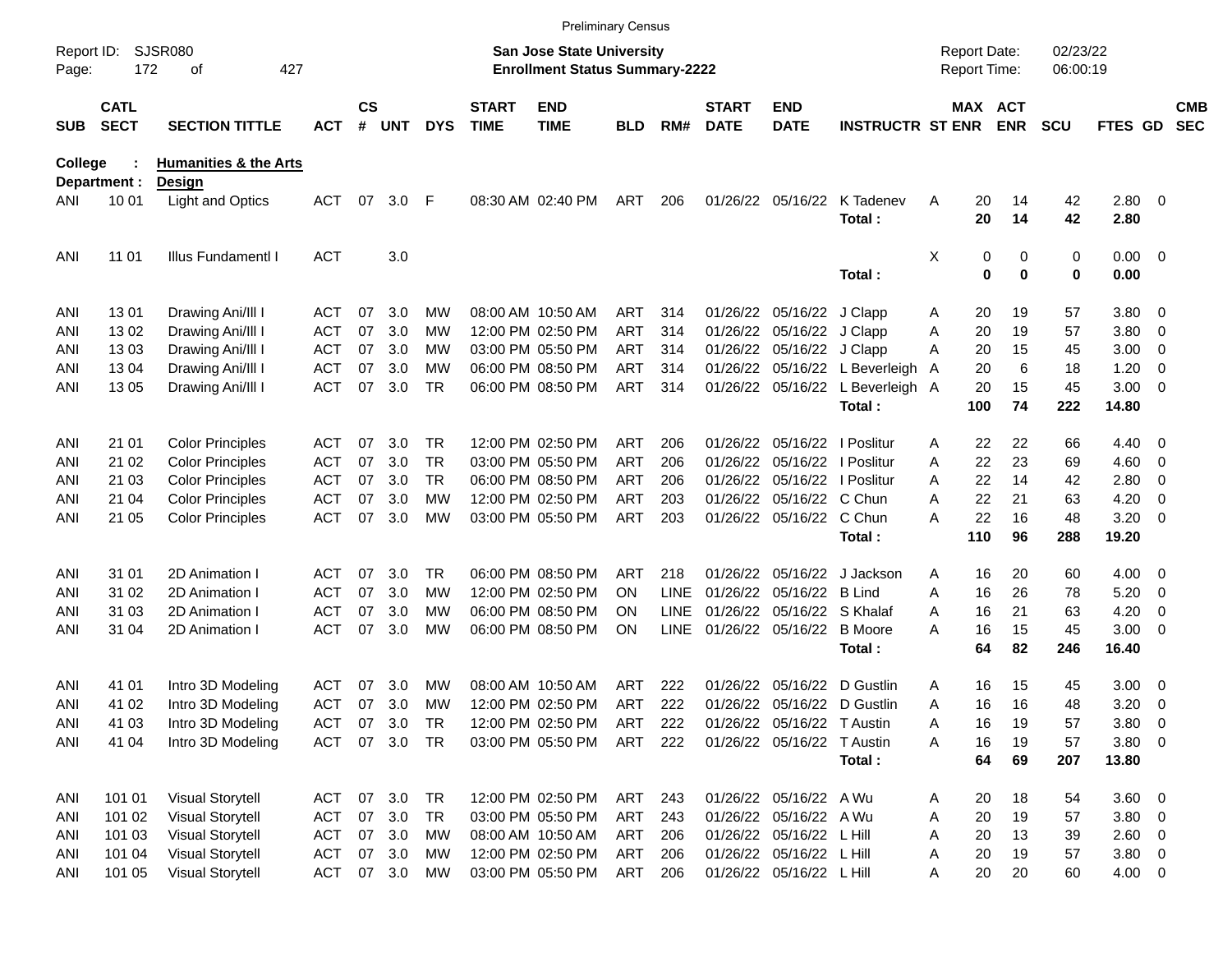|                     |                            |                             |            |                    |               |            |                             |                                                                           | <b>Preliminary Census</b> |             |                             |                           |                             |                                     |                         |                      |                |                          |                          |
|---------------------|----------------------------|-----------------------------|------------|--------------------|---------------|------------|-----------------------------|---------------------------------------------------------------------------|---------------------------|-------------|-----------------------------|---------------------------|-----------------------------|-------------------------------------|-------------------------|----------------------|----------------|--------------------------|--------------------------|
| Report ID:<br>Page: | 173                        | <b>SJSR080</b><br>427<br>οf |            |                    |               |            |                             | <b>San Jose State University</b><br><b>Enrollment Status Summary-2222</b> |                           |             |                             |                           |                             | <b>Report Date:</b><br>Report Time: |                         | 02/23/22<br>06:00:19 |                |                          |                          |
| <b>SUB</b>          | <b>CATL</b><br><b>SECT</b> | <b>SECTION TITTLE</b>       | <b>ACT</b> | $\mathsf{cs}$<br># | <b>UNT</b>    | <b>DYS</b> | <b>START</b><br><b>TIME</b> | <b>END</b><br><b>TIME</b>                                                 | <b>BLD</b>                | RM#         | <b>START</b><br><b>DATE</b> | <b>END</b><br><b>DATE</b> | <b>INSTRUCTR ST ENR</b>     |                                     | MAX ACT<br><b>ENR</b>   | <b>SCU</b>           | <b>FTES GD</b> |                          | <b>CMB</b><br><b>SEC</b> |
| ANI                 | 101 06                     | <b>Visual Storytell</b>     | <b>ACT</b> |                    | 3.0           |            |                             |                                                                           |                           |             |                             |                           |                             | X                                   | 0<br>0                  | 0                    | $0.00 \t 0$    |                          |                          |
|                     |                            |                             |            |                    |               |            |                             |                                                                           |                           |             |                             |                           | Total:                      | 100                                 | 89                      | 267                  | 17.80          |                          |                          |
| ANI                 | 112 01                     | Conceptual Illus            | ACT        | 07                 | 3.0           | TR         |                             | 06:00 PM 08:50 PM                                                         | ART                       | 243         |                             | 01/26/22 05/16/22         | R Storey                    | Α                                   | 8<br>20                 | 24                   | $1.60 \t 0$    |                          |                          |
|                     |                            |                             |            |                    |               |            |                             |                                                                           |                           |             |                             |                           | Total:                      |                                     | 20<br>8                 | 24                   | 1.60           |                          |                          |
| ANI                 | 122 01                     | Illus Fundmntl III          | ACT        | 07                 | 3.0           | МW         |                             | 08:00 AM 10:50 AM                                                         | ART                       | 243         | 01/26/22                    |                           | 05/16/22 O Aurelio          | Α                                   | 20<br>21                | 63                   | 4.20           | $\overline{\mathbf{0}}$  |                          |
| ANI                 | 122 02                     | Illus Fundmntl III          | ACT        | 07                 | 3.0           | МW         |                             | 12:00 PM 02:50 PM                                                         | <b>ART</b>                | 243         | 01/26/22                    | 05/16/22                  | O Aurelio                   | A                                   | 21<br>20                | 63                   | 4.20           | - 0                      |                          |
| ANI                 | 122 03                     | Illus Fundmntl III          | ACT        | 07                 | 3.0           | МW         |                             | 03:00 PM 05:50 PM                                                         | <b>ART</b>                | 243         | 01/26/22                    | 05/16/22                  | O Aurelio                   | A                                   | 20<br>20                | 60                   | 4.00           | $\overline{\mathbf{0}}$  |                          |
| ANI                 | 122 04                     | Illus Fundmntl III          | ACT        | 07                 | 3.0           | МW         |                             | 08:00 AM 10:50 AM                                                         | <b>ART</b>                | 203         | 01/26/22                    | 05/16/22                  | R Hunt                      | Α                                   | 25<br>12                | 36                   | 2.40           | - 0                      |                          |
| ANI                 | 122 05                     | Illus Fundmntl III          | <b>ACT</b> | 07                 | 3.0           | TR         |                             | 08:00 AM 10:50 AM                                                         | ART                       | 243         | 01/26/22                    | 05/16/22                  | R Hunt                      | А                                   | 25<br>23                | 69                   | 4.60           | $\overline{\phantom{0}}$ |                          |
|                     |                            |                             |            |                    |               |            |                             |                                                                           |                           |             |                             |                           | Total:                      | 110                                 | 97                      | 291                  | 19.40          |                          |                          |
|                     |                            |                             |            |                    |               |            |                             |                                                                           |                           |             |                             |                           |                             |                                     |                         |                      |                |                          |                          |
| ANI                 | 123 01                     | Visual Dev I                | ACT        | 07                 | 3.0           | МW         |                             | 12:00 PM 02:50 PM                                                         | ΟN                        | <b>LINE</b> | 01/26/22                    | 05/16/22                  | I Hoover                    | A                                   | 25<br>28                | 84                   | $5.60 \quad 0$ |                          |                          |
| ANI                 | 123 02                     | Visual Dev I                | <b>ACT</b> | 07                 | 3.0           | MW         |                             | 03:00 PM 05:50 PM                                                         | ΟN                        | <b>LINE</b> | 01/26/22                    | 05/16/22                  | I Hoover                    | А                                   | 25<br>26                | 78                   | 5.20           | $\overline{\phantom{0}}$ |                          |
|                     |                            |                             |            |                    |               |            |                             |                                                                           |                           |             |                             |                           | Total:                      |                                     | 50<br>54                | 162                  | 10.80          |                          |                          |
| ANI                 | 131 01                     | 2D Animation II             | ACT        | 07                 | 3.0           | TR         |                             | 12:00 PM 02:50 PM                                                         | ART                       | 218         | 01/26/22                    | 05/16/22                  | J Jackson                   | Α                                   | 20<br>21                | 63                   | 4.20           | $\overline{\mathbf{0}}$  |                          |
| ANI                 | 131 02                     | 2D Animation II             | <b>ACT</b> | 07                 | 3.0           | <b>TR</b>  |                             | 03:00 PM 05:50 PM                                                         | ART                       | 218         | 01/26/22                    |                           | 05/16/22 J Jackson          | Α                                   | 20<br>18                | 54                   | 3.60           | $\overline{\phantom{0}}$ |                          |
| ANI                 | 131 03                     | 2D Animation II             | <b>ACT</b> |                    | 3.0           |            |                             |                                                                           |                           |             |                             |                           |                             | Х                                   | $\mathbf 0$<br>$\Omega$ | 0                    | 0.00           | $\overline{\mathbf{0}}$  |                          |
| ANI                 | 131 04                     | 2D Animation II             | <b>ACT</b> | 07                 | 3.0           | МW         |                             | 12:00 PM 02:50 PM                                                         | <b>ART</b>                | 218         | 01/26/22                    | 05/16/22                  | <b>B</b> Moore              | Α                                   | 20<br>20                | 60                   | 4.00           | - 0                      |                          |
|                     | 131 05                     | 2D Animation II             | <b>ACT</b> | 07                 | 3.0           | MW         |                             | 03:00 PM 05:50 PM                                                         | ART                       | 218         | 01/26/22                    | 05/16/22                  | <b>B</b> Moore              | А                                   | 20<br>20                | 60                   | 4.00           | $\overline{\phantom{0}}$ |                          |
| ANI                 |                            |                             |            |                    |               |            |                             |                                                                           |                           |             |                             |                           | Total:                      |                                     | 80<br>79                | 237                  | 15.80          |                          |                          |
|                     |                            |                             |            |                    |               |            |                             |                                                                           |                           |             |                             |                           |                             |                                     |                         |                      |                |                          |                          |
| ANI                 | 132 01                     | 2D Animation III            | ACT        | 07                 | 3.0           | TR         |                             | 08:00 AM 10:50 AM                                                         | ART                       | 218         |                             | 01/26/22 05/16/22         | D Chai                      | Α                                   | 25<br>9                 | 27                   | $1.80 \ 0$     |                          |                          |
|                     |                            |                             |            |                    |               |            |                             |                                                                           |                           |             |                             |                           | Total:                      |                                     | 25<br>9                 | 27                   | 1.80           |                          |                          |
|                     |                            |                             |            |                    |               |            |                             |                                                                           |                           |             |                             |                           |                             |                                     |                         |                      |                |                          |                          |
| ANI                 | 134 01                     | <b>Animation Prod II</b>    | ACT        | 07                 | 3.0           | TR         |                             | 06:00 PM 08:50 PM                                                         | ON                        | <b>LINE</b> |                             | 01/26/22 05/16/22         | T Hsieh                     | Α                                   | 18<br>20                | 54                   | $3.60 \quad 0$ |                          |                          |
|                     |                            |                             |            |                    |               |            |                             |                                                                           |                           |             |                             |                           | Total:                      |                                     | 20<br>18                | 54                   | 3.60           |                          |                          |
|                     |                            |                             |            |                    |               |            |                             |                                                                           |                           |             |                             |                           |                             |                                     |                         |                      |                |                          |                          |
| ANI                 | 141 01                     | Digital Modeling I          |            |                    | ACT 07 3.0 TR |            |                             | 08:00 AM 10:50 AM ART 222                                                 |                           |             |                             |                           | 01/26/22 05/16/22 D Gustlin | Α                                   | 16<br>10                | 30                   | $2.00 \t 0$    |                          |                          |
|                     |                            |                             |            |                    |               |            |                             |                                                                           |                           |             |                             |                           | Total:                      |                                     | 16<br>10                | 30                   | 2.00           |                          |                          |
|                     |                            |                             |            |                    |               |            |                             |                                                                           |                           |             |                             |                           |                             |                                     |                         |                      |                |                          |                          |
| ANI                 | 161 01                     | Digital Anim I              | ACT 07 3.0 |                    |               | MW         |                             | 06:00 PM 08:50 PM                                                         | ART 224                   |             |                             | 01/26/22 05/16/22 C Lam   |                             | A                                   | 16<br>15                | 45                   | $3.00 \ 0$     |                          |                          |
| ANI                 | 161 02                     | Digital Anim I              | ACT 07 3.0 |                    |               | MW         |                             | 03:00 PM 05:50 PM                                                         | ART                       | 224         |                             | 01/26/22 05/16/22 B Lind  |                             | Α                                   | 16<br>17                | 51                   | $3.40 \ 0$     |                          |                          |
| ANI                 | 161 03                     | Digital Anim I              |            |                    | ACT 07 3.0 TR |            |                             | 06:00 PM 08:50 PM                                                         | ART 224                   |             |                             | 01/26/22 05/16/22 C Tom   |                             | Α                                   | 16<br>11                | 33                   | $2.20 \t 0$    |                          |                          |
|                     |                            |                             |            |                    |               |            |                             |                                                                           |                           |             |                             |                           | Total:                      |                                     | 48<br>43                | 129                  | 8.60           |                          |                          |
|                     |                            |                             |            |                    |               |            |                             |                                                                           |                           |             |                             |                           |                             |                                     |                         |                      |                |                          |                          |
| ANI                 | 175 01                     | Prof Prac Ent Dsgn          |            |                    | ACT 07 3.0 TR |            |                             | 08:00 AM 10:50 AM ART 224                                                 |                           |             |                             |                           | 01/26/22 05/16/22 R Coelho  | A                                   | 20<br>13                | 39                   | $2.60 \t 0$    |                          |                          |
|                     |                            |                             |            |                    |               |            |                             |                                                                           |                           |             |                             |                           |                             |                                     |                         |                      |                |                          |                          |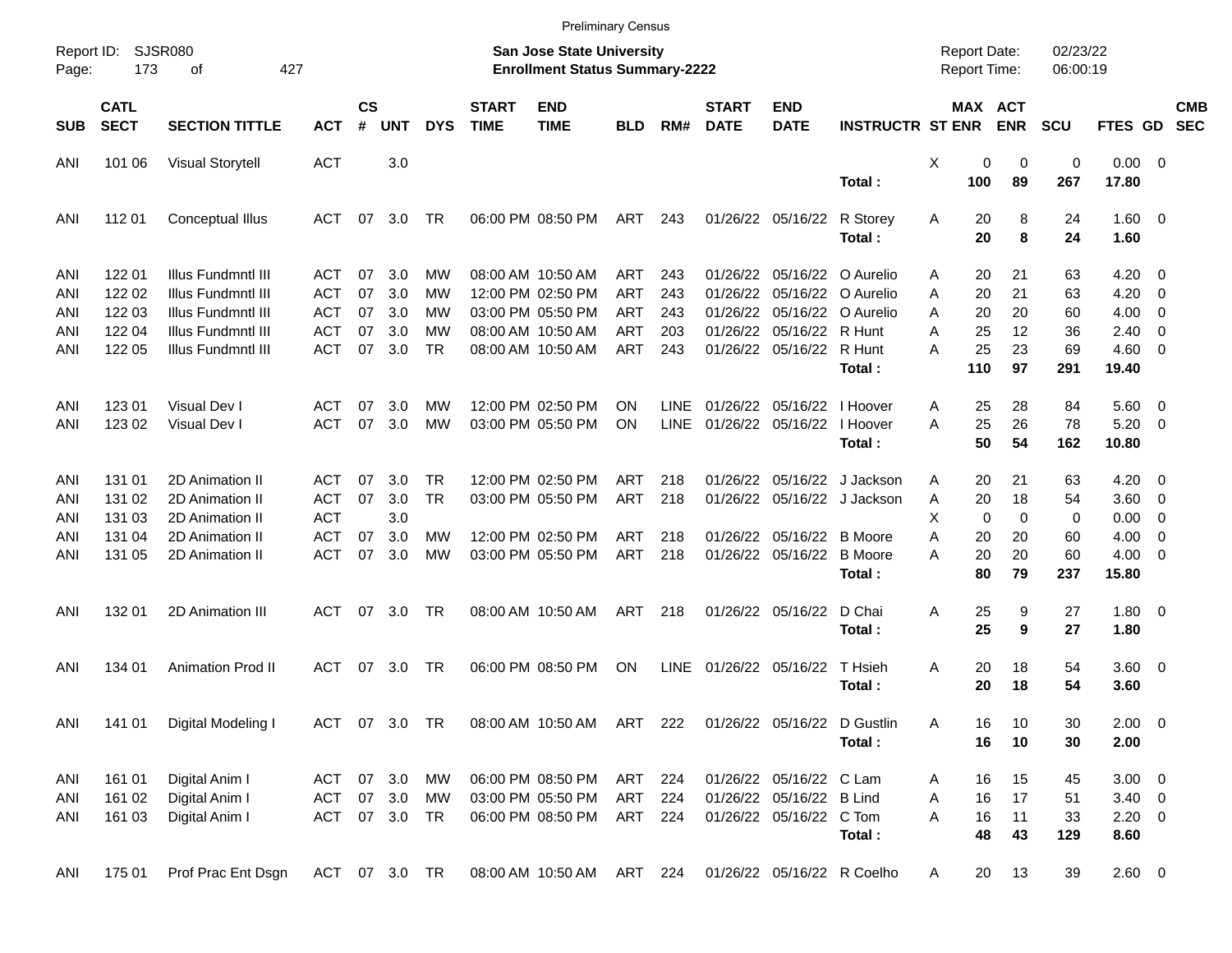|                     |                            |                               |               |                |            |                |                             | <b>Preliminary Census</b>                                                 |            |             |                              |                            |                              |                                            |                              |                      |                    |                          |  |
|---------------------|----------------------------|-------------------------------|---------------|----------------|------------|----------------|-----------------------------|---------------------------------------------------------------------------|------------|-------------|------------------------------|----------------------------|------------------------------|--------------------------------------------|------------------------------|----------------------|--------------------|--------------------------|--|
| Report ID:<br>Page: | 174                        | SJSR080<br>427<br>οf          |               |                |            |                |                             | <b>San Jose State University</b><br><b>Enrollment Status Summary-2222</b> |            |             |                              |                            |                              | <b>Report Date:</b><br><b>Report Time:</b> |                              | 02/23/22<br>06:00:19 |                    |                          |  |
| <b>SUB</b>          | <b>CATL</b><br><b>SECT</b> | <b>SECTION TITTLE</b>         | <b>ACT</b>    | <b>CS</b><br># | <b>UNT</b> | <b>DYS</b>     | <b>START</b><br><b>TIME</b> | <b>END</b><br><b>TIME</b>                                                 | <b>BLD</b> | RM#         | <b>START</b><br><b>DATE</b>  | <b>END</b><br><b>DATE</b>  | <b>INSTRUCTR ST ENR</b>      |                                            | <b>MAX ACT</b><br><b>ENR</b> | <b>SCU</b>           | FTES GD            | <b>CMB</b><br><b>SEC</b> |  |
| ANI                 | 175 02                     | Prof Prac Ent Dsgn            | ACT           | 07             | 3.0        | TR             |                             | 06:00 PM 08:50 PM                                                         | ΟN         | <b>LINE</b> | 01/26/22                     | 05/16/22 C Zollna          |                              | 25<br>Α                                    | 26                           | 78                   | $5.20 \ 0$         |                          |  |
| ANI                 | 175 03                     | Prof Prac Ent Dsgn            | <b>ACT</b>    | 07             | 3.0        | <b>MW</b>      |                             | 06:00 PM 08:50 PM                                                         | ΟN         | <b>LINE</b> |                              | 01/26/22 05/16/22 J Truong | Total:                       | 25<br>A<br>70                              | 16<br>55                     | 48<br>165            | 3.20<br>11.00      | $\overline{\phantom{0}}$ |  |
| ANI                 | 179 01                     | Spec Topic Ani/III            | ACT           | 07             | 3.0        | МW             |                             | 12:00 PM 02:50 PM                                                         | ART        | 224         | 01/26/22                     | 05/16/22 D Yee             |                              | 25<br>Α                                    | 25                           | 75                   | $5.00 \t 0$        |                          |  |
| ANI                 | 179 02                     | Spec Topic Ani/III            | <b>ACT</b>    | 07             | 3.0        | <b>TR</b>      |                             | 12:00 PM 02:50 PM                                                         | <b>ART</b> | 224         | 01/26/22                     | 05/16/22 D Chai            |                              | 24<br>Α                                    | 16                           | 48                   | 3.20               | $\overline{\mathbf{0}}$  |  |
| ANI                 | 179 03                     | Spec Topic Ani/III            | ACT           | 07             | 3.0        | MW             |                             | 06:00 PM 08:50 PM                                                         | ART        | 222         |                              | 01/26/22 05/16/22 E Mead   |                              | 20<br>Α                                    | 17                           | 51                   | $3.40 \ 0$         |                          |  |
|                     |                            |                               |               |                |            |                |                             |                                                                           |            |             |                              |                            | Total:                       | 69                                         | 58                           | 174                  | 11.60              |                          |  |
| ANI                 | 180 01                     | <b>Indiv Studies</b>          | SUP           |                | 78 3.0     | TBA            |                             |                                                                           | ΟN         | <b>LINE</b> |                              | 01/26/22 05/16/22 D Chai   | Total:                       | 50<br>Α<br>50                              | 20<br>20                     | 60<br>60             | $4.00 \ 0$<br>4.00 |                          |  |
| ANI                 | 199 01                     | Senior Project ANI            | ACT           | 07             | 3.0        | F              |                             | 08:30 AM 02:40 PM                                                         | ART        | 218         |                              |                            | 01/26/22 05/16/22 J Sangalli | 25<br>A                                    | 22                           | 66                   | $4.40 \quad 0$     |                          |  |
| ANI                 | 199 02                     | Senior Project ANI            | ACT           | 07             | 3.0        | F              |                             | 08:30 AM 02:40 PM                                                         | <b>ART</b> | 224         | 01/26/22                     |                            | 05/16/22 R Coelho            | 25<br>Α                                    | 15                           | 45                   | $3.00 \ 0$         |                          |  |
| ANI                 | 199 03                     | Senior Project ANI            | <b>ACT</b>    | 07             | 3.0        | F              |                             | 08:30 AM 02:40 PM                                                         | ART        | 243         |                              | 01/26/22 05/16/22 D Yee    |                              | 25<br>A                                    | 18                           | 54                   | $3.60 \ 0$         |                          |  |
|                     |                            |                               |               |                |            |                |                             |                                                                           |            |             |                              |                            | Total:                       | 75                                         | 55                           | 165                  | 11.00              |                          |  |
|                     | DSGD 6301                  | <b>Fund Graphic Visual</b>    | ACT           | 07             | 3.0        | TR.            |                             | 12:00 PM 02:50 PM                                                         | ΟN         | <b>LINE</b> |                              | 01/26/22 05/16/22 J Levy   |                              | 25<br>Α                                    | 24                           | 72                   | $4.80\ 0$          |                          |  |
| <b>DSGD</b>         | 6302                       | <b>Fund Graphic Visual</b>    | <b>ACT</b>    | 07             | 3.0        | <b>TR</b>      |                             | 03:00 PM 05:50 PM                                                         | ON         | LINE        | 01/26/22                     | 05/16/22 J Levy            |                              | 25<br>Α                                    | 24                           | 72                   | 4.80               | $\overline{\phantom{0}}$ |  |
|                     | DSGD 6303                  | <b>Fund Graphic Visual</b>    | <b>ACT</b>    | 07             | 3.0        | МW             |                             | 12:00 PM 02:50 PM                                                         | ART        | 212         |                              |                            | 01/26/22 05/16/22 J Martinez | 25<br>A                                    | 25                           | 75                   | $5.00 \t 0$        |                          |  |
|                     |                            |                               |               |                |            |                |                             |                                                                           |            |             |                              |                            | Total:                       | 75                                         | 73                           | 219                  | 14.60              |                          |  |
|                     | DSGD 8301                  | <b>Digital Apps Basic</b>     | ACT           | 07             | 3.0        | <b>MW</b>      |                             | 12:00 PM 02:50 PM                                                         | ON         | <b>LINE</b> | 01/26/22                     | 05/16/22 T Lee             |                              | 25<br>Α                                    | 25                           | 75                   | $5.00 \t 0$        |                          |  |
|                     | DSGD 8302                  | <b>Digital Apps Basic</b>     | <b>ACT</b>    | 07             | 3.0        | МW             |                             | 03:00 PM 05:50 PM                                                         | ON         | <b>LINE</b> | 01/26/22                     | 05/16/22 T Lee             |                              | 25<br>Α                                    | 26                           | 78                   | 5.20               | $\overline{\mathbf{0}}$  |  |
|                     | DSGD 8303                  | <b>Digital Apps Basic</b>     | <b>ACT</b>    | 07             | 3.0        | MW             |                             | 06:00 PM 08:50 PM                                                         | <b>ART</b> | 201         |                              |                            | 01/26/22 05/16/22 P Krayna   | 25<br>Α                                    | 25                           | 75                   | $5.00 \t 0$        |                          |  |
|                     |                            |                               |               |                |            |                |                             |                                                                           |            |             |                              |                            | Total:                       | 75                                         | 76                           | 228                  | 15.20              |                          |  |
|                     | DSGD 99 01                 | Intro Typography              | ACT           | 07             | 3.0        | MW             |                             | 03:00 PM 05:50 PM                                                         | ART        | 212         | 01/26/22                     |                            | 05/16/22 J Martinez          | 25<br>A                                    | 24                           | 72                   | $4.80\ 0$          |                          |  |
| <b>DSGD</b>         | 99 02                      | Intro Typography              | <b>ACT</b>    | 07             | 3.0        | TR             |                             | 12:00 PM 02:50 PM                                                         | <b>ART</b> | 216         |                              | 01/26/22 05/16/22 R Sexton |                              | 25<br>Α                                    | 18                           | 54                   | 3.60               | $\overline{\phantom{0}}$ |  |
|                     | DSGD 99 03                 | Intro Typography              | <b>ACT</b>    |                | 3.0        |                |                             |                                                                           |            |             |                              |                            |                              | Χ                                          | 0<br>$\Omega$                | 0                    | 0.00               | $\overline{\mathbf{0}}$  |  |
|                     | DSGD 99 04                 | Intro Typography              | <b>ACT</b>    |                | 07 3.0     | TR             |                             | 03:00 PM 05:50 PM                                                         | ART        | 212         |                              | 01/26/22 05/16/22 B Jeung  |                              | 25<br>Α                                    | 17                           | 51                   | $3.40 \ 0$         |                          |  |
|                     | DSGD 99 05                 | Intro Typography              |               |                |            | ACT 07 3.0 TBA |                             |                                                                           | ON.        |             | LINE 01/26/22 05/16/22 C Kim |                            |                              | 25<br>Α                                    | 22                           | 66                   | 4.40 0             |                          |  |
|                     |                            |                               |               |                |            |                |                             |                                                                           |            |             |                              |                            | Total:                       | 100                                        | 81                           | 243                  | 16.20              |                          |  |
|                     |                            | DSGD 103A 01 Adv Typography I | ACT 07 3.0 TR |                |            |                |                             | 03:00 PM 05:50 PM IS                                                      |            | 226         |                              |                            | 01/26/22 05/16/22 R Sexton   | 20<br>Α                                    | 16                           | 48                   | $3.20 \ 0$         |                          |  |
|                     |                            |                               |               |                |            |                |                             |                                                                           |            |             |                              |                            | Total:                       | 20                                         | 16                           | 48                   | 3.20               |                          |  |
|                     | DSGD 104 01                | Intro to Grph Dsgn            |               |                |            | ACT 07 3.0 MW  |                             | 08:00 AM 10:50 AM                                                         | ART 201    |             |                              |                            | 01/26/22 05/16/22 J Martinez | 25<br>A                                    | 24                           | 72                   | 4.80 0             |                          |  |
|                     | DSGD 104 02                | Intro to Grph Dsgn            | <b>ACT</b>    |                | 3.0        |                |                             |                                                                           |            |             |                              |                            |                              | х                                          | 0<br>0                       | 0                    | $0.00 \t 0$        |                          |  |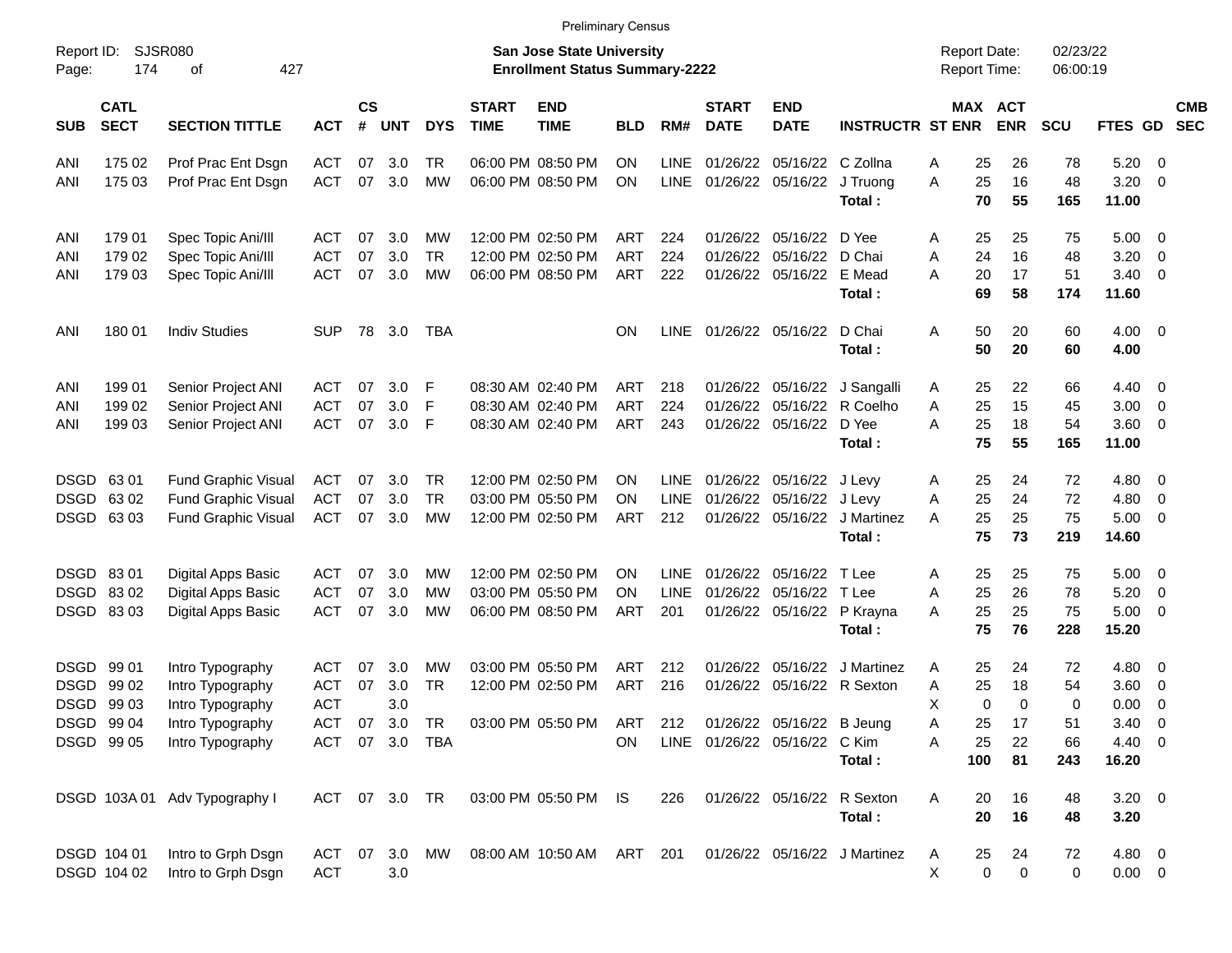|                     |                            |                                       |                          |                    |            |            |                                                                           | <b>Preliminary Census</b> |            |     |                             |                            |                         |        |                                     |                       |            |              |                          |
|---------------------|----------------------------|---------------------------------------|--------------------------|--------------------|------------|------------|---------------------------------------------------------------------------|---------------------------|------------|-----|-----------------------------|----------------------------|-------------------------|--------|-------------------------------------|-----------------------|------------|--------------|--------------------------|
| Report ID:<br>Page: | SJSR080<br>175             |                                       |                          |                    |            |            | <b>San Jose State University</b><br><b>Enrollment Status Summary-2222</b> |                           |            |     |                             |                            |                         |        | <b>Report Date:</b><br>Report Time: | 02/23/22<br>06:00:19  |            |              |                          |
| <b>SUB</b>          | <b>CATL</b><br><b>SECT</b> | <b>SECTION TITTLE</b>                 | <b>ACT</b>               | $\mathsf{cs}$<br># | <b>UNT</b> | <b>DYS</b> | <b>START</b><br><b>TIME</b>                                               | <b>END</b><br><b>TIME</b> | <b>BLD</b> | RM# | <b>START</b><br><b>DATE</b> | <b>END</b><br><b>DATE</b>  | <b>INSTRUCTR ST ENR</b> |        |                                     | MAX ACT<br><b>ENR</b> | <b>SCU</b> | FTES GD      | <b>CMB</b><br><b>SEC</b> |
|                     | DSGD 104 03                | Intro to Grph Dsgn                    | <b>ACT</b>               | 07                 | 3.0        | TR         |                                                                           | 08:00 AM 10:50 AM         | <b>ART</b> | 212 | 01/26/22                    | 05/16/22 Y Han             |                         | A      | 25                                  | 26                    | 78         | 5.20         | - 0                      |
|                     | DSGD 104 04                | Intro to Grph Dsgn                    | <b>ACT</b>               | 07                 | 3.0        | <b>MW</b>  |                                                                           | 08:00 AM 10:50 AM         | <b>ART</b> | 216 | 01/26/22                    | 05/16/22                   | C Kim                   | A      | 25                                  | 25                    | 75         | 5.00         | 0                        |
|                     | DSGD 104 05                | Intro to Grph Dsgn                    | <b>ACT</b>               | 07                 | 3.0        | <b>MW</b>  |                                                                           | 12:00 PM 02:50 PM         | <b>ART</b> | 216 | 01/26/22                    | 05/16/22                   | C Hwang                 | A      | 25                                  | 26                    | 78         | 5.20         | 0                        |
|                     | DSGD 104 06                | Intro to Grph Dsgn                    | <b>ACT</b>               | 07                 | 3.0        | <b>TR</b>  |                                                                           | 08:00 AM 10:50 AM         | ART        | 216 | 01/26/22                    |                            | 05/16/22 R Sexton       | Α      | 25                                  | 24                    | 72         | 4.80         | 0                        |
|                     | DSGD 104 07                | Intro to Grph Dsgn                    | <b>ACT</b>               |                    | 3.0        |            |                                                                           |                           |            |     |                             |                            |                         | X      | 0                                   | $\mathbf 0$           | 0          | 0.00         | 0                        |
|                     |                            |                                       |                          |                    |            |            |                                                                           |                           |            |     |                             |                            |                         |        |                                     |                       |            |              |                          |
|                     | DSGD 104 08                | Intro to Grph Dsgn                    | <b>ACT</b>               | 07                 | 3.0        | <b>MW</b>  |                                                                           | 12:00 PM 02:50 PM         |            |     | 01/26/22                    | 05/16/22                   | J Miller                | A      | 25                                  | 25                    | 75         | 5.00         | 0                        |
|                     | DSGD 104 09                | Intro to Grph Dsgn                    | <b>ACT</b>               | 07                 | 3.0        | <b>TR</b>  |                                                                           | 06:00 PM 08:50 PM         | ART        | 216 | 01/26/22                    | 05/16/22                   | G Hom                   | A      | 25                                  | 25                    | 75         | 5.00         | $\Omega$                 |
|                     |                            |                                       |                          |                    |            |            |                                                                           |                           |            |     |                             |                            | Total:                  |        | 175                                 | 175                   | 525        | 35.00        |                          |
| DSGD 105 01         |                            | Intermed Grph Dsgn                    | <b>ACT</b>               |                    | 07 3.0     | TR         |                                                                           | 12:00 PM 02:50 PM         | ON         |     | LINE 01/26/22 05/16/22      |                            | E Gee                   | A      | 25                                  | 16                    | 48         | 3.20         | - 0                      |
|                     |                            |                                       |                          |                    |            |            |                                                                           |                           |            |     |                             |                            | Total:                  |        | 25                                  | 16                    | 48         | 3.20         |                          |
|                     |                            |                                       |                          |                    |            |            |                                                                           |                           |            |     |                             |                            |                         |        |                                     |                       |            |              |                          |
| DSGD 108 01         |                            | Gr Des Portfolio                      | <b>ACT</b>               | 07                 | 3.0        | MW         |                                                                           | 08:00 AM 10:50 AM         | IS.        | 226 |                             | 01/26/22 05/16/22          | C Hwang                 | Α      | 25                                  | 23                    | 69         | 4.60         | - 0                      |
|                     |                            |                                       |                          |                    |            |            |                                                                           |                           |            |     |                             |                            | Total:                  |        | 25                                  | 23                    | 69         | 4.60         |                          |
| DSGD 111 01         |                            | <b>Design Practices</b>               | <b>ACT</b>               |                    | 3.0        |            |                                                                           |                           |            |     |                             |                            |                         | Х      | 0                                   | 0                     | 0          | 0.00         | - 0                      |
| DSGD 111 02         |                            | <b>Design Practices</b>               | <b>ACT</b>               |                    | 3.0        |            |                                                                           |                           |            |     |                             |                            |                         | X      | 0                                   | $\mathbf 0$           | 0          | 0.00         | 0                        |
| DSGD 111 03         |                            | <b>Design Practices</b>               | <b>ACT</b>               | 07                 | 3.0        | <b>TR</b>  |                                                                           | 03:00 PM 05:50 PM         | ART        | 216 |                             | 01/26/22 05/16/22 G Hom    |                         | Α      | 25                                  | 25                    | 75         | 5.00         | 0                        |
| DSGD 111 04         |                            | <b>Design Practices</b>               | <b>ACT</b>               |                    | 3.0        |            |                                                                           |                           |            |     |                             |                            |                         | X      | $\mathbf 0$                         | $\mathbf 0$           | 0          | 0.00         | 0                        |
| DSGD 111 05         |                            | <b>Design Practices</b>               | <b>ACT</b>               | 07                 | 3.0        | МW         | 08:00 AM 10:50 AM                                                         |                           |            |     | 01/26/22                    | 05/16/22                   | J Miller                | A      | 25                                  | 23                    | 69         | 4.60         | 0                        |
|                     | DSGD 111 06                | <b>Design Practices</b>               | <b>ACT</b>               | 07                 | 3.0        | <b>MW</b>  |                                                                           | 03:00 PM 05:50 PM         |            |     | 01/26/22                    | 05/16/22 J Miller          |                         | A      | 25                                  | 22                    | 66         | 4.40         | $\Omega$                 |
|                     |                            |                                       |                          |                    |            |            |                                                                           |                           |            |     |                             |                            | Total:                  |        | 75                                  | 70                    | 210        | 14.00        |                          |
|                     |                            |                                       |                          |                    |            |            |                                                                           |                           |            |     |                             |                            |                         |        |                                     |                       |            |              |                          |
|                     | DSGD 131 01                | <b>Motion Graphics</b>                | <b>ACT</b>               | 07                 | 3.0        | TR         |                                                                           | 12:00 PM 02:50 PM         | IS.        | 226 |                             | 01/26/22 05/16/22          | Y Han                   | Α      | 25                                  | 23                    | 69         | 4.60         | - 0                      |
|                     |                            |                                       |                          |                    |            |            |                                                                           |                           |            |     |                             |                            | Total:                  |        | 25                                  | 23                    | 69         | 4.60         |                          |
|                     | DSGD 132 01                | UI & Interaction D                    | <b>ACT</b>               | 07                 | 3.0        | <b>MW</b>  |                                                                           | 03:00 PM 05:50 PM         | IS.        | 226 |                             | 01/26/22 05/16/22          | J Kim                   | A      | 25                                  | 16                    | 48         | 3.20         | $\overline{\phantom{0}}$ |
|                     |                            |                                       |                          |                    |            |            |                                                                           |                           |            |     |                             |                            | Total:                  |        | 25                                  | 16                    | 48         | 3.20         |                          |
|                     |                            |                                       |                          |                    |            |            |                                                                           |                           |            |     |                             |                            |                         |        |                                     |                       |            |              |                          |
|                     | DSGD 150 02                | <b>GD Senior Studio</b>               | <b>ACT</b>               | 07                 | 3.0        | MW         |                                                                           | 12:00 PM 02:50 PM         | IS.        | 226 |                             | 01/26/22 05/16/22 C Kim    |                         | A      | 25                                  | 23                    | 69         | 4.60         | - 0                      |
|                     |                            |                                       |                          |                    |            |            |                                                                           |                           |            |     |                             |                            | Total :                 |        | 25                                  | 23                    | 69         | 4.60         |                          |
|                     |                            |                                       |                          |                    |            |            |                                                                           |                           |            |     |                             |                            |                         |        |                                     |                       |            |              |                          |
|                     | DSGD 186 01<br>DSGD 186 02 | Digi Apps Method                      | <b>ACT</b><br><b>ACT</b> |                    | 3.0        |            |                                                                           |                           |            |     |                             |                            |                         | X<br>X | 0                                   | 0                     | 0          | 0.00<br>0.00 | - 0                      |
|                     |                            | Digi Apps Method                      |                          |                    | 3.0        |            |                                                                           |                           |            |     |                             |                            |                         | X      | 0                                   | $\mathbf 0$           | 0          |              | - 0                      |
|                     | DSGD 186 03                | Digi Apps Method                      | <b>ACT</b>               |                    | $3.0\,$    |            |                                                                           |                           |            |     |                             |                            |                         |        | 0                                   | $\pmb{0}$             | 0          | 0.00         | - 0                      |
|                     |                            |                                       |                          |                    |            |            |                                                                           |                           |            |     |                             |                            | Total:                  |        | 0                                   | $\mathbf 0$           | $\bf{0}$   | 0.00         |                          |
|                     |                            | DSGN 100W 01 Writing Workshop: De LEC |                          |                    | 04 3.0     | MW         | 10:30 AM 11:45 AM                                                         |                           | BBC        | 205 |                             | 01/26/22 05/16/22 V Rounti |                         | A      | 20                                  | 20                    | 60         | $4.00 \ 0$   |                          |
|                     |                            | DSGN 100W 02 Writing Workshop: De LEC |                          |                    | 04 3.0     | <b>TR</b>  |                                                                           | 09:00 AM 10:15 AM         | ENG 403    |     |                             | 01/26/22 05/16/22 A Tran   |                         | A      | 20                                  | 19                    | 57         | 3.80 0       |                          |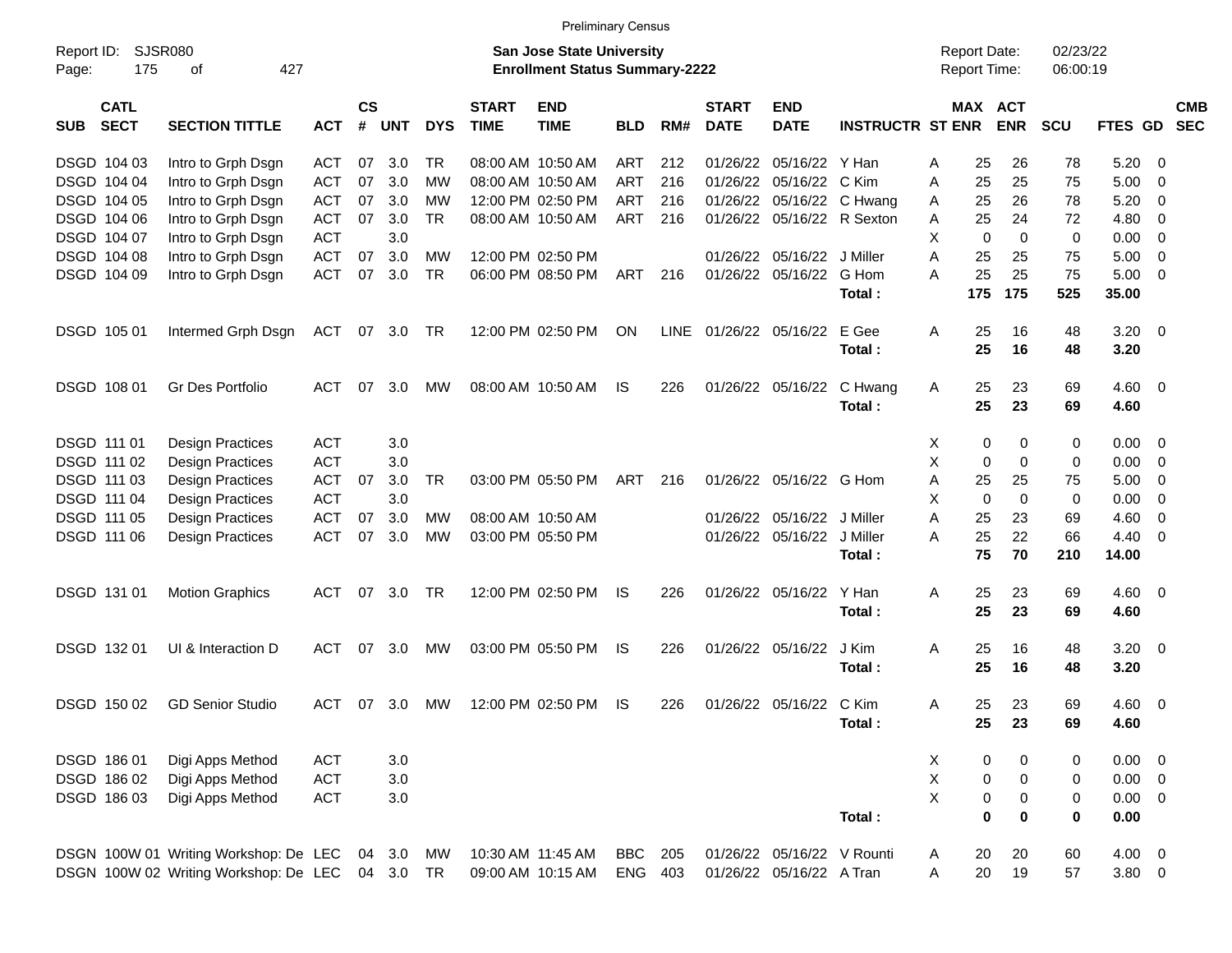|                     |                            |                                       |              |                |            |            |                             | <b>Preliminary Census</b>                                                 |            |             |                             |                             |                                       |                                     |     |                       |                      |          |                |                          |
|---------------------|----------------------------|---------------------------------------|--------------|----------------|------------|------------|-----------------------------|---------------------------------------------------------------------------|------------|-------------|-----------------------------|-----------------------------|---------------------------------------|-------------------------------------|-----|-----------------------|----------------------|----------|----------------|--------------------------|
| Report ID:<br>Page: | <b>SJSR080</b><br>176      | 427<br>οf                             |              |                |            |            |                             | <b>San Jose State University</b><br><b>Enrollment Status Summary-2222</b> |            |             |                             |                             |                                       | <b>Report Date:</b><br>Report Time: |     |                       | 02/23/22<br>06:00:19 |          |                |                          |
| <b>SUB</b>          | <b>CATL</b><br><b>SECT</b> | <b>SECTION TITTLE</b>                 | <b>ACT</b>   | <b>CS</b><br># | <b>UNT</b> | <b>DYS</b> | <b>START</b><br><b>TIME</b> | <b>END</b><br><b>TIME</b>                                                 | <b>BLD</b> | RM#         | <b>START</b><br><b>DATE</b> | <b>END</b><br><b>DATE</b>   | <b>INSTRUCTR ST ENR</b>               |                                     |     | MAX ACT<br><b>ENR</b> | <b>SCU</b>           | FTES GD  |                | <b>CMB</b><br><b>SEC</b> |
|                     |                            | DSGN 100W 03 Writing Workshop: De LEC |              |                | 04 3.0     | TBA        |                             |                                                                           | ΟN         | <b>LINE</b> |                             | 01/26/22 05/16/22 J Loomis  |                                       | A                                   | 20  | 17                    | 51                   | 3.40     | 0              |                          |
|                     |                            | DSGN 100W 04 Writing Workshop: De LEC |              | 04             | 3.0        | TBA        |                             |                                                                           | ΟN         | <b>LINE</b> | 01/26/22                    | 05/16/22                    | J Loomis                              | Α                                   | 20  | 13                    | 39                   | 2.60     | 0              |                          |
|                     |                            | DSGN 100W 05 Writing Workshop: De LEC |              |                | 04 3.0     | TBA        |                             |                                                                           | ΟN         | <b>LINE</b> | 01/26/22                    | 05/16/22                    | J Loomis                              | A                                   | 20  | 13                    | 39                   | 2.60     | 0              |                          |
|                     |                            | DSGN 100W 06 Writing Workshop: De LEC |              |                | 04 3.0     | TBA        |                             |                                                                           | ΟN         | <b>LINE</b> |                             | 01/26/22 05/16/22           | J Loomis                              | A                                   | 20  | 11                    | 33                   | 2.20     | 0              |                          |
|                     |                            | DSGN 100W 07 Writing Workshop: De LEC |              |                | 04 3.0     | TR         | 10:30 AM 11:45 AM           |                                                                           | <b>BBC</b> | 125         |                             | 01/26/22 05/16/22           | M Skov                                | A                                   | 20  | 20                    | 60                   | 4.00     | 0              |                          |
|                     |                            |                                       |              |                |            |            |                             |                                                                           |            |             |                             |                             | Total:                                |                                     | 140 | 113                   | 339                  | 22.60    |                |                          |
| <b>DSGN 12701</b>   |                            | Intern                                | <b>SUP</b>   | 36             | 3.0        | TBA        |                             |                                                                           | ON         | LINE.       |                             |                             | 01/26/22 05/16/22 V San Fratel A      |                                     | 45  | 13                    | 39                   | 2.60     | 0              |                          |
|                     | DSGN 127 02                | Intern                                | <b>SUP</b>   | 36             | 4.0        | <b>TBA</b> |                             |                                                                           | ΟN         | <b>LINE</b> | 01/26/22                    |                             | 05/16/22 V San Fratel A               |                                     | 25  | 3                     | 12                   | 0.80     | 0              |                          |
|                     | DSGN 127 03                | Intern                                | <b>SUP</b>   | 36             | 2.0        | TBA        |                             |                                                                           | ON         | <b>LINE</b> | 01/26/22                    |                             | 05/16/22 V San Fratel A               |                                     | 15  | 7                     | 14                   | 0.93     | 0              |                          |
|                     | DSGN 127 04                | Intern                                | <b>SUP</b>   | 36             | 1.0        | TBA        |                             |                                                                           | ON         | LINE        |                             |                             | 01/26/22 05/16/22 V San Fratel A      |                                     | 15  | 5                     | 5                    | 0.33     | 0              |                          |
|                     |                            |                                       |              |                |            |            |                             |                                                                           |            |             |                             |                             | Total:                                |                                     | 100 | 28                    | 70                   | 4.67     |                |                          |
|                     | <b>DSGN 18002</b>          | <b>Indiv Studies</b>                  | SUP          | 78             | 1.0        | TBA        |                             |                                                                           | ON         |             |                             |                             | LINE 01/26/22 05/16/22 V San Fratel A |                                     | 45  | 2                     | 2                    | 0.13     | 0              |                          |
|                     | DSGN 180 03                | <b>Indiv Studies</b>                  | <b>SUP</b>   | 78             | 3.0        | <b>TBA</b> |                             |                                                                           | ΟN         | <b>LINE</b> |                             |                             | 01/26/22 05/16/22 V San Fratel A      |                                     | 45  | $\mathbf{1}$          | 3                    | 0.20     | 0              |                          |
|                     |                            |                                       |              |                |            |            |                             |                                                                           |            |             |                             |                             | Total:                                |                                     | 90  | 3                     | 5                    | 0.33     |                |                          |
| <b>DSGN 19701</b>   |                            | <b>BA Senior Project</b>              | ACT          | 07             | 3.0        | TR         | 08:00 AM 10:50 AM           |                                                                           | ART        | 201         |                             | 01/26/22 05/16/22 A English |                                       | A                                   | 25  | 25                    | 75                   | 5.00     | 0              |                          |
|                     | <b>DSGN 19702</b>          | <b>BA Senior Project</b>              | <b>ACT</b>   | 07             | 3.0        | TR         |                             | 12:00 PM 02:50 PM                                                         | ART        | 201         |                             | 01/26/22 05/16/22 A English |                                       | A                                   | 25  | 24                    | 72                   | 4.80     | 0              |                          |
|                     | <b>DSGN 19703</b>          | <b>BA Senior Project</b>              | <b>ACT</b>   | 07             | 3.0        | TR         |                             | 03:00 PM 05:50 PM                                                         | ART        | 201         |                             | 01/26/22 05/16/22 A English |                                       | A                                   | 25  | 26                    | 78                   | 5.20     | 0              |                          |
|                     | <b>DSGN 19704</b>          | <b>BA Senior Project</b>              | <b>ACT</b>   |                | 3.0        |            |                             |                                                                           |            |             |                             |                             |                                       | X                                   | 0   | $\mathbf 0$           | 0                    | 0.00     | 0              |                          |
|                     | DSGN 197 05                | <b>BA Senior Project</b>              | <b>ACT</b>   | 07             | 3.0        | TBA        |                             |                                                                           | ΟN         | LINE        | 01/26/22 05/16/22           |                             | M Quarton                             | A                                   | 25  | 25                    | 75                   | 5.00     | 0              |                          |
|                     |                            |                                       |              |                |            |            |                             |                                                                           |            |             |                             |                             | Total:                                |                                     | 100 | 100                   | 300                  | 20.00    |                |                          |
| <b>DSID</b>         | 22 01                      | <b>Visualization II</b>               | ACT          | 07             | 3.0        | МW         | 08:00 AM 10:50 AM           |                                                                           |            |             |                             | 01/26/22 05/16/22           | J McClusky                            | A                                   | 16  | 16                    | 48                   | 3.20     | 0              |                          |
| <b>DSID</b>         | 22 02                      | Visualization II                      | <b>ACT</b>   | 07             | 3.0        | TR         | 08:00 AM 10:50 AM           |                                                                           |            |             |                             | 01/26/22 05/16/22           | J McClusky                            | A                                   | 16  | 16                    | 48                   | 3.20     | 0              |                          |
|                     |                            |                                       |              |                |            |            |                             |                                                                           |            |             |                             |                             | Total:                                |                                     | 32  | 32                    | 96                   | 6.40     |                |                          |
| <b>DSID</b>         | 32 01                      | <b>ID Foundation II</b>               | ACT          | 13             | 3.0        | TR.        |                             | 12:00 PM 02:50 PM                                                         | <b>ART</b> | 103         | 01/26/22                    |                             | 05/16/22 A Armstrong A                |                                     | 16  | 15                    | 30                   | 3.00     | 0              |                          |
| <b>DSID</b>         | 32 02                      | <b>ID Foundation II</b>               | <b>ACT</b>   | 13             | 3.0        | MW         |                             | 12:00 PM 02:50 PM                                                         | ART        | 103         |                             |                             | 01/26/22 05/16/22 A Armstrong A       |                                     | 16  | 14                    | 28                   | 2.80     | 0              |                          |
|                     |                            |                                       |              |                |            |            |                             |                                                                           |            |             |                             |                             | Total:                                |                                     | 32  | 29                    | 58                   | 5.80     |                |                          |
| <b>DSID</b>         | 32A 01                     | Portfolio Project I                   | ACT 07 1.0 F |                |            |            | 08:00 AM 09:50 AM           |                                                                           |            |             |                             |                             | 01/26/22 05/16/22 J Hildebrand A      |                                     | 15  | 12                    | 12                   | 0.80     | $\overline{0}$ |                          |
| <b>DSID</b>         | 32A 02                     | Portfolio Project I                   | ACT 07 1.0 F |                |            |            | 10:00 AM 11:50 AM           |                                                                           |            |             |                             |                             | 01/26/22 05/16/22 J Hildebrand A      |                                     | 15  | 13                    | 13                   | $0.87$ 0 |                |                          |
|                     |                            |                                       |              |                |            |            |                             |                                                                           |            |             |                             |                             | Total:                                |                                     | 30  | 25                    | 25                   | 1.67     |                |                          |
|                     | DSID 122 01                | C&CS: Ind. Design                     | LEC 02 3.0   |                |            | TR         |                             | 12:00 PM 01:10 PM                                                         | ART        | 205         |                             | 01/26/22 05/16/22           | M Skov                                | $\mathsf{A}$                        | 24  | 13                    | 33                   | 2.60     | $\overline{0}$ |                          |
|                     | DSID 122 02                | C&CS: Ind. Design                     | ACT 07 0.0   |                |            | <b>TR</b>  |                             | 01:20 PM 01:55 PM                                                         | ART        | 205         |                             | 01/26/22 05/16/22           | M Skov                                | A                                   | 24  | 13                    | $\overline{7}$       | 0.00     | $\overline{0}$ |                          |
|                     |                            |                                       |              |                |            |            |                             |                                                                           |            |             |                             |                             | Total:                                |                                     | 48  | 26                    | 39                   | 2.60     |                |                          |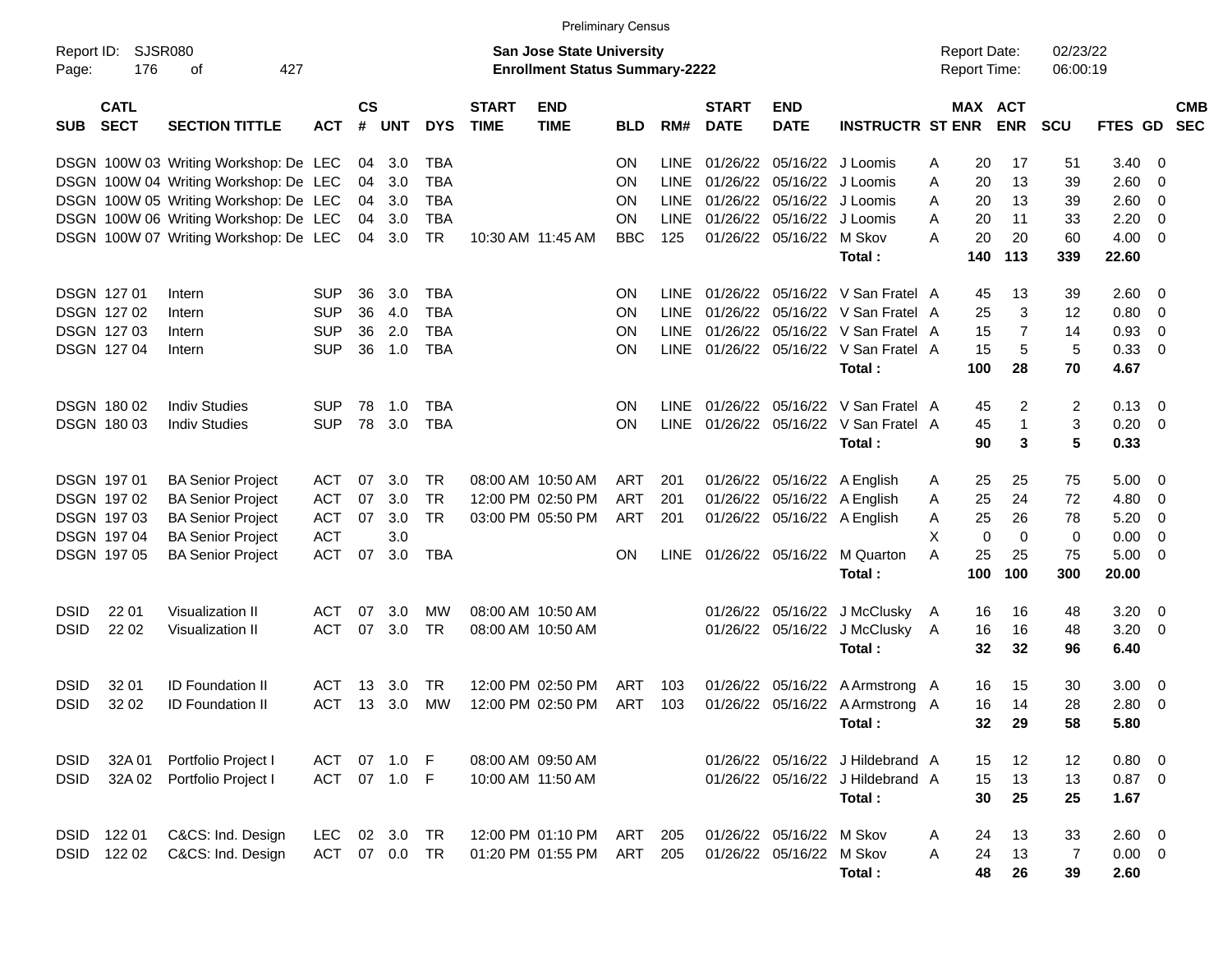|                            |                            |                                                      |                             |                    |                  |            |                             | <b>Preliminary Census</b>                                                 |                          |                     |                               |                            |                                      |                                            |                       |                      |                                  |                                                    |                          |
|----------------------------|----------------------------|------------------------------------------------------|-----------------------------|--------------------|------------------|------------|-----------------------------|---------------------------------------------------------------------------|--------------------------|---------------------|-------------------------------|----------------------------|--------------------------------------|--------------------------------------------|-----------------------|----------------------|----------------------------------|----------------------------------------------------|--------------------------|
| Page:                      | Report ID: SJSR080<br>177  | 427<br>оf                                            |                             |                    |                  |            |                             | <b>San Jose State University</b><br><b>Enrollment Status Summary-2222</b> |                          |                     |                               |                            |                                      | <b>Report Date:</b><br><b>Report Time:</b> |                       | 02/23/22<br>06:00:19 |                                  |                                                    |                          |
| <b>SUB</b>                 | <b>CATL</b><br><b>SECT</b> | <b>SECTION TITTLE</b>                                | <b>ACT</b>                  | $\mathsf{cs}$<br># | <b>UNT</b>       | <b>DYS</b> | <b>START</b><br><b>TIME</b> | <b>END</b><br><b>TIME</b>                                                 | <b>BLD</b>               | RM#                 | <b>START</b><br><b>DATE</b>   | <b>END</b><br><b>DATE</b>  | <b>INSTRUCTR ST ENR</b>              |                                            | MAX ACT<br><b>ENR</b> | <b>SCU</b>           | FTES GD                          |                                                    | <b>CMB</b><br><b>SEC</b> |
| <b>DSID</b>                |                            | 123A 01 Portfolio Proj 2                             | ACT                         | 07                 | 3.0              | TR         |                             | 08:00 AM 10:50 AM                                                         | ART                      | 205                 |                               | 01/26/22 05/16/22          | D Del Moral A<br>Total:              | 24<br>24                                   | 15<br>15              | 15<br>15             | $3.00 \ 0$<br>3.00               |                                                    |                          |
| <b>DSID</b>                | 125A 01                    | Portfolio Proj 3                                     | ACT                         | 07                 | 2.0              | TR         | 06:00 PM 07:50 PM           |                                                                           |                          |                     |                               | 01/26/22 05/16/22          | M Yoshimoto A<br>Total:              | 24<br>24                                   | 24<br>24              | 48<br>48             | 3.20<br>3.20                     | $\overline{\phantom{0}}$                           |                          |
| <b>DSID</b><br><b>DSID</b> | 126 01<br>126 02           | Ergonom for Design<br>Ergonom for Design             | ACT<br><b>ACT</b>           | 07<br>07           | 3.0<br>3.0       | TR<br>TR   |                             | 03:00 PM 05:50 PM<br>03:00 PM 05:50 PM                                    | <b>ART</b><br><b>ART</b> | 103<br>205          | 01/26/22<br>01/26/22          | 05/16/22<br>05/16/22       | R Boeder<br>J Guenther<br>Total:     | 15<br>A<br>15<br>A<br>30                   | 17<br>15<br>32        | 51<br>45<br>96       | 3.40<br>3.00<br>6.40             | $\overline{\mathbf{0}}$<br>$\overline{\mathbf{0}}$ |                          |
| <b>DSID</b>                | 128 01                     | Adv Projects in ID                                   | ACT                         | 13                 | 3.0              | МW         |                             | 03:00 PM 05:50 PM                                                         | IS                       | 118                 |                               | 01/26/22 05/16/22          | J Nelson<br>Total:                   | A<br>24<br>24                              | 18<br>18              | 54<br>54             | $3.60 \ 0$<br>3.60               |                                                    |                          |
| <b>DSID</b>                |                            | 128A 02 Portfolio Proj 4                             | ACT 07 1.0                  |                    |                  | R          | 04:00 PM 05:50 PM           |                                                                           |                          |                     |                               | 01/26/22 05/16/22          | M Yoshimoto A<br>Total:              | 24<br>24                                   | 18<br>18              | 18<br>18             | $1.20 \t 0$<br>1.20              |                                                    |                          |
| <b>DSID</b>                | 130 01                     | Sustainable Design                                   | ACT                         | 07                 | 3.0              | МW         |                             | 12:00 PM 02:50 PM                                                         | ART                      | 205                 |                               | 01/26/22 05/16/22          | K Scott<br>Total:                    | 24<br>Α<br>24                              | 17<br>17              | 51<br>51             | $3.40 \quad 0$<br>3.40           |                                                    |                          |
| <b>DSID</b>                | 131 01                     | <b>Interaction Design</b>                            | ACT                         | 07                 | 3.0              | <b>TR</b>  |                             | 06:00 PM 08:50 PM                                                         | ON                       | LINE                | 01/26/22 05/16/22             |                            | M Tang<br>Total:                     | Α<br>24<br>24                              | 11<br>11              | 33<br>33             | 2.506<br>2.50                    |                                                    |                          |
| <b>DSID</b>                | 134 01                     | Design and Meaning                                   | ACT                         |                    | 07 3.0           | МW         |                             | 12:00 PM 02:50 PM                                                         | IS                       | 118                 |                               | 01/26/22 05/16/22          | J McClusky<br>Total:                 | 24<br>A<br>24                              | 24<br>24              | 72<br>72             | 4.80<br>4.80                     | $\overline{\phantom{0}}$                           |                          |
| <b>DSID</b><br><b>DSID</b> | 136 01<br>136 02           | Adv Digital Workshop ACT<br>Adv Digital Workshop ACT |                             |                    | 07 3.0<br>07 3.0 | МW<br>MW   | 06:00 PM 08:50 PM           | 06:00 PM 08:50 PM                                                         | ON<br>ON                 | <b>LINE</b><br>LINE | 01/26/22<br>01/26/22 05/16/22 | 05/16/22                   | M Mathe<br>M Mathe<br>Total:         | 18<br>A<br>A<br>18<br>36                   | 18<br>17<br>35        | 54<br>51<br>105      | 3.60<br>3.40<br>7.00             | $\overline{\mathbf{0}}$<br>$\overline{\mathbf{0}}$ |                          |
|                            |                            | DSID 137 01 Adv Physical Prototy ACT 07 3.0 F        |                             |                    |                  |            |                             | 08:00 AM 01:50 PM ART 103                                                 |                          |                     |                               | 01/26/22 05/16/22 C Kusich | Total:                               | 24<br>Α<br>24                              | 20<br>20              | 60<br>60             | $4.00 \ 0$<br>4.00               |                                                    |                          |
|                            | DSID 143 01<br>DSID 143 02 | Adv M, P & Tech<br>Adv M, P & Tech                   | ACT 07 3.0<br>ACT 07 3.0 MW |                    |                  | MW         |                             | 03:00 PM 05:50 PM<br>03:00 PM 05:50 PM                                    | ART<br>ART 103           | 205                 |                               | 01/26/22 05/16/22 K Scott  | 01/26/22 05/16/22 R Boeder<br>Total: | 15<br>A<br>24<br>A<br>39                   | 15<br>12<br>27        | 45<br>36<br>81       | $3.00 \ 0$<br>$2.40 \ 0$<br>5.40 |                                                    |                          |
| <b>DSIT</b>                | 501                        | Intro Int Dsn+Arch                                   | ACT 07 3.0 TR               |                    |                  |            |                             | 08:00 AM 10:50 AM                                                         | ON                       |                     | LINE 01/26/22 05/16/22        |                            | D Seah<br>Total:                     | 25<br>A<br>25                              | 26<br>26              | 78<br>78             | $5.20 \t 0$<br>5.20              |                                                    |                          |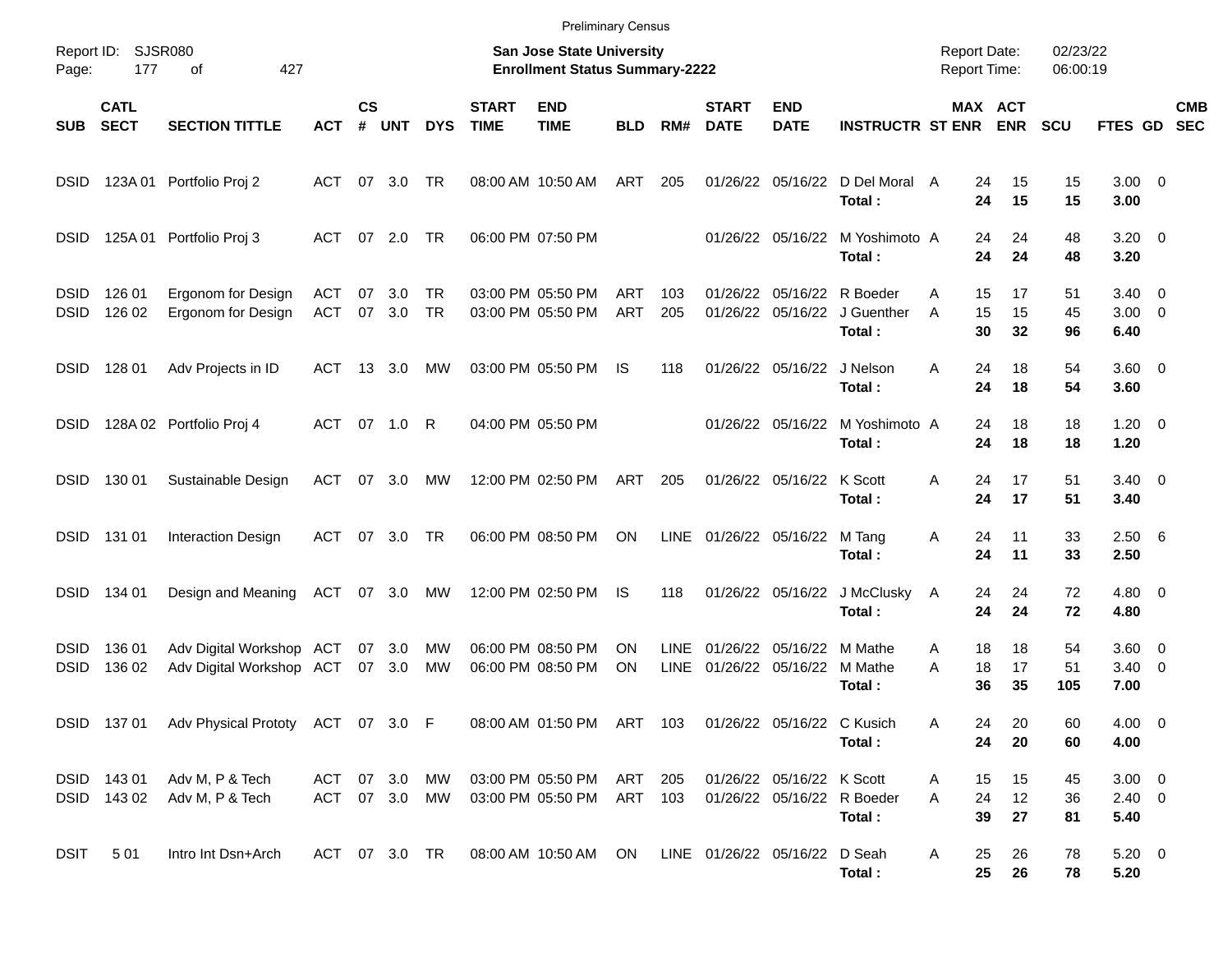|                     |                            |                          |               |                    |            |            |                             | <b>Preliminary Census</b>                                                 |            |             |                             |                           |                         |                                     |                                   |                      |                         |                          |
|---------------------|----------------------------|--------------------------|---------------|--------------------|------------|------------|-----------------------------|---------------------------------------------------------------------------|------------|-------------|-----------------------------|---------------------------|-------------------------|-------------------------------------|-----------------------------------|----------------------|-------------------------|--------------------------|
| Report ID:<br>Page: | 178                        | SJSR080<br>427<br>оf     |               |                    |            |            |                             | <b>San Jose State University</b><br><b>Enrollment Status Summary-2222</b> |            |             |                             |                           |                         | <b>Report Date:</b><br>Report Time: |                                   | 02/23/22<br>06:00:19 |                         |                          |
| <b>SUB</b>          | <b>CATL</b><br><b>SECT</b> | <b>SECTION TITTLE</b>    | <b>ACT</b>    | $\mathsf{cs}$<br># | <b>UNT</b> | <b>DYS</b> | <b>START</b><br><b>TIME</b> | <b>END</b><br><b>TIME</b>                                                 | <b>BLD</b> | RM#         | <b>START</b><br><b>DATE</b> | <b>END</b><br><b>DATE</b> | <b>INSTRUCTR ST ENR</b> |                                     | MAX ACT<br><b>ENR</b>             | <b>SCU</b>           | FTES GD                 | <b>CMB</b><br><b>SEC</b> |
| <b>DSIT</b>         | 10 01                      | Sketch+Draw+Model        | ACT           | 07                 | 3.0        | MW         |                             | 06:00 PM 08:50 PM                                                         | IS         | 240         |                             | 01/26/22 05/16/22         | M Cheng<br>Total:       | Α<br>25<br>25                       | 26<br>26                          | 78<br>78             | 5.20<br>5.20            | $\overline{\phantom{0}}$ |
| <b>DSIT</b>         | 29 01                      | Design Process           | ACT           | 07                 | 3.0        | <b>TR</b>  |                             | 03:00 PM 05:50 PM                                                         | IS         | 241         |                             | 01/26/22 05/16/22         | K Kim<br>Total:         | Α<br>25<br>25                       | 24<br>24                          | 72<br>72             | 4.80<br>4.80            | $\overline{\mathbf{0}}$  |
| <b>DSIT</b>         | 33 01                      | <b>Arch Presentation</b> | ACT           | 07                 | 3.0        | MW         |                             | 03:00 PM 05:50 PM                                                         | IS         | 240         |                             | 01/26/22 05/16/22         | M Medved<br>Total:      | Α<br>25<br>25                       | 13<br>13                          | 39<br>39             | $2.60 \t 0$<br>2.60     |                          |
| <b>DSIT</b>         | 34 01                      | Int Arch Fdn Stud        | ACT           | 07                 | 3.0        | MW         |                             | 12:00 PM 02:50 PM                                                         | IS         | 241         |                             | 01/26/22 05/16/22         | E Pries<br>Total:       | Α<br>25<br>25                       | 14<br>14                          | 42<br>42             | 2.80<br>2.80            | $\overline{\phantom{0}}$ |
| <b>DSIT</b>         | 8301                       | Vis communicatn 1        | ACT           | 07                 | 3.0        | <b>TR</b>  |                             | 06:00 PM 08:50 PM                                                         | ON         | <b>LINE</b> | 01/26/22 05/16/22           |                           | P Milusheva A<br>Total: | 25<br>25                            | 21<br>21                          | 63<br>63             | 4.20<br>4.20            | $\overline{\mathbf{0}}$  |
| <b>DSIT</b>         | 100 01                     | <b>Building Codes</b>    | ACT           | 07                 | 3.0        | MW         |                             | 12:00 PM 02:50 PM                                                         | IS         | 240         |                             | 01/26/22 05/16/22         | M Medved<br>Total:      | Α<br>25<br>25                       | 22<br>22                          | 66<br>66             | $4.40 \quad 0$<br>4.40  |                          |
| <b>DSIT</b>         | 102 01                     | Comp Graph Int Arc       | <b>ACT</b>    | 07                 | 3.0        | <b>TR</b>  |                             | 08:00 AM 10:50 AM                                                         | ON         | <b>LINE</b> | 01/26/22 05/16/22           |                           | M Marizad<br>Total:     | Α<br>25<br>25                       | 15<br>15                          | 45<br>45             | 3.00<br>3.00            | $\overline{\phantom{0}}$ |
| <b>DSIT</b>         | 103 01                     | Arch. Studio             | ACT           | 07                 | 3.0        | MW         |                             | 08:00 AM 10:50 AM                                                         | ON         | <b>LINE</b> | 01/26/22 05/16/22           |                           | M RajabzadehA<br>Total: | 25<br>25                            | 15<br>15                          | 45<br>45             | 3.00<br>3.00            | $\overline{\phantom{0}}$ |
| <b>DSIT</b>         | 104 01                     | Int Arc Sp Plan          | <b>ACT</b>    | 07                 | 3.0        | MW         |                             | 06:00 PM 08:50 PM                                                         |            |             |                             | 01/26/22 05/16/22         | A Yeung<br>Total:       | Α<br>25<br>25                       | 24<br>24                          | 72<br>72             | 4.80<br>4.80            | $\overline{\mathbf{0}}$  |
| <b>DSIT</b>         | 106 01                     | Arch Proj Material       | <b>ACT</b>    | 07                 | 3.0        | F          |                             | 08:00 AM 02:50 PM                                                         | IS         | 241         | 01/26/22                    | 05/16/22                  | M Medved<br>Total:      | Α<br>25<br>25                       | 24<br>24                          | 72<br>72             | 4.80<br>4.80            | $\overline{\mathbf{0}}$  |
|                     | DSIT 107 01                | Furniture Design         | <b>ACT</b>    |                    | 3.0        |            |                             |                                                                           |            |             |                             |                           | Total:                  | X                                   | 0<br>0<br>$\mathbf 0$<br>$\bf{0}$ | 0<br>0               | $0.00 \t 0$<br>$0.00\,$ |                          |
|                     | DSIT 109 01                | Object Des Interior      | ACT 07 3.0 TR |                    |            |            |                             | 08:00 AM 10:50 AM                                                         | ON         |             | LINE 01/26/22 05/16/22      |                           | M RajabzadehA<br>Total: | 25<br>25                            | 24<br>24                          | 72<br>72             | 4.80 0<br>4.80          |                          |
|                     | DSIT 110 01                | <b>Capstone Thesis</b>   | ACT 07 3.0    |                    |            | MW         |                             | 03:00 PM 05:50 PM                                                         | - IS       | 241         |                             | 01/26/22 05/16/22         | E Pries<br>Total:       | 25<br>A<br>25                       | 14<br>14                          | 42<br>42             | 2.80 0<br>2.80          |                          |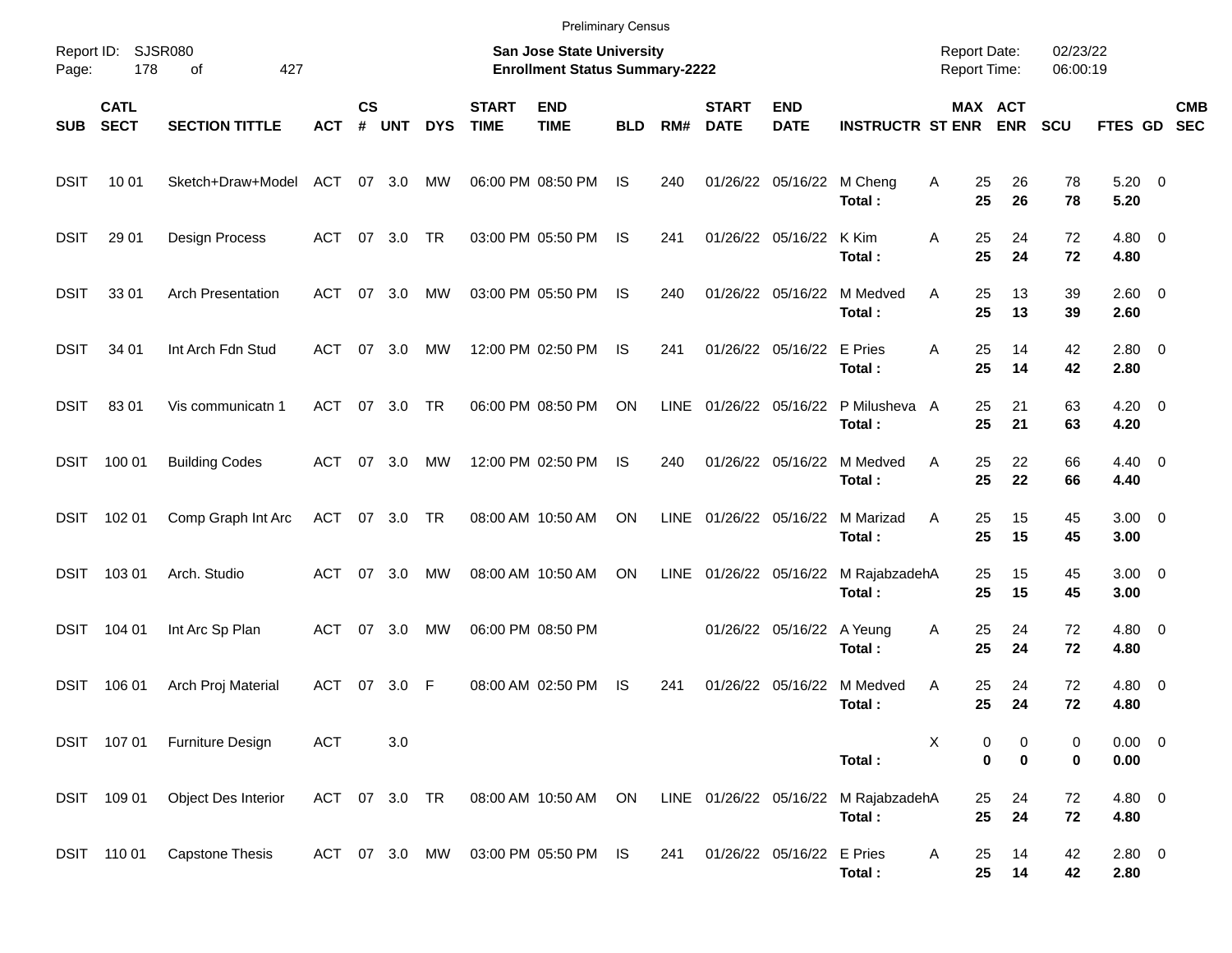|                     |                            |                             |            |                |            |            |                             | <b>Preliminary Census</b>                                          |            |     |                             |                                                  |                                                       |   |                                            |                                 |                           |                                    |                          |
|---------------------|----------------------------|-----------------------------|------------|----------------|------------|------------|-----------------------------|--------------------------------------------------------------------|------------|-----|-----------------------------|--------------------------------------------------|-------------------------------------------------------|---|--------------------------------------------|---------------------------------|---------------------------|------------------------------------|--------------------------|
| Report ID:<br>Page: | 179                        | <b>SJSR080</b><br>427<br>of |            |                |            |            |                             | San Jose State University<br><b>Enrollment Status Summary-2222</b> |            |     |                             |                                                  |                                                       |   | <b>Report Date:</b><br><b>Report Time:</b> |                                 | 02/23/22<br>06:00:19      |                                    |                          |
| <b>SUB</b>          | <b>CATL</b><br><b>SECT</b> | <b>SECTION TITTLE</b>       | <b>ACT</b> | <b>CS</b><br># | <b>UNT</b> | <b>DYS</b> | <b>START</b><br><b>TIME</b> | <b>END</b><br><b>TIME</b>                                          | <b>BLD</b> | RM# | <b>START</b><br><b>DATE</b> | <b>END</b><br><b>DATE</b>                        | <b>INSTRUCTR ST ENR</b>                               |   | <b>MAX</b>                                 | <b>ACT</b><br><b>ENR</b>        | <b>SCU</b>                | <b>FTES GD</b>                     | <b>CMB</b><br><b>SEC</b> |
| DSIT                | 111 01                     | Interior Arch Sem           | <b>ACT</b> | 07             | 3.0        | <b>TR</b>  |                             | 12:00 PM 02:50 PM                                                  | - IS       | 241 | 01/26/22                    | 05/16/22                                         | D Seah<br>Total:                                      | A | 25<br>25                                   | 17<br>17                        | 51<br>51                  | $3.40 \quad 0$<br>3.40             |                          |
| <b>DSIT</b>         | 112 01                     | Prof. Practice ID           | ACT        | 07             | 3.0        | -F         |                             | 03:00 PM 08:50 PM                                                  | IS.        | 240 | 01/26/22                    | 05/16/22                                         | S Polcyn<br>Total:                                    | A | 25<br>25                                   | 27<br>27                        | 81<br>81                  | $5.40 \quad 0$<br>5.40             |                          |
|                     | Department :               | Design                      |            |                |            |            |                             |                                                                    |            |     |                             | <b>Lower Division:</b><br><b>Upper Division:</b> | <b>Department Total:</b><br><b>Graduate Division:</b> |   | 2980<br>852<br>2128<br>0                   | 2425<br>775<br>1650<br>$\bf{0}$ | 7049<br>2246<br>4803<br>0 | 474.17<br>151.67<br>322.50<br>0.00 |                          |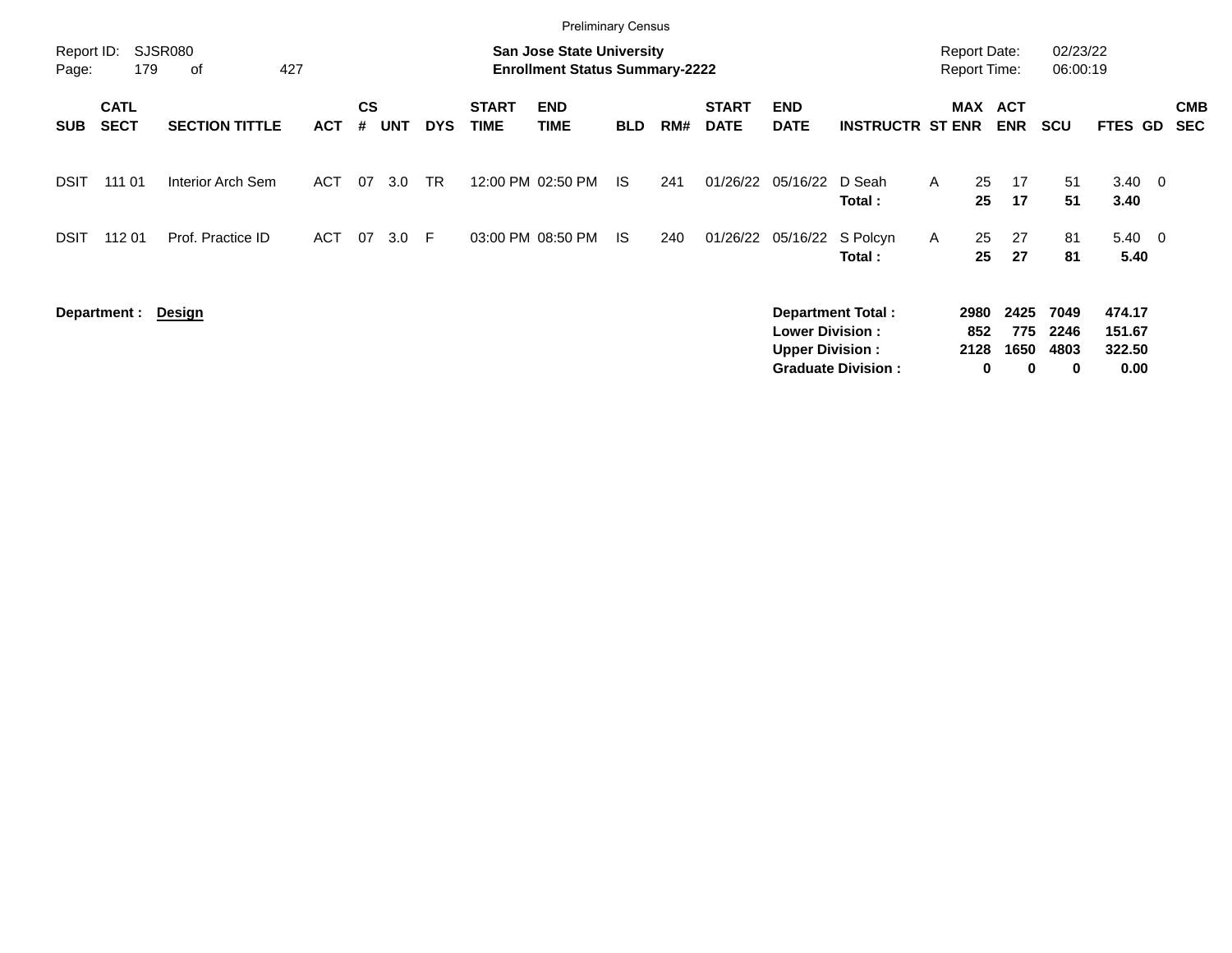|                     |                            |                                  |            |               |        |                |                             | <b>Preliminary Census</b>                                                 |            |             |                             |                             |                                    |   |                                            |             |                      |                |                          |                          |
|---------------------|----------------------------|----------------------------------|------------|---------------|--------|----------------|-----------------------------|---------------------------------------------------------------------------|------------|-------------|-----------------------------|-----------------------------|------------------------------------|---|--------------------------------------------|-------------|----------------------|----------------|--------------------------|--------------------------|
| Report ID:<br>Page: | 180                        | <b>SJSR080</b><br>οf<br>427      |            |               |        |                |                             | <b>San Jose State University</b><br><b>Enrollment Status Summary-2222</b> |            |             |                             |                             |                                    |   | <b>Report Date:</b><br><b>Report Time:</b> |             | 02/23/22<br>06:00:19 |                |                          |                          |
| <b>SUB</b>          | <b>CATL</b><br><b>SECT</b> | <b>SECTION TITTLE</b>            | ACT        | $\mathsf{cs}$ | # UNT  | <b>DYS</b>     | <b>START</b><br><b>TIME</b> | <b>END</b><br><b>TIME</b>                                                 | <b>BLD</b> | RM#         | <b>START</b><br><b>DATE</b> | <b>END</b><br><b>DATE</b>   | <b>INSTRUCTR ST ENR</b>            |   | MAX ACT                                    | <b>ENR</b>  | <b>SCU</b>           | <b>FTES GD</b> |                          | <b>CMB</b><br><b>SEC</b> |
| <b>College</b>      |                            | <b>Humanities &amp; the Arts</b> |            |               |        |                |                             |                                                                           |            |             |                             |                             |                                    |   |                                            |             |                      |                |                          |                          |
| Department :        |                            | Film & Theatre                   |            |               |        |                |                             |                                                                           |            |             |                             |                             |                                    |   |                                            |             |                      |                |                          |                          |
| <b>RTVF</b>         | 10 01                      | Art of Film                      | <b>LEC</b> | 02            | 3.0    | м              |                             | 03:00 PM 05:45 PM                                                         | YUH.       | 124         | 01/26/22                    |                             | 05/16/22 P Labuza                  | A | 50                                         | 33          | 99                   | 6.60           | - 0                      |                          |
| <b>RTVF</b>         | 10 02                      | Art of Film                      | <b>LEC</b> | 02            | 3.0    | $\top$         |                             | 06:00 PM 08:45 PM                                                         | <b>YUH</b> | 124         | 01/26/22                    | 05/16/22 J Todd             |                                    | A | 50                                         | 49          | 147                  | 9.80           | 0                        |                          |
| <b>RTVF</b>         | 10 03                      | Art of Film                      | <b>LEC</b> | 02            | 3.0    | W              |                             | 03:00 PM 05:45 PM                                                         | YUH.       | 124         | 01/26/22                    |                             | 05/16/22 P Labuza                  | A | 50                                         | 24          | 72                   | 4.80           | 0                        |                          |
| <b>RTVF</b>         | 10 04                      | Art of Film                      | <b>LEC</b> | 02            | 3.0    | R              |                             | 03:00 PM 05:45 PM                                                         | HGH        | 124         |                             | 01/26/22 05/16/22 P Labuza  |                                    | A | 40                                         | 23          | 69                   | 4.60           | 0                        |                          |
| <b>RTVF</b>         | 10 05                      | Art of Film                      | <b>LEC</b> |               | 3.0    |                |                             |                                                                           |            |             |                             |                             |                                    | X | 0                                          | $\mathbf 0$ | $\mathbf 0$          | 0.00           | - 0                      |                          |
| <b>RTVF</b>         | 10 06                      | Art of Film                      | <b>LEC</b> |               | 3.0    |                |                             |                                                                           |            |             |                             |                             |                                    | X | 0                                          | $\mathbf 0$ | $\mathbf 0$          | 0.00           | - 0                      |                          |
| <b>RTVF</b>         | 1080                       | Art of Film                      | <b>LEC</b> | 02            | 3.0    | TBA            |                             |                                                                           | ΟN         | <b>LINE</b> | 01/26/22                    | 05/16/22 L Walker           |                                    | A | 35                                         | 35          | 105                  | 7.00           | - 0                      |                          |
| <b>RTVF</b>         | 1081                       | Art of Film                      | <b>LEC</b> | 02            | 3.0    | TBA            |                             |                                                                           | ΟN         | <b>LINE</b> | 01/26/22                    | 05/16/22 L Walker           |                                    | Α | 35                                         | 34          | 102                  | 6.80           | - 0                      |                          |
| <b>RTVF</b>         | 1082                       | Art of Film                      | <b>LEC</b> | 02            | 3.0    | <b>TBA</b>     |                             |                                                                           | ΟN         | <b>LINE</b> | 01/26/22                    | 05/16/22 L Walker           |                                    | A | 35                                         | 35          | 105                  | 7.00           | - 0                      |                          |
| <b>RTVF</b>         | 1083                       | Art of Film                      | <b>LEC</b> | 02            | 3.0    | TBA            |                             |                                                                           | ΟN         | <b>LINE</b> | 01/26/22                    | 05/16/22 L Walker           |                                    | A | 35                                         | 35          | 105                  | 7.00           | - 0                      |                          |
| <b>RTVF</b>         | 1084                       | Art of Film                      | <b>LEC</b> | 02            | 3.0    | <b>TBA</b>     |                             |                                                                           | ΟN         | <b>LINE</b> | 01/26/22                    | 05/16/22 R Welch            |                                    | A | 35                                         | 35          | 105                  | 7.00           | - 0                      |                          |
| <b>RTVF</b>         | 1085                       | Art of Film                      | <b>LEC</b> | 02            | 3.0    | <b>TBA</b>     |                             |                                                                           | ΟN         |             |                             |                             | LINE 01/26/22 05/16/22 H Gilchrist | A | 35                                         | 35          | 105                  | 7.00           | - 0                      |                          |
|                     |                            |                                  |            |               |        |                |                             |                                                                           |            |             |                             |                             | Total:                             |   | 400                                        | 338         | 1014                 | 67.60          |                          |                          |
| <b>RTVF</b>         | 20 01                      | Intro Audio FilmTV               | LEC        | 02            | 3.0    | $\top$         |                             | 09:00 AM 10:45 AM                                                         | HGH 120    |             |                             |                             | 01/26/22 05/16/22 R Shojaei        | A | 18                                         | 14          | 28                   | 2.80           | $\overline{\mathbf{0}}$  |                          |
| <b>RTVF</b>         | 20 02                      | Intro Audio FilmTV               | <b>ACT</b> | 12            | 0.0    | $\top$         |                             | 11:00 AM 12:45 PM                                                         | HGH        | 120         | 01/26/22                    |                             | 05/16/22 R Shojaei                 | A | 18                                         | 14          | 14                   | 0.00           | 0                        |                          |
| <b>RTVF</b>         | 20 03                      | Intro Audio FilmTV               | <b>LEC</b> | 02            | 3.0    | $\top$         |                             | 06:00 PM 07:45 PM                                                         | HGH        | 120         | 01/26/22                    | 05/16/22 S Miller           |                                    | A | 18                                         | 17          | 34                   | 3.40           | - 0                      |                          |
| <b>RTVF</b>         | 20 04                      | Intro Audio FilmTV               | <b>ACT</b> | 12            | 0.0    | $\top$         |                             | 08:00 PM 09:45 PM                                                         | HGH        | 120         |                             | 01/26/22 05/16/22 S Miller  |                                    | A | 18                                         | 17          | 17                   | 0.00           | - 0                      |                          |
| <b>RTVF</b>         | 20 05                      | Intro Audio FilmTV               | <b>LEC</b> |               | 3.0    |                |                             |                                                                           |            |             |                             |                             |                                    | X | 0                                          | 0           | 0                    | 0.00           | 0                        |                          |
| <b>RTVF</b>         | 20 06                      | Intro Audio FilmTV               | <b>ACT</b> |               | 0.0    |                |                             |                                                                           |            |             |                             |                             |                                    | X | 0                                          | 0           | 0                    | 0.00           | - 0                      |                          |
|                     |                            |                                  |            |               |        |                |                             |                                                                           |            |             |                             |                             | Total:                             |   | 72                                         | 62          | 93                   | 6.20           |                          |                          |
|                     |                            |                                  |            |               |        |                |                             |                                                                           |            |             |                             |                             |                                    |   |                                            |             |                      |                |                          |                          |
| <b>RTVF</b>         | 21 01                      | <b>KSJS On-Air Operat</b>        | LEC        | 02            | 3.0    | м              |                             | 07:00 PM 07:50 PM                                                         | HGH 124    |             |                             | 01/26/22 05/16/22 J Biagini |                                    | A | 35                                         | 15          | 15                   | 3.00           | $\overline{\phantom{0}}$ |                          |
| <b>RTVF</b>         | 21 02                      | <b>KSJS On-Air Operat</b>        | <b>ACT</b> |               | 07 0.0 | <b>TBA</b>     |                             |                                                                           |            |             |                             | 01/26/22 05/16/22 J Biagini |                                    | A | 35                                         | 15          | 30                   | 0.00           | $\overline{\mathbf{0}}$  |                          |
|                     |                            |                                  |            |               |        |                |                             |                                                                           |            |             |                             |                             | Total:                             |   | 70                                         | 30          | 45                   | 3.00           |                          |                          |
|                     |                            |                                  |            |               |        |                |                             |                                                                           |            |             |                             |                             |                                    |   |                                            |             |                      |                |                          |                          |
| <b>RTVF</b>         | 30 01                      | Intro Film/TV Prod               | LEC        | 02            | 3.0    | $\top$         |                             | 06:00 PM 07:45 PM                                                         | HGH.       | 124         | 01/26/22                    | 05/16/22 J Serna            |                                    | A | 18                                         | 10          | 20                   | 2.00           | $\overline{\mathbf{0}}$  |                          |
| <b>RTVF</b>         | 30 02                      | Intro Film/TV Prod               | <b>ACT</b> |               | 12 0.0 | $\top$         |                             | 08:00 PM 09:45 PM                                                         | HGH        | 124         |                             | 01/26/22 05/16/22 J Serna   |                                    | A | 18                                         | 10          | 10                   | 0.00           | - 0                      |                          |
| <b>RTVF</b>         | 30 03                      | Intro Film/TV Prod               | LEC.       |               | 02 3.0 | R              |                             | 09:00 AM 10:45 AM                                                         | HGH 120    |             |                             |                             | 01/26/22 05/16/22 C Guzzetta       | A | 18                                         | 16          | 32                   | $3.20 \ 0$     |                          |                          |
| <b>RTVF</b>         | 30 04                      | Intro Film/TV Prod               | ACT        |               | 12 0.0 | R.             |                             | 11:00 AM 12:45 PM                                                         | HGH 120    |             |                             |                             | 01/26/22 05/16/22 C Guzzetta       | A | 18                                         | 16          | 16                   | $0.00 \ 0$     |                          |                          |
| <b>RTVF</b>         | 30 05                      | Intro Film/TV Prod               | LEC        |               | 02 3.0 | R.             |                             | 01:30 PM 03:15 PM                                                         | HGH 120    |             |                             |                             | 01/26/22 05/16/22 C Guzzetta       | A | 18                                         | 9           | 18                   | $1.80 \t 0$    |                          |                          |
| RTVF                | 30 06                      | Intro Film/TV Prod               | ACT        |               | 12 0.0 | R              |                             | 03:30 PM 05:15 PM                                                         | HGH 120    |             |                             |                             | 01/26/22 05/16/22 C Guzzetta       | A | 18                                         | 9           | 9                    | $0.00 \t 0$    |                          |                          |
| RTVF                | 30 80                      | Intro Film/TV Prod               | <b>LEC</b> |               | 3.0    |                |                             |                                                                           |            |             |                             |                             |                                    | Χ | 0                                          | 0           | 0                    | $0.00 \t 0$    |                          |                          |
| <b>RTVF</b>         | 3081                       | Intro Film/TV Prod               | <b>ACT</b> |               | 0.0    |                |                             |                                                                           |            |             |                             |                             |                                    | X | 0                                          | 0           | 0                    | $0.00 \t 0$    |                          |                          |
|                     |                            |                                  |            |               |        |                |                             |                                                                           |            |             |                             |                             | Total:                             |   | 108                                        | 70          | 105                  | 7.00           |                          |                          |
|                     | RTVF 3180                  | Film/TV Aesthetics               |            |               |        | LEC 02 3.0 TBA |                             |                                                                           | ON.        |             |                             |                             | LINE 01/26/22 05/16/22 B Sarrafan  | A | 30                                         | 28          | 84                   | 5.60 0         |                          |                          |
|                     |                            |                                  |            |               |        |                |                             |                                                                           |            |             |                             |                             |                                    |   |                                            |             |                      |                |                          |                          |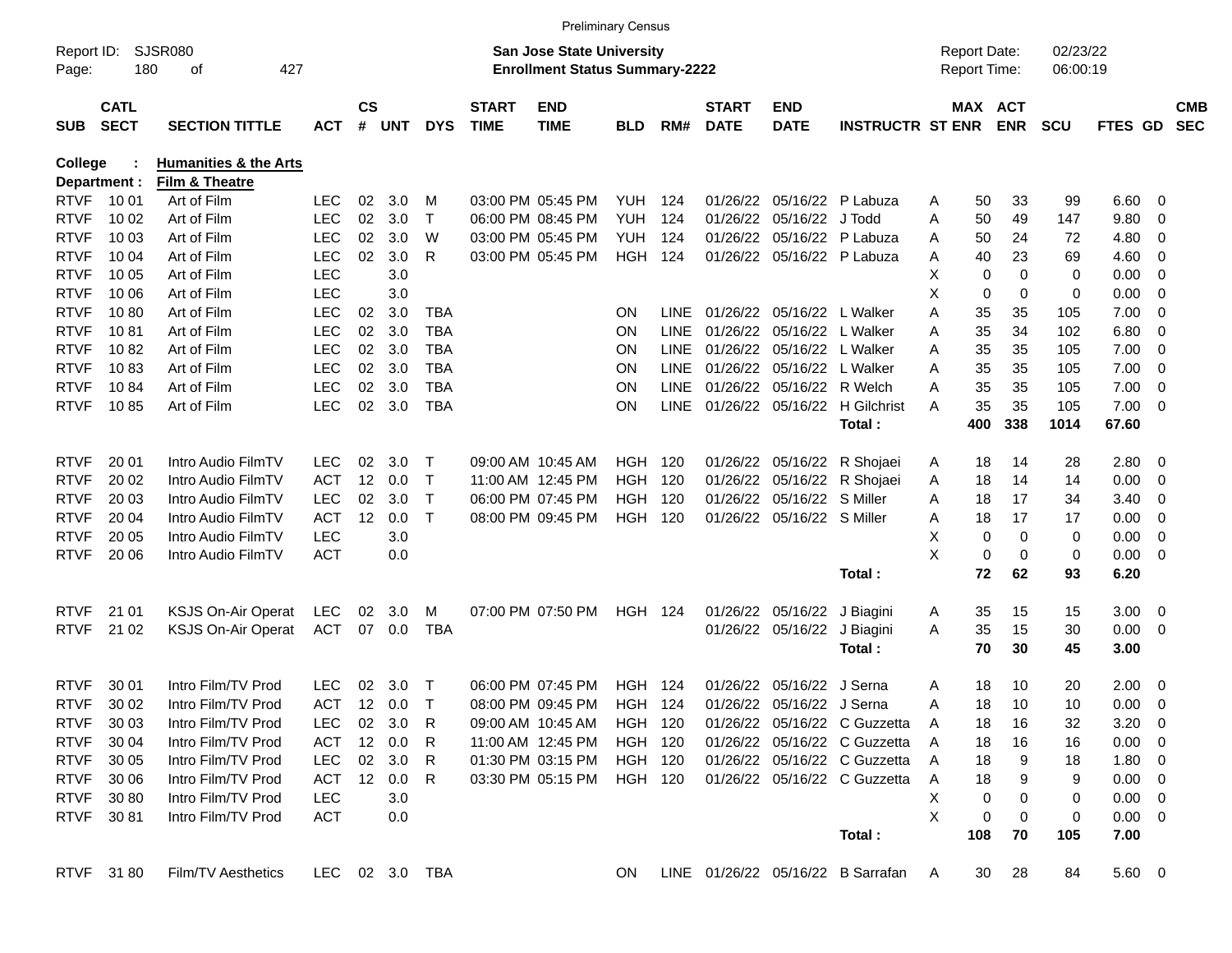|                                           |                                           |                                                                           |                                        |                             |                            |                                        |                             |                                                                    | <b>Preliminary Census</b>    |                                           |                             |                                                                                        |                                       |                                     |                |                      |                            |                                                                                 |                          |
|-------------------------------------------|-------------------------------------------|---------------------------------------------------------------------------|----------------------------------------|-----------------------------|----------------------------|----------------------------------------|-----------------------------|--------------------------------------------------------------------|------------------------------|-------------------------------------------|-----------------------------|----------------------------------------------------------------------------------------|---------------------------------------|-------------------------------------|----------------|----------------------|----------------------------|---------------------------------------------------------------------------------|--------------------------|
| Report ID:<br>Page:                       | 181                                       | <b>SJSR080</b><br>427<br>οf                                               |                                        |                             |                            |                                        |                             | San Jose State University<br><b>Enrollment Status Summary-2222</b> |                              |                                           |                             |                                                                                        |                                       | <b>Report Date:</b><br>Report Time: |                | 02/23/22<br>06:00:19 |                            |                                                                                 |                          |
| <b>SUB</b>                                | <b>CATL</b><br><b>SECT</b>                | <b>SECTION TITTLE</b>                                                     | <b>ACT</b>                             | $\mathbf{c}\mathbf{s}$<br># | <b>UNT</b>                 | <b>DYS</b>                             | <b>START</b><br><b>TIME</b> | <b>END</b><br><b>TIME</b>                                          | <b>BLD</b>                   | RM#                                       | <b>START</b><br><b>DATE</b> | <b>END</b><br><b>DATE</b>                                                              | <b>INSTRUCTR ST ENR</b>               | MAX ACT                             | <b>ENR</b>     | <b>SCU</b>           | FTES GD                    |                                                                                 | <b>CMB</b><br><b>SEC</b> |
| <b>RTVF</b>                               | 3181                                      | Film/TV Aesthetics                                                        | <b>LEC</b>                             | 02                          | 3.0                        | TBA                                    |                             |                                                                    | ΟN                           | <b>LINE</b>                               |                             | 01/26/22 05/16/22                                                                      | <b>B</b> Sarrafan<br>Total:           | 30<br>A<br>60                       | 29<br>57       | 87<br>171            | 5.80<br>11.40              | $\overline{\mathbf{0}}$                                                         |                          |
| <b>RTVF</b><br><b>RTVF</b>                | 80 01<br>8080                             | Introduction to Medi<br>Introduction to Medi                              | LEC<br><b>LEC</b>                      | 02<br>02                    | 3.0<br>3.0                 | TR<br><b>TBA</b>                       |                             | 10:30 AM 11:45 AM                                                  | HGH<br><b>ON</b>             | 118<br><b>LINE</b>                        |                             | 01/26/22 05/16/22 H Lee<br>01/26/22 05/16/22                                           | C Burrows<br>Total:                   | 30<br>Α<br>30<br>Α<br>60            | 9<br>30<br>39  | 27<br>90<br>117      | 1.80<br>6.00<br>7.80       | $\overline{\mathbf{0}}$<br>$\overline{\phantom{0}}$                             |                          |
| <b>RTVF</b><br><b>RTVF</b>                | 82 01<br>82 80                            | Intro Film History<br>Intro Film History                                  | <b>LEC</b><br><b>LEC</b>               | 02<br>02                    | 3.0<br>3.0                 | R<br><b>TBA</b>                        |                             | 06:00 PM 08:45 PM                                                  | HGH<br>ON.                   | 118<br><b>LINE</b>                        |                             | 01/26/22 05/16/22 J Todd<br>01/26/22 05/16/22 S Sublett                                | Total:                                | 35<br>Α<br>35<br>Α<br>70            | 15<br>35<br>50 | 45<br>105<br>150     | 3.00<br>7.00<br>10.00      | $\overline{\mathbf{0}}$<br>$\overline{\mathbf{0}}$                              |                          |
| <b>RTVF</b>                               | RTVF 110 01<br>110 02                     | Media and Culture<br>Media and Culture                                    | <b>LEC</b><br><b>LEC</b>               | 02<br>02                    | 3.0<br>3.0                 | MW<br>MW                               |                             | 09:00 AM 10:15 AM<br>10:30 AM 11:45 AM                             | <b>HGH 118</b><br><b>HGH</b> | 118                                       |                             | 01/26/22 05/16/22 Z Hasan<br>01/26/22 05/16/22 O White                                 |                                       | 48<br>Α<br>48<br>Α                  | 22<br>16       | 66<br>48             | 4.40<br>3.20               | $\overline{\mathbf{0}}$<br>0                                                    |                          |
| <b>RTVF</b><br><b>RTVF</b><br><b>RTVF</b> | 110 03<br>110 04<br>110 05                | Media and Culture<br>Media and Culture<br>Media and Culture               | <b>LEC</b><br><b>LEC</b><br><b>LEC</b> | 02<br>02<br>02              | 3.0<br>3.0<br>3.0          | MW<br>MW<br><b>TR</b>                  |                             | 12:00 PM 01:15 PM<br>01:30 PM 02:45 PM<br>12:00 PM 01:15 PM        | HGH.<br>HGH<br>HGH           | 118<br>118<br>118                         |                             | 01/26/22 05/16/22 O White<br>01/26/22 05/16/22 O White<br>01/26/22 05/16/22 H Lee      |                                       | 48<br>Α<br>48<br>Α<br>48<br>A       | 21<br>16<br>13 | 63<br>48<br>39       | 4.20<br>3.20<br>2.60       | 0<br>0<br>0                                                                     |                          |
|                                           | RTVF 110 80<br>RTVF 110 81                | <b>Media and Culture</b><br>Media and Culture                             | <b>LEC</b><br><b>LEC</b>               | 02<br>02                    | 3.0<br>3.0                 | <b>TBA</b><br>TBA                      |                             |                                                                    | OΝ<br>ON                     | <b>LINE</b><br><b>LINE</b>                |                             | 01/26/22 05/16/22 K Clark<br>01/26/22 05/16/22 A Berney                                |                                       | 35<br>Α<br>35<br>Α                  | 35<br>35       | 105<br>105           | 7.00<br>7.05               | 0<br>-1                                                                         |                          |
| <b>RTVF</b>                               | 11082<br>RTVF 110 83<br>RTVF 110 84       | Media and Culture<br><b>Media and Culture</b><br>Media and Culture        | <b>LEC</b><br><b>LEC</b><br><b>LEC</b> | 02<br>02<br>02              | 3.0<br>3.0<br>3.0          | <b>TBA</b><br><b>TBA</b><br><b>TBA</b> |                             |                                                                    | ΟN<br>ΟN<br>ΟN               | <b>LINE</b><br><b>LINE</b><br><b>LINE</b> |                             | 01/26/22 05/16/22 A Berney<br>01/26/22 05/16/22 J Biagini                              | 01/26/22 05/16/22 C Burrows           | 35<br>Α<br>35<br>Α<br>35<br>Α       | 35<br>35<br>35 | 105<br>105<br>105    | 7.05<br>7.00<br>7.00       | -1<br>0<br>0                                                                    |                          |
|                                           | RTVF 110 85<br>RTVF 11086<br>RTVF 110 87  | Media and Culture<br><b>Media and Culture</b><br><b>Media and Culture</b> | <b>LEC</b><br><b>LEC</b><br><b>LEC</b> | 02<br>02<br>02              | 3.0<br>3.0<br>3.0          | <b>TBA</b><br>TBA<br><b>TBA</b>        |                             |                                                                    | ΟN<br>ΟN<br>ΟN               | <b>LINE</b><br><b>LINE</b><br><b>LINE</b> |                             | 01/26/22 05/16/22 S Baran<br>01/26/22 05/16/22 S Baran                                 | 01/26/22 05/16/22 C Burrows           | 35<br>Α<br>35<br>A<br>35<br>A       | 35<br>35<br>34 | 105<br>105<br>102    | 7.00<br>7.00<br>6.80       | 0<br>0<br>0                                                                     |                          |
|                                           |                                           |                                                                           |                                        |                             |                            |                                        |                             |                                                                    |                              |                                           |                             |                                                                                        | Total:                                | 520                                 | 367            | 1101                 | 73.50                      |                                                                                 |                          |
| <b>RTVF</b><br><b>RTVF</b>                | RTVF 111 01<br>111 02<br>111 03           | Alternative Cinema<br>Alternative Cinema<br>Alternative Cinema            | LEC<br><b>LEC</b><br><b>LEC</b>        | 02<br>02                    | 3.0<br>3.0<br>3.0          | M<br>$\mathsf{T}$                      |                             | 06:00 PM 08:45 PM<br>03:00 PM 05:45 PM                             | YUH<br>YUH                   | 124<br>124                                |                             | 01/26/22 05/16/22<br>01/26/22 05/16/22 Z Hasan                                         | P Labuza                              | 50<br>Α<br>50<br>A<br>X<br>0        | 15<br>33<br>0  | 45<br>99<br>0        | 3.00<br>6.60<br>0.00       | $\overline{\mathbf{0}}$<br>0<br>0                                               |                          |
|                                           | RTVF 111 04<br>RTVF 111 05                | Alternative Cinema<br>Alternative Cinema                                  | <b>LEC</b><br>LEC                      | 02<br>02                    | 3.0<br>3.0                 | R<br>- F                               |                             | 03:00 PM 05:45 PM<br>09:30 AM 12:15 PM                             | <b>YUH 124</b><br>HGH<br>ON. | - 118                                     |                             | 01/26/22 05/16/22 J Todd                                                               | 01/26/22 05/16/22 M Thompson A        | 50<br>Α<br>48                       | 36<br>14       | 108<br>42            | 7.20<br>2.80               | 0<br>$\mathbf 0$                                                                |                          |
|                                           | RTVF 111 80<br>RTVF 111 81<br>RTVF 111 82 | Alternative Cinema<br>Alternative Cinema<br>Alternative Cinema            | LEC<br><b>LEC</b><br><b>LEC</b>        | 02                          | 3.0<br>02 3.0<br>02 3.0    | TBA<br>TBA<br>TBA                      |                             |                                                                    | ON<br>ON                     |                                           |                             | LINE 01/26/22 05/16/22 J Todd<br>LINE 01/26/22 05/16/22 Y Shahin                       | LINE 01/26/22 05/16/22 X Neal-Burgi A | 35<br>35<br>Α<br>35<br>A            | 35<br>35<br>34 | 105<br>105<br>102    | 7.00<br>7.00<br>6.80       | $\overline{\mathbf{0}}$<br>$\overline{\mathbf{0}}$<br>$\overline{\mathbf{0}}$   |                          |
|                                           | RTVF 111 83<br>RTVF 111 84<br>RTVF 111 85 | Alternative Cinema<br>Alternative Cinema<br>Alternative Cinema            | <b>LEC</b><br><b>LEC</b><br><b>LEC</b> |                             | 02 3.0<br>02 3.0<br>02 3.0 | TBA<br>TBA<br>TBA                      |                             |                                                                    | ON<br>0N<br>0N               | LINE<br>LINE<br>LINE                      |                             | 01/26/22 05/16/22 Y Shahin<br>01/26/22 05/16/22 Y Shahin<br>01/26/22 05/16/22 Y Shahin |                                       | 35<br>A<br>35<br>Α<br>35<br>Α       | 35<br>35<br>35 | 105<br>105<br>105    | 7.00<br>7.00<br>7.00       | $\overline{\phantom{0}}$<br>$\overline{\mathbf{0}}$<br>$\overline{\phantom{0}}$ |                          |
|                                           | RTVF 111 86<br>RTVF 111 87                | Alternative Cinema<br>Alternative Cinema                                  | <b>LEC</b><br><b>LEC</b>               |                             | 02 3.0                     | TBA<br>02 3.0 TBA                      |                             |                                                                    | <b>ON</b><br>ON              |                                           |                             | LINE 01/26/22 05/16/22 Z Hasan                                                         | LINE 01/26/22 05/16/22 H Gilchrist    | 35<br>A<br>35<br>A                  | 35<br>35       | 105<br>105           | $7.00 \t 0$<br>$7.00 \t 0$ |                                                                                 |                          |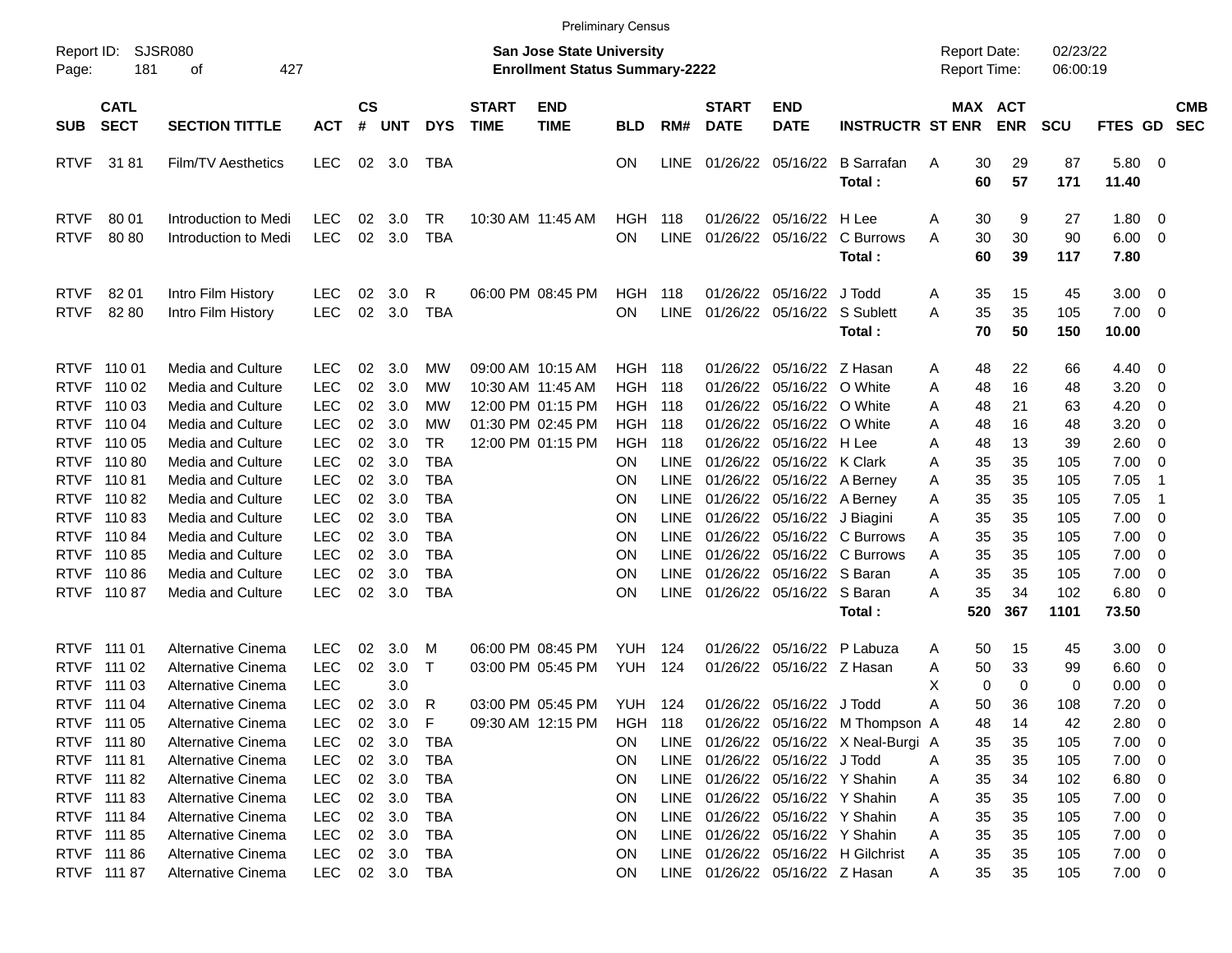|                                                                                        |                                                          |                                                                                                                                  |                                                                                  |                                  |                                        |                            |                             | <b>Preliminary Census</b>                                                                                                  |                                                                                      |                                 |                                                                      |                                                                |                                                                                |                            |                                      |                                            |                                                           |                                                                 |                                                                                                 |                          |
|----------------------------------------------------------------------------------------|----------------------------------------------------------|----------------------------------------------------------------------------------------------------------------------------------|----------------------------------------------------------------------------------|----------------------------------|----------------------------------------|----------------------------|-----------------------------|----------------------------------------------------------------------------------------------------------------------------|--------------------------------------------------------------------------------------|---------------------------------|----------------------------------------------------------------------|----------------------------------------------------------------|--------------------------------------------------------------------------------|----------------------------|--------------------------------------|--------------------------------------------|-----------------------------------------------------------|-----------------------------------------------------------------|-------------------------------------------------------------------------------------------------|--------------------------|
| Report ID:<br>Page:                                                                    | 182                                                      | SJSR080<br>427<br>οf                                                                                                             |                                                                                  |                                  |                                        |                            |                             | <b>San Jose State University</b><br><b>Enrollment Status Summary-2222</b>                                                  |                                                                                      |                                 |                                                                      |                                                                |                                                                                |                            |                                      | <b>Report Date:</b><br><b>Report Time:</b> | 02/23/22<br>06:00:19                                      |                                                                 |                                                                                                 |                          |
| <b>SUB</b>                                                                             | <b>CATL</b><br><b>SECT</b>                               | <b>SECTION TITTLE</b>                                                                                                            | <b>ACT</b>                                                                       | $\mathsf{cs}$<br>#               | <b>UNT</b>                             | <b>DYS</b>                 | <b>START</b><br><b>TIME</b> | <b>END</b><br><b>TIME</b>                                                                                                  | <b>BLD</b>                                                                           | RM#                             | <b>START</b><br><b>DATE</b>                                          | <b>END</b><br><b>DATE</b>                                      | <b>INSTRUCTR ST ENR</b>                                                        |                            |                                      | MAX ACT<br><b>ENR</b>                      | SCU                                                       | FTES GD                                                         |                                                                                                 | <b>CMB</b><br><b>SEC</b> |
|                                                                                        | RTVF 111 88                                              | Alternative Cinema                                                                                                               | <b>LEC</b>                                                                       | 02                               | 3.0                                    | R                          |                             | 06:00 PM 08:45 PM                                                                                                          | <b>ON</b>                                                                            | <b>LINE</b>                     |                                                                      |                                                                | 01/26/22 05/16/22 H Mathias<br>Total:                                          | A                          | 35<br>513                            | 34<br>411                                  | 102<br>1233                                               | $6.80\quad 0$<br>82.20                                          |                                                                                                 |                          |
| <b>RTVF</b><br><b>RTVF</b><br><b>RTVF</b><br><b>RTVF</b><br><b>RTVF</b><br><b>RTVF</b> | 120 01<br>120 02<br>120 03<br>120 04<br>120 05<br>120 06 | Intm Audio Film/TV<br>Intm Audio Film/TV<br>Intm Audio Film/TV<br>Intm Audio Film/TV<br>Intm Audio Film/TV<br>Intm Audio Film/TV | <b>LEC</b><br><b>ACT</b><br><b>LEC</b><br><b>ACT</b><br><b>LEC</b><br><b>ACT</b> | 02<br>12<br>02<br>12<br>02<br>12 | 3.0<br>0.0<br>3.0<br>0.0<br>3.0<br>0.0 | M<br>м<br>W<br>W<br>R<br>R |                             | 06:00 PM 07:45 PM<br>08:00 PM 09:45 PM<br>06:00 PM 07:45 PM<br>08:00 PM 09:45 PM<br>01:30 PM 03:15 PM<br>03:30 PM 05:15 PM | <b>HGH</b><br><b>HGH</b><br><b>HGH</b><br><b>HGH</b><br><b>HGH</b><br><b>HGH 118</b> | 120<br>120<br>120<br>120<br>118 | 01/26/22<br>01/26/22<br>01/26/22<br>01/26/22<br>01/26/22<br>01/26/22 | 05/16/22 S Miller<br>05/16/22<br>05/16/22<br>05/16/22 S Miller | S Miller<br>S Miller<br>05/16/22 R Shojaei<br>05/16/22 R Shojaei               | A<br>A<br>Α<br>A<br>A<br>A | 18<br>18<br>18<br>18<br>18<br>18     | 13<br>13<br>18<br>18<br>12<br>12           | 26<br>13<br>36<br>18<br>24<br>12                          | $2.60 \ 0$<br>0.00<br>3.60<br>0.00<br>2.40<br>0.00              | $\overline{0}$<br>$\overline{\mathbf{0}}$<br>$\overline{0}$<br>$\overline{0}$<br>$\overline{0}$ |                          |
| <b>RTVF</b>                                                                            | 121 01                                                   | <b>KSJS-FM Radio</b>                                                                                                             | <b>ACT</b>                                                                       | 20                               | 3.0                                    | M                          |                             | 06:00 PM 06:50 PM                                                                                                          | HGH 103                                                                              |                                 |                                                                      | 01/26/22 05/16/22                                              | Total:<br>K Massey<br>Total:                                                   | Α                          | 108<br>150<br>150                    | 86<br>35<br>35                             | 129<br>35<br>35                                           | 8.60<br>$7.00 \t 0$<br>7.00                                     |                                                                                                 |                          |
| <b>RTVF</b>                                                                            | RTVF 122 80<br>122 81                                    | <b>KSJS Management</b><br><b>KSJS Management</b>                                                                                 | <b>LEC</b><br><b>ACT</b>                                                         | 05<br>07                         | 3.0<br>0.0                             | <b>TBA</b><br><b>TBA</b>   |                             |                                                                                                                            |                                                                                      |                                 |                                                                      | 01/26/22 05/16/22                                              | 01/26/22 05/16/22 K Massey<br>K Massey<br>Total:                               | A<br>A                     | 20<br>20<br>40                       | 8<br>8<br>16                               | 8<br>16<br>24                                             | 1.60<br>0.00<br>1.60                                            | $\overline{\mathbf{0}}$<br>$\overline{0}$                                                       |                          |
| <b>RTVF</b><br><b>RTVF</b>                                                             | 126 01<br>126 02                                         | Adv Audio Mixing<br>Adv Audio Mixing                                                                                             | <b>LEC</b><br><b>ACT</b>                                                         | 02<br>12                         | 3.0<br>0.0                             | $\top$<br>$\top$           |                             | 01:30 PM 03:15 PM<br>03:30 PM 05:15 PM                                                                                     | HGH<br><b>HGH</b>                                                                    | 118<br>118                      | 01/26/22<br>01/26/22                                                 | 05/16/22                                                       | 05/16/22 R Shojaei<br>R Shojaei<br>Total:                                      | A<br>A                     | 18<br>20<br>38                       | 9<br>9<br>18                               | 18<br>9<br>27                                             | 1.80<br>0.00<br>1.80                                            | $\overline{\mathbf{0}}$<br>$\overline{\phantom{0}}$                                             |                          |
| <b>RTVF</b><br><b>RTVF</b><br><b>RTVF</b><br><b>RTVF</b><br><b>RTVF</b><br><b>RTVF</b> | 130 01<br>130 02<br>130 03<br>130 04<br>130 05<br>130 06 | Inter Film/TV Prod<br>Inter Film/TV Prod<br>Inter Film/TV Prod<br>Inter Film/TV Prod<br>Inter Film/TV Prod<br>Inter Film/TV Prod | <b>LEC</b><br><b>ACT</b><br><b>LEC</b><br><b>ACT</b><br><b>LEC</b><br><b>ACT</b> | 02<br>12<br>02<br>12             | 3.0<br>0.0<br>3.0<br>0.0<br>3.0<br>0.0 | F<br>F<br>F<br>F           |                             | 09:00 AM 10:45 AM<br>11:00 AM 12:45 PM<br>01:30 PM 03:15 PM<br>03:30 PM 05:15 PM                                           | <b>HGH</b><br><b>HGH</b><br><b>HGH</b><br><b>HGH</b>                                 | 120<br>120<br>120<br>120        | 01/26/22<br>01/26/22<br>01/26/22<br>01/26/22                         | 05/16/22<br>05/16/22<br>05/16/22<br>05/16/22                   | C Guzzetta<br>C Guzzetta<br>C Guzzetta<br>C Guzzetta<br>Total:                 | X<br>X<br>A<br>A<br>A<br>A | 0<br>0<br>18<br>18<br>18<br>18<br>72 | 0<br>0<br>18<br>18<br>16<br>16<br>68       | $\mathbf 0$<br>$\mathbf 0$<br>36<br>18<br>32<br>16<br>102 | 0.00<br>0.00<br>3.60<br>0.00<br>3.20<br>0.00<br>6.80            | - 0<br>$\overline{\mathbf{0}}$<br>0<br>$\overline{0}$<br>0<br>$\overline{\mathbf{0}}$           |                          |
|                                                                                        |                                                          | RTVF 131B 80 PostProd Edt<br>RTVF 131B 81 PostProd Edt<br>RTVF 131B 82 PostProd Edt<br>RTVF 131B 83 PostProd Edt                 | <b>LEC</b><br><b>ACT</b><br><b>LEC</b><br>ACT                                    | 02                               | 3.0<br>0.0<br>3.0<br>12 0.0 M          | M                          |                             | 07:00 PM 07:50 PM<br>08:00 PM 09:45 PM                                                                                     | ON.                                                                                  |                                 |                                                                      |                                                                | LINE 01/26/22 05/16/22 H Mathias<br>01/26/22 05/16/22 H Mathias<br>Total:      | Х<br>X<br>Α<br>A           | 0<br>0<br>18<br>18<br>36             | 0<br>0<br>15<br>15<br>30                   | 0<br>0<br>30<br>15<br>45                                  | $0.00 \t 0$<br>$0.00 \t 0$<br>$3.00 \ 0$<br>$0.00 \t 0$<br>3.00 |                                                                                                 |                          |
|                                                                                        |                                                          | RTVF 132A 80 Intr Cinematograph<br>RTVF 132A 81 Intr Cinematograph                                                               | LEC<br>ACT 12 0.0 M                                                              |                                  | 02 3.0 M                               |                            |                             | 03:00 PM 04:45 PM<br>05:00 PM 06:45 PM                                                                                     | ON.<br>ON.                                                                           |                                 |                                                                      |                                                                | LINE 01/26/22 05/16/22 H Mathias<br>LINE 01/26/22 05/16/22 H Mathias<br>Total: | A<br>A                     | 18<br>18<br>36                       | 18<br>18<br>36                             | 36<br>18<br>54                                            | $3.60 \ 0$<br>$0.00 \t 0$<br>3.60                               |                                                                                                 |                          |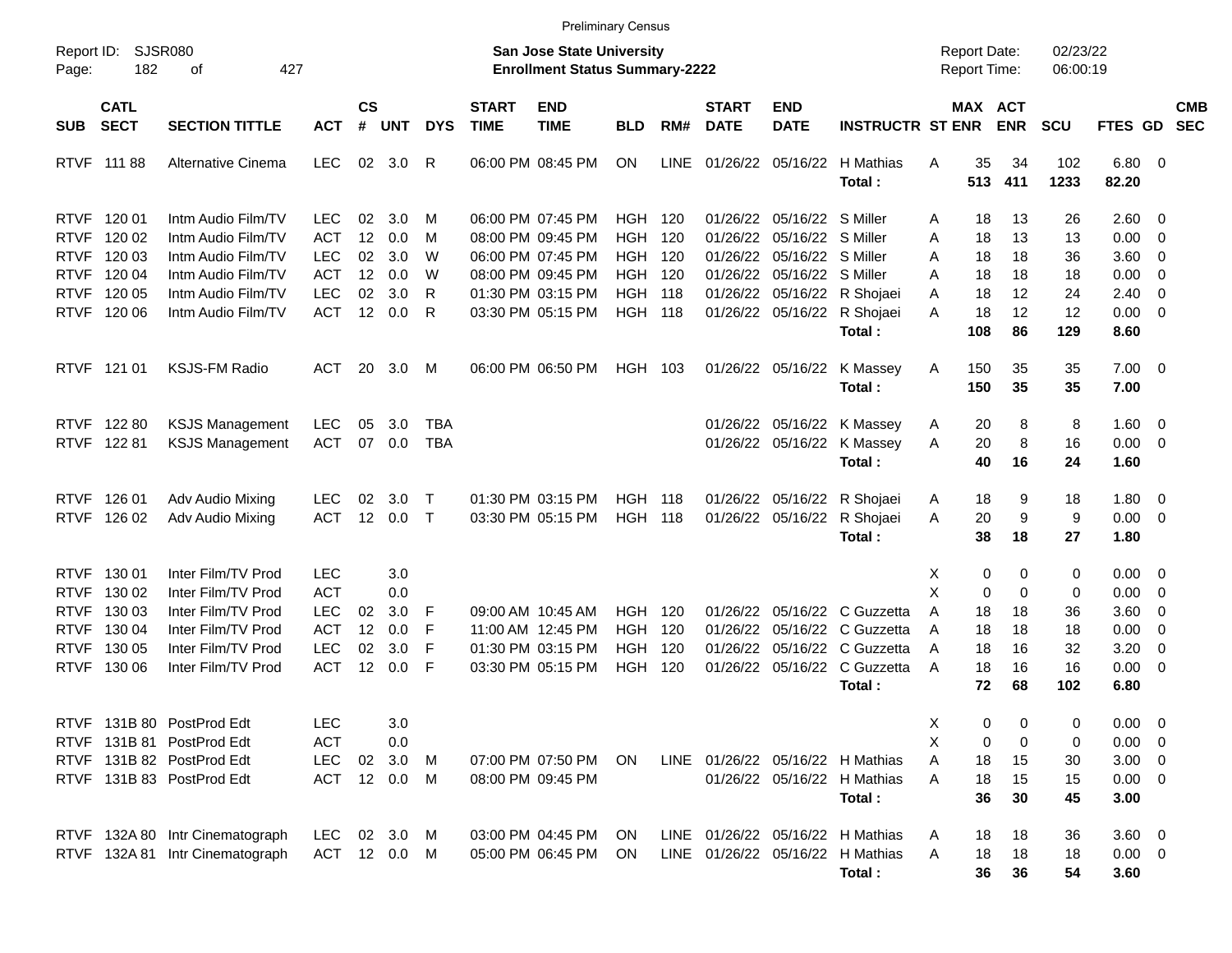|                                                          |                                      |                                                                                                                  |                                                      |                      |                          |                          |                             | <b>Preliminary Census</b>                                                 |                                  |                     |                                  |                                         |                                                                                |                                     |                                                                 |                                     |                                                   |                                                     |                          |
|----------------------------------------------------------|--------------------------------------|------------------------------------------------------------------------------------------------------------------|------------------------------------------------------|----------------------|--------------------------|--------------------------|-----------------------------|---------------------------------------------------------------------------|----------------------------------|---------------------|----------------------------------|-----------------------------------------|--------------------------------------------------------------------------------|-------------------------------------|-----------------------------------------------------------------|-------------------------------------|---------------------------------------------------|-----------------------------------------------------|--------------------------|
| Page:                                                    | Report ID: SJSR080<br>183            | 427<br>οf                                                                                                        |                                                      |                      |                          |                          |                             | <b>San Jose State University</b><br><b>Enrollment Status Summary-2222</b> |                                  |                     |                                  |                                         |                                                                                | <b>Report Date:</b><br>Report Time: |                                                                 | 02/23/22<br>06:00:19                |                                                   |                                                     |                          |
| SUB                                                      | <b>CATL</b><br><b>SECT</b>           | <b>SECTION TITTLE</b>                                                                                            | <b>ACT</b>                                           | $\mathsf{cs}$<br>#   | <b>UNT</b>               | <b>DYS</b>               | <b>START</b><br><b>TIME</b> | <b>END</b><br><b>TIME</b>                                                 | <b>BLD</b>                       | RM#                 | <b>START</b><br><b>DATE</b>      | <b>END</b><br><b>DATE</b>               | <b>INSTRUCTR ST ENR</b>                                                        |                                     | MAX ACT<br><b>ENR</b>                                           | <b>SCU</b>                          | <b>FTES GD</b>                                    |                                                     | <b>CMB</b><br><b>SEC</b> |
| <b>RTVF</b><br><b>RTVF</b>                               |                                      | 132B 80 Adv Cinematography<br>132B 81 Adv Cinematography                                                         | <b>LEC</b><br>ACT                                    | 02<br>12             | 3.0<br>0.0               | W<br>W                   |                             | 03:00 PM 04:45 PM<br>05:00 PM 06:45 PM                                    | ON<br><b>ON</b>                  | LINE<br><b>LINE</b> | 01/26/22                         | 05/16/22<br>01/26/22 05/16/22           | H Mathias<br>H Mathias<br>Total:                                               | A<br>18<br>A<br>18<br>36            | 10<br>10<br>20                                                  | 20<br>10<br>30                      | $2.00 \t 0$<br>$0.00 \t 0$<br>2.00                |                                                     |                          |
|                                                          | RTVF 133 01                          | Film/TV Mgmnt                                                                                                    | <b>LEC</b>                                           | 02                   | 3.0                      | W                        |                             | 03:00 PM 05:45 PM                                                         | <b>HGH 124</b>                   |                     |                                  | 01/26/22 05/16/22                       | N Martinez<br>Total:                                                           | 25<br>A<br>25                       | 21<br>21                                                        | 63<br>63                            | $4.20 \ 0$<br>4.20                                |                                                     |                          |
| <b>RTVF</b><br><b>RTVF</b><br><b>RTVF</b><br><b>RTVF</b> | 135 01<br>135 02<br>135 03<br>135 04 | <b>RTVF Prod Projects</b><br><b>RTVF Prod Projects</b><br><b>RTVF Prod Projects</b><br><b>RTVF Prod Projects</b> | <b>LEC</b><br><b>ACT</b><br><b>LEC</b><br><b>ACT</b> | 02<br>12<br>02<br>12 | 3.0<br>0.0<br>3.0<br>0.0 | $\top$<br>$\top$         |                             | 06:00 PM 07:45 PM<br>08:00 PM 09:45 PM                                    | <b>HGH 118</b><br><b>HGH 118</b> |                     | 01/26/22<br>01/26/22<br>01/26/22 | 05/16/22<br>01/26/22 05/16/22           | 05/16/22 S Gollestani A<br>05/16/22 S Gollestani<br>Total:                     | 18<br>18<br>A<br>X<br>X<br>36       | 18<br>18<br>0<br>0<br>0<br>0<br>36                              | 36<br>18<br>0<br>0<br>54            | $3.60 \ 0$<br>0.00<br>0.00<br>$0.00 \t 0$<br>3.60 | $\overline{\phantom{0}}$<br>$\overline{\mathbf{0}}$ |                          |
| <b>RTVF</b>                                              | 136 01<br>RTVF 136 02                | Adv Film/TV Prod<br>Adv Film/TV Prod                                                                             | LEC.<br><b>ACT</b>                                   | 02<br>12             | 3.0<br>0.0               | R<br>R                   |                             | 06:00 PM 07:45 PM<br>08:00 PM 09:45 PM                                    | <b>HGH</b><br><b>HGH</b>         | 124<br>124          |                                  |                                         | 01/26/22 05/16/22 S Gollestani A<br>01/26/22 05/16/22 S Gollestani A<br>Total: | 18<br>18<br>36                      | 13<br>13<br>26                                                  | 26<br>13<br>39                      | $2.60 \quad 0$<br>$0.00 \t 0$<br>2.60             |                                                     |                          |
| <b>RTVF</b><br><b>RTVF</b>                               | 160 01<br>16080                      | Intro Screenwriting<br>Intro Screenwriting                                                                       | SEM<br>SEM                                           | 04<br>04             | 3.0<br>3.0               | M<br><b>TBA</b>          |                             | 03:00 PM 05:45 PM                                                         | HGH<br><b>ON</b>                 | 124<br><b>LINE</b>  | 01/26/22                         | 05/16/22<br>01/26/22 05/16/22 S Sublett | <b>B</b> Dallas<br>Total:                                                      | 25<br>A<br>25<br>A<br>50            | 22<br>24<br>46                                                  | 66<br>72<br>138                     | 4.55<br>4.90<br>9.45                              | -3<br>$\overline{2}$                                |                          |
|                                                          | RTVF 16180                           | <b>Adv Screenwriting</b>                                                                                         | LEC.                                                 | 01                   | 3.0                      | R                        |                             | 03:00 PM 05:45 PM                                                         | <b>ON</b>                        | LINE                |                                  | 01/26/22 05/16/22                       | L Schapiro<br>Total:                                                           | 25<br>Α<br>25                       | 21<br>21                                                        | 63<br>63                            | 4.25<br>4.25                                      | $\overline{\phantom{1}}$                            |                          |
| <b>RTVF</b><br><b>RTVF</b>                               |                                      | 180S 01 Individual Studies<br>180S 02 Individual Studies                                                         | <b>SUP</b><br><b>SUP</b>                             | 78<br>78             | 3.0<br>1.0               | <b>TBA</b><br><b>TBA</b> |                             |                                                                           | ON                               | <b>LINE</b>         |                                  | 01/26/22 05/16/22<br>01/26/22 05/16/22  | <b>B</b> Dallas<br>Total:                                                      | Α<br>Α                              | 3<br>0<br>$\overline{c}$<br>$\mathbf{1}$<br>$\overline{2}$<br>4 | 0<br>$\overline{2}$<br>$\mathbf{2}$ | $0.00 \t 0$<br>$0.17$ 2<br>0.17                   |                                                     |                          |
|                                                          | RTVF 181 01                          | Modrn Film History                                                                                               | <b>LEC</b>                                           |                      | 02 3.0                   | $\top$                   |                             | 03:00 PM 05:45 PM                                                         | <b>HGH 124</b>                   |                     |                                  | 01/26/22 05/16/22 J Todd                | Total:                                                                         | 25<br>A<br>25                       | 24<br>24                                                        | 72<br>72                            | $4.80\ 0$<br>4.80                                 |                                                     |                          |
|                                                          | RTVF 18301<br>RTVF 18380             | Study-Resrch RTVF<br>Study-Resrch RTVF                                                                           | LEC<br>LEC 03 3.0                                    |                      | 03 3.0                   | TR<br>MW                 |                             | 09:00 AM 10:15 AM<br>01:30 PM 02:45 PM                                    | <b>HGH 118</b><br>ON.            |                     |                                  | 01/26/22 05/16/22 H Lee                 | LINE 01/26/22 05/16/22 C Burrows<br>Total:                                     | 25<br>A<br>25<br>A<br>50            | 13<br>23<br>36                                                  | 39<br>69<br>108                     | 2.60 0<br>4.60 0<br>7.20                          |                                                     |                          |
|                                                          | RTVF 185 80                          | Spec Topics RTVF                                                                                                 | SEM 05 3.0 MW                                        |                      |                          |                          |                             | 10:30 AM 11:45 AM                                                         | ON                               |                     | LINE 01/26/22 05/16/22           |                                         | C Burrows<br>Total:                                                            | Α<br>30<br>30                       | 30<br>30                                                        | 90<br>90                            | $6.00 \t 0$<br>6.00                               |                                                     |                          |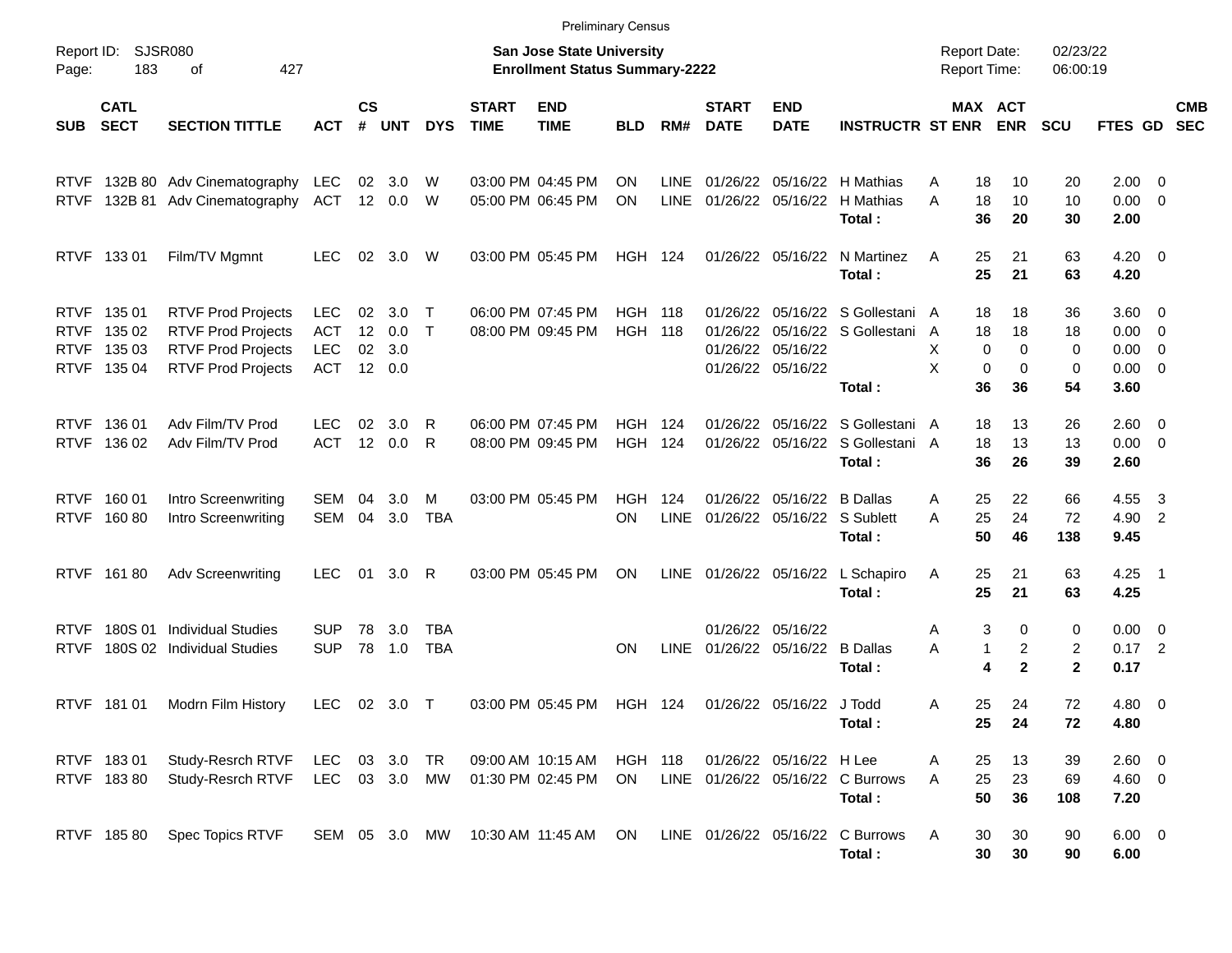|                     |                            |                                    |              |                         |              |            |                             |                                                                           | <b>Preliminary Census</b> |             |                             |                            |                                                            |                                     |                            |                      |             |                         |                          |
|---------------------|----------------------------|------------------------------------|--------------|-------------------------|--------------|------------|-----------------------------|---------------------------------------------------------------------------|---------------------------|-------------|-----------------------------|----------------------------|------------------------------------------------------------|-------------------------------------|----------------------------|----------------------|-------------|-------------------------|--------------------------|
| Report ID:<br>Page: | 184                        | <b>SJSR080</b><br>427<br>οf        |              |                         |              |            |                             | <b>San Jose State University</b><br><b>Enrollment Status Summary-2222</b> |                           |             |                             |                            |                                                            | <b>Report Date:</b><br>Report Time: |                            | 02/23/22<br>06:00:19 |             |                         |                          |
| <b>SUB</b>          | <b>CATL</b><br><b>SECT</b> | <b>SECTION TITTLE</b>              | <b>ACT</b>   | <b>CS</b><br>$\pmb{\#}$ | <b>UNT</b>   | <b>DYS</b> | <b>START</b><br><b>TIME</b> | <b>END</b><br><b>TIME</b>                                                 | <b>BLD</b>                | RM#         | <b>START</b><br><b>DATE</b> | <b>END</b><br><b>DATE</b>  | <b>INSTRUCTR ST ENR</b>                                    |                                     | MAX ACT<br><b>ENR</b>      | <b>SCU</b>           | FTES GD     |                         | <b>CMB</b><br><b>SEC</b> |
| <b>RTVF</b>         | 198 01                     | <b>RTVF</b> Internships            | ACT          | 20                      | 3.0          | <b>TBA</b> |                             |                                                                           |                           |             | 01/26/22                    | 05/16/22 K Clark           |                                                            | 40<br>A                             | 36                         | 72                   | 7.20        | - 0                     |                          |
| <b>RTVF</b>         | 198 02                     | <b>RTVF Internships</b>            | <b>LEC</b>   | 02                      | 0.0          | <b>TBA</b> |                             |                                                                           |                           |             |                             | 01/26/22 05/16/22          | <b>K</b> Clark                                             | 40<br>Α                             | 36                         | 36                   | 0.00        | $\overline{0}$          |                          |
|                     |                            |                                    |              |                         |              |            |                             |                                                                           |                           |             |                             |                            | Total:                                                     | 80                                  | 72                         | 108                  | 7.20        |                         |                          |
| <b>TA</b>           | 501                        | Acting                             | <b>LEC</b>   | 04                      | 3.0          | MW         |                             | 09:00 AM 10:15 AM                                                         | <b>HGH</b>                | 226         |                             | 01/26/22 05/16/22          | K Normington A                                             | 26                                  | 14                         | 42                   | 2.80        | $\overline{\mathbf{0}}$ |                          |
| TA                  | 5 0 2                      | Acting                             | <b>LEC</b>   | 04                      | 3.0          | МW         |                             | 10:30 AM 11:45 AM                                                         | <b>HGH</b>                | 226         | 01/26/22                    | 05/16/22                   | J Moreno                                                   | 26<br>A                             | 26                         | 78                   | 5.25        | -1                      |                          |
| TA                  | 503                        | Acting                             | <b>LEC</b>   | 04                      | 3.0          | МW         |                             | 12:00 PM 01:15 PM                                                         | <b>HGH</b>                | 226         | 01/26/22                    | 05/16/22                   | J Moreno                                                   | 26<br>A                             | 25                         | 75                   | 5.00        | 0                       |                          |
| TA                  | 504                        | Acting                             | <b>LEC</b>   | 04                      | 3.0          | MW         |                             | 01:30 PM 02:45 PM                                                         | <b>HGH</b>                | 226         | 01/26/22                    | 05/16/22                   | J Moreno                                                   | 26<br>Α                             | 26                         | 78                   | 5.20        | 0                       |                          |
| <b>TA</b>           | 5 0 5                      | Acting                             | <b>LEC</b>   | 04                      | 3.0          | MW         |                             | 03:00 PM 04:15 PM                                                         | <b>HGH</b>                | 226         |                             | 01/26/22 05/16/22 N Carlin |                                                            | 26<br>Α                             | 16                         | 48                   | 3.20        | $\mathbf 0$             |                          |
| <b>TA</b>           | 5 0 6                      | Acting                             | LEC          |                         | 3.0          |            |                             |                                                                           |                           |             |                             |                            |                                                            | X                                   | $\mathbf 0$<br>$\mathbf 0$ | 0                    | 0.00        | $\mathbf 0$             |                          |
| <b>TA</b>           | 507                        | Acting                             | <b>LEC</b>   | 04                      | 3.0          | <b>TR</b>  |                             | 10:30 AM 11:45 AM                                                         | <b>HGH</b>                | 226         | 01/26/22                    |                            | 05/16/22 S Anderson                                        | 26<br>A                             | 6                          | 18                   | 1.20        | $\mathbf 0$             |                          |
| TA                  | 508                        | Acting                             | <b>LEC</b>   | 04                      | 3.0          | <b>TR</b>  |                             | 12:00 PM 01:15 PM                                                         | <b>HGH</b>                | 226         | 01/26/22                    | 05/16/22                   | S Anderson                                                 | 26<br>A                             | 19                         | 57                   | 3.80        | $\mathbf 0$             |                          |
| <b>TA</b>           | 509                        | Acting                             | <b>LEC</b>   | 04                      | 3.0          | <b>TR</b>  |                             | 01:30 PM 02:45 PM                                                         | <b>HGH</b>                | 226         | 01/26/22                    | 05/16/22                   | <b>B</b> Swanson                                           | 26<br>A                             | 25                         | 75                   | 5.00        | $\mathbf 0$             |                          |
| <b>TA</b>           | 5 10                       | Acting                             | LEC          | 04                      | 3.0          | <b>TR</b>  |                             | 03:00 PM 04:15 PM                                                         | HGH                       | 226         |                             | 01/26/22 05/16/22          | <b>B</b> Swanson                                           | 26<br>A                             | 26                         | 78                   | 5.20        | 0                       |                          |
|                     |                            |                                    |              |                         |              |            |                             |                                                                           |                           |             |                             |                            | Total:                                                     | 234                                 | 183                        | 549                  | 36.65       |                         |                          |
| <b>TA</b>           | 10 01                      | Theatre Apprecia                   | <b>LEC</b>   | 01                      | 3.0          | MW         |                             | 09:00 AM 10:15 AM                                                         | <b>HGH</b>                | - 120       |                             | 01/26/22 05/16/22          | S Cummins                                                  | 30<br>A                             | 18                         | 54                   | 3.60        | $\overline{\mathbf{0}}$ |                          |
| TA                  | 10 02                      | Theatre Apprecia                   | LEC          | 01                      | 3.0          | <b>MW</b>  |                             | 12:30 PM 01:45 PM                                                         | <b>HGH</b>                | 120         |                             |                            | 01/26/22 05/16/22 S Cummins                                | 30<br>A                             | 29                         | 87                   | 5.80        | 0                       |                          |
| TA                  | 10 03                      | Theatre Apprecia                   | LEC          |                         | 3.0          |            |                             |                                                                           |                           |             |                             |                            |                                                            | Х                                   | 0<br>0                     | 0                    | 0.00        | 0                       |                          |
| <b>TA</b>           | 10 04                      | Theatre Apprecia                   | <b>LEC</b>   |                         | 3.0          |            |                             |                                                                           |                           |             |                             |                            |                                                            | X                                   | 0<br>0                     | 0                    | 0.00        | 0                       |                          |
| <b>TA</b>           | 1080                       | Theatre Apprecia                   | <b>LEC</b>   | 01                      | 3.0          | <b>TBA</b> |                             |                                                                           | <b>ON</b>                 | <b>LINE</b> |                             | 01/26/22 05/16/22          | S Anderson                                                 | 30<br>A                             | 23                         | 69                   | 4.60        | 0                       |                          |
| <b>TA</b>           | 1082                       | Theatre Apprecia                   | LEC          | 01                      | 3.0          | <b>TBA</b> |                             |                                                                           | <b>ON</b>                 | <b>LINE</b> | 01/26/22                    | 05/16/22                   | K Normington A                                             | 30                                  | 30                         | 90                   | 6.00        | $\mathbf 0$             |                          |
| <b>TA</b>           | 1083                       | Theatre Apprecia                   | <b>LEC</b>   | 01                      | 3.0          | <b>TBA</b> |                             |                                                                           | <b>ON</b>                 | <b>LINE</b> |                             | 01/26/22 05/16/22          | K Normington A                                             | 30                                  | 16                         | 48                   | 3.20        | $\mathbf 0$             |                          |
| <b>TA</b>           | 10 99                      | Theatre Apprecia                   | <b>LEC</b>   | 01                      | 3.0          | <b>TBA</b> |                             |                                                                           | ON                        | <b>LINE</b> |                             | 01/26/22 05/16/22          | K Kratochvil A                                             | 30                                  | 30                         | 90                   | 6.00        | 0                       |                          |
|                     |                            |                                    |              |                         |              |            |                             |                                                                           |                           |             |                             |                            | Total:                                                     | 180                                 | 146                        | 438                  | 29.20       |                         |                          |
| <b>TA</b>           | 11 80                      | <b>Script Analysis</b>             | <b>LEC</b>   | 03                      | 3.0          | <b>TR</b>  |                             | 12:00 PM 01:15 PM                                                         | <b>ON</b>                 | LINE        |                             | 01/26/22 05/16/22          | S Cummins                                                  | A                                   | 30<br>28                   | 84                   | 5.60        | $\overline{\mathbf{0}}$ |                          |
|                     |                            |                                    |              |                         |              |            |                             |                                                                           |                           |             |                             |                            | Total:                                                     | 30                                  | 28                         | 84                   | 5.60        |                         |                          |
| <b>TA</b>           | 1380                       | Great Comedies for T LEC           |              | 03                      | 3.0          | <b>TR</b>  |                             | 09:00 AM 10:15 AM                                                         | <b>ON</b>                 |             |                             | LINE 01/26/22 05/16/22     | P Kelly                                                    | A                                   | 30<br>19                   | 57                   | 3.80        | $\overline{\mathbf{0}}$ |                          |
| <b>TA</b>           | 1381                       | Great Comedies for T LEC 03 3.0 TR |              |                         |              |            |                             |                                                                           |                           |             |                             |                            | 10:30 AM 11:45 AM ON LINE 01/26/22 05/16/22 K Kratochvil A |                                     | 30<br>30                   | 90                   | $6.00 \t 0$ |                         |                          |
|                     |                            |                                    |              |                         |              |            |                             |                                                                           |                           |             |                             |                            | Total:                                                     | 60                                  | 49                         | 147                  | 9.80        |                         |                          |
| <b>TA</b>           | 1701                       | Int Acting                         | LEC 04 3.0 M |                         |              |            |                             | 10:30 AM 12:15 PM HGH 120                                                 |                           |             |                             |                            | 01/26/22 05/16/22 S Cummins A                              | 26                                  | 13                         | 26                   | $2.60 \t 0$ |                         |                          |
| TA                  | 1702                       | Int Acting                         |              |                         | ACT 12 0.0 W |            |                             | 10:30 AM 12:15 PM                                                         | HGH 120                   |             |                             |                            | 01/26/22 05/16/22 S Cummins A                              | 26                                  | 13                         | 13                   | $0.00 \t 0$ |                         |                          |
|                     |                            |                                    |              |                         |              |            |                             |                                                                           |                           |             |                             |                            | Total:                                                     | 52                                  | 26                         | 39                   | 2.60        |                         |                          |
| TA                  | 48 01                      | Voice & Movement                   | <b>LEC</b>   |                         | 01 3.0       | TR         |                             | 10:30 AM 11:45 AM                                                         | HGH 103                   |             |                             | 01/26/22 05/16/22 N Carlin |                                                            | 30<br>A                             | 7                          | 21                   | $1.40 \ 0$  |                         |                          |
| TA                  | 48 02                      | Voice & Movement                   | LEC 01 3.0   |                         |              | <b>TR</b>  |                             | 01:30 PM 02:45 PM                                                         | HGH 103                   |             |                             |                            | 01/26/22 05/16/22 S Anderson A                             | 30                                  | 14                         | 42                   | $2.80 \t 0$ |                         |                          |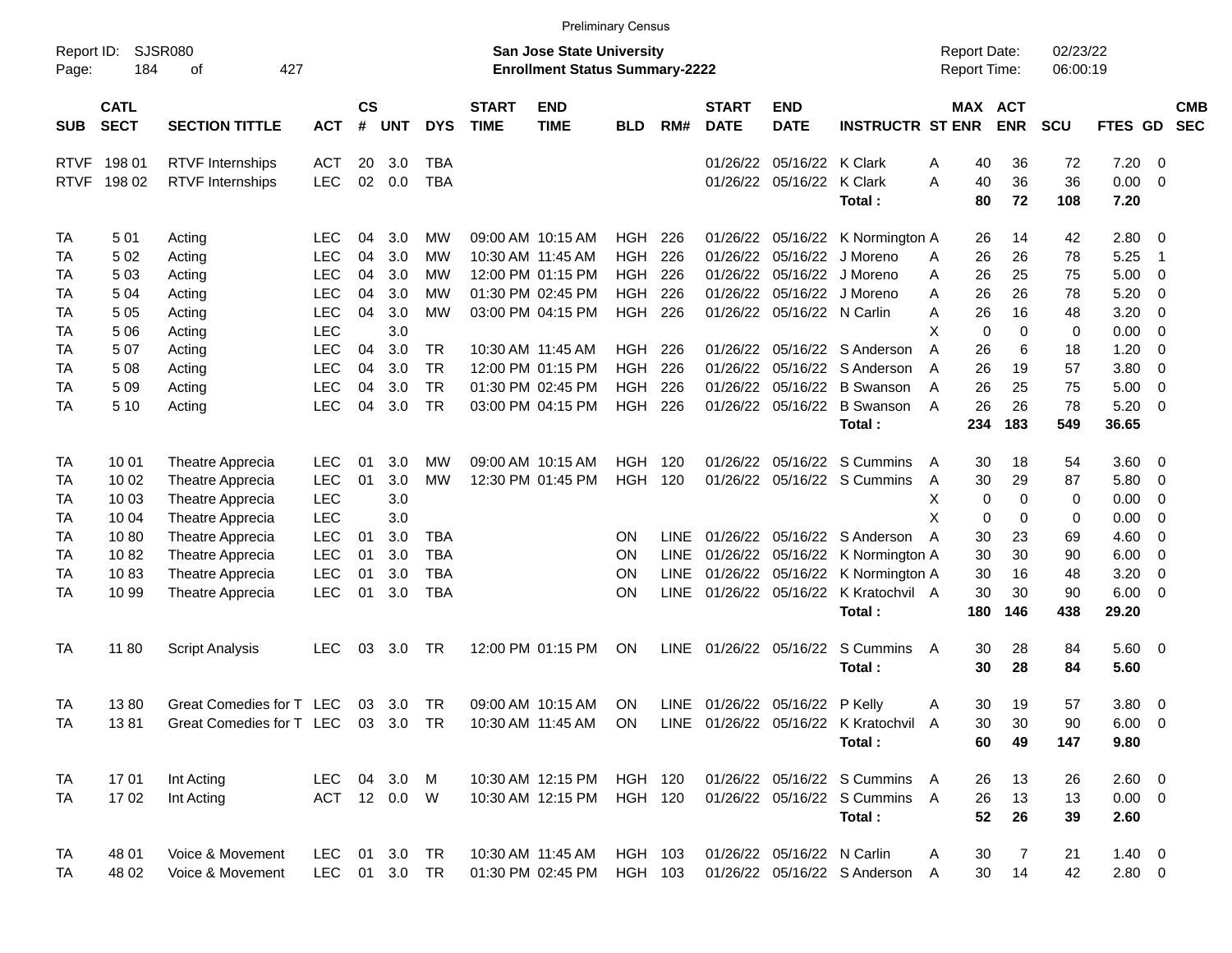|            |                            |                           |            |                 |                |            |                             |                                                                           | <b>Preliminary Census</b> |             |                             |                             |                                     |                                     |                         |                      |                |                          |                          |
|------------|----------------------------|---------------------------|------------|-----------------|----------------|------------|-----------------------------|---------------------------------------------------------------------------|---------------------------|-------------|-----------------------------|-----------------------------|-------------------------------------|-------------------------------------|-------------------------|----------------------|----------------|--------------------------|--------------------------|
| Page:      | Report ID: SJSR080<br>185  | 427<br>of                 |            |                 |                |            |                             | <b>San Jose State University</b><br><b>Enrollment Status Summary-2222</b> |                           |             |                             |                             |                                     | <b>Report Date:</b><br>Report Time: |                         | 02/23/22<br>06:00:19 |                |                          |                          |
| <b>SUB</b> | <b>CATL</b><br><b>SECT</b> | <b>SECTION TITTLE</b>     | <b>ACT</b> | $\mathsf{cs}$   | # UNT          | <b>DYS</b> | <b>START</b><br><b>TIME</b> | <b>END</b><br><b>TIME</b>                                                 | <b>BLD</b>                | RM#         | <b>START</b><br><b>DATE</b> | <b>END</b><br><b>DATE</b>   | <b>INSTRUCTR ST ENR</b>             |                                     | MAX ACT<br><b>ENR</b>   | <b>SCU</b>           | FTES GD        |                          | <b>CMB</b><br><b>SEC</b> |
|            |                            |                           |            |                 |                |            |                             |                                                                           |                           |             |                             |                             | Total:                              | 60                                  | 21                      | 63                   | 4.20           |                          |                          |
| TA         | 51A01                      | <b>Scenery Props Arts</b> | <b>LEC</b> | 02              | 1.0            | R          |                             | 09:00 AM 10:15 AM                                                         | <b>HGH 124</b>            |             |                             | 01/26/22 05/16/22 J York    |                                     | 16<br>Α                             | 13                      | 7                    | $0.87$ 0       |                          |                          |
| TA         | 51A02                      | <b>Scenery Props Arts</b> | <b>ACT</b> |                 | 15 0.0         | <b>TBA</b> |                             |                                                                           |                           |             |                             | 01/26/22 05/16/22 J York    |                                     | A<br>16                             | 13                      | $\overline{7}$       | $0.00 \t 0$    |                          |                          |
|            |                            |                           |            |                 |                |            |                             |                                                                           |                           |             |                             |                             | Total:                              | 32                                  | 26                      | 13                   | 0.87           |                          |                          |
| <b>TA</b>  | 51B 01                     | <b>Costume Perf Arts</b>  | <b>ACT</b> | 15              | 1.0            | т          |                             | 09:00 AM 10:15 AM                                                         | <b>HGH 124</b>            |             |                             | 01/26/22 05/16/22 C Flores  |                                     | 16<br>Α                             | 5                       | 3                    | 0.33 0         |                          |                          |
| TA         | 51B 02                     | <b>Costume Perf Arts</b>  | <b>LEC</b> | 02              | 0.0            | <b>TBA</b> |                             |                                                                           |                           |             |                             | 01/26/22 05/16/22 C Flores  |                                     | A<br>16                             | 5                       | 3                    | $0.00 \t 0$    |                          |                          |
|            |                            |                           |            |                 |                |            |                             |                                                                           |                           |             |                             |                             | Total:                              | 32                                  | 10                      | 5                    | 0.33           |                          |                          |
| <b>TA</b>  | 51C 01                     | Lighting & Sound          | <b>ACT</b> | 15              | 1.0            | W          |                             | 09:00 AM 10:15 AM                                                         | <b>HGH 114</b>            |             |                             |                             | 01/26/22 05/16/22 S Mannshardt A    | 16                                  | 6                       | 3                    | $0.40 \quad 0$ |                          |                          |
| TA         | 51C 02                     | Lighting & Sound          | <b>LEC</b> | 02              | 0.0            | <b>TBA</b> |                             |                                                                           |                           |             |                             |                             | 01/26/22 05/16/22 S Mannshardt A    | 16                                  | 6                       | 3                    | $0.00 \t 0$    |                          |                          |
|            |                            |                           |            |                 |                |            |                             |                                                                           |                           |             |                             |                             | Total:                              | 32                                  | 12                      | 6                    | 0.40           |                          |                          |
| TA         | 55 80                      | Design for Theatre        | <b>LEC</b> | 02              | 3.0            | <b>TBA</b> |                             |                                                                           | ΟN                        | <b>LINE</b> |                             |                             | 01/26/22 05/16/22 A Bechert         | 25<br>Α                             | 24                      | 48                   | $4.80\ 0$      |                          |                          |
| TA         | 5581                       | Design for Theatre        | <b>ACT</b> | 12 <sup>2</sup> | 0.0            | <b>TBA</b> |                             |                                                                           | ON                        | <b>LINE</b> |                             |                             | 01/26/22 05/16/22 A Bechert         | 25<br>A                             | 24                      | 24                   | $0.00 \t 0$    |                          |                          |
|            |                            |                           |            |                 |                |            |                             |                                                                           |                           |             |                             |                             | Total:                              | 50                                  | 48                      | 72                   | 4.80           |                          |                          |
| TA         | 64 01                      | Make-up                   | <b>LEC</b> |                 | 3.0            |            |                             |                                                                           |                           |             |                             |                             |                                     | X                                   | 0<br>0                  | 0                    | $0.00 \t 0$    |                          |                          |
| TA         | 64 02                      | Make-up                   | <b>ACT</b> |                 | 0.0            |            |                             |                                                                           |                           |             |                             |                             |                                     | X                                   | 0<br>0                  | 0                    | $0.00 \t 0$    |                          |                          |
|            |                            |                           |            |                 |                |            |                             |                                                                           |                           |             |                             |                             | Total:                              |                                     | $\bf{0}$<br>$\bf{0}$    | 0                    | 0.00           |                          |                          |
| <b>TA</b>  | 91 01                      | <b>Scenic Paint Props</b> | <b>LEC</b> | 02              | 0.0            | <b>TR</b>  |                             | 10:30 AM 11:45 AM                                                         | <b>HGH 124</b>            |             |                             |                             | 01/26/22 05/16/22 A Bechert         | 25<br>Α                             | 25                      | 25                   | $0.00 \t 0$    |                          |                          |
| TA         | 91 02                      | <b>Scenic Paint Props</b> | LAB        | 15              | 3.0            | <b>TBA</b> |                             |                                                                           |                           |             |                             |                             | 01/26/22 05/16/22 A Bechert         | 25<br>A                             | 25                      | 50                   | $5.00 \t 0$    |                          |                          |
|            |                            |                           |            |                 |                |            |                             |                                                                           |                           |             |                             |                             | Total:                              | 50                                  | 50                      | 75                   | 5.00           |                          |                          |
| TA         |                            | 100W 80 Wrt Wkshp Th Arts | <b>LEC</b> | 04              | 3.0            | TBA        |                             |                                                                           | ON                        | <b>LINE</b> |                             |                             | 01/26/22 05/16/22 K Kratochvil A    | 25                                  | 25                      | 75                   | $5.00 \t 0$    |                          |                          |
| TA         |                            | 100W 81 Wrt Wkshp Th Arts | <b>LEC</b> | 04              | 3.0            | <b>TBA</b> |                             |                                                                           | ΟN                        | LINE        |                             | 01/26/22 05/16/22 J Biagini |                                     | 25<br>A                             | 14                      | 42                   | 2.80           | $\overline{\phantom{0}}$ |                          |
| TA         |                            | 100W 82 Wrt Wkshp Th Arts | <b>LEC</b> | 04              | 3.0            | <b>TBA</b> |                             |                                                                           | ΟN                        | <b>LINE</b> |                             |                             | 01/26/22 05/16/22 M Thompson A      | 25                                  | 15                      | 45                   | 3.00           | $\overline{\phantom{0}}$ |                          |
| TA         |                            | 100W 83 Wrt Wkshp Th Arts | <b>LEC</b> |                 | 3.0            |            |                             |                                                                           |                           |             |                             |                             |                                     | X                                   | $\mathbf 0$<br>$\Omega$ | 0                    | 0.00           | $\overline{\phantom{0}}$ |                          |
| TA         |                            | 100W 84 Wrt Wkshp Th Arts |            |                 | LEC 04 3.0 TBA |            |                             |                                                                           | ON                        |             |                             |                             | LINE 01/26/22 05/16/22 M Thompson A | 25                                  | 21                      | 63                   | $4.20 \ 0$     |                          |                          |
|            |                            |                           |            |                 |                |            |                             |                                                                           |                           |             |                             |                             | Total:                              | 100                                 | 75                      | 225                  | 15.00          |                          |                          |
| <b>TA</b>  | 103 01                     | <b>Musical Theatre</b>    | <b>LEC</b> |                 | 3.0            |            |                             |                                                                           |                           |             |                             |                             |                                     | X                                   | $\pmb{0}$<br>0          | 0                    | $0.00 \t 0$    |                          |                          |
| TA         | 103 02                     | <b>Musical Theatre</b>    | LAB        |                 | 0.0            |            |                             |                                                                           |                           |             |                             |                             |                                     | X                                   | 0<br>0                  | 0                    | $0.00 \t 0$    |                          |                          |
| TA         | 103 03                     | <b>Musical Theatre</b>    | <b>LEC</b> | 04              | 3.0            | $\top$     |                             | 03:00 PM 04:45 PM                                                         | HGH 103                   |             |                             |                             | 01/26/22 05/16/22 V Nguyen          | Α<br>30                             | 24                      | 48                   | 4.80 0         |                          |                          |
| TA         | 103 04                     | <b>Musical Theatre</b>    | LAB        |                 | 15 0.0 R       |            |                             | 03:00 PM 04:45 PM                                                         | HGH 103                   |             |                             |                             | 01/26/22 05/16/22 V Nguyen          | A<br>30                             | 24                      | 24                   | $0.00 \t 0$    |                          |                          |
|            |                            |                           |            |                 |                |            |                             |                                                                           |                           |             |                             |                             | Total:                              | 60                                  | 48                      | 72                   | 4.80           |                          |                          |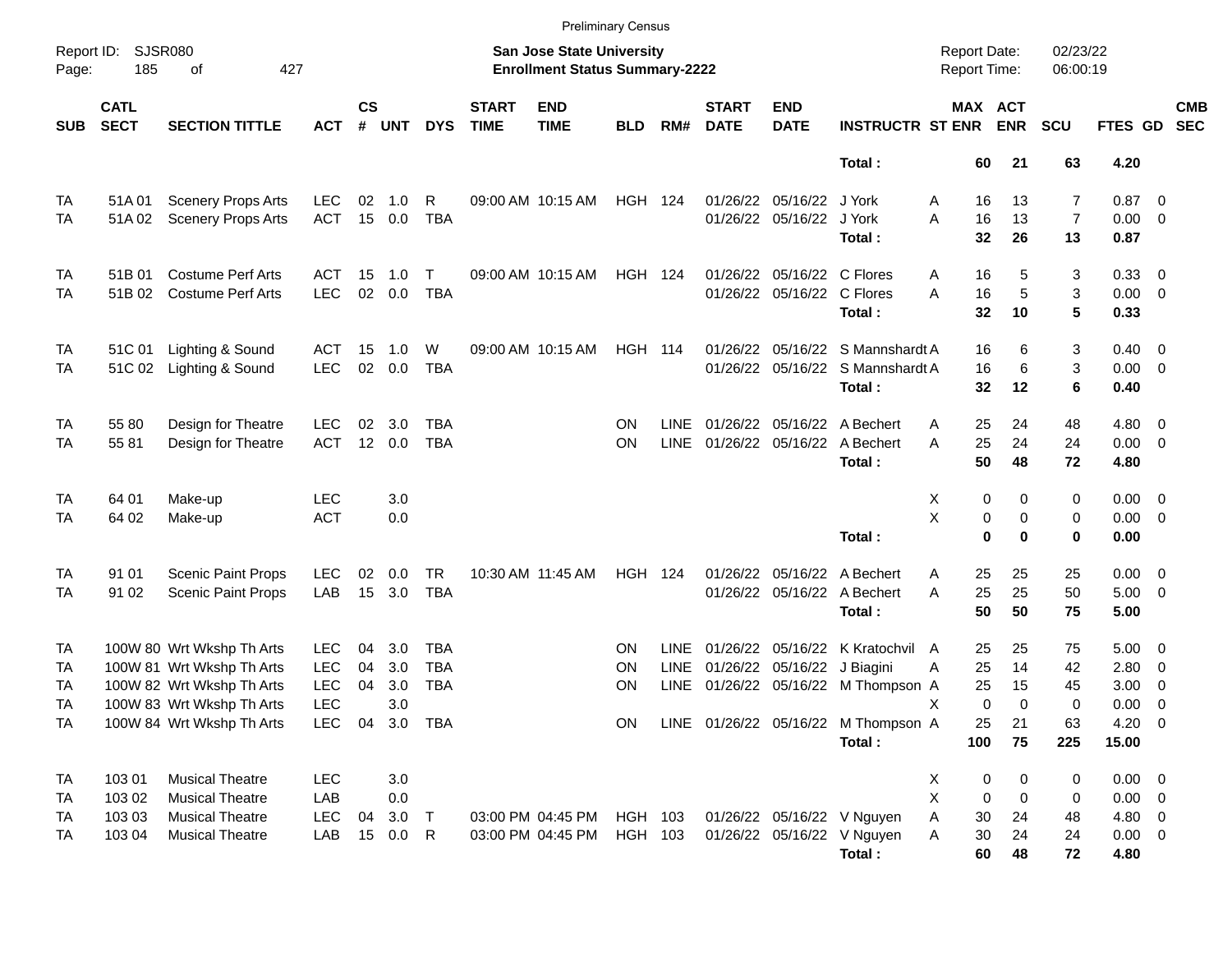|                                                  |                                      |                                                                                                      |                                        |                   |                          |                          |                             | <b>Preliminary Census</b>                                                 |                                  |            |                             |                                                          |                                                                                |                                                                  |                            |                                       |                                                           |                                                     |                          |
|--------------------------------------------------|--------------------------------------|------------------------------------------------------------------------------------------------------|----------------------------------------|-------------------|--------------------------|--------------------------|-----------------------------|---------------------------------------------------------------------------|----------------------------------|------------|-----------------------------|----------------------------------------------------------|--------------------------------------------------------------------------------|------------------------------------------------------------------|----------------------------|---------------------------------------|-----------------------------------------------------------|-----------------------------------------------------|--------------------------|
| Report ID:<br>Page:                              | <b>SJSR080</b><br>186                | 427<br>of                                                                                            |                                        |                   |                          |                          |                             | <b>San Jose State University</b><br><b>Enrollment Status Summary-2222</b> |                                  |            |                             |                                                          |                                                                                | <b>Report Date:</b><br><b>Report Time:</b>                       |                            | 02/23/22<br>06:00:19                  |                                                           |                                                     |                          |
| <b>SUB</b>                                       | <b>CATL</b><br><b>SECT</b>           | <b>SECTION TITTLE</b>                                                                                | <b>ACT</b>                             | <b>CS</b><br>$\#$ | <b>UNT</b>               | <b>DYS</b>               | <b>START</b><br><b>TIME</b> | <b>END</b><br><b>TIME</b>                                                 | <b>BLD</b>                       | RM#        | <b>START</b><br><b>DATE</b> | <b>END</b><br><b>DATE</b>                                | <b>INSTRUCTR ST ENR</b>                                                        |                                                                  | MAX ACT<br><b>ENR</b>      | SCU                                   | FTES GD                                                   |                                                     | <b>CMB</b><br><b>SEC</b> |
| TA<br>TA                                         | 110 01<br>110 02                     | <b>Advanced Acting</b><br><b>Advanced Acting</b>                                                     | <b>LEC</b><br>LAB                      |                   | 3.0<br>0.0               |                          |                             |                                                                           |                                  |            |                             |                                                          | Total :                                                                        | X<br>0<br>Χ<br>$\bf{0}$                                          | 0<br>0<br>0<br>0           | 0<br>0<br>$\bf{0}$                    | 0.00<br>0.00<br>0.00                                      | - 0<br>$\overline{0}$                               |                          |
| <b>TA</b>                                        | 112 01                               | Rehearse & Perform                                                                                   | ACT                                    |                   | 3.0                      |                          |                             |                                                                           |                                  |            |                             |                                                          | Total:                                                                         | X<br>0<br>$\bf{0}$                                               | 0<br>0                     | 0<br>$\bf{0}$                         | 0.00<br>0.00                                              | $\overline{\phantom{0}}$                            |                          |
| <b>TA</b><br>TA                                  | 113 01<br>113 02                     | <b>Acting Career Prep</b><br>Acting Career Prep                                                      | <b>LEC</b><br><b>ACT</b>               | 02<br>12          | 0.0<br>3.0               | F<br>-F                  |                             | 09:30 AM 11:15 AM<br>11:30 AM 01:15 PM                                    | <b>HGH</b><br><b>HGH</b>         | 124<br>124 |                             | 01/26/22 05/16/22<br>01/26/22 05/16/22                   | J Moreno<br>J Moreno<br>Total:                                                 | 25<br>A<br>25<br>A<br>50                                         | 11<br>11<br>22             | 11<br>22<br>33                        | 0.00<br>2.20<br>2.20                                      | $\overline{\mathbf{0}}$<br>$\overline{\phantom{0}}$ |                          |
| <b>TA</b><br>TA                                  | 117 01<br>117 02                     | <b>Pract Act or Direc</b><br><b>Pract Act or Direc</b>                                               | ACT<br><b>ACT</b>                      | 20<br>20          | 3.0<br>3.0               | <b>TBA</b><br><b>TBA</b> |                             |                                                                           |                                  |            |                             | 01/26/22 05/16/22                                        | J Lo<br>01/26/22 05/16/22 T Veramendi A<br>Total:                              | 20<br>A<br>20<br>40                                              | 8<br>11<br>19              | 24<br>33<br>57                        | 1.60<br>2.20<br>3.80                                      | $\overline{\mathbf{0}}$<br>$\overline{\phantom{0}}$ |                          |
| <b>TA</b>                                        | 121 01                               | <b>Topics Perf Hist</b>                                                                              | <b>LEC</b>                             | 02                | 3.0                      | MW                       |                             | 09:00 AM 10:15 AM                                                         | <b>HGH 124</b>                   |            |                             | 01/26/22 05/16/22 K Brandt                               | Total:                                                                         | 30<br>A<br>30                                                    | 11<br>11                   | 33<br>33                              | 2.20<br>2.20                                              | $\overline{\mathbf{0}}$                             |                          |
| TA<br>ENGL                                       | 127 01<br>127 01                     | Contemporary Theatre LEC<br>Contemporary Theatre LEC                                                 |                                        |                   | 02 3.0<br>02 3.0         | <b>TR</b><br>TR          |                             | 12:00 PM 01:15 PM<br>12:00 PM 01:15 PM                                    | <b>HGH 124</b><br><b>HGH</b>     | 124        |                             |                                                          | 01/26/22 05/16/22 K Normington A<br>01/26/22 05/16/22 K Normington A<br>Total: | 30<br>0<br>30                                                    | 16<br>$\overline{c}$<br>18 | 48<br>6<br>54                         | 3.20<br>0.40<br>3.60                                      | 0 <sup>o</sup><br>0 <sup>o</sup>                    |                          |
| <b>TA</b>                                        | 129 01                               | Adv Playwriting                                                                                      | <b>LEC</b>                             | 02                | 3.0                      | W                        |                             | 04:00 PM 06:45 PM                                                         | <b>ON</b>                        | LINE       |                             | 01/26/22 05/16/22                                        | E Chan<br>Total:                                                               | 20<br>A<br>20                                                    | 9<br>9                     | 27<br>27                              | 2.00<br>2.00                                              | - 4                                                 |                          |
| TA<br>TA                                         | 131 01<br>131 02                     | Storytelling<br>Storytelling                                                                         | <b>LEC</b><br><b>LEC</b>               | 04<br>04          | 3.0<br>3.0               | <b>TR</b><br><b>TR</b>   |                             | 10:30 AM 11:45 AM<br>12:00 PM 01:15 PM                                    | <b>HGH</b><br>HGH                | 217<br>217 |                             |                                                          | 01/26/22 05/16/22 B Swanson<br>01/26/22 05/16/22 B Swanson<br>Total:           | 20<br>A<br>20<br>A<br>40                                         | 9<br>6<br>15               | 27<br>18<br>45                        | 1.80<br>1.20<br>3.00                                      | $\overline{\mathbf{0}}$<br>$\overline{0}$           |                          |
| <b>TA</b><br><b>TA</b><br><b>TA</b><br><b>TA</b> | 151 01<br>151 02<br>151 03<br>151 04 | <b>Lighting Design</b><br><b>Lighting Design</b><br><b>Lighting Design</b><br><b>Lighting Design</b> | <b>LEC</b><br>ACT<br><b>LEC</b><br>ACT |                   | 3.0<br>0.0<br>3.0<br>0.0 |                          |                             |                                                                           |                                  |            |                             |                                                          | Total:                                                                         | X<br>0<br>Χ<br>0<br>Χ<br>$\pmb{0}$<br>X<br>$\pmb{0}$<br>$\bf{0}$ | 0<br>0<br>0<br>0<br>0      | $\pmb{0}$<br>0<br>0<br>0<br>$\pmb{0}$ | 0.00<br>$0.00 \t 0$<br>$0.00 \t 0$<br>$0.00 \t 0$<br>0.00 | $\overline{\phantom{0}}$                            |                          |
| <b>TA</b><br><b>TA</b>                           | 15301<br>153 02                      | Costume Design<br>Costume Design                                                                     | LEC<br>ACT 12 0.0 R                    | 04                | $3.0$ T                  |                          |                             | 01:30 PM 02:45 PM<br>01:30 PM 02:45 PM                                    | <b>HGH 124</b><br><b>HGH 124</b> |            |                             | 01/26/22 05/16/22 C Flores<br>01/26/22 05/16/22 C Flores | Total:                                                                         | 25<br>Α<br>25<br>Α<br>50                                         | 19<br>19<br>38             | 38<br>19<br>57                        | $3.80\ 0$<br>$0.00 \t 0$<br>3.80                          |                                                     |                          |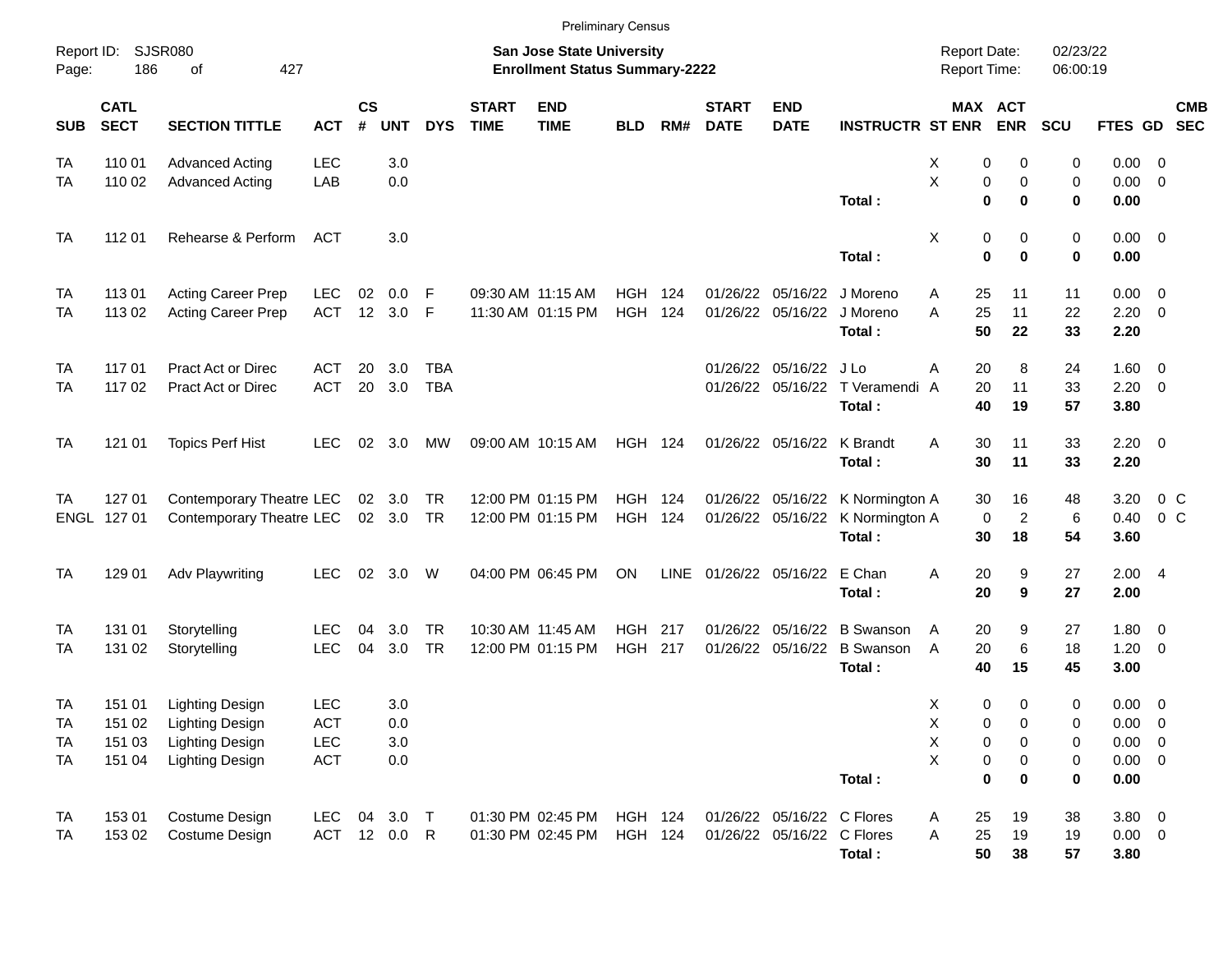|                                                  |                                      |                                                                                                          |                                                      |                      |                          |                                                      |                             | <b>Preliminary Census</b>                                                 |            |     |                                  |                               |                                                                                    |                                      |                                         |                                     |                                             |                                                                               |                          |
|--------------------------------------------------|--------------------------------------|----------------------------------------------------------------------------------------------------------|------------------------------------------------------|----------------------|--------------------------|------------------------------------------------------|-----------------------------|---------------------------------------------------------------------------|------------|-----|----------------------------------|-------------------------------|------------------------------------------------------------------------------------|--------------------------------------|-----------------------------------------|-------------------------------------|---------------------------------------------|-------------------------------------------------------------------------------|--------------------------|
| Report ID:<br>Page:                              | 187                                  | <b>SJSR080</b><br>427<br>of                                                                              |                                                      |                      |                          |                                                      |                             | <b>San Jose State University</b><br><b>Enrollment Status Summary-2222</b> |            |     |                                  |                               |                                                                                    | <b>Report Date:</b><br>Report Time:  |                                         | 02/23/22<br>06:00:19                |                                             |                                                                               |                          |
| <b>SUB</b>                                       | <b>CATL</b><br><b>SECT</b>           | <b>SECTION TITTLE</b>                                                                                    | <b>ACT</b>                                           | $\mathsf{cs}$<br>#   | <b>UNT</b>               | <b>DYS</b>                                           | <b>START</b><br><b>TIME</b> | <b>END</b><br><b>TIME</b>                                                 | <b>BLD</b> | RM# | <b>START</b><br><b>DATE</b>      | <b>END</b><br><b>DATE</b>     | <b>INSTRUCTR ST ENR</b>                                                            | MAX ACT                              | <b>ENR</b>                              | <b>SCU</b>                          | <b>FTES GD</b>                              |                                                                               | <b>CMB</b><br><b>SEC</b> |
| <b>TA</b><br><b>TA</b>                           | 16780<br>16781                       | Theatre in Education<br>Theatre in Education                                                             | <b>LEC</b><br><b>LEC</b>                             | 02                   | 3.0<br>3.0               | м                                                    |                             | 04:30 PM 05:45 PM                                                         | ON         |     | LINE 01/26/22 05/16/22           |                               | K Kratochvil<br>Total:                                                             | X<br>0<br>$\overline{A}$<br>25<br>25 | 0<br>20<br>20                           | 0<br>60<br>60                       | 0.00<br>4.00<br>4.00                        | $\overline{\phantom{0}}$<br>$\overline{0}$                                    |                          |
| <b>TA</b><br><b>TA</b><br><b>TA</b><br><b>TA</b> | 170B 81                              | 170B 80 Adv Act & Dir Cam<br>Adv Act & Dir Cam<br>170B 82 Adv Act & Dir Cam<br>170B 83 Adv Act & Dir Cam | <b>LEC</b><br><b>ACT</b><br><b>LEC</b><br><b>ACT</b> | 02<br>12             | 3.0<br>0.0<br>3.0<br>0.0 | M<br>M                                               |                             | 12:30 PM 02:15 PM<br>02:30 PM 04:15 PM                                    |            |     | 01/26/22                         | 01/26/22 05/16/22<br>05/16/22 | A Glazer Con A<br>A Glazer Con A<br>Total:                                         | Х<br>0<br>X<br>0<br>30<br>30<br>60   | 0<br>$\mathbf 0$<br>26<br>26<br>52      | 0<br>0<br>52<br>26<br>78            | $0.00 \t 0$<br>0.00<br>5.20<br>0.00<br>5.20 | $\overline{0}$<br>$\overline{0}$<br>$\overline{0}$                            |                          |
| <b>TA</b>                                        | 180 01                               | <b>Indiv Studies</b>                                                                                     | <b>SUP</b>                                           | 78                   | 3.0                      | <b>TBA</b>                                           |                             |                                                                           |            |     |                                  | 01/26/22 05/16/22             | K Brandt<br>Total:                                                                 | 3<br>A<br>3                          | $\mathbf{1}$<br>$\overline{\mathbf{1}}$ | 3<br>3                              | $0.20 \ 0$<br>0.20                          |                                                                               |                          |
| <b>TA</b><br><b>TA</b><br><b>TA</b><br><b>TA</b> | 191 01<br>191 02<br>191 03<br>191 04 | Act Proj Thea Prod<br>Act Proj Thea Prod<br>Act Proj Thea Prod<br>Act Proj Thea Prod                     | <b>ACT</b><br><b>ACT</b><br><b>ACT</b><br><b>ACT</b> | 20<br>20<br>20<br>20 | 3.0<br>3.0<br>3.0<br>3.0 | <b>TBA</b><br><b>TBA</b><br><b>TBA</b><br><b>TBA</b> |                             |                                                                           |            |     | 01/26/22<br>01/26/22<br>01/26/22 | 05/16/22<br>05/16/22 C Flores | S Mannshardt A<br>05/16/22 S Mannshardt A<br>01/26/22 05/16/22 A Bechert<br>Total: | 15<br>15<br>15<br>A<br>5<br>A<br>50  | 8<br>5<br>8<br>$\overline{2}$<br>23     | 8<br>5<br>8<br>$\overline{2}$<br>23 | 1.60<br>1.00<br>1.60<br>0.40<br>4.60        | $\overline{\mathbf{0}}$<br>$\overline{0}$<br>$\overline{0}$<br>$\overline{0}$ |                          |
| <b>TA</b><br><b>TA</b>                           | 198 01<br>198 02                     | Internship<br>Internship                                                                                 | <b>LEC</b><br><b>ACT</b>                             | 02<br>20             | 3.0<br>0.0               | <b>TBA</b><br><b>TBA</b>                             |                             |                                                                           |            |     | 01/26/22                         | 05/16/22<br>01/26/22 05/16/22 | A Glazer Con A<br>A Glazer Con A<br>Total:                                         | 30<br>30<br>60                       | 16<br>16<br>32                          | 16<br>32<br>48                      | 3.20<br>0.00<br>3.20                        | $\overline{\mathbf{0}}$<br>$\overline{0}$                                     |                          |
|                                                  | Department :                         | Film & Theatre                                                                                           |                                                      |                      |                          |                                                      |                             |                                                                           |            |     |                                  | <b>Lower Division:</b>        | <b>Department Total:</b>                                                           | 4180                                 | 3029<br>1652 1245                       | 7518<br>3186                        | 509.62<br>212.45                            |                                                                               |                          |

**Upper Division : 2528 1784 4332 297.17<br>
Graduate Division : 0 0 0 0 0.00** 

Graduate Division : 0 0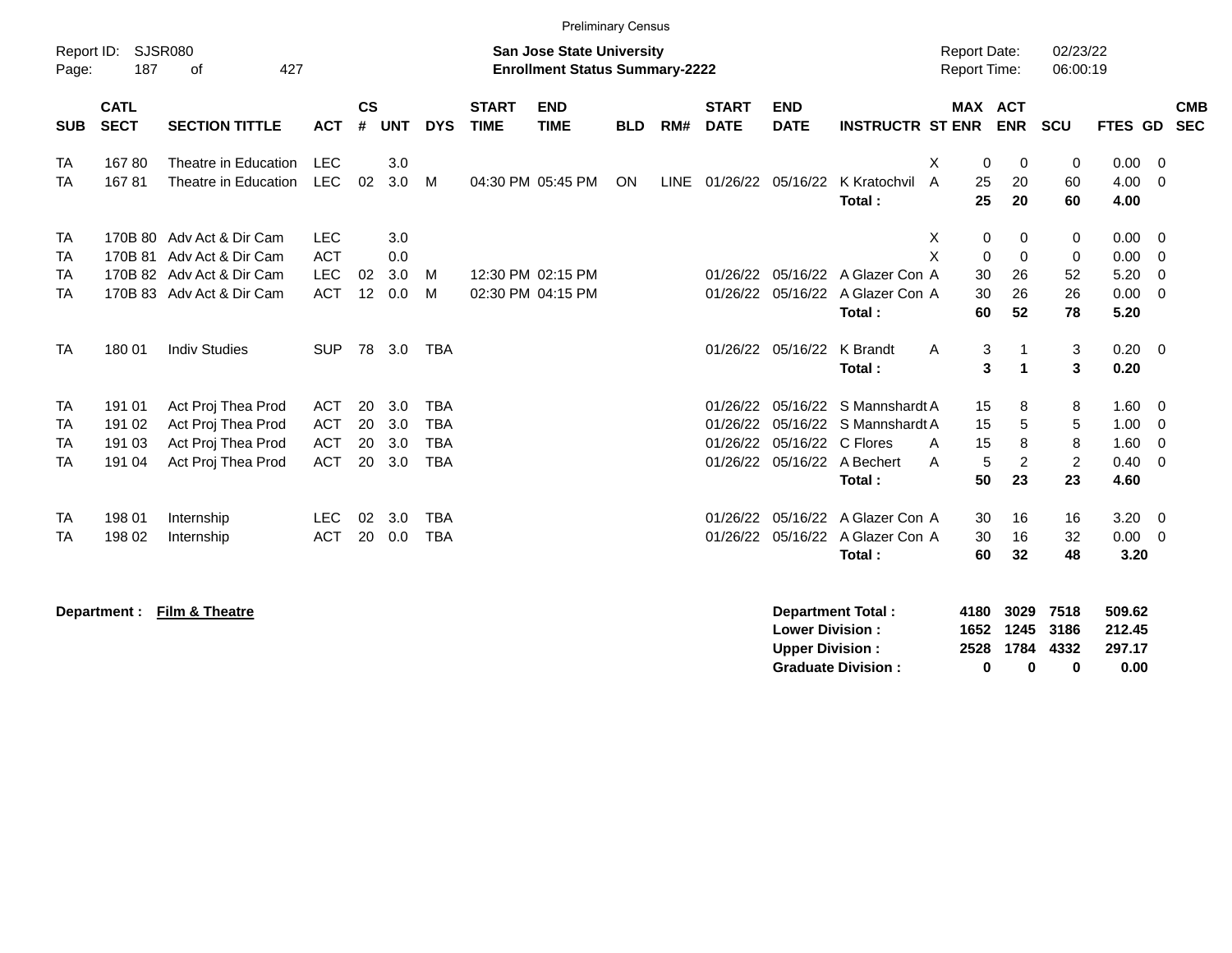|                     |                            |                                             |            |               |        |            |                             | <b>Preliminary Census</b>                                                 |            |             |                             |                                 |                                  |   |                                     |                  |                      |                            |                          |
|---------------------|----------------------------|---------------------------------------------|------------|---------------|--------|------------|-----------------------------|---------------------------------------------------------------------------|------------|-------------|-----------------------------|---------------------------------|----------------------------------|---|-------------------------------------|------------------|----------------------|----------------------------|--------------------------|
| Report ID:<br>Page: | 188                        | SJSR080<br>427<br>οf                        |            |               |        |            |                             | <b>San Jose State University</b><br><b>Enrollment Status Summary-2222</b> |            |             |                             |                                 |                                  |   | <b>Report Date:</b><br>Report Time: |                  | 02/23/22<br>06:00:19 |                            |                          |
| <b>SUB</b>          | <b>CATL</b><br><b>SECT</b> | <b>SECTION TITTLE</b>                       | <b>ACT</b> | $\mathsf{cs}$ | # UNT  | <b>DYS</b> | <b>START</b><br><b>TIME</b> | <b>END</b><br><b>TIME</b>                                                 | <b>BLD</b> | RM#         | <b>START</b><br><b>DATE</b> | <b>END</b><br><b>DATE</b>       | <b>INSTRUCTR ST ENR</b>          |   | MAX ACT<br><b>ENR</b>               | <b>SCU</b>       | FTES GD              |                            | <b>CMB</b><br><b>SEC</b> |
| College             |                            | <b>Humanities &amp; the Arts</b>            |            |               |        |            |                             |                                                                           |            |             |                             |                                 |                                  |   |                                     |                  |                      |                            |                          |
|                     | Department :               | <b>English &amp; Comparative Literature</b> |            |               |        |            |                             |                                                                           |            |             |                             |                                 |                                  |   |                                     |                  |                      |                            |                          |
|                     |                            | ENED 184Y 01 Stdt Tchg II                   | <b>SUP</b> | 25            | 4.0    | <b>TBA</b> |                             |                                                                           |            |             |                             | 01/26/22 05/16/22 K Carter      |                                  | A | 3                                   | 3<br>12          | 0.93                 | $\overline{2}$             |                          |
|                     |                            | ENED 184Y 02 Stdt Tchg II                   | <b>SUP</b> | 25            | 4.0    | <b>TBA</b> |                             |                                                                           |            |             |                             |                                 | 01/26/22 05/16/22 R Crawford     | A | 6                                   | 5<br>20          | 1.53                 | 3                          |                          |
|                     |                            | ENED 184Y 03 Stdt Tchg II                   | <b>SUP</b> | 25            | 4.0    | <b>TBA</b> |                             |                                                                           |            |             |                             | 01/26/22 05/16/22 B LaMay       |                                  | A | 3                                   | 4                | $0.27$ 0             |                            |                          |
|                     |                            |                                             |            |               |        |            |                             |                                                                           |            |             |                             |                                 | Total:                           |   | 12                                  | 9<br>36          | 2.73                 |                            |                          |
|                     |                            | ENED 184Z 01 Stdt Tchg III                  | <b>SUP</b> | 25            | 4.0    | TBA        |                             |                                                                           |            |             |                             | 01/26/22 05/16/22 K Carter      |                                  | A | 4                                   | 4<br>16          | 1.20                 | $\overline{\phantom{0}}^2$ |                          |
|                     |                            | ENED 184Z 02 Stdt Tchg III                  | <b>SUP</b> | 25            | 4.0    | <b>TBA</b> |                             |                                                                           |            |             |                             |                                 | 01/26/22 05/16/22 R Crawford     | Α | 6                                   | 5<br>20          | 1.53                 | 3                          |                          |
|                     |                            | ENED 184Z 03 Stdt Tchg III                  | <b>SUP</b> |               | 4.0    |            |                             |                                                                           |            |             |                             |                                 |                                  | X | 0                                   | $\mathbf 0$<br>0 | $0.00 \t 0$          |                            |                          |
|                     |                            |                                             |            |               |        |            |                             |                                                                           |            |             |                             |                                 | Total:                           |   | 10                                  | 9<br>36          | 2.73                 |                            |                          |
|                     | ENED 353 01                | Methods Tchng Engl                          | LEC        | 05            | 4.0    | $\top$     |                             | 04:00 PM 06:45 PM                                                         | CL         | 111         |                             | 01/26/22 05/16/22               | J Coleman                        | Α | 25                                  | 14<br>56         | $3.73 \quad 0$       |                            |                          |
|                     |                            |                                             |            |               |        |            |                             |                                                                           |            |             |                             |                                 | Total:                           |   | 25                                  | 56<br>14         | 3.73                 |                            |                          |
|                     | ENED 365 01                | Seminar in English E SEM 05 2.0 R           |            |               |        |            |                             | 04:00 PM 06:45 PM                                                         | <b>SH</b>  | 413         |                             | 01/26/22 05/16/22               | M Warner                         | Α | 25                                  | 8<br>16          | 1.23, 5              |                            |                          |
|                     |                            |                                             |            |               |        |            |                             |                                                                           |            |             |                             |                                 | Total:                           |   | 25                                  | 8<br>16          | 1.23                 |                            |                          |
| <b>ENGL</b>         | 1A 01                      | <b>First Year Writing</b>                   | <b>LEC</b> | 03            | 3.0    | TR.        |                             | 07:30 AM 08:45 AM                                                         | <b>BBC</b> | 122         |                             | 01/26/22 05/16/22 P Avila       |                                  | Α | 23                                  | 22<br>66         | 4.40 0               |                            |                          |
| <b>ENGL</b>         | 1A 02                      | <b>First Year Writing</b>                   | <b>LEC</b> | 03            | 3.0    | <b>MW</b>  |                             | 09:00 AM 10:15 AM                                                         | <b>BBC</b> | 128         |                             | 01/26/22 05/16/22 U Ali         |                                  | A | 23                                  | 23<br>69         | 4.60                 | $\overline{\mathbf{0}}$    |                          |
| <b>ENGL</b>         | 1A 03                      | <b>First Year Writing</b>                   | <b>LEC</b> | 03            | 3.0    | TR.        |                             | 09:00 AM 10:15 AM                                                         | <b>BBC</b> | 128         |                             | 01/26/22 05/16/22 C Dizon       |                                  | A | 23                                  | 23<br>69         | 4.60                 | $\overline{0}$             |                          |
| <b>ENGL</b>         | 1A 05                      | <b>First Year Writing</b>                   | <b>LEC</b> | 03            | 3.0    | МW         |                             | 10:30 AM 11:45 AM                                                         | <b>BBC</b> | 121         |                             |                                 | 01/26/22 05/16/22 A Cutchin      | A | 23                                  | 22<br>66         | 4.40                 | 0                          |                          |
| <b>ENGL</b>         | 1A 06                      | <b>First Year Writing</b>                   | <b>LEC</b> | 03            | 3.0    | <b>TR</b>  |                             | 10:30 AM 11:45 AM                                                         | <b>BBC</b> | 124         |                             |                                 | 01/26/22 05/16/22 K FitzPatric   | A | 23                                  | 24<br>72         | 4.80                 | $\overline{0}$             |                          |
| <b>ENGL</b>         | 1A 07                      | <b>First Year Writing</b>                   | <b>LEC</b> | 03            | 3.0    | TR.        |                             | 12:00 PM 01:15 PM                                                         | <b>BBC</b> | 130         |                             |                                 | 01/26/22 05/16/22 J Villagrana   | A | 23                                  | 23<br>69         | 4.60                 | $\overline{0}$             |                          |
| <b>ENGL</b>         | 1A 08                      | <b>First Year Writing</b>                   | <b>LEC</b> | 03            | 3.0    | МW         |                             | 12:00 PM 01:15 PM                                                         | <b>ON</b>  | LINE        |                             |                                 | 01/26/22 05/16/22 K Schwartz     | A | 23                                  | 23<br>69         | 4.60                 | $\overline{0}$             |                          |
| <b>ENGL</b>         | 1A 09                      | <b>First Year Writing</b>                   | <b>LEC</b> | 03            | 3.0    | MW         |                             | 01:30 PM 02:45 PM                                                         | <b>ON</b>  | <b>LINE</b> |                             | 01/26/22 05/16/22 A Ahmad       |                                  | A | 23                                  | 23<br>69         | 4.60                 | $\overline{0}$             |                          |
| <b>ENGL</b>         | 1A 10                      | <b>First Year Writing</b>                   | <b>LEC</b> | 03            | 3.0    | т          |                             | 01:30 PM 02:45 PM                                                         | CL         | 316         |                             |                                 | 01/26/22 05/16/22 R Crawford     | A | 23                                  | 23<br>69         | 4.60                 | 0                          |                          |
| <b>ENGL</b>         | 1A 11                      | <b>First Year Writing</b>                   | <b>LEC</b> | 03            | 3.0    | MW         |                             | 03:00 PM 04:15 PM                                                         | <b>BBC</b> | 121         |                             | 01/26/22 05/16/22 R Smith       |                                  | A | 23                                  | 22<br>66         | 4.40                 | 0                          |                          |
| <b>ENGL</b>         | 1A 12                      | <b>First Year Writing</b>                   | <b>LEC</b> | 03            | 3.0    | <b>TR</b>  |                             | 03:00 PM 04:15 PM                                                         | <b>BBC</b> | 121         |                             | 01/26/22 05/16/22 A Sylva       |                                  | Α | 23                                  | 23<br>69         | 4.60                 | $\overline{0}$             |                          |
| <b>ENGL</b>         | 1A 13                      | <b>First Year Writing</b>                   | <b>LEC</b> | 03            | 3.0    | TR         |                             | 04:30 PM 05:45 PM                                                         | <b>BBC</b> | 121         |                             | 01/26/22 05/16/22 A Sylva       |                                  | A | 23                                  | 23<br>69         | 4.60                 | $\overline{\mathbf{0}}$    |                          |
| ENGL                | 1A 14                      | <b>First Year Writing</b>                   | <b>LEC</b> | 03            | 3.0    | TR         |                             | 06:00 PM 07:15 PM                                                         | <b>BBC</b> | 121         |                             | 01/26/22 05/16/22 A Sylva       |                                  | A | 23                                  | 23<br>69         | 4.60                 | $\overline{\mathbf{0}}$    |                          |
| ENGL                | 1A 15                      | <b>First Year Writing</b>                   | <b>LEC</b> | 03            | 3.0    | TR         |                             | 07:30 AM 08:45 AM                                                         | <b>SH</b>  | 444         |                             | 01/26/22 05/16/22 M Jalal       |                                  | A | 23                                  | 23<br>69         | 4.60                 | $\overline{\phantom{0}}$   |                          |
| ENGL                | 1A 16                      | <b>First Year Writing</b>                   | LEC        | 03            | 3.0    | TR         |                             | 09:00 AM 10:15 AM                                                         | SH         | 444         |                             | 01/26/22 05/16/22 M Jalal       |                                  | A | 23                                  | 24<br>72         | 4.80 0               |                            |                          |
| ENGL                | 1A 17                      | <b>First Year Writing</b>                   | <b>LEC</b> | 03            | 3.0    | M          |                             | 09:00 AM 10:15 AM                                                         | <b>ON</b>  | <b>LINE</b> |                             |                                 | 01/26/22 05/16/22 Y Modirzadeh A |   | 23                                  | 21<br>63         | $4.20 \ 0$           |                            |                          |
| ENGL                | 1A 18                      | <b>First Year Writing</b>                   | <b>LEC</b> | 03            | 3.0    | F          |                             | 09:30 AM 12:15 PM                                                         | ON         | LINE        |                             | 01/26/22 05/16/22 A Smith       |                                  | A | 23                                  | 23<br>69         | $4.60 \ 0$           |                            |                          |
| ENGL                | 1A 19                      | <b>First Year Writing</b>                   | <b>LEC</b> | 03            | 3.0    | МW         |                             | 10:30 AM 11:45 AM                                                         | <b>BBC</b> | 122         |                             |                                 | 01/26/22 05/16/22 R Skinnell     | Α | 23                                  | 22<br>66         | 4.40 0               |                            |                          |
| ENGL                | 1A 20                      | <b>First Year Writing</b>                   | LEC.       | 03            | 3.0    | T          |                             | 10:30 AM 11:45 AM                                                         | <b>BBC</b> | 128         |                             | 01/26/22 05/16/22 A Petty       |                                  | Α | 23                                  | 23<br>69         | $4.60$ 0             |                            |                          |
| ENGL                | 1A 21                      | <b>First Year Writing</b>                   | <b>LEC</b> |               | 03 3.0 | TR         |                             | 12:00 PM 01:15 PM                                                         | BBC        | 124         |                             |                                 | 01/26/22 05/16/22 K FitzPatric   | A | 23                                  | 23<br>69         | $4.60 \ 0$           |                            |                          |
| ENGL                | 1A 22                      | <b>First Year Writing</b>                   | <b>LEC</b> |               | 03 3.0 | МW         |                             | 12:00 PM 01:15 PM                                                         | ON         |             |                             | LINE 01/26/22 05/16/22 R Turner |                                  | A | 23                                  | 23<br>69         | 4.60 0               |                            |                          |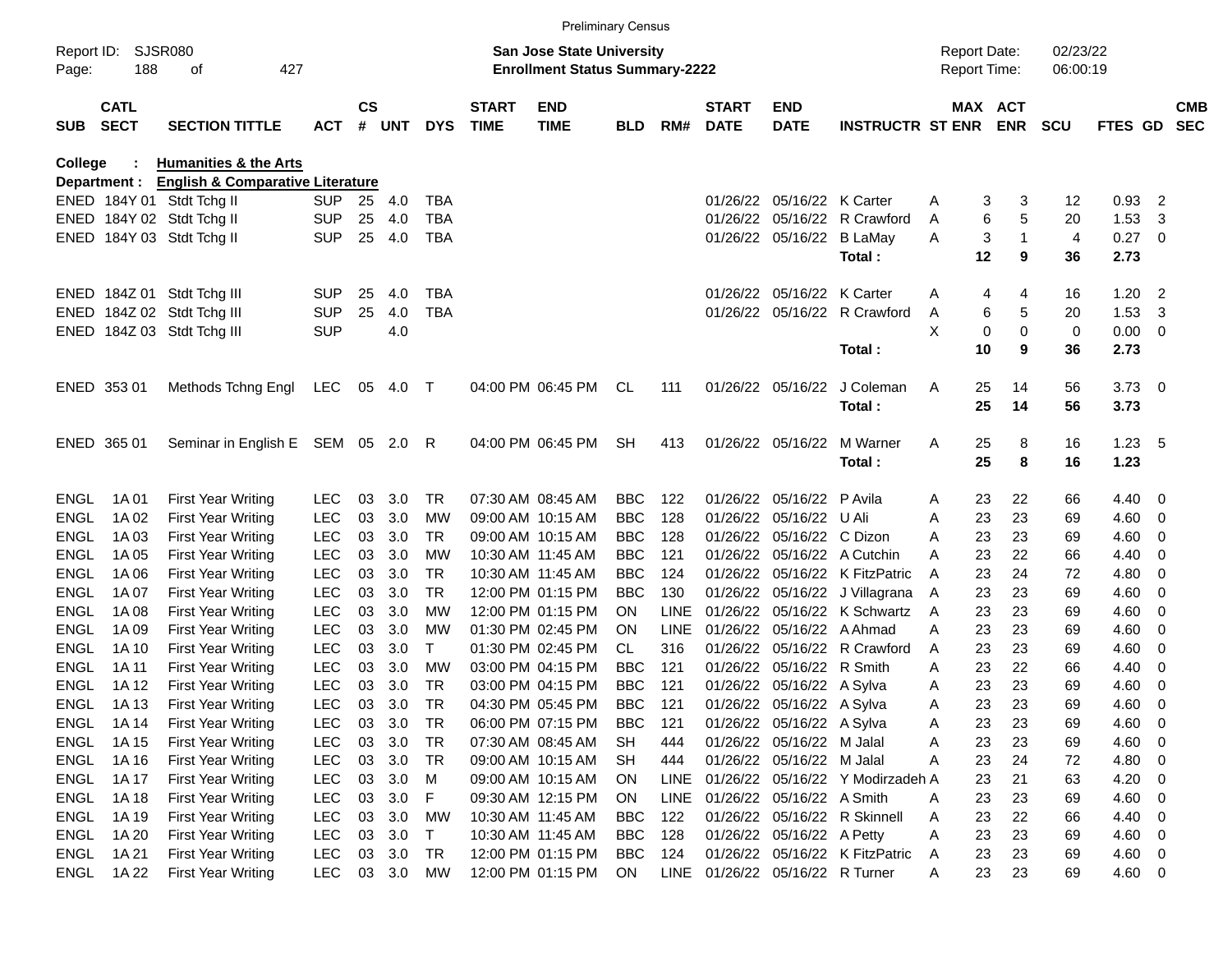|                     | SJSR080                    |                                               |            |                |            |              |                             | <b>Preliminary Census</b><br><b>San Jose State University</b> |            |             |                             |                               |                                |   | <b>Report Date:</b> |                       | 02/23/22   |             |                |                          |
|---------------------|----------------------------|-----------------------------------------------|------------|----------------|------------|--------------|-----------------------------|---------------------------------------------------------------|------------|-------------|-----------------------------|-------------------------------|--------------------------------|---|---------------------|-----------------------|------------|-------------|----------------|--------------------------|
| Report ID:<br>Page: | 189                        | 427<br>οf                                     |            |                |            |              |                             | <b>Enrollment Status Summary-2222</b>                         |            |             |                             |                               |                                |   | Report Time:        |                       | 06:00:19   |             |                |                          |
| <b>SUB</b>          | <b>CATL</b><br><b>SECT</b> | <b>SECTION TITTLE</b>                         | <b>ACT</b> | <b>CS</b><br># | <b>UNT</b> | <b>DYS</b>   | <b>START</b><br><b>TIME</b> | <b>END</b><br><b>TIME</b>                                     | <b>BLD</b> | RM#         | <b>START</b><br><b>DATE</b> | <b>END</b><br><b>DATE</b>     | <b>INSTRUCTR ST ENR</b>        |   |                     | MAX ACT<br><b>ENR</b> | <b>SCU</b> | FTES GD     |                | <b>CMB</b><br><b>SEC</b> |
| ENGL                | 1A 23                      | <b>First Year Writing</b>                     | <b>LEC</b> | 03             | 3.0        | M            |                             | 01:30 PM 02:45 PM                                             | <b>BBC</b> | 124         | 01/26/22                    | 05/16/22                      | A Carrillo                     | A | 23                  | 23                    | 69         | 4.60        | 0              |                          |
| <b>ENGL</b>         | 1A 24                      | <b>First Year Writing</b>                     | <b>LEC</b> | 03             | 3.0        | R            |                             | 01:30 PM 02:45 PM                                             | <b>CL</b>  | 316         | 01/26/22                    | 05/16/22                      | Y Yang                         | A | 23                  | 23                    | 69         | 4.60        | 0              |                          |
| <b>ENGL</b>         | 1A 25                      | <b>First Year Writing</b>                     | <b>LEC</b> | 03             | 3.0        | TR           |                             | 03:00 PM 04:15 PM                                             | <b>BBC</b> | 122         | 01/26/22                    | 05/16/22                      | I Power-Luet A                 |   | 23                  | 23                    | 69         | 4.60        | 0              |                          |
| <b>ENGL</b>         | 1A 26                      | <b>First Year Writing</b>                     | <b>LEC</b> | 03             | 3.0        | <b>MW</b>    |                             | 03:00 PM 04:15 PM                                             | <b>ON</b>  | <b>LINE</b> | 01/26/22                    | 05/16/22                      | R Turner                       | A | 23                  | 23                    | 69         | 4.60        | 0              |                          |
| <b>ENGL</b>         | 1A 27                      | <b>First Year Writing</b>                     | <b>LEC</b> | 03             | 3.0        | TR           |                             | 09:00 AM 10:15 AM                                             | CL.        | 225A        | 01/26/22                    | 05/16/22                      | I Power-Luet A                 |   | 23                  | 23                    | 69         | 4.60        | 0              |                          |
| <b>ENGL</b>         | 1A 28                      | <b>First Year Writing</b>                     | <b>LEC</b> | 03             | 3.0        | <b>TR</b>    |                             | 10:30 AM 11:45 AM                                             | SН         | 239         | 01/26/22                    | 05/16/22                      | R Vora                         | A | 23                  | 23                    | 69         | 4.60        | 0              |                          |
| <b>ENGL</b>         | 1A 29                      | <b>First Year Writing</b>                     | <b>LEC</b> | 03             | 3.0        | MW           |                             | 10:30 AM 11:45 AM                                             | <b>BBC</b> | 123         | 01/26/22                    | 05/16/22                      | A Yusuf                        | A | 23                  | 22                    | 66         | 4.40        | 0              |                          |
| <b>ENGL</b>         | 1A 30                      | <b>First Year Writing</b>                     | <b>LEC</b> | 03             | 3.0        | $\mathsf{T}$ |                             | 12:00 PM 01:15 PM                                             | <b>BBC</b> | 221         | 01/26/22                    | 05/16/22                      | A Petty                        | A | 23                  | 22                    | 66         | 4.40        | 0              |                          |
| <b>ENGL</b>         | 1A 31                      | <b>First Year Writing</b>                     | <b>LEC</b> | 03             | 3.0        | MW           |                             | 01:30 PM 02:45 PM                                             | <b>BBC</b> | 221         | 01/26/22                    | 05/16/22                      | M Chris                        | A | 23                  | 23                    | 69         | 4.60        | 0              |                          |
| <b>ENGL</b>         | 1A 32                      | <b>First Year Writing</b>                     | LEC        | 03             | 3.0        | R            |                             | 03:00 PM 04:15 PM                                             | CL.        | 316         | 01/26/22                    | 05/16/22                      | Y Yang                         | A | 23                  | 23                    | 69         | 4.60        | 0              |                          |
| <b>ENGL</b>         | 1A 33                      | <b>First Year Writing</b>                     | <b>LEC</b> | 03             | 3.0        | R            |                             | 10:30 AM 11:45 AM                                             | <b>BBC</b> | 128         |                             | 01/26/22 05/16/22 Y Yang      |                                | Α | 23                  | 22                    | 66         | 4.40        | 0              |                          |
| <b>ENGL</b>         | 1A 34                      | <b>First Year Writing</b>                     | <b>LEC</b> | 03             | 3.0        | R            |                             | 12:00 PM 01:15 PM                                             | <b>BBC</b> | 221         |                             | 01/26/22 05/16/22 Y Yang      |                                | A | 23                  | 23                    | 69         | 4.60        | 0              |                          |
| <b>ENGL</b>         | 1A 35                      | <b>First Year Writing</b>                     | <b>LEC</b> |                | 3.0        |              |                             |                                                               |            |             |                             |                               |                                | X | $\mathbf 0$         | $\mathbf 0$           | 0          | 0.00        | 0              |                          |
| <b>ENGL</b>         | 1A 36                      | <b>First Year Writing</b>                     | LEC        | 03             | 3.0        | MW           |                             | 04:30 PM 05:45 PM                                             | ON         | <b>LINE</b> |                             | 01/26/22 05/16/22             | M Edgerton                     | A | 23                  | 23                    | 69         | 4.60        | 0              |                          |
| <b>ENGL</b>         | 1A 37                      | <b>First Year Writing</b>                     | <b>LEC</b> | 03             | 3.0        | TR           |                             | 10:30 AM 11:45 AM                                             | <b>SH</b>  | 444         | 01/26/22                    | 05/16/22                      | K Studer                       | A | 23                  | 22                    | 66         | 4.40        | 0              |                          |
| <b>ENGL</b>         | 1A 38                      | <b>First Year Writing</b>                     | <b>LEC</b> | 03             | 3.0        | TR           |                             | 03:00 PM 04:15 PM                                             | CL         | 234         | 01/26/22                    | 05/16/22                      | M Jalal                        | A | 23                  | 23                    | 69         | 4.60        | 0              |                          |
| <b>ENGL</b>         | 1A 39                      | <b>First Year Writing</b>                     | <b>LEC</b> | 03             | 3.0        | <b>TBA</b>   |                             |                                                               | ΟN         | <b>LINE</b> | 01/26/22                    | 05/16/22                      | R Turner                       | A | 23                  | 21                    | 63         | 4.25        | -1             |                          |
| <b>ENGL</b>         | 1A 40                      | <b>First Year Writing</b>                     | <b>LEC</b> | 03             | 3.0        | <b>TR</b>    |                             | 04:30 PM 05:45 PM                                             | ΟN         | <b>LINE</b> | 01/26/22                    | 05/16/22                      | A Rohatgi                      | A | 23                  | 21                    | 63         | 4.20        | 0              |                          |
| ENGL                | 1A43                       | <b>First Year Writing</b>                     | <b>LEC</b> | 03             | 3.0        | $\top$       |                             | 06:00 PM 07:15 PM                                             | ON         |             |                             | LINE 01/26/22 05/16/22        | A Rohatgi                      | A | 23                  | 20                    | 60         | 4.00        | 0              |                          |
|                     |                            |                                               |            |                |            |              |                             |                                                               |            |             |                             |                               | Total :                        |   | 897                 | 882                   | 2646       | 176.45      |                |                          |
| <b>ENGL</b>         |                            | 1AS 01 FYW: Stretch English LEC               |            | 03             | 3.0        | MW           |                             | 09:00 AM 10:15 AM                                             | <b>ON</b>  | <b>LINE</b> | 01/26/22                    | 05/16/22                      | K Schwartz                     | A | 22                  | 19                    | 57         | 3.80        | 0              |                          |
| ENGL                |                            | 1AS 02 FYW: Stretch English LEC               |            | 03             | 3.0        | $\mathsf{T}$ |                             | 09:00 AM 10:15 AM                                             |            |             |                             | 01/26/22 05/16/22             |                                | A | 22                  | 18                    | 54         | 3.60        | 0              |                          |
| <b>ENGL</b>         |                            | 1AS 03 FYW: Stretch English LEC               |            | 03             | 3.0        | MW           |                             | 10:30 AM 11:45 AM                                             | <b>ON</b>  | <b>LINE</b> | 01/26/22                    | 05/16/22                      | K Schwartz                     | A | 22                  | 21                    | 63         | 4.20        | 0              |                          |
| <b>ENGL</b>         |                            | 1AS 04 FYW: Stretch English LEC               |            | 03             | 3.0        | $\mathsf{T}$ |                             | 10:30 AM 11:45 AM                                             |            |             |                             | 01/26/22 05/16/22             |                                | A | 22                  | 19                    | 57         | 3.80        | 0              |                          |
| <b>ENGL</b>         |                            | 1AS 06 FYW: Stretch English                   | LEC        | 03             | 3.0        | $\top$       |                             | 01:30 PM 02:45 PM                                             |            |             |                             | 01/26/22 05/16/22             |                                | A | 22                  | 21                    | 63         | 4.20        | 0              |                          |
| <b>ENGL</b>         |                            | 1AS 09 FYW: Stretch English LEC               |            | 03             | 3.0        | W            |                             | 12:00 PM 01:15 PM                                             | <b>BBC</b> | 121         | 01/26/22                    | 05/16/22                      | A Petty                        | A | 22                  | 12                    | 36         | 2.40        | 0              |                          |
| <b>ENGL</b>         |                            | 1AS 10 FYW: Stretch English LEC               |            | 03             | 3.0        | W            |                             | 10:30 AM 11:45 AM                                             | <b>BBC</b> | 130         | 01/26/22                    | 05/16/22 A Petty              |                                | A | 22                  | 18                    | 54         | 3.60        | 0              |                          |
| <b>ENGL</b>         |                            | 1AS 11 FYW: Stretch English                   | LEC        | 03             | 3.0        | $\mathsf{T}$ |                             | 04:30 PM 05:45 PM                                             |            |             | 01/26/22                    | 05/16/22                      |                                | Α | 22                  | 21                    | 63         | 4.20        | 0              |                          |
| <b>ENGL</b>         |                            | 1AS 12 FYW: Stretch English LEC               |            | 03             | 3.0        | <b>MW</b>    |                             | 12:00 PM 01:15 PM                                             | BBC        | 128         |                             | 01/26/22 05/16/22 J Logan     |                                | A | 22                  | 20                    | 60         | 4.00        | 0              |                          |
| ENGL                |                            | 1AS 13 FYW: Stretch English LEC 03 3.0        |            |                |            | TR           |                             | 01:30 PM 02:45 PM                                             | BBC        | 128         |                             | 01/26/22 05/16/22 B Hoffer    |                                | A | 22                  | 16                    | 48         | 3.20        | $\overline{0}$ |                          |
| ENGL                |                            | 1AS 14 FYW: Stretch English LEC               |            |                | 03 3.0     | МW           |                             | 01:30 PM 02:45 PM                                             | BBC        | 128         |                             | 01/26/22 05/16/22 J Logan     |                                | A | 22                  | 21                    | 63         | 4.20        | 0              |                          |
| ENGL                |                            | 1AS 15 FYW: Stretch English LEC               |            |                | 03 3.0     | TR           |                             | 04:30 PM 05:45 PM                                             | BBC        | 126         |                             | 01/26/22 05/16/22 B Hoffer    |                                | Α | 22                  | 18                    | 54         | 3.60        | 0              |                          |
| ENGL                |                            | 1AS 18 FYW: Stretch English LEC               |            |                | 03 3.0     | МW           |                             | 09:00 AM 10:15 AM                                             | BBC        | 124         |                             |                               | 01/26/22 05/16/22 K FitzPatric | A | 22                  | 17                    | 51         | 3.40        | 0              |                          |
| ENGL                |                            | 1AS 19 FYW: Stretch English LEC               |            |                | 03 3.0     | МW           |                             | 12:00 PM 01:15 PM                                             | BBC        | 124         |                             |                               | 01/26/22 05/16/22 K FitzPatric | Α | 22                  | 18                    | 54         | 3.60        | 0              |                          |
| ENGL                |                            | 1AS 20 FYW: Stretch English LEC 03 3.0        |            |                |            | TR           |                             | 12:00 PM 01:15 PM                                             | BBC 128    |             |                             | 01/26/22 05/16/22 B Hoffer    |                                | Α | 22                  | 20                    | 60         | 4.00        | - 0            |                          |
|                     |                            |                                               |            |                |            |              |                             |                                                               |            |             |                             |                               | Total:                         |   | 330                 | 279                   | 837        | 55.80       |                |                          |
|                     |                            | ENGL 1B 01 Argument and Analysi LEC 03 3.0 TR |            |                |            |              |                             | 07:30 AM 08:45 AM                                             | CL         |             |                             | 225B 01/26/22 05/16/22 L Chen |                                | A | 25                  | 25                    | 75         | $5.00 \t 0$ |                |                          |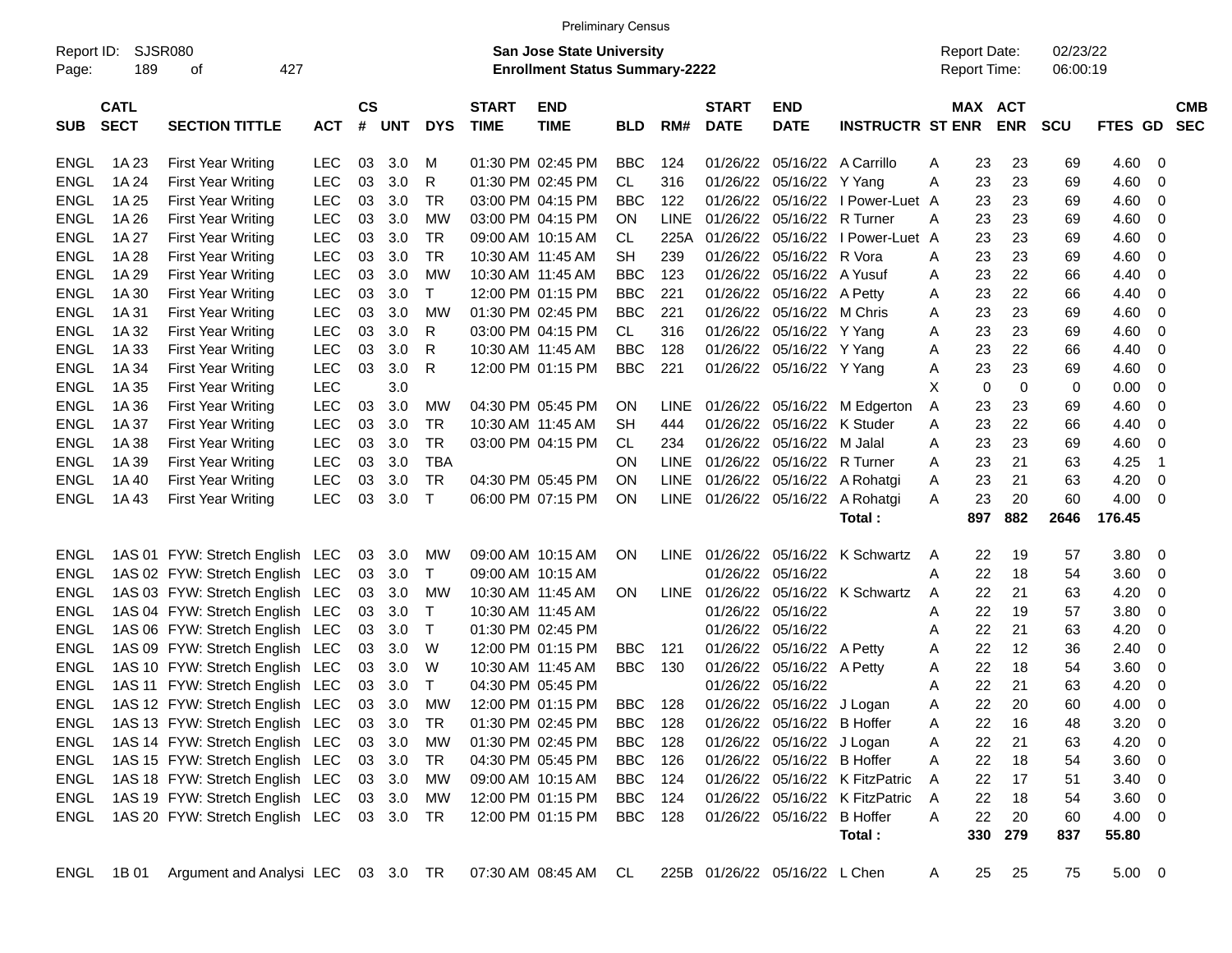|                     |                            |                          |            |                |            |            |                             | <b>Preliminary Census</b>                                                 |            |             |                             |                                 |                                       |                                            |                            |                      |         |                          |
|---------------------|----------------------------|--------------------------|------------|----------------|------------|------------|-----------------------------|---------------------------------------------------------------------------|------------|-------------|-----------------------------|---------------------------------|---------------------------------------|--------------------------------------------|----------------------------|----------------------|---------|--------------------------|
| Report ID:<br>Page: | 190                        | SJSR080<br>427<br>οf     |            |                |            |            |                             | <b>San Jose State University</b><br><b>Enrollment Status Summary-2222</b> |            |             |                             |                                 |                                       | <b>Report Date:</b><br><b>Report Time:</b> |                            | 02/23/22<br>06:00:19 |         |                          |
| <b>SUB</b>          | <b>CATL</b><br><b>SECT</b> | <b>SECTION TITTLE</b>    | <b>ACT</b> | <b>CS</b><br># | <b>UNT</b> | <b>DYS</b> | <b>START</b><br><b>TIME</b> | <b>END</b><br><b>TIME</b>                                                 | <b>BLD</b> | RM#         | <b>START</b><br><b>DATE</b> | <b>END</b><br><b>DATE</b>       | <b>INSTRUCTR ST ENR</b>               |                                            | MAX ACT<br><b>ENR</b>      | <b>SCU</b>           | FTES GD | <b>CMB</b><br><b>SEC</b> |
| <b>ENGL</b>         | 1B 02                      | Argument and Analysi LEC |            |                | 03 3.0     | MW         |                             | 07:30 AM 08:45 AM                                                         | <b>ON</b>  | <b>LINE</b> |                             | 01/26/22 05/16/22 C Saylor      |                                       | 25<br>A                                    | 24                         | 72                   | 4.80    | 0                        |
| <b>ENGL</b>         | 1B 03                      | Argument and Analysi LEC |            | 03             | 3.0        | TR         |                             | 09:00 AM 10:15 AM                                                         | CL.        |             | 225B 01/26/22 05/16/22      |                                 | L Chen                                | 25<br>A                                    | 25                         | 75                   | 5.00    | 0                        |
| <b>ENGL</b>         | 1B 04                      | Argument and Analysi LEC |            | 03             | 3.0        | МW         |                             | 09:00 AM 10:15 AM                                                         | ON         | LINE        | 01/26/22 05/16/22           |                                 | C Saylor                              | 25<br>A                                    | 25                         | 75                   | 5.00    | 0                        |
| <b>ENGL</b>         | 1B 05                      | Argument and Analysi LEC |            | 03             | 3.0        | F          |                             | 09:30 AM 12:15 PM                                                         | ΟN         | <b>LINE</b> |                             | 01/26/22 05/16/22               | C Saylor                              | 25<br>A                                    | 25                         | 75                   | 5.00    | 0                        |
| <b>ENGL</b>         | 1B 06                      | Argument and Analysi LEC |            | 03             | 3.0        | TR.        |                             | 10:30 AM 11:45 AM                                                         | CL.        |             |                             | 225B 01/26/22 05/16/22 L Chen   |                                       | 25<br>A                                    | 25                         | 75                   | 5.00    | 0                        |
| <b>ENGL</b>         | 1B 07                      | Argument and Analysi LEC |            | 03             | 3.0        | м          |                             | 10:30 AM 11:45 AM                                                         |            |             |                             | 01/26/22 05/16/22               |                                       | 25<br>A                                    | 24                         | 72                   | 4.80    | 0                        |
| <b>ENGL</b>         | 1B 08                      | Argument and Analysi LEC |            | 03             | 3.0        | TR         |                             | 12:00 PM 01:15 PM                                                         | CL.        |             |                             | 225B 01/26/22 05/16/22          | L Chen                                | 25<br>A                                    | 25                         | 75                   | 5.00    | 0                        |
| <b>ENGL</b>         | 1B 09                      | Argument and Analysi LEC |            | 03             | 3.0        | м          |                             | 12:00 PM 01:15 PM                                                         |            |             |                             | 01/26/22 05/16/22               |                                       | 25<br>Α                                    | 26                         | 78                   | 5.20    | 0                        |
| <b>ENGL</b>         | 1B 10                      | Argument and Analysi LEC |            | 03             | 3.0        | TR         |                             | 01:30 PM 02:45 PM                                                         | CL.        |             |                             |                                 | 225B 01/26/22 05/16/22 Z Babaci-Wil   | 25<br>A                                    | 24                         | 72                   | 4.80    | 0                        |
| <b>ENGL</b>         | 1B 11                      | Argument and Analysi LEC |            | 03             | 3.0        | MW         |                             | 01:30 PM 02:45 PM                                                         | ΟN         | LINE        |                             | 01/26/22 05/16/22               | K O'Hare                              | 25<br>A                                    | 25                         | 75                   | 5.00    | 0                        |
| <b>ENGL</b>         | 1B 12                      | Argument and Analysi LEC |            | 03             | 3.0        | MW         |                             | 03:00 PM 04:15 PM                                                         | ΟN         |             |                             |                                 | LINE 01/26/22 05/16/22 M Edgerton     | A                                          | 25<br>23                   | 69                   | 4.60    | 0                        |
| <b>ENGL</b>         | 1B 13                      | Argument and Analysi LEC |            |                | 3.0        |            |                             |                                                                           |            |             |                             |                                 |                                       | X                                          | $\mathbf 0$<br>$\mathbf 0$ | 0                    | 0.00    | 0                        |
| <b>ENGL</b>         | 1B 14                      | Argument and Analysi LEC |            | 03             | 3.0        | TR         |                             | 04:00 PM 05:15 PM                                                         | CL.        |             |                             |                                 | 225B 01/26/22 05/16/22 Z Babaci-Wil A | 25                                         | 22                         | 66                   | 4.40    | 0                        |
| <b>ENGL</b>         | 1B 15                      | Argument and Analysi LEC |            | 03             | 3.0        | MW         |                             | 04:00 PM 05:15 PM                                                         | ΟN         | LINE.       |                             | 01/26/22 05/16/22 K O'Hare      |                                       | 25<br>A                                    | 25                         | 75                   | 5.00    | $\mathbf 0$              |
| <b>ENGL</b>         | 1B 16                      | Argument and Analysi LEC |            | 03             | 3.0        | R          |                             | 06:00 PM 08:45 PM                                                         | СL         | 225B        |                             |                                 | 01/26/22 05/16/22 Z Babaci-Wil A      | 25                                         | 20                         | 60                   | 4.00    | $\mathbf 0$              |
| <b>ENGL</b>         | 1B 17                      | Argument and Analysi LEC |            | 03             | 3.0        | <b>TR</b>  |                             | 09:00 AM 10:15 AM                                                         | <b>SH</b>  | 411         |                             |                                 | 01/26/22 05/16/22 A St. Dennis A      | 25                                         | 25                         | 75                   | 5.00    | 0                        |
| <b>ENGL</b>         | 1B 18                      | Argument and Analysi LEC |            |                | 3.0        |            |                             |                                                                           |            |             |                             |                                 |                                       | X                                          | $\mathbf 0$<br>$\mathbf 0$ | 0                    | 0.00    | $\mathbf 0$              |
| <b>ENGL</b>         | 1B 19                      | Argument and Analysi LEC |            | 03             | 3.0        | MW         |                             | 12:00 PM 01:15 PM                                                         | <b>ON</b>  | <b>LINE</b> |                             | 01/26/22 05/16/22 K O'Hare      |                                       | Α<br>25                                    | 23                         | 69                   | 4.60    | 0                        |
| <b>ENGL</b>         | 1B 20                      | Argument and Analysi LEC |            | 03             | 3.0        | Τ          |                             | 12:00 PM 01:15 PM                                                         | CL.        | 316         |                             |                                 | 01/26/22 05/16/22 A Rohatgi           | 25<br>A                                    | 20                         | 60                   | 4.00    | 0                        |
| <b>ENGL</b>         | 1B 21                      | Argument and Analysi LEC |            | 03             | 3.0        | TR         |                             | 01:30 PM 02:45 PM                                                         | SН         | 411         |                             |                                 | 01/26/22 05/16/22 A St. Dennis A      | 25                                         | 25                         | 75                   | 5.00    | 0                        |
| <b>ENGL</b>         | 1B 22                      | Argument and Analysi LEC |            | 03             | 3.0        | TR         |                             | 03:00 PM 04:15 PM                                                         | BBC        | 221         |                             |                                 | 01/26/22 05/16/22 A St. Dennis A      | 25                                         | 25                         | 75                   | 5.00    | 0                        |
| <b>ENGL</b>         | 1B 23                      | Argument and Analysi LEC |            | 03             | 3.0        | <b>MW</b>  |                             | 04:30 PM 05:45 PM                                                         | ON         | LINE        |                             | 01/26/22 05/16/22 C Saylor      |                                       | A                                          | 25<br>25                   | 75                   | 5.00    | 0                        |
| <b>ENGL</b>         | 1B 24                      | Argument and Analysi LEC |            |                | 3.0        |            |                             |                                                                           |            |             |                             |                                 |                                       | X                                          | 0<br>$\mathbf 0$           | 0                    | 0.00    | 0                        |
| <b>ENGL</b>         | 1B 25                      | Argument and Analysi LEC |            | 03             | 3.0        | TR         |                             | 10:30 AM 11:45 AM                                                         | <b>SH</b>  | 411         |                             | 01/26/22 05/16/22               | A St. Dennis                          | 25<br>A                                    | 25                         | 75                   | 5.00    | $\mathbf 0$              |
|                     |                            |                          |            |                |            |            |                             |                                                                           |            |             |                             |                                 | Total:                                | 550                                        | 531                        | 1593                 | 106.20  |                          |
| <b>ENGL</b>         | 2 0 1                      | Critical Thinking an     | <b>LEC</b> | 03             | 3.0        | TR         |                             | 07:30 AM 08:45 AM                                                         | ON         | <b>LINE</b> |                             | 01/26/22 05/16/22               | S Harvey                              | 25<br>A                                    | 23                         | 69                   | 4.60    | 0                        |
| <b>ENGL</b>         | 202                        | Critical Thinking an     | <b>LEC</b> | 03             | 3.0        | MW         |                             | 07:30 AM 08:45 AM                                                         | <b>BBC</b> | 121         |                             | 01/26/22 05/16/22               | P O'Sullivan                          | 25<br>A                                    | 20                         | 60                   | 4.00    | 0                        |
| <b>ENGL</b>         | 2 0 3                      | Critical Thinking an     | <b>LEC</b> |                | 3.0        |            |                             |                                                                           |            |             |                             |                                 |                                       | Х                                          | 0<br>$\mathbf 0$           | 0                    | 0.00    | 0                        |
| ENGL                | 2 0 4                      | Critical Thinking an     | LEC        | 03             | 3.0        | W          |                             | 09:00 AM 10:15 AM                                                         | BBC        | 221         |                             | 01/26/22 05/16/22 M Dowdy       |                                       | A                                          | 25<br>25                   | 75                   | 5.00    | 0                        |
| ENGL                | 2 0 5                      | Critical Thinking an     | LEC        | 03             | 3.0        | <b>TR</b>  |                             | 10:30 AM 11:45 AM                                                         | <b>CL</b>  |             |                             |                                 | 225A 01/26/22 05/16/22 L Patterson    | A                                          | 25<br>22                   | 66                   | 4.40    | 0                        |
| ENGL                | 2 0 6                      | Critical Thinking an     | LEC.       |                | 03 3.0     | W          |                             | 10:30 AM 11:45 AM                                                         | BBC        | 221         |                             | 01/26/22 05/16/22 M Dowdy       |                                       | 25<br>A                                    | 24                         | 72                   | 4.80    | 0                        |
| ENGL                | 2 0 7                      | Critical Thinking an     | <b>LEC</b> |                | 3.0        |            |                             |                                                                           |            |             |                             |                                 |                                       | Χ                                          | 0<br>0                     | 0                    | 0.00    | 0                        |
| ENGL                | 208                        | Critical Thinking an     | <b>LEC</b> |                | 03 3.0     | TR         |                             | 12:00 PM 01:15 PM                                                         | ON         |             |                             |                                 | LINE 01/26/22 05/16/22 D Hendel De A  | 25                                         | 25                         | 75                   | 5.00    | 0                        |
| ENGL                | 209                        | Critical Thinking an     | <b>LEC</b> |                | 3.0        |            |                             |                                                                           |            |             |                             |                                 |                                       | X                                          | 0<br>0                     | 0                    | 0.00    | 0                        |
| ENGL                | 2 1 0                      | Critical Thinking an     | <b>LEC</b> |                | 03 3.0     | TR         |                             | 01:30 PM 02:45 PM                                                         | ON         |             |                             | LINE 01/26/22 05/16/22 S Harvey |                                       | 25<br>A                                    | 24                         | 72                   | 4.80    | 0                        |
| ENGL                | 2 11                       | Critical Thinking an     | <b>LEC</b> |                | 03 3.0     | МW         |                             | 03:00 PM 04:15 PM                                                         | CL.        | 224         |                             | 01/26/22 05/16/22 J Damm        |                                       | 25<br>A                                    | 25                         | 75                   | 5.00    | 0                        |
|                     | ENGL 212                   | Critical Thinking an     | <b>LEC</b> |                | 03 3.0     | TR         |                             | 03:00 PM 04:15 PM                                                         | ON.        |             |                             |                                 | LINE 01/26/22 05/16/22 D Hendel De A  | 25                                         | 24                         | 72                   | 4.80    | 0                        |
|                     | ENGL 213                   | Critical Thinking an     | LEC 03 3.0 |                |            | MW         |                             | 04:30 PM 05:45 PM                                                         | <b>BBC</b> | 221         |                             |                                 | 01/26/22 05/16/22 M Dowdy             | A                                          | 25<br>24                   | 72                   | 4.80    | $\overline{0}$           |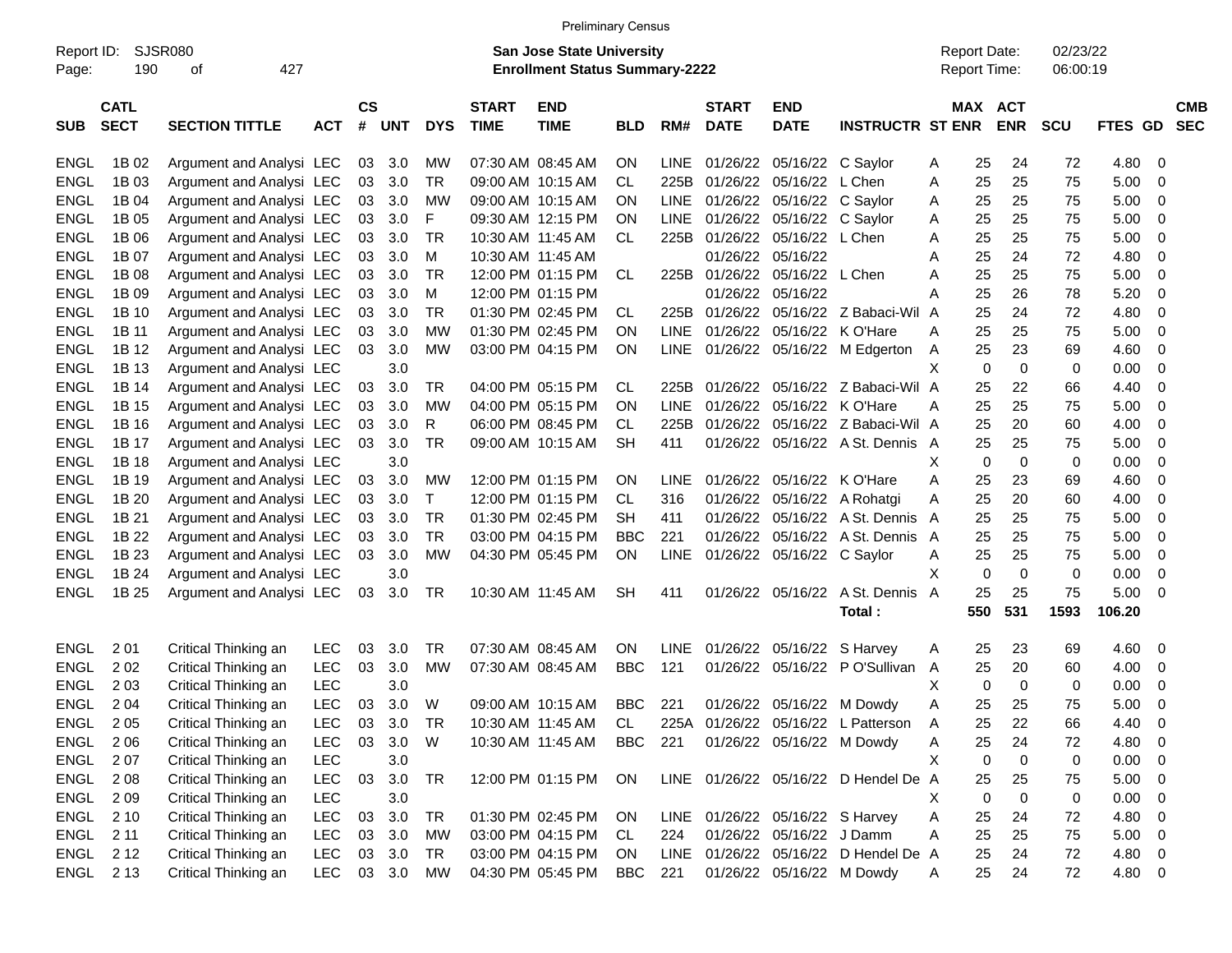|             |             |                          |               |               |            |               |              |                                       | <b>Preliminary Census</b> |             |              |                                 |                                  |                     |             |            |                |     |            |
|-------------|-------------|--------------------------|---------------|---------------|------------|---------------|--------------|---------------------------------------|---------------------------|-------------|--------------|---------------------------------|----------------------------------|---------------------|-------------|------------|----------------|-----|------------|
| Report ID:  |             | SJSR080                  |               |               |            |               |              | <b>San Jose State University</b>      |                           |             |              |                                 |                                  | <b>Report Date:</b> |             | 02/23/22   |                |     |            |
| Page:       | 191         | 427<br>оf                |               |               |            |               |              | <b>Enrollment Status Summary-2222</b> |                           |             |              |                                 |                                  | Report Time:        |             | 06:00:19   |                |     |            |
|             | <b>CATL</b> |                          |               | $\mathsf{cs}$ |            |               | <b>START</b> | <b>END</b>                            |                           |             | <b>START</b> | <b>END</b>                      |                                  |                     | MAX ACT     |            |                |     | <b>CMB</b> |
| <b>SUB</b>  | <b>SECT</b> | <b>SECTION TITTLE</b>    | <b>ACT</b>    | #             | <b>UNT</b> | <b>DYS</b>    | <b>TIME</b>  | <b>TIME</b>                           | <b>BLD</b>                | RM#         | <b>DATE</b>  | <b>DATE</b>                     | <b>INSTRUCTR ST ENR</b>          |                     | <b>ENR</b>  | <b>SCU</b> | FTES GD        |     | <b>SEC</b> |
| ENGL        | 2 14        | Critical Thinking an     | LEC           | 03            | 3.0        | TR            |              | 04:30 PM 05:45 PM                     | ON                        | LINE        |              |                                 | 01/26/22 05/16/22 D Hendel De A  | 25                  | 25          | 75         | 5.00           | - 0 |            |
| ENGL        | 2 1 5       | Critical Thinking an     | <b>LEC</b>    |               | 3.0        |               |              |                                       |                           |             |              |                                 |                                  | $\mathbf 0$<br>х    | $\mathbf 0$ | 0          | 0.00           | - 0 |            |
| <b>ENGL</b> | 2 1 6       | Critical Thinking an     | LEC           | 03            | 3.0        | <b>TBA</b>    |              |                                       | ON                        | <b>LINE</b> |              |                                 | 01/26/22 05/16/22 Y Modirzadeh A | 25                  | 25          | 75         | 5.00           | - 0 |            |
| ENGL        | 2 1 7       | Critical Thinking an     | <b>LEC</b>    |               | 3.0        |               |              |                                       |                           |             |              |                                 |                                  | $\mathbf 0$<br>х    | $\mathbf 0$ | 0          | 0.00           | - 0 |            |
| ENGL        | 2 1 8       | Critical Thinking an     | <b>LEC</b>    | 03            | 3.0        | TR            |              | 09:00 AM 10:15 AM                     | ΟN                        | <b>LINE</b> |              | 01/26/22 05/16/22 S Harvey      |                                  | Α<br>25             | 18          | 54         | 3.60           | - 0 |            |
| ENGL        | 2 1 9       | Critical Thinking an     | LEC           | 03            | 3.0        | МW            |              | 09:00 AM 10:15 AM                     | BBC                       | 121         |              |                                 | 01/26/22 05/16/22 P O'Sullivan   | 25<br>A             | 24          | 72         | 4.80           | 0   |            |
| ENGL        | 2 2 0       | Critical Thinking an     | <b>LEC</b>    | 03            | 3.0        | F             |              | 09:30 AM 12:15 PM                     | ON                        | <b>LINE</b> |              |                                 | 01/26/22 05/16/22 A Rohatgi      | 25<br>Α             | 21          | 63         | 4.20           | 0   |            |
| ENGL        | 2 2 1       | Critical Thinking an     | <b>LEC</b>    |               | 3.0        |               |              |                                       |                           |             |              |                                 |                                  | $\mathbf 0$<br>х    | 0           | 0          | 0.00           | - 0 |            |
| ENGL        | 2 2 2       |                          | <b>LEC</b>    | 03            | 3.0        | M             |              | 10:30 AM 11:45 AM                     | <b>BBC</b>                | 221         |              | 01/26/22 05/16/22 S Prasad      |                                  | Α<br>25             | 23          |            | 4.60           | - 0 |            |
|             |             | Critical Thinking an     |               |               |            |               |              |                                       |                           |             |              |                                 |                                  |                     |             | 69         |                |     |            |
| ENGL        | 2 2 3       | Critical Thinking an     | <b>LEC</b>    | 03            | 3.0        | TR            |              | 01:30 PM 02:45 PM                     | <b>BBC</b>                | 124         | 01/26/22     | 05/16/22 A Tran                 |                                  | 25<br>Α             | 25          | 75         | 5.00           | - 0 |            |
| ENGL        | 2 2 4       | Critical Thinking an     | <b>LEC</b>    | 03            | 3.0        | МW            |              | 12:00 PM 01:15 PM                     | CL                        | 316         |              | 01/26/22 05/16/22 S Prasad      |                                  | 25<br>Α             | 24          | 72         | 4.80           | 0   |            |
| ENGL        | 2 2 5       | Critical Thinking an     | <b>LEC</b>    | 03            | 3.0        | TR            |              | 01:30 PM 02:45 PM                     | OΝ                        | <b>LINE</b> |              |                                 | 01/26/22 05/16/22 D Hendel De    | 25<br>A             | 24          | 72         | 4.80           | 0   |            |
| ENGL        | 2 2 6       | Critical Thinking an     | <b>LEC</b>    | 03            | 3.0        | МW            |              | 01:30 PM 02:45 PM                     | CL                        | 222         |              | 01/26/22 05/16/22 J Damm        |                                  | 25<br>Α             | 25          | 75         | 5.00           | - 0 |            |
| ENGL        | 2 2 7       | Critical Thinking an     | <b>LEC</b>    | 03            | 3.0        | МW            |              | 03:00 PM 04:15 PM                     | <b>BBC</b>                | 221         |              |                                 | 01/26/22 05/16/22 M Dowdy        | 25<br>Α             | 25          | 75         | 5.00           | - 0 |            |
| ENGL        | 2 2 8       | Critical Thinking an     | <b>LEC</b>    | 03            | 3.0        | TR            |              | 03:00 PM 04:15 PM                     | CL                        | 225A        |              |                                 | 01/26/22 05/16/22 L Patterson    | 25<br>A             | 17          | 51         | 3.40           | 0   |            |
| ENGL        | 2 2 9       | Critical Thinking an     | <b>LEC</b>    | 03            | 3.0        | <b>TBA</b>    |              |                                       | OΝ                        | LINE        | 01/26/22     |                                 | 05/16/22 Y Modirzadeh A          | 25                  | 25          | 75         | 5.00           | - 0 |            |
| ENGL        | 2 3 0       | Critical Thinking an     | <b>LEC</b>    | 03            | 3.0        | <b>TR</b>     |              | 09:00 AM 10:15 AM                     | <b>BBC</b>                | 121         |              |                                 | 01/26/22 05/16/22 PO'Sullivan A  | 25                  | 25          | 75         | 5.00           | - 0 |            |
| ENGL        | 2 3 1       | Critical Thinking an     | <b>LEC</b>    |               | 3.0        |               |              |                                       |                           |             |              |                                 |                                  | Χ<br>0              | 0           | 0          | 0.00           | - 0 |            |
| ENGL        | 2 3 2       | Critical Thinking an     | <b>LEC</b>    | 03            | 3.0        | TR            |              | 10:30 AM 11:45 AM                     | BBC                       | 121         |              |                                 | 01/26/22 05/16/22 PO'Sullivan    | A<br>25             | 21          | 63         | 4.20           | 0   |            |
| ENGL        | 2 3 3       | Critical Thinking an     | <b>LEC</b>    | 03            | 3.0        | <b>TR</b>     |              | 12:00 PM 01:15 PM                     | <b>CL</b>                 | 225A        | 01/26/22     |                                 | 05/16/22 L Patterson             | 25<br>A             | 23          | 69         | 4.60           | - 0 |            |
| ENGL        | 2 3 4       | Critical Thinking an     | <b>LEC</b>    | 03            | 3.0        | <b>TR</b>     |              | 01:30 PM 02:45 PM                     | <b>SH</b>                 | 413         |              | 01/26/22 05/16/22 M Jalal       |                                  | 25<br>Α             | 25          | 75         | 5.00           | - 0 |            |
| ENGL        | 2 3 5       | Critical Thinking an     | <b>LEC</b>    |               | 3.0        |               |              |                                       |                           |             |              |                                 |                                  | 0<br>х              | 0           | 0          | 0.00           | - 0 |            |
| <b>ENGL</b> | 2 3 6       | Critical Thinking an     | <b>LEC</b>    |               | 3.0        |               |              |                                       |                           |             |              |                                 |                                  | X<br>0              | 0           | 0          | 0.00           | 0   |            |
| ENGL        | 2 3 7       | Critical Thinking an     | <b>LEC</b>    | 03            | 3.0        | TR            |              | 03:00 PM 04:15 PM                     | <b>BBC</b>                | 124         |              | 01/26/22 05/16/22 A Tran        |                                  | 25<br>Α             | 22          | 66         | 4.40           | 0   |            |
| ENGL        | 2 3 8       | Critical Thinking an     | <b>LEC</b>    | 03            | 3.0        | TR            |              | 09:00 AM 10:15 AM                     | <b>BBC</b>                | 123         | 01/26/22     |                                 | 05/16/22 H Meservey              | 25<br>A             | 21          | 63         | 4.20           | 0   |            |
| ENGL        | 2 3 9       | Critical Thinking an     | <b>LEC</b>    | 03            | 3.0        | R             |              | 10:30 AM 11:45 AM                     | <b>BBC</b>                | 221         |              | 01/26/22 05/16/22 S Prasad      |                                  | 25<br>A             | 21          | 63         | 4.20           | 0   |            |
| ENGL        | 240         | Critical Thinking an     | <b>LEC</b>    | 03            | 3.0        | <b>TR</b>     |              | 12:00 PM 01:15 PM                     | <b>BBC</b>                | 123         |              |                                 | 01/26/22 05/16/22 H Meservey     | 25<br>$\mathsf{A}$  | 24          | 72         | 4.80           | 0   |            |
| ENGL        | 241         | Critical Thinking an     | <b>LEC</b>    | 03            | 3.0        | <b>TR</b>     |              | 01:30 PM 02:45 PM                     | CL                        | 225A        | 01/26/22     |                                 | 05/16/22 L Patterson             | 25<br>Α             | 18          | 54         | 3.60           | - 0 |            |
| <b>ENGL</b> | 242         | Critical Thinking an     | <b>LEC</b>    | 03            | 3.0        | <b>TR</b>     |              | 12:00 PM 01:15 PM                     | <b>BBC</b>                | 121         |              | 01/26/22 05/16/22 K Studer      |                                  | 25<br>Α             | 17          | 51         | 3.40           | - 0 |            |
| ENGL        | 243         | Critical Thinking an     | LEC           |               | 3.0        |               |              |                                       |                           |             |              |                                 |                                  | х<br>0              | 0           | 0          | 0.00           | - 0 |            |
|             | ENGL 244    | Critical Thinking an     | LEC           |               |            | 03 3.0 MW     |              | 09:00 AM 10:15 AM                     | ON                        |             |              | LINE 01/26/22 05/16/22 R Arnold |                                  | 25<br>A             | 25          | 75         | $5.00 \t 0$    |     |            |
|             | ENGL 245    | Critical Thinking an     | <b>LEC</b>    | 03            | 3.0        | $\top$        |              | 09:00 AM 10:15 AM                     | BBC 221                   |             |              | 01/26/22 05/16/22 K Studer      |                                  | 25<br>Α             | 12          | 36         | $2.40 \quad 0$ |     |            |
|             | ENGL 246    | Critical Thinking an     | <b>LEC</b>    |               | 3.0        |               |              |                                       |                           |             |              |                                 |                                  | X<br>0              | $\mathbf 0$ | 0          | $0.00 \t 0$    |     |            |
|             |             |                          |               |               |            |               |              |                                       |                           |             |              |                                 | Total:                           | 875                 | 791         | 2373       | 158.20         |     |            |
|             | ENGL 2001   | <b>Graphic Novel</b>     | LEC 02 3.0 MW |               |            |               |              | 10:30 AM 11:45 AM SH                  |                           | 435         |              | 01/26/22 05/16/22 J Damm        |                                  | 40<br>Α             | 39          | 117        | 7.80 0         |     |            |
|             |             |                          |               |               |            |               |              |                                       |                           |             |              |                                 | Total:                           | 40                  | 39          | 117        | 7.80           |     |            |
|             | ENGL 21 01  | <b>Detective Fiction</b> |               |               |            | LEC 02 3.0 MW |              | 03:00 PM 04:15 PM ON                  |                           |             |              | LINE 01/26/22 05/16/22 C Saylor |                                  | 40<br>A             | 40          | 120        | $8.00 \t 0$    |     |            |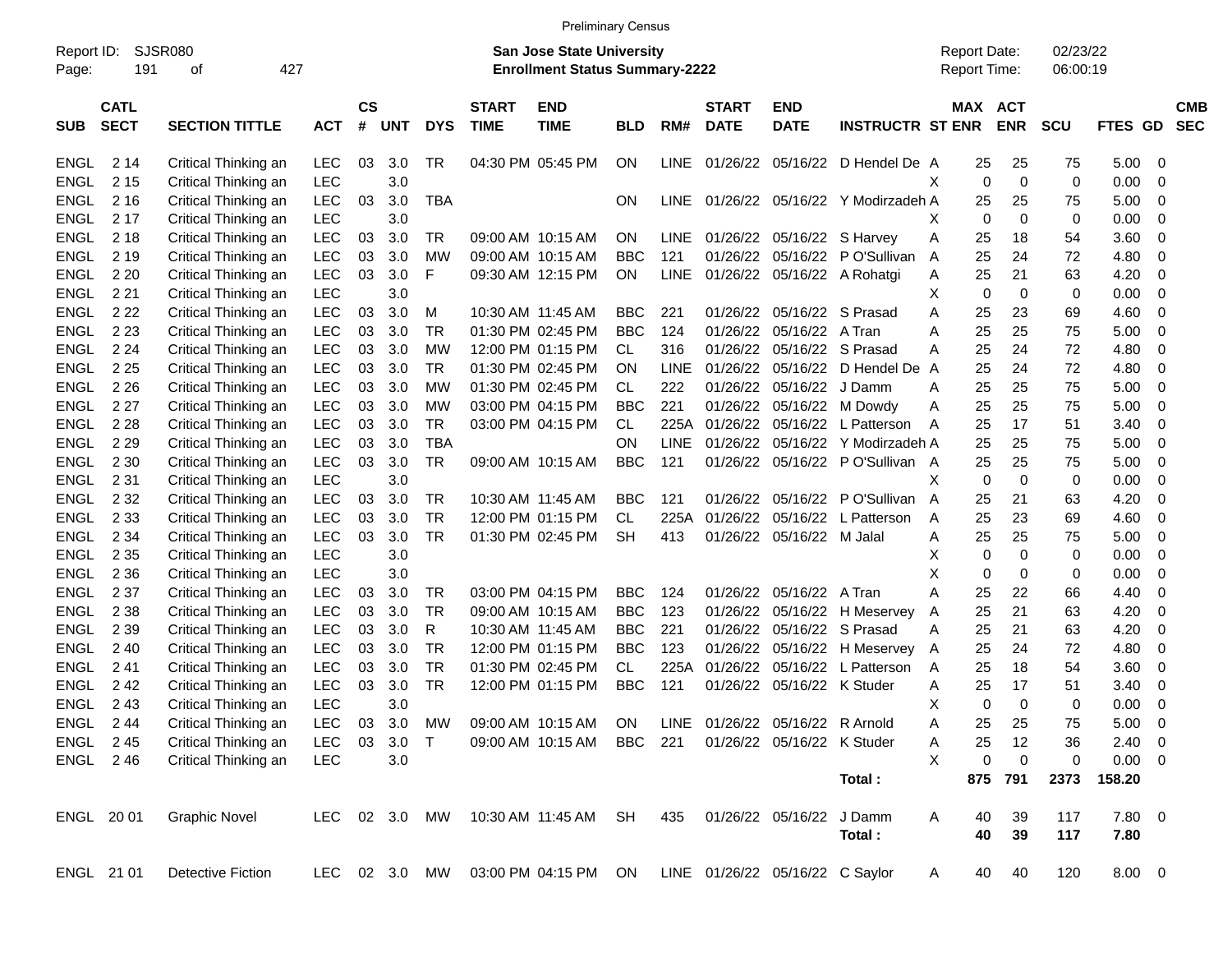|            |                                        |                                                                                                                         |                                        |                    |                         |                         |                             |                                                                    | <b>Preliminary Census</b> |                                   |                                |                                     |                                             |                                            |                                |                      |                                      |                          |                          |
|------------|----------------------------------------|-------------------------------------------------------------------------------------------------------------------------|----------------------------------------|--------------------|-------------------------|-------------------------|-----------------------------|--------------------------------------------------------------------|---------------------------|-----------------------------------|--------------------------------|-------------------------------------|---------------------------------------------|--------------------------------------------|--------------------------------|----------------------|--------------------------------------|--------------------------|--------------------------|
| Page:      | Report ID: SJSR080<br>192              | 427<br>οf                                                                                                               |                                        |                    |                         |                         |                             | San Jose State University<br><b>Enrollment Status Summary-2222</b> |                           |                                   |                                |                                     |                                             | <b>Report Date:</b><br><b>Report Time:</b> |                                | 02/23/22<br>06:00:19 |                                      |                          |                          |
| <b>SUB</b> | <b>CATL</b><br><b>SECT</b>             | <b>SECTION TITTLE</b>                                                                                                   | <b>ACT</b>                             | $\mathsf{cs}$<br># | <b>UNT</b>              | <b>DYS</b>              | <b>START</b><br><b>TIME</b> | <b>END</b><br><b>TIME</b>                                          | <b>BLD</b>                | RM#                               | <b>START</b><br><b>DATE</b>    | <b>END</b><br><b>DATE</b>           | <b>INSTRUCTR ST ENR</b>                     |                                            | <b>MAX ACT</b><br><b>ENR</b>   | <b>SCU</b>           | <b>FTES GD</b>                       |                          | <b>CMB</b><br><b>SEC</b> |
|            |                                        |                                                                                                                         |                                        |                    |                         |                         |                             |                                                                    |                           |                                   |                                |                                     | Total:                                      |                                            | 40<br>40                       | 120                  | 8.00                                 |                          |                          |
|            | ENGL 22 99                             | Fantasy Science Fic                                                                                                     | LEC                                    |                    | 03 3.0                  | TBA                     |                             |                                                                    | <b>ON</b>                 | <b>LINE</b>                       |                                | 01/26/22 05/16/22                   | T Nathanael A<br>Total:                     | 40<br>40                                   | 43<br>43                       | 129<br>129           | $8.60 \quad 0$<br>8.60               |                          |                          |
|            | ENGL 30 01                             | Lit & the Environ                                                                                                       | <b>LEC</b>                             |                    | 3.0                     |                         |                             |                                                                    |                           |                                   |                                |                                     | Total:                                      | X                                          | 0<br>0<br>$\bf{0}$<br>$\bf{0}$ | 0<br>0               | $0.00 \t 0$<br>0.00                  |                          |                          |
|            | ENGL 50 01<br>ENGL 50 02               | Lit Survey before 16<br>Lit Survey before 16                                                                            | <b>LEC</b><br><b>LEC</b>               | 02                 | 3.0<br>3.0              | TR                      |                             | 12:00 PM 01:15 PM                                                  | ON                        |                                   | LINE 01/26/22 05/16/22         |                                     | A Eastwood<br>Total:                        | X<br>30<br>A<br>30                         | 0<br>0<br>20<br>20             | 0<br>60<br>60        | $0.00 \t 0$<br>$4.00 \ 0$<br>4.00    |                          |                          |
|            | ENGL 60 01<br>ENGL 60 02               | Lit Survey 1680-1860 LEC<br>Lit Survey 1680-1860 LEC                                                                    |                                        |                    | 02 4.0<br>02 4.0        | TR<br>МW                |                             | 10:30 AM 11:45 AM<br>12:00 PM 01:15 PM                             | OΝ<br><b>BBC</b>          | LINE<br>122                       | 01/26/22                       | 01/26/22 05/16/22                   | 05/16/22 A Johnson<br>L Moe<br>Total:       | 30<br>Α<br>A<br>30<br>60                   | 35<br>26<br>61                 | 140<br>104<br>244    | 9.3300<br>6.93 0<br>16.27            |                          |                          |
|            | ENGL 70 01<br>ENGL 70 02               | Lit Survey 1860 to p<br>Lit Survey 1860 to p                                                                            | <b>LEC</b><br><b>LEC</b>               | 02<br>02           | 3.0<br>3.0              | MW<br>MW                |                             | 01:30 PM 02:45 PM<br>03:00 PM 04:15 PM                             | <b>BBC</b><br>ON          | 122<br><b>LINE</b>                | 01/26/22                       | 05/16/22 L Moe<br>01/26/22 05/16/22 | K McSharry<br>Total:                        | 30<br>A<br>30<br>A<br>60                   | 23<br>30<br>53                 | 69<br>90<br>159      | $4.60$ 0<br>$6.00 \t 0$<br>10.60     |                          |                          |
|            | ENGL 71 01<br>ENGL 71 02               | <b>Intro Creative Writ</b><br><b>Intro Creative Writ</b>                                                                | SEM<br><b>SEM</b>                      | 04                 | 3.0<br>3.0              | <b>TR</b>               |                             | 12:00 PM 01:15 PM                                                  | <b>ON</b>                 | <b>LINE</b>                       |                                | 01/26/22 05/16/22 S Harvey          |                                             | х<br>Α<br>25                               | 0<br>0<br>25                   | 0<br>75              | $0.00 \t 0$<br>$5.00 \t 0$           |                          |                          |
|            | ENGL 71 03<br>ENGL 71 04<br>ENGL 71 05 | <b>Intro Creative Writ</b><br><b>Intro Creative Writ</b><br><b>Intro Creative Writ</b>                                  | <b>SEM</b><br><b>SEM</b><br><b>SEM</b> | 04<br>04<br>04     | 3.0<br>3.0<br>3.0       | <b>TR</b><br>TBA<br>TR. |                             | 04:30 PM 05:45 PM<br>01:30 PM 02:45 PM                             | <b>ON</b><br>ΟN<br>BBC    | <b>LINE</b><br><b>LINE</b><br>122 | 01/26/22<br>01/26/22           | 01/26/22 05/16/22 J Damm            | 05/16/22 R Escamilla<br>05/16/22 J Martinez | 25<br>A<br>25<br>A<br>25<br>A              | 24<br>24<br>24                 | 72<br>72<br>72       | 4.80<br>$4.80\ 0$<br>$4.80\ 0$       | $\overline{\phantom{0}}$ |                          |
|            | ENGL 71 06                             | <b>Intro Creative Writ</b>                                                                                              | <b>SEM</b>                             | 04                 | 3.0                     | <b>MW</b>               |                             | 10:30 AM 11:45 AM                                                  | <b>SH</b>                 | 444                               |                                | 01/26/22 05/16/22 A Tran            | Total:                                      | 25<br>Α<br>125                             | 24<br>121                      | 72<br>363            | $4.80$ 0<br>24.20                    |                          |                          |
|            |                                        | ENGL 100A 01 Writing Competency<br>ENGL 100A 02 Writing Competency                                                      | <b>SEM</b><br>SEM                      | 05                 | 3.0<br>3.0 TR           |                         |                             | 10:30 AM 11:45 AM                                                  | BBC 123                   |                                   |                                |                                     | 01/26/22 05/16/22 H Meservey A<br>Total:    | X<br>20                                    | 0<br>0<br>13<br>20<br>13       | 0<br>39<br>39        | $0.00 \t 0$<br>2.60 0<br>2.60        |                          |                          |
|            |                                        | ENGL 100W 01 Wrtg Wrkshop<br>ENGL 100W 02 Wrtg Wrkshop                                                                  | <b>LEC</b><br><b>LEC</b>               |                    | 02 4.0<br>02 4.0 TR     | МW                      |                             | 10:30 AM 11:45 AM<br>09:00 AM 10:15 AM                             | ON.<br>ON.                |                                   | LINE 01/26/22 05/16/22 N Stork |                                     | LINE 01/26/22 05/16/22 K McSharry<br>Total: | 25<br>A<br>25<br>A<br>50                   | 25<br>18<br>43                 | 100<br>72<br>172     | $6.73$ 1<br>$4.80$ 0<br>11.53        |                          |                          |
|            |                                        | ENGL 100WB 01Written Comm Busines LEC<br>ENGL 100WB 02Written Comm Busines LEC<br>ENGL 100WB 03Written Comm Busines LEC |                                        | 03                 | 3.0<br>3.0<br>03 3.0 MW | - F                     |                             | 09:30 AM 12:15 PM<br>10:30 AM 11:45 AM                             | ON<br>BBC                 | LINE<br>124                       | 01/26/22 05/16/22 J Bean       | 01/26/22 05/16/22 J Ulate           |                                             | X<br>Α<br>25<br>25<br>Α                    | 0<br>0<br>25<br>19             | 0<br>75<br>57        | $0.00 \t 0$<br>$5.00 \t 0$<br>3.80 0 |                          |                          |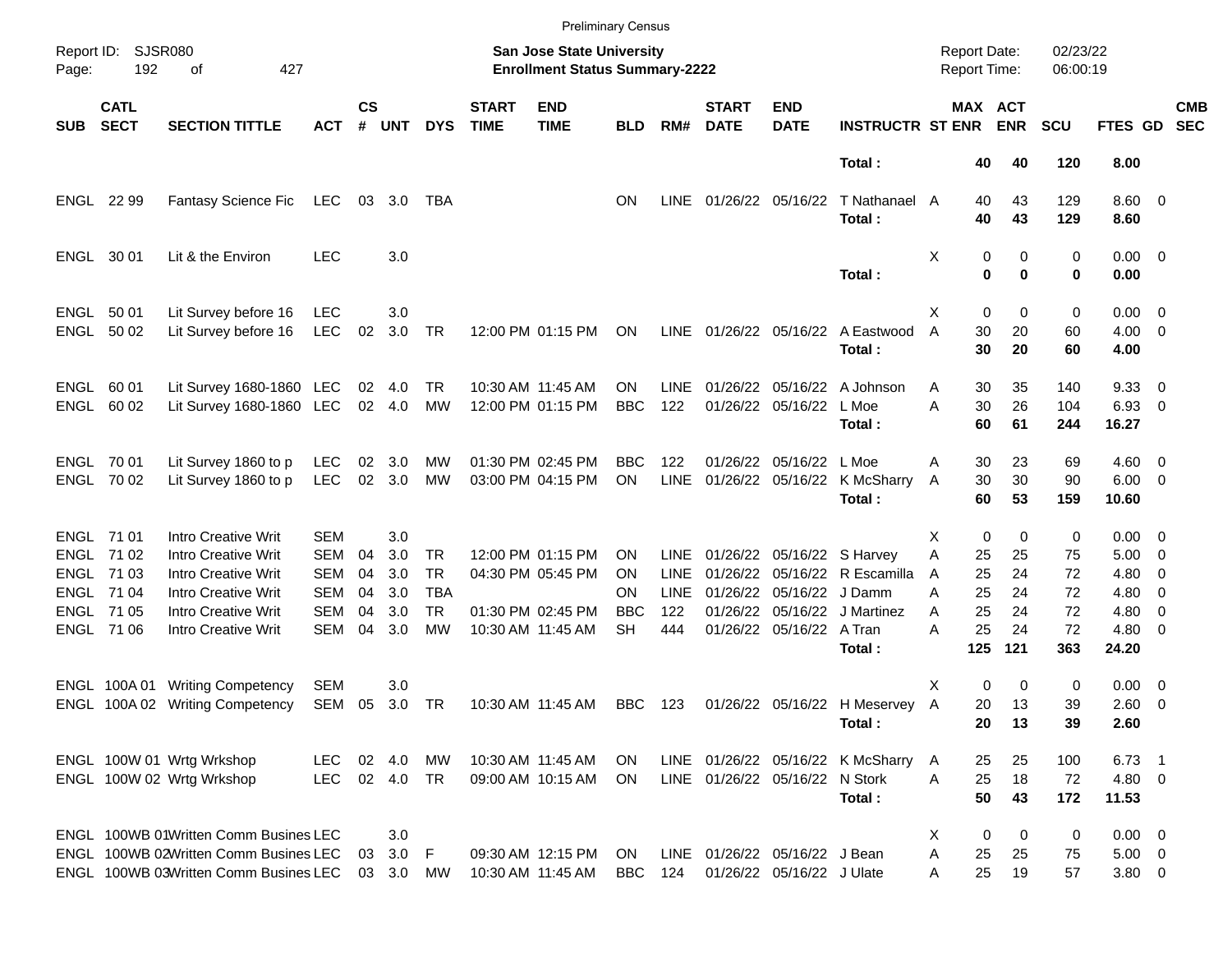|                     |                            |                                       |                |                    |            |            |                             | <b>Preliminary Census</b>                                                 |            |             |                             |                                |                                      |   |                                     |             |                      |          |                          |                          |
|---------------------|----------------------------|---------------------------------------|----------------|--------------------|------------|------------|-----------------------------|---------------------------------------------------------------------------|------------|-------------|-----------------------------|--------------------------------|--------------------------------------|---|-------------------------------------|-------------|----------------------|----------|--------------------------|--------------------------|
| Report ID:<br>Page: | 193                        | SJSR080<br>427<br>οf                  |                |                    |            |            |                             | <b>San Jose State University</b><br><b>Enrollment Status Summary-2222</b> |            |             |                             |                                |                                      |   | <b>Report Date:</b><br>Report Time: |             | 02/23/22<br>06:00:19 |          |                          |                          |
| <b>SUB</b>          | <b>CATL</b><br><b>SECT</b> | <b>SECTION TITTLE</b>                 | <b>ACT</b>     | $\mathsf{cs}$<br># | <b>UNT</b> | <b>DYS</b> | <b>START</b><br><b>TIME</b> | <b>END</b><br><b>TIME</b>                                                 | <b>BLD</b> | RM#         | <b>START</b><br><b>DATE</b> | <b>END</b><br><b>DATE</b>      | <b>INSTRUCTR ST ENR</b>              |   | MAX ACT                             | <b>ENR</b>  | <b>SCU</b>           | FTES GD  |                          | <b>CMB</b><br><b>SEC</b> |
|                     |                            | ENGL 100WB 04Written Comm Busines LEC |                | 03                 | 3.0        | TR         |                             | 10:30 AM 11:45 AM                                                         | <b>SH</b>  | 348         | 01/26/22                    | 05/16/22 S Ball                |                                      | A | 25                                  | 23          | 69                   | 4.60     | 0                        |                          |
| ENGL                |                            | 100WB 05Written Comm Busines LEC      |                | 03                 | 3.0        | <b>MW</b>  |                             | 12:00 PM 01:15 PM                                                         | <b>SH</b>  | 348         | 01/26/22                    | 05/16/22                       | J Bean                               | Α | 25                                  | 25          | 75                   | 5.00     | 0                        |                          |
| ENGL                |                            | 100WB 06Written Comm Busines LEC      |                |                    | 3.0        |            |                             |                                                                           |            |             |                             |                                |                                      | х | 0                                   | 0           | 0                    | 0.00     | 0                        |                          |
| ENGL                |                            | 100WB 07Written Comm Busines LEC      |                | 03                 | 3.0        | МW         |                             | 03:00 PM 04:15 PM                                                         | BBC        | 122         | 01/26/22                    | 05/16/22 S Alkire              |                                      | A | 25                                  | 25          | 75                   | 5.00     | 0                        |                          |
| <b>ENGL</b>         |                            | 100WB 08Written Comm Busines LEC      |                | 03                 | 3.0        | Т          |                             | 06:00 PM 08:45 PM                                                         | <b>ON</b>  | <b>LINE</b> | 01/26/22                    | 05/16/22                       | L Lo                                 | Α | 25                                  | 14          | 42                   | 2.80     | 0                        |                          |
| ENGL                |                            | 100WB 10Written Comm Busines LEC      |                | 03                 | 3.0        | R          |                             | 06:00 PM 08:45 PM                                                         | <b>ON</b>  | <b>LINE</b> | 01/26/22                    | 05/16/22                       | L Lo                                 | A | 25                                  | 14          | 42                   | 2.80     | 0                        |                          |
| ENGL                |                            | 100WB 11Written Comm Busines LEC      |                |                    | 3.0        |            |                             |                                                                           |            |             |                             |                                |                                      | X | 0                                   | 0           | 0                    | 0.00     | 0                        |                          |
|                     |                            |                                       |                |                    |            |            |                             |                                                                           |            |             |                             |                                | Total :                              |   | 175                                 | 145         | 435                  | 29.00    |                          |                          |
|                     | ENGL 101 01                | <b>Literary Criticism</b>             | <b>LEC</b>     |                    | 4.0        |            |                             |                                                                           |            |             |                             |                                |                                      | X | 0                                   | 0           | 0                    | 0.00     | - 0                      |                          |
|                     | ENGL 101 02                | <b>Literary Criticism</b>             | <b>LEC</b>     | 04                 | 4.0        | MW         | 10:30 AM 11:45 AM           |                                                                           | <b>ON</b>  | <b>LINE</b> | 01/26/22 05/16/22           |                                | R Krishnaswa A                       |   | 25                                  | 23          | 92                   | 6.13     | 0                        |                          |
|                     |                            |                                       |                |                    |            |            |                             |                                                                           |            |             |                             |                                | Total:                               |   | 25                                  | 23          | 92                   | 6.13     |                          |                          |
|                     | ENGL 103 01                | Modern English                        | <b>LEC</b>     | 02                 | 4.0        | TR         |                             | 01:30 PM 02:45 PM                                                         | <b>ON</b>  | <b>LINE</b> | 01/26/22                    | 05/16/22                       | S Jarvie                             | A | 30                                  | 30          | 120                  | 8.00     | $\overline{0}$           |                          |
|                     | ENGL 103 02                | Modern English                        | <b>LEC</b>     | 02                 | 4.0        | <b>MW</b>  | 09:00 AM 10:15 AM           |                                                                           | <b>SH</b>  | 411         | 01/26/22                    | 05/16/22                       | L Mitchell                           | A | 30                                  | 24          | 96                   | 6.40     | 0                        |                          |
|                     |                            |                                       |                |                    |            |            |                             |                                                                           |            |             |                             |                                | Total:                               |   | 60                                  | 54          | 216                  | 14.40    |                          |                          |
|                     | ENGL 105 01                | Adv Composition                       | <b>LEC</b>     |                    | 4.0        |            |                             |                                                                           |            |             |                             |                                |                                      | X | 0                                   | 0           | 0                    | 0.00     | - 0                      |                          |
|                     |                            |                                       |                |                    |            |            |                             |                                                                           |            |             |                             |                                | Total:                               |   | 0                                   | $\mathbf 0$ | 0                    | 0.00     |                          |                          |
|                     | ENGL 106 01                | <b>Editing for Writers</b>            | <b>LEC</b>     | 02                 | 4.0        | TR         |                             | 09:00 AM 10:15 AM                                                         | CL         | 111         | 01/26/22 05/16/22           |                                | S West                               | A | 25                                  | 24          | 96                   | 6.67     | 4                        |                          |
|                     |                            |                                       |                |                    |            |            |                             |                                                                           |            |             |                             |                                | Total:                               |   | 25                                  | 24          | 96                   | 6.67     |                          |                          |
|                     | ENGL 107 01                | <b>Prof Tech Writing</b>              | <b>LEC</b>     | 02                 | 4.0        | TR         |                             | 10:30 AM 11:45 AM                                                         | CL.        | 111         | 01/26/22 05/16/22           |                                | S West                               | A | 25                                  | 19          | 76                   | 5.27     | -3                       |                          |
|                     |                            |                                       |                |                    |            |            |                             |                                                                           |            |             |                             |                                | Total:                               |   | 25                                  | 19          | 76                   | 5.27     |                          |                          |
|                     | ENGL 109 01                | Writing & the Young                   | LEC            | 02                 | 4.0        | R          |                             | 04:30 PM 06:45 PM                                                         | <b>SH</b>  | 229         | 01/26/22 05/16/22           |                                | B LaMay                              | A | 30                                  | 14          | 56                   | 3.73     | $\overline{\phantom{0}}$ |                          |
|                     |                            |                                       |                |                    |            |            |                             |                                                                           |            |             |                             |                                | Total:                               |   | 30                                  | 14          | 56                   | 3.73     |                          |                          |
|                     | ENGL 112A 01               | Childrens Lit                         | <b>LEC</b>     | 03                 | 3.0        | TR         |                             | 09:00 AM 10:15 AM                                                         | <b>SH</b>  | 239         |                             | 01/26/22 05/16/22 R Vora       |                                      | A | 35                                  | 35          | 105                  | 7.00     | $\overline{\mathbf{0}}$  |                          |
|                     |                            | ENGL 112A 80 Childrens Lit            | LEC 03 3.0 TBA |                    |            |            |                             |                                                                           | 0N         |             |                             |                                | LINE 01/26/22 05/16/22 T Nathanael A |   | 35                                  | 38          | 114                  | 7.65 1   |                          |                          |
|                     |                            |                                       |                |                    |            |            |                             |                                                                           |            |             |                             |                                | Total:                               |   | 70                                  | 73          | 219                  | 14.65    |                          |                          |
|                     | ENGL 116 01                | Myth in Literature                    | LEC 02 4.0 TR  |                    |            |            |                             | 10:30 AM 11:45 AM ON                                                      |            |             |                             | LINE 01/26/22 05/16/22 N Stork |                                      | A | 30                                  | 28          | 112                  | 7.60 2   |                          |                          |
|                     |                            |                                       |                |                    |            |            |                             |                                                                           |            |             |                             |                                | Total:                               |   | 30                                  | 28          | 112                  | 7.60     |                          |                          |
|                     |                            | ENGL 117B 01 Glbl Film, Lit, Cult     | LEC 03 3.0 F   |                    |            |            |                             | 09:30 AM 12:15 PM SH                                                      |            |             |                             | 413 01/26/22 05/16/22 F Kirk   |                                      | A | 40                                  | 30          | 90                   | $6.05$ 1 |                          |                          |
|                     |                            |                                       |                |                    |            |            |                             |                                                                           |            |             |                             |                                | Total:                               |   | 40                                  | 30          | 90                   | 6.05     |                          |                          |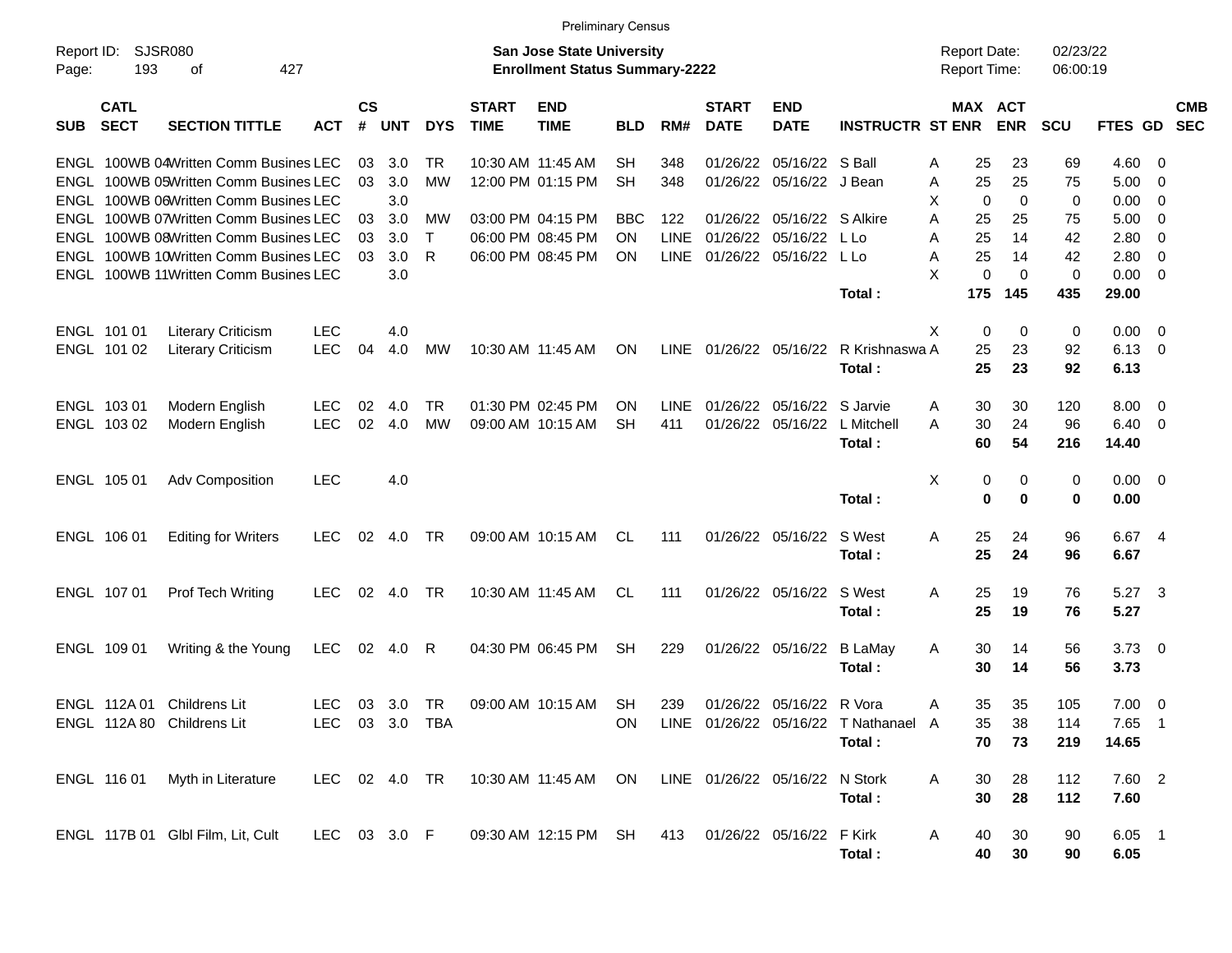|                                               |                            |                                                                                                                        |                          |                |                      |                        |                             | <b>Preliminary Census</b>                                                 |                  |                            |                             |                                                |                                                                          |                                            |                                        |                      |                                                    |                         |            |
|-----------------------------------------------|----------------------------|------------------------------------------------------------------------------------------------------------------------|--------------------------|----------------|----------------------|------------------------|-----------------------------|---------------------------------------------------------------------------|------------------|----------------------------|-----------------------------|------------------------------------------------|--------------------------------------------------------------------------|--------------------------------------------|----------------------------------------|----------------------|----------------------------------------------------|-------------------------|------------|
| Report ID:<br>Page:                           | SJSR080<br>194             | 427<br>οf                                                                                                              |                          |                |                      |                        |                             | <b>San Jose State University</b><br><b>Enrollment Status Summary-2222</b> |                  |                            |                             |                                                |                                                                          | <b>Report Date:</b><br><b>Report Time:</b> |                                        | 02/23/22<br>06:00:19 |                                                    |                         |            |
| <b>SUB</b>                                    | <b>CATL</b><br><b>SECT</b> | <b>SECTION TITTLE</b>                                                                                                  | <b>ACT</b>               | <b>CS</b><br># | <b>UNT</b>           | <b>DYS</b>             | <b>START</b><br><b>TIME</b> | <b>END</b><br><b>TIME</b>                                                 | <b>BLD</b>       | RM#                        | <b>START</b><br><b>DATE</b> | <b>END</b><br><b>DATE</b>                      | <b>INSTRUCTR ST ENR</b>                                                  | MAX ACT                                    | <b>ENR</b>                             | <b>SCU</b>           | FTES GD SEC                                        |                         | <b>CMB</b> |
|                                               |                            | ENGL 123A 01 Global-Lit-Americas                                                                                       | <b>LEC</b>               |                | 03 3.0               | <b>TR</b>              |                             | 12:00 PM 01:15 PM                                                         | ON               | LINE                       |                             | 01/26/22 05/16/22 R Kling                      | Total:                                                                   | Α<br>35<br>35                              | 34<br>34                               | 102<br>102           | $6.80$ 0<br>6.80                                   |                         |            |
|                                               |                            | ENGL 123D 01 Global-Lit-Asia                                                                                           | <b>LEC</b>               |                | 03 3.0               | МW                     |                             | 03:00 PM 04:15 PM                                                         | <b>BBC</b>       | 130                        |                             | 01/26/22 05/16/22                              | M Gorman-DaR<br>Total:                                                   | 35<br>35                                   | 27<br>27                               | 81<br>81             | $5.40 \ 0$<br>5.40                                 |                         |            |
| ENGL 125 01                                   |                            | European Lit                                                                                                           | <b>LEC</b>               |                | $02 \quad 4.0$       | МW                     |                             | 09:00 AM 10:15 AM                                                         | <b>SH</b>        | 413                        |                             | 01/26/22 05/16/22                              | J Villagrana A<br>Total:                                                 | 30<br>30                                   | 29<br>29                               | 116<br>116           | $7.73 \quad 0$<br>7.73                             |                         |            |
| ENGL 129 01                                   |                            | Intro Career Wrtg                                                                                                      | <b>LEC</b>               | 02             | 4.0                  | TR                     |                             | 03:00 PM 04:15 PM                                                         | ON               |                            |                             | LINE 01/26/22 05/16/22                         | R Escamilla A<br>Total:                                                  | 30<br>30                                   | 29<br>29                               | 116<br>116           | $7.80$ 1<br>7.80                                   |                         |            |
| ENGL 130 01<br>ENGL 130 02                    |                            | <b>Writing Fiction</b><br><b>Writing Fiction</b>                                                                       | <b>LEC</b><br><b>LEC</b> | 02<br>02       | 4.0<br>4.0           | <b>TR</b><br><b>MW</b> |                             | 12:00 PM 01:15 PM<br>03:00 PM 04:15 PM                                    | ON<br><b>BBC</b> | <b>LINE</b><br>128         |                             | 01/26/22 05/16/22 A Ahmad<br>01/26/22 05/16/22 | J Logan<br>Total:                                                        | 25<br>A<br>25<br>A<br>50                   | 25<br>16<br>41                         | 100<br>64<br>164     | 6.67<br>$4.27 \t 0$<br>10.93                       | $\overline{\mathbf{0}}$ |            |
| ENGL 131 01                                   |                            | <b>Writing Poetry</b>                                                                                                  | <b>LEC</b>               | 02             | 4.0                  | TR                     |                             | 09:00 AM 10:15 AM                                                         | <b>BBC</b>       | 122                        |                             | 01/26/22 05/16/22                              | J Martinez<br>Total:                                                     | 25<br>A<br>25                              | 15<br>15                               | 60<br>60             | $4.20 \quad 3$<br>4.20                             |                         |            |
| ENGL 133 01                                   |                            | Reed Magazine                                                                                                          | <b>LEC</b>               | 02             | 4.0                  | - F                    |                             | 09:30 AM 12:15 PM                                                         | <b>SH</b>        | 229                        |                             | 01/26/22 05/16/22                              | H Meservey A<br>Total:                                                   | 30<br>30                                   | 25<br>25                               | 100<br>100           | 7.53 13<br>7.53                                    |                         |            |
| ENGL 135 01                                   |                            | <b>Writing Nonfiction</b>                                                                                              | <b>LEC</b>               | 02             | 4.0                  | МW                     |                             | 03:00 PM 04:15 PM                                                         | <b>ON</b>        | <b>LINE</b>                | 01/26/22 05/16/22           |                                                | <b>K</b> Norris<br>Total:                                                | 30<br>A<br>30                              | 18<br>18                               | 72<br>72             | $4.80\ 0$<br>4.80                                  |                         |            |
| ENGL 141 01<br>HUM                            | 141 01                     | Medieval lit<br>Medieval lit                                                                                           | <b>LEC</b><br><b>LEC</b> | 02<br>02       | 4.0<br>4.0           | TR<br><b>TR</b>        |                             | 01:30 PM 02:45 PM<br>01:30 PM 02:45 PM                                    | ON<br>ON         | <b>LINE</b><br><b>LINE</b> |                             | 01/26/22 05/16/22<br>01/26/22 05/16/22         | N Stork<br>N Stork<br>Total:                                             | 30<br>A<br>A<br>0<br>30                    | 15<br>$\mathbf 0$<br>15                | 60<br>0<br>60        | 4.27<br>0.00<br>4.27                               | 4 C<br>0 <sup>o</sup>   |            |
| ENGL 145 01<br><b>TA</b><br>ENGL 145 02<br>TA | 145 01<br>145 02           | Shakespeare + Perfor LEC<br>Shakespeare + Perfor LEC<br>Shakespeare + Perfor LEC<br>Shakespeare + Perfor LEC 02 4.0 TR |                          |                | 4.0<br>4.0<br>02 4.0 | TR                     |                             | 01:30 PM 02:45 PM ON<br>01:30 PM 02:45 PM                                 | ON               |                            |                             |                                                | LINE 01/26/22 05/16/22 A Eastwood<br>LINE 01/26/22 05/16/22 A Eastwood A | Χ<br>0<br>Χ<br>0<br>30<br>A<br>0           | $\mathbf 0$<br>0<br>28<br>$\mathbf{1}$ | 0<br>0<br>112<br>4   | $0.00 \t 0$<br>$0.00 \t 0$<br>7.47 0 C<br>0.27 0 C |                         |            |
| ENGL 147 01                                   |                            | Milton                                                                                                                 | <b>LEC</b>               |                | 4.0                  |                        |                             |                                                                           |                  |                            |                             |                                                | Total:                                                                   | 30<br>X<br>0                               | 29<br>0                                | 116<br>0             | 7.73<br>$0.00 \t 0$                                |                         |            |
|                                               |                            |                                                                                                                        |                          |                |                      |                        |                             |                                                                           |                  |                            |                             |                                                | Total:                                                                   | 0                                          | $\mathbf 0$                            | 0                    | 0.00                                               |                         |            |
| ENGL 151 01                                   |                            | 20th/21st Cent Poetr LEC 02 4.0 MW 01:30 PM 02:45 PM ON LINE 01/26/22 05/16/22 M Edgerton A                            |                          |                |                      |                        |                             |                                                                           |                  |                            |                             |                                                |                                                                          | 30                                         | 22                                     | 88                   | 5.93 1                                             |                         |            |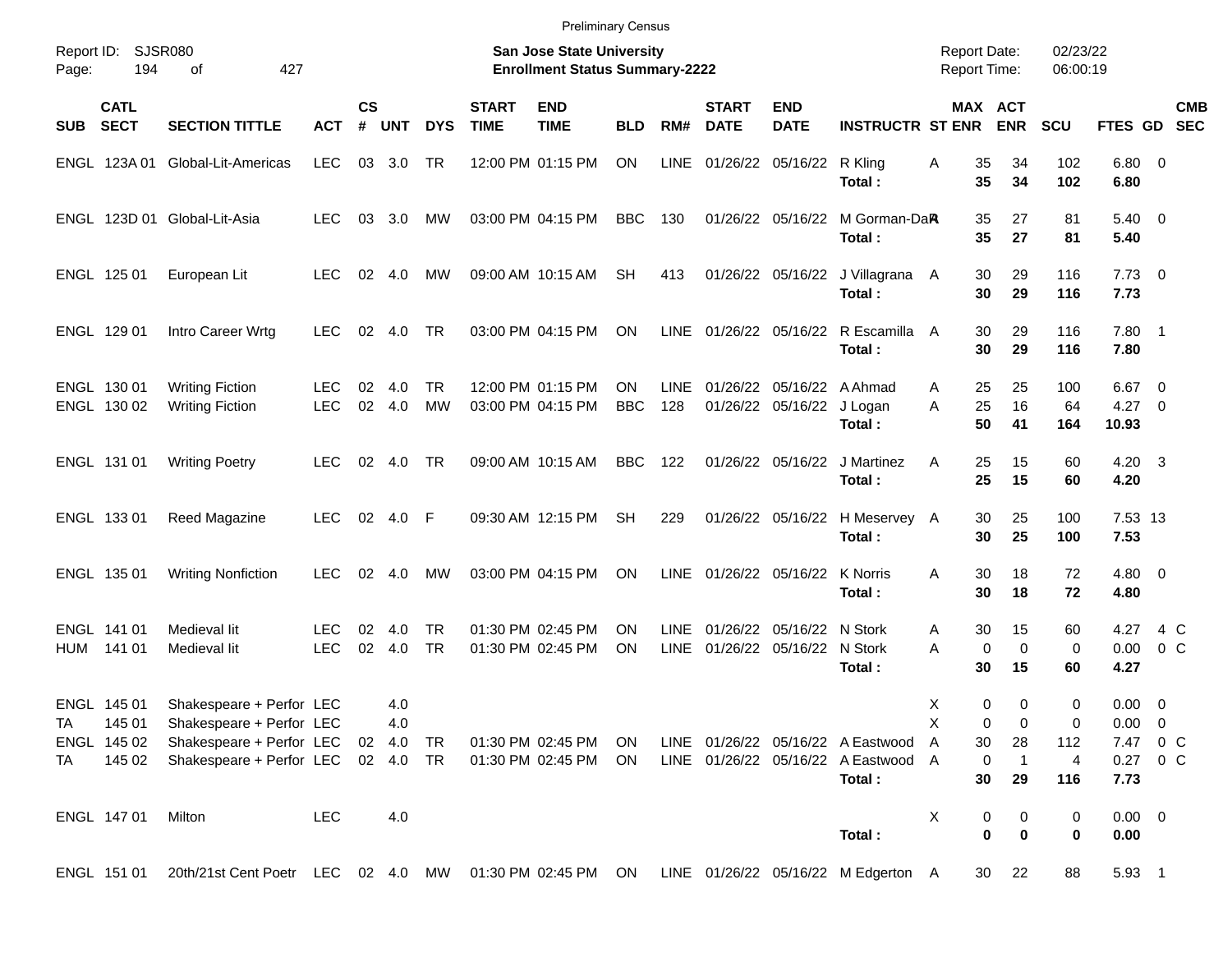|            |                                           |                                                                   |                                        |                    |                   |                                 |                             | <b>Preliminary Census</b>                                          |                        |                                    |                                |                           |                                                                       |                                     |                         |                                      |                      |                                                     |                   |                          |
|------------|-------------------------------------------|-------------------------------------------------------------------|----------------------------------------|--------------------|-------------------|---------------------------------|-----------------------------|--------------------------------------------------------------------|------------------------|------------------------------------|--------------------------------|---------------------------|-----------------------------------------------------------------------|-------------------------------------|-------------------------|--------------------------------------|----------------------|-----------------------------------------------------|-------------------|--------------------------|
| Page:      | Report ID: SJSR080<br>195                 | 427<br>of                                                         |                                        |                    |                   |                                 |                             | San Jose State University<br><b>Enrollment Status Summary-2222</b> |                        |                                    |                                |                           |                                                                       | <b>Report Date:</b><br>Report Time: |                         |                                      | 02/23/22<br>06:00:19 |                                                     |                   |                          |
| <b>SUB</b> | <b>CATL</b><br><b>SECT</b>                | <b>SECTION TITTLE</b>                                             | <b>ACT</b>                             | $\mathsf{cs}$<br># | <b>UNT</b>        | <b>DYS</b>                      | <b>START</b><br><b>TIME</b> | <b>END</b><br><b>TIME</b>                                          | <b>BLD</b>             | RM#                                | <b>START</b><br><b>DATE</b>    | <b>END</b><br><b>DATE</b> | <b>INSTRUCTR ST ENR</b>                                               |                                     |                         | MAX ACT<br><b>ENR</b>                | <b>SCU</b>           | FTES GD                                             |                   | <b>CMB</b><br><b>SEC</b> |
|            |                                           |                                                                   |                                        |                    |                   |                                 |                             |                                                                    |                        |                                    |                                |                           | Total:                                                                |                                     | 30                      | 22                                   | 88                   | 5.93                                                |                   |                          |
|            | ENGL 157 01                               | Topics in Rhetoric                                                | LEC.                                   | 02                 | 4.0               | МW                              |                             | 01:30 PM 02:45 PM                                                  | <b>BBC</b>             | 130                                |                                | 01/26/22 05/16/22         | R Skinnell<br>Total:                                                  | A                                   | 35<br>35                | 13<br>13                             | 52<br>52             | $3.67$ 3<br>3.67                                    |                   |                          |
|            | ENGL 165 01<br>AFAM 165 01                | <b>Topics Ethnic Lit</b><br><b>Topics Ethnic Lit</b>              | LEC.<br><b>LEC</b>                     | 02<br>02           | 4.0<br>4.0        | TR.<br><b>TR</b>                |                             | 12:00 PM 01:15 PM<br>12:00 PM 01:15 PM                             | <b>ON</b><br><b>ON</b> | LINE<br><b>LINE</b>                | 01/26/22<br>01/26/22 05/16/22  |                           | 05/16/22 A Johnson<br>A Johnson<br>Total:                             | Α<br>A                              | 30<br>$\mathbf 0$<br>30 | 21<br>8<br>29                        | 84<br>32<br>116      | 5.60<br>2.13<br>7.73                                | $0\,$ C<br>$0\,C$ |                          |
|            | ENGL 169 01                               | Ethnicity in Amer Li                                              | <b>LEC</b>                             | 03                 | 3.0               | TR                              |                             | 03:00 PM 04:15 PM                                                  | <b>BBC</b>             | 123                                |                                | 01/26/22 05/16/22         | J Martinez<br>Total:                                                  | A                                   | 30<br>30                | 22<br>22                             | 66<br>66             | $4.45$ 1<br>4.45                                    |                   |                          |
|            | ENGL 180 01<br>ENGL 180 02<br>ENGL 180 03 | <b>Indv Studies</b><br><b>Indv Studies</b><br><b>Indv Studies</b> | <b>SUP</b><br><b>SUP</b><br><b>SUP</b> | 78<br>78<br>78     | 1.0<br>2.0<br>3.0 | TBA<br><b>TBA</b><br><b>TBA</b> |                             |                                                                    | ΟN<br>ΟN<br>ΟN         | <b>LINE</b><br><b>LINE</b><br>LINE | 01/26/22                       | 01/26/22 05/16/22         | 05/16/22 R McNabb<br>01/26/22 05/16/22 R McNabb<br>R McNabb<br>Total: | Α<br>A<br>Α                         | 36<br>36<br>36<br>108   | 2<br>0<br>$\overline{4}$<br>6        | 2<br>0<br>12<br>14   | $0.13 \quad 0$<br>$0.00 \t 0$<br>$0.80 \ 0$<br>0.93 |                   |                          |
|            | ENGL 199 01                               | Writing Internship                                                | <b>SUP</b>                             | 36                 | 3.0               | TBA                             |                             |                                                                    | ΟN                     | LINE                               | 01/26/22 05/16/22              |                           | R McNabb<br>Total:                                                    | A                                   | 20<br>20                | 0<br>$\bf{0}$                        | 0<br>0               | $0.00 \t 0$<br>0.00                                 |                   |                          |
|            | ENGL 204 01                               | Sem Mod Appro Lit                                                 | SEM                                    | 05                 | 4.0               | М                               |                             | 04:00 PM 06:45 PM                                                  | ΟN                     | LINE                               | 01/26/22 05/16/22              |                           | R Krishnaswa A<br>Total:                                              |                                     | 16<br>16                | 12<br>12                             | 48<br>48             | 4.00 12<br>4.00                                     |                   |                          |
| TA         | ENGL 225 01<br>225 01                     | Sem in Shakespeare<br>Sem in Shakespeare                          | SEM<br>SEM                             | 05<br>05           | 4.0<br>4.0        | W<br>W                          |                             | 04:00 PM 06:45 PM<br>04:00 PM 06:45 PM                             | ON<br>ΟN               | LINE.<br>LINE                      |                                | 01/26/22 05/16/22         | 01/26/22 05/16/22 J Villagrana A<br>J Villagrana A<br>Total:          |                                     | 16<br>$\mathbf 0$<br>16 | 12 <sup>2</sup><br>$\mathbf 0$<br>12 | 48<br>0<br>48        | 4.00 12 C<br>$0.00 \t 0 C$<br>4.00                  |                   |                          |
|            | ENGL 228 01                               | <b>Genre Studies</b>                                              | SEM                                    | 05                 | 4.0               | W                               |                             | 07:00 PM 09:45 PM                                                  | ON                     | LINE                               | 01/26/22 05/16/22              |                           | M Gorman-DaR<br>Total:                                                |                                     | 16<br>16                | 13<br>13                             | 52<br>52             | 4.27 12<br>4.27                                     |                   |                          |
|            |                                           | ENGL 240 01  Poet Writ Workshop  SEM  05  4.0  M                  |                                        |                    |                   |                                 |                             |                                                                    |                        |                                    |                                |                           | 07:00 PM 09:45 PM CL 111 01/26/22 05/16/22 A Soldofsky A<br>Total:    |                                     | 16<br>16                | 7<br>$\overline{7}$                  | 28<br>28             | 2.33 7<br>2.33                                      |                   |                          |
|            | ENGL 241 01                               | Fic Writ Workshop                                                 | SEM 05 4.0 T                           |                    |                   |                                 |                             | 07:00 PM 09:45 PM ON                                               |                        |                                    | LINE 01/26/22 05/16/22 A Ahmad |                           | Total:                                                                | Α                                   | 16<br>16                | 16<br>16                             | 64<br>64             | 5.33 16<br>5.33                                     |                   |                          |
|            | ENGL 242 01                               | Nonfic Writ Wrkshp                                                | SEM 05 4.0 T                           |                    |                   |                                 |                             | 04:00 PM 06:45 PM ON                                               |                        |                                    | LINE 01/26/22 05/16/22 E Wang  |                           | Total:                                                                | A                                   | 16<br>16                | 16<br>16                             | 64<br>64             | 5.33 16<br>5.33                                     |                   |                          |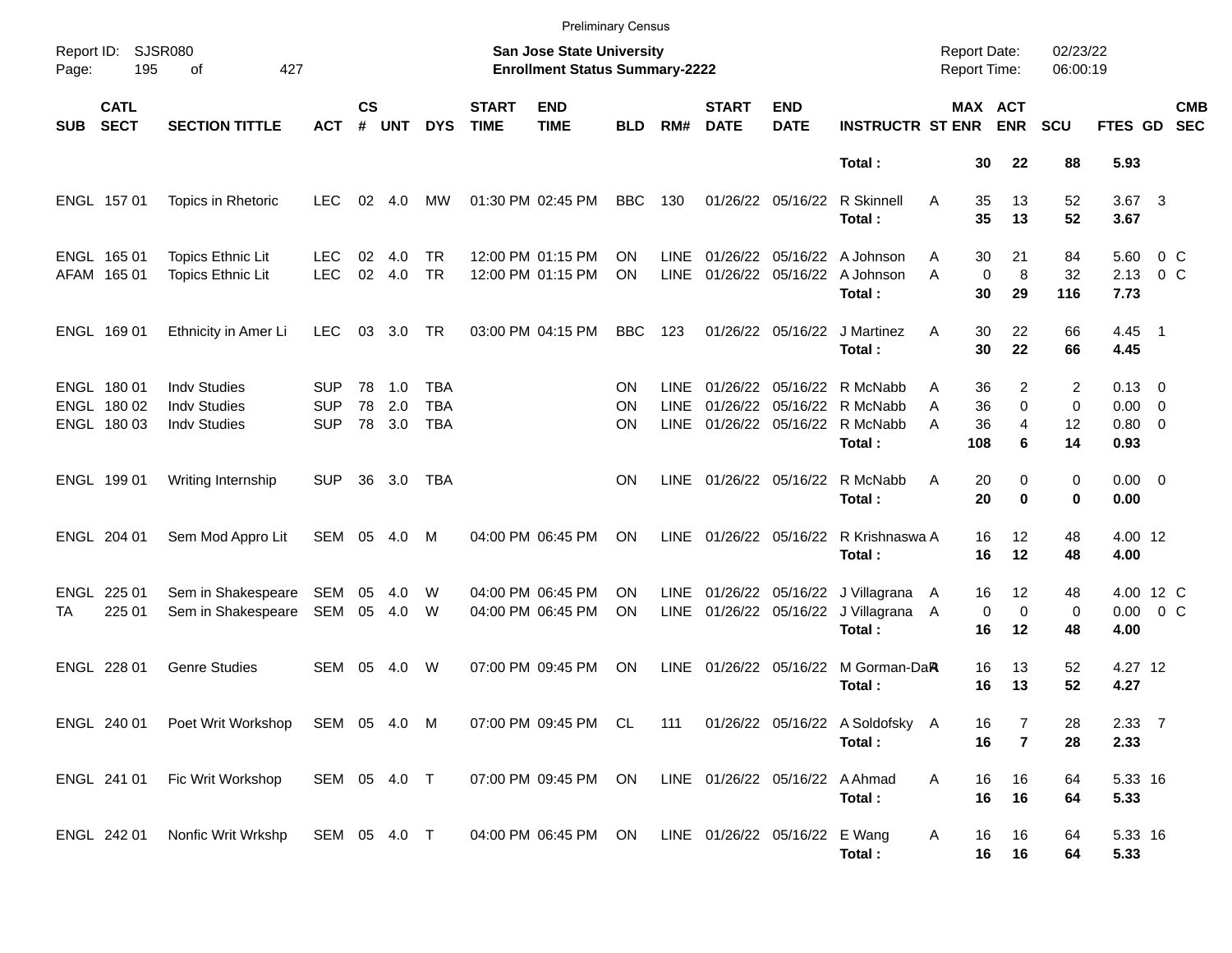|                     |                                             | <b>Preliminary Census</b>                    |                          |                    |            |                          |                             |                                       |            |                            |                             |                           |                         |        |                     |            |            |              |                |                          |
|---------------------|---------------------------------------------|----------------------------------------------|--------------------------|--------------------|------------|--------------------------|-----------------------------|---------------------------------------|------------|----------------------------|-----------------------------|---------------------------|-------------------------|--------|---------------------|------------|------------|--------------|----------------|--------------------------|
| Report ID:          | SJSR080<br><b>San Jose State University</b> |                                              |                          |                    |            |                          |                             |                                       |            |                            |                             |                           |                         |        | <b>Report Date:</b> |            | 02/23/22   |              |                |                          |
| Page:               | 196                                         | 427<br>οf                                    |                          |                    |            |                          |                             | <b>Enrollment Status Summary-2222</b> |            |                            |                             |                           |                         |        | <b>Report Time:</b> |            | 06:00:19   |              |                |                          |
| <b>SUB</b>          | <b>CATL</b><br><b>SECT</b>                  | <b>SECTION TITTLE</b>                        | <b>ACT</b>               | $\mathsf{cs}$<br># | <b>UNT</b> | <b>DYS</b>               | <b>START</b><br><b>TIME</b> | <b>END</b><br><b>TIME</b>             | <b>BLD</b> | RM#                        | <b>START</b><br><b>DATE</b> | <b>END</b><br><b>DATE</b> | <b>INSTRUCTR ST ENR</b> |        | <b>MAX ACT</b>      | <b>ENR</b> | <b>SCU</b> | FTES GD      |                | <b>CMB</b><br><b>SEC</b> |
|                     | ENGL 281 01                                 | <b>Special Topics</b>                        | <b>SEM</b>               | 05                 | 4.0        | R                        |                             | 04:00 PM 06:45 PM                     | <b>ON</b>  | LINE                       | 01/26/22                    | 05/16/22                  | D Rivers<br>Total:      | A      | 16<br>16            | 8<br>8     | 32<br>32   | 2.67<br>2.67 | - 8            |                          |
| ENGL<br><b>ENGL</b> | 298 01<br>298 02                            | <b>Special Study</b><br><b>Special Study</b> | <b>SUP</b><br><b>SUP</b> | 78<br>78           | 1.0<br>2.0 | <b>TBA</b><br><b>TBA</b> |                             |                                       | ON<br>ON   | <b>LINE</b><br><b>LINE</b> | 01/26/22<br>01/26/22        | 05/16/22<br>05/16/22      | R McNabb<br>R McNabb    | A<br>A | 25<br>25            | -1<br>0    | 1<br>0     | 0.08<br>0.00 | - 1<br>- 0     |                          |
| <b>ENGL</b>         | 298 03                                      | <b>Special Study</b>                         | <b>SUP</b>               | 78                 | 3.0        | <b>TBA</b>               |                             |                                       | ON         | <b>LINE</b>                | 01/26/22                    | 05/16/22                  | R McNabb                | A      | 25                  | 0          | 0          | 0.00         | - 0            |                          |
| <b>ENGL</b>         | 298 04                                      | <b>Special Study</b>                         | <b>SUP</b>               | 78                 | 4.0        | <b>TBA</b>               |                             |                                       | <b>ON</b>  | <b>LINE</b>                | 01/26/22                    | 05/16/22                  | R McNabb                | A      | 25                  | 4          | 16         | 1.33         | $\overline{4}$ |                          |
|                     |                                             |                                              |                          |                    |            |                          |                             |                                       |            |                            |                             |                           | Total:                  |        | 100                 | 5          | 17         | 1.42         |                |                          |
| ENGL                | 298D 01                                     | Departmental Thesis                          | <b>SUP</b>               | 25                 | 1.0        | TBA                      |                             |                                       | <b>ON</b>  | <b>LINE</b>                | 01/26/22                    | 05/16/22                  | R McNabb                | A      | 10                  | 0          | 0          | 0.00         | - 0            |                          |
| ENGL                |                                             | 298D 02 Departmental Thesis                  | <b>SUP</b>               | 25                 | 2.0        | <b>TBA</b>               |                             |                                       | ON         | <b>LINE</b>                | 01/26/22                    | 05/16/22                  | R McNabb                | A      | 10                  | 3          | 6          | 0.50         | -3             |                          |
| <b>ENGL</b>         |                                             | 298D 03 Departmental Thesis                  | <b>SUP</b>               | 25                 | 3.0        | TBA                      |                             |                                       | ON         | <b>LINE</b>                | 01/26/22                    | 05/16/22                  | R McNabb                | A      | 10                  | 0          | 0          | 0.00         | 0              |                          |
| ENGL                |                                             | 298D 04 Departmental Thesis                  | <b>SUP</b>               | 25                 | 4.0        | <b>TBA</b>               |                             |                                       | <b>ON</b>  | <b>LINE</b>                | 01/26/22                    | 05/16/22                  | R McNabb                | A      | 10                  | 3          | 12         | 1.00         | -3             |                          |
|                     |                                             |                                              |                          |                    |            |                          |                             |                                       |            |                            |                             |                           | Total:                  |        | 40                  | 6          | 18         | 1.50         |                |                          |
| ENGL                | 299 01                                      | University Thesis                            | <b>SUP</b>               | 25                 | 1.0        | <b>TBA</b>               |                             |                                       | <b>ON</b>  | <b>LINE</b>                | 01/26/22                    | 05/16/22                  | R McNabb                | A      | 6                   | 0          | 0          | 0.00         | - 0            |                          |
| <b>ENGL</b>         | 299 02                                      | University Thesis                            | <b>SUP</b>               | 25                 | 2.0        | <b>TBA</b>               |                             |                                       | ON         | <b>LINE</b>                | 01/26/22                    | 05/16/22                  | R McNabb                | A      | 6                   | $\Omega$   | 0          | 0.00         | - 0            |                          |
| <b>ENGL</b>         | 299 03                                      | <b>University Thesis</b>                     | <b>SUP</b>               | 25                 | 3.0        | <b>TBA</b>               |                             |                                       | ON         | <b>LINE</b>                | 01/26/22                    | 05/16/22                  | R McNabb                | A      | 6                   | 0          | 0          | 0.00         | -0             |                          |
| <b>ENGL</b>         | 299 04                                      | University Thesis                            | <b>SUP</b>               | 25                 | 4.0        | <b>TBA</b>               |                             |                                       | ON         | <b>LINE</b>                | 01/26/22                    | 05/16/22                  | R McNabb                | A      | 6                   | 5          | 20         | 1.67         | 5              |                          |
| ENGL                | 299 06                                      | <b>University Thesis</b>                     | <b>SUP</b>               | 25                 | 6.0        | <b>TBA</b>               |                             |                                       | ON         | <b>LINE</b>                | 01/26/22                    | 05/16/22                  | R McNabb                | A      | 6                   | $\Omega$   | 0          | 0.00         | - 0            |                          |
|                     |                                             |                                              |                          |                    |            |                          |                             |                                       |            |                            |                             |                           | Total:                  |        | 30                  | 5          | 20         | 1.67         |                |                          |

| Department : | <b>English &amp; Comparative Literature</b> | 4529<br>Department Total:        |      | 3820 12102 | 816.62 |
|--------------|---------------------------------------------|----------------------------------|------|------------|--------|
|              | <b>Lower Division:</b>                      | 3047                             | 2860 | 8641       | 576.12 |
|              | <b>Upper Division:</b>                      | 1150                             | 838  | 2998       | 203.02 |
|              |                                             | 332<br><b>Graduate Division:</b> | 122  | 463        | 37.48  |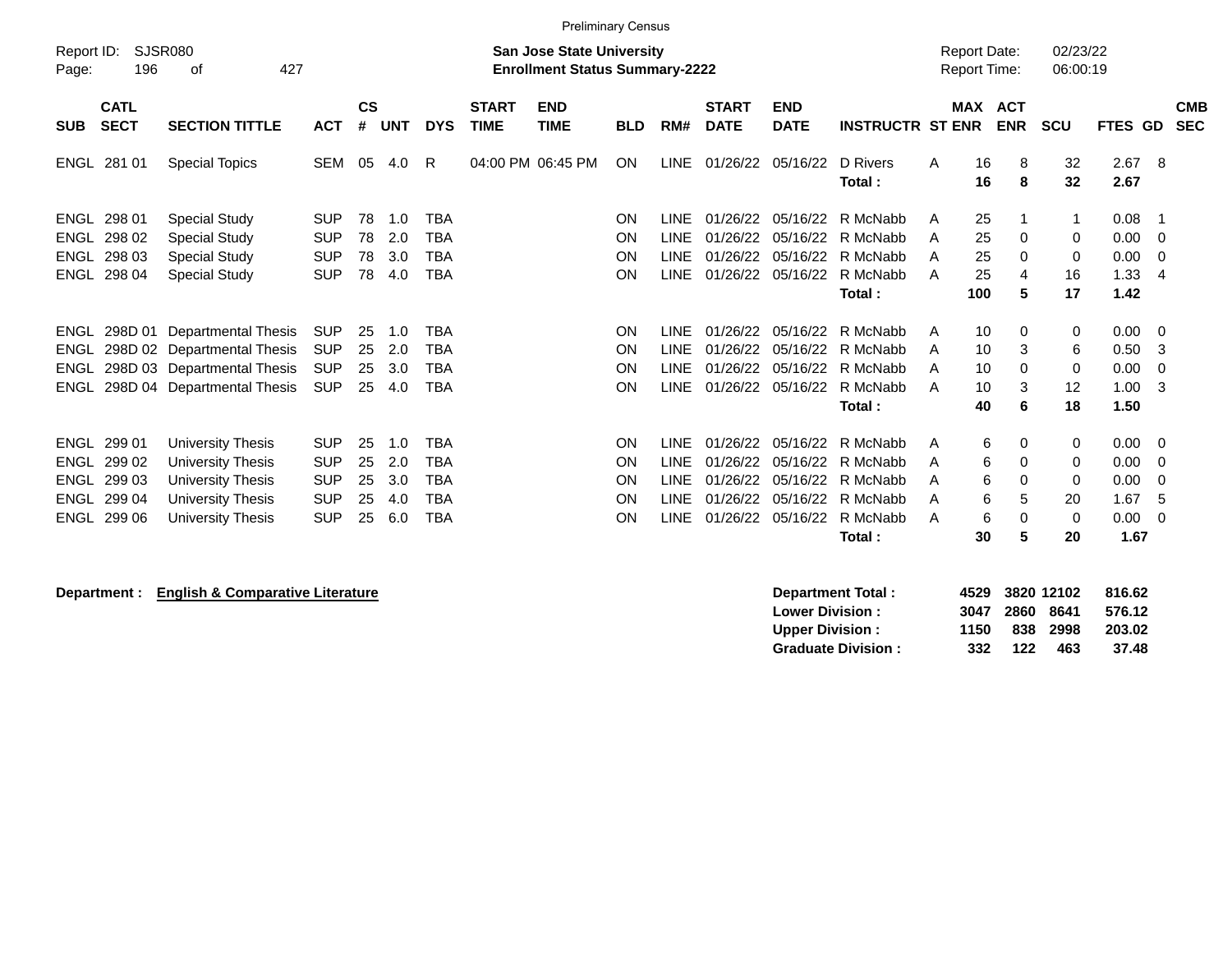|             |                            |                                                                              |                |               |       |            |                             | <b>Preliminary Census</b>                                                 |            |      |                             |                               |                                 |   |                                            |             |                      |                |                          |                          |
|-------------|----------------------------|------------------------------------------------------------------------------|----------------|---------------|-------|------------|-----------------------------|---------------------------------------------------------------------------|------------|------|-----------------------------|-------------------------------|---------------------------------|---|--------------------------------------------|-------------|----------------------|----------------|--------------------------|--------------------------|
| Page:       | Report ID: SJSR080<br>197  | 427<br>οf                                                                    |                |               |       |            |                             | <b>San Jose State University</b><br><b>Enrollment Status Summary-2222</b> |            |      |                             |                               |                                 |   | <b>Report Date:</b><br><b>Report Time:</b> |             | 02/23/22<br>06:00:19 |                |                          |                          |
| <b>SUB</b>  | <b>CATL</b><br><b>SECT</b> | <b>SECTION TITTLE</b>                                                        | <b>ACT</b>     | $\mathsf{cs}$ | # UNT | <b>DYS</b> | <b>START</b><br><b>TIME</b> | <b>END</b><br><b>TIME</b>                                                 | <b>BLD</b> | RM#  | <b>START</b><br><b>DATE</b> | <b>END</b><br><b>DATE</b>     | <b>INSTRUCTR ST ENR</b>         |   | MAX ACT                                    | <b>ENR</b>  | <b>SCU</b>           | <b>FTES GD</b> |                          | <b>CMB</b><br><b>SEC</b> |
| College     | Department :               | <b>Humanities &amp; the Arts</b><br><b>World Languages &amp; Literatures</b> |                |               |       |            |                             |                                                                           |            |      |                             |                               |                                 |   |                                            |             |                      |                |                          |                          |
| <b>CHIN</b> | 1A 80                      | Elem Chinese                                                                 | LEC 02 4.0     |               |       | $\top$     |                             | 03:30 PM 05:10 PM                                                         | <b>ON</b>  |      |                             |                               | LINE 01/26/22 05/16/22 S Chuang | A | 30                                         | 25          | 100                  | 6.67           | $\overline{\mathbf{0}}$  |                          |
| <b>CHIN</b> | 1A 81                      | Elem Chinese                                                                 | <b>LEC</b>     | 02            | 4.0   | <b>MW</b>  |                             | 01:30 PM 03:10 PM                                                         |            |      |                             | 01/26/22 05/16/22             | C Peng                          | A | 30                                         | 30          | 120                  | 8.00           | $\overline{\mathbf{0}}$  |                          |
|             |                            |                                                                              |                |               |       |            |                             |                                                                           |            |      |                             |                               | Total:                          |   | 60                                         | 55          | 220                  | 14.67          |                          |                          |
| <b>CHIN</b> | 1B 80                      | Elem Chinese                                                                 | <b>LEC</b>     | 02            | 4.0   | <b>TR</b>  |                             | 10:30 AM 12:10 PM                                                         |            |      |                             | 01/26/22 05/16/22             | Q Wang                          | A | 30                                         | 27          | 108                  | $7.20 \t 0$    |                          |                          |
|             |                            |                                                                              |                |               |       |            |                             |                                                                           |            |      |                             |                               | Total:                          |   | 30                                         | 27          | 108                  | 7.20           |                          |                          |
| <b>CHIN</b> | 25B 80                     | Inter Chinese                                                                | <b>LEC</b>     |               | 4.0   |            |                             |                                                                           |            |      |                             |                               |                                 | Χ | 0                                          | 0           | 0                    | 0.00           | $\overline{\phantom{0}}$ |                          |
| <b>CHIN</b> | 25B 81                     | Inter Chinese                                                                | <b>LEC</b>     | 02            | 4.0   | $\top$     |                             | 01:30 PM 03:10 PM                                                         |            |      |                             |                               | 01/26/22 05/16/22 S Chuang      | A | 30                                         | 17          | 68                   | 4.53           | $\overline{\phantom{0}}$ |                          |
|             |                            |                                                                              |                |               |       |            |                             |                                                                           |            |      |                             |                               | Total:                          |   | 30                                         | 17          | 68                   | 4.53           |                          |                          |
|             |                            | CHIN 101B 80 Advanced Chinese                                                | <b>LEC</b>     | 02            | 4.0   | TBA        |                             |                                                                           | <b>ON</b>  |      |                             | LINE 01/26/22 05/16/22        | X Miao                          | A | 30                                         | 17          | 68                   | 4.53           | $\overline{\phantom{0}}$ |                          |
|             |                            |                                                                              |                |               |       |            |                             |                                                                           |            |      |                             |                               | Total:                          |   | 30                                         | 17          | 68                   | 4.53           |                          |                          |
|             | CHIN 132 80                | <b>Chin for Careers</b>                                                      | <b>LEC</b>     | 02            | 4.0   | TBA        |                             |                                                                           | <b>ON</b>  |      |                             |                               | LINE 01/26/22 05/16/22 S Chuang | A | 30                                         | 10          | 40                   | 2.73           | - 1                      |                          |
|             |                            |                                                                              |                |               |       |            |                             |                                                                           |            |      |                             |                               | Total:                          |   | 30                                         | 10          | 40                   | 2.73           |                          |                          |
| <b>CHIN</b> | 140 80                     | Chin Cul & Pol Lit                                                           | <b>SEM</b>     |               | 3.0   |            |                             |                                                                           |            |      |                             |                               |                                 | х | 0                                          | 0           | 0                    | 0.00           | $\overline{\mathbf{0}}$  |                          |
| ASIA        | 14080                      | Chin Cul & Pol Lit                                                           | <b>SEM</b>     |               | 3.0   |            |                             |                                                                           |            |      |                             |                               |                                 | X | $\mathbf 0$                                | $\mathbf 0$ | 0                    | 0.00           | 0                        |                          |
| <b>CHIN</b> | 14081                      | Chin Cul & Pol Lit                                                           | <b>SEM</b>     | 04            | 3.0   | W          |                             | 10:30 AM 11:45 AM                                                         | ON.        |      |                             | LINE 01/26/22 05/16/22 C Peng |                                 | A | 30                                         | 13          | 39                   | 2.65           |                          | $1\,C$                   |
| ASIA        | 14081                      | Chin Cul & Pol Lit                                                           | SEM            | 04            | 3.0   | W          |                             | 10:30 AM 11:45 AM                                                         | ON         |      |                             | LINE 01/26/22 05/16/22 C Peng |                                 | A | 0                                          | 14          | 42                   | 2.80           |                          | 0 <sup>o</sup>           |
|             |                            |                                                                              |                |               |       |            |                             |                                                                           |            |      |                             |                               | Total:                          |   | 30                                         | 27          | 81                   | 5.45           |                          |                          |
| <b>CHIN</b> | 180 01                     | <b>Indiv Studies</b>                                                         | <b>SUP</b>     | 78            | 1.0   | <b>TBA</b> |                             |                                                                           | <b>ON</b>  |      |                             | LINE 01/26/22 05/16/22 C Peng |                                 | A | 5                                          | 0           | 0                    | 0.00           | $\overline{\mathbf{0}}$  |                          |
| <b>CHIN</b> | 180 02                     | <b>Indiv Studies</b>                                                         | <b>SUP</b>     | 78            | 3.0   | <b>TBA</b> |                             |                                                                           | <b>ON</b>  | LINE |                             | 01/26/22 05/16/22 C Peng      |                                 | A | 5                                          | 0           | 0                    | 0.00           | $\overline{\mathbf{0}}$  |                          |
|             |                            |                                                                              |                |               |       |            |                             |                                                                           |            |      |                             |                               | Total:                          |   | 10                                         | 0           | $\bf{0}$             | 0.00           |                          |                          |
|             |                            | FLED 184Y 01 Stdt Tchg II                                                    | <b>SUP</b>     | 25            | 4.0   | TBA        |                             |                                                                           |            |      |                             | 01/26/22 05/16/22 A Jensen    |                                 | A | 10                                         | 4           | 16                   | 1.33           | - 4                      |                          |
|             |                            |                                                                              |                |               |       |            |                             |                                                                           |            |      |                             |                               | Total:                          |   | 10                                         | 4           | 16                   | 1.33           |                          |                          |
|             |                            | FLED 184Z 01 Stdt Tchg III                                                   | SUP 25 4.0 TBA |               |       |            |                             |                                                                           |            |      |                             | 01/26/22 05/16/22 A Jensen    |                                 | A | 10                                         | 4           | 16                   | 1.33 4         |                          |                          |
|             |                            |                                                                              |                |               |       |            |                             |                                                                           |            |      |                             |                               | Total:                          |   | 10                                         | 4           | 16                   | 1.33           |                          |                          |
|             |                            | FLED 285 01 Teaching Sem FL Ed SEM 06 1.0 R                                  |                |               |       |            |                             | 04:30 PM 06:30 PM CL                                                      |            | 218  |                             | 01/26/22 05/16/22 A Jensen    |                                 | A | 10                                         | 4           | 4                    | $0.33 + 4$     |                          |                          |
|             |                            |                                                                              |                |               |       |            |                             |                                                                           |            |      |                             |                               | Total:                          |   | 10                                         | 4           | 4                    | 0.33           |                          |                          |
|             |                            | FORL 100W 01 Writing Workshop                                                | <b>SEM</b>     |               | 3.0   |            |                             |                                                                           |            |      |                             |                               |                                 | X | $\mathbf 0$                                | $\mathbf 0$ | 0                    | $0.00 \t 0$    |                          |                          |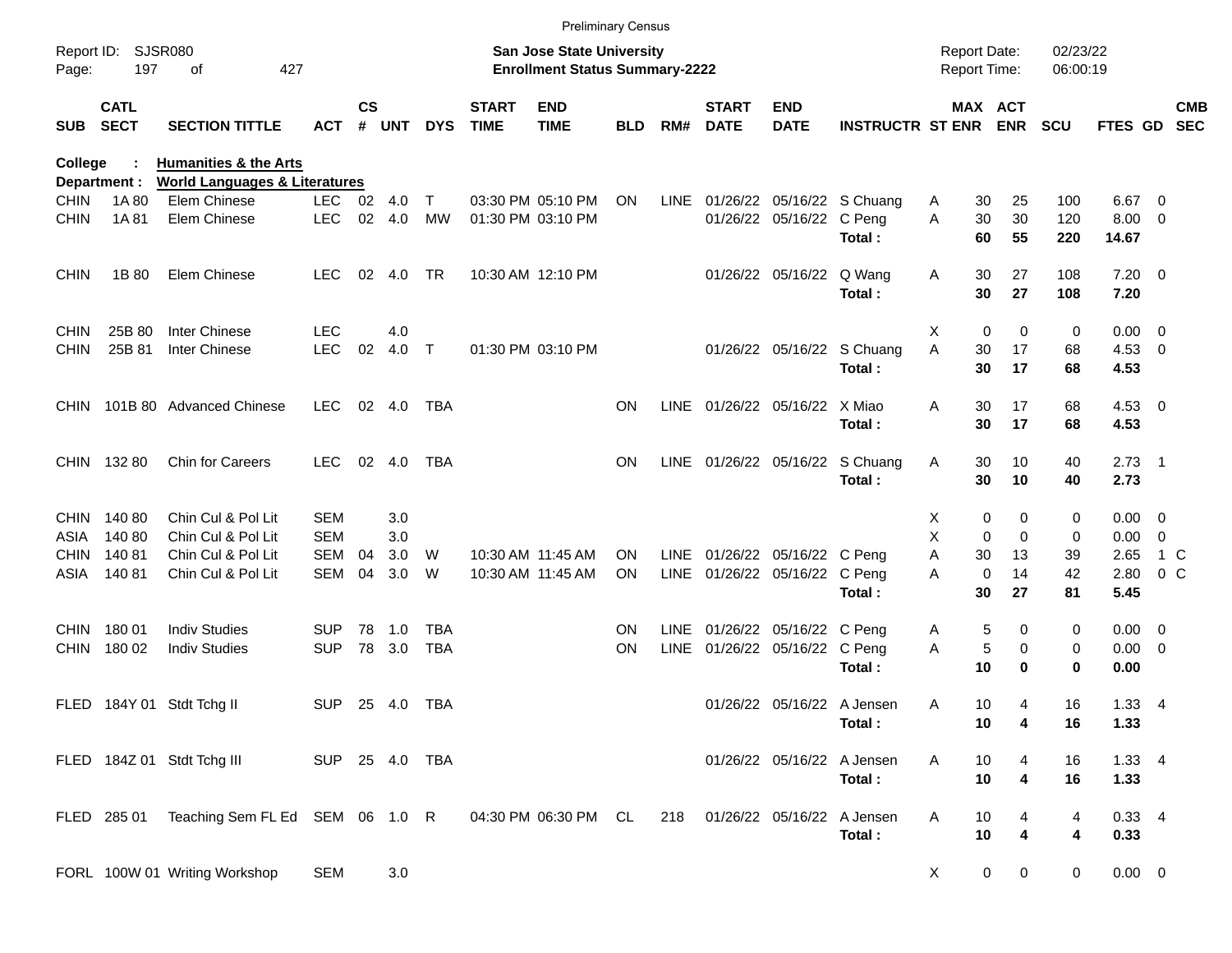|             |                            |                                                  |               |               |        |               |                             |                                                                           | <b>Preliminary Census</b> |             |                             |                           |                                  |   |             |                                     |                      |                |                          |            |
|-------------|----------------------------|--------------------------------------------------|---------------|---------------|--------|---------------|-----------------------------|---------------------------------------------------------------------------|---------------------------|-------------|-----------------------------|---------------------------|----------------------------------|---|-------------|-------------------------------------|----------------------|----------------|--------------------------|------------|
| Page:       | Report ID: SJSR080<br>198  | of<br>427                                        |               |               |        |               |                             | <b>San Jose State University</b><br><b>Enrollment Status Summary-2222</b> |                           |             |                             |                           |                                  |   |             | <b>Report Date:</b><br>Report Time: | 02/23/22<br>06:00:19 |                |                          |            |
| <b>SUB</b>  | <b>CATL</b><br><b>SECT</b> | <b>SECTION TITTLE</b>                            | <b>ACT</b>    | $\mathsf{cs}$ | # UNT  | <b>DYS</b>    | <b>START</b><br><b>TIME</b> | <b>END</b><br><b>TIME</b>                                                 | <b>BLD</b>                | RM#         | <b>START</b><br><b>DATE</b> | <b>END</b><br><b>DATE</b> | <b>INSTRUCTR ST ENR</b>          |   |             | MAX ACT<br><b>ENR</b>               | <b>SCU</b>           | FTES GD SEC    |                          | <b>CMB</b> |
|             |                            |                                                  |               |               |        |               |                             |                                                                           |                           |             |                             |                           | Total:                           |   | 0           | 0                                   | 0                    | 0.00           |                          |            |
| <b>FREN</b> | 1A 01                      | Elem French                                      | <b>LEC</b>    | 02            | 4.0    | TR            |                             | 03:00 PM 04:40 PM                                                         | <b>BBC</b>                | 125         |                             | 01/26/22 05/16/22 L Hafid |                                  | Α | 30          | 28                                  | 112                  | $7.47\quad 0$  |                          |            |
| <b>FREN</b> | 1A 80                      | Elem French                                      | <b>LEC</b>    | 02            | 4.0    | <b>TBA</b>    |                             |                                                                           | ΟN                        | <b>LINE</b> |                             |                           | 01/26/22 05/16/22 L Pilot-Dari   | A | 40          | 29                                  | 116                  | 7.73           | $\overline{\phantom{0}}$ |            |
| <b>FREN</b> | 1A 81                      | Elem French                                      | <b>LEC</b>    |               | 02 4.0 | <b>TBA</b>    |                             |                                                                           | ON.                       | <b>LINE</b> |                             |                           | 01/26/22 05/16/22 J Desalvo      | A | 40          | 29                                  | 116                  | $7.80$ 1       |                          |            |
|             |                            |                                                  |               |               |        |               |                             |                                                                           |                           |             |                             |                           | Total:                           |   | 110         | 86                                  | 344                  | 23.00          |                          |            |
| <b>FREN</b> | 1B 01                      | Elem French                                      | <b>LEC</b>    |               | 4.0    |               |                             |                                                                           |                           |             |                             |                           |                                  | х | 0           | 0                                   | 0                    | $0.00 \quad 0$ |                          |            |
| <b>FREN</b> | 1B 02                      | Elem French                                      | <b>LEC</b>    |               | 4.0    |               |                             |                                                                           |                           |             |                             |                           |                                  | X | $\mathbf 0$ | 0                                   | 0                    | $0.00 \t 0$    |                          |            |
| <b>FREN</b> | 1B 80                      | Elem French                                      | <b>LEC</b>    | 02            | 4.0    | W             |                             | 04:00 PM 05:00 PM                                                         | ON                        | LINE        |                             |                           | 01/26/22 05/16/22 F Herrmann     | Α | 30          | $\overline{7}$                      | 28                   | $1.87 \ 0$     |                          |            |
| <b>FREN</b> | 1B 81                      | Elem French                                      | <b>LEC</b>    |               | 4.0    |               |                             |                                                                           |                           |             |                             |                           |                                  | X | $\mathbf 0$ | $\mathbf 0$                         | 0                    | $0.00 \t 0$    |                          |            |
|             |                            |                                                  |               |               |        |               |                             |                                                                           |                           |             |                             |                           | Total:                           |   | 30          | $\overline{7}$                      | 28                   | 1.87           |                          |            |
|             | FREN 25B 80                | Inter Fren Writing                               | <b>LEC</b>    |               | 02 4.0 | TBA           |                             |                                                                           | ON                        |             |                             |                           | LINE 01/26/22 05/16/22 J Desalvo | A | 30          | 10                                  | 40                   | $2.67$ 0       |                          |            |
|             |                            |                                                  |               |               |        |               |                             |                                                                           |                           |             |                             |                           | Total:                           |   | 30          | 10                                  | 40                   | 2.67           |                          |            |
|             |                            | FREN 101B 80 Adv Frn Writt Comm                  | LEC           |               | 02 4.0 | TBA           |                             |                                                                           | ΟN                        |             |                             |                           | LINE 01/26/22 05/16/22 J Desalvo | Α | 20          | 3                                   | 12                   | $0.80 \ 0$     |                          |            |
|             |                            |                                                  |               |               |        |               |                             |                                                                           |                           |             |                             |                           | Total:                           |   | 20          | 3                                   | 12                   | 0.80           |                          |            |
|             |                            | FREN 102B 80 Frncphone Lit & Cine SEM 04 3.0 TBA |               |               |        |               |                             |                                                                           | ΟN                        |             |                             |                           | LINE 01/26/22 05/16/22 J Desalvo | Α | 30          | 5                                   | 15                   | $1.00 \t 0$    |                          |            |
|             |                            |                                                  |               |               |        |               |                             |                                                                           |                           |             |                             |                           | Total:                           |   | 30          | 5                                   | 15                   | 1.00           |                          |            |
|             | FREN 132 80                | Fren for Careers                                 | SEM 05 4.0    |               |        | TBA           |                             |                                                                           | ON                        |             |                             |                           | LINE 01/26/22 05/16/22 J Desalvo | Α | 20          | 5                                   | 15                   | $1.33 \ 0$     |                          |            |
|             |                            |                                                  |               |               |        |               |                             |                                                                           |                           |             |                             |                           | Total:                           |   | 20          | 5                                   | 15                   | 1.33           |                          |            |
|             | FREN 16080                 | Masters of Fr Lit                                | SEM 05 4.0    |               |        | TBA           |                             |                                                                           | ON                        | LINE        |                             |                           | 01/26/22 05/16/22 J Desalvo      | Α | 20          | 2                                   | 8                    | 0.53 0         |                          |            |
|             |                            |                                                  |               |               |        |               |                             |                                                                           |                           |             |                             |                           | Total:                           |   | 20          | $\mathbf{2}$                        | 8                    | 0.53           |                          |            |
|             | FREN 18080                 | <b>Indiv Studies</b>                             | <b>SUP</b>    | 78            | 3.0    | TBA           |                             |                                                                           | ON                        | <b>LINE</b> |                             |                           | 01/26/22 05/16/22 J Desalvo      | Α | 5           | 0                                   | 0                    | $0.00 \quad 0$ |                          |            |
|             | FREN 18081                 | <b>Indiv Studies</b>                             | <b>SUP</b>    |               | 78 1.0 | <b>TBA</b>    |                             |                                                                           | ΟN                        | LINE        |                             |                           | 01/26/22 05/16/22 J Desalvo      | Α | 5           | 0                                   | 0                    | $0.00 \t 0$    |                          |            |
|             |                            |                                                  |               |               |        |               |                             |                                                                           |                           |             |                             |                           | Total:                           |   | 10          | 0                                   | 0                    | 0.00           |                          |            |
|             | GERM 1A01                  | Elem Germ                                        |               |               |        | SEM 04 4.0 TR |                             | 12:30 PM 02:10 PM CL                                                      |                           | 218         |                             |                           | 01/26/22 05/16/22 L Chiriaeva    | A | 25          | 15                                  | 60                   | $4.00 \ 0$     |                          |            |
|             |                            |                                                  |               |               |        |               |                             |                                                                           |                           |             |                             |                           | Total:                           |   | 25          | 15                                  | 60                   | 4.00           |                          |            |
|             | GERM 1B01                  | Elem Germ                                        | SEM 04 4.0 MW |               |        |               |                             | 02:30 PM 04:10 PM HB                                                      |                           | 405         |                             |                           | 01/26/22 05/16/22 L Chiriaeva    | Α | 21          | 11                                  | 44                   | $3.00$ 1       |                          |            |
|             |                            |                                                  |               |               |        |               |                             |                                                                           |                           |             |                             |                           | Total:                           |   | 21          | 11                                  | 44                   | 3.00           |                          |            |
|             |                            | HEBR 10A 80 Elementary Hebrew                    | SEM           |               | 3.0    |               |                             |                                                                           |                           |             |                             |                           |                                  | X | $\mathbf 0$ | $\mathbf 0$                         | 0                    | $0.00 \t 0$    |                          |            |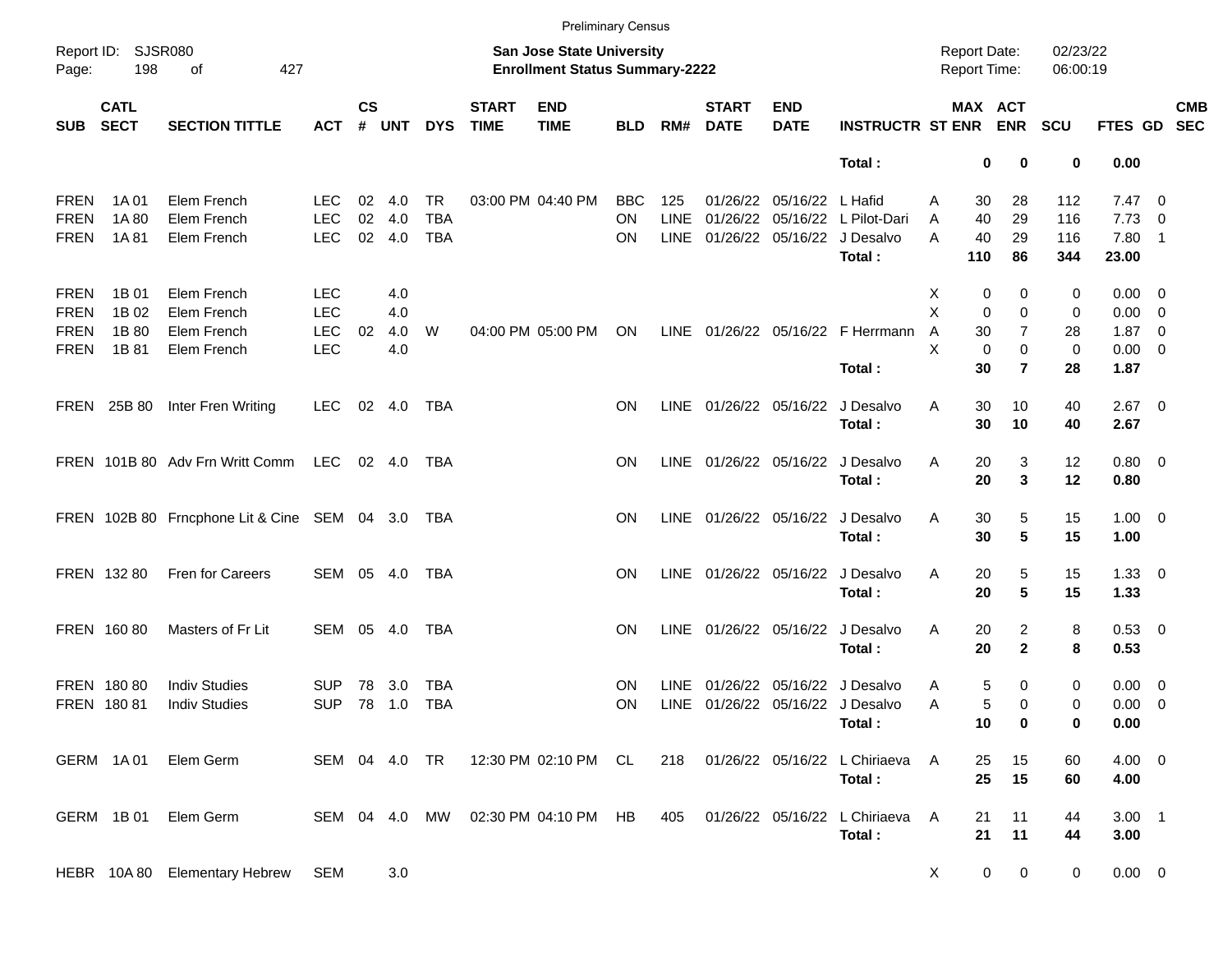|                                                                    |                                          |                                                                                   |                                                                    |                            |                                 |                                       |                             | <b>Preliminary Census</b>                                                                             |                                                                   |                                  |                                              |                                              |                                                                                         |                                                            |                                   |                                     |                                                         |                                                                                |                          |
|--------------------------------------------------------------------|------------------------------------------|-----------------------------------------------------------------------------------|--------------------------------------------------------------------|----------------------------|---------------------------------|---------------------------------------|-----------------------------|-------------------------------------------------------------------------------------------------------|-------------------------------------------------------------------|----------------------------------|----------------------------------------------|----------------------------------------------|-----------------------------------------------------------------------------------------|------------------------------------------------------------|-----------------------------------|-------------------------------------|---------------------------------------------------------|--------------------------------------------------------------------------------|--------------------------|
| Report ID:<br>Page:                                                | 199                                      | <b>SJSR080</b><br>427<br>оf                                                       |                                                                    |                            |                                 |                                       |                             | <b>San Jose State University</b><br><b>Enrollment Status Summary-2222</b>                             |                                                                   |                                  |                                              |                                              |                                                                                         | <b>Report Date:</b><br><b>Report Time:</b>                 |                                   | 02/23/22<br>06:00:19                |                                                         |                                                                                |                          |
| <b>SUB</b>                                                         | <b>CATL</b><br><b>SECT</b>               | <b>SECTION TITTLE</b>                                                             | <b>ACT</b>                                                         | <b>CS</b><br>#             | <b>UNT</b>                      | <b>DYS</b>                            | <b>START</b><br><b>TIME</b> | <b>END</b><br><b>TIME</b>                                                                             | <b>BLD</b>                                                        | RM#                              | <b>START</b><br><b>DATE</b>                  | <b>END</b><br><b>DATE</b>                    | <b>INSTRUCTR ST ENR</b>                                                                 | MAX ACT                                                    | <b>ENR</b>                        | <b>SCU</b>                          | FTES GD                                                 |                                                                                | <b>CMB</b><br><b>SEC</b> |
| <b>JWSS</b><br><b>RELS</b>                                         | 10A 80<br>10A 80                         | <b>Elementary Hebrew</b><br><b>Elementary Hebrew</b>                              | <b>SEM</b><br><b>SEM</b>                                           |                            | 3.0<br>3.0                      |                                       |                             |                                                                                                       |                                                                   |                                  |                                              |                                              | Total :                                                                                 | X<br>0<br>X<br>0<br>0                                      | 0<br>0<br>0                       | 0<br>0<br>$\bf{0}$                  | 0.00<br>0.00<br>0.00                                    | - 0<br>- 0                                                                     |                          |
| <b>HEBR</b><br><b>JWSS</b><br><b>RELS</b>                          | 15A 80<br>15A80<br>15A 80                | Inter Hebrew<br>Inter Hebrew<br>Inter Hebrew                                      | <b>SEM</b><br><b>SEM</b><br><b>SEM</b>                             |                            | 3.0<br>3.0<br>3.0               |                                       |                             |                                                                                                       |                                                                   |                                  |                                              |                                              | Total:                                                                                  | X<br>0<br>Χ<br>0<br>X<br>0<br>0                            | 0<br>0<br>0<br>0                  | 0<br>0<br>0<br>0                    | 0.00<br>0.00<br>0.00<br>0.00                            | - 0<br>$\overline{0}$<br>$\overline{0}$                                        |                          |
| <b>ITAL</b><br><b>ITAL</b>                                         | 1A 01<br>1A 80                           | Elementary Italian<br>Elementary Italian                                          | SEM<br>SEM                                                         | 04<br>04                   | 4.0<br>4.0                      | <b>TR</b><br><b>TBA</b>               |                             | 01:30 PM 03:10 PM                                                                                     | <b>SH</b><br>ON                                                   | 240<br><b>LINE</b>               | 01/26/22<br>01/26/22                         | 05/16/22<br>05/16/22                         | A lacomini-B A<br>M Santamaria A<br>Total:                                              | 30<br>30<br>60                                             | 11<br>24<br>35                    | 44<br>96<br>140                     | 2.93<br>6.40<br>9.33                                    | $\overline{\mathbf{0}}$<br>- 0                                                 |                          |
| <b>ITAL</b>                                                        | 1B 80                                    | Elem Italian                                                                      | <b>SEM</b>                                                         |                            | 4.0                             |                                       |                             |                                                                                                       |                                                                   |                                  |                                              |                                              | Total:                                                                                  | X<br>0<br>0                                                | 0<br>0                            | $\mathbf 0$<br>$\bf{0}$             | $0.00 \quad 0$<br>0.00                                  |                                                                                |                          |
| <b>JPN</b><br><b>JPN</b><br><b>JPN</b><br><b>JPN</b><br><b>JPN</b> | 1A 01<br>1A 02<br>1A03<br>1A 04<br>1A 80 | Elem Japanese<br>Elem Japanese<br>Elem Japanese<br>Elem Japanese<br>Elem Japanese | <b>LEC</b><br><b>LEC</b><br><b>LEC</b><br><b>LEC</b><br><b>LEC</b> | 02<br>02<br>02<br>02<br>02 | 4.0<br>4.0<br>4.0<br>4.0<br>4.0 | MWF<br>MWF<br>MWF<br><b>TR</b><br>MWF |                             | 12:00 PM 01:10 PM<br>01:30 PM 02:40 PM<br>09:00 AM 10:10 AM<br>08:30 AM 10:10 AM<br>10:30 AM 11:40 AM | <b>BBC</b><br><b>BBC</b><br><b>BBC</b><br><b>BBC</b><br><b>ON</b> | 120<br>120<br>203<br>125<br>LINE | 01/26/22<br>01/26/22<br>01/26/22<br>01/26/22 | 05/16/22<br>05/16/22<br>05/16/22<br>05/16/22 | Y Shimazu<br>Y Shimazu<br>M Iwata<br>K Hollin<br>01/26/22 05/16/22 M Loffgren<br>Total: | Α<br>30<br>A<br>30<br>Α<br>30<br>A<br>30<br>30<br>A<br>150 | 19<br>16<br>24<br>30<br>28<br>117 | 76<br>64<br>96<br>120<br>112<br>468 | 5.07<br>4.27<br>6.40<br>8.00<br>$7.47 \quad 0$<br>31.20 | $\overline{\phantom{0}}$<br>$\overline{0}$<br>$\overline{0}$<br>$\overline{0}$ |                          |
| <b>JPN</b><br><b>JPN</b>                                           | 1B 01<br>1B 80                           | Elem Japanese<br>Elem Japanese                                                    | <b>LEC</b><br><b>LEC</b>                                           | 02<br>02                   | 4.0<br>4.0                      | MWF<br><b>TR</b>                      |                             | 10:30 AM 11:40 AM<br>12:00 PM 01:40 PM                                                                | <b>BBC</b><br><b>ON</b>                                           | 203<br><b>LINE</b>               | 01/26/22<br>01/26/22                         | 05/16/22<br>05/16/22                         | M Iwata<br>K Hollin<br>Total:                                                           | 30<br>Α<br>30<br>A<br>60                                   | 26<br>27<br>53                    | 104<br>108<br>212                   | 6.93<br>7.20<br>14.13                                   | $\overline{\mathbf{0}}$<br>$\overline{0}$                                      |                          |
| <b>JPN</b>                                                         | 25A01                                    | Interm Japanese                                                                   | LEC                                                                | 02                         | 4.0                             | MWF                                   |                             | 12:00 PM 01:10 PM                                                                                     | <b>BBC</b>                                                        | 203                              |                                              | 01/26/22 05/16/22                            | M Iwata<br>Total:                                                                       | 30<br>A<br>30                                              | 12<br>12                          | 48<br>48                            | $3.20 \ 0$<br>3.20                                      |                                                                                |                          |
| <b>JPN</b>                                                         |                                          | 25B 80 Interm Japanese                                                            |                                                                    |                            |                                 |                                       |                             |                                                                                                       |                                                                   |                                  |                                              |                                              | LEC 02 4.0 MW 03:00 PM 04:40 PM ON LINE 01/26/22 05/16/22 M Loffgren<br>Total:          | 30<br>Α<br>30                                              | 16<br>16                          | 64<br>64                            | 4.27 0<br>4.27                                          |                                                                                |                          |
| <b>JPN</b>                                                         |                                          | 101A 80 Advanced Jpanese                                                          | SEM 04 4.0 MW                                                      |                            |                                 |                                       |                             | 12:00 PM 01:40 PM ON                                                                                  |                                                                   |                                  |                                              |                                              | LINE 01/26/22 05/16/22 M Loffgren<br>Total:                                             | Α<br>30<br>30                                              | 13<br>13                          | 52<br>52                            | $3.47 \ 0$<br>3.47                                      |                                                                                |                          |
| <b>JPN</b>                                                         |                                          | 101B 80 Advanced Japanese SEM 04 4.0 MW 04:30 PM 06:10 PM ON                      |                                                                    |                            |                                 |                                       |                             |                                                                                                       |                                                                   |                                  |                                              | LINE 01/26/22 05/16/22 M Ishida              | Total:                                                                                  | Α<br>30<br>30                                              | 14<br>14                          | 56<br>56                            | $3.80$ 1<br>3.80                                        |                                                                                |                          |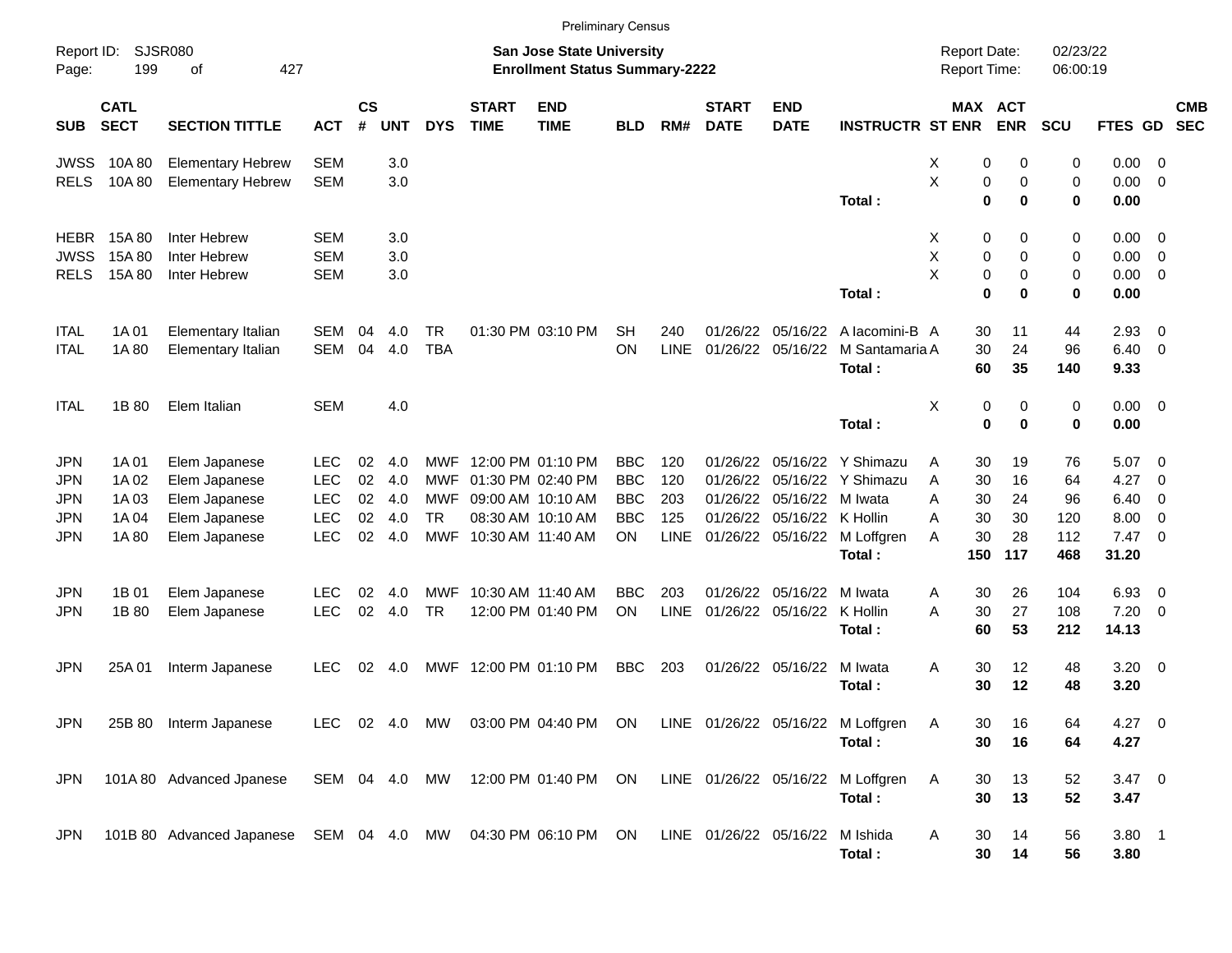|                     |                            |                                  |                             |                    |            |              |                             | <b>Preliminary Census</b>                                                 |            |      |                             |                                 |                                                 |                                            |                                           |                      |                               |            |
|---------------------|----------------------------|----------------------------------|-----------------------------|--------------------|------------|--------------|-----------------------------|---------------------------------------------------------------------------|------------|------|-----------------------------|---------------------------------|-------------------------------------------------|--------------------------------------------|-------------------------------------------|----------------------|-------------------------------|------------|
| Report ID:<br>Page: | 200                        | SJSR080<br>427<br>of             |                             |                    |            |              |                             | <b>San Jose State University</b><br><b>Enrollment Status Summary-2222</b> |            |      |                             |                                 |                                                 | <b>Report Date:</b><br><b>Report Time:</b> |                                           | 02/23/22<br>06:00:19 |                               |            |
| <b>SUB</b>          | <b>CATL</b><br><b>SECT</b> | <b>SECTION TITTLE</b>            | <b>ACT</b>                  | $\mathsf{cs}$<br># | <b>UNT</b> | <b>DYS</b>   | <b>START</b><br><b>TIME</b> | <b>END</b><br><b>TIME</b>                                                 | <b>BLD</b> | RM#  | <b>START</b><br><b>DATE</b> | <b>END</b><br><b>DATE</b>       | <b>INSTRUCTR ST ENR ENR</b>                     |                                            | MAX ACT                                   | <b>SCU</b>           | FTES GD SEC                   | <b>CMB</b> |
| <b>JPN</b>          |                            | 101C 80 Adv. Japanese Conv LEC   |                             |                    | 02 4.0     | TR           |                             | 12:00 PM 01:40 PM                                                         | ON         | LINE |                             | 01/26/22 05/16/22 M Ishida      | Total:                                          | A<br>30<br>30                              | 17<br>17                                  | 68<br>68             | 4.67 2<br>4.67                |            |
| <b>JPN</b>          |                            | 102A 80 Japanese Culture         | SEM                         |                    | 04 4.0     | $\mathsf{R}$ |                             | 04:30 PM 06:10 PM                                                         | ON         |      |                             | LINE 01/26/22 05/16/22 M Ishida | Total:                                          | 20<br>A<br>20                              | 9<br>9                                    | 36<br>36             | $2.40 \ 0$<br>2.40            |            |
| <b>JPN</b>          | 103 01                     | Jpn Ideog-Callig                 | LEC                         |                    | 02 4.0     | TR           |                             | 10:30 AM 11:45 AM                                                         | <b>BBC</b> | 225  |                             | 01/26/22 05/16/22 Y Yanai       | Total:                                          | A<br>25<br>25                              | 10<br>10                                  | 40<br>40             | $2.67$ 0<br>2.67              |            |
| <b>JPN</b>          | 10780                      | Jpn for Business                 | <b>LEC</b>                  |                    | 02 4.0     | MW           |                             | 10:30 AM 11:45 AM                                                         | ON         |      |                             | LINE 01/26/22 05/16/22 M Uryu   | Total:                                          | 25<br>Α<br>25                              | 13<br>13                                  | 52<br>52             | $3.47 \quad 0$<br>3.47        |            |
| <b>JPN</b>          | 130 80                     | Read in Jpn Cult                 | <b>LEC</b>                  | 02                 | 4.0        | <b>MW</b>    |                             | 09:00 AM 10:15 AM                                                         | ON         |      |                             | LINE 01/26/22 05/16/22 M Uryu   | Total:                                          | 25<br>Α<br>25                              | 15<br>15                                  | 60<br>60             | $4.00 \ 0$<br>4.00            |            |
| <b>JPN</b>          | 180 80                     | <b>Indiv Studies</b>             | SUP 78 1.0                  |                    |            | TBA          |                             |                                                                           | ON.        |      |                             | LINE 01/26/22 05/16/22 Y Yanai  | Total:                                          | Α                                          | 1<br>$\mathbf{1}$<br>$\blacktriangleleft$ | 1<br>1               | $0.07$ 0<br>0.07              |            |
| <b>PORT</b>         | 1A 01                      | Elem Portuguese I                | <b>SEM</b>                  |                    | 04 4.0     | <b>MW</b>    |                             | 06:00 PM 07:40 PM                                                         | <b>BBC</b> | 120  |                             |                                 | 01/26/22 05/16/22 D Carvalho P A<br>Total:      | 30<br>30                                   | 15<br>15                                  | 60<br>60             | $4.00 \ 0$<br>4.00            |            |
| <b>PORT</b>         | 1B 80                      | Elem Portuguese II               | SEM                         | 04                 | 4.0        | MW           |                             | 04:00 PM 05:40 PM                                                         | ON         |      |                             |                                 | LINE 01/26/22 05/16/22 D Carvalho P A<br>Total: | 30<br>30                                   | 10<br>10                                  | 40<br>40             | $2.73$ 1<br>2.73              |            |
|                     |                            | PORT 102A 80 Lusophone Cultures  | <b>SEM</b>                  |                    | 3.0        |              |                             |                                                                           |            |      |                             |                                 | Total:                                          | X                                          | 0<br>0<br>0<br>0                          | 0<br>0               | $0.00 \t 0$<br>0.00           |            |
|                     |                            | PORT 102B 80 Brazilian Culture   | <b>LEC</b>                  |                    | 3.0        |              |                             |                                                                           |            |      |                             |                                 | Total:                                          | Χ                                          | 0<br>0<br>0<br>$\bf{0}$                   | 0<br>0               | $0.00 \ 0$<br>0.00            |            |
|                     |                            | PORT 180 01 Indiv Studies        | SUP 78 3.0 TBA              |                    |            |              |                             |                                                                           | ON         |      |                             |                                 | LINE 01/26/22 05/16/22 D Carvalho P A<br>Total: |                                            | 5<br>5<br>$\mathbf 1$                     | 3<br>3               | $0.20 \ 0$<br>0.20            |            |
|                     | RUSS 1A01<br>RUSS 1A80     | Elem Russian I<br>Elem Russian I | SEM 04 4.0 MW<br><b>SEM</b> |                    | 4.0        |              |                             | 12:00 PM 01:40 PM HB                                                      |            | 405  |                             |                                 | 01/26/22 05/16/22 L Chiriaeva<br>Total:         | A<br>21<br>X<br>21                         | 15<br>$\mathbf 0$<br>0<br>15              | 60<br>0<br>60        | 4.13 2<br>$0.00 \t 0$<br>4.13 |            |
|                     |                            | RUSS 1B 80 Elem Russian II       | LEC                         |                    | 4.0        |              |                             |                                                                           |            |      |                             |                                 | Total:                                          | X                                          | 0<br>0<br>0<br>0                          | 0<br>$\bf{0}$        | $0.00 \t 0$<br>0.00           |            |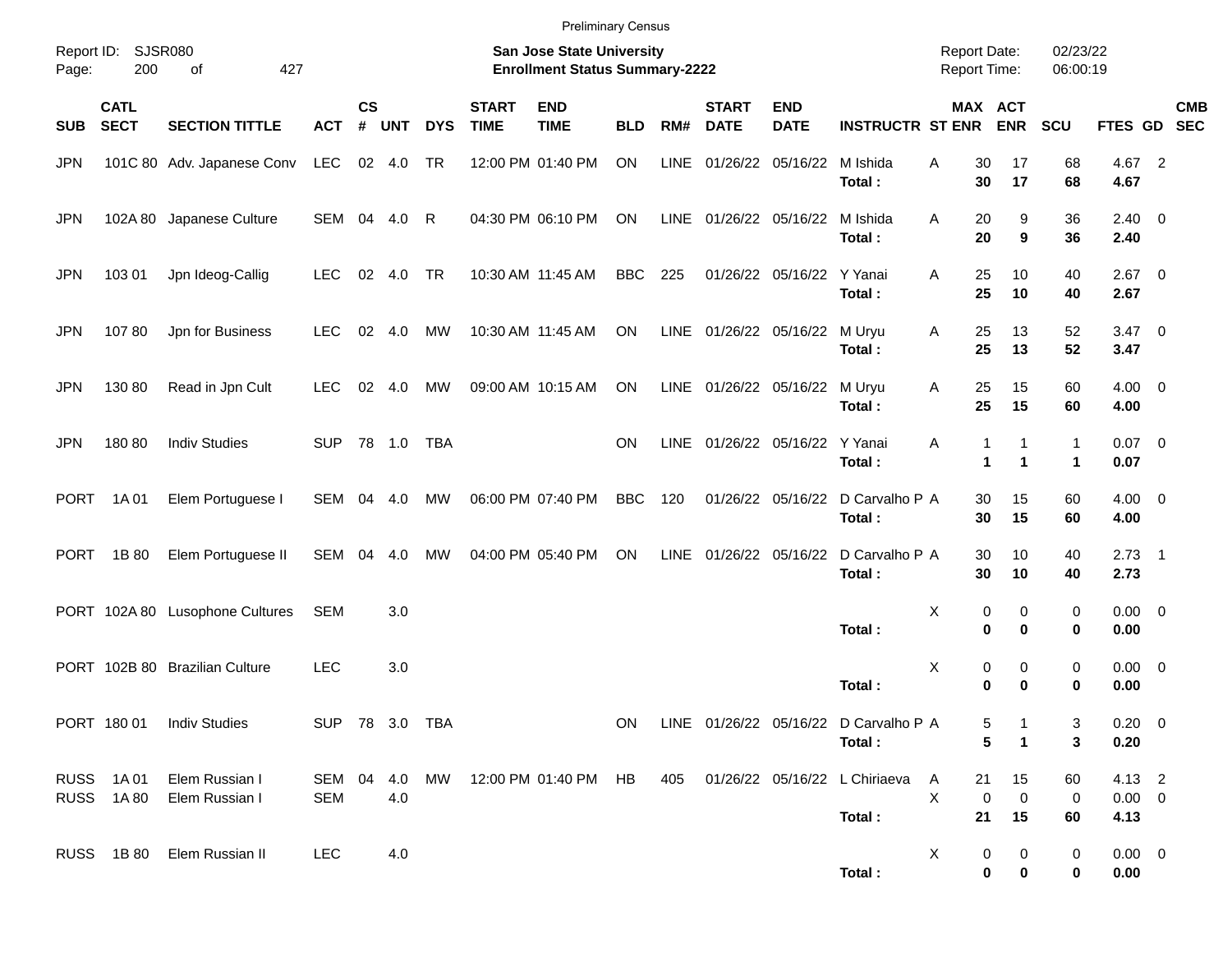|             |                            |                               |               |           |        |               |                             | <b>Preliminary Census</b>                                                 |            |             |                             |                           |                                                                       |                                     |             |                      |                   |                          |            |
|-------------|----------------------------|-------------------------------|---------------|-----------|--------|---------------|-----------------------------|---------------------------------------------------------------------------|------------|-------------|-----------------------------|---------------------------|-----------------------------------------------------------------------|-------------------------------------|-------------|----------------------|-------------------|--------------------------|------------|
| Page:       | Report ID: SJSR080<br>201  | of<br>427                     |               |           |        |               |                             | <b>San Jose State University</b><br><b>Enrollment Status Summary-2222</b> |            |             |                             |                           |                                                                       | <b>Report Date:</b><br>Report Time: |             | 02/23/22<br>06:00:19 |                   |                          |            |
| <b>SUB</b>  | <b>CATL</b><br><b>SECT</b> | <b>SECTION TITTLE</b>         | <b>ACT</b>    | <b>CS</b> | # UNT  | <b>DYS</b>    | <b>START</b><br><b>TIME</b> | <b>END</b><br><b>TIME</b>                                                 | <b>BLD</b> | RM#         | <b>START</b><br><b>DATE</b> | <b>END</b><br><b>DATE</b> | <b>INSTRUCTR ST ENR</b>                                               | MAX ACT                             | <b>ENR</b>  | <b>SCU</b>           | FTES GD SEC       |                          | <b>CMB</b> |
| <b>SPAN</b> | 1A 01                      | Elem Spanish                  | LEC           | 02        | 4.0    | MW            |                             | 08:30 AM 10:10 AM                                                         | BBC        | 120         |                             |                           | 01/26/22 05/16/22 B Chavez Bol A                                      | 30                                  | 29          | 116                  | 7.73              | $\overline{0}$           |            |
| <b>SPAN</b> | 1A 02                      | Elem Spanish                  | <b>LEC</b>    | 02        | 4.0    | <b>TR</b>     |                             | 08:30 AM 10:10 AM                                                         | <b>BBC</b> | 120         |                             |                           | 01/26/22 05/16/22   Santos San A                                      | 30                                  | 24          | 96                   | 6.40              | $\overline{0}$           |            |
| <b>SPAN</b> | 1A 03                      | Elem Spanish                  | <b>LEC</b>    | 02        | 4.0    | MW            |                             | 03:00 PM 04:40 PM                                                         | <b>BBC</b> | 120         |                             |                           | 01/26/22 05/16/22   Rodriguez A                                       | 30                                  | 27          | 108                  | 7.20              | 0                        |            |
| <b>SPAN</b> | 1A 04                      | Elem Spanish                  | <b>LEC</b>    | 02        | 4.0    | <b>TR</b>     |                             | 03:00 PM 04:40 PM                                                         | <b>BBC</b> | 120         |                             |                           | 01/26/22 05/16/22 N Gonzalez A                                        | 30                                  | 30          | 120                  | 8.00              | 0                        |            |
| <b>SPAN</b> | 1A 05                      | Elem Spanish                  | <b>LEC</b>    | 02        | 4.0    | <b>TR</b>     |                             | 03:00 PM 04:40 PM                                                         | <b>BBC</b> | 203         |                             |                           | 01/26/22 05/16/22 R Rodriguez A                                       | 30                                  | 14          | 56                   | 3.73              | $\overline{0}$           |            |
| <b>SPAN</b> | 1A 80                      | Elem Spanish                  | <b>LEC</b>    | 02        | 4.0    | <b>TBA</b>    |                             |                                                                           | ON.        | <b>LINE</b> |                             |                           | 01/26/22 05/16/22 T Estrabao                                          | 30<br>A                             | 29          | 116                  | 7.73              | - 0                      |            |
|             |                            |                               |               |           |        |               |                             |                                                                           |            |             |                             |                           | Total:                                                                | 180                                 | 153         | 612                  | 40.80             |                          |            |
| <b>SPAN</b> | 1B 01                      | Elem Spanish                  | <b>LEC</b>    | 02        | 4.0    | MW            |                             | 08:30 AM 10:10 AM                                                         | <b>BBC</b> | 125         |                             | 01/26/22 05/16/22 T Wang  |                                                                       | 30<br>A                             | 16          | 64                   | 4.27              | $\overline{\phantom{0}}$ |            |
| <b>SPAN</b> | 1B 02                      | Elem Spanish                  | <b>LEC</b>    |           | 4.0    |               |                             |                                                                           |            |             |                             |                           |                                                                       | X<br>$\mathbf 0$                    | $\mathbf 0$ | 0                    | 0.00              | - 0                      |            |
| <b>SPAN</b> | 1B 03                      | Elem Spanish                  | <b>LEC</b>    | 02        | 4.0    | <b>TR</b>     |                             | 03:00 PM 04:40 PM                                                         | <b>BBC</b> | 205         |                             |                           | 01/26/22 05/16/22   Santos San A                                      | 30                                  | 25          | 100                  | 6.67              | - 0                      |            |
| <b>SPAN</b> | 1B 80                      | Elem Spanish                  | <b>LEC</b>    | 02        | 4.0    | <b>TBA</b>    |                             |                                                                           | ON         | <b>LINE</b> |                             | 01/26/22 05/16/22         | J Garcia Bue A                                                        | 30                                  | 28          | 112                  | $7.47\quad 0$     |                          |            |
|             |                            |                               |               |           |        |               |                             |                                                                           |            |             |                             |                           | Total:                                                                | 90                                  | 69          | 276                  | 18.40             |                          |            |
|             |                            |                               |               |           |        |               |                             |                                                                           |            |             |                             |                           |                                                                       |                                     |             |                      |                   |                          |            |
| <b>SPAN</b> | 380                        | <b>Practical Spanish</b>      | <b>LEC</b>    |           | 4.0    |               |                             |                                                                           |            |             |                             |                           |                                                                       | X<br>0                              | 0           | 0                    | $0.00 \t 0$       |                          |            |
|             |                            |                               |               |           |        |               |                             |                                                                           |            |             |                             |                           | Total:                                                                | $\mathbf 0$                         | $\bf{0}$    | $\mathbf 0$          | 0.00              |                          |            |
|             |                            |                               |               |           |        |               |                             |                                                                           | ON         |             |                             |                           | A Dias Ferre A                                                        |                                     |             |                      |                   |                          |            |
| <b>SPAN</b> | 4A 80                      | Basic Spanish I               | LEC.          |           | 02 4.0 | TBA           |                             |                                                                           |            |             | LINE 01/26/22 05/16/22      |                           | Total:                                                                | 30<br>30                            | 33<br>33    | 132<br>132           | $8.80\ 0$<br>8.80 |                          |            |
|             |                            |                               |               |           |        |               |                             |                                                                           |            |             |                             |                           |                                                                       |                                     |             |                      |                   |                          |            |
| <b>SPAN</b> | 4B 80                      | Basic Spanish II              | <b>LEC</b>    |           | 02 4.0 | TBA           |                             |                                                                           | ON         |             |                             | LINE 01/26/22 05/16/22    | A Dias Ferre A                                                        | 30                                  | 15          | 60                   | 4.07 1            |                          |            |
|             |                            |                               |               |           |        |               |                             |                                                                           |            |             |                             |                           | Total:                                                                | 30                                  | 15          | 60                   | 4.07              |                          |            |
|             |                            |                               |               |           |        |               |                             |                                                                           |            |             |                             |                           |                                                                       |                                     |             |                      |                   |                          |            |
| <b>SPAN</b> | 20A 80                     | Spanish for Heritage          | <b>LEC</b>    |           | 02 4.0 | TBA           |                             |                                                                           | ON         | LINE        | 01/26/22 05/16/22           |                           | R Ramirez                                                             | 30<br>A                             | 27          | 108                  | $7.20 \t 0$       |                          |            |
|             |                            |                               |               |           |        |               |                             |                                                                           |            |             |                             |                           | Total:                                                                | 30                                  | 27          | 108                  | 7.20              |                          |            |
|             |                            |                               |               |           |        |               |                             |                                                                           |            |             |                             |                           |                                                                       |                                     |             |                      |                   |                          |            |
| <b>SPAN</b> | 20B 80                     | Spanish Heritage II           | <b>LEC</b>    |           | 02 4.0 | TBA           |                             |                                                                           | <b>ON</b>  | LINE        | 01/26/22 05/16/22           |                           | R Ramirez                                                             | A<br>30                             | 19          | 76                   | $5.07$ 0          |                          |            |
|             |                            |                               |               |           |        |               |                             |                                                                           |            |             |                             |                           | Total:                                                                | 30                                  | 19          | 76                   | 5.07              |                          |            |
|             |                            |                               |               |           |        |               |                             |                                                                           |            |             |                             |                           |                                                                       |                                     |             |                      |                   |                          |            |
|             |                            | SPAN 25A 01 Inter Spanish     |               |           |        | LEC 02 4.0 TR |                             |                                                                           |            |             |                             |                           | 08:30 AM 10:10 AM BBC 203 01/26/22 05/16/22 A Campos Alb A            | 30                                  | 12          | 48                   | $3.20 \ 0$        |                          |            |
|             |                            |                               |               |           |        |               |                             |                                                                           |            |             |                             |                           | Total:                                                                | 30                                  | 12          | 48                   | 3.20              |                          |            |
|             |                            |                               |               |           |        |               |                             |                                                                           |            |             |                             |                           |                                                                       |                                     |             |                      |                   |                          |            |
|             |                            | SPAN 25B 01 Inter Spanish     | LEC 02 4.0 TR |           |        |               |                             |                                                                           |            |             |                             |                           | 03:00 PM 04:40 PM ENG 403 01/26/22 05/16/22 A Campos Alb A            | 30                                  | 8           | 32                   | $2.13 \ 0$        |                          |            |
|             |                            |                               |               |           |        |               |                             |                                                                           |            |             |                             |                           | Total:                                                                | 30                                  | 8           | 32                   | 2.13              |                          |            |
|             |                            |                               |               |           |        |               |                             |                                                                           |            |             |                             |                           |                                                                       |                                     |             |                      |                   |                          |            |
|             |                            | SPAN 101A 01 Advanced Spanish |               |           |        |               |                             |                                                                           |            |             |                             |                           | SEM 04 4.0 MW 10:30 AM 12:10 PM CL 218 01/26/22 05/16/22 T Estrabao A | 26                                  | 12          | 48                   | $3.20 \ 0$        |                          |            |
|             |                            |                               |               |           |        |               |                             |                                                                           |            |             |                             |                           | Total:                                                                | 26                                  | 12          | 48                   | 3.20              |                          |            |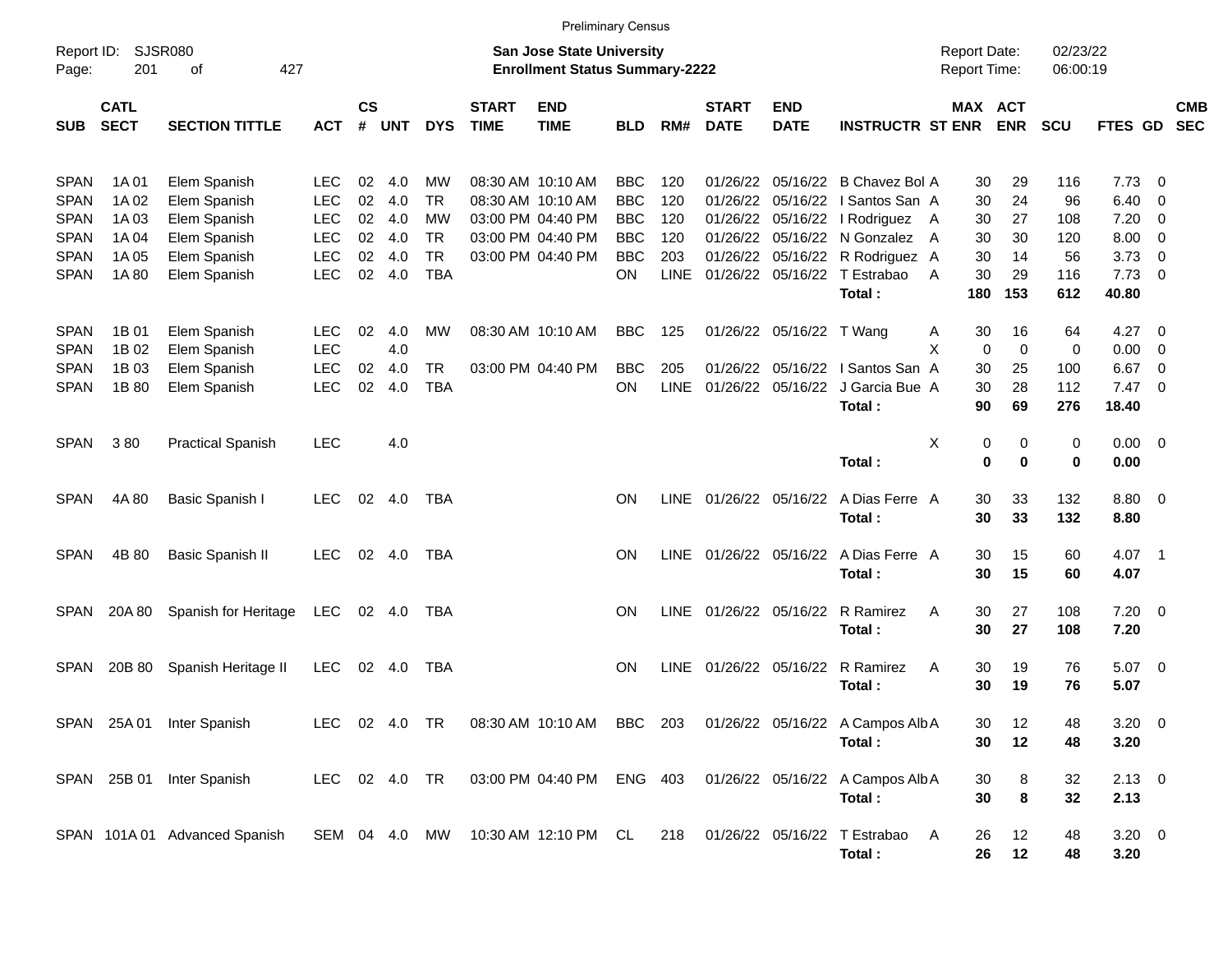|            |                            |                                                                |                   |                |               |                              |                             | <b>Preliminary Census</b>                                          |                  |             |                               |                           |                                                                 |                                            |                                              |                      |                                 |            |
|------------|----------------------------|----------------------------------------------------------------|-------------------|----------------|---------------|------------------------------|-----------------------------|--------------------------------------------------------------------|------------------|-------------|-------------------------------|---------------------------|-----------------------------------------------------------------|--------------------------------------------|----------------------------------------------|----------------------|---------------------------------|------------|
| Page:      | Report ID: SJSR080<br>202  | 427<br>οf                                                      |                   |                |               |                              |                             | San Jose State University<br><b>Enrollment Status Summary-2222</b> |                  |             |                               |                           |                                                                 | <b>Report Date:</b><br><b>Report Time:</b> |                                              | 02/23/22<br>06:00:19 |                                 |            |
| <b>SUB</b> | <b>CATL</b><br><b>SECT</b> | <b>SECTION TITTLE</b>                                          | <b>ACT</b>        | <b>CS</b><br># | <b>UNT</b>    | <b>DYS</b>                   | <b>START</b><br><b>TIME</b> | <b>END</b><br><b>TIME</b>                                          | <b>BLD</b>       | RM#         | <b>START</b><br><b>DATE</b>   | <b>END</b><br><b>DATE</b> | <b>INSTRUCTR ST ENR</b>                                         |                                            | MAX ACT<br><b>ENR</b>                        | <b>SCU</b>           | FTES GD SEC                     | <b>CMB</b> |
|            |                            | SPAN 101B 01 Advanced Spanish<br>SPAN 101B 02 Advanced Spanish | SEM<br><b>SEM</b> | 04             | 4.0<br>4.0    | MW                           |                             | 01:30 PM 03:10 PM                                                  | CL               | 218         |                               |                           | 01/26/22 05/16/22 T Estrabao                                    | A<br>X                                     | 26<br>17<br>$\mathbf 0$<br>$\mathbf 0$       | 68<br>$\mathbf 0$    | 4.53 0<br>$0.00 \t 0$           |            |
|            |                            | SPAN 102A 01 Spanish Culture                                   | <b>LEC</b>        | 02             | 4.0           | МW                           |                             | 10:30 AM 11:45 AM                                                  | BBC              | 120         |                               |                           | Total:<br>01/26/22 05/16/22 F De La Call A<br>Total:            |                                            | 26<br>17<br>13<br>30<br>30<br>13             | 68<br>52<br>52       | 4.53<br>$3.47 \quad 0$<br>3.47  |            |
| SPAN       |                            | SPAN 102B 01 Hisp Amer Culture<br>102B 02 Hisp Amer Culture    | SEM<br><b>SEM</b> | 04<br>04       | 3.0<br>3.0    | MW<br><b>TR</b><br><b>MW</b> |                             | 09:00 AM 10:15 AM<br>09:00 AM 10:15 AM                             | SH<br><b>DMH</b> | 238<br>226B |                               |                           | 01/26/22 05/16/22 T Estrabao<br>01/26/22 05/16/22 R Rodriguez A | A                                          | 30<br>16<br>30<br>6<br>30<br>14              | 48<br>18             | $3.20 \ 0$<br>$1.20 \t 0$       |            |
| SPAN       | SPAN 105 80                | 102B 03 Hisp Amer Culture<br>Spanish Phonology                 | SEM<br><b>LEC</b> | 04             | 3.0<br>02 4.0 | TBA                          |                             | 12:00 PM 01:15 PM                                                  | CL.<br>ΟN        | 306<br>LINE | 01/26/22 05/16/22 A Long      |                           | 01/26/22 05/16/22 A lacomini-B A<br>Total:                      | Α                                          | 90<br>36<br>30<br>27                         | 42<br>108<br>108     | $2.80 \t 0$<br>7.20<br>$7.33$ 2 |            |
|            | SPAN 111 80                | Adv Spanish Conver LEC                                         |                   |                | 4.0           |                              |                             |                                                                    |                  |             |                               |                           | Total:                                                          | X                                          | 30<br>27<br>0<br>0                           | 108<br>0             | 7.33<br>$0.00 \t 0$             |            |
|            |                            | SPAN 120B 80 Spanish Literature I                              | <b>LEC</b>        |                | 02 4.0        | TBA                          |                             |                                                                    | <b>ON</b>        | <b>LINE</b> |                               |                           | Total:<br>01/26/22 05/16/22 V Fernandez A<br>Total:             |                                            | $\bf{0}$<br>$\bf{0}$<br>30<br>22<br>30<br>22 | 0<br>88<br>88        | 0.00<br>6.33 7<br>6.33          |            |
|            |                            | SPAN 160A 80 Hispanic Culture                                  | SEM               |                | 4.0           |                              |                             |                                                                    |                  |             |                               |                           | Total:                                                          | X                                          | 0<br>0<br>$\bf{0}$<br>$\bf{0}$               | 0<br>0               | $0.00 \t 0$<br>0.00             |            |
|            |                            | SPAN 160B 80 Hispanic Ling                                     | SEM 05 4.0        |                |               | TBA                          |                             |                                                                    | ΟN               |             | LINE 01/26/22 05/16/22        |                           | A Long<br>Total:                                                | Α                                          | 30<br>10<br>30<br>10                         | 40<br>40             | $2.80$ 2<br>2.80                |            |
|            | SPAN 170 80                | Spanish Translation                                            | LEC 02 4.0        |                |               | TBA                          |                             |                                                                    | ΟN               | <b>LINE</b> | 01/26/22 05/16/22 C Bacich    |                           | Total:                                                          | Α                                          | 30<br>20<br>30<br>20                         | 80<br>80             | 5.60 4<br>5.60                  |            |
|            |                            | SPAN 260B 80 Hispanic Ling                                     | SEM 05 4.0 TBA    |                |               |                              |                             |                                                                    | ON               |             | LINE 01/26/22 05/16/22 A Long |                           | Total:                                                          | Α                                          | 30<br>5<br>5<br>30                           | 20<br>20             | 1.67 5<br>1.67                  |            |
|            |                            | SPAN 270 80 Sem Contemp Lit                                    | SEM 05 4.0 TBA    |                |               |                              |                             |                                                                    | ON.              |             |                               |                           | LINE 01/26/22 05/16/22 V Fernandez A<br>Total:                  |                                            | 15<br>11<br>15<br>11                         | 44<br>44             | 3.67 11<br>3.67                 |            |
|            |                            | SPAN 298 01 Special Study                                      | SUP 78 1.0 TBA    |                |               |                              |                             |                                                                    | ON.              |             |                               |                           | LINE 01/26/22 05/16/22 V Fernandez A<br>Total:                  |                                            | 10<br>3<br>$\mathbf{3}$<br>10                | 3<br>3               | $0.25$ 3<br>0.25                |            |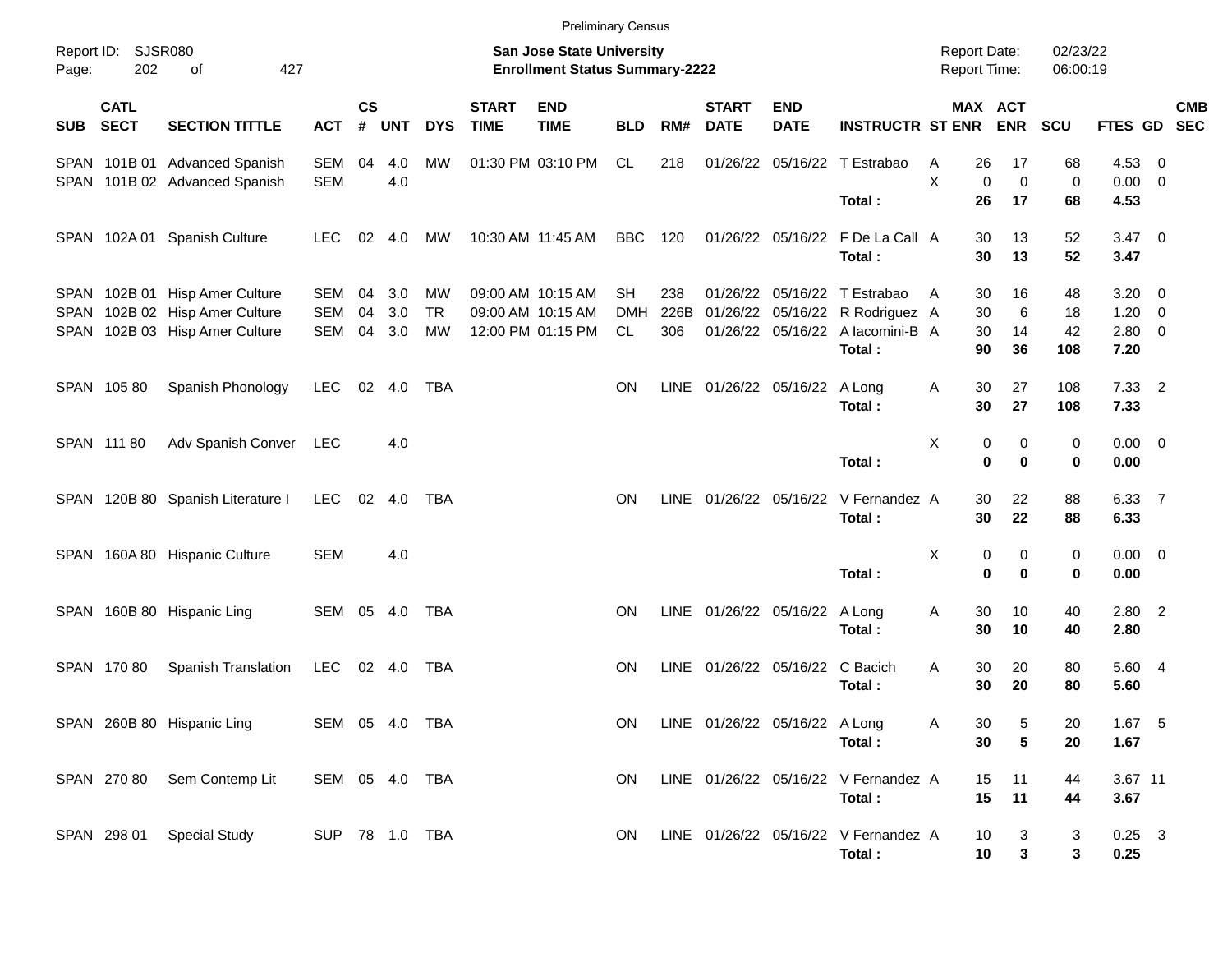|                           |                            |                                          |                          |                |            |            |                             | <b>Preliminary Census</b>                                                 |            |             |                             |                                                  |                                                |                                            |                |                          |                            |                                   |                          |
|---------------------------|----------------------------|------------------------------------------|--------------------------|----------------|------------|------------|-----------------------------|---------------------------------------------------------------------------|------------|-------------|-----------------------------|--------------------------------------------------|------------------------------------------------|--------------------------------------------|----------------|--------------------------|----------------------------|-----------------------------------|--------------------------|
| Report ID:<br>Page:       | 203                        | <b>SJSR080</b><br>427<br>0f              |                          |                |            |            |                             | <b>San Jose State University</b><br><b>Enrollment Status Summary-2222</b> |            |             |                             |                                                  |                                                | <b>Report Date:</b><br><b>Report Time:</b> |                |                          | 02/23/22<br>06:00:19       |                                   |                          |
| <b>SUB</b>                | <b>CATL</b><br><b>SECT</b> | <b>SECTION TITTLE</b>                    | <b>ACT</b>               | <b>CS</b><br># | <b>UNT</b> | <b>DYS</b> | <b>START</b><br><b>TIME</b> | <b>END</b><br><b>TIME</b>                                                 | <b>BLD</b> | RM#         | <b>START</b><br><b>DATE</b> | <b>END</b><br><b>DATE</b>                        | <b>INSTRUCTR ST ENR</b>                        | <b>MAX</b>                                 |                | <b>ACT</b><br><b>ENR</b> | <b>SCU</b>                 | FTES GD                           | <b>CMB</b><br><b>SEC</b> |
| TAG                       | 1A 01                      | Elementary Tagalog I                     | <b>LEC</b>               | 02             | 4.0        | $\top$     |                             | 05:00 PM 06:40 PM                                                         |            |             |                             | 01/26/22 05/16/22                                | Total:                                         | A                                          | 30<br>30       | 23<br>23                 | 92<br>92                   | $6.13 \quad 0$<br>6.13            |                          |
| <b>TAG</b><br><b>VIET</b> | 1B 01<br>1B 80             | Elementary Tagalog I<br>Elem Vietnamese  | <b>LEC</b><br><b>SEM</b> | 02<br>04       | 4.0<br>4.0 | $\top$     |                             | 03:00 PM 04:40 PM<br>03:00 PM 05:45 PM                                    | ON         | <b>LINE</b> | 01/26/22<br>01/26/22        | 05/16/22<br>05/16/22                             | H Le<br>Total:                                 | A<br>A                                     | 30<br>20<br>50 | 13<br>23<br>36           | 52<br>92<br>144            | $3.47 \quad 0$<br>6.20<br>9.67    |                          |
|                           | Department :               | <b>World Languages &amp; Literatures</b> |                          |                |            |            |                             |                                                                           |            |             |                             | <b>Lower Division:</b><br><b>Upper Division:</b> | Department Total:<br><b>Graduate Division:</b> | 2045<br>1277                               | 703<br>65      | 1246<br>896<br>327<br>23 | 4886<br>3584<br>1231<br>71 | 329.57<br>239.40<br>84.25<br>5.92 |                          |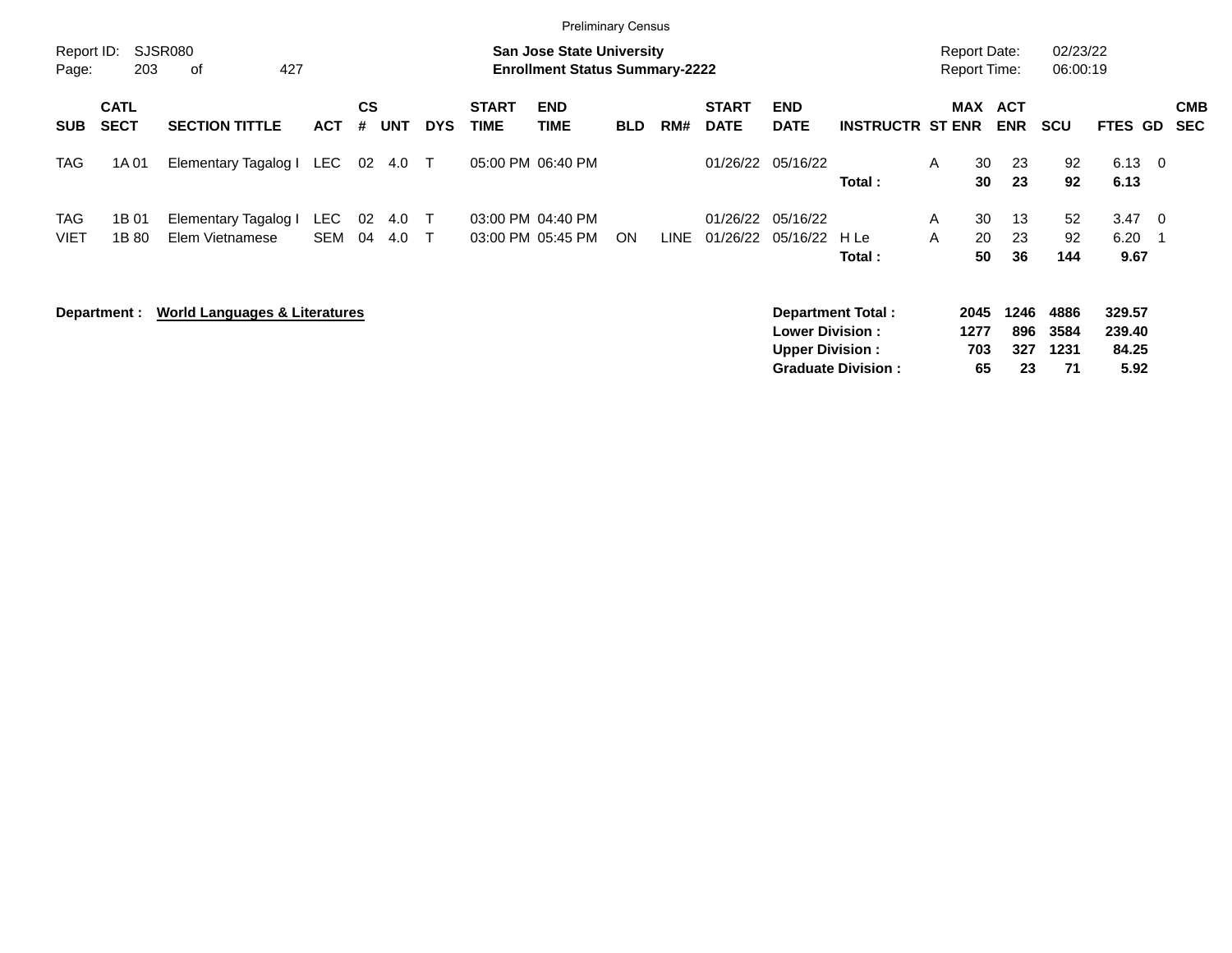|                     |                            |                                                |            |                |     |            |                             | <b>Preliminary Census</b>                                                 |            |             |                             |                                |                         |                                            |                       |                      |             |                          |                          |
|---------------------|----------------------------|------------------------------------------------|------------|----------------|-----|------------|-----------------------------|---------------------------------------------------------------------------|------------|-------------|-----------------------------|--------------------------------|-------------------------|--------------------------------------------|-----------------------|----------------------|-------------|--------------------------|--------------------------|
| Report ID:<br>Page: | 204                        | SJSR080<br>427<br>οf                           |            |                |     |            |                             | <b>San Jose State University</b><br><b>Enrollment Status Summary-2222</b> |            |             |                             |                                |                         | <b>Report Date:</b><br><b>Report Time:</b> |                       | 02/23/22<br>06:00:19 |             |                          |                          |
| <b>SUB</b>          | <b>CATL</b><br><b>SECT</b> | <b>SECTION TITTLE</b>                          | <b>ACT</b> | <b>CS</b><br># | UNT | <b>DYS</b> | <b>START</b><br><b>TIME</b> | <b>END</b><br><b>TIME</b>                                                 | <b>BLD</b> | RM#         | <b>START</b><br><b>DATE</b> | <b>END</b><br><b>DATE</b>      | <b>INSTRUCTR ST ENR</b> |                                            | MAX ACT<br><b>ENR</b> | <b>SCU</b>           | <b>FTES</b> | <b>GD</b>                | <b>CMB</b><br><b>SEC</b> |
| <b>College</b>      |                            | <b>Humanities &amp; the Arts</b>               |            |                |     |            |                             |                                                                           |            |             |                             |                                |                         |                                            |                       |                      |             |                          |                          |
| AMS                 | Department :<br>1A 80      | <b>Humanities</b><br><b>Amer Cultures 1877</b> | <b>LEC</b> | 01             | 0.0 | <b>TR</b>  |                             | 01:30 PM 02:45 PM                                                         | <b>ON</b>  | <b>LINE</b> | 01/26/22                    | 05/16/22                       | V Lo                    | 32<br>Α                                    | 29                    | 87                   | 0.00        | 0                        |                          |
| <b>AMS</b>          | 1A 81                      | Amer Cultures 1877                             | <b>SEM</b> | 05             | 6.0 | $\top$     |                             | 03:00 PM 04:15 PM                                                         | ON         | <b>LINE</b> | 01/26/22                    | 05/16/22                       | V Lo                    | 32<br>A                                    | 29                    | 87                   | 11.60       | 0                        |                          |
| AMS                 | 1A 82                      | Amer Cultures 1877                             | <b>LEC</b> | 01             | 0.0 | <b>TR</b>  |                             | 01:30 PM 02:45 PM                                                         | ON         | LINE        | 01/26/22                    | 05/16/22                       | R Kling                 | 32<br>Α                                    | 32                    | 96                   | 0.00        | 0                        |                          |
| AMS                 | 1A 83                      | Amer Cultures 1877                             | SEM        | 05             | 6.0 | R          |                             | 03:00 PM 04:15 PM                                                         | ON         | LINE        | 01/26/22                    | 05/16/22                       | R Kling                 | 32<br>A                                    | 32                    | 96                   | 12.80       | 0                        |                          |
| AMS                 | 1A 84                      | Amer Cultures 1877                             | LEC        | 01             | 0.0 | <b>TR</b>  |                             | 01:30 PM 02:45 PM                                                         | ON         | LINE        | 01/26/22                    | 05/16/22                       | J Gonzalez              | 32<br>A                                    | 28                    | 84                   | 0.00        | 0                        |                          |
| <b>AMS</b>          | 1A 85                      | Amer Cultures 1877                             | SEM        | 05             | 6.0 | $\top$     |                             | 03:00 PM 04:15 PM                                                         | ON         | <b>LINE</b> | 01/26/22                    | 05/16/22                       | J Gonzalez              | 32<br>$\overline{A}$                       | 28                    | 84                   | 11.20       | 0                        |                          |
|                     |                            |                                                |            |                |     |            |                             |                                                                           |            |             |                             |                                | Total:                  | 192                                        | 178                   | 534                  | 35.60       |                          |                          |
|                     |                            |                                                |            |                |     |            |                             |                                                                           |            |             |                             |                                |                         |                                            |                       |                      |             |                          |                          |
| AMS                 | 1B 01                      | Am Cults 1877-Pres                             | <b>LEC</b> | 01             | 0.0 | <b>TR</b>  |                             | 12:00 PM 01:15 PM                                                         | <b>BBC</b> | 004         | 01/26/22                    | 05/16/22                       | J Rycenga               | 35<br>A                                    | 16                    | 48                   | 0.00        | 0                        |                          |
| AMS                 | 1B 02                      | Am Cults 1877-Pres                             | <b>SEM</b> | 05             | 6.0 | <b>TR</b>  |                             | 01:30 PM 02:45 PM                                                         | <b>BBC</b> | 120         | 01/26/22                    | 05/16/22                       | J Rycenga               | 32<br>Α                                    | 16                    | 48                   | 6.40        | 0                        |                          |
| AMS                 | 1B 03                      | Am Cults 1877-Pres                             | <b>LEC</b> | 01             | 0.0 | <b>TR</b>  |                             | 12:00 PM 01:15 PM                                                         | <b>BBC</b> | 004         | 01/26/22                    | 05/16/22                       | M Moore                 | 32<br>A                                    | 14                    | 42                   | 0.00        | 0                        |                          |
| AMS                 | 1B 04                      | Am Cults 1877-Pres                             | SEM        | 05             | 6.0 | <b>TR</b>  |                             | 01:30 PM 02:45 PM                                                         | <b>BBC</b> | 130         | 01/26/22                    | 05/16/22                       | M Moore                 | 32<br>A                                    | 14                    | 42                   | 5.60        | 0                        |                          |
| AMS                 | 1B 05                      | Am Cults 1877-Pres                             | <b>LEC</b> | 01             | 0.0 | <b>TR</b>  |                             | 12:00 PM 01:15 PM                                                         | <b>BBC</b> | 004         | 01/26/22                    | 05/16/22                       | J Georges               | 32<br>Α                                    | 15                    | 45                   | 0.00        | 0                        |                          |
| AMS                 | 1B 06                      | Am Cults 1877-Pres                             | SEM        | 05             | 6.0 | <b>TR</b>  |                             | 01:30 PM 02:45 PM                                                         | <b>BBC</b> | 125         | 01/26/22                    | 05/16/22                       | J Georges               | 32<br>Α                                    | 15                    | 45                   | 6.00        | 0                        |                          |
| AMS                 | 1B 80                      | Am Cults 1877-Pres                             | <b>LEC</b> | 01             | 0.0 | <b>MW</b>  |                             | 09:00 AM 10:15 AM                                                         |            |             | 01/26/22                    | 05/16/22                       | S Moultry               | 32<br>Α                                    | 10                    | 30                   | 0.00        | 0                        |                          |
| AMS                 | 1B 81                      | Am Cults 1877-Pres                             | SEM        | 05             | 6.0 | МW         |                             | 10:30 AM 11:45 AM                                                         |            |             | 01/26/22                    | 05/16/22                       | S Moultry               | 32<br>Α                                    | 10                    | 30                   | 4.00        | 0                        |                          |
| AMS                 | 1B 82                      | Am Cults 1877-Pres                             | <b>LEC</b> | 01             | 0.0 | МW         |                             | 09:00 AM 10:15 AM                                                         |            |             | 01/26/22                    | 05/16/22                       | A Cushner               | 32<br>A                                    | 11                    | 33                   | 0.00        | 0                        |                          |
| AMS                 | 1B 83                      | Am Cults 1877-Pres                             | SEM        | 05             | 6.0 | МW         |                             | 10:30 AM 11:45 AM                                                         |            |             | 01/26/22                    | 05/16/22                       | A Cushner               | 32<br>A                                    | 11                    | 33                   | 4.40        | 0                        |                          |
| AMS                 | 1B 84                      | Am Cults 1877-Pres                             | <b>LEC</b> | 01             | 0.0 | МW         |                             | 09:00 AM 10:15 AM                                                         |            |             | 01/26/22                    | 05/16/22                       | J Georges               | 32<br>Α                                    | 10                    | 30                   | 0.00        | 0                        |                          |
| AMS                 | 1B 85                      | Am Cults 1877-Pres                             | SEM        | 05             | 6.0 | МW         |                             | 10:30 AM 11:45 AM                                                         |            |             | 01/26/22                    | 05/16/22                       | J Georges               | 32<br>Α                                    | 10                    | 30                   | 4.00        | 0                        |                          |
| AMS                 | 1B 86                      | Am Cults 1877-Pres                             | <b>LEC</b> | 01             | 0.0 | МW         |                             | 12:00 PM 01:15 PM                                                         | ON         | <b>LINE</b> | 01/26/22                    | 05/16/22                       | R Kling                 | 32<br>A                                    | 29                    | 87                   | 0.00        | 0                        |                          |
| AMS                 | 1B 87                      | Am Cults 1877-Pres                             | SEM        | 05             | 6.0 | м          |                             | 01:30 PM 02:45 PM                                                         | ON         | LINE        | 01/26/22                    | 05/16/22                       | R Kling                 | 32<br>Α                                    | 29                    | 87                   | 11.60       | 0                        |                          |
| AMS                 | 1B 88                      | Am Cults 1877-Pres                             | <b>LEC</b> | 01             | 0.0 | МW         |                             | 12:00 PM 01:15 PM                                                         | ON         | LINE        | 01/26/22                    | 05/16/22                       | A Cushner               | 32<br>A                                    | 31                    | 93                   | 0.00        | 0                        |                          |
| AMS                 | 1B 89                      | Am Cults 1877-Pres                             | SEM        | 05             | 6.0 | W          |                             | 01:30 PM 02:45 PM                                                         | ON         | <b>LINE</b> | 01/26/22                    | 05/16/22                       | A Cushner               | 32<br>A                                    | 31                    | 93                   | 12.40       | 0                        |                          |
| AMS                 | 1B 90                      | Am Cults 1877-Pres                             | <b>LEC</b> | 01             | 0.0 | МW         |                             | 12:00 PM 01:15 PM                                                         | ON         | LINE        | 01/26/22                    | 05/16/22                       | V Lo                    | 32<br>A                                    | 23                    | 69                   | 0.00        | 0                        |                          |
| AMS                 | 1B 91                      | Am Cults 1877-Pres                             | SEM        | 05             | 6.0 | м          |                             | 01:30 PM 02:45 PM                                                         | ON         | <b>LINE</b> | 01/26/22                    | 05/16/22                       | V Lo                    | 32<br>Α                                    | 23                    | 69                   | 9.20        | 0                        |                          |
| AMS                 | 1B 92                      | Am Cults 1877-Pres                             | <b>LEC</b> |                | 0.0 |            |                             |                                                                           |            |             |                             |                                |                         | X                                          | $\mathbf 0$<br>0      | 0                    | 0.00        | 0                        |                          |
| AMS                 | 1B 93                      | Am Cults 1877-Pres                             | <b>SEM</b> |                | 6.0 |            |                             |                                                                           |            |             |                             |                                |                         | X                                          | $\mathbf 0$<br>0      | 0                    | 0.00        | $\mathbf 0$              |                          |
| AMS                 | 1B 94                      | Am Cults 1877-Pres                             | LEC        |                | 0.0 |            |                             |                                                                           |            |             |                             |                                |                         | X                                          | 0<br>0                | 0                    | 0.00        | $\overline{\mathbf{0}}$  |                          |
| AMS                 | 1B 95                      | Am Cults 1877-Pres                             | <b>SEM</b> |                | 6.0 |            |                             |                                                                           |            |             |                             |                                |                         | X                                          | 0<br>0                | 0                    | 0.00        | - 0                      |                          |
| AMS                 | 1B 96                      | Am Cults 1877-Pres                             | <b>LEC</b> |                | 0.0 |            |                             |                                                                           |            |             |                             |                                |                         | X                                          | 0<br>0                | 0                    | 0.00        | $\overline{\phantom{0}}$ |                          |
| AMS                 | 1B 97                      | Am Cults 1877-Pres                             | SEM        |                | 6.0 |            |                             |                                                                           |            |             |                             |                                |                         | X                                          | 0<br>0                | 0                    | $0.00 \t 0$ |                          |                          |
|                     |                            |                                                |            |                |     |            |                             |                                                                           |            |             |                             |                                | Total:                  | 579                                        | 318                   | 954                  | 63.60       |                          |                          |
| AMS                 | 129 80                     | How World Sees USA LEC 02 3.0 T                |            |                |     |            |                             | 09:00 AM 10:15 AM ON                                                      |            |             |                             | LINE 01/26/22 05/16/22 S Brown |                         | 30<br>A                                    | 27                    | 81                   | $5.40\ 0$   |                          |                          |
|                     |                            |                                                |            |                |     |            |                             |                                                                           |            |             |                             |                                | Total:                  |                                            | 27<br>30              | 81                   | 5.40        |                          |                          |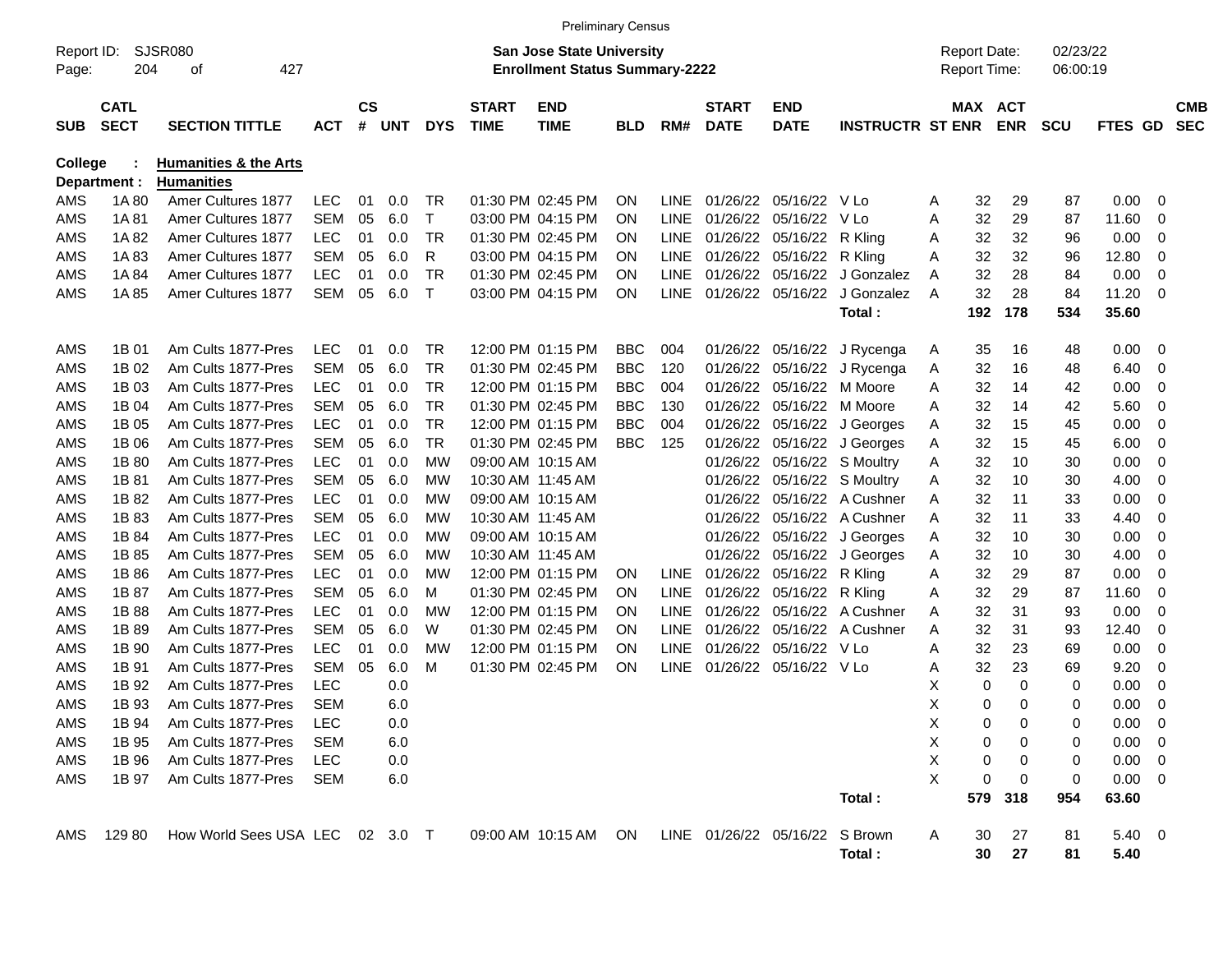|                     |                            |                             |                |                |            |            |                             |                                                                    | <b>Preliminary Census</b> |             |                             |                                  |                                |   |                                     |            |                      |             |                          |                          |
|---------------------|----------------------------|-----------------------------|----------------|----------------|------------|------------|-----------------------------|--------------------------------------------------------------------|---------------------------|-------------|-----------------------------|----------------------------------|--------------------------------|---|-------------------------------------|------------|----------------------|-------------|--------------------------|--------------------------|
| Report ID:<br>Page: | 205                        | <b>SJSR080</b><br>427<br>оf |                |                |            |            |                             | San Jose State University<br><b>Enrollment Status Summary-2222</b> |                           |             |                             |                                  |                                |   | <b>Report Date:</b><br>Report Time: |            | 02/23/22<br>06:00:19 |             |                          |                          |
| <b>SUB</b>          | <b>CATL</b><br><b>SECT</b> | <b>SECTION TITTLE</b>       | <b>ACT</b>     | <b>CS</b><br># | <b>UNT</b> | <b>DYS</b> | <b>START</b><br><b>TIME</b> | <b>END</b><br><b>TIME</b>                                          | <b>BLD</b>                | RM#         | <b>START</b><br><b>DATE</b> | <b>END</b><br><b>DATE</b>        | <b>INSTRUCTR ST ENR</b>        |   | MAX ACT                             | <b>ENR</b> | <b>SCU</b>           | FTES GD     |                          | <b>CMB</b><br><b>SEC</b> |
| AMS                 | 139 01                     | Animals & Society           | <b>SEM</b>     |                | 3.0        |            |                             |                                                                    |                           |             |                             |                                  |                                | Х | 0                                   | 0          | 0                    | 0.00        | - 0                      |                          |
| AMS                 | 139 02                     | Animals & Society           | <b>SEM</b>     | 05             | 3.0        | W          |                             | 04:30 PM 07:15 PM                                                  | DMH                       | 226B        |                             | 01/26/22 05/16/22                | D Rivers                       | A | 25                                  | 22         | 66                   | 4.40        | 0                        |                          |
| AMS                 | 13980                      | Animals & Society           | <b>SEM</b>     | 05             | 3.0        | R          |                             | 12:00 PM 01:15 PM                                                  | ON                        | <b>LINE</b> |                             |                                  | 01/26/22 05/16/22 T LeVasseur  | A | 25                                  | 23         | 69                   | 4.65        | -1                       |                          |
| AMS                 | 13981                      | Animals & Society           | <b>SEM</b>     | 05             | 3.0        | м          |                             | 04:30 PM 07:15 PM                                                  | ON                        | <b>LINE</b> |                             | 01/26/22 05/16/22                | P lyer                         | A | 25                                  | 23         | 69                   | 4.60        | 0                        |                          |
| AMS                 | 13982                      | Animals & Society           | <b>SEM</b>     | 05             | 3.0        | TR         |                             | 12:00 PM 01:15 PM                                                  | ΟN                        | LINE        |                             | 01/26/22 05/16/22                | P lyer                         | Α | 25                                  | 24         | 72                   | 4.80        | $\overline{\mathbf{0}}$  |                          |
|                     |                            |                             |                |                |            |            |                             |                                                                    |                           |             |                             |                                  | Total:                         |   | 100                                 | 92         | 276                  | 18.45       |                          |                          |
| AMS                 | 15980                      | Nat & World Cult            | <b>SEM</b>     | 05             | 3.0        | <b>TBA</b> |                             |                                                                    | <b>ON</b>                 | LINE        |                             |                                  | 01/26/22 05/16/22 L Stenmark   | A | 30                                  | 18         | 54                   | 3.60        | $0\,$ C                  |                          |
| <b>ENVS</b>         | 15980                      | Nat & World Cult            | <b>SEM</b>     | 05             | 3.0        | <b>TBA</b> |                             |                                                                    | <b>ON</b>                 | <b>LINE</b> |                             |                                  | 01/26/22 05/16/22 L Stenmark   | A | $\mathbf 0$                         | 6          | 18                   | 1.20        | $0\,C$                   |                          |
| <b>HUM</b>          | 15980                      | Nat & World Cult            | <b>SEM</b>     | 05             | 3.0        | TBA        |                             |                                                                    | ON                        | <b>LINE</b> |                             |                                  | 01/26/22 05/16/22 L Stenmark   | A | 0                                   | 7          | 21                   | 1.40        | 0 <sup>o</sup>           |                          |
| AMS                 | 15981                      | Nat & World Cult            | <b>SEM</b>     | 05             | 3.0        | <b>TR</b>  |                             | 01:30 PM 02:45 PM                                                  |                           |             |                             | 01/26/22 05/16/22 S Brown        |                                | A | 30                                  | 21         | 63                   | 4.20        | 0 <sup>o</sup>           |                          |
| <b>ENVS</b>         | 15981                      | Nat & World Cult            | <b>SEM</b>     | 05             | 3.0        | <b>TR</b>  |                             | 01:30 PM 02:45 PM                                                  |                           |             |                             | 01/26/22 05/16/22 S Brown        |                                | Α | 0                                   | 6          | 18                   | 1.20        | $0\,C$                   |                          |
| <b>HUM</b>          | 15981                      | Nat & World Cult            | <b>SEM</b>     | 05             | 3.0        | <b>TR</b>  |                             | 01:30 PM 02:45 PM                                                  |                           |             |                             | 01/26/22 05/16/22 S Brown        |                                | A | 0                                   | 3          | 9                    | 0.60        | 0 <sup>o</sup>           |                          |
| AMS                 | 15982                      | Nat & World Cult            | <b>SEM</b>     | 05             | 3.0        | MW         |                             | 12:00 PM 01:15 PM                                                  |                           |             |                             | 01/26/22 05/16/22 S Brown        |                                | Α | 30                                  | 16         | 48                   | 3.20        | 0 <sup>o</sup>           |                          |
| <b>ENVS</b>         | 15982                      | Nat & World Cult            | <b>SEM</b>     | 05             | 3.0        | MW         |                             | 12:00 PM 01:15 PM                                                  |                           |             |                             | 01/26/22 05/16/22 S Brown        |                                | Α | 0                                   | 11         | 33                   | 2.20        | 0 <sup>o</sup>           |                          |
| <b>HUM</b>          | 15982                      | Nat & World Cult            | <b>SEM</b>     | 05             | 3.0        | MW         |                             | 12:00 PM 01:15 PM                                                  |                           |             |                             | 01/26/22 05/16/22 S Brown        |                                | Α | 0                                   | 3          | 9                    | 0.60        | 0 <sup>o</sup>           |                          |
|                     |                            |                             |                |                |            |            |                             |                                                                    |                           |             |                             |                                  | Total:                         |   | 90                                  | 91         | 273                  | 18.20       |                          |                          |
| AMS                 | 16980                      | Amer Dream                  | SEM            | 05             | 3.0        | TBA        |                             |                                                                    | <b>ON</b>                 | <b>LINE</b> |                             |                                  | 01/26/22 05/16/22 J Gonzalez   | A | 30                                  | 26         | 78                   | 5.20        | $0\,$ C                  |                          |
| <b>HUM</b>          | 16980                      | Amer Dream                  | <b>SEM</b>     | 05             | 3.0        | TBA        |                             |                                                                    | <b>ON</b>                 | <b>LINE</b> |                             | 01/26/22 05/16/22                | J Gonzalez                     | A | 0                                   | 3          | 9                    | 0.60        | 0 <sup>o</sup>           |                          |
|                     |                            |                             |                |                |            |            |                             |                                                                    |                           |             |                             |                                  | Total:                         |   | 30                                  | 29         | 87                   | 5.80        |                          |                          |
| AMS                 | 180 01                     | <b>Individual Studies</b>   | <b>SUP</b>     | 78             | 1.0        | TBA        |                             |                                                                    | <b>ON</b>                 | <b>LINE</b> |                             | 01/26/22 05/16/22 D Rivers       |                                | A | 1                                   | 0          | 0                    | 0.00        | $\overline{\phantom{0}}$ |                          |
| AMS                 | 180 02                     | <b>Individual Studies</b>   | <b>SUP</b>     | 78             | 2.0        | <b>TBA</b> |                             |                                                                    | <b>ON</b>                 | <b>LINE</b> |                             | 01/26/22 05/16/22                | D Rivers                       | Α | $\mathbf{1}$                        | 0          | 0                    | 0.00        | $\overline{\mathbf{0}}$  |                          |
| AMS                 | 180 03                     | <b>Individual Studies</b>   | <b>SUP</b>     | 78             | 3.0        | <b>TBA</b> |                             |                                                                    | ΟN                        | <b>LINE</b> |                             | 01/26/22 05/16/22                | D Rivers                       | Α | $\mathbf{1}$                        | 0          | 0                    | 0.00        | $\overline{\mathbf{0}}$  |                          |
|                     |                            |                             |                |                |            |            |                             |                                                                    |                           |             |                             |                                  | Total:                         |   | 3                                   | 0          | 0                    | 0.00        |                          |                          |
| CA                  | 60 01                      | <b>Creativity Matters</b>   | <b>LEC</b>     | 02             | 3.0        | $\top$     |                             | 03:00 PM 05:45 PM                                                  | CL                        | 306         |                             |                                  | 01/26/22 05/16/22 J Murphy     | A | 25                                  | 24         | 72                   | 4.80        | $\overline{\mathbf{0}}$  |                          |
| CA                  | 6080                       | <b>Creativity Matters</b>   | <b>LEC</b>     | 02             | 3.0        | M          |                             | 01:30 PM 02:45 PM                                                  |                           |             |                             | 01/26/22 05/16/22 E Linden       |                                | A | 25                                  | 25         | 75                   | 5.00        | $\overline{\mathbf{0}}$  |                          |
| CA                  | 6081                       | <b>Creativity Matters</b>   | <b>LEC</b>     | 02             | 3.0        | W          |                             | 01:30 PM 02:45 PM                                                  | <b>ON</b>                 | LINE        |                             |                                  | 01/26/22 05/16/22 J Murphy     | Α | 25                                  | 24         | 72                   | 4.80        | 0                        |                          |
| CA                  | 60 82                      | <b>Creativity Matters</b>   | LEC 02 3.0 TBA |                |            |            |                             |                                                                    | ON.                       |             |                             | LINE 01/26/22 05/16/22 I lannoli |                                | Α | 25                                  | 25         | 75                   | $5.00 \t 0$ |                          |                          |
|                     |                            |                             |                |                |            |            |                             |                                                                    |                           |             |                             |                                  | Total:                         |   | 100                                 | 98         | 294                  | 19.60       |                          |                          |
| CA                  | 75 01                      | Perf Arts K8 Teach          | SEM 05         |                | $3.0$ T    |            |                             | 05:45 PM 08:30 PM                                                  | MUS 250                   |             |                             |                                  | 01/26/22 05/16/22 K Ireland D' | A | 25                                  | 11         | 33                   | $2.20 \t 0$ |                          |                          |
| CA                  | 75 02                      | Perf Arts K8 Teach          | <b>SEM</b>     |                | 3.0        |            |                             |                                                                    |                           |             |                             |                                  |                                | X | 0                                   | 0          | 0                    | $0.00 \t 0$ |                          |                          |
| CA                  | 75 03                      | Perf Arts K8 Teach          | SEM            |                | 3.0        |            |                             |                                                                    |                           |             |                             |                                  |                                | X | 0                                   | 0          | 0                    | $0.00 \t 0$ |                          |                          |
|                     |                            |                             |                |                |            |            |                             |                                                                    |                           |             |                             |                                  | Total:                         |   | 25                                  | 11         | 33                   | 2.20        |                          |                          |
| CA                  | 95 01                      | Queer Arts                  | LEC.           |                | 02 3.0 MW  |            |                             | 10:30 AM 11:45 AM                                                  | CL                        | 306         |                             | 01/26/22 05/16/22 L Alder        |                                | A | 25                                  | 25         | 75                   | $5.00 \t 0$ |                          |                          |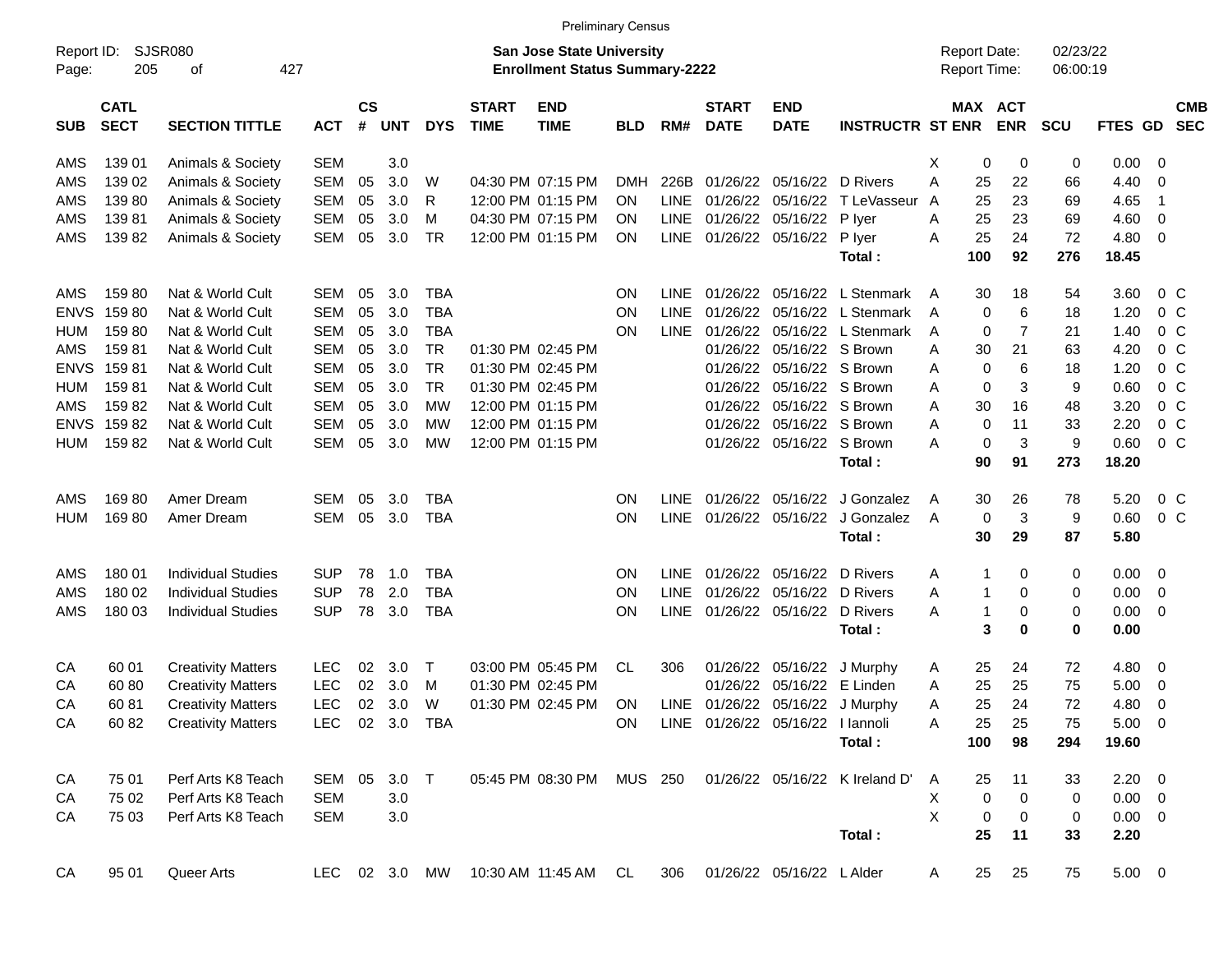|                     |                                                                   |                           |               |    |                         |              |                             | <b>Preliminary Census</b>                                                 |            |             |                                |                             |                                      |                                     |                |                      |             |                            |                          |
|---------------------|-------------------------------------------------------------------|---------------------------|---------------|----|-------------------------|--------------|-----------------------------|---------------------------------------------------------------------------|------------|-------------|--------------------------------|-----------------------------|--------------------------------------|-------------------------------------|----------------|----------------------|-------------|----------------------------|--------------------------|
| Report ID:<br>Page: | 206                                                               | SJSR080<br>427<br>οf      |               |    |                         |              |                             | <b>San Jose State University</b><br><b>Enrollment Status Summary-2222</b> |            |             |                                |                             |                                      | <b>Report Date:</b><br>Report Time: |                | 02/23/22<br>06:00:19 |             |                            |                          |
| <b>SUB</b>          | <b>CATL</b><br><b>SECT</b><br><b>SECTION TITTLE</b><br><b>ACT</b> |                           |               |    | <b>CS</b><br><b>UNT</b> | <b>DYS</b>   | <b>START</b><br><b>TIME</b> | <b>END</b><br><b>TIME</b>                                                 | <b>BLD</b> | RM#         | <b>START</b><br><b>DATE</b>    | <b>END</b><br><b>DATE</b>   | <b>INSTRUCTR ST ENR</b>              | <b>MAX ACT</b>                      | <b>ENR</b>     | <b>SCU</b>           | FTES GD     |                            | <b>CMB</b><br><b>SEC</b> |
| CA                  | 95 02                                                             | Queer Arts                | LEC           | 02 | 3.0                     | MW           |                             | 01:30 PM 02:45 PM                                                         | CL.        | 306         | 01/26/22                       | 05/16/22                    | L Alder                              | 25<br>Α                             | 25             | 75                   | 5.00        | $\overline{\phantom{0}}$   |                          |
| CA                  | 95 80                                                             | Queer Arts                | <b>LEC</b>    | 02 | 3.0                     | $\mathsf{T}$ |                             | 10:30 AM 11:45 AM                                                         | ΟN         | <b>LINE</b> | 01/26/22 05/16/22 LAIder       |                             |                                      | 25<br>A                             | 25             | 75                   | 5.00        | $\overline{\phantom{0}}$   |                          |
|                     |                                                                   |                           |               |    |                         |              |                             |                                                                           |            |             |                                |                             | Total:                               | 75                                  | 75             | 225                  | 15.00       |                            |                          |
| CA                  | 172 01                                                            | Arts in US Society        | LEC           | 01 | 3.0                     | M            |                             | 03:00 PM 05:45 PM                                                         | CL         | 306         |                                | 01/26/22 05/16/22 C Jeffrey |                                      | 30<br>A                             | 16             | 48                   | 3.20        | 0 C                        |                          |
|                     | ENGL 172 01                                                       | Arts in US Society        | <b>LEC</b>    | 01 | 3.0                     | M            |                             | 03:00 PM 05:45 PM                                                         | CL         | 306         |                                | 01/26/22 05/16/22 C Jeffrey |                                      | 0<br>A                              | 6              | 18                   | 1.20        | $0\,$ C                    |                          |
|                     | MUSC 172 01                                                       | Arts in US Society        | <b>LEC</b>    | 01 | 3.0                     | M            |                             | 03:00 PM 05:45 PM                                                         | CL.        | 306         |                                | 01/26/22 05/16/22 C Jeffrey |                                      | 0<br>A                              | 3              | 9                    | 0.60        | $0\,$ C                    |                          |
| TA                  | 172 01                                                            | Arts in US Society        | <b>LEC</b>    | 01 | 3.0                     | M            |                             | 03:00 PM 05:45 PM                                                         | CL.        | 306         |                                | 01/26/22 05/16/22 C Jeffrey |                                      | 0<br>Α                              | 3              | 9                    | 0.60        | $0\,$ C                    |                          |
| CA                  | 17280                                                             | Arts in US Society        | <b>LEC</b>    | 01 | 3.0                     | M            |                             | 10:30 AM 11:45 AM                                                         | ΟN         | <b>LINE</b> |                                | 01/26/22 05/16/22 E Linden  |                                      | 30<br>Α                             | 22             | 66                   | 4.40        | 0 <sup>o</sup>             |                          |
|                     | ENGL 172 80                                                       | Arts in US Society        | <b>LEC</b>    | 01 | 3.0                     | M            |                             | 10:30 AM 11:45 AM                                                         | ΟN         | <b>LINE</b> |                                | 01/26/22 05/16/22 E Linden  |                                      | 0<br>Α                              | $\overline{4}$ | 12                   | 0.80        | 0 <sup>o</sup>             |                          |
|                     | MUSC 172 80                                                       | Arts in US Society        | <b>LEC</b>    | 01 | 3.0                     | M            |                             | 10:30 AM 11:45 AM                                                         | ΟN         | LINE        |                                | 01/26/22 05/16/22 E Linden  |                                      | Α<br>0                              | 2              | 6                    | 0.40        | 0 <sup>o</sup>             |                          |
| TA                  | 17280                                                             | Arts in US Society        | <b>LEC</b>    | 01 | 3.0                     | M            |                             | 10:30 AM 11:45 AM                                                         | ΟN         | <b>LINE</b> |                                | 01/26/22 05/16/22 E Linden  |                                      | 0<br>Α                              | $\overline{c}$ | 6                    | 0.40        | $0\,$ C                    |                          |
|                     |                                                                   |                           |               |    |                         |              |                             |                                                                           |            |             |                                |                             | Total:                               | 60                                  | 58             | 174                  | 11.60       |                            |                          |
| CA                  | 17301                                                             | Cont World Arts           | <b>LEC</b>    | 01 | 3.0                     | W            |                             | 03:00 PM 05:45 PM                                                         | CL         | 306         |                                | 01/26/22 05/16/22 E Linden  |                                      | 30<br>A                             | 2              | 6                    | 0.40        | 0 C                        |                          |
|                     | ENGL 173 01                                                       | Cont World Arts           | <b>LEC</b>    | 01 | 3.0                     | W            |                             | 03:00 PM 05:45 PM                                                         | CL.        | 306         |                                | 01/26/22 05/16/22 E Linden  |                                      | Α<br>0                              | 2              | 6                    | 0.40        | 0 <sup>o</sup>             |                          |
|                     | MUSC 173 01                                                       | Cont World Arts           | <b>LEC</b>    | 01 | 3.0                     | W            |                             | 03:00 PM 05:45 PM                                                         | CL.        | 306         |                                | 01/26/22 05/16/22 E Linden  |                                      | 0<br>Α                              | 6              | 18                   | 1.20        | 0 <sup>o</sup>             |                          |
| TA                  | 17301                                                             | Cont World Arts           | <b>LEC</b>    | 01 | 3.0                     | W            |                             | 03:00 PM 05:45 PM                                                         | CL.        | 306         |                                | 01/26/22 05/16/22 E Linden  |                                      | 0<br>Α                              | 2              | 6                    | 0.40        | $0\,$ C                    |                          |
| СA                  | 17380                                                             | Cont World Arts           | <b>LEC</b>    | 01 | 3.0                     | W            |                             | 10:30 AM 11:45 AM                                                         |            |             |                                | 01/26/22 05/16/22 E Linden  |                                      | Α<br>30                             | 17             | 51                   | 3.40        | 0 <sup>o</sup>             |                          |
|                     | ENGL 173 80                                                       | Cont World Arts           | LEC           | 01 | 3.0                     | W            |                             | 10:30 AM 11:45 AM                                                         |            |             |                                | 01/26/22 05/16/22 E Linden  |                                      | 0<br>Α                              | 3              | 9                    | 0.60        | 0 <sup>o</sup>             |                          |
|                     | MUSC 173 80                                                       | Cont World Arts           | <b>LEC</b>    | 01 | 3.0                     | W            |                             | 10:30 AM 11:45 AM                                                         |            |             |                                | 01/26/22 05/16/22 E Linden  |                                      | Α<br>0                              | 5              | 15                   | 1.00        | 0 <sup>o</sup>             |                          |
| TA                  | 17380                                                             | <b>Cont World Arts</b>    | LEC           | 01 | 3.0                     | W            |                             | 10:30 AM 11:45 AM                                                         |            |             |                                | 01/26/22 05/16/22 E Linden  |                                      | 0<br>Α                              | $\overline{c}$ | 6                    | 0.40        | 0 <sup>o</sup>             |                          |
|                     |                                                                   |                           |               |    |                         |              |                             |                                                                           |            |             |                                |                             | Total:                               | 60                                  | 39             | 117                  | 7.80        |                            |                          |
| CA                  | 176 01                                                            | Creativ Leadership        | SEM 05 3.0    |    |                         | R            |                             | 03:00 PM 05:45 PM                                                         | CL         | 306         |                                | 01/26/22 05/16/22           | W McCraw                             | Α<br>25                             | 20             | 60                   | $4.00 \ 0$  |                            |                          |
|                     |                                                                   |                           |               |    |                         |              |                             |                                                                           |            |             |                                |                             | Total:                               | 25                                  | 20             | 60                   | 4.00        |                            |                          |
| CA                  | 17701                                                             | Arts for Teaching         | SEM           | 05 | 3.0                     | МW           |                             | 09:00 AM 10:15 AM                                                         |            |             |                                |                             | DMH 226B 01/26/22 05/16/22 G Muriera | 30<br>A                             | 14             | 42                   | 2.80        | $\overline{\phantom{0}}$   |                          |
| CA                  | 17702                                                             | Arts for Teaching         | <b>SEM</b>    |    | 3.0                     |              |                             |                                                                           |            |             |                                |                             |                                      | X<br>0                              | 0              | 0                    | 0.00        | $\overline{\mathbf{0}}$    |                          |
| CA                  | 17780                                                             | Arts for Teaching         | SEM           | 05 | 3.0                     | F            |                             | 01:00 PM 02:15 PM                                                         | ON         |             |                                |                             | LINE 01/26/22 05/16/22 K Kratochvil  | 30<br>A                             | 30             | 90                   | 6.00        | 0                          |                          |
| CA                  |                                                                   | 177 81 Arts for Teaching  | SEM 05 3.0 TR |    |                         |              |                             | 12:00 PM 01:15 PM                                                         |            |             |                                |                             | 01/26/22 05/16/22 G Muriera          | $30\,$<br>Α                         | 19             | 57                   | 3.85        | $\overline{\phantom{0}}$ 1 |                          |
|                     |                                                                   |                           |               |    |                         |              |                             |                                                                           |            |             |                                |                             | Total:                               | 90                                  | 63             | 189                  | 12.65       |                            |                          |
| CA                  | 180 01                                                            | <b>Individual Studies</b> | SUP           |    |                         | <b>TBA</b>   |                             |                                                                           | ON.        |             | LINE 01/26/22 05/16/22 S Riley |                             |                                      | 1<br>A                              | 0              | 0                    | $0.00 \t 0$ |                            |                          |
| CA                  | 180 02                                                            | <b>Individual Studies</b> | <b>SUP</b>    |    | 78 2.0                  | <b>TBA</b>   |                             |                                                                           | ON         |             | LINE 01/26/22 05/16/22 S Riley |                             |                                      | $\mathbf{1}$<br>A                   | 0              | 0                    | $0.00 \t 0$ |                            |                          |
| CA                  | 180 03                                                            | <b>Individual Studies</b> | <b>SUP</b>    |    | 78 3.0                  | <b>TBA</b>   |                             |                                                                           | ON         |             | LINE 01/26/22 05/16/22 S Riley |                             |                                      | $\mathbf{1}$<br>Α                   | 0              | 0                    | $0.00 \t 0$ |                            |                          |
| CA                  | 180 04                                                            | <b>Individual Studies</b> | <b>SUP</b>    |    | 78 4.0                  | TBA          |                             |                                                                           | ON         |             | LINE 01/26/22 05/16/22 S Riley |                             |                                      | $\mathbf{1}$<br>Α                   | 0              | 0                    | $0.00 \t 0$ |                            |                          |
|                     |                                                                   |                           |               |    |                         |              |                             |                                                                           |            |             |                                |                             | Total:                               | 4                                   | 0              | 0                    | 0.00        |                            |                          |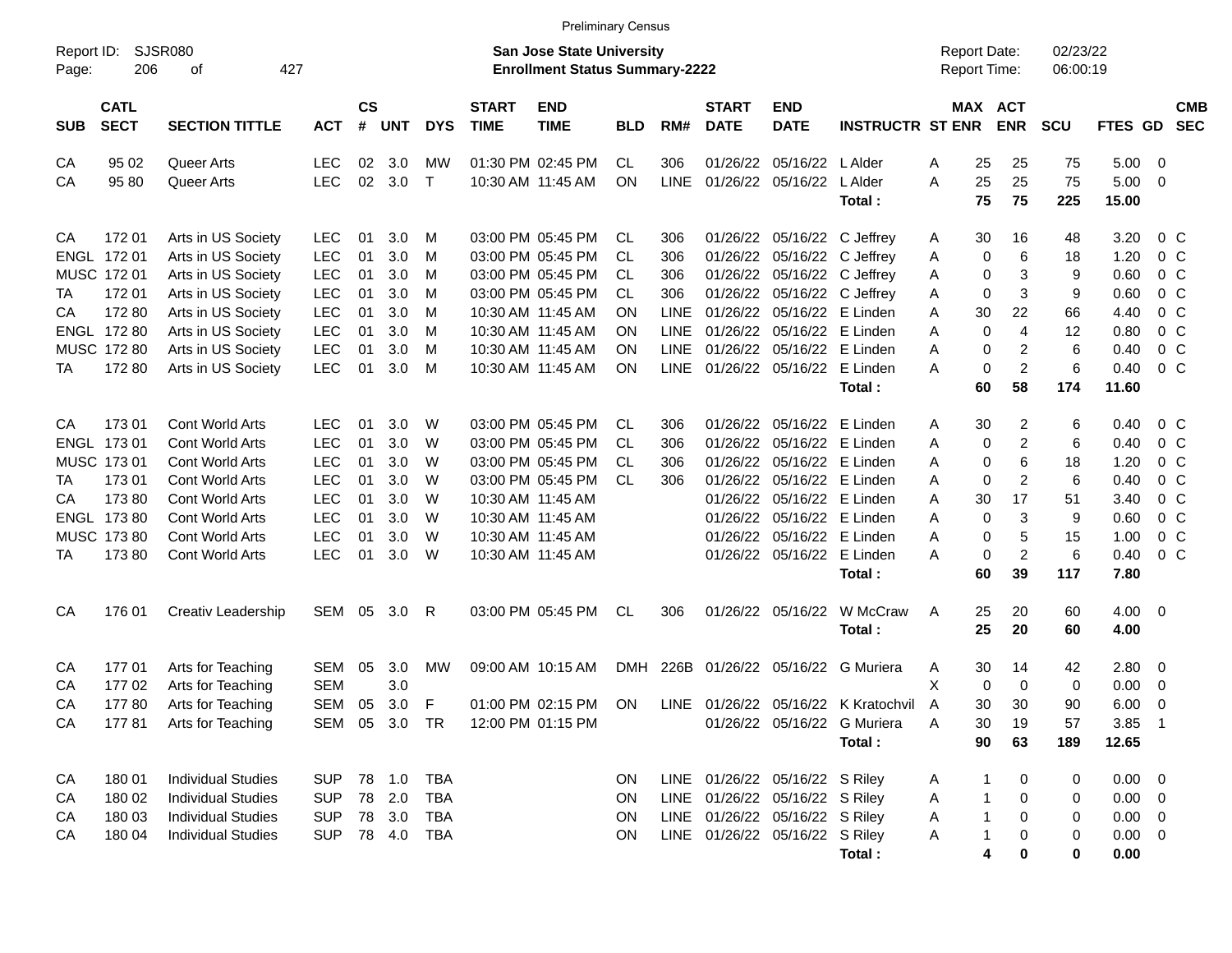|                     |                            |                                        |                          |                         |            |                          |                             | <b>Preliminary Census</b>                                                 |                          |                     |                             |                              |                                  |                                     |                  |                      |              |                    |                          |
|---------------------|----------------------------|----------------------------------------|--------------------------|-------------------------|------------|--------------------------|-----------------------------|---------------------------------------------------------------------------|--------------------------|---------------------|-----------------------------|------------------------------|----------------------------------|-------------------------------------|------------------|----------------------|--------------|--------------------|--------------------------|
| Report ID:<br>Page: | 207                        | <b>SJSR080</b><br>427<br>οf            |                          |                         |            |                          |                             | <b>San Jose State University</b><br><b>Enrollment Status Summary-2222</b> |                          |                     |                             |                              |                                  | <b>Report Date:</b><br>Report Time: |                  | 02/23/22<br>06:00:19 |              |                    |                          |
| <b>SUB</b>          | <b>CATL</b><br><b>SECT</b> | <b>SECTION TITTLE</b>                  | <b>ACT</b>               | <b>CS</b><br>$\pmb{\#}$ | <b>UNT</b> | <b>DYS</b>               | <b>START</b><br><b>TIME</b> | <b>END</b><br><b>TIME</b>                                                 | <b>BLD</b>               | RM#                 | <b>START</b><br><b>DATE</b> | <b>END</b><br><b>DATE</b>    | <b>INSTRUCTR ST ENR</b>          | MAX ACT                             | <b>ENR</b>       | SCU                  | FTES GD      |                    | <b>CMB</b><br><b>SEC</b> |
| CА<br>CА            | 190 01<br>190 02           | Field Work-Intern<br>Field Work-Intern | <b>SUP</b><br><b>SUP</b> | 78<br>78                | 1.0<br>2.0 | <b>TBA</b><br><b>TBA</b> |                             |                                                                           | ΟN<br>ΟN                 | LINE<br><b>LINE</b> | 01/26/22<br>01/26/22        | 05/16/22 S Riley<br>05/16/22 | S Riley                          | Α<br>10<br>A<br>$\mathbf{1}$        | -1<br>0          | $\mathbf 1$<br>0     | 0.07<br>0.00 | - 0<br>$\mathbf 0$ |                          |
| CА                  | 190 03                     | Field Work-Intern                      | <b>SUP</b>               | 78                      | 3.0        | <b>TBA</b>               |                             |                                                                           | ΟN                       | <b>LINE</b>         |                             | 01/26/22 05/16/22            | S Riley<br>Total:                | $\mathbf{1}$<br>A<br>12             | 0<br>$\mathbf 1$ | 0<br>$\mathbf 1$     | 0.00<br>0.07 | $\overline{0}$     |                          |
| HUM<br><b>HUM</b>   | 1B 01<br>1B 02             | Hum Honors 1B<br>Hum Honors 1B         | <b>LEC</b><br><b>SEM</b> | 01<br>05                | 0.0<br>6.0 | <b>TR</b><br><b>TR</b>   |                             | 10:30 AM 11:45 AM<br>12:00 PM 01:15 PM                                    | <b>BBC</b><br><b>DMH</b> | 222<br>226B         | 01/26/22<br>01/26/22        | 05/16/22<br>05/16/22         | J Lindahl<br>J Lindahl           | 15<br>A<br>15<br>Α                  | 13<br>13         | 39<br>39             | 0.00<br>5.20 | - 0<br>$\mathbf 0$ |                          |
| <b>HUM</b>          | 1B 05                      | Hum Honors 1B                          | <b>LEC</b>               | 01                      | 0.0        | <b>TR</b>                |                             | 10:30 AM 11:45 AM                                                         | <b>BBC</b>               | 222                 | 01/26/22                    | 05/16/22                     | A Zarate                         | 15<br>Α                             | 14               | 42                   | 0.00         | $\mathbf 0$        |                          |
| <b>HUM</b>          | 1B 06                      | Hum Honors 1B                          | <b>SEM</b>               | 05                      | 6.0        | <b>TR</b>                |                             | 12:00 PM 01:15 PM                                                         | <b>SH</b>                | 238                 | 01/26/22                    | 05/16/22                     | A Zarate                         | 15<br>Α                             | 14               | 42                   | 5.60         | $\overline{0}$     |                          |
| <b>HUM</b>          | 1B 07                      | Hum Honors 1B                          | <b>LEC</b>               | 01                      | 0.0        | <b>TR</b>                | 10:30 AM 11:45 AM           |                                                                           | <b>BBC</b>               | 222                 | 01/26/22                    | 05/16/22                     | E Johnson                        | 15<br>A                             | 13               | 39                   | 0.00         | $\overline{0}$     |                          |
| <b>HUM</b>          | 1B 08                      | Hum Honors 1B                          | <b>SEM</b>               | 05                      | 6.0        | <b>TR</b>                |                             | 12:00 PM 01:15 PM                                                         | <b>BBC</b>               | 125                 |                             | 01/26/22 05/16/22            | E Johnson                        | 15<br>A                             | 13               | 39                   | 5.20         | 0                  |                          |
|                     |                            |                                        |                          |                         |            |                          |                             |                                                                           |                          |                     |                             |                              | Total:                           | 90                                  | 80               | 240                  | 16.00        |                    |                          |
| HUM                 | 2B 80                      | Hum Honors 2B                          | <b>LEC</b>               | 01                      | 0.0        | <b>TR</b>                |                             | 09:00 AM 10:15 AM                                                         | ΟN                       | <b>LINE</b>         | 01/26/22                    | 05/16/22                     | M Okin                           | A<br>35                             | 14               | 42                   | 0.00         | - 0                |                          |
| <b>HUM</b>          | 2B 81                      | Hum Honors 2B                          | <b>SEM</b>               | 05                      | 6.0        | <b>TR</b>                |                             | 10:30 AM 11:45 AM                                                         | ΟN                       | <b>LINE</b>         | 01/26/22                    | 05/16/22                     | M Okin                           | 35<br>Α                             | 14               | 42                   | 5.60         | $\overline{0}$     |                          |
| <b>HUM</b>          | 2B 82                      | Hum Honors 2B                          | <b>LEC</b>               | 01                      | 0.0        | <b>TR</b>                |                             | 09:00 AM 10:15 AM                                                         | ΟN                       | <b>LINE</b>         | 01/26/22                    | 05/16/22                     | C RostankowsA                    | 35                                  | 14               | 42                   | 0.00         | $\mathbf 0$        |                          |
| <b>HUM</b>          | 2B 83                      | Hum Honors 2B                          | <b>SEM</b>               | 05                      | 6.0        | <b>TR</b>                |                             | 10:30 AM 11:45 AM                                                         | ΟN                       | <b>LINE</b>         | 01/26/22                    | 05/16/22                     | C RostankowsA                    | 35                                  | 14               | 42                   | 5.60         | $\overline{0}$     |                          |
| <b>HUM</b>          | 2B 84                      | Hum Honors 2B                          | <b>LEC</b>               | 01                      | 0.0        | <b>TR</b>                |                             | 09:00 AM 10:15 AM                                                         | ON                       | <b>LINE</b>         |                             | 01/26/22 05/16/22            | K Malloy                         | 35<br>A                             | 13               | 39                   | 0.00         | $\overline{0}$     |                          |
| <b>HUM</b>          | 2B 85                      | Hum Honors 2B                          | <b>SEM</b>               | 05                      | 6.0        | <b>TR</b>                |                             | 10:30 AM 11:45 AM                                                         | ΟN                       | <b>LINE</b>         |                             | 01/26/22 05/16/22            | K Malloy                         | 35<br>A                             | 13               | 39                   | 5.20         | $\overline{0}$     |                          |
| <b>HUM</b>          | 2B 86                      | Hum Honors 2B                          | <b>LEC</b>               | 01                      | 0.0        | <b>TR</b>                |                             | 09:00 AM 10:15 AM                                                         | ON                       | <b>LINE</b>         |                             | 01/26/22 05/16/22            | G Smay                           | 35<br>A                             | 10               | 30                   | 0.00         | $\mathbf 0$        |                          |
| <b>HUM</b>          | 2B 87                      | Hum Honors 2B                          | <b>SEM</b>               | 05                      | 6.0        | <b>TR</b>                |                             | 10:30 AM 11:45 AM                                                         | ΟN                       | <b>LINE</b>         |                             | 01/26/22 05/16/22            | G Smay                           | 35<br>A                             | 10               | 30                   | 4.00         | $\overline{0}$     |                          |
|                     |                            |                                        |                          |                         |            |                          |                             |                                                                           |                          |                     |                             |                              | Total:                           | 280                                 | 102              | 306                  | 20.40        |                    |                          |
| HUM                 | 80 01                      | Reading the World                      | <b>LEC</b>               |                         | 3.0        |                          |                             |                                                                           |                          |                     |                             |                              |                                  | Χ<br>0                              | 0                | 0                    | 0.00         | - 0                |                          |
| <b>HUM</b>          | 80 80                      | Reading the World                      | <b>LEC</b>               | 04                      | 3.0        | <b>MW</b>                |                             | 12:00 PM 01:15 PM                                                         | ON                       | <b>LINE</b>         |                             | 01/26/22 05/16/22            | S Moultry                        | 25<br>Α                             | 24               | 72                   | 4.80         | $\overline{0}$     |                          |
| <b>HUM</b>          | 80 81                      | Reading the World                      | <b>LEC</b>               |                         | 3.0        |                          |                             |                                                                           |                          |                     |                             |                              |                                  | X<br>0                              | 0                | $\pmb{0}$            | 0.00         | $\overline{0}$     |                          |
|                     |                            |                                        |                          |                         |            |                          |                             |                                                                           |                          |                     |                             |                              | Total:                           | 25                                  | 24               | 72                   | 4.80         |                    |                          |
| <b>HUM</b>          | 95 01                      | <b>Digital Humanities</b>              | SEM                      | 05                      | 3.0        | R                        |                             | 03:00 PM 05:45 PM                                                         | CL                       | 111                 |                             | 01/26/22 05/16/22            | M Okin                           | 25<br>A                             | 6                | 18                   | 1.20         | - 0                |                          |
|                     |                            |                                        |                          |                         |            |                          |                             |                                                                           |                          |                     |                             |                              | Total:                           | 25                                  | 6                | 18                   | 1.20         |                    |                          |
| HUM                 |                            | 100W 01 Writing: Hum & Arts            | SEM                      | 05                      | 3.0        | MW                       |                             | 01:30 PM 02:45 PM                                                         | <b>DMH</b>               |                     |                             |                              | 226B 01/26/22 05/16/22 E Johnson | 25<br>A                             | 14               | 42                   | 2.80         | $0\,C$             |                          |
| AMS                 |                            | 100W 01 Writing: Hum & Arts            | SEM                      | 05                      | 3.0        | <b>MW</b>                |                             | 01:30 PM 02:45 PM                                                         | <b>DMH</b>               |                     |                             |                              | 226B 01/26/22 05/16/22 E Johnson | 0<br>A                              | $\overline{1}$   | 3                    | 0.20         | 0 <sup>o</sup>     |                          |
| <b>RELS</b>         |                            | 100W 01 Writing: Hum & Arts            | SEM                      | 05                      | 3.0        | <b>MW</b>                |                             | 01:30 PM 02:45 PM                                                         | <b>DMH</b>               |                     |                             |                              | 226B 01/26/22 05/16/22 E Johnson | 0<br>A                              | $\overline{1}$   | 3                    | 0.20         | 0 C                |                          |
| <b>HUM</b>          |                            | 100W 80 Writing: Hum & Arts            | SEM                      | 05                      | 3.0        | <b>TBA</b>               |                             |                                                                           | ON.                      |                     |                             |                              | LINE 01/26/22 05/16/22 B Walters | 25<br>A                             | 22               | 66                   | 4.40         | 0 C                |                          |
| AMS                 |                            | 100W 80 Writing: Hum & Arts            | SEM                      | 05                      | 3.0        | <b>TBA</b>               |                             |                                                                           | ON                       |                     |                             |                              | LINE 01/26/22 05/16/22 B Walters | 0<br>A                              | $\mathbf{3}$     | 9                    | 0.60         | 0 C                |                          |
| <b>RELS</b>         |                            | 100W 80 Writing: Hum & Arts            | SEM                      | 05                      | 3.0        | TBA                      |                             |                                                                           | ON                       |                     |                             |                              | LINE 01/26/22 05/16/22 B Walters | 0<br>A                              | 0                | 0                    | 0.00         | $0\,C$             |                          |
|                     |                            |                                        |                          |                         |            |                          |                             |                                                                           |                          |                     |                             |                              | Total:                           | 50                                  | 41               | 123                  | 8.20         |                    |                          |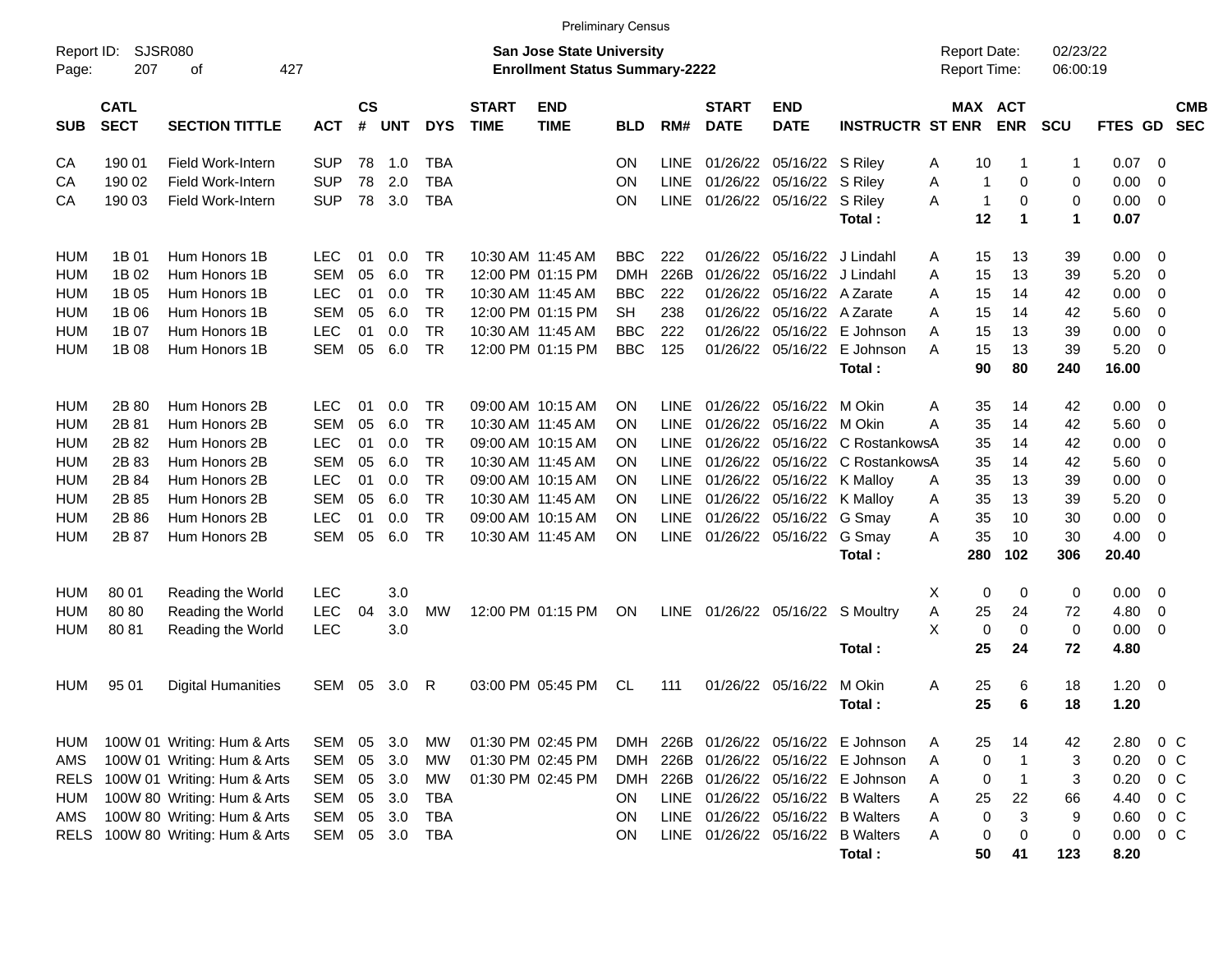|                     |                            |                             |              |                |                |            |                             |                                                                           | Preliminary Census |             |                             |                               |                                      |                                     |                       |                      |                        |                           |
|---------------------|----------------------------|-----------------------------|--------------|----------------|----------------|------------|-----------------------------|---------------------------------------------------------------------------|--------------------|-------------|-----------------------------|-------------------------------|--------------------------------------|-------------------------------------|-----------------------|----------------------|------------------------|---------------------------|
| Report ID:<br>Page: | 208                        | SJSR080<br>427<br>оf        |              |                |                |            |                             | <b>San Jose State University</b><br><b>Enrollment Status Summary-2222</b> |                    |             |                             |                               |                                      | <b>Report Date:</b><br>Report Time: |                       | 02/23/22<br>06:00:19 |                        |                           |
| <b>SUB</b>          | <b>CATL</b><br><b>SECT</b> | <b>SECTION TITTLE</b>       | <b>ACT</b>   | <b>CS</b><br># | <b>UNT</b>     | <b>DYS</b> | <b>START</b><br><b>TIME</b> | <b>END</b><br><b>TIME</b>                                                 | <b>BLD</b>         | RM#         | <b>START</b><br><b>DATE</b> | <b>END</b><br><b>DATE</b>     | <b>INSTRUCTR ST ENR</b>              |                                     | MAX ACT<br><b>ENR</b> | <b>SCU</b>           |                        | <b>CMB</b><br>FTES GD SEC |
| HUM                 | 114 80                     | Legacy of Asia              | <b>LEC</b>   | 03             | 3.0            | Т          |                             | 01:30 PM 02:45 PM                                                         | <b>ON</b>          | <b>LINE</b> |                             | 01/26/22 05/16/22 M Choi      |                                      | 30<br>A                             | 5                     | 15                   | 1.00                   | $0\,$ C                   |
|                     | ANTH 114 80                | Legacy of Asia              | <b>LEC</b>   | 03             | 3.0            | $\top$     |                             | 01:30 PM 02:45 PM                                                         | <b>ON</b>          | LINE        |                             | 01/26/22 05/16/22             | M Choi                               | 0<br>Α                              | 25                    | 75                   | 5.00                   | $0\,C$                    |
|                     | RELS 114 80                | Legacy of Asia              | <b>LEC</b>   | 03             | 3.0            | $\top$     |                             | 01:30 PM 02:45 PM                                                         | <b>ON</b>          | <b>LINE</b> |                             | 01/26/22 05/16/22             | M Choi                               | 0<br>A                              | 2                     | 6                    | 0.40                   | 0 <sup>o</sup>            |
| ASIA                | 114 80                     | Legacy of Asia              | <b>LEC</b>   | 03             | 3.0            | $\top$     |                             | 01:30 PM 02:45 PM                                                         | <b>ON</b>          |             |                             | LINE 01/26/22 05/16/22        | M Choi                               | A<br>0                              | $\overline{2}$        | 6                    | 0.40                   | $0\,C$                    |
|                     |                            |                             |              |                |                |            |                             |                                                                           |                    |             |                             |                               | Total:                               | 30                                  | 34                    | 102                  | 6.80                   |                           |
| HUM                 | 11980                      | Myths and Heroes            | LEC.         |                | $02 \quad 3.0$ | TBA        |                             |                                                                           | <b>ON</b>          |             |                             | LINE 01/26/22 05/16/22        | G Smay                               | A<br>32                             | 18                    | 54                   | $3.60 \quad 0$         |                           |
|                     |                            |                             |              |                |                |            |                             |                                                                           |                    |             |                             |                               | Total:                               | 32                                  | 18                    | 54                   | 3.60                   |                           |
| HUM                 | 128 80                     | <b>Twentieth Century</b>    | LEC.         |                | $02 \quad 3.0$ | TBA        |                             |                                                                           | <b>ON</b>          |             |                             | LINE 01/26/22 05/16/22        | S Moultry                            | A<br>30                             | 29                    | 87                   | $5.80 \ 0$             |                           |
|                     |                            |                             |              |                |                |            |                             |                                                                           |                    |             |                             |                               | Total:                               | 30                                  | 29                    | 87                   | 5.80                   |                           |
| HUM                 | 160 01                     | <b>Special Topics</b>       | <b>SEM</b>   | 05             | 3.0            | W          |                             | 03:00 PM 05:45 PM                                                         | <b>SH</b>          | 238         |                             | 01/26/22 05/16/22             | C RostankowsA                        | 30                                  | 14                    | 42                   | 2.80                   | $0\,$ C                   |
| AMS                 | 160 01                     | <b>Special Topics</b>       | SEM          | 05             | 3.0            | W          |                             | 03:00 PM 05:45 PM                                                         | <b>SH</b>          | 238         |                             |                               | 01/26/22 05/16/22 C RostankowsA      | 0                                   | 0                     | 0                    | 0.00                   | $0\,C$                    |
|                     |                            |                             |              |                |                |            |                             |                                                                           |                    |             |                             |                               | Total:                               | 30                                  | 14                    | 42                   | 2.80                   |                           |
| HUM                 |                            | 177B 80 Advanced Honors     | <b>LEC</b>   | 01             | 3.0            | $\top$     |                             | 04:30 PM 05:45 PM                                                         | <b>ON</b>          | <b>LINE</b> |                             | 01/26/22 05/16/22             | J Lindahl                            | 43<br>A                             | 24                    | 36                   | 4.80                   | - 0                       |
| HUM                 |                            | 177B 81 Advanced Honors     | <b>SEM</b>   | 05             | 0.0            | R          |                             | 04:30 PM 05:45 PM                                                         | <b>ON</b>          | LINE        |                             | 01/26/22 05/16/22 J Lindahl   |                                      | 43<br>Α                             | 24                    | 36                   | 0.00                   | $\overline{\mathbf{0}}$   |
| HUM                 |                            | 177B 82 Advanced Honors     | <b>LEC</b>   | 01             | 3.0            | Τ          |                             | 04:30 PM 05:45 PM                                                         | <b>ON</b>          | LINE        |                             |                               | 01/26/22 05/16/22 C RostankowsA      | 43                                  | 25                    | 38                   | 5.00                   | $\overline{\mathbf{0}}$   |
| HUM                 |                            | 177B 83 Advanced Honors     | <b>SEM</b>   | 05             | 0.0            | R          |                             | 04:30 PM 05:45 PM                                                         | <b>ON</b>          |             |                             |                               | LINE 01/26/22 05/16/22 C RostankowsA | 43                                  | 25                    | 38                   | 0.00                   | $\overline{\mathbf{0}}$   |
|                     |                            |                             |              |                |                |            |                             |                                                                           |                    |             |                             |                               | Total:                               | 172                                 | 98                    | 147                  | 9.80                   |                           |
| HUM                 | 180 01                     | <b>Indiv Studies</b>        | <b>SUP</b>   | 78             | 1.0            | TBA        |                             |                                                                           | <b>ON</b>          |             |                             | LINE 01/26/22 05/16/22        | J Rycenga                            | A                                   | 0                     | 0                    | $0.00\,$               | $\overline{\phantom{0}}$  |
| HUM                 | 180 02                     | <b>Indiv Studies</b>        | <b>SUP</b>   | 78             | 2.0            | <b>TBA</b> |                             |                                                                           | ON                 | LINE        |                             | 01/26/22 05/16/22             | J Rycenga                            | 1<br>A                              | 0                     | 0                    | 0.00                   | $\overline{\phantom{0}}$  |
| HUM                 | 180 03                     | <b>Indiv Studies</b>        | <b>SUP</b>   | 78             | 3.0            | <b>TBA</b> |                             |                                                                           | <b>ON</b>          |             |                             | LINE 01/26/22 05/16/22        | J Rycenga                            | A<br>1                              | 0                     | 0                    | 0.00                   | $\overline{\phantom{0}}$  |
|                     |                            |                             |              |                |                |            |                             |                                                                           |                    |             |                             |                               | Total:                               | 3                                   | 0                     | 0                    | 0.00                   |                           |
| HUM                 | 190 01                     | Sr Sem in Hum               | <b>SEM</b>   | 05             | 3.0            | M          |                             | 06:30 PM 09:15 PM                                                         | <b>BBC</b>         | 125         |                             | 01/26/22 05/16/22             | E Johnson                            | 20<br>A                             | 19                    | 57                   | 3.80                   | $0\,$ C                   |
| AMS                 | 190 01                     | Sr Sem in Hum               | <b>SEM</b>   | 05             | 3.0            | M          |                             | 06:30 PM 09:15 PM                                                         | <b>BBC</b>         | 125         |                             | 01/26/22 05/16/22             | E Johnson                            | A<br>0                              | 0                     | 0                    | 0.00                   | $0\,$ C                   |
|                     | RELS 190 01                | Sr Sem in Hum               | SEM          | 05             | 3.0            | м          |                             | 06:30 PM 09:15 PM                                                         | <b>BBC</b>         | 125         |                             |                               | 01/26/22 05/16/22 E Johnson          | 0<br>A                              | $\Omega$              | 0                    | 0.00                   | 0 <sup>o</sup>            |
|                     | HUM 190 80                 | Sr Sem in Hum               | SEM 05 3.0   |                |                | $-F$       |                             | 12:00 PM 02:45 PM                                                         | ON                 |             |                             |                               | LINE 01/26/22 05/16/22 E Johnson     | 20<br>Α                             | 12                    | 36                   | 2.40 0 C               |                           |
| AMS                 | 190 80                     | Sr Sem in Hum               | SEM          |                | 05 3.0         | F          |                             | 12:00 PM 02:45 PM                                                         | <b>ON</b>          |             |                             |                               | LINE 01/26/22 05/16/22 E Johnson     | A<br>0                              | 2                     | 6                    | $0.40 \quad 0 \quad C$ |                           |
|                     | RELS 190 80                | Sr Sem in Hum               | SEM 05 3.0 F |                |                |            |                             | 12:00 PM 02:45 PM                                                         | ON.                |             |                             |                               | LINE 01/26/22 05/16/22 E Johnson     | A<br>0                              | 0                     | 0                    | $0.00 \t 0 C$          |                           |
|                     |                            |                             |              |                |                |            |                             |                                                                           |                    |             |                             |                               | Total:                               | 40                                  | 33                    | 99                   | 6.60                   |                           |
| <b>LSTP</b>         | 10 01                      | Chronicles of Educat LEC    |              |                | 3.0            |            |                             |                                                                           |                    |             |                             |                               |                                      | X<br>0                              | 0                     | 0                    | $0.00 \t 0$            |                           |
| <b>LSTP</b>         | 1080                       | <b>Chronicles of Educat</b> | LEC          |                | 02 3.0         | W          |                             | 10:30 AM 11:45 AM                                                         | ON.                |             |                             | LINE 01/26/22 05/16/22 M Hood |                                      | A<br>25                             | 15                    | 45                   | $3.00 \ 0$             |                           |
|                     | LSTP 1081                  | Chronicles of Educat LEC    |              |                | 02 3.0         | TBA        |                             |                                                                           | <b>ON</b>          |             |                             |                               | LINE 01/26/22 05/16/22 C Alvarado    | 25<br>A                             | 28                    | 84                   | $5.60 \quad 0$         |                           |
|                     | LSTP 1082                  | Chronicles of Educat LEC    |              |                | 3.0            |            |                             |                                                                           |                    |             |                             |                               |                                      | X<br>$\mathbf 0$                    | $\overline{0}$        | 0                    | $0.00 \t 0$            |                           |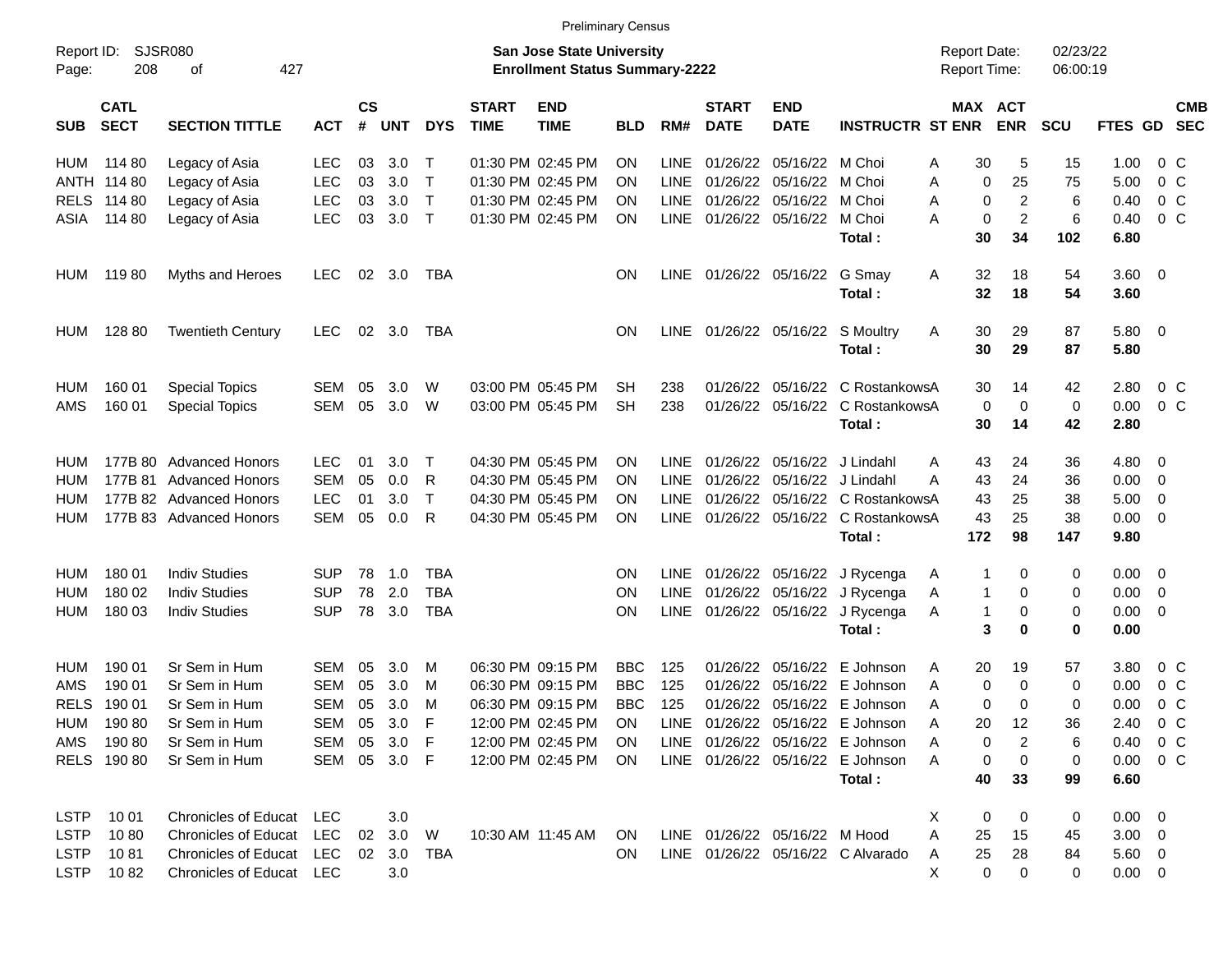|                     |                            |                             |            |                |            |            |                             | <b>Preliminary Census</b>                                                 |            |             |                             |                           |                                  |                                            |                            |                      |                     |                          |                          |
|---------------------|----------------------------|-----------------------------|------------|----------------|------------|------------|-----------------------------|---------------------------------------------------------------------------|------------|-------------|-----------------------------|---------------------------|----------------------------------|--------------------------------------------|----------------------------|----------------------|---------------------|--------------------------|--------------------------|
| Report ID:<br>Page: | 209                        | <b>SJSR080</b><br>427<br>οf |            |                |            |            |                             | <b>San Jose State University</b><br><b>Enrollment Status Summary-2222</b> |            |             |                             |                           |                                  | <b>Report Date:</b><br><b>Report Time:</b> |                            | 02/23/22<br>06:00:19 |                     |                          |                          |
| <b>SUB</b>          | <b>CATL</b><br><b>SECT</b> | <b>SECTION TITTLE</b>       | АСТ        | <b>CS</b><br># | <b>UNT</b> | <b>DYS</b> | <b>START</b><br><b>TIME</b> | <b>END</b><br><b>TIME</b>                                                 | <b>BLD</b> | RM#         | <b>START</b><br><b>DATE</b> | <b>END</b><br><b>DATE</b> | <b>INSTRUCTR ST ENR</b>          |                                            | MAX ACT<br><b>ENR</b>      | <b>SCU</b>           | FTES GD             |                          | <b>CMB</b><br><b>SEC</b> |
|                     |                            |                             |            |                |            |            |                             |                                                                           |            |             |                             |                           | Total:                           | 50                                         | 43                         | 129                  | 8.60                |                          |                          |
| LSTP                | 85A01                      | Fieldwork in Hum A          | <b>LEC</b> |                | 1.0        |            |                             |                                                                           |            |             |                             |                           |                                  | Х                                          | 0<br>0                     | 0                    | $0.00 \t 0$         |                          |                          |
| <b>LSTP</b>         | 85A 80                     | Fieldwork in Hum A          | <b>LEC</b> | 04             | 1.0        | M          |                             | 09:00 AM 09:50 AM                                                         | ON         | <b>LINE</b> |                             | 01/26/22 05/16/22 V Tran  |                                  | A<br>25                                    | 16                         | 16                   | $1.07 \t 0$         |                          |                          |
|                     |                            |                             |            |                |            |            |                             |                                                                           |            |             |                             |                           | Total:                           | 25                                         | 16                         | 16                   | 1.07                |                          |                          |
| <b>LSTP</b>         | 85B 01                     | Fieldwork in Hum B          | <b>LEC</b> | 04             | 1.0        | R          |                             | 09:00 AM 09:50 AM                                                         | CL.        | 306         |                             |                           | 01/26/22 05/16/22 R Messina      | 25<br>A                                    | 14                         | 14                   | $0.93$ 0            |                          |                          |
| <b>LSTP</b>         | 85B 02                     | Fieldwork in Hum B          | <b>LEC</b> |                | 1.0        |            |                             |                                                                           |            |             |                             |                           |                                  | X                                          | 0<br>0                     | 0                    | $0.00 \t 0$         |                          |                          |
| <b>LSTP</b>         | 85B 80                     | Fieldwork in Hum B          | <b>LEC</b> |                | 1.0        |            |                             |                                                                           |            |             |                             |                           |                                  | X                                          | $\mathbf 0$<br>$\Omega$    | 0                    | $0.00 \t 0$         |                          |                          |
| <b>LSTP</b>         | 85B 81                     | Fieldwork in Hum B          | <b>LEC</b> | 04             | 1.0        | W          |                             | 09:00 AM 09:50 AM                                                         | ΟN         | LINE        |                             | 01/26/22 05/16/22 V Tran  | Total:                           | A<br>25<br>50                              | 26<br>40                   | 26<br>40             | $1.73 \t 0$<br>2.67 |                          |                          |
| <b>LSTP</b>         | 85C 01                     | Fieldwork in Hum C          | <b>LEC</b> | 04             | 1.0        | $\top$     |                             | 10:30 AM 11:20 AM                                                         | CL.        | 306         | 01/26/22                    |                           | 05/16/22 R Messina               | 25<br>A                                    | 14                         | 14                   | $0.93$ 0            |                          |                          |
| <b>LSTP</b>         | 85C 80                     | Fieldwork in Hum C          | <b>LEC</b> | 04             | 1.0        | M          |                             | 10:30 AM 11:20 AM                                                         | ON         | LINE        |                             | 01/26/22 05/16/22 V Tran  |                                  | 25<br>Α                                    | 24                         | 24                   | $1.60 \t 0$         |                          |                          |
| <b>LSTP</b>         | 85C 81                     | Fieldwork in Hum C          | <b>LEC</b> |                | 1.0        |            |                             |                                                                           |            |             |                             |                           |                                  | X                                          | $\mathbf 0$<br>$\mathbf 0$ | $\mathbf 0$          | $0.00 \t 0$         |                          |                          |
|                     |                            |                             |            |                |            |            |                             |                                                                           |            |             |                             |                           | Total:                           | 50                                         | 38                         | 38                   | 2.53                |                          |                          |
| LSTP                | 13980                      | Edu & (In)Equality          | SEM        | 05             | $3.0$ F    |            |                             | 12:00 PM 02:45 PM                                                         | <b>ON</b>  | LINE        |                             |                           | 01/26/22 05/16/22 E ColmenaresA  | 30                                         | 29                         | 87                   | 5.80 0              |                          |                          |
| <b>LSTP</b>         | 13981                      | Edu & (In)Equality          | <b>SEM</b> |                | 3.0        |            |                             |                                                                           |            |             |                             |                           |                                  | X                                          | 0<br>$\mathbf 0$           | $\mathbf 0$          | $0.00 \t 0$         |                          |                          |
|                     |                            |                             |            |                |            |            |                             |                                                                           |            |             |                             |                           | Total:                           | 30                                         | 29                         | 87                   | 5.80                |                          |                          |
| LSTP                | 18501                      | Fld Exp Sem                 | <b>LEC</b> | 02             | 3.0        | W          |                             | 03:00 PM 04:40 PM                                                         | SН         | 240         | 01/26/22                    |                           | 05/16/22 S Verducci - A          | 30                                         | 23                         | 46                   | $4.60 \ 0$          |                          |                          |
| <b>LSTP</b>         | 185 02                     | Fld Exp Sem                 | LAB        | 15             | 0.0        | <b>TBA</b> |                             |                                                                           |            |             | 01/26/22                    |                           | 05/16/22 S Verducci -            | 30<br>A                                    | 23                         | 23                   | $0.00 \t 0$         |                          |                          |
| <b>LSTP</b>         | 18580                      | Fld Exp Sem                 | <b>LEC</b> | 02             | 3.0        | R          |                             | 03:00 PM 04:40 PM                                                         | ΟN         | <b>LINE</b> | 01/26/22                    | 05/16/22 V Tran           |                                  | 30<br>A                                    | 26                         | 52                   | 5.20                | - 0                      |                          |
| <b>LSTP</b>         | 18581                      | Fld Exp Sem                 | LAB        | 15             | 0.0        | <b>TBA</b> |                             |                                                                           | ΟN         | <b>LINE</b> |                             | 01/26/22 05/16/22 V Tran  |                                  | 30<br>Α                                    | 26                         | 26                   | $0.00 \t 0$         |                          |                          |
|                     |                            |                             |            |                |            |            |                             |                                                                           |            |             |                             |                           | Total:                           | 120                                        | 98                         | 147                  | 9.80                |                          |                          |
| <b>RELS</b>         | 70 01                      | <b>World Religions</b>      | <b>LEC</b> | 02             | 3.0        | TR         |                             | 01:30 PM 02:45 PM                                                         | SН         | 238         | 01/26/22                    |                           | 05/16/22 T Perreira              | 25<br>A                                    | 19                         | 57                   | 3.80 0              |                          |                          |
| <b>RELS</b>         | 7080                       | <b>World Religions</b>      | <b>LEC</b> | 02             | 3.0        | W          |                             | 04:30 PM 05:45 PM                                                         | ON         | <b>LINE</b> | 01/26/22                    | 05/16/22 M Kabir          |                                  | A<br>25                                    | 15                         | 45                   | 3.00                | $\overline{\phantom{0}}$ |                          |
|                     |                            |                             |            |                |            |            |                             |                                                                           |            |             |                             |                           | Total :                          | 50                                         | 34                         | 102                  | 6.80                |                          |                          |
| RELS                | 90 01                      | Bible Hist and Lit          | LEC        |                | 3.0        |            |                             |                                                                           |            |             |                             |                           |                                  | X                                          | 0<br>0                     | 0                    | $0.00 \t 0$         |                          |                          |
| JWSS                | 90 01                      | Bible Hist and Lit          | <b>LEC</b> |                | 3.0        |            |                             |                                                                           |            |             |                             |                           |                                  | Χ                                          | 0<br>0                     | 0                    | $0.00 \t 0$         |                          |                          |
| HUM                 | 90 01                      | Bible Hist and Lit          | <b>LEC</b> |                | 3.0        |            |                             |                                                                           |            |             |                             |                           |                                  | Χ                                          | 0<br>0                     | 0                    | $0.00 \t 0$         |                          |                          |
| MDES 90 01          |                            | Bible Hist and Lit          | <b>LEC</b> |                | 3.0        |            |                             |                                                                           |            |             |                             |                           |                                  | Χ                                          | 0<br>0                     | 0                    | 0.00                | 0                        |                          |
| <b>RELS</b>         | 9081                       | Bible Hist and Lit          | <b>LEC</b> | 02             | 3.0        | M          |                             | 10:30 AM 11:45 AM                                                         | 0N         | LINE        |                             |                           | 01/26/22 05/16/22 B Walters      | Α<br>25                                    | 8                          | 24                   | 1.60 0 C            |                          |                          |
| JWSS 90 81          |                            | Bible Hist and Lit          | <b>LEC</b> | 02             | 3.0        | M          |                             | 10:30 AM 11:45 AM                                                         | <b>ON</b>  | LINE        |                             |                           | 01/26/22 05/16/22 B Walters      | Α                                          | 0                          | 3                    | 0.20                | $0\,$ C                  |                          |
| HUM                 | 90 81                      | Bible Hist and Lit          | <b>LEC</b> |                | 02 3.0     | M          |                             | 10:30 AM 11:45 AM                                                         | <b>ON</b>  |             |                             |                           | LINE 01/26/22 05/16/22 B Walters | Α                                          | 0<br>9                     | 27                   | 1.80 0 C            |                          |                          |
| MDES 90 81          |                            | Bible Hist and Lit          | <b>LEC</b> |                | 02 3.0 M   |            |                             | 10:30 AM 11:45 AM                                                         | ON         |             |                             |                           | LINE 01/26/22 05/16/22 B Walters | Α                                          | 0<br>5                     | 15                   | $1.00 \t 0 C$       |                          |                          |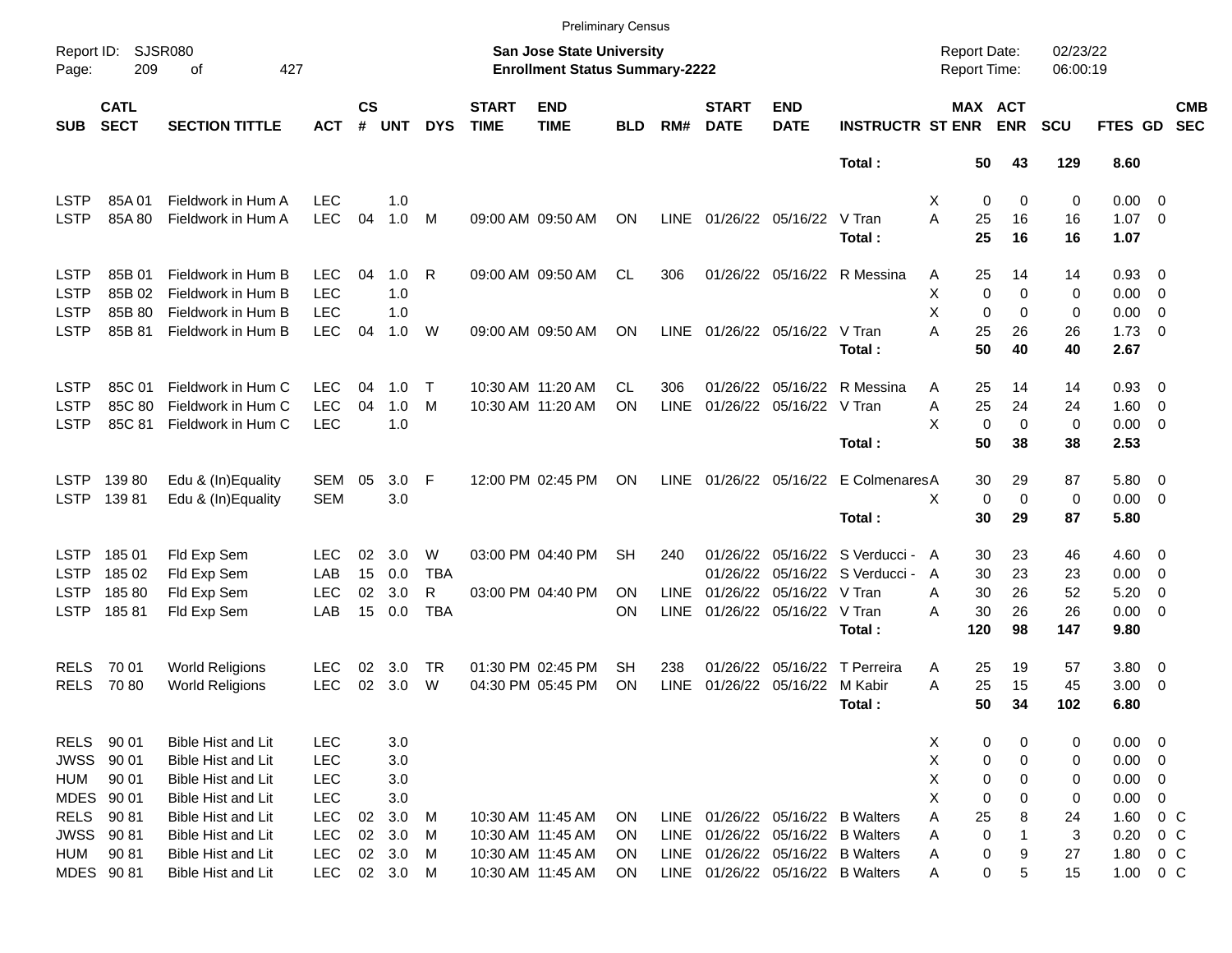|                                          |                                    |            |                    |            |            |                             | <b>Preliminary Census</b>                                                 |            |             |                             |                           |                              |                                            |             |                      |                |                |            |
|------------------------------------------|------------------------------------|------------|--------------------|------------|------------|-----------------------------|---------------------------------------------------------------------------|------------|-------------|-----------------------------|---------------------------|------------------------------|--------------------------------------------|-------------|----------------------|----------------|----------------|------------|
| Report ID:<br>Page:                      | <b>SJSR080</b><br>210<br>427<br>οf |            |                    |            |            |                             | <b>San Jose State University</b><br><b>Enrollment Status Summary-2222</b> |            |             |                             |                           |                              | <b>Report Date:</b><br><b>Report Time:</b> |             | 02/23/22<br>06:00:19 |                |                |            |
| <b>CATL</b><br><b>SECT</b><br><b>SUB</b> | <b>SECTION TITTLE</b>              | <b>ACT</b> | $\mathsf{cs}$<br># | <b>UNT</b> | <b>DYS</b> | <b>START</b><br><b>TIME</b> | <b>END</b><br><b>TIME</b>                                                 | <b>BLD</b> | RM#         | <b>START</b><br><b>DATE</b> | <b>END</b><br><b>DATE</b> | <b>INSTRUCTR ST ENR</b>      | MAX ACT                                    | <b>ENR</b>  | <b>SCU</b>           | FTES GD SEC    |                | <b>CMB</b> |
| 90 82<br><b>RELS</b>                     | Bible Hist and Lit                 | <b>LEC</b> | 02                 | 3.0        | M          |                             | 03:00 PM 05:45 PM                                                         | ON         | <b>LINE</b> | 01/26/22                    |                           | 05/16/22 B Walters           | 25<br>Α                                    | 3           | 9                    | 0.60           | 0 <sup>o</sup> |            |
| <b>JWSS</b><br>90 82                     | Bible Hist and Lit                 | <b>LEC</b> | 02                 | 3.0        | M          |                             | 03:00 PM 05:45 PM                                                         | ON         | <b>LINE</b> | 01/26/22                    |                           | 05/16/22 B Walters           | $\mathbf 0$<br>A                           |             | 3                    | 0.20           | 0 <sup>o</sup> |            |
| 90 82<br><b>HUM</b>                      | <b>Bible Hist and Lit</b>          | <b>LEC</b> | 02                 | 3.0        | M          |                             | 03:00 PM 05:45 PM                                                         | ON         | <b>LINE</b> | 01/26/22                    |                           | 05/16/22 B Walters           | A<br>0                                     | 9           | 27                   | 1.80           | 0 <sup>o</sup> |            |
| MDES 90 82                               | <b>Bible Hist and Lit</b>          | LEC        | 02                 | 3.0        | M          |                             | 03:00 PM 05:45 PM                                                         | ON.        | <b>LINE</b> |                             |                           | 01/26/22 05/16/22 B Walters  | $\mathbf 0$<br>A                           | 5           | 15                   | 1.00           | 0 <sup>o</sup> |            |
|                                          |                                    |            |                    |            |            |                             |                                                                           |            |             |                             |                           | Total:                       | 50                                         | 41          | 123                  | 8.20           |                |            |
| 99 01<br><b>RELS</b>                     | Death Dying & Rels                 | <b>LEC</b> | 02                 | 3.0        | TR         |                             | 09:00 AM 10:15 AM                                                         | <b>SH</b>  | 238         | 01/26/22                    |                           | 05/16/22 T Perreira          | 25<br>A                                    | 9           | 27                   | 1.80           | 0 <sup>o</sup> |            |
| <b>GERO</b><br>99 01                     | Death Dying & Rels                 | <b>LEC</b> | 02                 | 3.0        | <b>TR</b>  |                             | 09:00 AM 10:15 AM                                                         | SН         | 238         | 01/26/22                    |                           | 05/16/22 T Perreira          | $\mathbf 0$<br>A                           | 6           | 18                   | 1.20           | 0 <sup>o</sup> |            |
| 99 01<br><b>HUM</b>                      | Death Dying & Rels                 | <b>LEC</b> | 02                 | 3.0        | <b>TR</b>  |                             | 09:00 AM 10:15 AM                                                         | SН         | 238         | 01/26/22                    |                           | 05/16/22 T Perreira          | $\Omega$<br>A                              | 9           | 27                   | 1.80           | 0 <sup>o</sup> |            |
| <b>RELS</b><br>99 80                     | Death Dying & Rels                 | <b>LEC</b> | 02                 | 3.0        | МW         |                             | 01:30 PM 02:45 PM                                                         | ON         | <b>LINE</b> | 01/26/22                    |                           | 05/16/22 T Perreira          | 25<br>A                                    | 12          | 36                   | 2.40           | 0 <sup>o</sup> |            |
| <b>GERO</b><br>99 80                     | Death Dying & Rels                 | <b>LEC</b> | 02                 | 3.0        | МW         |                             | 01:30 PM 02:45 PM                                                         | ON         | <b>LINE</b> |                             |                           | 01/26/22 05/16/22 T Perreira | $\Omega$<br>A                              | 4           | 12                   | 0.80           | 0 <sup>o</sup> |            |
| 99 80<br>HUM                             | Death Dying & Rels                 | <b>LEC</b> | 02                 | 3.0        | <b>MW</b>  |                             | 01:30 PM 02:45 PM                                                         | ΟN         | <b>LINE</b> |                             |                           | 01/26/22 05/16/22 T Perreira | $\Omega$<br>A                              | 8           | 24                   | 1.60           | 0 <sup>o</sup> |            |
|                                          |                                    |            |                    |            |            |                             |                                                                           |            |             |                             |                           | Total:                       | 50                                         | 48          | 144                  | 9.60           |                |            |
| RELS 120 80                              | Arts and Religion                  | <b>LEC</b> | 02                 | 3.0        | R          |                             | 01:30 PM 02:45 PM                                                         | <b>ON</b>  | <b>LINE</b> | 01/26/22 05/16/22           |                           | M Choi                       | 30<br>Α                                    | 13          | 39                   | $2.60 \quad 0$ |                |            |
|                                          |                                    |            |                    |            |            |                             |                                                                           |            |             |                             |                           | Total:                       | 30                                         | 13          | 39                   | 2.60           |                |            |
| RELS 122 80                              | Magic Science Reli                 | <b>LEC</b> | 02                 | 3.0        | <b>TBA</b> |                             |                                                                           | ON.        | <b>LINE</b> |                             |                           | 01/26/22 05/16/22 L Gilmore  | 30<br>A                                    | 10          | 30                   | 2.00           | 0 <sup>o</sup> |            |
| ANTH 122 80                              | Magic Science Reli                 | <b>LEC</b> | 02                 | 3.0        | <b>TBA</b> |                             |                                                                           | ON         | <b>LINE</b> | 01/26/22                    |                           | 05/16/22 L Gilmore           | $\mathbf 0$<br>A                           | 21          | 63                   | 4.20           | 0 <sup>o</sup> |            |
| RELS 122 81                              | Magic Science Reli                 | <b>LEC</b> | 02                 | 3.0        | <b>TBA</b> |                             |                                                                           | ΟN         | <b>LINE</b> |                             |                           | 01/26/22 05/16/22 L Gilmore  | 30<br>A                                    | 6           | 18                   | 1.20           | 0 <sup>o</sup> |            |
| ANTH 122 81                              | Magic Science Reli                 | <b>LEC</b> | 02                 | 3.0        | <b>TBA</b> |                             |                                                                           | ΟN         | <b>LINE</b> |                             |                           | 01/26/22 05/16/22 L Gilmore  | $\mathbf 0$<br>A                           | 26          | 78                   | 5.20           | 0 <sup>o</sup> |            |
| RELS 122 82                              | Magic Science Reli                 | <b>LEC</b> | 02                 | 3.0        | <b>TBA</b> |                             |                                                                           | ΟN         | <b>LINE</b> |                             |                           | 01/26/22 05/16/22 L Gilmore  | 30<br>A                                    | 6           | 18                   | 1.20           | 0 <sup>o</sup> |            |
| ANTH 122 82                              | Magic Science Reli                 | LEC        | 02                 | 3.0        | <b>TBA</b> |                             |                                                                           | ON.        | <b>LINE</b> |                             |                           | 01/26/22 05/16/22 L Gilmore  | $\mathbf 0$<br>A                           | 26          | 78                   | 5.20           | 0 <sup>o</sup> |            |
|                                          |                                    |            |                    |            |            |                             |                                                                           |            |             |                             |                           | Total:                       | 90                                         | 95          | 285                  | 19.00          |                |            |
| RELS 144 80                              | <b>Chinese Traditions</b>          | SEM        | 04                 | 3.0        | <b>TBA</b> |                             |                                                                           | ON.        | <b>LINE</b> |                             | 01/26/22 05/16/22 B Sang  |                              | 30<br>A                                    | 6           | 18                   | 1.20           | 0 <sup>o</sup> |            |
| 144 80<br><b>HUM</b>                     | <b>Chinese Traditions</b>          | SEM        | 04                 | 3.0        | <b>TBA</b> |                             |                                                                           | ΟN         | <b>LINE</b> |                             | 01/26/22 05/16/22 B Sang  |                              | 0<br>Α                                     | 3           | 9                    | 0.60           | 0 <sup>o</sup> |            |
| ASIA<br>144 80                           | <b>Chinese Traditions</b>          | SEM        | 04                 | 3.0        | <b>TBA</b> |                             |                                                                           | ΟN         | LINE        |                             | 01/26/22 05/16/22 B Sang  |                              | A<br>0                                     | 8           | 24                   | 1.60           | 0 <sup>o</sup> |            |
|                                          |                                    |            |                    |            |            |                             |                                                                           |            |             |                             |                           | Total:                       | 30                                         | 17          | 51                   | 3.40           |                |            |
| RELS 162 80                              | <b>Relig Controversy</b>           | <b>LEC</b> |                    | 3.0        |            |                             |                                                                           |            |             |                             |                           |                              | х<br>0                                     | 0           | 0                    | $0.00 \t 0$    |                |            |
|                                          |                                    |            |                    |            |            |                             |                                                                           |            |             |                             |                           | Total:                       | 0                                          | 0           | 0                    | 0.00           |                |            |
| RELS 180 01                              | <b>Indiv Studies</b>               | <b>SUP</b> |                    | 78 1.0     | TBA        |                             |                                                                           |            |             |                             |                           | 01/26/22 05/16/22 J Rycenga  | A                                          | 0           | 0                    | 0.00           | $0\,$ C        |            |
| MDES 180 01                              | <b>Indiv Studies</b>               | <b>SUP</b> |                    | 78 1.0     | TBA        |                             |                                                                           |            |             |                             |                           | 01/26/22 05/16/22 J Rycenga  | 0<br>A                                     | 0           | 0                    | 0.00           | $0\,$ C        |            |
| RELS 180 02                              | <b>Indiv Studies</b>               | <b>SUP</b> |                    | 78 2.0     | TBA        |                             |                                                                           |            |             |                             |                           | 01/26/22 05/16/22 J Rycenga  | $\mathbf{1}$<br>A                          | 0           | 0                    | 0.00           | $0\,$ C        |            |
| MDES 180 02                              | <b>Indiv Studies</b>               | <b>SUP</b> |                    | 78 2.0     | TBA        |                             |                                                                           |            |             |                             |                           | 01/26/22 05/16/22 J Rycenga  | 0<br>A                                     | 0           | 0                    | 0.00           | 0 <sup>o</sup> |            |
| RELS 180 03                              | <b>Indiv Studies</b>               | <b>SUP</b> |                    | 78 3.0     | TBA        |                             |                                                                           |            |             |                             |                           | 01/26/22 05/16/22 J Rycenga  | 1<br>A                                     | 0           | 0                    | 0.00           | $0\,$ C        |            |
| MDES 180 03                              | <b>Indiv Studies</b>               | <b>SUP</b> |                    |            | 78 3.0 TBA |                             |                                                                           |            |             |                             |                           | 01/26/22 05/16/22 J Rycenga  | 0<br>A                                     | $\mathbf 0$ | 0                    | 0.00           | $0\,C$         |            |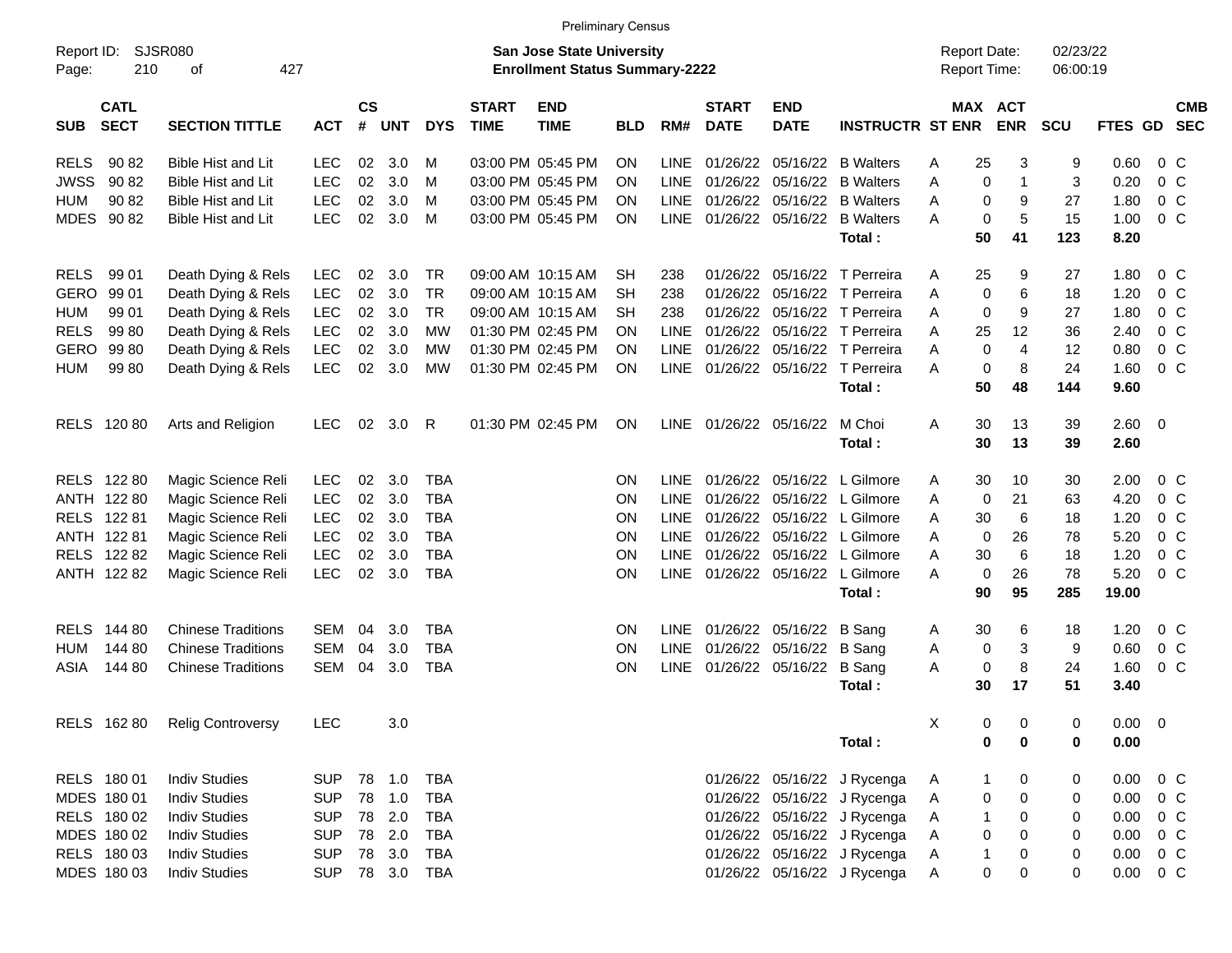|                     | <b>Preliminary Census</b><br>SJSR080<br>02/23/22<br><b>San Jose State University</b><br><b>Report Date:</b>          |                                                                                                                                                              |                                                                                                              |                                              |                                                      |                                                                                                |                             |                                        |            |                            |                                                                                              |                           |                                                                                                                                                                               |                                      |                                                                                                 |                                                               |                                                                      |                                                                |
|---------------------|----------------------------------------------------------------------------------------------------------------------|--------------------------------------------------------------------------------------------------------------------------------------------------------------|--------------------------------------------------------------------------------------------------------------|----------------------------------------------|------------------------------------------------------|------------------------------------------------------------------------------------------------|-----------------------------|----------------------------------------|------------|----------------------------|----------------------------------------------------------------------------------------------|---------------------------|-------------------------------------------------------------------------------------------------------------------------------------------------------------------------------|--------------------------------------|-------------------------------------------------------------------------------------------------|---------------------------------------------------------------|----------------------------------------------------------------------|----------------------------------------------------------------|
| Report ID:<br>Page: | 211                                                                                                                  | 427<br>оf                                                                                                                                                    |                                                                                                              |                                              |                                                      |                                                                                                |                             | <b>Enrollment Status Summary-2222</b>  |            |                            |                                                                                              |                           |                                                                                                                                                                               | <b>Report Time:</b>                  |                                                                                                 | 06:00:19                                                      |                                                                      |                                                                |
| <b>SUB</b>          | <b>CATL</b><br><b>SECT</b>                                                                                           | <b>SECTION TITTLE</b>                                                                                                                                        | ACT                                                                                                          | $\mathsf{cs}$<br>#                           | <b>UNT</b>                                           | <b>DYS</b>                                                                                     | <b>START</b><br><b>TIME</b> | <b>END</b><br><b>TIME</b>              | <b>BLD</b> | RM#                        | <b>START</b><br><b>DATE</b>                                                                  | <b>END</b><br><b>DATE</b> | <b>INSTRUCTR ST ENR</b>                                                                                                                                                       |                                      | MAX ACT<br><b>ENR</b>                                                                           | <b>SCU</b>                                                    | FTES GD                                                              | <b>CMB</b><br><b>SEC</b>                                       |
| RELS                | 180 04<br>MDES 180 04                                                                                                | <b>Indiv Studies</b><br><b>Indiv Studies</b>                                                                                                                 | <b>SUP</b><br><b>SUP</b>                                                                                     | 78<br>78                                     | 4.0<br>4.0                                           | TBA<br><b>TBA</b>                                                                              |                             |                                        |            |                            | 01/26/22<br>01/26/22                                                                         | 05/16/22                  | 05/16/22 J Rycenga<br>J Rycenga<br>Total:                                                                                                                                     | A<br>A                               | 1<br>0<br>0<br>0<br>4<br>$\bf{0}$                                                               | 0<br>0<br>0                                                   | 0.00<br>0.00<br>0.00                                                 | 0 C<br>0 C                                                     |
|                     | RELS 184 01<br>MDES 184 01<br>RELS 184 02<br>MDES 184 02<br>RELS 184 03<br>MDES 184 03<br>RELS 184 04<br>MDES 184 04 | Directed Reading<br>Directed Reading<br>Directed Reading<br>Directed Reading<br>Directed Reading<br>Directed Reading<br>Directed Reading<br>Directed Reading | <b>SUP</b><br><b>SUP</b><br><b>SUP</b><br><b>SUP</b><br><b>SUP</b><br><b>SUP</b><br><b>SUP</b><br><b>SUP</b> | 78<br>78<br>78<br>78<br>78<br>78<br>78<br>78 | 1.0<br>1.0<br>2.0<br>2.0<br>3.0<br>3.0<br>4.0<br>4.0 | <b>TBA</b><br>TBA<br><b>TBA</b><br><b>TBA</b><br><b>TBA</b><br>TBA<br><b>TBA</b><br><b>TBA</b> |                             |                                        |            |                            | 01/26/22<br>01/26/22<br>01/26/22<br>01/26/22<br>01/26/22<br>01/26/22<br>01/26/22<br>01/26/22 | 05/16/22                  | 05/16/22 J Rycenga<br>05/16/22 J Rycenga<br>05/16/22 J Rycenga<br>05/16/22 J Rycenga<br>05/16/22 J Rycenga<br>05/16/22 J Rycenga<br>05/16/22 J Rycenga<br>J Rycenga<br>Total: | A<br>A<br>A<br>A<br>A<br>A<br>A<br>A | -1<br>0<br>0<br>0<br>1<br>0<br>0<br>0<br>1<br>0<br>0<br>0<br>-1<br>0<br>0<br>$\Omega$<br>4<br>0 | 0<br>$\mathbf 0$<br>0<br>0<br>0<br>0<br>0<br>$\mathbf 0$<br>0 | 0.00<br>0.00<br>0.00<br>0.00<br>0.00<br>0.00<br>0.00<br>0.00<br>0.00 | $0\,$ C<br>0 C<br>0 C<br>0 C<br>0 C<br>$0\,C$<br>0 C<br>$0\,C$ |
| <b>RELS</b><br>HUM  | 19180<br>19180                                                                                                       | Relig in America<br>Relig in America                                                                                                                         | LEC.<br><b>LEC</b>                                                                                           | 02<br>02                                     | 3.0<br>3.0                                           | M<br>M                                                                                         |                             | 04:30 PM 05:45 PM<br>04:30 PM 05:45 PM | ON<br>ON   | <b>LINE</b><br><b>LINE</b> | 01/26/22<br>01/26/22                                                                         | 05/16/22<br>05/16/22      | M Kabir<br>M Kabir<br>Total:                                                                                                                                                  | 35<br>A<br>A<br>35                   | 20<br>0<br>14<br>34                                                                             | 60<br>42<br>102                                               | 4.00<br>2.80<br>6.80                                                 | $0\,$ C<br>$0\,$ C                                             |

**Department : Humanities** 

| Department Total:         |      | 2950 2125 5891 |          | 392.83 |
|---------------------------|------|----------------|----------|--------|
| <b>Lower Division:</b>    |      | 1716 1152 3268 |          | 217.87 |
| <b>Upper Division:</b>    | 1234 |                | 973 2623 | 174.97 |
| <b>Graduate Division:</b> | n    | n              | o        | 0.00   |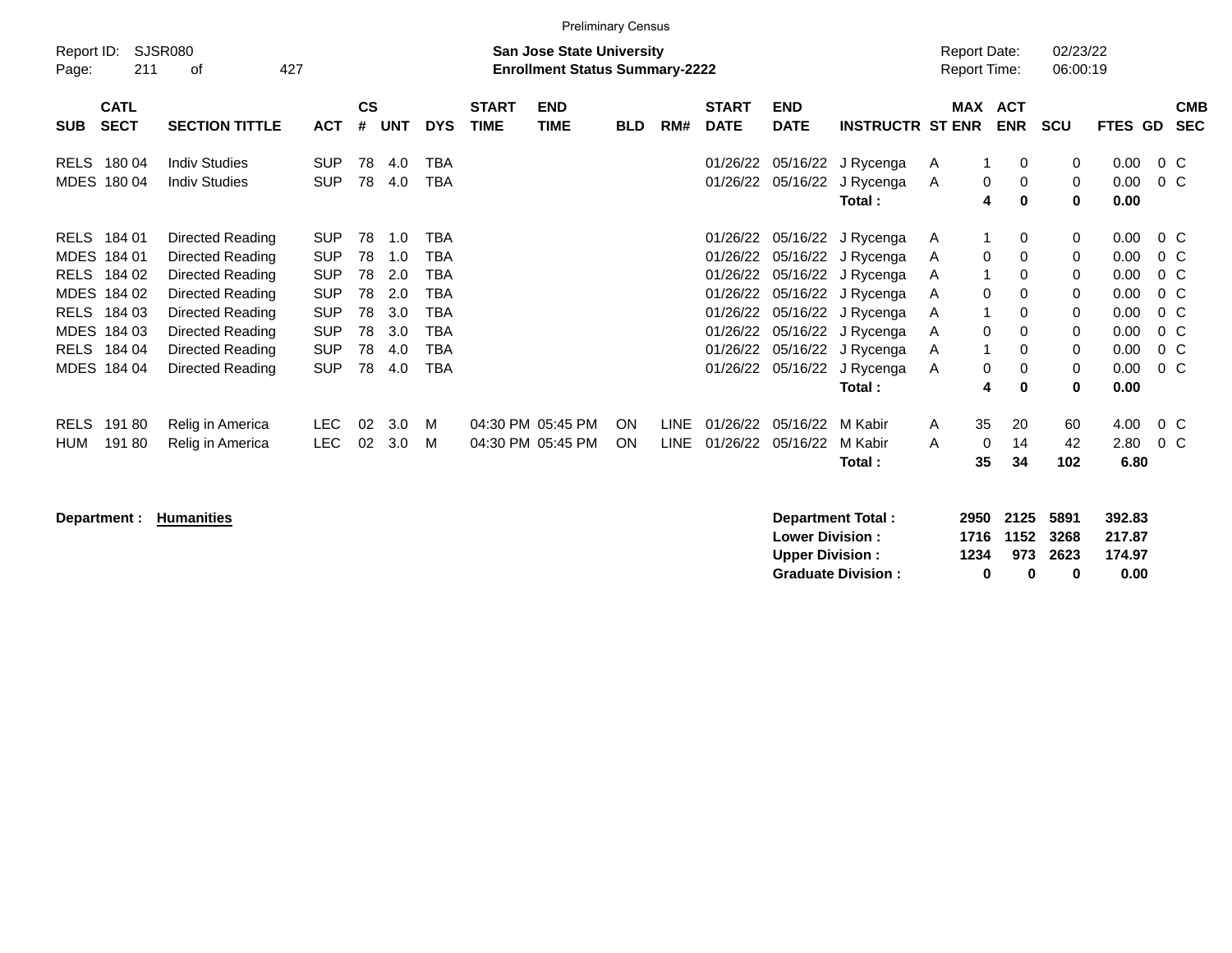|                |                            |                                                                                          |               |                    |            |            |                             | <b>Preliminary Census</b>                                                 |            |     |                             |                           |                                                                   |                                     |                                   |                      |                              |                          |
|----------------|----------------------------|------------------------------------------------------------------------------------------|---------------|--------------------|------------|------------|-----------------------------|---------------------------------------------------------------------------|------------|-----|-----------------------------|---------------------------|-------------------------------------------------------------------|-------------------------------------|-----------------------------------|----------------------|------------------------------|--------------------------|
| Page:          | Report ID: SJSR080<br>212  | 427<br>οf                                                                                |               |                    |            |            |                             | <b>San Jose State University</b><br><b>Enrollment Status Summary-2222</b> |            |     |                             |                           |                                                                   | <b>Report Date:</b><br>Report Time: |                                   | 02/23/22<br>06:00:19 |                              |                          |
| <b>SUB</b>     | <b>CATL</b><br><b>SECT</b> | <b>SECTION TITTLE</b>                                                                    | <b>ACT</b>    | $\mathsf{cs}$<br># | <b>UNT</b> | <b>DYS</b> | <b>START</b><br><b>TIME</b> | <b>END</b><br><b>TIME</b>                                                 | <b>BLD</b> | RM# | <b>START</b><br><b>DATE</b> | <b>END</b><br><b>DATE</b> | <b>INSTRUCTR ST ENR ENR</b>                                       |                                     | MAX ACT                           | <b>SCU</b>           | FTES GD                      | <b>CMB</b><br><b>SEC</b> |
| College<br>ADV | Department :<br>91 80      | <b>Humanities &amp; the Arts</b><br>Journalism & Mass Communication<br>Intro Advertising | LEC 02 3.0    |                    |            | MW         |                             | 01:30 PM 02:45 PM                                                         | ON         |     |                             |                           | LINE 01/26/22 05/16/22 D Ocampo                                   | 125<br>A                            | 51                                | 153                  | $10.20 \t 0$                 |                          |
| ADV            | 94 80                      | Desn Fundamental 2 LEC 02 3.0                                                            |               |                    |            | $\top$     |                             | 06:00 PM 08:45 PM                                                         | ON         |     |                             |                           | Total:<br>LINE 01/26/22 05/16/22 D Williams<br>Total:             | 125<br>Α                            | 51<br>25<br>11<br>25<br>11        | 153<br>33<br>33      | 10.20<br>$2.20 \t 0$<br>2.20 |                          |
| ADV            | 116 01                     | Spartan Daily Ad Sta ACT                                                                 |               |                    | 20 3.0     |            | MTWR01:30 PM 04:15 PM       |                                                                           | DBH 213    |     |                             |                           | 01/26/22 05/16/22 T Hendrick<br>Total:                            | A                                   | 15<br>18<br>15<br>18              | 45<br>45             | $3.00 \ 0$<br>3.00           |                          |
| ADV            | 121 01                     | Strategic Plan/Com                                                                       | <b>LEC</b>    |                    | 02 3.0 T   |            |                             | 06:00 PM 08:45 PM                                                         | DBH 133    |     |                             |                           | 01/26/22 05/16/22 S Eckstone<br>Total:                            | A                                   | 46<br>45<br>45<br>46              | 138<br>138           | $9.20 \ 0$<br>9.20           |                          |
| ADV            | 122 01                     | Bus-to-Bus Advertisi                                                                     | SEM 04 3.0    |                    |            | МW         |                             | 12:00 PM 01:15 PM                                                         | DBH 225    |     |                             |                           | 01/26/22 05/16/22 S Eckstone<br>Total:                            | A                                   | 26<br>30<br>30<br>26              | 78<br>78             | $5.25$ 1<br>5.25             |                          |
| ADV            | 123 01                     | Brdcast & New Media SEM 04 3.0                                                           |               |                    |            | M          |                             | 06:00 PM 08:45 PM                                                         | DBH 133    |     |                             |                           | 01/26/22 05/16/22 S Eckstone<br>Total:                            | A                                   | 25<br>14<br>25<br>14              | 42<br>42             | 2.80 0<br>2.80               |                          |
| ADV            | 124 80                     | Copywriting                                                                              | SEM 04        |                    | 3.0        | МW         |                             | 12:00 PM 01:15 PM                                                         | ON         |     |                             |                           | LINE 01/26/22 05/16/22 D Ocampo<br>Total:                         | A                                   | 25<br>25<br>25<br>25              | 75<br>75             | 5.15 3<br>5.15               |                          |
| ADV            | 126 01                     | Media Planning & Buy SEM 04 3.0 TR                                                       |               |                    |            |            |                             | 04:30 PM 05:45 PM                                                         | DBH 224    |     |                             | 01/26/22 05/16/22         | T Hendrick<br>Total:                                              | A                                   | 26<br>24<br>24<br>26              | 78<br>78             | $5.20 \ 0$<br>5.20           |                          |
| ADV            | 128 01                     | Integrtd Mktg Comm                                                                       | SEM 04 3.0    |                    |            | МW         |                             | 04:30 PM 05:45 PM                                                         | DBH 133    |     |                             |                           | 01/26/22 05/16/22 T Hendrick<br>Total:                            | A                                   | 30<br>32<br>30<br>32              | 96<br>96             | $6.40 \quad 0$<br>6.40       |                          |
| ADV            | 129 01                     | <b>Campaigns Mgmt</b>                                                                    | SEM 04        |                    | 3.0        | TR         |                             | 12:00 PM 01:15 PM                                                         |            |     |                             |                           | DBH 117D 01/26/22 05/16/22 M Llewellyn- A<br>Total:               |                                     | 30<br>30<br>30 <sub>o</sub><br>30 | 90<br>90             | $6.00 \t 0$<br>6.00          |                          |
|                |                            | ADV 131 01 Ad Portfolio 2                                                                | LEC 02 3.0 TR |                    |            |            |                             |                                                                           |            |     |                             |                           | 01:30 PM 02:45 PM DBH 117D 01/26/22 05/16/22 J Delacruz<br>Total: | A                                   | 19<br>25<br>25<br>19              | 57<br>57             | 3.80 0<br>3.80               |                          |
|                | ADV 132 01                 | UX UI Desn Ad                                                                            | LEC 02 3.0 TR |                    |            |            |                             | 04:30 PM 05:45 PM DBH 117D 01/26/22 05/16/22 J Delacruz                   |            |     |                             |                           | Total:                                                            | A                                   | 17<br>25<br>25<br>17              | 51<br>51             | $3.40 \ 0$<br>3.40           |                          |
|                | JOUR 50 01                 | <b>Navigating News</b>                                                                   |               |                    |            |            |                             | LEC 01 3.0 MW 01:30 PM 02:45 PM DBH 133 01/26/22 05/16/22 H Kazem         |            |     |                             |                           |                                                                   | A                                   | 50<br>15                          | 45                   | $3.00 \ 0$                   |                          |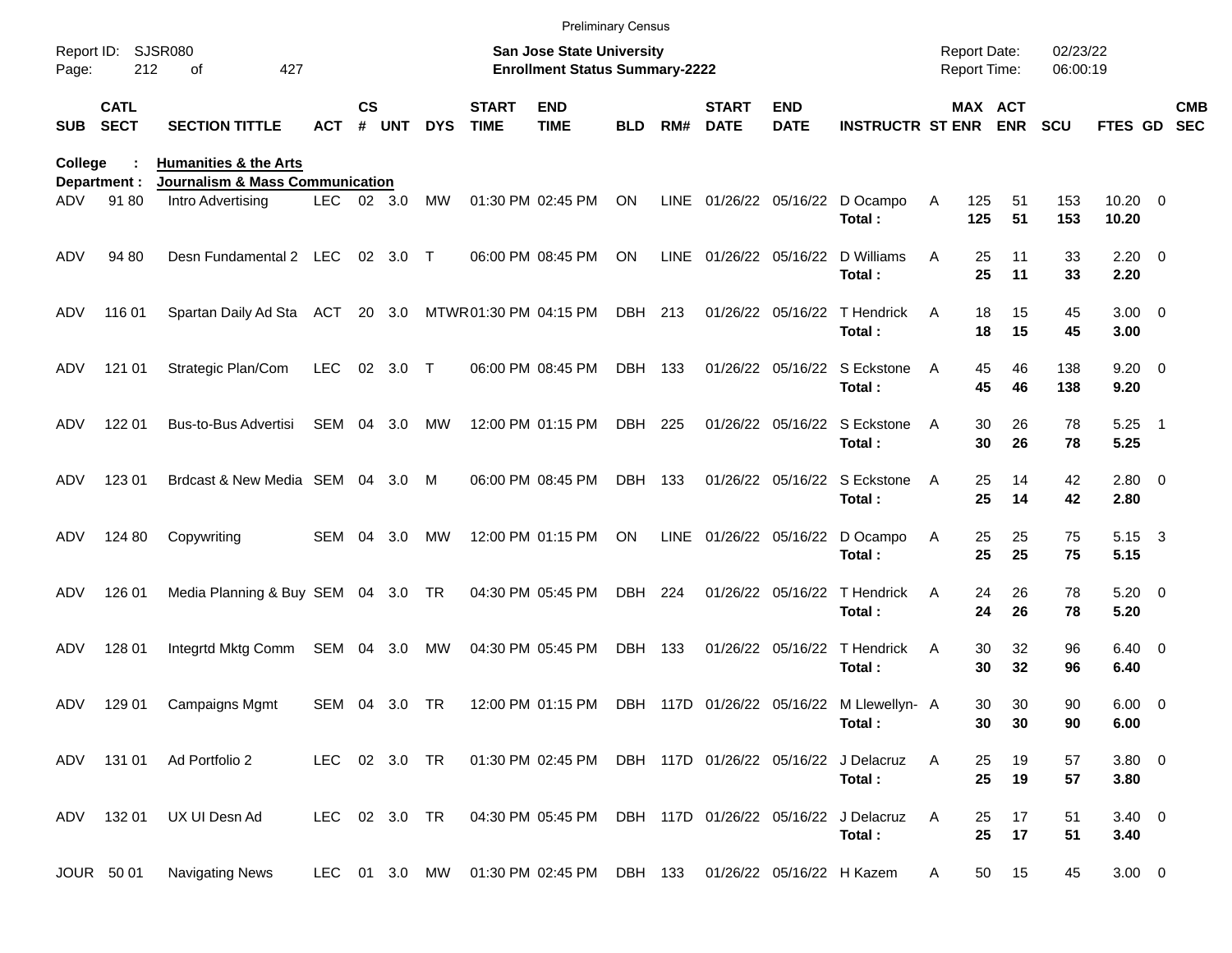|                     |                            |                                 |            |                |            |             |                             | <b>Preliminary Census</b>                                                 |            |             |                             |                           |                             |                                     |                       |                      |                |                            |                          |
|---------------------|----------------------------|---------------------------------|------------|----------------|------------|-------------|-----------------------------|---------------------------------------------------------------------------|------------|-------------|-----------------------------|---------------------------|-----------------------------|-------------------------------------|-----------------------|----------------------|----------------|----------------------------|--------------------------|
| Report ID:<br>Page: | <b>SJSR080</b><br>213      | 427<br>of                       |            |                |            |             |                             | <b>San Jose State University</b><br><b>Enrollment Status Summary-2222</b> |            |             |                             |                           |                             | <b>Report Date:</b><br>Report Time: |                       | 02/23/22<br>06:00:19 |                |                            |                          |
| <b>SUB</b>          | <b>CATL</b><br><b>SECT</b> | <b>SECTION TITTLE</b>           | <b>ACT</b> | <b>CS</b><br># | <b>UNT</b> | <b>DYS</b>  | <b>START</b><br><b>TIME</b> | <b>END</b><br><b>TIME</b>                                                 | <b>BLD</b> | RM#         | <b>START</b><br><b>DATE</b> | <b>END</b><br><b>DATE</b> | <b>INSTRUCTR ST ENR</b>     |                                     | MAX ACT<br><b>ENR</b> | SCU                  | FTES GD        |                            | <b>CMB</b><br><b>SEC</b> |
|                     |                            |                                 |            |                |            |             |                             |                                                                           |            |             |                             |                           | Total:                      | 50                                  | 15                    | 45                   | 3.00           |                            |                          |
| <b>JOUR</b>         | 61 01                      | Prnt/Mag and Online             | <b>LEC</b> | 02             | 3.0        | TR          |                             | 10:30 AM 11:45 AM                                                         | <b>DBH</b> | 222         |                             | 01/26/22 05/16/22         | N Garud Patk A              | 20                                  | 20                    | 60                   | $4.00 \ 0$     |                            |                          |
| <b>JOUR</b>         | 61 02                      | Prnt/Mag and Online             | <b>LEC</b> | 02             | 3.0        | MW          |                             | 04:30 PM 05:45 PM                                                         | <b>DBH</b> | 222         | 01/26/22                    | 05/16/22                  | J Prado Brab A              | 20                                  | 8                     | 24                   | $1.60 \ 0$     |                            |                          |
| <b>JOUR</b>         | 6180                       | Prnt/Mag and Online             | <b>LEC</b> | 02             | 3.0        | F           |                             | 11:00 AM 01:45 PM                                                         | <b>ON</b>  | <b>LINE</b> | 01/26/22                    | 05/16/22                  | C Saatsaz                   | 20<br>A                             | 20                    | 60                   | 4.00           | $\overline{\phantom{0}}$   |                          |
| <b>JOUR</b>         | 6181                       | Prnt/Mag and Online             | <b>LEC</b> | 02             | 3.0        | $\mathsf F$ |                             | 02:00 PM 04:45 PM                                                         | <b>ON</b>  | <b>LINE</b> |                             |                           | 01/26/22 05/16/22 C Saatsaz | 20<br>A                             | 20                    | 60                   | $4.00 \ 0$     |                            |                          |
|                     |                            |                                 |            |                |            |             |                             |                                                                           |            |             |                             |                           | Total:                      | 80                                  | 68                    | 204                  | 13.60          |                            |                          |
| <b>JOUR</b>         | 9580                       | Digital News Photo              | <b>LEC</b> | 03             | 3.0        | MW          |                             | 01:30 PM 02:45 PM                                                         |            |             |                             | 01/26/22 05/16/22         | D Cheers                    | 20<br>A                             | 8                     | 24                   | $1.60 \t 0$    |                            |                          |
| <b>JOUR</b>         | 9581                       | <b>Digital News Photo</b>       | <b>LEC</b> |                | 3.0        |             |                             |                                                                           |            |             |                             |                           |                             | X<br>$\mathbf 0$                    | $\mathbf 0$           | $\mathbf 0$          | $0.00 \t 0$    |                            |                          |
|                     |                            |                                 |            |                |            |             |                             |                                                                           |            |             |                             |                           | Total:                      | 20                                  | 8                     | 24                   | 1.60           |                            |                          |
|                     | JOUR 130 01                | Media Apprentice                | LEC.       | 02             | 3.0        | <b>TR</b>   |                             | 10:30 AM 11:45 AM                                                         | DBH        | 209         |                             | 01/26/22 05/16/22         | R Craig                     | Α<br>15                             | 11                    | 33                   | $2.20 \t 0$    |                            |                          |
|                     | JOUR 130 80                | Media Apprentice                | <b>LEC</b> | 02             | 3.0        | <b>TR</b>   |                             | 10:30 AM 11:45 AM                                                         | ON         | <b>LINE</b> | 01/26/22                    | 05/16/22                  | R Plater                    | A<br>15                             | 10                    | 30                   | $2.00 \t 0$    |                            |                          |
|                     |                            |                                 |            |                |            |             |                             |                                                                           |            |             |                             |                           | Total:                      | 30                                  | 21                    | 63                   | 4.20           |                            |                          |
|                     | JOUR 132 01                | <b>Feature Reporting</b>        | LEC.       | 04             | 3.0        | MW          |                             | 09:00 AM 10:15 AM                                                         | DBH        | 224         |                             | 01/26/22 05/16/22         | H Kazem                     | A<br>20                             | 20                    | 60                   | $4.00 \ 0$     |                            |                          |
|                     |                            |                                 |            |                |            |             |                             |                                                                           |            |             |                             |                           | Total:                      | 20                                  | 20                    | 60                   | 4.00           |                            |                          |
|                     | JOUR 133 01                | <b>Editing/News Mgmt</b>        | SEM        | 04             | 3.0        | MW          |                             | 10:30 AM 11:45 AM                                                         | DBH        | 209         |                             | 01/26/22 05/16/22         | R Craig                     | 20<br>Α                             | 17                    | 51                   | $3.40 \quad 0$ |                            |                          |
|                     |                            |                                 |            |                |            |             |                             |                                                                           |            |             |                             |                           | Total:                      | 20                                  | 17                    | 51                   | 3.40           |                            |                          |
|                     | JOUR 136 01                | Newspaper and Mag D&EC          |            |                | 02 3.0 TR  |             |                             | 12:00 PM 01:15 PM                                                         | DBH        | 222         |                             | 01/26/22 05/16/22         | N Garud Patk A              | 20                                  | 17                    | 51                   | 3.45           | $\overline{\phantom{0}}$ 1 |                          |
|                     |                            |                                 |            |                |            |             |                             |                                                                           |            |             |                             |                           | Total:                      | 20                                  | 17                    | 51                   | 3.45           |                            |                          |
|                     | JOUR 138 01                | Sports Journalism               | <b>ACT</b> | 20             | 3.0        | <b>TR</b>   |                             | 12:00 PM 01:15 PM                                                         | DBH        | 224         |                             | 01/26/22 05/16/22         | R Nichols                   | A<br>20                             | 12                    | 36                   | 2.45           | $\overline{\phantom{0}}$   |                          |
|                     |                            |                                 |            |                |            |             |                             |                                                                           |            |             |                             |                           | Total:                      | 20                                  | 12                    | 36                   | 2.45           |                            |                          |
|                     | JOUR 140A 01               | StuMedProd:Update               | ACT        | 20             | 3.0        | <b>TR</b>   |                             | 01:30 PM 04:15 PM                                                         | <b>DBH</b> | 2091        | 01/26/22                    | 05/16/22                  | R Plater                    | 20<br>Α                             | 10                    | 10                   | 2.00           | $\overline{\phantom{0}}$   |                          |
|                     |                            | JOUR 140A 80 StuMedProd: Update | <b>ACT</b> |                | 3.0        |             |                             |                                                                           |            |             |                             |                           |                             | X<br>0                              | $\Omega$              | 0                    | 0.00           | $\overline{\phantom{0}}$   |                          |
|                     |                            |                                 |            |                |            |             |                             |                                                                           |            |             |                             |                           | Total:                      | 20                                  | 10                    | 10                   | 2.00           |                            |                          |
|                     |                            | JOUR 140B 01 StuMedia:SparDaily | ACT        | 20             | 3.0        |             |                             | MTWR 01:30 PM 02:45 PM                                                    | DBH 209    |             |                             | 01/26/22 05/16/22 R Craig |                             | 20<br>A                             | 12                    | 12                   | $2.45$ 1       |                            |                          |
|                     |                            | JOUR 140B 02 StuMedia:SparDaily | ACT 20 3.0 |                |            |             |                             | MTWR03:00 PM 04:15 PM                                                     | DBH 209    |             |                             | 01/26/22 05/16/22 R Craig |                             | 20<br>Α                             | 11                    | 11                   | $2.20 \t 0$    |                            |                          |
|                     |                            |                                 |            |                |            |             |                             |                                                                           |            |             |                             |                           | Total:                      | 40                                  | 23                    | 23                   | 4.65           |                            |                          |
|                     |                            | JOUR 140C 01 StuMedia: Spear    | ACT 20 3.0 |                |            | MW          |                             | 04:30 PM 05:45 PM                                                         | DBH 209    |             |                             | 01/26/22 05/16/22         | D Nichols                   | Α<br>20                             | 19                    | 57                   | 3.90 2         |                            |                          |
|                     |                            |                                 |            |                |            |             |                             |                                                                           |            |             |                             |                           | Total:                      | 20                                  | 19                    | 57                   | 3.90           |                            |                          |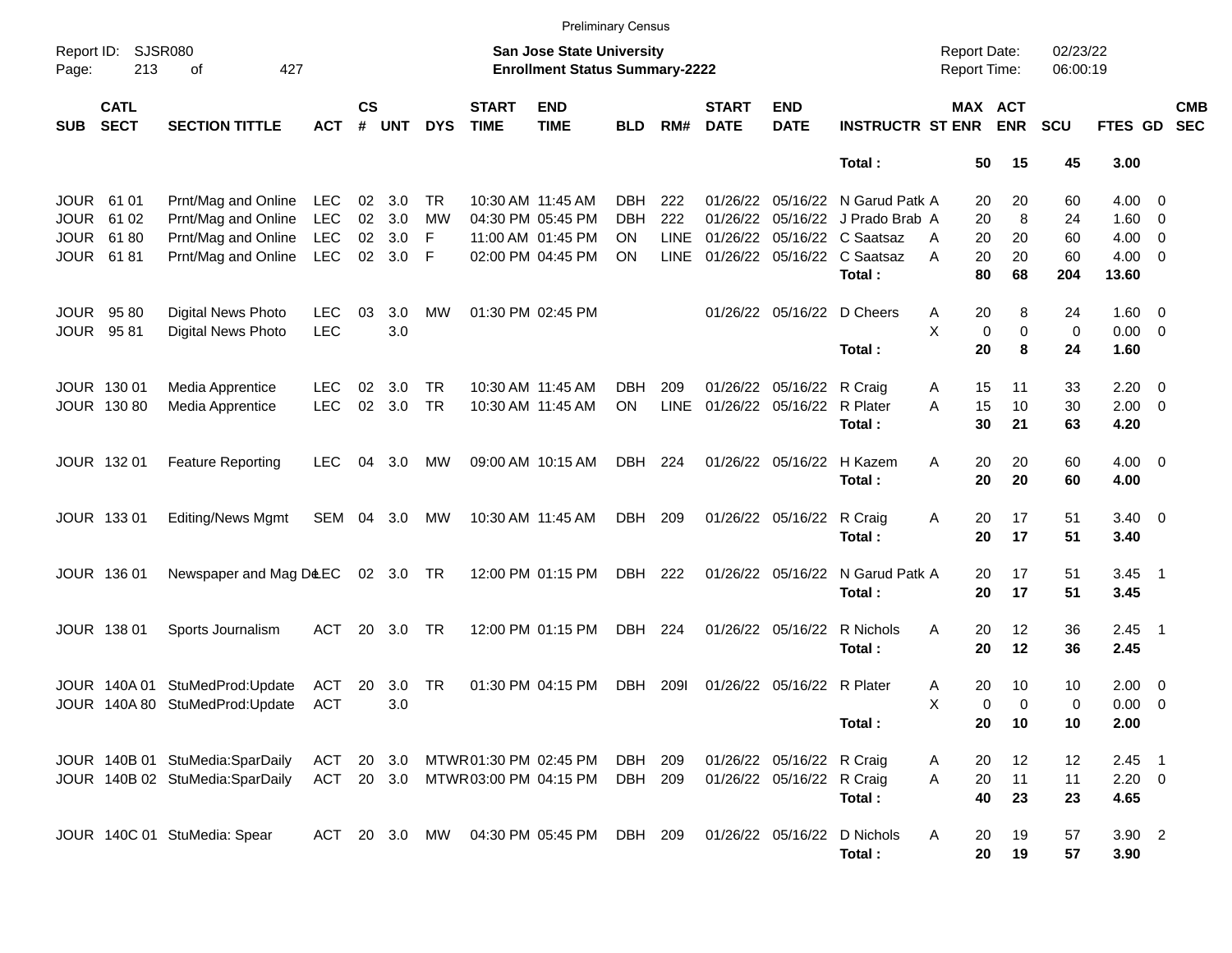|                                       |                                   |                          |                    |            |            |                             |                                                                    | <b>Preliminary Census</b> |             |                             |                           |                                                                                 |                                            |                              |                      |                     |                          |                          |
|---------------------------------------|-----------------------------------|--------------------------|--------------------|------------|------------|-----------------------------|--------------------------------------------------------------------|---------------------------|-------------|-----------------------------|---------------------------|---------------------------------------------------------------------------------|--------------------------------------------|------------------------------|----------------------|---------------------|--------------------------|--------------------------|
| SJSR080<br>Report ID:<br>Page:<br>214 | 427<br>οf                         |                          |                    |            |            |                             | San Jose State University<br><b>Enrollment Status Summary-2222</b> |                           |             |                             |                           |                                                                                 | <b>Report Date:</b><br><b>Report Time:</b> |                              | 02/23/22<br>06:00:19 |                     |                          |                          |
| <b>CATL</b><br><b>SECT</b><br>SUB     | <b>SECTION TITTLE</b>             | <b>ACT</b>               | $\mathsf{cs}$<br># | <b>UNT</b> | <b>DYS</b> | <b>START</b><br><b>TIME</b> | <b>END</b><br><b>TIME</b>                                          | <b>BLD</b>                | RM#         | <b>START</b><br><b>DATE</b> | <b>END</b><br><b>DATE</b> | <b>INSTRUCTR ST ENR</b>                                                         |                                            | MAX ACT<br><b>ENR</b>        | <b>SCU</b>           | <b>FTES GD</b>      |                          | <b>CMB</b><br><b>SEC</b> |
| JOUR 150 01                           | News Media Mgmt                   | ACT                      |                    | 20 3.0     |            | MTWR01:30 PM 02:45 PM       |                                                                    | <b>DBH</b>                | 209B        | 01/26/22                    | 05/16/22                  | D Nichols<br>Total:                                                             | Α                                          | 20<br>14<br>20<br>14         | 14<br>14             | $2.90$ 2<br>2.90    |                          |                          |
| JOUR 176A 01                          | Documentary I                     | ACT                      | 20                 | 3.0        | MW         |                             | 12:00 PM 01:15 PM                                                  | DBH                       | 228         |                             | 01/26/22 05/16/22         | H Kazem<br>Total:                                                               | A                                          | 16<br>20<br>20<br>16         | 48<br>48             | $3.20 \ 0$<br>3.20  |                          |                          |
| MCOM 63 01                            | New Media                         | <b>LEC</b>               | 02                 | 3.0        | МW         |                             | 09:00 AM 10:15 AM                                                  | DBH.                      | 228         | 01/26/22                    | 05/16/22                  | D Nichols                                                                       | Α                                          | 15<br>16                     | 48                   | $3.20 \ 0$          |                          |                          |
| MCOM 63 02                            | New Media                         | <b>LEC</b>               | 02                 | 3.0        | <b>MW</b>  |                             | 03:00 PM 04:15 PM                                                  | <b>DBH</b>                | 228         | 01/26/22                    |                           | 05/16/22 D Nichols                                                              | A                                          | 18<br>18                     | 54                   | 3.60 0              |                          |                          |
| <b>MCOM 6380</b>                      | New Media                         | <b>LEC</b><br><b>LEC</b> | 02                 | 3.0<br>3.0 | <b>TBA</b> |                             |                                                                    | OΝ                        | <b>LINE</b> |                             |                           | 01/26/22 05/16/22 C Saatsaz                                                     | A<br>Х                                     | 20<br>20<br>$\mathbf 0$<br>0 | 60                   | $4.00 \ 0$          |                          |                          |
| MCOM 6381<br>MCOM 6383                | New Media<br>New Media            | <b>LEC</b>               | 02                 | 3.0        | <b>TR</b>  |                             | 10:30 AM 11:45 AM                                                  |                           |             |                             |                           | 01/26/22 05/16/22 D Cheers                                                      | Α                                          | 8<br>20                      | 0<br>24              | 0.00<br>$1.60 \t 0$ | $\overline{\phantom{0}}$ |                          |
| MCOM 63 84                            | New Media                         | <b>LEC</b>               |                    | 3.0        |            |                             |                                                                    |                           |             |                             |                           |                                                                                 | X                                          | $\mathbf 0$                  | $\mathbf 0$<br>0     | $0.00 \t 0$         |                          |                          |
|                                       |                                   |                          |                    |            |            |                             |                                                                    |                           |             |                             |                           | Total:                                                                          |                                            | 73<br>62                     | 186                  | 12.40               |                          |                          |
| <b>MCOM 7201</b>                      | Mcom & Society                    | <b>LEC</b>               |                    | 3.0        |            |                             |                                                                    |                           |             |                             |                           |                                                                                 | Х                                          | 0                            | 0<br>0               | $0.00 \t 0$         |                          |                          |
| MCOM 72 02                            | Mcom & Society                    | <b>LEC</b>               |                    | 3.0        |            |                             |                                                                    |                           |             |                             |                           |                                                                                 | X                                          | 0                            | 0<br>0               | $0.00 \t 0$         |                          |                          |
| MCOM 72 03                            | Mcom & Society                    | <b>LEC</b>               | 02                 | 3.0        | <b>TR</b>  |                             | 10:30 AM 11:45 AM                                                  | DBH                       | 133         |                             |                           | 01/26/22 05/16/22 R Nichols                                                     | A                                          | 24<br>19                     | 57                   | 3.80                | $\overline{\phantom{0}}$ |                          |
| MCOM 72 04                            | Mcom & Society                    | <b>LEC</b>               | 02                 | 3.0        | <b>TR</b>  |                             | 09:00 AM 10:15 AM                                                  | <b>DBH</b>                | 133         |                             | 01/26/22 05/16/22         | N Garud Patk A                                                                  |                                            | 24<br>10                     | 30                   | $2.00 \t 0$         |                          |                          |
|                                       |                                   |                          |                    |            |            |                             |                                                                    |                           |             |                             |                           | Total:                                                                          |                                            | 48<br>29                     | 87                   | 5.80                |                          |                          |
| MCOM 84 01                            | Storytelling & Al                 | <b>LEC</b>               | 01                 | 3.0        | TR         |                             | 12:00 PM 01:15 PM                                                  | DBH                       | 133         |                             | 01/26/22 05/16/22         | N Stojanovic A                                                                  |                                            | 25<br>14                     | 42                   | $2.80 \t 0$         |                          |                          |
|                                       |                                   |                          |                    |            |            |                             |                                                                    |                           |             |                             |                           | Total:                                                                          |                                            | 25<br>14                     | 42                   | 2.80                |                          |                          |
|                                       | MCOM 100W 01 Wrtg Wkhp in Comm    | SEM                      | 04                 | 3.0        | TR         |                             | 07:30 AM 08:45 AM                                                  | DBH.                      | 224         | 01/26/22                    | 05/16/22                  | R Nichols                                                                       | Α                                          | 20<br>12                     | 36                   | $2.40 \quad 0$      |                          |                          |
|                                       | MCOM 100W 02 Wrtg Wkhp in Comm    | <b>SEM</b>               | 04                 | 3.0        | TR         |                             | 09:00 AM 10:15 AM                                                  | DBH                       | 224         | 01/26/22                    | 05/16/22                  | R Nichols                                                                       | А                                          | 20<br>20                     | 60                   | $4.00 \ 0$          |                          |                          |
|                                       | MCOM 100W 80 Wrtg Wkhp in Comm    | <b>SEM</b>               | 04                 | 3.0        | м          |                             | 06:00 PM 08:45 PM                                                  | OΝ                        | <b>LINE</b> | 01/26/22                    |                           | 05/16/22 K Rodriguez A                                                          |                                            | 20<br>20                     | 60                   | 4.00                | $\overline{\phantom{0}}$ |                          |
|                                       | MCOM 100W 81 Wrtg Wkhp in Comm    | <b>SEM</b>               | 04                 | 3.0        | W          |                             | 06:00 PM 08:45 PM                                                  | ON                        | LINE        |                             | 01/26/22 05/16/22         | K Rodriguez A<br>Total:                                                         |                                            | 20<br>19<br>80<br>71         | 57<br>213            | 3.80 0<br>14.20     |                          |                          |
| MCOM 101 01                           | Media Law & Ethics                | LEC.                     | 03                 | 3.0 TR     |            |                             | 03:00 PM 04:15 PM                                                  | DBH                       | 225         |                             |                           | 01/26/22 05/16/22 D Tillinghas A                                                |                                            | 22<br>25                     | 66                   | $4.40 \quad 0$      |                          |                          |
| MCOM 101 02                           | Media Law & Ethics                |                          |                    |            |            |                             |                                                                    |                           |             |                             |                           | LEC 03 3.0 TR  04:30 PM 05:45 PM  DBH  225  01/26/22  05/16/22  D Tillinghas  A |                                            | 25<br>11                     | 33                   | $2.20 \t 0$         |                          |                          |
|                                       |                                   |                          |                    |            |            |                             |                                                                    |                           |             |                             |                           | Total:                                                                          |                                            | 50<br>33                     | 99                   | 6.60                |                          |                          |
| MCOM 104 01                           | Mass Comm Research SEM 04 3.0 MW  |                          |                    |            |            |                             | 10:30 AM 11:45 AM                                                  | DBH 222                   |             |                             | 01/26/22 05/16/22 Z Li    |                                                                                 | Α                                          | 20<br>20                     | 60                   | $4.05$ 1            |                          |                          |
| MCOM 104 80                           | Mass Comm Research SEM 04 3.0 TBA |                          |                    |            |            |                             |                                                                    | ON                        |             |                             |                           | LINE 01/26/22 05/16/22 K Rodriguez A                                            |                                            | 30<br>34                     | 102                  | 6.95 3              |                          |                          |
|                                       |                                   |                          |                    |            |            |                             |                                                                    |                           |             |                             |                           | Total:                                                                          |                                            | 50<br>54                     | 162                  | 11.00               |                          |                          |
| <b>MCOM 105 01</b>                    | Diversty & Media                  | LEC 02 3.0 MW            |                    |            |            |                             | 10:30 AM 11:45 AM                                                  | DBH 133                   |             |                             |                           | 01/26/22 05/16/22 H Kazem<br>Total:                                             | A                                          | 30<br>20<br>30<br>20         | 60<br>60             | $4.05$ 1<br>4.05    |                          |                          |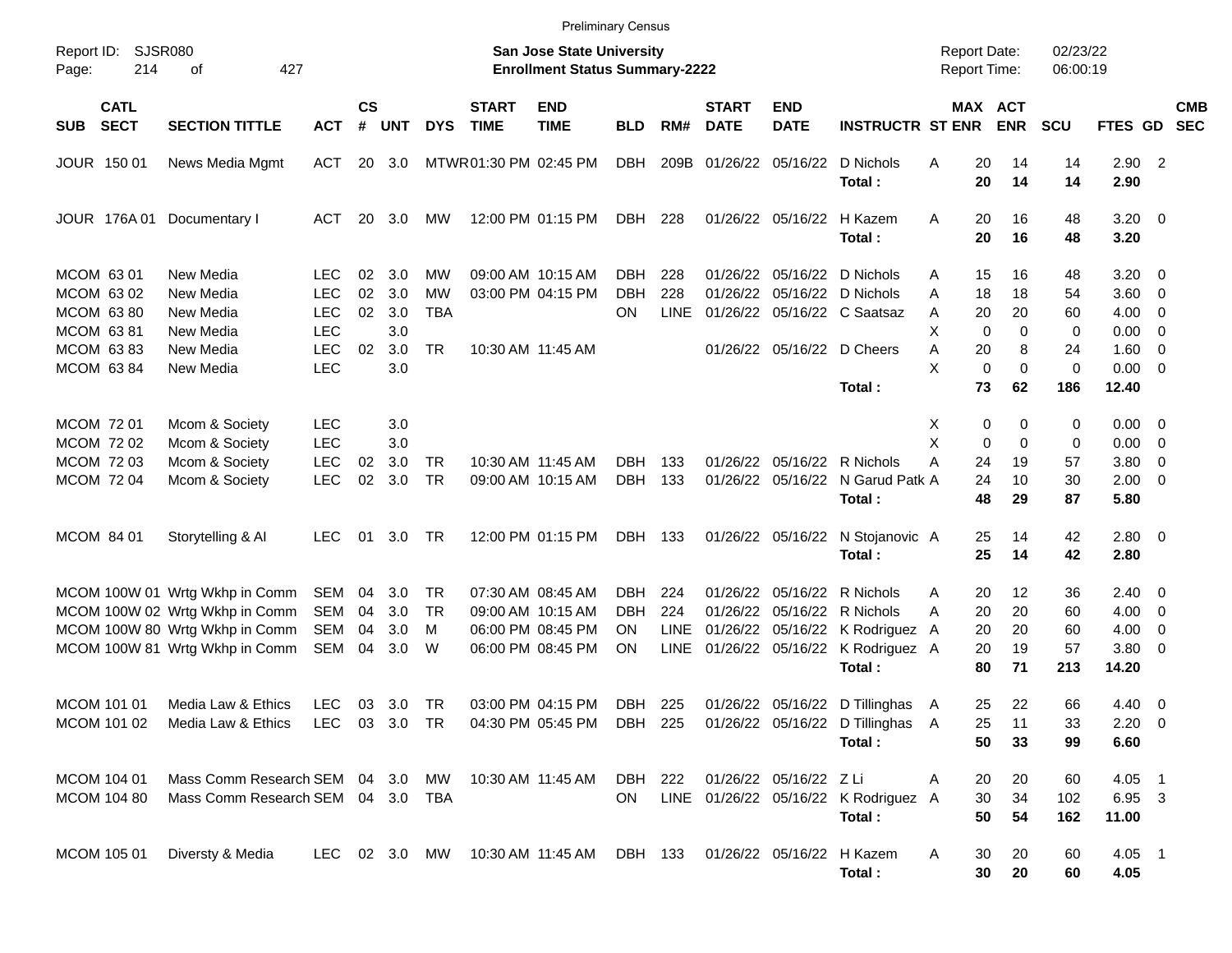|                                           |                            |                                                             |                                        |                    |                   |                                 |                             | <b>Preliminary Census</b>                                                 |                 |                                           |                             |                                           |                                      |                                     |                                        |                                  |                              |                                                              |                          |
|-------------------------------------------|----------------------------|-------------------------------------------------------------|----------------------------------------|--------------------|-------------------|---------------------------------|-----------------------------|---------------------------------------------------------------------------|-----------------|-------------------------------------------|-----------------------------|-------------------------------------------|--------------------------------------|-------------------------------------|----------------------------------------|----------------------------------|------------------------------|--------------------------------------------------------------|--------------------------|
| Report ID:<br>Page:                       | <b>SJSR080</b><br>215      | 427<br>οf                                                   |                                        |                    |                   |                                 |                             | <b>San Jose State University</b><br><b>Enrollment Status Summary-2222</b> |                 |                                           |                             |                                           |                                      | <b>Report Date:</b><br>Report Time: |                                        | 02/23/22<br>06:00:19             |                              |                                                              |                          |
| <b>SUB</b>                                | <b>CATL</b><br><b>SECT</b> | <b>SECTION TITTLE</b>                                       | <b>ACT</b>                             | $\mathsf{cs}$<br># | <b>UNT</b>        | <b>DYS</b>                      | <b>START</b><br><b>TIME</b> | <b>END</b><br><b>TIME</b>                                                 | <b>BLD</b>      | RM#                                       | <b>START</b><br><b>DATE</b> | <b>END</b><br><b>DATE</b>                 | <b>INSTRUCTR ST ENR</b>              |                                     | MAX ACT<br><b>ENR</b>                  | <b>SCU</b>                       | FTES GD                      |                                                              | <b>CMB</b><br><b>SEC</b> |
| MCOM 106 01                               |                            | Global Mass Comm                                            | <b>LEC</b>                             | 02                 | 3.0               | TR                              |                             | 01:30 PM 02:45 PM                                                         | DBH             | 225                                       | 01/26/22                    | 05/16/22                                  | D Tillinghas<br>Total:               | 25<br>A<br>25                       | 14<br>14                               | 42<br>42                         | 2.80 0<br>2.80               |                                                              |                          |
| <b>MCOM 111 80</b>                        |                            | Internship                                                  | SEM                                    | 06                 | 3.0               | TBA                             |                             |                                                                           | ON              | <b>LINE</b>                               |                             | 01/26/22 05/16/22                         | M Cabot<br>Total:                    | A<br>20<br>20                       | 5<br>$5\phantom{1}$                    | 15<br>15                         | $1.00 \t 0$<br>1.00          |                                                              |                          |
| MCOM 139 01                               |                            | Special Topics Semin SEM                                    |                                        | 04                 | 3.0               | MW                              |                             | 01:30 PM 02:45 PM                                                         | DBH             | 225                                       |                             | 01/26/22 05/16/22                         | A Balint<br>Total:                   | 25<br>A<br>25                       | 12<br>12                               | 36<br>36                         | $2.40 \ 0$<br>2.40           |                                                              |                          |
| MCOM 163 01<br>MCOM 163 80                |                            | Adv Media tech<br>Adv Media tech                            | <b>LEC</b><br><b>LEC</b>               | 03                 | 3.0<br>3.0        | MW                              |                             | 10:30 AM 11:45 AM                                                         | <b>DBH</b>      | 226                                       |                             | 01/26/22 05/16/22                         | T Korani<br>Total:                   | 20<br>Α<br>X<br>20                  | 21<br>$\mathbf 0$<br>$\mathbf 0$<br>21 | 63<br>0<br>63                    | 4.30<br>0.00<br>4.30         | $\overline{2}$<br>$\overline{0}$                             |                          |
| MCOM 170 01                               |                            | <b>Strat Soc Media</b>                                      | <b>LEC</b>                             | 02                 | 3.0               | W                               |                             | 06:00 PM 08:45 PM                                                         | <b>DBH</b>      | 133                                       |                             | 01/26/22 05/16/22                         | M Brito<br>Total:                    | 45<br>Α<br>45                       | 48<br>48                               | 144<br>144                       | 9.75<br>9.75                 | $\overline{\mathbf{3}}$                                      |                          |
| MCOM 175 01                               |                            | Soc Media Analytic                                          | <b>LEC</b>                             | 02                 | 3.0               | <b>MW</b>                       |                             | 01:30 PM 02:45 PM                                                         | <b>DBH</b>      | 117D                                      |                             | 01/26/22 05/16/22                         | – Z Li<br>Total:                     | 20<br>Α<br>20                       | 25<br>25                               | 75<br>75                         | 5.10 2<br>5.10               |                                                              |                          |
| MCOM 180 80<br>MCOM 180 81<br>MCOM 180 82 |                            | Independent Study<br>Independent Study<br>Independent Study | <b>SUP</b><br><b>SUP</b><br><b>SUP</b> | 36<br>36<br>36     | 1.0<br>2.0<br>3.0 | TBA<br><b>TBA</b><br><b>TBA</b> |                             |                                                                           | ON<br>ON<br>ΟN  | <b>LINE</b><br><b>LINE</b><br><b>LINE</b> | 01/26/22<br>01/26/22        | 05/16/22<br>05/16/22<br>01/26/22 05/16/22 | P West<br>P West<br>P West<br>Total: | Α<br>20<br>20<br>A<br>A<br>20<br>60 | 11<br>$\overline{c}$<br>9<br>22        | 11<br>$\overline{4}$<br>27<br>42 | 0.75<br>0.27<br>1.80<br>2.82 | $\overline{\phantom{1}}$<br>$\overline{0}$<br>$\overline{0}$ |                          |
| MCOM 199B 01                              |                            | Ad & PR Agency II                                           | LAB                                    | 15                 | 3.0               |                                 | MTWR03:00 PM 04:15 PM       |                                                                           | <b>DBH</b>      | 117D                                      |                             | 01/26/22 05/16/22                         | C Disalvo<br>Total:                  | 30<br>Α<br>30                       | 24<br>24                               | 72<br>72                         | $4.80\ 0$<br>4.80            |                                                              |                          |
| MCOM 284 01                               |                            | <b>Advanced User Exp</b>                                    | <b>SEM</b>                             | 05                 | 3.0               | W                               |                             | 06:00 PM 08:45 PM                                                         | <b>DBH</b>      | 222                                       | 01/26/22                    | 05/16/22                                  | T Korani<br>Total:                   | A<br>20<br>20                       | 13<br>13                               | 39<br>39                         | 3.25 13<br>3.25              |                                                              |                          |
| MCOM 295 80                               |                            | Mass Comm Research SEM 05 3.0 M                             |                                        |                    |                   |                                 |                             | 06:00 PM 08:45 PM                                                         |                 |                                           |                             | 01/26/22 05/16/22 Z Li                    | Total:                               | 20<br>A<br>20                       | 15<br>15                               | 45<br>45                         | 3.75 15<br>3.75              |                                                              |                          |
|                                           |                            | MCOM 298B 01 Master's Proj II                               | SEM 05 3.0 T                           |                    |                   |                                 |                             | 06:00 PM 08:45 PM                                                         | DBH             | 222                                       |                             | 01/26/22 05/16/22                         | T Korani<br>Total:                   | Α<br>20<br>20                       | 17<br>17                               | 51<br>51                         | 4.25 17<br>4.25              |                                                              |                          |
| <b>PR</b><br><b>PR</b>                    | 99 80<br>9981              | Intro to PR<br>Intro to PR                                  | <b>LEC</b><br>LEC.                     |                    | 01 3.0            | <b>TBA</b><br>01 3.0 TBA        |                             |                                                                           | ON<br><b>ON</b> |                                           |                             | LINE 01/26/22 05/16/22 M Cabot            | LINE 01/26/22 05/16/22 C Disalvo     | 50<br>A<br>50<br>Α                  | 49<br>28                               | 147<br>84                        | $9.80\ 0$<br>5.60 0          |                                                              |                          |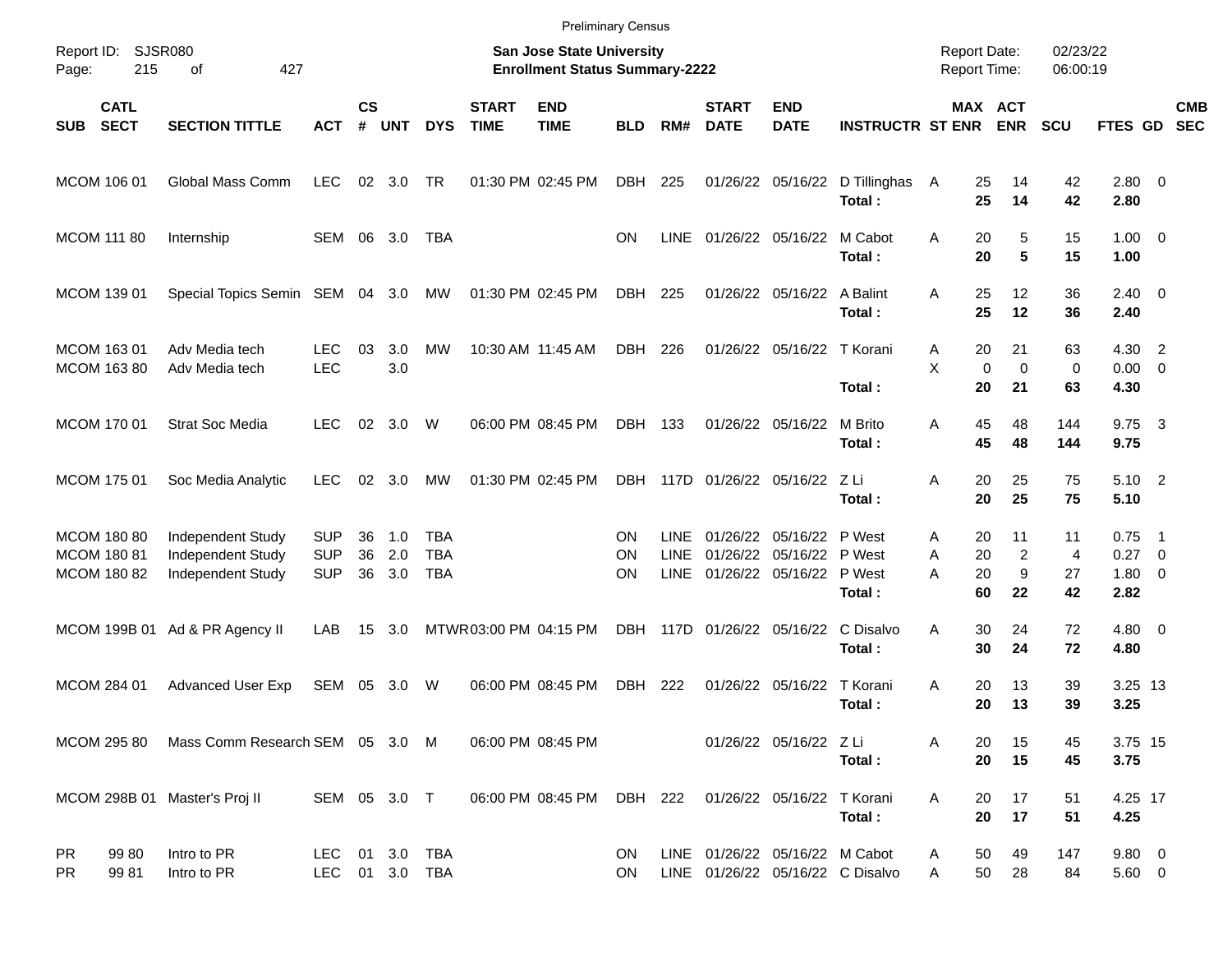|                        |                            |                                                        |                          |                    |                |                         |                             | <b>Preliminary Census</b>                                                 |                         |                    |                             |                                                  |                                                       |                                     |                          |                             |                                    |                                  |
|------------------------|----------------------------|--------------------------------------------------------|--------------------------|--------------------|----------------|-------------------------|-----------------------------|---------------------------------------------------------------------------|-------------------------|--------------------|-----------------------------|--------------------------------------------------|-------------------------------------------------------|-------------------------------------|--------------------------|-----------------------------|------------------------------------|----------------------------------|
| Report ID:<br>Page:    | 216                        | <b>SJSR080</b><br>427<br>οf                            |                          |                    |                |                         |                             | <b>San Jose State University</b><br><b>Enrollment Status Summary-2222</b> |                         |                    |                             |                                                  |                                                       | <b>Report Date:</b><br>Report Time: |                          | 02/23/22<br>06:00:19        |                                    |                                  |
| <b>SUB</b>             | <b>CATL</b><br><b>SECT</b> | <b>SECTION TITTLE</b>                                  | <b>ACT</b>               | $\mathsf{cs}$<br># | <b>UNT</b>     | <b>DYS</b>              | <b>START</b><br><b>TIME</b> | <b>END</b><br><b>TIME</b>                                                 | <b>BLD</b>              | RM#                | <b>START</b><br><b>DATE</b> | <b>END</b><br><b>DATE</b>                        | <b>INSTRUCTR ST ENR</b>                               | <b>MAX ACT</b>                      | <b>ENR</b>               | <b>SCU</b>                  | FTES GD                            | <b>CMB</b><br><b>SEC</b>         |
|                        |                            |                                                        |                          |                    |                |                         |                             |                                                                           |                         |                    |                             |                                                  | Total:                                                | 100                                 | 77                       | 231                         | 15.40                              |                                  |
| <b>PR</b><br><b>PR</b> | 190 01<br>190 80           | <b>Media Relations</b><br><b>Media Relations</b>       | <b>LEC</b><br><b>LEC</b> | 02<br>02           | 3.0<br>3.0     | <b>MW</b><br><b>TBA</b> |                             | 01:30 PM 02:45 PM                                                         | <b>DBH</b><br>ON        | 222<br><b>LINE</b> | 01/26/22<br>01/26/22        | 05/16/22<br>05/16/22                             | C Disalvo<br>M Cabot<br>Total:                        | A<br>20<br>A<br>30<br>50            | 19<br>29<br>48           | 57<br>87<br>144             | 3.95<br>5.85<br>9.80               | -3<br>$\overline{1}$             |
| <b>PR</b><br><b>PR</b> | 191 01<br>191 80           | <b>Strategic Creation</b><br><b>Strategic Creation</b> | <b>LEC</b><br><b>LEC</b> | 02<br>02           | 3.0<br>3.0     | <b>TR</b><br><b>TBA</b> |                             | 03:00 PM 04:15 PM                                                         | <b>DBH</b><br>ON        | 221<br><b>LINE</b> | 01/26/22                    | 01/26/22 05/16/22 A Lutzky<br>05/16/22           | M Cabot<br>Total:                                     | 20<br>A<br>35<br>A<br>55            | 10<br>35<br>45           | 30<br>105<br>135            | 2.00<br>7.05<br>9.05               | $\overline{0}$<br>$\overline{1}$ |
| <b>PR</b><br><b>PR</b> | 192 01<br>192 80           | <b>Case Studies</b><br><b>Case Studies</b>             | <b>SEM</b><br><b>SEM</b> | 04<br>04           | 3.0<br>3.0     | <b>TR</b><br><b>MW</b>  |                             | 10:30 AM 11:45 AM<br>10:30 AM 11:45 AM                                    | <b>DBH</b><br><b>ON</b> | 221<br><b>LINE</b> | 01/26/22                    | 05/16/22<br>01/26/22 05/16/22                    | S Fletcher<br>R Siegel<br>Total:                      | 20<br>A<br>20<br>A<br>40            | 20<br>18<br>38           | 60<br>54<br>114             | 4.00<br>3.75<br>7.75               | $\overline{0}$<br>$\mathbf{3}$   |
| <b>PR</b>              | 195 01                     | Sport Communication LEC                                |                          |                    | $02 \quad 3.0$ | MW                      |                             | 10:30 AM 11:45 AM                                                         | DBH                     | 221                |                             | 01/26/22 05/16/22                                | S Fletcher<br>Total:                                  | A<br>20<br>20                       | 20<br>20                 | 60<br>60                    | $4.10 \quad 2$<br>4.10             |                                  |
| <b>PR</b>              | 199 01                     | Campaign Mgmt                                          | <b>SEM</b>               | 05                 | 3.0            | MW                      |                             | 04:30 PM 05:45 PM                                                         | DBH 221                 |                    |                             | 01/26/22 05/16/22                                | C Disalvo<br>Total:                                   | A<br>20<br>20                       | 16<br>16                 | 48<br>48                    | $3.20 \ 0$<br>3.20                 |                                  |
|                        | Department :               | Journalism & Mass Communication                        |                          |                    |                |                         |                             |                                                                           |                         |                    |                             | <b>Lower Division:</b><br><b>Upper Division:</b> | <b>Department Total:</b><br><b>Graduate Division:</b> | 1753<br>546<br>1147<br>60           | 1315<br>335<br>935<br>45 | 3827<br>1005<br>2687<br>135 | 265.32<br>67.00<br>187.07<br>11.25 |                                  |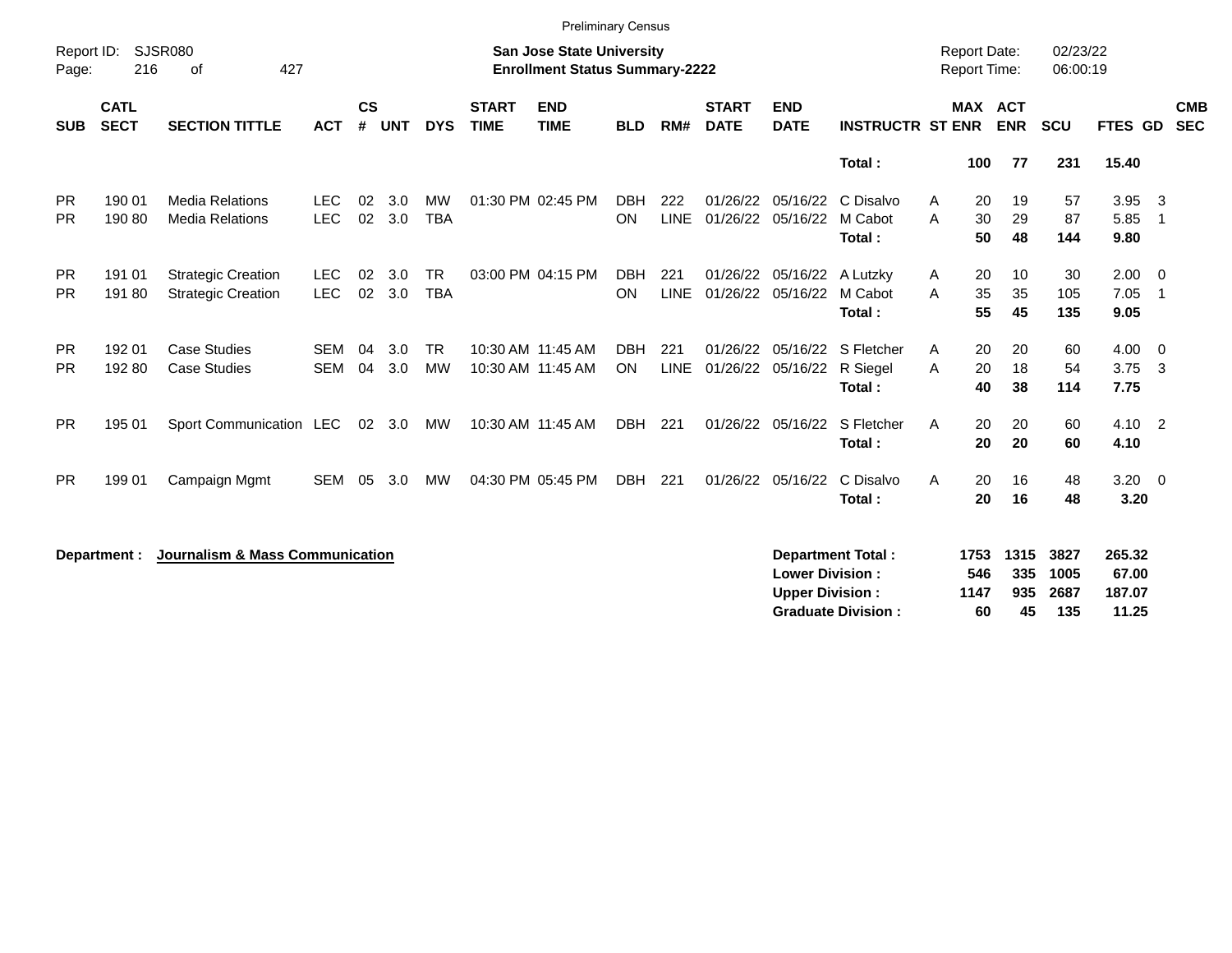|             |                                                  |                                               |               |                    |            |            |                             |                                                                    | <b>Preliminary Census</b> |             |                             |                            |                                        |                                     |                            |                      |                  |                          |                          |
|-------------|--------------------------------------------------|-----------------------------------------------|---------------|--------------------|------------|------------|-----------------------------|--------------------------------------------------------------------|---------------------------|-------------|-----------------------------|----------------------------|----------------------------------------|-------------------------------------|----------------------------|----------------------|------------------|--------------------------|--------------------------|
| Page:       | <b>SJSR080</b><br>Report ID:<br>427<br>217<br>οf |                                               |               |                    |            |            |                             | San Jose State University<br><b>Enrollment Status Summary-2222</b> |                           |             |                             |                            |                                        | <b>Report Date:</b><br>Report Time: |                            | 02/23/22<br>06:00:19 |                  |                          |                          |
| <b>SUB</b>  | <b>CATL</b><br><b>SECT</b>                       | <b>SECTION TITTLE</b>                         | <b>ACT</b>    | $\mathsf{cs}$<br># | <b>UNT</b> | <b>DYS</b> | <b>START</b><br><b>TIME</b> | <b>END</b><br><b>TIME</b>                                          | <b>BLD</b>                | RM#         | <b>START</b><br><b>DATE</b> | <b>END</b><br><b>DATE</b>  | <b>INSTRUCTR ST ENR</b>                |                                     | MAX ACT<br><b>ENR</b>      | <b>SCU</b>           | FTES GD          |                          | <b>CMB</b><br><b>SEC</b> |
| College     |                                                  | <b>Humanities &amp; the Arts</b>              |               |                    |            |            |                             |                                                                    |                           |             |                             |                            |                                        |                                     |                            |                      |                  |                          |                          |
|             | Department :                                     | <b>Linguistics &amp; Language Development</b> |               |                    |            |            |                             |                                                                    |                           |             |                             |                            |                                        |                                     |                            |                      |                  |                          |                          |
| <b>LING</b> | 20 01                                            | Nature of Language                            | LEC 02 3.0    |                    |            | <b>TR</b>  |                             | 01:30 PM 02:45 PM                                                  | CL                        | 306         |                             |                            | 01/26/22 05/16/22 J Kitajima<br>Total: | Α<br>25<br>25                       | 23<br>23                   | 69<br>69             | $4.60$ 0<br>4.60 |                          |                          |
| <b>LING</b> | 21 01                                            | Langu and Thinking                            | <b>SEM</b>    | 04                 | 3.0        | MW         |                             | 09:00 AM 10:15 AM                                                  | CL                        | 216         |                             | 01/26/22 05/16/22 S Ball   |                                        | 25<br>A                             | 15                         | 45                   | $3.00 \ 0$       |                          |                          |
| <b>LING</b> | 21 02                                            | Langu and Thinking                            | <b>SEM</b>    |                    | 3.0        |            |                             |                                                                    |                           |             |                             |                            |                                        | X                                   | $\mathbf 0$<br>$\mathbf 0$ | 0                    | 0.00             | $\overline{\phantom{0}}$ |                          |
| LING        | 21 03                                            | Langu and Thinking                            | <b>SEM</b>    | 04                 | 3.0        | MW         |                             | 12:00 PM 01:15 PM                                                  | <b>SH</b>                 | 411         |                             |                            | 01/26/22 05/16/22 J Kitajima           | A<br>25                             | 13                         | 39                   | 2.60             | $\overline{\phantom{0}}$ |                          |
| LING        | 21 04                                            | Langu and Thinking                            | <b>SEM</b>    | 04                 | 3.0        | МW         |                             | 01:30 PM 02:45 PM                                                  | CL.                       | 216         |                             | 01/26/22 05/16/22 S Ball   |                                        | A<br>25                             | 26                         | 78                   | 5.20             | $\overline{0}$           |                          |
| LING        | 21 05                                            | Langu and Thinking                            | <b>SEM</b>    | 04                 | 3.0        | <b>TR</b>  |                             | 10:30 AM 11:45 AM                                                  | <b>CL</b>                 | 216         |                             |                            | 01/26/22 05/16/22 K Sanders            | 25<br>Α                             | 17                         | 51                   | 3.40             | $\overline{\mathbf{0}}$  |                          |
| LING        | 21 06                                            | Langu and Thinking                            | <b>SEM</b>    |                    | 3.0        |            |                             |                                                                    |                           |             |                             |                            |                                        | х                                   | $\mathbf 0$<br>$\Omega$    | 0                    | 0.00             | 0                        |                          |
| LING        | 21 07                                            | Langu and Thinking                            | <b>SEM</b>    |                    | 3.0        |            |                             |                                                                    |                           |             |                             |                            |                                        | X                                   | $\mathbf 0$<br>$\Omega$    | 0                    | 0.00             | $\overline{0}$           |                          |
| <b>LING</b> | 21 80                                            | Langu and Thinking                            | <b>SEM</b>    | 04                 | 3.0        | <b>TBA</b> |                             |                                                                    | <b>ON</b>                 | <b>LINE</b> |                             | 01/26/22 05/16/22 E Chiu   |                                        | A<br>25                             | 24                         | 72                   | 4.80             | $\overline{0}$           |                          |
| LING        | 2181                                             | Langu and Thinking                            | <b>SEM</b>    |                    | 3.0        |            |                             |                                                                    |                           |             |                             |                            |                                        | X                                   | $\Omega$<br>$\Omega$       | 0                    | 0.00             | $\overline{0}$           |                          |
| <b>LING</b> | 21 99                                            | Langu and Thinking                            | <b>SEM</b>    | 04                 | 3.0        | <b>TBA</b> |                             |                                                                    | <b>ON</b>                 | <b>LINE</b> |                             |                            | 01/26/22 05/16/22 M ModirzadehA        | 25                                  | 24                         | 72                   | 4.80             | $\overline{\phantom{0}}$ |                          |
|             |                                                  |                                               |               |                    |            |            |                             |                                                                    |                           |             |                             |                            | Total:                                 | 150                                 | 119                        | 357                  | 23.80            |                          |                          |
| <b>LING</b> | 22 01                                            | Lang across Life                              | <b>LEC</b>    |                    | 3.0        |            |                             |                                                                    |                           |             |                             |                            |                                        | Χ                                   | 0<br>0                     | 0                    | $0.00 \t 0$      |                          |                          |
|             |                                                  |                                               |               |                    |            |            |                             |                                                                    |                           |             |                             |                            | Total:                                 |                                     | 0<br>$\mathbf 0$           | 0                    | 0.00             |                          |                          |
| <b>LING</b> | 24 01                                            | Language Variation                            | <b>LEC</b>    |                    | 3.0        |            |                             |                                                                    |                           |             |                             |                            |                                        | X                                   | 0<br>0                     | 0                    | $0.00 \t 0$      |                          |                          |
| <b>LING</b> | 24 02                                            | Language Variation                            | <b>LEC</b>    |                    | 3.0        |            |                             |                                                                    |                           |             |                             |                            |                                        | X                                   | $\mathbf 0$<br>$\Omega$    | 0                    | 0.00             | $\overline{\mathbf{0}}$  |                          |
| <b>LING</b> | 24 80                                            | Language Variation                            | <b>LEC</b>    | 04                 | 3.0        | <b>TBA</b> |                             |                                                                    | <b>ON</b>                 | <b>LINE</b> |                             |                            | 01/26/22 05/16/22 M ModirzadehA        | 25                                  | 24                         | 72                   | 4.80             | $\overline{0}$           |                          |
| <b>LING</b> | 24 81                                            | Language Variation                            | LEC           |                    | 3.0        |            |                             |                                                                    |                           |             |                             |                            |                                        | X                                   | $\mathbf 0$<br>$\Omega$    | 0                    | 0.00             | 0                        |                          |
| <b>LING</b> | 24 99                                            | Language Variation                            | <b>LEC</b>    | 04                 | 3.0        | <b>TBA</b> |                             |                                                                    | <b>ON</b>                 | <b>LINE</b> |                             | 01/26/22 05/16/22          | D Hunter                               | A<br>25                             | 25                         | 75                   | $5.00 \t 0$      |                          |                          |
|             |                                                  |                                               |               |                    |            |            |                             |                                                                    |                           |             |                             |                            | Total:                                 | 50                                  | 49                         | 147                  | 9.80             |                          |                          |
| <b>LING</b> | 25 01                                            | Languages of World                            | LEC           |                    | 3.0        |            |                             |                                                                    |                           |             |                             |                            |                                        | х                                   | 0<br>0                     | 0                    | $0.00 \t 0$      |                          |                          |
|             |                                                  |                                               |               |                    |            |            |                             |                                                                    |                           |             |                             |                            | Total:                                 |                                     | 0<br>0                     | 0                    | 0.00             |                          |                          |
| LING        | 26 01                                            | Quant Reas Ling Div LEC                       |               |                    | 3.0        |            |                             |                                                                    |                           |             |                             |                            |                                        | Χ                                   | 0<br>0                     | 0                    | $0.00 \t 0$      |                          |                          |
| LING        | 26 02                                            | Quant Reas Ling Div LEC                       |               |                    | 3.0        |            |                             |                                                                    |                           |             |                             |                            |                                        | X                                   | 0<br>0                     | 0                    | $0.00 \t 0$      |                          |                          |
|             |                                                  |                                               |               |                    |            |            |                             |                                                                    |                           |             |                             |                            | Total:                                 |                                     | 0<br>0                     | 0                    | 0.00             |                          |                          |
|             | LING 101 01                                      | Intro to Ling                                 | SEM 04 3.0 TR |                    |            |            |                             | 03:00 PM 04:15 PM CL                                               |                           | 308         |                             | 01/26/22 05/16/22 J Rawski |                                        | Α<br>25                             | 10                         | 30                   | $2.00 \t 0$      |                          |                          |
|             |                                                  |                                               |               |                    |            |            |                             |                                                                    |                           |             |                             |                            | Total:                                 | 25                                  | 10                         | 30                   | 2.00             |                          |                          |
|             | LING 107 01                                      | Patterns English                              | SEM 05 3.0    |                    |            | MW         |                             | 12:00 PM 01:15 PM CL                                               |                           | 308         |                             |                            | 01/26/22 05/16/22 S Phillabaum A       | 25                                  | 14                         | 42                   | 2.80 0           |                          |                          |
|             | LING 107 02                                      | Patterns English                              | <b>SEM</b>    |                    | 3.0        |            |                             |                                                                    |                           |             |                             |                            |                                        | X                                   | $\pmb{0}$<br>$\mathbf 0$   | $\pmb{0}$            | $0.00 \t 0$      |                          |                          |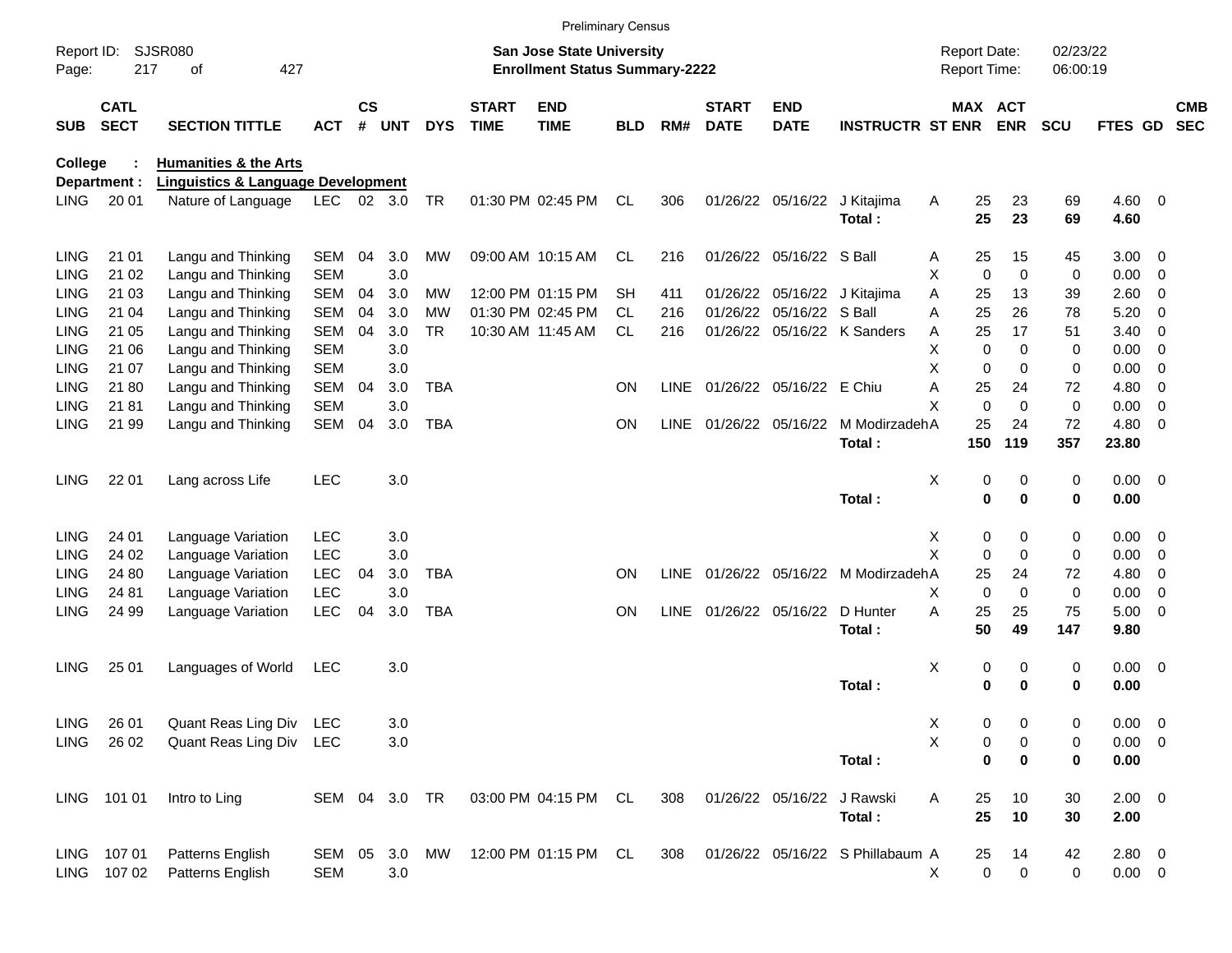|                                                          |                                                  |                                                                                      |                                                      |                    |                          |                               |                             | <b>Preliminary Census</b>                                                 |                               |                    |                             |                                                                                              |                                                                 |                                            |                                                     |                              |                                                                  |                                                                    |                          |
|----------------------------------------------------------|--------------------------------------------------|--------------------------------------------------------------------------------------|------------------------------------------------------|--------------------|--------------------------|-------------------------------|-----------------------------|---------------------------------------------------------------------------|-------------------------------|--------------------|-----------------------------|----------------------------------------------------------------------------------------------|-----------------------------------------------------------------|--------------------------------------------|-----------------------------------------------------|------------------------------|------------------------------------------------------------------|--------------------------------------------------------------------|--------------------------|
| Report ID:<br>Page:                                      | 218                                              | SJSR080<br>427<br>οf                                                                 |                                                      |                    |                          |                               |                             | <b>San Jose State University</b><br><b>Enrollment Status Summary-2222</b> |                               |                    |                             |                                                                                              |                                                                 | <b>Report Date:</b><br><b>Report Time:</b> |                                                     | 02/23/22<br>06:00:19         |                                                                  |                                                                    |                          |
| <b>SUB</b>                                               | <b>CATL</b><br><b>SECT</b>                       | <b>SECTION TITTLE</b>                                                                | <b>ACT</b>                                           | $\mathsf{cs}$<br># | <b>UNT</b>               | <b>DYS</b>                    | <b>START</b><br><b>TIME</b> | <b>END</b><br><b>TIME</b>                                                 | <b>BLD</b>                    | RM#                | <b>START</b><br><b>DATE</b> | <b>END</b><br><b>DATE</b>                                                                    | <b>INSTRUCTR ST ENR</b>                                         |                                            | MAX ACT<br><b>ENR</b>                               | <b>SCU</b>                   | FTES GD                                                          |                                                                    | <b>CMB</b><br><b>SEC</b> |
| <b>LING</b><br><b>LING</b>                               | 107 03<br>10780                                  | Patterns English<br>Patterns English                                                 | <b>SEM</b><br><b>SEM</b>                             | 05<br>05           | 3.0<br>3.0               | <b>TR</b><br><b>TBA</b>       |                             | 10:30 AM 11:45 AM                                                         | <b>SH</b><br>ON               | 414<br><b>LINE</b> | 01/26/22<br>01/26/22        | 05/16/22<br>05/16/22                                                                         | K Moore<br>D Malinowski A<br>Total:                             | 25<br>Α<br>25<br>75                        | 9<br>24<br>47                                       | 27<br>72<br>141              | 1.80<br>4.80<br>9.40                                             | - 0<br>- 0                                                         |                          |
| <b>LING</b>                                              | 108 80                                           | Sec Lang Dev/Teach SEM 04 3.0                                                        |                                                      |                    |                          | TBA                           |                             |                                                                           | ON.                           | <b>LINE</b>        |                             |                                                                                              | 01/26/22 05/16/22 S Vanniaraja A<br>Total:                      | 25<br>25                                   | 18<br>18                                            | 54<br>54                     | $3.60 \ 0$<br>3.60                                               |                                                                    |                          |
| <b>LING</b>                                              | 111 01                                           | <b>Ling Phonetics</b>                                                                | SEM                                                  | 04                 | 3.0                      | - TR                          |                             | 12:00 PM 01:15 PM                                                         | CL                            | 242                |                             | 01/26/22 05/16/22                                                                            | H Koo<br>Total:                                                 | 25<br>Α<br>25                              | 9<br>9                                              | 27<br>27                     | 1.90<br>1.90                                                     | $\overline{2}$                                                     |                          |
| <b>LING</b>                                              | 112 01                                           | Intro to Syntax                                                                      | SEM                                                  | 04                 | 3.0                      | MW                            |                             | 03:00 PM 04:15 PM                                                         | CL                            | 308                |                             | 01/26/22 05/16/22                                                                            | K Moore<br>Total:                                               | A<br>25<br>25                              | 10<br>10                                            | 30<br>30                     | 2.05<br>2.05                                                     | $\overline{\phantom{0}}$                                           |                          |
| <b>LING</b>                                              | 11301                                            | Intro to Phonology                                                                   | SEM                                                  | 04                 | 3.0                      | TR                            |                             | 01:30 PM 02:45 PM                                                         | CL                            | 308                |                             | 01/26/22 05/16/22                                                                            | R Kataoka<br>Total:                                             | Α<br>25<br>25                              | 27<br>27                                            | 81<br>81                     | 5.75<br>5.75                                                     | $\overline{7}$                                                     |                          |
| <b>LING</b>                                              | 115 01                                           | <b>Corpus Linguistics</b>                                                            | SEM                                                  | 05                 | 3.0                      | MW                            |                             | 10:30 AM 11:45 AM                                                         | CL.                           | 242                |                             | 01/26/22 05/16/22                                                                            | J Rawski<br>Total:                                              | 25<br>A<br>25                              | 8<br>8                                              | 8<br>8                       | 1.85<br>1.85                                                     | - 5                                                                |                          |
| <b>LING</b><br>ASIA<br><b>LING</b><br><b>ASIA</b>        | 122 01<br>122 01<br>122 02<br>122 02             | English World Lang<br>English World Lang<br>English World Lang<br>English World Lang | SEM<br><b>SEM</b><br><b>SEM</b><br><b>SEM</b>        | 04<br>04           | 3.0<br>3.0<br>3.0<br>3.0 | МW<br><b>MW</b>               |                             | 10:30 AM 11:45 AM<br>10:30 AM 11:45 AM                                    | SН<br><b>SH</b>               | 414<br>414         | 01/26/22<br>01/26/22        |                                                                                              | 05/16/22 S Phillabaum A<br>05/16/22 S Phillabaum A<br>Total:    | 25<br>х<br>X<br>25                         | 13<br>$\overline{c}$<br>0<br>0<br>0<br>0<br>0<br>15 | 39<br>6<br>0<br>0<br>45      | 2.65<br>0.40<br>0.00<br>0.00<br>3.05                             | 1 C<br>$0\,C$<br>0<br>- 0                                          |                          |
| <b>LING</b><br><b>LING</b><br><b>LING</b><br><b>LING</b> | 123 01<br>123 02<br>123 03<br>123 04             | Sound Comm<br>Sound Comm<br>Sound Comm<br>Sound Comm                                 | <b>SEM</b><br><b>SEM</b><br><b>SEM</b><br><b>SEM</b> | 04<br>04           | 3.0<br>3.0<br>3.0<br>3.0 | МW<br><b>MW</b>               |                             | 09:00 AM 10:15 AM<br>10:30 AM 11:45 AM                                    | SН<br><b>CL</b>               | 414<br>216         | 01/26/22<br>01/26/22        | 05/16/22 H Koo                                                                               | 05/16/22 C Donlay                                               | 25<br>A<br>25<br>Α<br>X<br>X               | 25<br>25<br>0<br>0<br>0<br>0                        | 75<br>75<br>0<br>$\mathbf 0$ | 5.00<br>5.00<br>0.00<br>0.00                                     | - 0<br>$\overline{\mathbf{0}}$<br>$\overline{0}$<br>$\overline{0}$ |                          |
| <b>LING</b><br><b>LING</b><br>LING<br>LING               | 123 05<br>LING 123 06<br>12380<br>12381<br>12382 | Sound Comm<br>Sound Comm<br>Sound Comm<br>Sound Comm                                 | <b>SEM</b><br>SEM 04<br>SEM 04<br>SEM 04 3.0         | 04                 | 3.0<br>3.0<br>3.0<br>3.0 | <b>TR</b><br>TR<br>TBA<br>TBA |                             | 10:30 AM 11:45 AM<br>12:00 PM 01:15 PM                                    | CL.<br>CL.<br>ON.<br>ON<br>ON | 308<br>308         |                             | 01/26/22 05/16/22 H Koo<br>LINE 01/26/22 05/16/22 C Donlay<br>LINE 01/26/22 05/16/22 K Moore | 01/26/22 05/16/22 R Kataoka<br>LINE 01/26/22 05/16/22 R Kataoka | 25<br>Α<br>25<br>Α<br>25<br>Α<br>25<br>Α   | 24<br>25<br>25<br>25                                | 72<br>75<br>75<br>75         | 4.80<br>$5.00 \t 0$<br>$5.00 \t 0$<br>$5.00 \t 0$<br>$5.00 \t 0$ | - 0                                                                |                          |
|                                                          | LING 123 83<br>LING 123 84                       | Sound Comm<br>Sound Comm<br>Sound Comm                                               | SEM 04<br>SEM 04 3.0<br>SEM 04 3.0                   |                    |                          | TBA<br>TBA<br>TBA             |                             |                                                                           | ON<br>ON                      |                    |                             | LINE 01/26/22 05/16/22 K Moore                                                               | LINE 01/26/22 05/16/22 R Kataoka<br>Total:                      | 25<br>Α<br>25<br>Α<br>25<br>Α<br>225       | 25<br>24<br>25<br>223                               | 75<br>72<br>75<br>669        | 4.80 0<br>$5.00 \t 0$<br>44.60                                   |                                                                    |                          |
|                                                          | LING 125 01                                      | Intr Hist Comp Lng                                                                   |                                                      |                    |                          |                               |                             | SEM 05 3.0 TR 12:00 PM 01:15 PM CL                                        |                               | 216                |                             | 01/26/22 05/16/22 C Donlay                                                                   |                                                                 | 25<br>A                                    | 16                                                  | 48                           | 3.30 2                                                           |                                                                    |                          |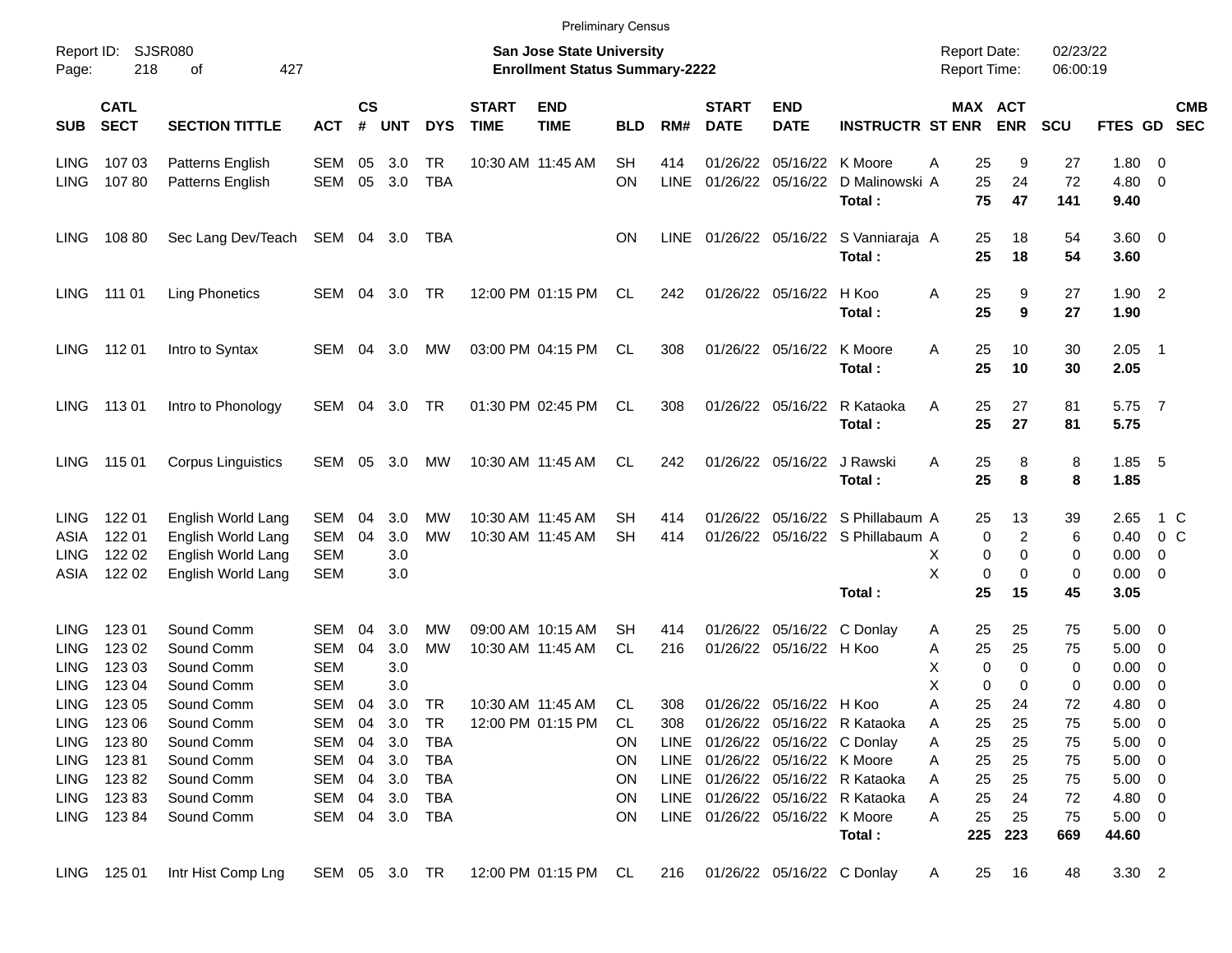|             |                            |                                            |            |                |            |            |                             |                                                                           | <b>Preliminary Census</b> |             |                             |                            |                                  |                                     |                              |                      |                |                          |                          |
|-------------|----------------------------|--------------------------------------------|------------|----------------|------------|------------|-----------------------------|---------------------------------------------------------------------------|---------------------------|-------------|-----------------------------|----------------------------|----------------------------------|-------------------------------------|------------------------------|----------------------|----------------|--------------------------|--------------------------|
| Page:       | Report ID: SJSR080<br>219  | of<br>427                                  |            |                |            |            |                             | <b>San Jose State University</b><br><b>Enrollment Status Summary-2222</b> |                           |             |                             |                            |                                  | <b>Report Date:</b><br>Report Time: |                              | 02/23/22<br>06:00:19 |                |                          |                          |
| <b>SUB</b>  | <b>CATL</b><br><b>SECT</b> | <b>SECTION TITTLE</b>                      | <b>ACT</b> | <b>CS</b><br># | <b>UNT</b> | <b>DYS</b> | <b>START</b><br><b>TIME</b> | <b>END</b><br><b>TIME</b>                                                 | <b>BLD</b>                | RM#         | <b>START</b><br><b>DATE</b> | <b>END</b><br><b>DATE</b>  | <b>INSTRUCTR ST ENR</b>          |                                     | MAX ACT<br><b>ENR</b>        | <b>SCU</b>           | FTES GD        |                          | <b>CMB</b><br><b>SEC</b> |
|             |                            |                                            |            |                |            |            |                             |                                                                           |                           |             |                             |                            | Total:                           | 25                                  | 16                           | 48                   | 3.30           |                          |                          |
| <b>LING</b> | 129 01                     | Cult/Lg/Ethn/ in US                        | <b>SEM</b> |                | 3.0        |            |                             |                                                                           |                           |             |                             |                            |                                  | Х<br>0                              | 0                            | 0                    | 0.00           | $\overline{\phantom{0}}$ |                          |
| <b>LING</b> | 129 80                     | Cult/Lg/Ethn/ in US                        | <b>SEM</b> | 04             | 3.0        | <b>TBA</b> |                             |                                                                           | <b>ON</b>                 | LINE        |                             | 01/26/22 05/16/22 J Swan   |                                  | А<br>25                             | 25                           | 75                   | 5.10           | $\overline{\phantom{0}}$ |                          |
| <b>LING</b> | 12981                      | Cult/Lg/Ethn/ in US                        | <b>SEM</b> | 04             | 3.0        | <b>TBA</b> |                             |                                                                           | ON                        | <b>LINE</b> |                             |                            | 01/26/22 05/16/22 S Phillabaum A | 25                                  | 25                           | 75                   | 5.05           | $\overline{1}$           |                          |
| LING        | 12982                      | Cult/Lg/Ethn/ in US                        | SEM        | 04             | 3.0        | <b>TBA</b> |                             |                                                                           | ΟN                        | <b>LINE</b> |                             | 01/26/22 05/16/22 J Swan   |                                  | A<br>25                             | 23                           | 69                   | $4.60$ 0       |                          |                          |
|             |                            |                                            |            |                |            |            |                             |                                                                           |                           |             |                             |                            | Total:                           | 75                                  | 73                           | 219                  | 14.75          |                          |                          |
| LING.       | 165 01                     | Intro Nat Lg Proc                          | SEM 05     |                | 3.0        | МW         |                             | 12:00 PM 01:15 PM                                                         | CL.                       | 242         |                             | 01/26/22 05/16/22          | J Rawski                         | 25<br>A                             | 11                           | 33                   | $2.35 \quad 3$ |                          |                          |
|             |                            |                                            |            |                |            |            |                             |                                                                           |                           |             |                             |                            | Total:                           | 25                                  | 11                           | 33                   | 2.35           |                          |                          |
| LING.       | 166 01                     | Sociolinguistics                           | SEM        | 04             | 3.0        | МW         |                             | 01:30 PM 02:45 PM                                                         | CL                        | 242         |                             |                            | 01/26/22 05/16/22 S Vanniaraja A | 25                                  | 13                           | 39                   | $2.65$ 1       |                          |                          |
|             |                            |                                            |            |                |            |            |                             |                                                                           |                           |             |                             |                            | Total:                           | 25                                  | 13                           | 39                   | 2.65           |                          |                          |
| LING.       | 180 01                     | <b>Individ Studies</b>                     | <b>SUP</b> |                | 78 1.0     | <b>TBA</b> |                             |                                                                           |                           |             |                             | 01/26/22 05/16/22          |                                  | Α                                   | $\overline{\mathbf{c}}$<br>0 | 0                    | $0.00 \t 0$    |                          |                          |
|             |                            |                                            |            |                |            |            |                             |                                                                           |                           |             |                             |                            | Total:                           |                                     | $\mathbf 2$<br>$\bf{0}$      | 0                    | 0.00           |                          |                          |
| LING.       |                            | 202A 01 Syntactic Theory                   | SEM        | 05             | 3.0        | МW         |                             | 01:30 PM 02:45 PM                                                         | <b>SH</b>                 | 414         |                             | 01/26/22 05/16/22          | C Donlay                         | 15<br>Α                             | 8                            | 24                   | 2.00 8         |                          |                          |
|             |                            |                                            |            |                |            |            |                             |                                                                           |                           |             |                             |                            | Total:                           | 15                                  | 8                            | 24                   | 2.00           |                          |                          |
| LING.       | 298 01                     | <b>Spec Studies</b>                        | <b>SUP</b> |                | 78 3.0     | TBA        |                             |                                                                           | <b>ON</b>                 | LINE        |                             | 01/26/22 05/16/22          | J Swan                           | 5<br>Α                              | 3                            | 9                    | $0.75$ 3       |                          |                          |
|             |                            |                                            |            |                |            |            |                             |                                                                           |                           |             |                             |                            | Total:                           |                                     | 5<br>3                       | 9                    | 0.75           |                          |                          |
| <b>LING</b> | 299 01                     | <b>Thesis</b>                              | <b>SUP</b> |                | 78 3.0     | TBA        |                             |                                                                           | <b>ON</b>                 | LINE        |                             | 01/26/22 05/16/22          | J Swan                           | A                                   | 5<br>0                       | 0                    | $0.00 \t 0$    |                          |                          |
|             |                            |                                            |            |                |            |            |                             |                                                                           |                           |             |                             |                            | Total:                           | 5                                   | $\bf{0}$                     | 0                    | 0.00           |                          |                          |
| LLD         |                            | 100W 01 Writing Workshop                   | SEM        | 04             | 3.0        | TR         |                             | 09:00 AM 10:15 AM                                                         | CL.                       | 205         |                             | 01/26/22 05/16/22          | S Khan                           | Α<br>24                             | 19                           | 57                   | $3.80\ 0$      |                          |                          |
|             |                            |                                            |            |                |            |            |                             |                                                                           |                           |             |                             |                            | Total:                           | 24                                  | 19                           | 57                   | 3.80           |                          |                          |
| LLD         |                            | 100WB 01Wrtg Wrkshp Bsns Std SEM 04 3.0 MW |            |                |            |            |                             | 09:00 AM 10:15 AM                                                         | CL                        | 205         |                             |                            | 01/26/22 05/16/22 K Sanders      | 24<br>A                             | 24                           | 72                   | $4.80$ 0       |                          |                          |
| LLD         |                            | 100WB 02Wrtg Wrkshp Bsns Std SEM           |            | 04             | 3.0        | МW         |                             | 10:30 AM 11:45 AM                                                         | - CL                      | 205         |                             |                            | 01/26/22 05/16/22 K Sanders      | 24<br>A                             | 25                           | 75                   | 5.00           | $\overline{\phantom{0}}$ |                          |
| <b>LLD</b>  |                            | 100WB 03Wrtg Wrkshp Bsns Std SEM           |            |                | 3.0        |            |                             |                                                                           |                           |             |                             |                            |                                  | X<br>$\mathbf 0$                    | $\Omega$                     | 0                    | $0.00 \t 0$    |                          |                          |
| LLD         |                            | 100WB 04Wrtg Wrkshp Bsns Std SEM           |            |                | 3.0        |            |                             |                                                                           |                           |             |                             |                            |                                  | X<br>$\mathbf 0$                    | $\mathbf 0$                  | 0                    | $0.00 \t 0$    |                          |                          |
| LLD         |                            | 100WB 05Wrtg Wrkshp Bsns Std SEM           |            | 04             | 3.0        | MW         |                             | 12:00 PM 01:15 PM                                                         | <b>SH</b>                 | 414         |                             | 01/26/22 05/16/22 S Ball   |                                  | Α<br>25                             | 26                           | 78                   | 5.20           | $\overline{\phantom{0}}$ |                          |
| LLD         |                            | 100WB 06Wrtg Wrkshp Bsns Std SEM           |            | 04             | 3.0        | <b>TR</b>  |                             | 10:30 AM 11:45 AM                                                         | CL                        | 205         |                             | 01/26/22 05/16/22 S Alkire |                                  | 24<br>A                             | 17                           | 51                   | $3.40 \ 0$     |                          |                          |
| LLD         |                            | 100WB 07Wrtg Wrkshp Bsns Std SEM           |            |                | 3.0        |            |                             |                                                                           |                           |             |                             |                            |                                  | X<br>0                              | $\Omega$                     | 0                    | $0.00 \t 0$    |                          |                          |
| LLD         |                            | 100WB 08Wrtg Wrkshp Bsns Std SEM           |            |                | 3.0        |            |                             |                                                                           |                           |             |                             |                            |                                  | X<br>$\mathbf 0$                    | $\Omega$                     | 0                    | $0.00 \quad 0$ |                          |                          |
| LLD         |                            | 100WB 09Wrtg Wrkshp Bsns Std SEM           |            |                | 3.0        |            |                             |                                                                           |                           |             |                             |                            |                                  | X<br>$\pmb{0}$                      | $\Omega$                     | 0                    | $0.00 \t 0$    |                          |                          |
| <b>LLD</b>  |                            | 100WB 10Wrtg Wrkshp Bsns Std SEM           |            |                | $3.0\,$    |            |                             |                                                                           |                           |             |                             |                            |                                  | X<br>$\pmb{0}$                      | 0                            | 0                    | $0.00 \t 0$    |                          |                          |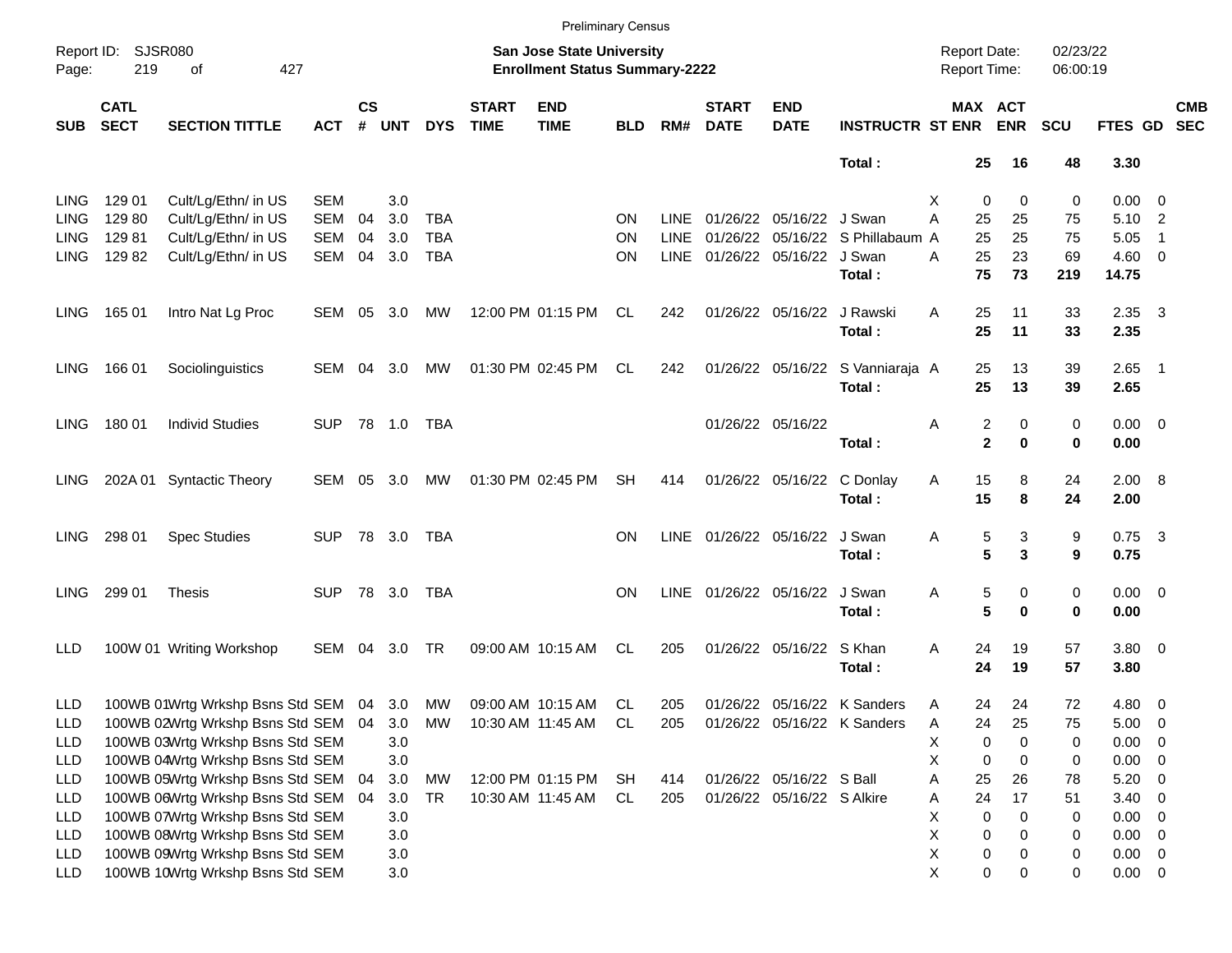|                                                                                                                                                                        | <b>Preliminary Census</b>                                                                                                                                                                                                                                                                |                                  |                |                    |            |            |                             |                           |           |             |                             |                           |                         |                      |        |                              |             |              |   |                          |
|------------------------------------------------------------------------------------------------------------------------------------------------------------------------|------------------------------------------------------------------------------------------------------------------------------------------------------------------------------------------------------------------------------------------------------------------------------------------|----------------------------------|----------------|--------------------|------------|------------|-----------------------------|---------------------------|-----------|-------------|-----------------------------|---------------------------|-------------------------|----------------------|--------|------------------------------|-------------|--------------|---|--------------------------|
| Report ID:<br>SJSR080<br><b>San Jose State University</b><br><b>Report Date:</b><br>220<br>427<br><b>Enrollment Status Summary-2222</b><br>Report Time:<br>Page:<br>οf |                                                                                                                                                                                                                                                                                          |                                  |                |                    |            |            |                             |                           |           |             |                             |                           |                         | 02/23/22<br>06:00:19 |        |                              |             |              |   |                          |
| <b>SUB</b>                                                                                                                                                             | <b>CATL</b><br><b>SECT</b>                                                                                                                                                                                                                                                               | <b>SECTION TITTLE</b>            | <b>ACT</b>     | $\mathsf{cs}$<br># | <b>UNT</b> | <b>DYS</b> | <b>START</b><br><b>TIME</b> | <b>END</b><br><b>TIME</b> | BLD       | RM#         | <b>START</b><br><b>DATE</b> | <b>END</b><br><b>DATE</b> | <b>INSTRUCTR ST ENR</b> |                      |        | <b>MAX ACT</b><br><b>ENR</b> | SCU         | FTES GD      |   | <b>CMB</b><br><b>SEC</b> |
| LLD                                                                                                                                                                    |                                                                                                                                                                                                                                                                                          | 100WB 80Wrtg Wrkshp Bsns Std SEM |                | 04                 | 3.0        | <b>TBA</b> |                             |                           | OΝ        | <b>LINE</b> | 01/26/22                    | 05/16/22 S Ball           |                         | Α                    | 25     | 31                           | 93          | 6.20         | 0 |                          |
| LLD                                                                                                                                                                    |                                                                                                                                                                                                                                                                                          | 100WB 81Wrtg Wrkshp Bsns Std SEM |                | 04                 | 3.0        | <b>TBA</b> |                             |                           | ΟN        | <b>LINE</b> | 01/26/22                    | 05/16/22 K Haven          |                         | Α                    | 25     | 24                           | 72          | 4.80         | 0 |                          |
| LLD                                                                                                                                                                    | 100WB 82Wrtg Wrkshp Bsns Std SEM<br>05/16/22 K Haven<br>3.0<br><b>TBA</b><br>ΟN<br><b>LINE</b><br>01/26/22<br>04<br><b>TBA</b><br>01/26/22<br>3.0<br>ΟN<br><b>LINE</b><br>04                                                                                                             |                                  |                |                    |            |            |                             |                           |           |             |                             |                           |                         | A                    | 25     | 25                           | 75          | 5.00         | 0 |                          |
| LLD                                                                                                                                                                    | 100WB 83Wrtg Wrkshp Bsns Std SEM<br>05/16/22 K Haven<br>100WB 84Wrtg Wrkshp Bsns Std SEM<br><b>TBA</b><br>ΟN<br><b>LINE</b>                                                                                                                                                              |                                  |                |                    |            |            |                             |                           |           |             |                             |                           |                         | A                    | 25     | 25                           | 75          | 5.00         | 0 |                          |
| <b>LLD</b>                                                                                                                                                             |                                                                                                                                                                                                                                                                                          |                                  |                | 04                 | 3.0        |            |                             |                           |           |             | 01/26/22                    | 05/16/22 S Alkire         |                         | A                    | 25     | 22                           | 66          | 4.40         | 0 |                          |
| <b>LLD</b>                                                                                                                                                             |                                                                                                                                                                                                                                                                                          | 100WB 85Wrtg Wrkshp Bsns Std SEM |                | 04                 | 3.0        | <b>TBA</b> |                             |                           | ΟN        | <b>LINE</b> | 01/26/22                    | 05/16/22 E Chiu           |                         | Α                    | 25     | 25                           | 75          | 5.00         | 0 |                          |
| <b>LLD</b>                                                                                                                                                             |                                                                                                                                                                                                                                                                                          | 100WB 86Wrtg Wrkshp Bsns Std SEM |                |                    | 3.0        |            |                             |                           |           |             |                             |                           |                         | X                    | 0      | $\mathbf 0$                  | 0           | 0.00         | 0 |                          |
| <b>LLD</b>                                                                                                                                                             | 100WB 87Wrtg Wrkshp Bsns Std SEM<br>04<br>3.0<br>TBA<br>ΟN<br>LINE<br>01/26/22<br>05/16/22<br>M ModirzadehA                                                                                                                                                                              |                                  |                |                    |            |            |                             |                           |           |             |                             |                           |                         |                      | 25     | 25                           | 75          | 5.00         | 0 |                          |
| <b>LLD</b>                                                                                                                                                             | 100WB 88Wrtg Wrkshp Bsns Std SEM<br><b>TBA</b><br><b>LINE</b><br>01/26/22<br>3.0<br>ΟN<br>05/16/22<br>04                                                                                                                                                                                 |                                  |                |                    |            |            |                             |                           |           |             |                             |                           |                         | Α                    | 25     | 24                           | 72          | 4.80         | 0 |                          |
| <b>LLD</b>                                                                                                                                                             | R Joseph<br>100WB 89Wrtg Wrkshp Bsns Std SEM<br><b>TBA</b><br>3.0<br>ΟN<br><b>LINE</b><br>04                                                                                                                                                                                             |                                  |                |                    |            |            |                             |                           |           |             |                             |                           |                         | Α                    | 25     | 24                           | 72          | 4.80         | 0 |                          |
| <b>LLD</b>                                                                                                                                                             | 01/26/22 05/16/22 R Joseph<br>100WB 90Wrtg Wrkshp Bsns Std SEM<br>3.0                                                                                                                                                                                                                    |                                  |                |                    |            |            |                             |                           |           |             |                             |                           |                         | Χ                    | 0      | 0                            | 0           | 0.00         | 0 |                          |
| <b>LLD</b>                                                                                                                                                             |                                                                                                                                                                                                                                                                                          |                                  |                |                    |            |            |                             |                           |           |             |                             |                           |                         |                      |        |                              | $\mathbf 0$ | 0.00         | 0 |                          |
|                                                                                                                                                                        | X<br>$\mathbf 0$<br>0<br>100WB 91Wrtg Wrkshp Bsns Std SEM<br>3.0<br>Total:<br>322<br>317<br>63.40<br>951                                                                                                                                                                                 |                                  |                |                    |            |            |                             |                           |           |             |                             |                           |                         |                      |        |                              |             |              |   |                          |
| <b>LLD</b>                                                                                                                                                             |                                                                                                                                                                                                                                                                                          | 250W 01 Prof in Ling TESOL       | <b>SEM</b>     |                    | 3.0        |            |                             |                           |           |             |                             |                           |                         | X                    | 0      | 0                            | 0           | 0.00         | 0 |                          |
| <b>LLD</b>                                                                                                                                                             |                                                                                                                                                                                                                                                                                          | 250W 02 Prof in Ling TESOL       | <b>SEM</b>     | 04                 | 3.0        | <b>TR</b>  |                             | 03:00 PM 04:15 PM         | CL        | 205         |                             | 01/26/22 05/16/22         | S Khan                  | A                    | 15     | 8                            | 24          | 2.00         | 8 |                          |
|                                                                                                                                                                        |                                                                                                                                                                                                                                                                                          |                                  |                |                    |            |            |                             |                           |           |             |                             |                           | Total:                  |                      | 15     | 8                            | 24          | 2.00         |   |                          |
| <b>LLD</b>                                                                                                                                                             | 270 01                                                                                                                                                                                                                                                                                   | Second Lang Acq                  | SEM            | 05                 | 3.0        | M          |                             | 06:00 PM 08:45 PM         | <b>CL</b> | 205         |                             | 01/26/22 05/16/22         | S Phillabaum A          |                      | 15     | 15                           | 45          | 3.75 15      |   |                          |
|                                                                                                                                                                        |                                                                                                                                                                                                                                                                                          |                                  |                |                    |            |            |                             |                           |           |             |                             |                           | Total:                  |                      | 15     | 15                           | 45          | 3.75         |   |                          |
| <b>LLD</b>                                                                                                                                                             | 280 01                                                                                                                                                                                                                                                                                   | Methods TESOL                    | SEM            | 05                 | 3.0        | Т          |                             | 06:00 PM 08:45 PM         | <b>CL</b> | 205         |                             | 01/26/22 05/16/22         | D Malinowski A          |                      | 15     | 8                            | 24          | 2.00         | 8 |                          |
|                                                                                                                                                                        |                                                                                                                                                                                                                                                                                          |                                  |                |                    |            |            |                             |                           |           |             |                             |                           | Total:                  |                      | 15     | 8                            | 24          | 2.00         |   |                          |
| LLD.                                                                                                                                                                   | 282 01                                                                                                                                                                                                                                                                                   | Practicum in TESOL               | <b>SUP</b>     | 25                 | 3.0        | <b>TBA</b> |                             |                           | <b>ON</b> | LINE        | 01/26/22 05/16/22           |                           | D Malinowski A          |                      | 15     | 8                            | 24          | 2.00         | 8 |                          |
|                                                                                                                                                                        |                                                                                                                                                                                                                                                                                          |                                  |                |                    |            |            |                             |                           |           |             |                             |                           | Total:                  |                      | 15     | 8                            | 24          | 2.00         |   |                          |
|                                                                                                                                                                        | 298 01                                                                                                                                                                                                                                                                                   | <b>Indiv Studies</b>             | <b>SUP</b>     | 78                 |            | <b>TBA</b> |                             |                           | <b>ON</b> | LINE        | 01/26/22 05/16/22           |                           |                         |                      |        |                              |             |              | 0 |                          |
| <b>LLD</b>                                                                                                                                                             |                                                                                                                                                                                                                                                                                          |                                  |                |                    | 1.0        |            |                             |                           |           |             |                             |                           | Total:                  | A                    | 5<br>5 | 0<br>0                       | 0<br>0      | 0.00<br>0.00 |   |                          |
|                                                                                                                                                                        |                                                                                                                                                                                                                                                                                          |                                  |                |                    |            |            |                             |                           |           |             |                             |                           |                         |                      |        |                              |             |              |   |                          |
| LLD                                                                                                                                                                    | 299 01                                                                                                                                                                                                                                                                                   | <b>Thesis</b>                    | SUP 78 3.0 TBA |                    |            |            |                             |                           | ON        |             | LINE 01/26/22 05/16/22      |                           |                         | Α                    | 5      | 0                            | 0           | $0.00 \t 0$  |   |                          |
|                                                                                                                                                                        |                                                                                                                                                                                                                                                                                          |                                  |                |                    |            |            |                             |                           |           |             |                             |                           | Total:                  |                      | 5      | 0                            | 0           | 0.00         |   |                          |
|                                                                                                                                                                        | Department : Linguistics & Language Development<br>1057<br>215.15<br><b>Department Total:</b><br>1293<br>3155<br><b>Lower Division:</b><br>225<br>191<br>38.20<br>573<br><b>Upper Division:</b><br>973<br>164.45<br>816<br>2432<br><b>Graduate Division:</b><br>150<br>12.50<br>95<br>50 |                                  |                |                    |            |            |                             |                           |           |             |                             |                           |                         |                      |        |                              |             |              |   |                          |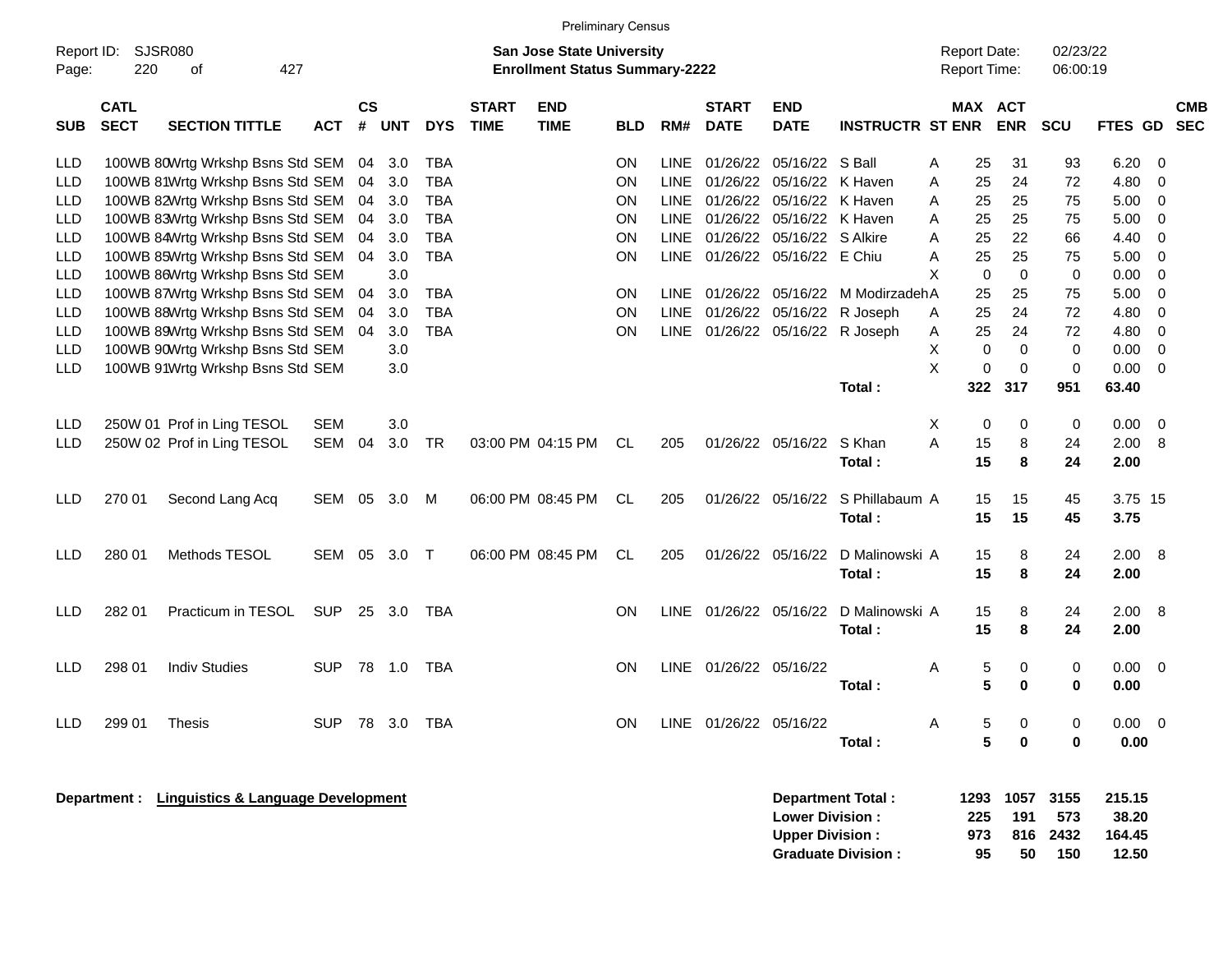|                |                            |                                  |            |                    |                |            |                             |                                       | <b>Preliminary Census</b> |             |                             |                            |                              |    |                     |          |            |          |                         |                          |
|----------------|----------------------------|----------------------------------|------------|--------------------|----------------|------------|-----------------------------|---------------------------------------|---------------------------|-------------|-----------------------------|----------------------------|------------------------------|----|---------------------|----------|------------|----------|-------------------------|--------------------------|
| Report ID:     |                            | <b>SJSR080</b>                   |            |                    |                |            |                             | <b>San Jose State University</b>      |                           |             |                             |                            |                              |    | <b>Report Date:</b> |          | 02/23/22   |          |                         |                          |
| Page:          | 221                        | 427<br>οf                        |            |                    |                |            |                             | <b>Enrollment Status Summary-2222</b> |                           |             |                             |                            |                              |    | <b>Report Time:</b> |          | 06:00:19   |          |                         |                          |
|                |                            |                                  |            |                    |                |            |                             |                                       |                           |             |                             |                            |                              |    |                     |          |            |          |                         |                          |
|                | <b>CATL</b><br><b>SECT</b> | <b>SECTION TITTLE</b>            |            | $\mathsf{cs}$<br># | <b>UNT</b>     |            | <b>START</b><br><b>TIME</b> | <b>END</b>                            |                           |             | <b>START</b><br><b>DATE</b> | <b>END</b>                 |                              |    | MAX ACT             |          |            | FTES GD  |                         | <b>CMB</b><br><b>SEC</b> |
| <b>SUB</b>     |                            |                                  | <b>ACT</b> |                    |                | <b>DYS</b> |                             | <b>TIME</b>                           | <b>BLD</b>                | RM#         |                             | <b>DATE</b>                | <b>INSTRUCTR ST ENR ENR</b>  |    |                     |          | <b>SCU</b> |          |                         |                          |
| <b>College</b> |                            | <b>Humanities &amp; the Arts</b> |            |                    |                |            |                             |                                       |                           |             |                             |                            |                              |    |                     |          |            |          |                         |                          |
| Department :   |                            | <b>Music &amp; Dance</b>         |            |                    |                |            |                             |                                       |                           |             |                             |                            |                              |    |                     |          |            |          |                         |                          |
| DANC 1001      |                            | Dance Appreciation               | <b>LEC</b> | 01                 | 3.0            | TBA        |                             |                                       | <b>ON</b>                 | <b>LINE</b> |                             | 01/26/22 05/16/22 H Cooper |                              | A  | 70                  | 70       | 210        | 14.00    | 0                       |                          |
| DANC 1002      |                            | Dance Appreciation               | <b>LEC</b> | 01                 | 3.0            | <b>TBA</b> |                             |                                       | <b>ON</b>                 | <b>LINE</b> |                             |                            | 01/26/22 05/16/22 H Cooper   | A  | 70                  | 70       | 210        | 14.00    | 0                       |                          |
| DANC           | 10 03                      | Dance Appreciation               | <b>LEC</b> | 01                 | 3.0            | <b>TBA</b> |                             |                                       | <b>ON</b>                 | <b>LINE</b> |                             | 01/26/22 05/16/22 J Yager  |                              | A  | 70                  | 70       | 210        | 14.00    | 0                       |                          |
| DANC 1004      |                            | Dance Appreciation               | <b>LEC</b> | 01                 | 3.0            | <b>TBA</b> |                             |                                       | ΟN                        | LINE        |                             | 01/26/22 05/16/22 J Yager  |                              | Α  | 70                  | 70       | 210        | 14.00    | 0                       |                          |
|                |                            |                                  |            |                    |                |            |                             |                                       |                           |             |                             |                            | Total:                       |    | 280                 | 280      | 840        | 56.00    |                         |                          |
|                |                            |                                  |            |                    |                |            |                             |                                       |                           |             |                             |                            |                              |    |                     |          |            |          |                         |                          |
| DANC 1201      |                            | ENS:DancRehrslPerf ACT           |            |                    | 20 2.0         |            | MTWE 03:30 PM 05:20 PM      |                                       | <b>SPXC 216</b>           |             |                             | 01/26/22 05/16/22          | R Boumaila                   | A  | 15                  | 4        | 8          | 0.53     | $\overline{\mathbf{0}}$ |                          |
|                |                            |                                  |            |                    |                |            |                             |                                       |                           |             |                             |                            | Total:                       |    | 15                  | 4        | 8          | 0.53     |                         |                          |
| DANC           | 40A 01                     | Tpcs Modern Dance   ACT          |            |                    | 12 2.0         | MW         |                             | 12:00 PM 01:20 PM                     | WSQ 106                   |             |                             | 01/26/22 05/16/22 M Basile |                              | Α  | 20                  | 8        | 16         | 1.07     | $0\,$ C                 |                          |
| KIN            | 40A 01                     | Tpcs Modern Dance   ACT          |            |                    | 12 2.0         | МW         |                             | 12:00 PM 01:20 PM                     | WSQ 106                   |             |                             | 01/26/22 05/16/22 M Basile |                              | A  | 0                   | 11       | 22         | 1.47     | $0\,$ C                 |                          |
| DANC           | 40A 02                     | Tpcs Modern Dance I              | ACT        |                    | $12 \quad 2.0$ | <b>TR</b>  |                             | 12:00 PM 01:20 PM                     | WSQ 204                   |             |                             | 01/26/22 05/16/22 M Basile |                              | A  | 25                  | 7        | 14         | 0.93     | 0 <sup>o</sup>          |                          |
| KIN            | 40A 02                     | Tpcs Modern Dance   ACT          |            |                    | 12 2.0         | TR         |                             | 12:00 PM 01:20 PM                     | WSQ 204                   |             |                             | 01/26/22 05/16/22 M Basile |                              | Α  | 0                   | 14       | 28         | 1.87     | 0 <sup>o</sup>          |                          |
|                |                            |                                  |            |                    |                |            |                             |                                       |                           |             |                             |                            | Total:                       |    | 45                  | 40       | 80         | 5.33     |                         |                          |
|                |                            |                                  |            |                    |                |            |                             |                                       |                           |             |                             |                            |                              |    |                     |          |            |          |                         |                          |
| DANC.          | 41A 01                     | Tpcs in Ballet I                 | ACT        |                    | 2.0            |            |                             |                                       |                           |             |                             |                            |                              | X. | 0                   | 0        | 0          | 0.00     | 0                       |                          |
| KIN            | 41A01                      | Tpcs in Ballet I                 | <b>ACT</b> |                    | 2.0            |            |                             |                                       |                           |             |                             |                            |                              | X  | 0                   | $\Omega$ | 0          | 0.00     | 0                       |                          |
| DANC.          | 41A 02                     | Tpcs in Ballet I                 | ACT        | 12 <sup>12</sup>   | 2.0            | МW         |                             | 01:30 PM 02:50 PM                     | WSQ 201                   |             |                             | 01/26/22 05/16/22 M Basile |                              | Α  | 25                  | 4        | 8          | 0.53     | $0\,$ C                 |                          |
| KIN            | 41A 02                     | Tpcs in Ballet I                 | ACT        | 12 <sup>°</sup>    | 2.0            | МW         |                             | 01:30 PM 02:50 PM                     | WSQ 201                   |             |                             | 01/26/22 05/16/22 M Basile |                              | Α  | 0                   | 15       | 30         | 2.00     | 0 <sup>o</sup>          |                          |
| DANC.          | 41A03                      | Tpcs in Ballet I                 | ACT        | 12 <sup>2</sup>    | 2.0            | TR         |                             | 02:00 PM 03:20 PM                     | WSQ 204                   |             |                             |                            | 01/26/22 05/16/22 R Boumaila | Α  | 30                  | 10       | 20         | 1.33     | 0 <sup>o</sup>          |                          |
| KIN.           | 41A03                      | Tpcs in Ballet I                 | ACT        |                    | 12 2.0         | <b>TR</b>  |                             | 02:00 PM 03:20 PM                     | WSQ 204                   |             |                             |                            | 01/26/22 05/16/22 R Boumaila | A  | 0                   | 17       | 34         | 2.27     | $0\,C$                  |                          |
|                |                            |                                  |            |                    |                |            |                             |                                       |                           |             |                             |                            | Total:                       |    | 55                  | 46       | 92         | 6.13     |                         |                          |
|                |                            |                                  |            |                    |                |            |                             |                                       |                           |             |                             |                            |                              |    |                     |          |            |          |                         |                          |
| DANC           | 42A 01                     | Tpcs in Jazz Dance I             | ACT        |                    | 12 2.0         | TR         |                             | 12:00 PM 01:20 PM                     | WSQ 201                   |             |                             |                            | 01/26/22 05/16/22 D Serapio  | A  | 30                  | 11       | 22         | 1.47     | $0\,$ C                 |                          |
| KIN            | 42A 01                     | Tpcs in Jazz Dance I             | <b>ACT</b> |                    | $12 \quad 2.0$ | TR         |                             | 12:00 PM 01:20 PM                     | WSQ 201                   |             |                             |                            | 01/26/22 05/16/22 D Serapio  | A  | 0                   | 15       | 30         | 2.00     | 0 <sup>o</sup>          |                          |
| DANC           | 42A 02                     | Tpcs in Jazz Dance I             | ACT        |                    | 12 2.0         | <b>TR</b>  |                             | 09:00 AM 10:20 AM                     | WSQ 106                   |             |                             | 01/26/22 05/16/22 K Pinto  |                              | Α  | 30                  | 12       | 24         | 1.60     | 0 <sup>o</sup>          |                          |
| KIN            | 42A 02                     | Tpcs in Jazz Dance I             | <b>ACT</b> |                    | 12 2.0         | <b>TR</b>  |                             | 09:00 AM 10:20 AM                     | WSQ 106                   |             |                             | 01/26/22 05/16/22 K Pinto  |                              | Α  | 0                   | 18       | 36         | 2.40     | 0 <sup>o</sup>          |                          |
| DANC.          | 42A 03                     | Tpcs in Jazz Dance I             | ACT        |                    | $12 \quad 2.0$ | TR         |                             | 10:30 AM 11:50 AM                     | WSQ 106                   |             |                             | 01/26/22 05/16/22 K Pinto  |                              | A  | 30                  | 11       | 22         | 1.47     | 0 <sup>o</sup>          |                          |
| <b>KIN</b>     | 42A 03                     | Tpcs in Jazz Dance I ACT         |            |                    | 12 2.0         | TR         |                             | 10:30 AM 11:50 AM                     | WSQ 106                   |             |                             | 01/26/22 05/16/22 K Pinto  |                              | A  | 0                   | 19       | 38         | 2.53     | $0\,$ C                 |                          |
| DANC           | 42A 04                     | Tpcs in Jazz Dance I             | ACT        |                    | 12 2.0         | TR         |                             | 12:00 PM 01:20 PM                     | WSQ 106                   |             |                             | 01/26/22 05/16/22 K Pinto  |                              | Α  | 30                  | 15       | 30         | 2.07 2 C |                         |                          |
| KIN            | 42A 04                     | Tpcs in Jazz Dance I             | ACT 12 2.0 |                    |                | - TR       |                             | 12:00 PM 01:20 PM                     | WSQ 106                   |             |                             | 01/26/22 05/16/22 K Pinto  |                              | Α  | 0                   | 16       | 32         | 2.13     | $0\,$ C                 |                          |
|                |                            |                                  |            |                    |                |            |                             |                                       |                           |             |                             |                            | Total:                       |    |                     | 120 117  | 234        | 15.67    |                         |                          |
| DANC           | 49A 01                     | Tpcs in Tap Dance I              | LAB        |                    | 15 1.0         | MW         |                             | 10:30 AM 11:45 AM                     | WSQ 106                   |             |                             | 01/26/22 05/16/22 J Yager  |                              | A  | 35                  | 7        | 7          | 0.47 0 C |                         |                          |
| KIN            | 49A 01                     | Tpcs in Tap Dance I              | LAB        |                    | 15  1.0  MW    |            |                             | 10:30 AM 11:45 AM                     | WSQ 106                   |             |                             | 01/26/22 05/16/22 J Yager  |                              | Α  | 0                   | 14       | 14         | 0.93 0 C |                         |                          |
|                |                            |                                  |            |                    |                |            |                             |                                       |                           |             |                             |                            | Total:                       |    | 35                  | 21       | 21         | 1.40     |                         |                          |
|                |                            |                                  |            |                    |                |            |                             |                                       |                           |             |                             |                            |                              |    |                     |          |            |          |                         |                          |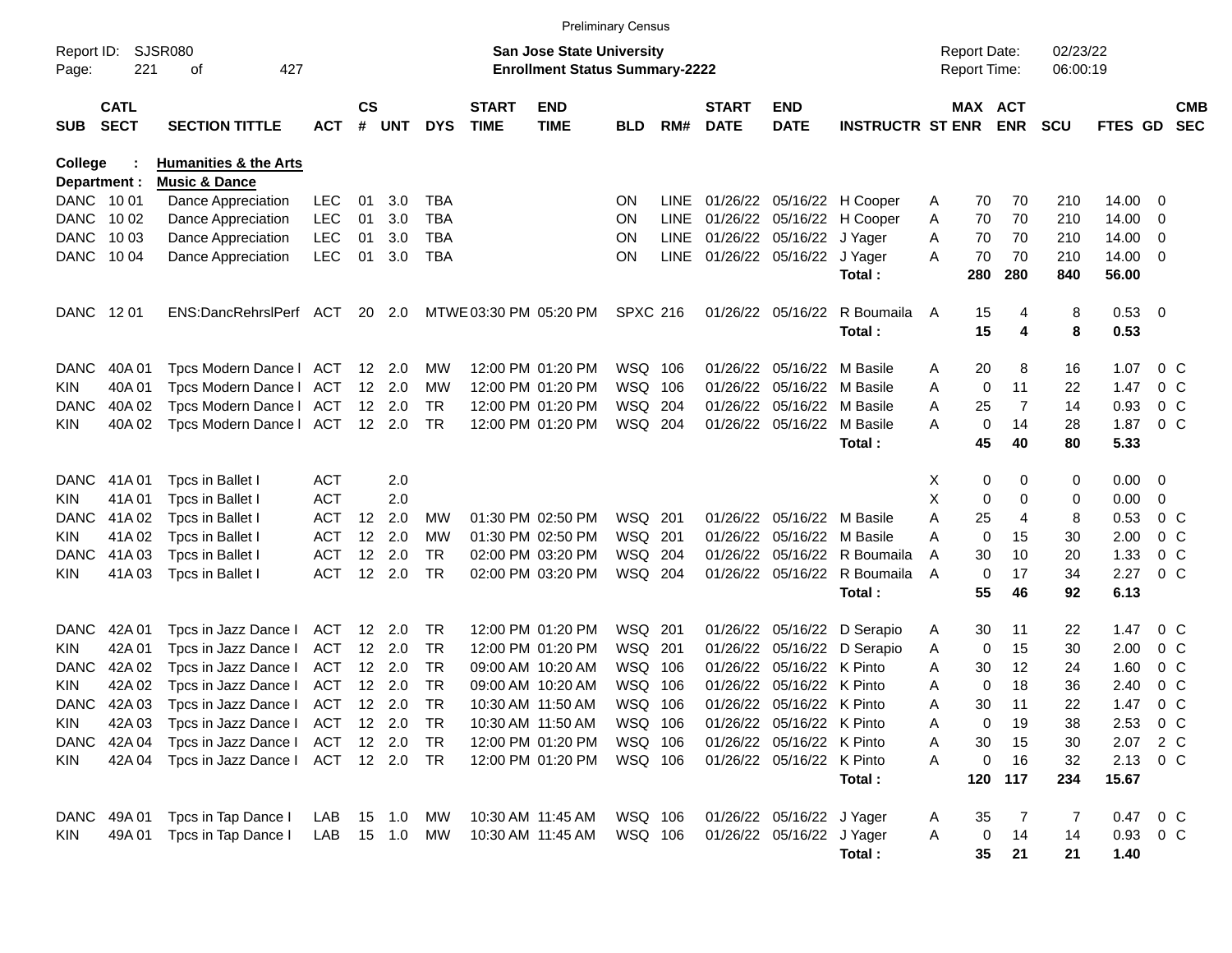|             |                            |                                                                                          |                                 |                        |                   |                   |                             |                                                                           | <b>Preliminary Census</b> |                    |                             |                                                          |                                                                      |                                     |                         |                      |                                                   |                          |            |
|-------------|----------------------------|------------------------------------------------------------------------------------------|---------------------------------|------------------------|-------------------|-------------------|-----------------------------|---------------------------------------------------------------------------|---------------------------|--------------------|-----------------------------|----------------------------------------------------------|----------------------------------------------------------------------|-------------------------------------|-------------------------|----------------------|---------------------------------------------------|--------------------------|------------|
| Page:       | Report ID: SJSR080<br>222  | 427<br>οf                                                                                |                                 |                        |                   |                   |                             | <b>San Jose State University</b><br><b>Enrollment Status Summary-2222</b> |                           |                    |                             |                                                          |                                                                      | <b>Report Date:</b><br>Report Time: |                         | 02/23/22<br>06:00:19 |                                                   |                          |            |
| <b>SUB</b>  | <b>CATL</b><br><b>SECT</b> | <b>SECTION TITTLE</b>                                                                    | <b>ACT</b>                      | $\mathsf{cs}$<br>#     | <b>UNT</b>        | <b>DYS</b>        | <b>START</b><br><b>TIME</b> | <b>END</b><br><b>TIME</b>                                                 | <b>BLD</b>                | RM#                | <b>START</b><br><b>DATE</b> | <b>END</b><br><b>DATE</b>                                | <b>INSTRUCTR ST ENR</b>                                              |                                     | MAX ACT<br><b>ENR</b>   | <b>SCU</b>           | FTES GD SEC                                       |                          | <b>CMB</b> |
|             | DANC 51B 01                | Tpcs in Dance Crew                                                                       | ACT                             |                        | 20 0.5            | TBA               |                             |                                                                           |                           |                    |                             |                                                          | 01/26/22 05/16/22 H Cooper<br>Total:                                 | 35<br>Α<br>35                       | 22<br>22                | 11<br>11             | $0.73 \ 0$<br>0.73                                |                          |            |
| DANC 54 01  |                            | TPCS in Danc II                                                                          | LAB                             | 16                     | 3.0               | M                 |                             | 09:00 AM 10:40 AM                                                         | WSQ 201                   |                    |                             | 01/26/22 05/16/22 J Yager                                | Total:                                                               | 25<br>Α<br>25                       | 11<br>11                | 33<br>33             | $2.20 \t 0$<br>2.20                               |                          |            |
|             | DANC 102 02<br>DANC 102 80 | Dance in Wrld Cult<br>Dance in Wrld Cult                                                 | LEC.<br><b>LEC</b>              | 02                     | 3.0<br>02 3.0     | м<br><b>TBA</b>   |                             | 01:30 PM 02:45 PM                                                         | MUS<br><b>ON</b>          | 210<br><b>LINE</b> |                             | 01/26/22 05/16/22 J Walton<br>01/26/22 05/16/22 J Walton | Total:                                                               | Α<br>40<br>A<br>40<br>80            | 23<br>42<br>65          | 69<br>126<br>195     | 4.65<br>8.40 0<br>13.05                           | $\overline{\phantom{1}}$ |            |
|             | DANC 112 02                | ENS:Dance Reh/Perf ACT                                                                   |                                 |                        | 20 2.0            |                   |                             | MTWE 03:30 PM 05:20 PM                                                    | <b>SPXC 216</b>           |                    |                             |                                                          | 01/26/22 05/16/22 R Boumaila<br>Total:                               | 20<br>A<br>20                       | 14<br>14                | 28<br>28             | $1.87 \t 0$<br>1.87                               |                          |            |
|             | DANC 144A 01               | Dance Hist and Rep<br>DANC 144A 02 Dance Hist and Rep<br>DANC 144A 03 Dance Hist and Rep | SEM<br>LAB<br>SEM               | 15<br>04               | 3.0<br>0.0<br>3.0 | TBA<br><b>MW</b>  |                             | 01:30 PM 02:20 PM                                                         | <b>MUS 160</b>            |                    |                             |                                                          | 01/26/22 05/16/22 C Seymour<br>01/26/22 05/16/22 C Seymour<br>Total: | X<br>0<br>Α<br>25<br>25<br>A<br>50  | 0<br>25<br>25<br>50     | 0<br>25<br>50<br>75  | $0.00 \t 0$<br>$0.00 \t 0$<br>$5.00 \t 0$<br>5.00 |                          |            |
|             |                            | DANC 145A 03 Choreography I<br>DANC 145A 04 Choreography I                               | ACT<br><b>LEC</b>               | 12 <sup>°</sup><br>02  | 3.0<br>0.0        | Т<br>R            |                             | 01:30 PM 03:20 PM<br>01:30 PM 03:20 PM                                    | WSQ 201<br>WSQ 201        |                    |                             |                                                          | 01/26/22 05/16/22 D Serapio<br>01/26/22 05/16/22 D Serapio<br>Total: | 25<br>Α<br>25<br>A<br>50            | 10<br>10<br>20          | 10<br>20<br>30       | $2.00 \t 0$<br>$0.00 \t 0$<br>2.00                |                          |            |
|             |                            | DANC 145C 01 Choreography III<br>DANC 145C 02 Choreography III                           | ACT<br><b>LEC</b>               | 12 <sup>12</sup><br>02 | 3.0<br>0.0        | Т<br>R            |                             | 01:30 PM 03:20 PM<br>01:30 PM 03:20 PM                                    | WSQ 106<br>WSQ 106        |                    |                             | 01/26/22 05/16/22 D Frank<br>01/26/22 05/16/22 D Frank   | Total:                                                               | 25<br>Α<br>25<br>A<br>50            | 11<br>11<br>22          | 11<br>22<br>33       | $2.20 \t 0$<br>$0.00 \t 0$<br>2.20                |                          |            |
|             |                            | DANC 147A 02 Dance Seminar                                                               | SEM                             | 05                     | 3.0               | <b>TR</b>         |                             | 12:00 PM 01:15 PM                                                         | ON                        | LINE               |                             |                                                          | 01/26/22 05/16/22 C Seymour<br>Total:                                | 20<br>A<br>20                       | 22<br>22                | 66<br>66             | $4.40 \quad 0$<br>4.40                            |                          |            |
|             |                            | DANC 154A 04 TPCS in Danc III                                                            | LAB                             |                        | 16 3.0            | МW                |                             | 09:00 AM 10:40 AM                                                         | WSQ 204                   |                    |                             |                                                          | 01/26/22 05/16/22 K Carlson<br>Total :                               | 20<br>Α<br>20                       | 9<br>9                  | 27<br>27             | $1.80 \ 0$<br>1.80                                |                          |            |
|             |                            | DANC 154B 01 TPCS in Danc IV<br>DANC 154B 02 TPCS in Danc IV                             | LAB<br>LAB                      |                        | 16 3.0<br>16 3.0  | MW<br>M           |                             | 11:00 AM 12:40 PM<br>11:00 AM 12:40 PM                                    | WSQ 204<br>WSQ 201        |                    |                             | 01/26/22 05/16/22 D Frank                                | 01/26/22 05/16/22 K Carlson<br>Total:                                | 25<br>A<br>25<br>A<br>50            | 14<br>13<br>27          | 42<br>39<br>81       | 2.80 0<br>2.60 0<br>5.40                          |                          |            |
| DANC 194 01 | DANC 194 02<br>DANC 194 03 | Dance Repertory<br>Dance Repertory<br>Dance Repertory                                    | ACT<br><b>ACT</b><br><b>ACT</b> |                        | 20 1.0<br>1.0     | TBA<br>20 1.0 TBA |                             |                                                                           |                           |                    |                             | 01/26/22 05/16/22 D Frank                                | 01/26/22 05/16/22 H Cooper                                           | 15<br>Α<br>Χ<br>0<br>15<br>Α        | 19<br>$\mathbf 0$<br>21 | 19<br>0<br>21        | $1.27 \t 0$<br>$0.00 \t 0$<br>$1.40 \ 0$          |                          |            |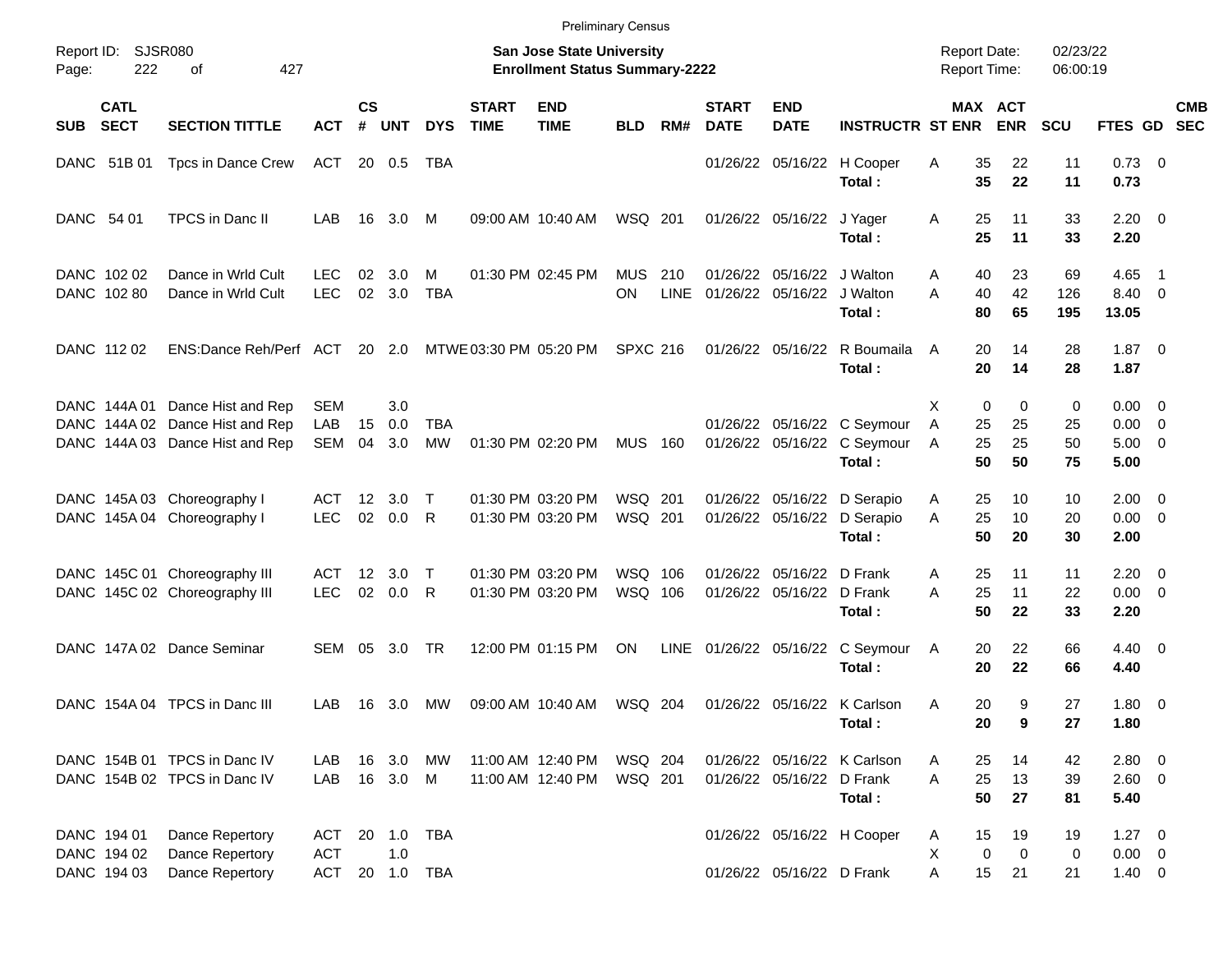|                                                                                                                              |                            |                                                             |                                        |                |                   |                                        |                             | <b>Preliminary Census</b>              |                           |       |                             |                                                         |                                                                                         |                               |                                                         |                     |                                                   |            |
|------------------------------------------------------------------------------------------------------------------------------|----------------------------|-------------------------------------------------------------|----------------------------------------|----------------|-------------------|----------------------------------------|-----------------------------|----------------------------------------|---------------------------|-------|-----------------------------|---------------------------------------------------------|-----------------------------------------------------------------------------------------|-------------------------------|---------------------------------------------------------|---------------------|---------------------------------------------------|------------|
| Report ID: SJSR080<br><b>San Jose State University</b><br>223<br>427<br><b>Enrollment Status Summary-2222</b><br>of<br>Page: |                            |                                                             |                                        |                |                   |                                        |                             |                                        |                           |       |                             |                                                         | <b>Report Date:</b><br><b>Report Time:</b>                                              |                               | 02/23/22<br>06:00:19                                    |                     |                                                   |            |
| <b>SUB</b>                                                                                                                   | <b>CATL</b><br><b>SECT</b> | <b>SECTION TITTLE</b>                                       | <b>ACT</b>                             | <b>CS</b><br># | <b>UNT</b>        | <b>DYS</b>                             | <b>START</b><br><b>TIME</b> | <b>END</b><br><b>TIME</b>              | <b>BLD</b>                | RM#   | <b>START</b><br><b>DATE</b> | <b>END</b><br><b>DATE</b>                               | <b>INSTRUCTR ST ENR</b>                                                                 |                               | MAX ACT<br><b>ENR</b>                                   | SCU                 | FTES GD SEC                                       | <b>CMB</b> |
| DANC 194 04                                                                                                                  |                            | Dance Repertory                                             | <b>ACT</b>                             | 20             | 1.0               | MW                                     |                             | 03:30 PM 05:00 PM                      | WSQ 204                   |       |                             |                                                         | 01/26/22 05/16/22 C Seymour<br>Total:                                                   | 15<br>A<br>45                 | 9<br>49                                                 | 9<br>49             | $0.60 \ 0$<br>3.27                                |            |
| DANC 198 01<br>DANC 198 02<br>DANC 198 03                                                                                    |                            | Dance Internship<br>Dance Internship<br>Dance Internship    | <b>SUP</b><br><b>SUP</b><br><b>SUP</b> | 36<br>36<br>36 | 1.0<br>2.0<br>3.0 | <b>TBA</b><br><b>TBA</b><br><b>TBA</b> |                             |                                        |                           |       | 01/26/22                    |                                                         | 01/26/22 05/16/22 H Cooper<br>05/16/22 H Cooper<br>01/26/22 05/16/22 H Cooper<br>Total: | Α<br>A<br>A<br>15             | 5<br>0<br>5<br>6<br>5<br>$\mathbf{1}$<br>$\overline{7}$ | 0<br>12<br>3<br>15  | $0.00 \t 0$<br>0.80 0<br>$0.20 \ 0$<br>1.00       |            |
| MUED 142 01                                                                                                                  |                            | Intro Mus Ed/EFE                                            | ACT                                    | 09             | 1.0               | TBA                                    |                             |                                        | <b>ON</b>                 | LINE  |                             | 01/26/22 05/16/22 T Barry                               | Total:                                                                                  | 25<br>Α<br>25                 | 36<br>36                                                | 36<br>36            | $2.40 \quad 0$<br>2.40                            |            |
| MUED 175 01<br>MUED 175 02                                                                                                   |                            | Practicum Mu Ed<br>Practicum Mu Ed                          | <b>LEC</b><br><b>LEC</b>               | 02             | 3.0<br>3.0        | TR                                     |                             | 09:00 AM 10:15 AM                      | <b>MUS</b>                | 182   |                             | 01/26/22 05/16/22                                       | C Brown<br>Total:                                                                       | X<br>A<br>20<br>20            | $\mathbf 0$<br>0<br>26<br>26                            | 0<br>78<br>78       | $0.00 \t 0$<br>$5.20 \ 0$<br>5.20                 |            |
|                                                                                                                              |                            | MUED 184Y 01 Stdt Tchg II                                   | <b>SUP</b>                             |                | 25 4.0            | TBA                                    |                             |                                        |                           |       |                             | 01/26/22 05/16/22                                       | R Calonico<br>Total:                                                                    | A                             | 3<br>5<br>3<br>$5\phantom{.0}$                          | 20<br>20            | 1.604<br>1.60                                     |            |
|                                                                                                                              |                            | MUED 184Z 01 Stdt Tchg III                                  | <b>SUP</b>                             | 25             | 4.0               | TBA                                    |                             |                                        |                           |       |                             | 01/26/22 05/16/22                                       | R Calonico<br>Total:                                                                    | A                             | 3<br>4<br>3<br>4                                        | 16<br>16            | $1.33 + 4$<br>1.33                                |            |
|                                                                                                                              |                            | MUED 370B 01 Meth Mus Ed Sec                                | SEM 04                                 |                | 2.0               | $\top$                                 |                             | 03:30 PM 05:20 PM                      | <b>MUS</b>                | 108   |                             | 01/26/22 05/16/22                                       | D Hollinger<br>Total:                                                                   | 25<br>A<br>25                 | 10<br>10                                                | 20<br>20            | $1.47 \quad 4$<br>1.47                            |            |
| MUSC                                                                                                                         | 1A 01                      | Music Systems IA                                            | SEM                                    | 04             | 2.0               | MW                                     |                             | 09:30 AM 10:20 AM                      | <b>MUS 161</b>            |       |                             | 01/26/22 05/16/22                                       | G Conway<br>Total:                                                                      | 25<br>A<br>25                 | 21<br>21                                                | 42<br>42            | $2.80 \t 0$<br>2.80                               |            |
| <b>MUSC</b>                                                                                                                  | 1B 01                      | Music Systems IB                                            | ACT                                    | 10             | 1.0               | MW                                     |                             | 10:30 AM 11:20 AM                      | MUS                       | 161   |                             | 01/26/22 05/16/22                                       | G Conway<br>Total:                                                                      | A<br>25<br>25                 | 23<br>23                                                | 23<br>23            | $1.53 \t 0$<br>1.53                               |            |
| MUSC<br><b>MUSC</b><br>MUSC 2A03                                                                                             | 2A 01<br>2A 02             | Music Systems IIA<br>Music Systems IIA<br>Music Systems IIA | SEM<br><b>SEM</b><br><b>SEM</b>        | 04<br>04       | 2.0<br>2.0<br>2.0 | МW<br>МW                               |                             | 09:30 AM 10:20 AM<br>09:30 AM 10:20 AM | MUS<br><b>MUS 160</b>     | - 210 |                             | 01/26/22 05/16/22 B Ciach<br>01/26/22 05/16/22 J Levine | Total:                                                                                  | 30<br>А<br>30<br>Α<br>X<br>60 | 15<br>13<br>0<br>0<br>28                                | 30<br>26<br>0<br>56 | $2.00 \t 0$<br>$1.73 \t 0$<br>$0.00 \t 0$<br>3.73 |            |
| MUSC<br>MUSC                                                                                                                 | 2B 01<br>2B 02             | Music Systems IIB<br>Music Systems IIB                      | ACT<br>ACT 10 1.0                      | 10             | 1.0               | МW<br>MW                               |                             | 10:30 AM 11:20 AM<br>10:30 AM 11:20 AM | MUS 210<br><b>MUS 160</b> |       |                             | 01/26/22 05/16/22 B Ciach<br>01/26/22 05/16/22 J Levine | Total:                                                                                  | A<br>30<br>30<br>Α<br>60      | 12<br>13<br>25                                          | 12<br>13<br>25      | $0.80 \ 0$<br>$0.87$ 0<br>1.67                    |            |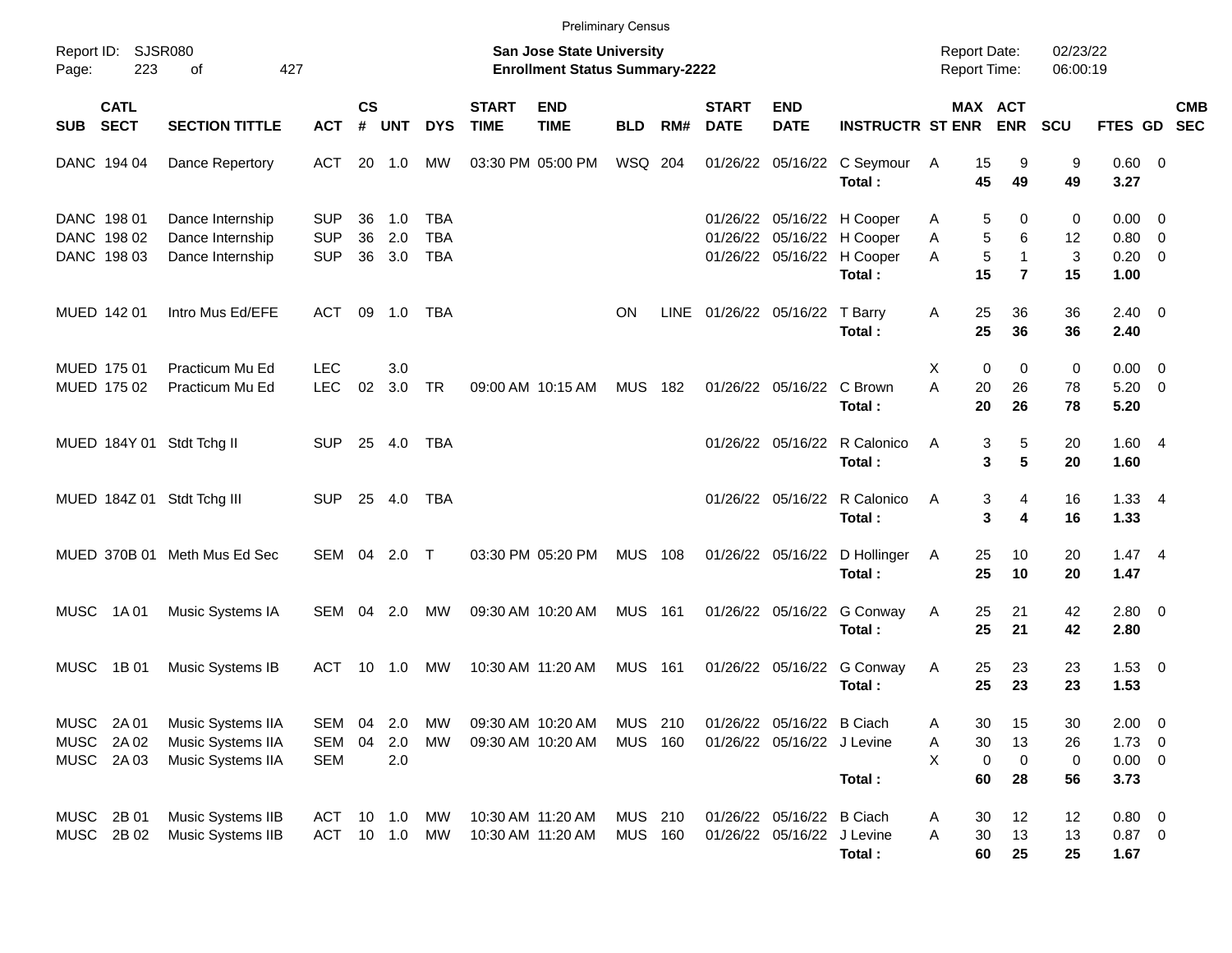|                                                                                          |                                                                                                         |                                                                                                                                                                                                                                                                                                                             |                                                                                                                                                        |                                                          |                                                                           |                                                                                                                           |                             | <b>Preliminary Census</b>                                                        |                                                           |                                                                                                                |                                                                                                          |                                                                                                                                            |                                                                               |                                                                                                                 |                                                               |                                                                        |                                                                                                     |                                                                                                 |                          |
|------------------------------------------------------------------------------------------|---------------------------------------------------------------------------------------------------------|-----------------------------------------------------------------------------------------------------------------------------------------------------------------------------------------------------------------------------------------------------------------------------------------------------------------------------|--------------------------------------------------------------------------------------------------------------------------------------------------------|----------------------------------------------------------|---------------------------------------------------------------------------|---------------------------------------------------------------------------------------------------------------------------|-----------------------------|----------------------------------------------------------------------------------|-----------------------------------------------------------|----------------------------------------------------------------------------------------------------------------|----------------------------------------------------------------------------------------------------------|--------------------------------------------------------------------------------------------------------------------------------------------|-------------------------------------------------------------------------------|-----------------------------------------------------------------------------------------------------------------|---------------------------------------------------------------|------------------------------------------------------------------------|-----------------------------------------------------------------------------------------------------|-------------------------------------------------------------------------------------------------|--------------------------|
| Report ID:<br>Page:                                                                      | 224                                                                                                     | <b>SJSR080</b><br>427<br>οf                                                                                                                                                                                                                                                                                                 |                                                                                                                                                        |                                                          |                                                                           |                                                                                                                           |                             | San Jose State University<br><b>Enrollment Status Summary-2222</b>               |                                                           |                                                                                                                |                                                                                                          |                                                                                                                                            |                                                                               | <b>Report Date:</b><br>Report Time:                                                                             |                                                               | 02/23/22<br>06:00:19                                                   |                                                                                                     |                                                                                                 |                          |
| <b>SUB</b>                                                                               | <b>CATL</b><br><b>SECT</b>                                                                              | <b>SECTION TITTLE</b>                                                                                                                                                                                                                                                                                                       | <b>ACT</b>                                                                                                                                             | $\mathbf{c}\mathbf{s}$<br>#                              | <b>UNT</b>                                                                | <b>DYS</b>                                                                                                                | <b>START</b><br><b>TIME</b> | <b>END</b><br><b>TIME</b>                                                        | <b>BLD</b>                                                | RM#                                                                                                            | <b>START</b><br><b>DATE</b>                                                                              | <b>END</b><br><b>DATE</b>                                                                                                                  | <b>INSTRUCTR ST ENR</b>                                                       |                                                                                                                 | MAX ACT<br><b>ENR</b>                                         | <b>SCU</b>                                                             | <b>FTES GD</b>                                                                                      |                                                                                                 | <b>CMB</b><br><b>SEC</b> |
| MUSC                                                                                     | 4A 02                                                                                                   | Music Systems IVA                                                                                                                                                                                                                                                                                                           | SEM                                                                                                                                                    |                                                          | 04 2.0                                                                    | TR                                                                                                                        |                             | 10:30 AM 11:20 AM                                                                | <b>MUS</b>                                                | 210                                                                                                            |                                                                                                          | 01/26/22 05/16/22                                                                                                                          | <b>B</b> Ciach<br>Total:                                                      | 30<br>Α<br>30                                                                                                   | 28<br>28                                                      | 56<br>56                                                               | $3.73$ 0<br>3.73                                                                                    |                                                                                                 |                          |
| <b>MUSC</b><br><b>MUSC</b>                                                               | 4B 02<br>4B 03                                                                                          | Music Systems IVB<br>Music Systems IVB                                                                                                                                                                                                                                                                                      | ACT<br><b>ACT</b>                                                                                                                                      | 10<br>10                                                 | 1.0<br>1.0                                                                | TR.<br><b>TR</b>                                                                                                          |                             | 11:30 AM 12:20 PM<br>11:30 AM 12:20 PM                                           | <b>MUS</b><br><b>MUS</b>                                  | 210<br>160                                                                                                     | 01/26/22                                                                                                 | 05/16/22<br>01/26/22 05/16/22                                                                                                              | <b>B</b> Ciach<br>T Langan<br>Total:                                          | 30<br>Α<br>A<br>30<br>60                                                                                        | 18<br>6<br>24                                                 | 18<br>6<br>24                                                          | 1.20<br>$0.40 \quad 0$<br>1.60                                                                      | $\overline{\phantom{0}}$                                                                        |                          |
| <b>MUSC</b>                                                                              | 602                                                                                                     | Jazz Theory                                                                                                                                                                                                                                                                                                                 | <b>SEM</b>                                                                                                                                             | 04                                                       | 2.0                                                                       | МW                                                                                                                        |                             | 05:00 PM 05:50 PM                                                                | MUS                                                       | - 266                                                                                                          |                                                                                                          | 01/26/22 05/16/22                                                                                                                          | J Dryden<br>Total:                                                            | Α<br>20<br>20                                                                                                   | 6<br>6                                                        | 12<br>12                                                               | $0.80 \ 0$<br>0.80                                                                                  |                                                                                                 |                          |
| <b>MUSC</b><br><b>MUSC</b><br><b>MUSC</b>                                                | 801<br>802<br>803                                                                                       | The Artist's Way<br>The Artist's Way<br>The Artist's Way                                                                                                                                                                                                                                                                    | <b>LEC</b><br><b>LEC</b><br><b>LEC</b>                                                                                                                 | 02                                                       | 3.0<br>3.0<br>3.0                                                         | TR                                                                                                                        |                             | 02:30 PM 03:45 PM                                                                | ON                                                        | LINE                                                                                                           | 01/26/22 05/16/22                                                                                        |                                                                                                                                            | K Metcalf<br>Total:                                                           | X<br>0<br>X<br>0<br>Α<br>20<br>20                                                                               | 0<br>0<br>13<br>13                                            | 0<br>0<br>39<br>39                                                     | $0.00 \t 0$<br>0.00<br>2.60 0<br>2.60                                                               | $\overline{\mathbf{0}}$                                                                         |                          |
| <b>MUSC</b><br><b>MUSC</b>                                                               | 980<br>981                                                                                              | <b>Music Fund</b><br>Music Fund                                                                                                                                                                                                                                                                                             | SEM<br><b>ACT</b>                                                                                                                                      | 04<br>10                                                 | 3.0<br>0.0                                                                | TBA<br><b>TBA</b>                                                                                                         |                             |                                                                                  | ΟN<br>ON                                                  | <b>LINE</b><br><b>LINE</b>                                                                                     |                                                                                                          |                                                                                                                                            | 01/26/22 05/16/22 V Lington<br>01/26/22 05/16/22 V Lington<br>Total:          | 30<br>A<br>A<br>30<br>60                                                                                        | 16<br>16<br>32                                                | 32<br>16<br>48                                                         | $3.20 \ 0$<br>$0.00 \t 0$<br>3.20                                                                   |                                                                                                 |                          |
| MUSC 10A01<br><b>MUSC</b><br>MUSC<br>MUSC<br>MUSC<br>MUSC<br>MUSC<br>MUSC<br><b>MUSC</b> | 10A 02<br>10A03<br>10A 04<br>10A 80<br>10A81<br>10A 82<br>10A 84<br>MUSC 10A 85<br>10A 86<br>MUSC 10A87 | <b>Music Appreciation</b><br><b>Music Appreciation</b><br><b>Music Appreciation</b><br><b>Music Appreciation</b><br><b>Music Appreciation</b><br><b>Music Appreciation</b><br><b>Music Appreciation</b><br><b>Music Appreciation</b><br><b>Music Appreciation</b><br><b>Music Appreciation</b><br><b>Music Appreciation</b> | <b>LEC</b><br><b>LEC</b><br><b>LEC</b><br><b>LEC</b><br><b>LEC</b><br><b>LEC</b><br><b>LEC</b><br><b>LEC</b><br><b>LEC</b><br><b>LEC</b><br><b>LEC</b> | 02<br>02<br>02<br>02<br>02<br>02<br>02<br>02<br>02<br>02 | 3.0<br>3.0<br>3.0<br>3.0<br>3.0<br>3.0<br>3.0<br>3.0<br>3.0<br>3.0<br>3.0 | <b>MW</b><br><b>TBA</b><br>TBA<br><b>TBA</b><br><b>TBA</b><br><b>TBA</b><br><b>TBA</b><br>TBA<br><b>TBA</b><br><b>TBA</b> |                             | 01:30 PM 02:45 PM                                                                | MUS<br>ΟN<br>ΟN<br>ΟN<br>ON<br>ΟN<br>ON<br>ΟN<br>ΟN<br>ΟN | 161<br><b>LINE</b><br><b>LINE</b><br>LINE<br>LINE<br>LINE<br><b>LINE</b><br><b>LINE</b><br>LINE<br><b>LINE</b> | 01/26/22<br>01/26/22<br>01/26/22<br>01/26/22<br>01/26/22<br>01/26/22<br>01/26/22<br>01/26/22<br>01/26/22 | 05/16/22 K Ball<br>05/16/22 G Mok<br>05/16/22 P Ellison<br>05/16/22 T Hornig<br>05/16/22 B Lodge<br>05/16/22 J Russo<br>05/16/22 A Willits | 05/16/22 R Sacolick<br>05/16/22 M Hildebrand A<br>01/26/22 05/16/22 V Lington | 0<br>X<br>A<br>70<br>70<br>Α<br>70<br>Α<br>70<br>Α<br>Α<br>70<br>70<br>70<br>A<br>70<br>Α<br>70<br>Α<br>70<br>Α | 0<br>69<br>69<br>43<br>68<br>64<br>58<br>50<br>69<br>68<br>30 | 0<br>207<br>207<br>129<br>204<br>192<br>174<br>150<br>207<br>204<br>90 | $0.00 \t 0$<br>13.80<br>13.80<br>8.60<br>13.60<br>12.80<br>11.60<br>10.00<br>13.80<br>13.60<br>6.00 | 0<br>0<br>- 0<br>0<br>0<br>- 0<br>0<br>0<br>$\overline{\mathbf{0}}$<br>$\overline{\phantom{0}}$ |                          |
|                                                                                          | MUSC 10A 99                                                                                             | MUSC 10A 88 Music Appreciation<br><b>Music Appreciation</b>                                                                                                                                                                                                                                                                 | <b>LEC</b><br>LEC                                                                                                                                      |                                                          | 02 3.0                                                                    | TBA<br>02 3.0 TBA                                                                                                         |                             |                                                                                  | ON<br>ON                                                  |                                                                                                                |                                                                                                          | LINE 01/26/22 05/16/22 S Lin                                                                                                               | LINE 01/26/22 05/16/22 K Metcalf<br>Total:                                    | 70<br>A<br>70<br>Α                                                                                              | 70<br>70<br>840 728                                           | 210<br>210<br>2184                                                     | 14.00 0<br>14.00 0<br>145.60                                                                        |                                                                                                 |                          |
|                                                                                          | MUSC 10B 01<br>MUSC 10B 02<br>MUSC 10B 03<br>MUSC 10B 04                                                | Intro to Music<br>Intro to Music<br>Intro to Music<br>Intro to Music                                                                                                                                                                                                                                                        | SEM 04 3.0<br>SEM<br>SEM<br>SEM                                                                                                                        |                                                          | 04 3.0<br>04 3.0<br>04 3.0 TR                                             | МW<br>МW<br>TR                                                                                                            |                             | 09:00 AM 10:15 AM<br>10:30 AM 11:45 AM<br>10:30 AM 11:45 AM<br>12:00 PM 01:15 PM | MUS 266<br>MUS 266<br>MUS 266<br>MUS 266                  |                                                                                                                |                                                                                                          | 01/26/22 05/16/22 A Abaya<br>01/26/22 05/16/22 K Nash                                                                                      | 01/26/22 05/16/22 S Snitkovska A<br>01/26/22 05/16/22 E Jonasson<br>Total:    | 30<br>30<br>Α<br>30<br>A<br>30<br>Α                                                                             | 29<br>30<br>30<br>30<br>120 119                               | 87<br>90<br>90<br>90<br>357                                            | $5.80\ 0$<br>$6.00 \t 0$<br>$6.00 \t 0$<br>$6.00 \t 0$<br>23.80                                     |                                                                                                 |                          |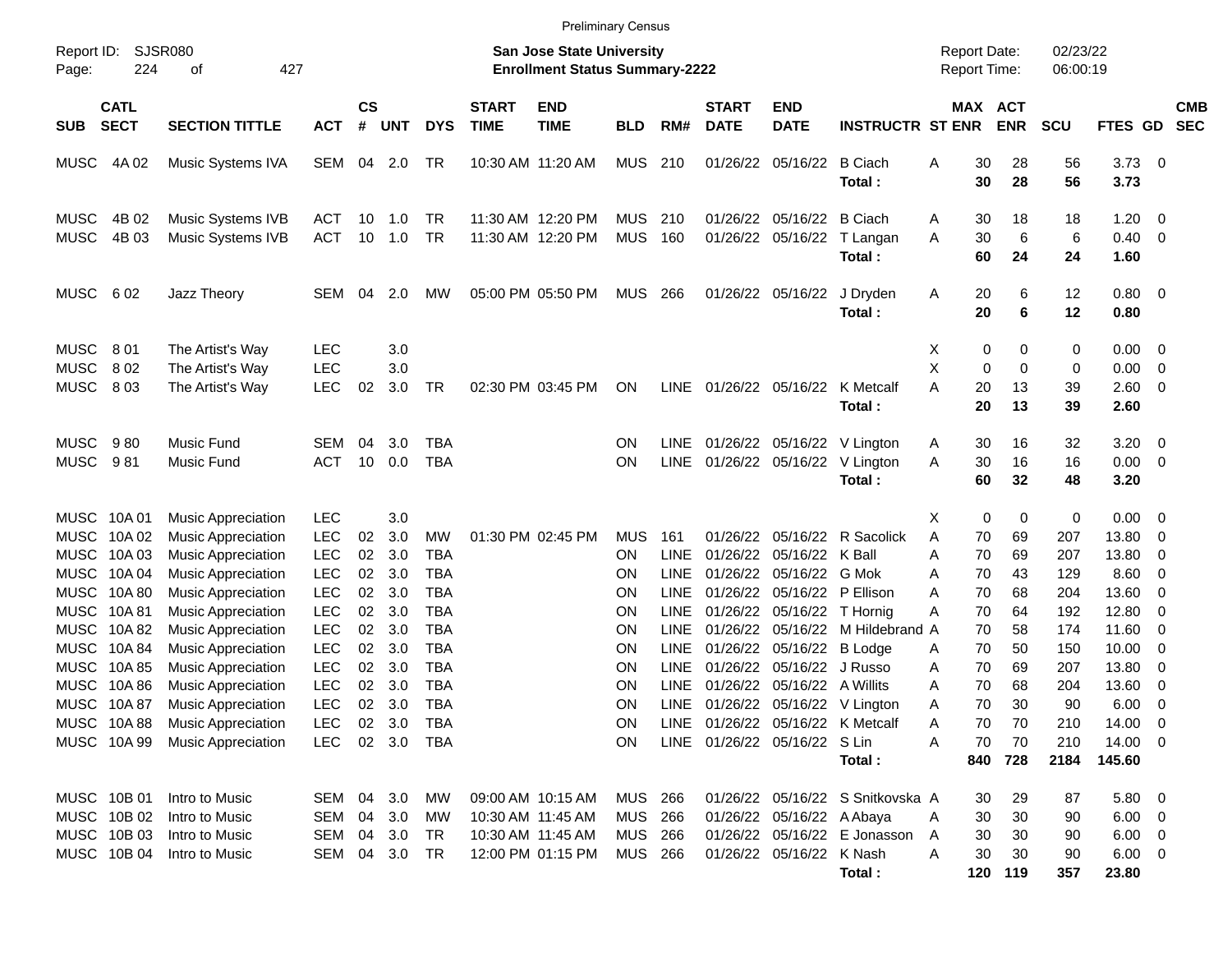|                                                                                 |                                               |                                                                                                                                                                      |                                                                                  |                                  |                                        |                                              |                             | <b>Preliminary Census</b>                                                        |                                                                  |                                                        |                                                          |                                        |                                                                                                                                     |                            |                                                       |                                        |                                          |                                                       |                                                             |                          |
|---------------------------------------------------------------------------------|-----------------------------------------------|----------------------------------------------------------------------------------------------------------------------------------------------------------------------|----------------------------------------------------------------------------------|----------------------------------|----------------------------------------|----------------------------------------------|-----------------------------|----------------------------------------------------------------------------------|------------------------------------------------------------------|--------------------------------------------------------|----------------------------------------------------------|----------------------------------------|-------------------------------------------------------------------------------------------------------------------------------------|----------------------------|-------------------------------------------------------|----------------------------------------|------------------------------------------|-------------------------------------------------------|-------------------------------------------------------------|--------------------------|
| Report ID:<br>Page:                                                             | 225                                           | <b>SJSR080</b><br>427<br>οf                                                                                                                                          |                                                                                  |                                  |                                        |                                              |                             | <b>San Jose State University</b><br><b>Enrollment Status Summary-2222</b>        |                                                                  |                                                        |                                                          |                                        |                                                                                                                                     |                            | <b>Report Date:</b><br><b>Report Time:</b>            |                                        | 02/23/22<br>06:00:19                     |                                                       |                                                             |                          |
| <b>SUB</b>                                                                      | <b>CATL</b><br><b>SECT</b>                    | <b>SECTION TITTLE</b>                                                                                                                                                | <b>ACT</b>                                                                       | <b>CS</b><br>#                   | <b>UNT</b>                             | <b>DYS</b>                                   | <b>START</b><br><b>TIME</b> | <b>END</b><br><b>TIME</b>                                                        | <b>BLD</b>                                                       | RM#                                                    | <b>START</b><br><b>DATE</b>                              | <b>END</b><br><b>DATE</b>              | <b>INSTRUCTR ST ENR</b>                                                                                                             |                            | MAX ACT                                               | <b>ENR</b>                             | <b>SCU</b>                               | FTES GD                                               |                                                             | <b>CMB</b><br><b>SEC</b> |
| MUSC                                                                            |                                               | MUSC 10C 01 U.S. Pop/Rock<br>10C 02 U.S. Pop/Rock                                                                                                                    | <b>LEC</b><br><b>LEC</b>                                                         | 01<br>01                         | 3.0<br>3.0                             | МW<br><b>TR</b>                              |                             | 10:30 AM 11:45 AM<br>02:00 PM 03:15 PM                                           | ON<br><b>MUS</b>                                                 | <b>LINE</b><br>250                                     | 01/26/22                                                 | 05/16/22                               | 01/26/22 05/16/22 T Langan<br>T Langan<br>Total:                                                                                    | Α<br>A                     | 70<br>70<br>140                                       | 70<br>45<br>115                        | 210<br>135<br>345                        | 14.00 0<br>9.00<br>23.00                              | - 0                                                         |                          |
|                                                                                 | MUSC 10D 01                                   | Intro to Hip Hop                                                                                                                                                     | <b>LEC</b>                                                                       | 01                               | 3.0                                    | TR                                           |                             | 12:30 PM 01:45 PM                                                                |                                                                  |                                                        |                                                          | 01/26/22 05/16/22                      | D Ma<br>Total:                                                                                                                      | A                          | 50<br>50                                              | 45<br>45                               | 135<br>135                               | $9.00 \t 0$<br>9.00                                   |                                                             |                          |
| MUSC 1201                                                                       |                                               | Med Ren Music                                                                                                                                                        | <b>LEC</b>                                                                       | 02                               | 3.0                                    | МW                                           |                             | 10:30 AM 11:45 AM                                                                | <b>MUS</b>                                                       | 250                                                    |                                                          | 01/26/22 05/16/22                      | G Haramaki A<br>Total:                                                                                                              |                            | 50<br>50                                              | 46<br>46                               | 138<br>138                               | $9.20 \ 0$<br>9.20                                    |                                                             |                          |
| MUSC 1301                                                                       |                                               | Music Tech                                                                                                                                                           | ACT                                                                              | 10                               | 1.0                                    | МW                                           |                             | 12:30 PM 01:20 PM                                                                |                                                                  |                                                        |                                                          |                                        | 01/26/22 05/16/22 T Langan<br>Total:                                                                                                | A                          | 24<br>24                                              | 13<br>13                               | 13<br>13                                 | $0.87$ 0<br>0.87                                      |                                                             |                          |
| <b>MUSC</b><br><b>ASIA</b><br><b>MUSC</b><br>ASIA<br><b>MUSC</b><br><b>ASIA</b> | 19 01<br>1901<br>1902<br>1902<br>1903<br>1903 | <b>Mus Wrld Cultures</b><br><b>Mus Wrld Cultures</b><br><b>Mus Wrld Cultures</b><br><b>Mus Wrld Cultures</b><br><b>Mus Wrld Cultures</b><br><b>Mus Wrld Cultures</b> | <b>LEC</b><br><b>LEC</b><br><b>LEC</b><br><b>LEC</b><br><b>LEC</b><br><b>LEC</b> | 01<br>01<br>01<br>01<br>01<br>01 | 3.0<br>3.0<br>3.0<br>3.0<br>3.0<br>3.0 | <b>TBA</b><br><b>TBA</b><br>M<br>M<br>W<br>W |                             | 06:00 PM 08:45 PM<br>06:00 PM 08:45 PM<br>06:00 PM 08:45 PM<br>06:00 PM 08:45 PM | ON<br>ON<br><b>MUS</b><br><b>MUS</b><br><b>MUS</b><br><b>MUS</b> | <b>LINE</b><br><b>LINE</b><br>161<br>161<br>161<br>161 | 01/26/22<br>01/26/22<br>01/26/22<br>01/26/22<br>01/26/22 | 05/16/22<br>05/16/22                   | T Harris<br>T Harris<br>05/16/22 R Sacolick<br>05/16/22 R Sacolick<br>05/16/22 R Sacolick<br>01/26/22 05/16/22 R Sacolick<br>Total: | Α<br>A<br>A<br>A<br>A<br>A | 70<br>$\mathbf 0$<br>30<br>$\Omega$<br>30<br>0<br>130 | 45<br>26<br>19<br>12<br>17<br>9<br>128 | 135<br>78<br>57<br>36<br>51<br>27<br>384 | 9.00<br>5.20<br>3.80<br>2.40<br>3.40<br>1.80<br>25.60 | $0\,$ C<br>$0\,C$<br>$0\,C$<br>$0\,C$<br>$0\,$ C<br>$0\,$ C |                          |
| <b>MUSC</b><br><b>MUSC</b><br><b>MUSC</b>                                       | 25B 01<br>25B 02<br>25B 03                    | Piano Proficiency II<br>Piano Proficiency II<br>Piano Proficiency II                                                                                                 | ACT<br><b>ACT</b><br><b>ACT</b>                                                  | 10<br>10                         | 1.0<br>1.0<br>1.0                      | <b>TR</b><br>MW                              |                             | 09:30 AM 10:20 AM<br>09:00 AM 09:50 AM                                           | <b>MUS</b><br><b>ON</b>                                          | 266<br>LINE                                            |                                                          | 01/26/22 05/16/22<br>01/26/22 05/16/22 | J Levine<br>N Sultanov<br>Total:                                                                                                    | Α<br>X<br>A                | 25<br>0<br>25<br>50                                   | 27<br>0<br>4<br>31                     | 27<br>0<br>$\overline{4}$<br>31          | $1.80 \ 0$<br>0.00<br>0.27<br>2.07                    | $\overline{\mathbf{0}}$<br>$\overline{\phantom{0}}$         |                          |
| <b>MUSC</b>                                                                     | 26A 01                                        | <b>Voice Fundamentals</b>                                                                                                                                            | <b>ACT</b>                                                                       | 10                               | 1.0                                    | МW                                           |                             | 08:00 AM 08:50 AM                                                                | <b>MUS</b>                                                       | 182                                                    |                                                          | 01/26/22 05/16/22                      | K Ball<br>Total:                                                                                                                    | A                          | 30<br>30                                              | 10<br>10                               | 10<br>10                                 | $0.67$ 0<br>0.67                                      |                                                             |                          |
|                                                                                 |                                               | MUSC 27B 01 Fund Jazz KBD II                                                                                                                                         |                                                                                  |                                  |                                        |                                              |                             | ACT 10 1.0 MW 04:00 PM 04:50 PM MUS 266 01/26/22 05/16/22 J Dryden               |                                                                  |                                                        |                                                          |                                        | Total:                                                                                                                              |                            | 10<br>10                                              | 4                                      | 4                                        | $0.27$ 0<br>0.27                                      |                                                             |                          |
| MUSC 28 02<br>MUSC 28 04                                                        |                                               | Guitar Fundamentals ACT 08 1.0 F<br>Guitar Fundamentals ACT 08 1.0 F                                                                                                 |                                                                                  |                                  |                                        |                                              |                             | 12:30 PM 02:20 PM MUS 150<br>10:00 AM 11:50 AM                                   | MUS 250                                                          |                                                        |                                                          | 01/26/22 05/16/22 S Lin                | 01/26/22 05/16/22 R Vandivier<br>Total:                                                                                             | A<br>A                     | 25<br>25<br>50                                        | 9<br>21<br>30                          | 9<br>21<br>30                            | $0.60 \t 0$<br>$1.40 \ 0$<br>2.00                     |                                                             |                          |
| MUSC 30 01                                                                      |                                               | Piano                                                                                                                                                                | SUP 25 2.0 TBA                                                                   |                                  |                                        |                                              |                             |                                                                                  |                                                                  |                                                        |                                                          | 01/26/22 05/16/22 F Levy               | Total:                                                                                                                              | A                          | 3<br>3                                                | $\mathbf{1}$                           | $\overline{c}$<br>$\mathbf{2}$           | $0.13 \ 0$<br>0.13                                    |                                                             |                          |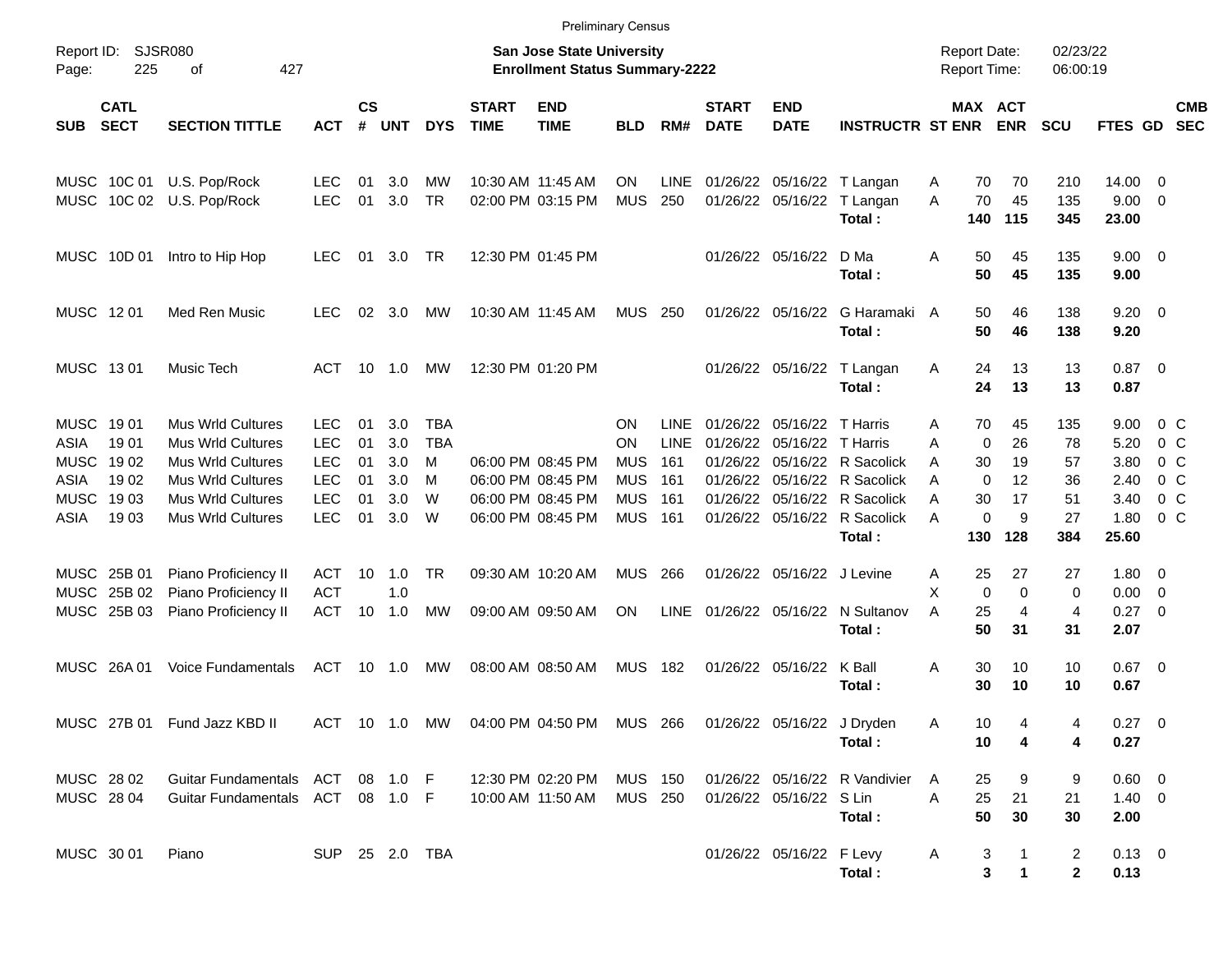|       |                                                                   |                               |                                            |                  |                   |                                 |                             |                                                                           | <b>Preliminary Census</b> |     |                             |                           |                                                                                                    |                                     |                                                   |                           |                                             |            |
|-------|-------------------------------------------------------------------|-------------------------------|--------------------------------------------|------------------|-------------------|---------------------------------|-----------------------------|---------------------------------------------------------------------------|---------------------------|-----|-----------------------------|---------------------------|----------------------------------------------------------------------------------------------------|-------------------------------------|---------------------------------------------------|---------------------------|---------------------------------------------|------------|
| Page: | Report ID: SJSR080<br>226                                         | of                            | 427                                        |                  |                   |                                 |                             | <b>San Jose State University</b><br><b>Enrollment Status Summary-2222</b> |                           |     |                             |                           |                                                                                                    | <b>Report Date:</b><br>Report Time: |                                                   | 02/23/22<br>06:00:19      |                                             |            |
|       | <b>CATL</b><br>SUB SECT                                           | <b>SECTION TITTLE</b>         | ACT                                        | $\mathsf{cs}$    |                   | # UNT DYS                       | <b>START</b><br><b>TIME</b> | <b>END</b><br><b>TIME</b>                                                 | <b>BLD</b>                | RM# | <b>START</b><br><b>DATE</b> | <b>END</b><br><b>DATE</b> | <b>INSTRUCTR ST ENR ENR</b>                                                                        | MAX ACT                             |                                                   | <b>SCU</b>                | FTES GD SEC                                 | <b>CMB</b> |
|       |                                                                   | MUSC 30AX 01 Applied Piano 1  | SUP                                        | 48  1.0  TBA     |                   |                                 |                             |                                                                           |                           |     |                             |                           | 01/26/22 05/16/22 N Sultanov<br>Total:                                                             | Α<br>3<br>3                         | 3<br>3                                            | 3<br>3                    | $0.20 \ 0$<br>0.20                          |            |
|       | MUSC 30B 01 Piano 2                                               |                               | SUP 25 2.0 TBA                             |                  |                   |                                 |                             |                                                                           |                           |     |                             | 01/26/22 05/16/22 G Mok   | Total:                                                                                             | 3<br>A<br>3                         | 0<br>$\mathbf 0$                                  | 0<br>0                    | $0.00 \t 0$<br>0.00                         |            |
|       |                                                                   | MUSC 30BX 02 Applied Piano 2  | <b>SUP</b>                                 | 48  1.0  TBA     |                   |                                 |                             |                                                                           |                           |     |                             |                           | 01/26/22 05/16/22 N Sultanov<br>Total:                                                             | 3<br>A<br>3                         | 1<br>$\blacktriangleleft$                         | 1<br>$\mathbf{1}$         | $0.07$ 0<br>0.07                            |            |
|       | MUSC 30C 01 Piano 3                                               |                               | SUP 25 2.0 TBA                             |                  |                   |                                 |                             |                                                                           |                           |     |                             | 01/26/22 05/16/22 G Mok   | Total:                                                                                             | 3<br>A<br>3                         | 0<br>$\bf{0}$                                     | 0<br>0                    | $0.00 \t 0$<br>0.00                         |            |
|       | MUSC 30D 01 Piano 4                                               |                               | SUP 25 2.0 TBA                             |                  |                   |                                 |                             |                                                                           |                           |     |                             | 01/26/22 05/16/22 G Mok   | Total:                                                                                             | Α<br>3<br>3                         | 0<br>$\mathbf 0$                                  | 0<br>0                    | $0.00 \t 0$<br>0.00                         |            |
|       | MUSC 33 01                                                        | Voice                         | <b>SUP</b>                                 | 25 2.0 TBA       |                   |                                 |                             |                                                                           |                           |     |                             |                           | 01/26/22 05/16/22 S Bengochea A<br>Total:                                                          | 3<br>3                              | 0<br>$\mathbf 0$                                  | 0<br>0                    | $0.00 \t 0$<br>0.00                         |            |
|       | MUSC 33A 01<br>MUSC 33A 02                                        | Voice 1<br>Voice 1            | <b>SUP</b><br><b>SUP</b>                   | 25 2.0<br>25 2.0 |                   | TBA<br>TBA                      |                             |                                                                           |                           |     |                             |                           | 01/26/22 05/16/22 C Bengochea A<br>01/26/22 05/16/22 S Bengochea A<br>Total:                       | 3<br>3<br>6                         | $\mathbf{1}$<br>$\pmb{0}$<br>$\blacktriangleleft$ | 2<br>0<br>$\overline{2}$  | $0.13 \quad 0$<br>$0.00 \t 0$<br>0.13       |            |
|       |                                                                   | MUSC 33AX 01 Applied Voice 1  | <b>SUP</b>                                 |                  |                   |                                 |                             |                                                                           |                           |     |                             |                           | 01/26/22 05/16/22 J Mitchell<br>Total:                                                             | 3<br>A<br>3                         | 1<br>1                                            | 1<br>$\mathbf{1}$         | $0.07$ 0<br>0.07                            |            |
|       | MUSC 33B 01<br>MUSC 33B 02<br>MUSC 33B 03                         | Voice 2<br>Voice 2<br>Voice 2 | <b>SUP</b><br><b>SUP</b><br><b>SUP</b>     | 25<br>25<br>25   | 2.0<br>2.0<br>2.0 | TBA<br><b>TBA</b><br><b>TBA</b> |                             |                                                                           |                           |     |                             |                           | 01/26/22 05/16/22 C Bengochea A<br>01/26/22 05/16/22 S Bengochea A<br>01/26/22 05/16/22 J Mitchell | 3<br>3<br>3<br>A                    | 2<br>$\mathbf{1}$<br>$\mathbf 1$                  | 4<br>2<br>$\overline{2}$  | $0.27$ 0<br>$0.13 \ 0$<br>$0.13 \ 0$        |            |
|       | MUSC 33B 04 Voice 2<br>MUSC 33B 05 Voice 2<br>MUSC 33B 06 Voice 2 |                               | <b>SUP</b><br>SUP 25 2.0 TBA<br>SUP 25 2.0 | 25 2.0           |                   | <b>TBA</b><br>TBA               |                             |                                                                           |                           |     |                             |                           | 01/26/22 05/16/22 P Skinner<br>01/26/22 05/16/22 M MohammedA<br>01/26/22 05/16/22 J Scharlach A    | 3<br>A<br>3<br>3                    | 1<br>2<br>$\mathbf{1}$                            | $\overline{2}$<br>4<br>2  | $0.13 \quad 0$<br>$0.27 \t 0$<br>$0.13 \ 0$ |            |
|       | MUSC 33B 07 Voice 2                                               |                               | SUP 25 2.0 TBA                             |                  |                   |                                 |                             |                                                                           |                           |     |                             |                           | 01/26/22 05/16/22 J Smucker<br>Total:                                                              | 3<br>A<br>21                        | $\overline{2}$<br>10                              | $\overline{4}$<br>20      | $0.27$ 0<br>1.33                            |            |
|       |                                                                   | MUSC 33BX 04 Applied Voice 2  | SUP 48 1.0 TBA                             |                  |                   |                                 |                             |                                                                           |                           |     |                             |                           | 01/26/22 05/16/22 M MohammedA<br>Total:                                                            | 3<br>3                              | 1<br>$\mathbf{1}$                                 | 1<br>$\blacktriangleleft$ | $0.07$ 0<br>0.07                            |            |
|       | MUSC 33C 01 Voice 3                                               |                               | SUP 25 2.0 TBA                             |                  |                   |                                 |                             |                                                                           |                           |     |                             |                           | 01/26/22 05/16/22 S Bengochea A                                                                    |                                     | 5<br>3 <sup>1</sup>                               | 10                        | $0.67$ 0                                    |            |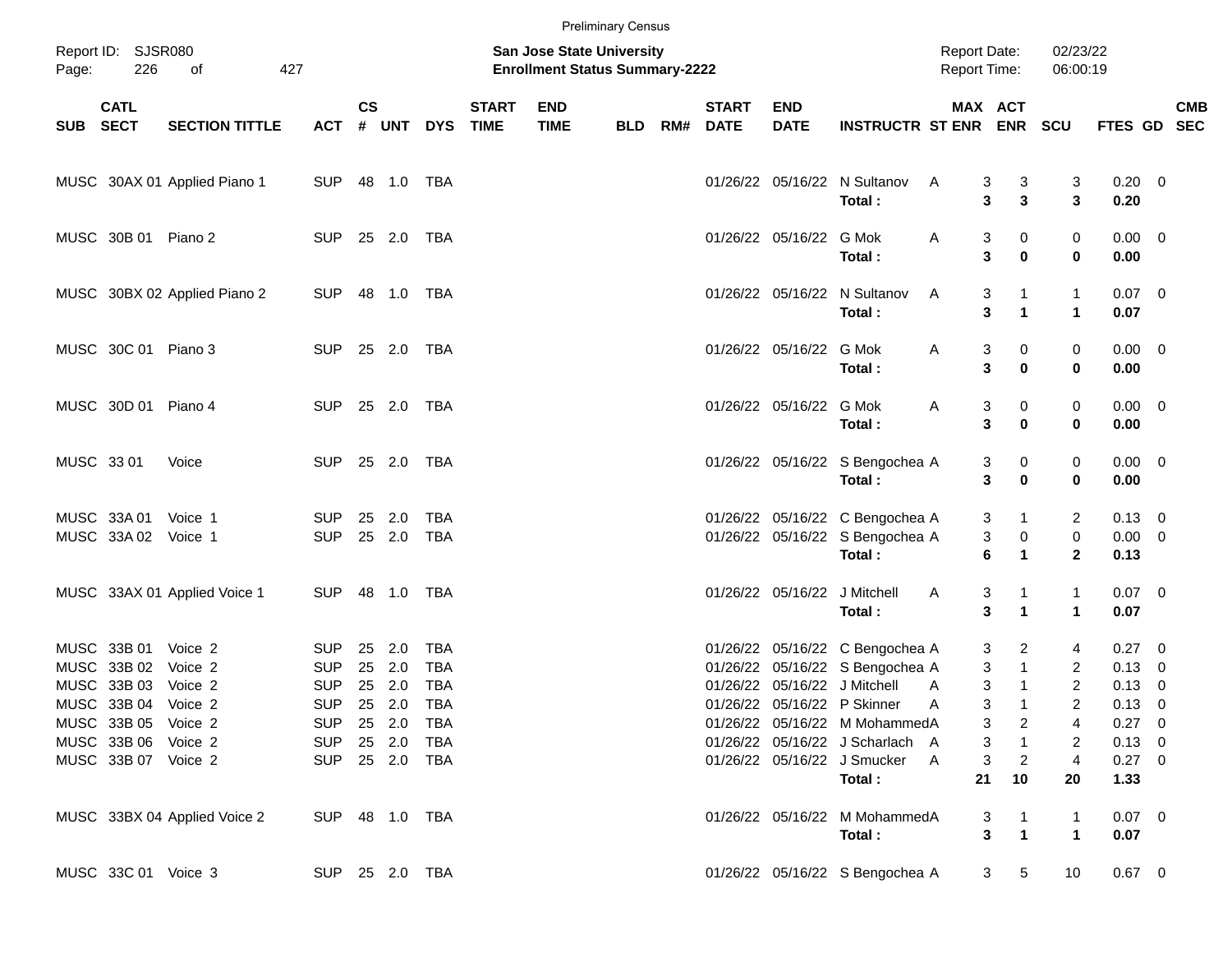|            |                           |                              |                |               |                |            |                             | <b>Preliminary Census</b>                                                 |     |     |                             |                           |                                  |   |    |                                            |                      |                |                         |            |
|------------|---------------------------|------------------------------|----------------|---------------|----------------|------------|-----------------------------|---------------------------------------------------------------------------|-----|-----|-----------------------------|---------------------------|----------------------------------|---|----|--------------------------------------------|----------------------|----------------|-------------------------|------------|
| Page:      | Report ID: SJSR080<br>227 | 427<br>οf                    |                |               |                |            |                             | <b>San Jose State University</b><br><b>Enrollment Status Summary-2222</b> |     |     |                             |                           |                                  |   |    | <b>Report Date:</b><br><b>Report Time:</b> | 02/23/22<br>06:00:19 |                |                         |            |
| SUB SECT   | <b>CATL</b>               | <b>SECTION TITTLE</b>        | <b>ACT</b>     | $\mathsf{cs}$ |                | # UNT DYS  | <b>START</b><br><b>TIME</b> | <b>END</b><br><b>TIME</b>                                                 | BLD | RM# | <b>START</b><br><b>DATE</b> | <b>END</b><br><b>DATE</b> | INSTRUCTR ST ENR ENR SCU         |   |    | MAX ACT                                    |                      | FTES GD SEC    |                         | <b>CMB</b> |
|            | MUSC 33C 02 Voice 3       |                              | <b>SUP</b>     |               | 25 2.0         | TBA        |                             |                                                                           |     |     |                             |                           | 01/26/22 05/16/22 J Smucker      | A | 3  | 0                                          | 0                    | 0.00           | - 0                     |            |
|            | MUSC 33C 03 Voice 3       |                              | <b>SUP</b>     | 25            | 2.0            | <b>TBA</b> |                             |                                                                           |     |     |                             |                           | 01/26/22 05/16/22 C Bengochea A  |   | 3  | $\overline{1}$                             | 2                    | $0.13 \ 0$     |                         |            |
|            | MUSC 33C 04 Voice 3       |                              | <b>SUP</b>     |               | 25 2.0         | <b>TBA</b> |                             |                                                                           |     |     |                             |                           | 01/26/22 05/16/22 J Scharlach A  |   | 3  | $\overline{c}$                             | $\overline{4}$       | $0.27$ 0       |                         |            |
|            |                           |                              |                |               |                |            |                             |                                                                           |     |     |                             |                           | Total:                           |   | 12 | 8                                          | 16                   | 1.07           |                         |            |
|            |                           | MUSC 33CX 01 Applied Voice 3 | SUP            |               | 48  1.0  TBA   |            |                             |                                                                           |     |     |                             |                           | 01/26/22 05/16/22 J Smucker      | A | 3  | 0                                          | 0                    | $0.00 \t 0$    |                         |            |
|            |                           |                              |                |               |                |            |                             |                                                                           |     |     |                             |                           | Total:                           |   | 3  | $\bf{0}$                                   | $\mathbf 0$          | 0.00           |                         |            |
|            | MUSC 33D 01 Voice 4       |                              | <b>SUP</b>     | 25            | 2.0            | TBA        |                             |                                                                           |     |     |                             |                           | 01/26/22 05/16/22 C Bengochea A  |   | 3  | 3                                          | 6                    | $0.40 \quad 0$ |                         |            |
|            | MUSC 33D 02 Voice 4       |                              | <b>SUP</b>     | 25            | 2.0            | <b>TBA</b> |                             |                                                                           |     |     |                             |                           | 01/26/22 05/16/22 J Mitchell     | A | 3  | $\overline{2}$                             | 4                    | $0.27$ 0       |                         |            |
|            | MUSC 33D 03 Voice 4       |                              | <b>SUP</b>     |               | 25 2.0         | <b>TBA</b> |                             |                                                                           |     |     |                             |                           | 01/26/22 05/16/22 M MohammedA    |   | 3  | $\Omega$                                   | $\mathbf 0$          | 0.00           | - 0                     |            |
|            | MUSC 33D 04 Voice 4       |                              | <b>SUP</b>     |               | 25 2.0         | <b>TBA</b> |                             |                                                                           |     |     |                             |                           | 01/26/22 05/16/22 J Scharlach A  |   | 3  | $\overline{2}$                             | 4                    | 0.27           | $\overline{\mathbf{0}}$ |            |
|            | MUSC 33D 05 Voice 4       |                              | <b>SUP</b>     |               | 25 2.0         | <b>TBA</b> |                             |                                                                           |     |     |                             |                           | 01/26/22 05/16/22 J Smucker      | A | 3  | $\mathbf{1}$                               | $\overline{c}$       | $0.13 \ 0$     |                         |            |
|            | MUSC 33D 06 Voice 4       |                              | <b>SUP</b>     |               | 25 2.0         | <b>TBA</b> |                             |                                                                           |     |     |                             |                           | 01/26/22 05/16/22 S Bengochea A  |   | 3  | $\overline{1}$                             | $\overline{2}$       | $0.13 \ 0$     |                         |            |
|            |                           |                              |                |               |                |            |                             |                                                                           |     |     |                             |                           | Total:                           |   | 18 | 9                                          | 18                   | 1.20           |                         |            |
|            |                           | MUSC 33DX 01 Applied Voice 4 | SUP            |               | 48  1.0  TBA   |            |                             |                                                                           |     |     |                             | 01/26/22 05/16/22         | P Skinner                        | A | 3  | 1                                          | $\mathbf{1}$         | $0.07 \ 0$     |                         |            |
|            |                           |                              |                |               |                |            |                             |                                                                           |     |     |                             |                           | Total:                           |   | 3  | $\mathbf{1}$                               | $\mathbf{1}$         | 0.07           |                         |            |
| MUSC 34 01 |                           | Strings                      | <b>SUP</b>     | 25            | 2.0            | TBA        |                             |                                                                           |     |     |                             |                           | 01/26/22 05/16/22 C Barraza Ge A |   | 3  | 0                                          | 0                    | $0.00 \t 0$    |                         |            |
| MUSC 34 02 |                           | Strings                      | <b>SUP</b>     |               | 25 1.0         | TBA        |                             |                                                                           |     |     |                             | 01/26/22 05/16/22         | <b>B</b> Moyer                   | A | 3  | $\mathbf{1}$                               | $\mathbf{1}$         | $0.07 \ 0$     |                         |            |
|            |                           |                              |                |               |                |            |                             |                                                                           |     |     |                             |                           | Total:                           |   | 6  | $\mathbf{1}$                               | $\mathbf 1$          | 0.07           |                         |            |
|            | MUSC 34AX 01 Strings 1    |                              | SUP            |               |                |            |                             |                                                                           |     |     |                             |                           | 01/26/22 05/16/22 C Barraza Ge A |   | 3  | -1                                         | $\mathbf{1}$         | $0.07 \ 0$     |                         |            |
|            |                           |                              |                |               |                |            |                             |                                                                           |     |     |                             |                           | Total:                           |   | 3  | $\mathbf{1}$                               | $\mathbf 1$          | 0.07           |                         |            |
|            |                           | MUSC 34B 01 Strings 2        | SUP            | 25            | 2.0            | TBA        |                             |                                                                           |     |     |                             | 01/26/22 05/16/22 S Lin   |                                  | A | 3  | $\mathbf 1$                                | 2                    | $0.13 \ 0$     |                         |            |
|            |                           | MUSC 34B 02 Strings 2        | <b>SUP</b>     |               | 25 2.0         | <b>TBA</b> |                             |                                                                           |     |     |                             |                           | 01/26/22 05/16/22 C Barraza Ge A |   | 3  | 0                                          | 0                    | $0.00 \t 0$    |                         |            |
|            |                           |                              |                |               |                |            |                             |                                                                           |     |     |                             |                           | Total:                           |   | 6  | $\mathbf 1$                                | $\mathbf{2}$         | 0.13           |                         |            |
|            |                           | MUSC 34BX 01 Strings 2       |                |               | SUP 48 1.0 TBA |            |                             |                                                                           |     |     |                             |                           | 01/26/22 05/16/22 C Barraza Ge A |   | 3  | 4                                          | 4                    | $0.27$ 0       |                         |            |
|            |                           |                              |                |               |                |            |                             |                                                                           |     |     |                             |                           | Total:                           |   | 3  | 4                                          | 4                    | 0.27           |                         |            |
|            |                           | MUSC 34C 01 Strings 3        | SUP 25 2.0 TBA |               |                |            |                             |                                                                           |     |     |                             |                           | 01/26/22 05/16/22 C Barraza Ge A |   | 3  | 0                                          | 0                    | $0.00 \t 0$    |                         |            |
|            |                           |                              |                |               |                |            |                             |                                                                           |     |     |                             |                           | Total:                           |   | 3  | $\pmb{0}$                                  | $\bf{0}$             | 0.00           |                         |            |
|            |                           | MUSC 34CX 01 Strings 3       | SUP 48 1.0 TBA |               |                |            |                             |                                                                           |     |     |                             |                           | 01/26/22 05/16/22 C Barraza Ge A |   | 3  | 0                                          | 0                    | $0.00 \t 0$    |                         |            |
|            |                           |                              |                |               |                |            |                             |                                                                           |     |     |                             |                           | Total:                           |   | 3  | $\pmb{0}$                                  | 0                    | 0.00           |                         |            |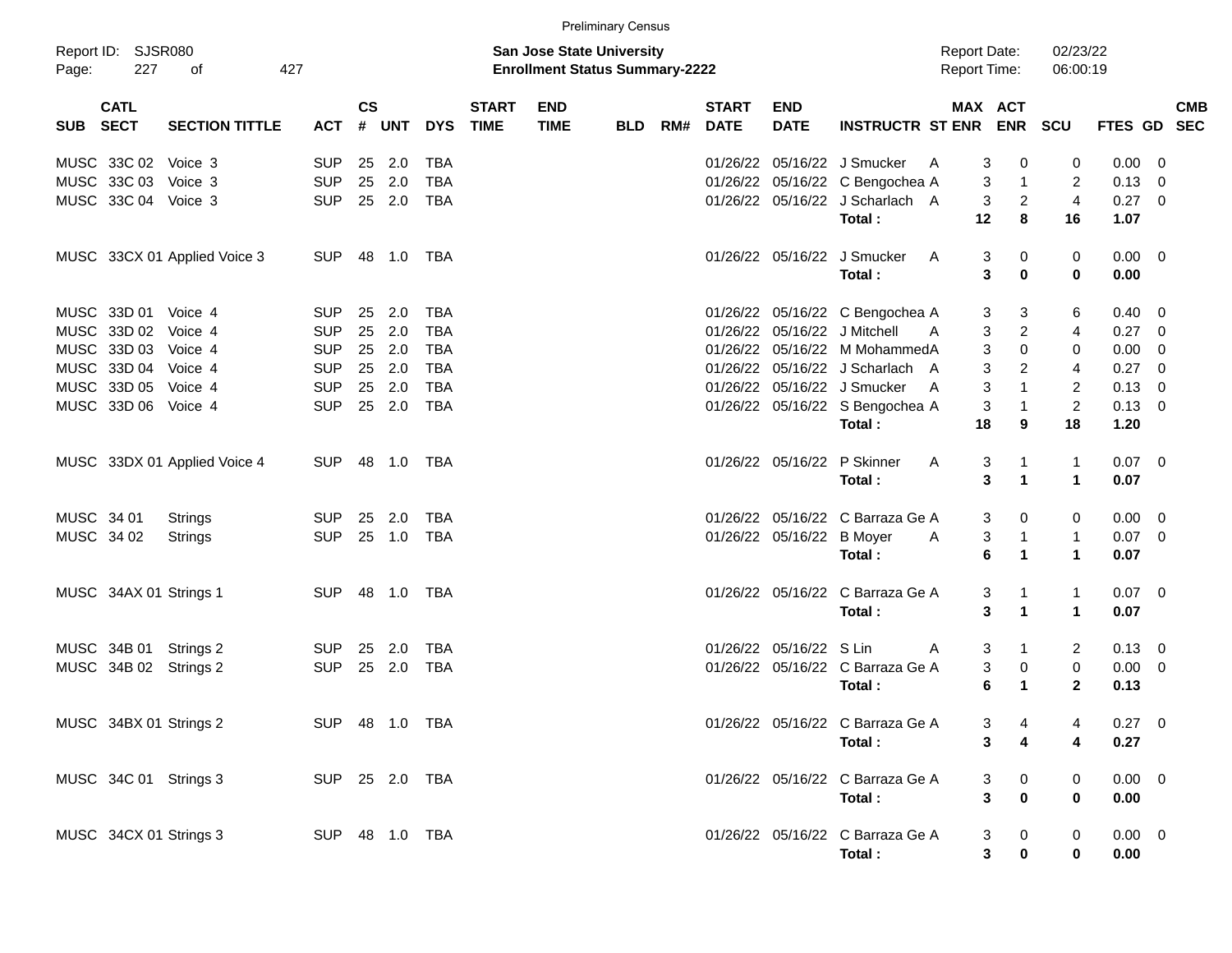|            |                            |                          |                |                |                |            |                             |                                                                           | <b>Preliminary Census</b> |     |                             |                            |                                           |                                            |                     |                      |                |                          |
|------------|----------------------------|--------------------------|----------------|----------------|----------------|------------|-----------------------------|---------------------------------------------------------------------------|---------------------------|-----|-----------------------------|----------------------------|-------------------------------------------|--------------------------------------------|---------------------|----------------------|----------------|--------------------------|
| Page:      | Report ID: SJSR080<br>228  | 427<br>оf                |                |                |                |            |                             | <b>San Jose State University</b><br><b>Enrollment Status Summary-2222</b> |                           |     |                             |                            |                                           | <b>Report Date:</b><br><b>Report Time:</b> |                     | 02/23/22<br>06:00:19 |                |                          |
| <b>SUB</b> | <b>CATL</b><br><b>SECT</b> | <b>SECTION TITTLE</b>    | <b>ACT</b>     | <b>CS</b><br># | <b>UNT</b>     | <b>DYS</b> | <b>START</b><br><b>TIME</b> | <b>END</b><br><b>TIME</b>                                                 | <b>BLD</b>                | RM# | <b>START</b><br><b>DATE</b> | <b>END</b><br><b>DATE</b>  | <b>INSTRUCTR ST ENR ENR</b>               |                                            | <b>MAX ACT</b>      | <b>SCU</b>           | FTES GD SEC    | <b>CMB</b>               |
|            | MUSC 34D 01                | Strings 4                | <b>SUP</b>     | 25             | 2.0            | TBA        |                             |                                                                           |                           |     |                             | 01/26/22 05/16/22 S Lin    |                                           | A<br>3                                     | $\mathbf{1}$        | 2                    | 0.13           | - 0                      |
|            | MUSC 34D 02 Strings 4      |                          | <b>SUP</b>     | 25             | 2.0            | TBA        |                             |                                                                           |                           |     |                             |                            | 01/26/22 05/16/22 C Barraza Ge A          | 3                                          | 0                   | 0                    | 0.00           | 0                        |
|            | MUSC 34D 03 Strings 4      |                          | <b>SUP</b>     | 25             | 2.0            | TBA        |                             |                                                                           |                           |     |                             |                            | 01/26/22 05/16/22 M Dahlberg A            | 3                                          | $\overline{1}$      | 2                    | 0.13           | $\overline{\phantom{0}}$ |
|            |                            |                          |                |                |                |            |                             |                                                                           |                           |     |                             |                            | Total:                                    | 9                                          | $\mathbf{2}$        | 4                    | 0.27           |                          |
|            | MUSC 34DX 01 Strings 4     |                          | <b>SUP</b>     |                | 48  1.0        | TBA        |                             |                                                                           |                           |     |                             |                            | 01/26/22 05/16/22 M Dahlberg              | 3<br>A                                     | 0                   | 0                    | $0.00 \t 0$    |                          |
|            |                            |                          |                |                |                |            |                             |                                                                           |                           |     |                             |                            | Total:                                    | 3                                          | 0                   | 0                    | 0.00           |                          |
| MUSC 3501  |                            | Woodwinds                | <b>SUP</b>     | 25             | 1.0            | TBA        |                             |                                                                           |                           |     |                             | 01/26/22 05/16/22 R Furuta |                                           | A<br>3                                     | 0                   | 0                    | 0.00           | $\overline{\mathbf{0}}$  |
| MUSC 35 02 |                            | Woodwinds                | <b>SUP</b>     | 25             | 2.0            | TBA        |                             |                                                                           |                           |     |                             |                            | 01/26/22 05/16/22 M Hernandez A           | 3                                          | $\mathbf{1}$        | $\overline{2}$       | $0.13 \quad 0$ |                          |
|            |                            |                          |                |                |                |            |                             |                                                                           |                           |     |                             |                            | Total:                                    | 6                                          | $\mathbf{1}$        | $\mathbf{2}$         | 0.13           |                          |
|            | MUSC 35A01                 | Woodwinds 1              | <b>SUP</b>     | 25             | 2.0            | TBA        |                             |                                                                           |                           |     |                             | 01/26/22 05/16/22 J Szin   |                                           | 3<br>A                                     | 1                   | 2                    | 0.13           | - 0                      |
|            |                            | MUSC 35A 02 Woodwinds 1  | <b>SUP</b>     | 25             | 2.0            | TBA        |                             |                                                                           |                           |     |                             | 01/26/22 05/16/22 R Furuta |                                           | 3<br>A                                     | $\mathbf{1}$        | $\overline{c}$       | 0.13           | $\overline{\phantom{0}}$ |
|            |                            |                          |                |                |                |            |                             |                                                                           |                           |     |                             |                            | Total:                                    | 6                                          | $\mathbf{2}$        | 4                    | 0.27           |                          |
|            |                            | MUSC 35B 01 Woodwinds 2  | <b>SUP</b>     |                | 25 2.0         | TBA        |                             |                                                                           |                           |     |                             |                            | 01/26/22 05/16/22 M Hernandez A           | 3                                          | 3                   | 6                    | $0.40 \quad 0$ |                          |
|            |                            |                          |                |                |                |            |                             |                                                                           |                           |     |                             |                            | Total:                                    | 3                                          | 3                   | 6                    | 0.40           |                          |
|            |                            | MUSC 35C 01 Woodwinds 3  | <b>SUP</b>     | 25             | 2.0            | TBA        |                             |                                                                           |                           |     |                             | 01/26/22 05/16/22 C Payne  |                                           | 3<br>A                                     | 2                   | 4                    | 0.27           | $\overline{\mathbf{0}}$  |
|            |                            | MUSC 35C 02 Woodwinds 3  | <b>SUP</b>     | 25             | 2.0            | TBA        |                             |                                                                           |                           |     |                             | 01/26/22 05/16/22 J Szin   |                                           | 3<br>A                                     | $\overline{1}$      | 2                    | 0.13           | $\overline{0}$           |
|            |                            | MUSC 35C 03 Woodwinds 3  | <b>SUP</b>     | 25             | 2.0            | TBA        |                             |                                                                           |                           |     |                             | 01/26/22 05/16/22 R Furuta |                                           | 3<br>A                                     | 0                   | 0                    | 0.00           | 0                        |
|            |                            | MUSC 35C 04 Woodwinds 3  | <b>SUP</b>     | 25             | 2.0            | TBA        |                             |                                                                           |                           |     |                             |                            | 01/26/22 05/16/22 M Hernandez A<br>Total: | 3<br>12                                    | $\mathbf{1}$<br>4   | $\overline{2}$<br>8  | 0.13<br>0.53   | $\overline{\mathbf{0}}$  |
|            |                            | MUSC 35CX 01 Woodwinds 3 | <b>SUP</b>     | 48             | 1.0            | TBA        |                             |                                                                           |                           |     |                             |                            | 01/26/22 05/16/22 L Griffiths             | 3<br>A                                     | 1                   | 1                    | $0.07 \quad 0$ |                          |
|            |                            | MUSC 35CX 02 Woodwinds 3 | <b>SUP</b>     | 48             | 1.0            | TBA        |                             |                                                                           |                           |     |                             |                            | 01/26/22 05/16/22 M Hernandez A           | 3                                          | $\mathbf{1}$        | $\mathbf{1}$         | $0.07$ 0       |                          |
|            |                            |                          |                |                |                |            |                             |                                                                           |                           |     |                             |                            | Total:                                    | 6                                          | $\overline{2}$      | $\mathbf{2}$         | 0.13           |                          |
|            |                            | MUSC 35D 01 Woodwinds 4  |                |                | SUP 25 2.0 TBA |            |                             |                                                                           |                           |     |                             |                            | 01/26/22 05/16/22 M Hernandez A           |                                            | 3<br>$\overline{1}$ | $\overline{2}$       | $0.13 \quad 0$ |                          |
|            |                            | MUSC 35D 02 Woodwinds 4  | SUP 25 2.0 TBA |                |                |            |                             |                                                                           |                           |     |                             |                            | 01/26/22 05/16/22 C Payne A               |                                            | $3 \quad 1$         |                      | 2 0.13 0       |                          |
|            |                            | MUSC 35D 03 Woodwinds 4  | SUP 25 2.0 TBA |                |                |            |                             |                                                                           |                           |     |                             | 01/26/22 05/16/22 J Szin   |                                           | A<br>3                                     | $\overline{1}$      | 2                    | $0.13 \ 0$     |                          |
|            |                            | MUSC 35D 04 Woodwinds 4  | SUP 25 2.0 TBA |                |                |            |                             |                                                                           |                           |     |                             | 01/26/22 05/16/22 R Furuta |                                           | $\ensuremath{\mathsf{3}}$<br>$\mathsf{A}$  | $\mathbf 0$         | 0                    | $0.00 \t 0$    |                          |
|            |                            |                          |                |                |                |            |                             |                                                                           |                           |     |                             |                            | Total:                                    | 12                                         | 3                   | 6                    | 0.40           |                          |
| MUSC 36 01 |                            | <b>Brass</b>             | SUP 25 2.0 TBA |                |                |            |                             |                                                                           |                           |     |                             |                            | 01/26/22 05/16/22 C Smith Fran A          | 3                                          | 2                   | 4                    | $0.27 \t 0$    |                          |
|            | MUSC 36 02                 | <b>Brass</b>             | SUP 25 2.0 TBA |                |                |            |                             |                                                                           |                           |     |                             | 01/26/22 05/16/22 T Hornig |                                           | 3<br>A                                     | $\mathbf 0$         | 0                    | $0.00 \quad 0$ |                          |
|            |                            |                          |                |                |                |            |                             |                                                                           |                           |     |                             |                            | Total:                                    | 6                                          | $\mathbf 2$         | 4                    | 0.27           |                          |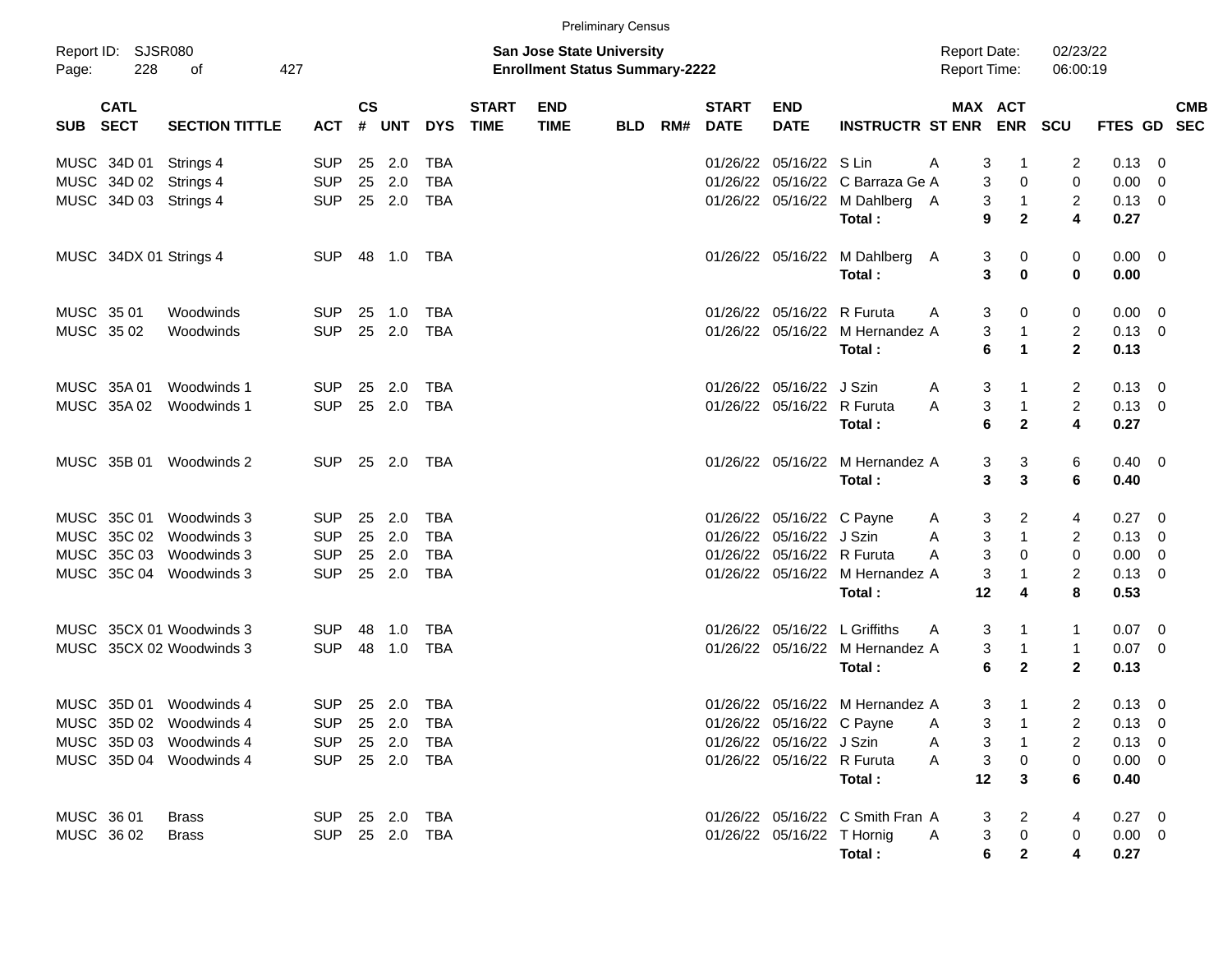|                     |                      |                                                  |                |                    |            |            |                             |                                                                           | <b>Preliminary Census</b> |     |                             |                            |                               |                                     |                                |                         |                |            |
|---------------------|----------------------|--------------------------------------------------|----------------|--------------------|------------|------------|-----------------------------|---------------------------------------------------------------------------|---------------------------|-----|-----------------------------|----------------------------|-------------------------------|-------------------------------------|--------------------------------|-------------------------|----------------|------------|
| Report ID:<br>Page: | 229                  | <b>SJSR080</b><br>427<br>of                      |                |                    |            |            |                             | <b>San Jose State University</b><br><b>Enrollment Status Summary-2222</b> |                           |     |                             |                            |                               | <b>Report Date:</b><br>Report Time: |                                | 02/23/22<br>06:00:19    |                |            |
| SUB SECT            | <b>CATL</b>          | <b>SECTION TITTLE</b>                            | <b>ACT</b>     | $\mathsf{cs}$<br># | <b>UNT</b> | <b>DYS</b> | <b>START</b><br><b>TIME</b> | <b>END</b><br><b>TIME</b>                                                 | <b>BLD</b>                | RM# | <b>START</b><br><b>DATE</b> | <b>END</b><br><b>DATE</b>  | <b>INSTRUCTR ST ENR</b>       |                                     | <b>MAX ACT</b><br><b>ENR</b>   | <b>SCU</b>              | FTES GD SEC    | <b>CMB</b> |
|                     | MUSC 36C 01          | Brass 2                                          | <b>SUP</b>     | 25                 | 2.0        | <b>TBA</b> |                             |                                                                           |                           |     |                             | 01/26/22 05/16/22 F Byram  |                               | 3<br>A                              | $\overline{1}$                 | 2                       | $0.13 \ 0$     |            |
|                     | MUSC 36C 02 Brass 2  |                                                  | <b>SUP</b>     | 25                 | 2.0        | <b>TBA</b> |                             |                                                                           |                           |     |                             |                            | 01/26/22 05/16/22 J Freeman   | 3<br>Α                              | $\overline{1}$                 | $\overline{c}$          | $0.13 \ 0$     |            |
|                     | MUSC 36C 03 Brass 2  |                                                  | <b>SUP</b>     |                    | 25 2.0     | <b>TBA</b> |                             |                                                                           |                           |     |                             | 01/26/22 05/16/22 T Hornig |                               | Α                                   | $\overline{2}$<br>3            | $\overline{\mathbf{4}}$ | $0.27$ 0       |            |
|                     |                      |                                                  |                |                    |            |            |                             |                                                                           |                           |     |                             |                            | Total:                        | 9                                   | $\overline{\mathbf{4}}$        | 8                       | 0.53           |            |
|                     | MUSC 36CX 01 Brass 2 |                                                  | <b>SUP</b>     | 48                 | 1.0        | TBA        |                             |                                                                           |                           |     |                             |                            | 01/26/22 05/16/22 J Freeman   | A                                   | 3<br>-1                        | 1                       | $0.07$ 0       |            |
|                     | MUSC 36CX 02 Brass 2 |                                                  | <b>SUP</b>     | 48                 | 1.0        | <b>TBA</b> |                             |                                                                           |                           |     |                             | 01/26/22 05/16/22 T Hornig |                               | Α                                   | 3<br>$\overline{1}$            | $\mathbf{1}$            | $0.07$ 0       |            |
|                     |                      |                                                  |                |                    |            |            |                             |                                                                           |                           |     |                             |                            | Total:                        | 6                                   | $\overline{\mathbf{2}}$        | $\overline{2}$          | 0.13           |            |
|                     | MUSC 36D 01 Brass 3  |                                                  | <b>SUP</b>     |                    | 25 1.0     | TBA        |                             |                                                                           |                           |     |                             |                            | 01/26/22 05/16/22 J Freeman   | A                                   | $\overline{c}$<br>3            | $\overline{2}$          | $0.13 \quad 0$ |            |
|                     |                      |                                                  |                |                    |            |            |                             |                                                                           |                           |     |                             |                            | Total:                        |                                     | $\overline{\mathbf{2}}$<br>3   | $\overline{2}$          | 0.13           |            |
|                     | MUSC 36E 01          | Brass 4                                          | <b>SUP</b>     | 25                 | 2.0        | <b>TBA</b> |                             |                                                                           |                           |     |                             | 01/26/22 05/16/22 F Byram  |                               | A                                   | 3<br>4                         | 8                       | $0.53 \ 0$     |            |
|                     | MUSC 36E 02          | Brass 4                                          | <b>SUP</b>     | 25                 | 2.0        | <b>TBA</b> |                             |                                                                           |                           |     |                             |                            | 01/26/22 05/16/22 J Freeman   | Α                                   | 3<br>3                         | 6                       | $0.40 \ 0$     |            |
|                     | MUSC 36E 03 Brass 4  |                                                  | <b>SUP</b>     |                    | 25 2.0     | <b>TBA</b> |                             |                                                                           |                           |     |                             | 01/26/22 05/16/22 T Hornig |                               | Α                                   | 3<br>$\mathbf{3}$              | $6\phantom{1}6$         | $0.40 \ 0$     |            |
|                     |                      |                                                  |                |                    |            |            |                             |                                                                           |                           |     |                             |                            | Total:                        | 9                                   | 10                             | 20                      | 1.33           |            |
|                     | MUSC 36EX 01 Brass 4 |                                                  | <b>SUP</b>     |                    |            | TBA        |                             |                                                                           |                           |     |                             | 01/26/22 05/16/22 T Hornig |                               | A                                   | 3<br>$\mathbf 1$               | $\mathbf{1}$            | $0.07$ 0       |            |
|                     |                      |                                                  |                |                    |            |            |                             |                                                                           |                           |     |                             |                            | Total:                        | 3                                   | $\blacktriangleleft$           | $\blacktriangleleft$    | 0.07           |            |
|                     | MUSC 37A 01          | Percussion 1                                     | <b>SUP</b>     |                    | 25 2.0     | TBA        |                             |                                                                           |                           |     |                             |                            | 01/26/22 05/16/22 B Leafman   | A                                   | 3<br>$\overline{1}$            | $\overline{2}$          | $0.13 \ 0$     |            |
|                     |                      |                                                  |                |                    |            |            |                             |                                                                           |                           |     |                             |                            | Total:                        |                                     | 3<br>$\blacktriangleleft$      | $\overline{2}$          | 0.13           |            |
|                     | MUSC 37B 01          | Percussion 2                                     | <b>SUP</b>     |                    | 25 2.0     | TBA        |                             |                                                                           |                           |     |                             |                            | 01/26/22 05/16/22 B Leafman   | A                                   | 3<br>$\overline{1}$            | $\overline{2}$          | $0.13 \ 0$     |            |
|                     |                      |                                                  |                |                    |            |            |                             |                                                                           |                           |     |                             |                            | Total:                        |                                     | 3<br>$\blacktriangleleft$      | $\overline{2}$          | 0.13           |            |
|                     |                      | MUSC 37BX 01 Applied Percussion 2 SUP 48 1.0     |                |                    |            | TBA        |                             |                                                                           |                           |     |                             |                            | 01/26/22 05/16/22 B Leafman   | A                                   | 3<br>0                         | 0                       | $0.00 \t 0$    |            |
|                     |                      |                                                  |                |                    |            |            |                             |                                                                           |                           |     |                             |                            | Total:                        | 3                                   | $\bf{0}$                       | 0                       | 0.00           |            |
|                     |                      | MUSC 37C 01 Percussion 3                         | SUP 25 2.0     |                    |            | TBA        |                             |                                                                           |                           |     |                             |                            | 01/26/22 05/16/22 B Leafman   | - A                                 | 0<br>3                         | 0                       | $0.00 \quad 0$ |            |
|                     |                      |                                                  |                |                    |            |            |                             |                                                                           |                           |     |                             |                            | Total:                        |                                     | $3 \t 0$                       | 0                       | 0.00           |            |
|                     |                      | MUSC 37D 01 Percussion 4                         | SUP 25 2.0 TBA |                    |            |            |                             |                                                                           |                           |     |                             |                            | 01/26/22 05/16/22 B Leafman A |                                     | 3<br>3                         | 6                       | $0.40 \ 0$     |            |
|                     |                      |                                                  |                |                    |            |            |                             |                                                                           |                           |     |                             |                            | Total:                        |                                     | $\mathbf{3}$<br>3              | 6                       | 0.40           |            |
|                     |                      | MUSC 37DX 01 Applied Percussion 4 SUP 48 1.0 TBA |                |                    |            |            |                             |                                                                           |                           |     |                             |                            | 01/26/22 05/16/22 B Leafman   | A                                   | 3<br>$\overline{1}$            | 1                       | $0.07$ 0       |            |
|                     |                      |                                                  |                |                    |            |            |                             |                                                                           |                           |     |                             |                            | Total:                        |                                     | $\overline{1}$<br>3            | $\mathbf 1$             | 0.07           |            |
|                     |                      | MUSC 38CX 01 Applied Instruct Mus SUP 48 1.0 TBA |                |                    |            |            |                             |                                                                           |                           |     |                             |                            | 01/26/22 05/16/22 P Furman    | A                                   | $\mathbf{3}$<br>$\overline{1}$ | $\mathbf{1}$            | $0.07 \t 0$    |            |
|                     |                      |                                                  |                |                    |            |            |                             |                                                                           |                           |     |                             |                            |                               |                                     |                                |                         |                |            |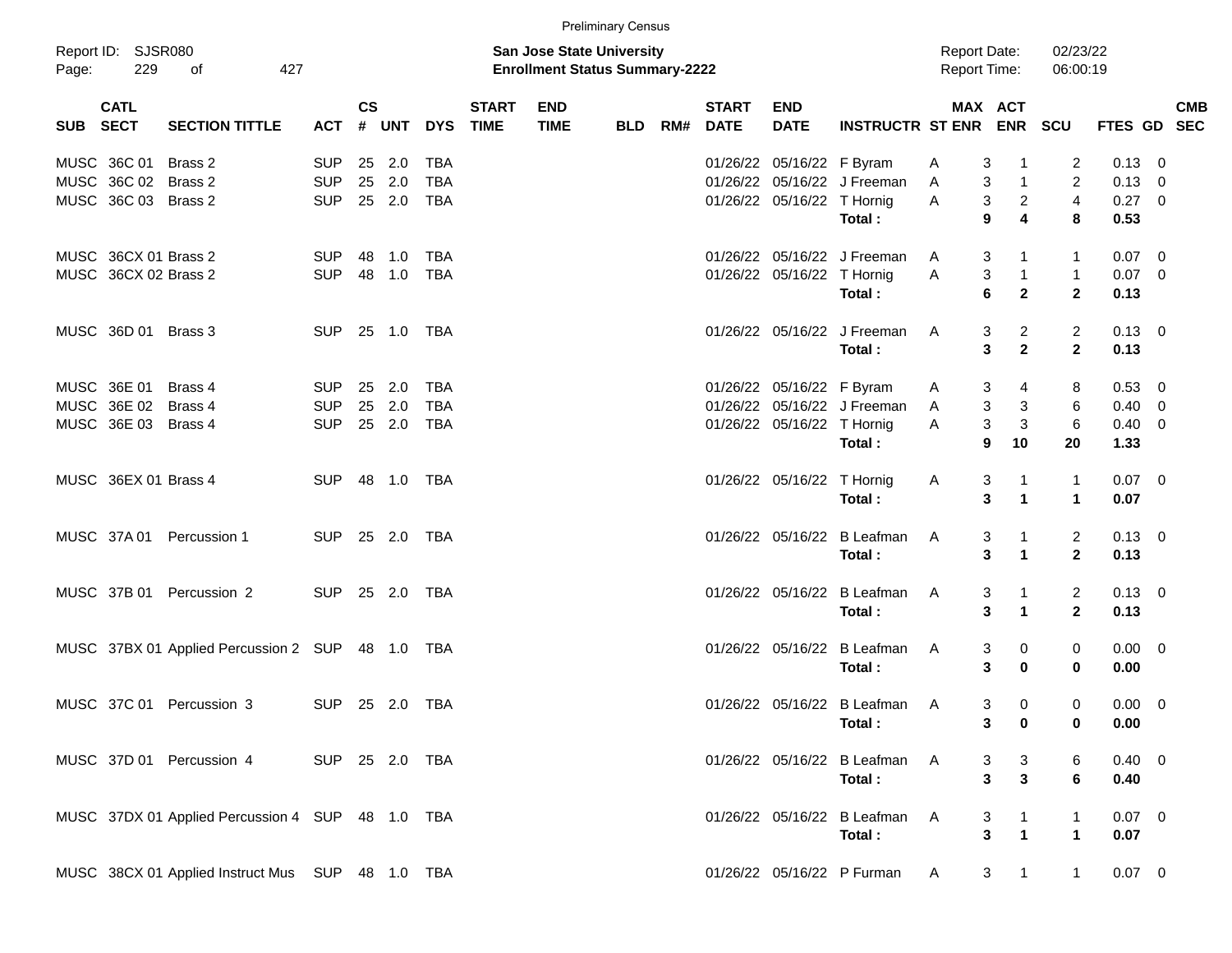| <b>Preliminary Census</b> |                            |                                                                                                                                                                   |                                                                    |                            |                                 |                                                                    |                             |                                                                           |            |     |                                                          |                                                          |                                                                        |                                            |                       |                                               |                                                            |                                      |                                                                                                                             |            |
|---------------------------|----------------------------|-------------------------------------------------------------------------------------------------------------------------------------------------------------------|--------------------------------------------------------------------|----------------------------|---------------------------------|--------------------------------------------------------------------|-----------------------------|---------------------------------------------------------------------------|------------|-----|----------------------------------------------------------|----------------------------------------------------------|------------------------------------------------------------------------|--------------------------------------------|-----------------------|-----------------------------------------------|------------------------------------------------------------|--------------------------------------|-----------------------------------------------------------------------------------------------------------------------------|------------|
| Page:                     | Report ID: SJSR080<br>230  | 427<br>οf                                                                                                                                                         |                                                                    |                            |                                 |                                                                    |                             | <b>San Jose State University</b><br><b>Enrollment Status Summary-2222</b> |            |     |                                                          |                                                          |                                                                        | <b>Report Date:</b><br><b>Report Time:</b> |                       |                                               | 02/23/22<br>06:00:19                                       |                                      |                                                                                                                             |            |
| <b>SUB</b>                | <b>CATL</b><br><b>SECT</b> | <b>SECTION TITTLE</b>                                                                                                                                             | <b>ACT</b>                                                         | <b>CS</b><br>#             | <b>UNT</b>                      | <b>DYS</b>                                                         | <b>START</b><br><b>TIME</b> | <b>END</b><br><b>TIME</b>                                                 | <b>BLD</b> | RM# | <b>START</b><br><b>DATE</b>                              | <b>END</b><br><b>DATE</b>                                | <b>INSTRUCTR ST ENR</b>                                                |                                            |                       | MAX ACT<br><b>ENR</b>                         | <b>SCU</b>                                                 | FTES GD SEC                          |                                                                                                                             | <b>CMB</b> |
|                           |                            | MUSC 38CX 02 Applied Instruct Mus                                                                                                                                 | SUP                                                                |                            | 48 1.0                          | TBA                                                                |                             |                                                                           |            |     |                                                          | 01/26/22 05/16/22                                        | C Luna<br>Total:                                                       | Α                                          | 3<br>6                | $\overline{c}$<br>3                           | $\overline{2}$<br>3                                        | $0.13 \ 0$<br>0.20                   |                                                                                                                             |            |
|                           |                            | MUSC 38DX 01 Applied Instruct Mus<br>MUSC 38DX 02 Applied Instruct Mus                                                                                            | SUP<br><b>SUP</b>                                                  | 48                         | 48 1.0<br>1.0                   | <b>TBA</b><br><b>TBA</b>                                           |                             |                                                                           |            |     |                                                          | 01/26/22 05/16/22                                        | 01/26/22 05/16/22 P Furman<br>C Luna<br>Total:                         | A<br>A                                     | 3<br>3<br>6           | 0<br>$\mathbf{1}$<br>$\mathbf{1}$             | 0<br>$\mathbf{1}$<br>$\mathbf 1$                           | 0.00<br>0.07<br>0.07                 | $\overline{\phantom{0}}$<br>$\overline{0}$                                                                                  |            |
|                           | MUSC 38E 01                | Composition 4                                                                                                                                                     | <b>SUP</b>                                                         | 48                         | 2.0                             | TBA                                                                |                             |                                                                           |            |     |                                                          |                                                          | 01/26/22 05/16/22 M Dahlberg<br>Total:                                 | A                                          | 3<br>3                | 1<br>$\mathbf{1}$                             | $\overline{2}$<br>$\mathbf{2}$                             | $0.13 \quad 0$<br>0.13               |                                                                                                                             |            |
|                           |                            | MUSC 38EX 01 Applied Instruct Mus<br>MUSC 38EX 02 Applied Instruct Mus                                                                                            | SUP<br><b>SUP</b>                                                  | 48                         | 48 1.0<br>1.0                   | <b>TBA</b><br><b>TBA</b>                                           |                             |                                                                           |            |     |                                                          | 01/26/22 05/16/22                                        | 01/26/22 05/16/22 P Furman<br>C Luna<br>Total:                         | A<br>A                                     | 3<br>3<br>6           | 0<br>$\overline{c}$<br>$\mathbf{2}$           | 0<br>$\overline{c}$<br>$\mathbf{2}$                        | 0.00<br>$0.13 \quad 0$<br>0.13       | $\overline{\mathbf{0}}$                                                                                                     |            |
|                           | MUSC 39A 01                | ImprovCompArr 1                                                                                                                                                   | <b>SUP</b>                                                         | 48                         | 2.0                             | TBA                                                                |                             |                                                                           |            |     |                                                          |                                                          | 01/26/22 05/16/22 A Lington<br>Total:                                  | A                                          | 3<br>3                | 0<br>$\mathbf 0$                              | 0<br>$\bf{0}$                                              | $0.00 \t 0$<br>0.00                  |                                                                                                                             |            |
|                           |                            | MUSC 39AX 01 JazzImprCompArr1                                                                                                                                     | <b>SUP</b>                                                         | 48                         | 1.0                             | TBA                                                                |                             |                                                                           |            |     |                                                          | 01/26/22 05/16/22                                        | R Furuta<br>Total:                                                     | Α                                          | 3<br>3                | $\mathbf{1}$<br>$\mathbf{1}$                  | $\mathbf{1}$<br>$\mathbf{1}$                               | 0.07<br>0.07                         | $\overline{\mathbf{0}}$                                                                                                     |            |
|                           | MUSC 39B 01                | ImprovCompArr 2                                                                                                                                                   | <b>SUP</b>                                                         | 48                         | 2.0                             | TBA                                                                |                             |                                                                           |            |     |                                                          |                                                          | 01/26/22 05/16/22 A Lington<br>Total:                                  | A                                          | 3<br>3                | 0<br>$\mathbf 0$                              | 0<br>$\bf{0}$                                              | $0.00 \t 0$<br>0.00                  |                                                                                                                             |            |
|                           |                            | MUSC 39BX 01 JazzImprCompArr2<br>MUSC 39BX 02 JazzImprCompArr2<br>MUSC 39BX 03 JazzImprCompArr2<br>MUSC 39BX 04 JazzImprCompArr2<br>MUSC 39BX 05 JazzImprCompArr2 | <b>SUP</b><br><b>SUP</b><br><b>SUP</b><br><b>SUP</b><br><b>SUP</b> | 48<br>48<br>48<br>48<br>48 | 1.0<br>1.0<br>1.0<br>1.0<br>1.0 | <b>TBA</b><br><b>TBA</b><br><b>TBA</b><br><b>TBA</b><br><b>TBA</b> |                             |                                                                           |            |     | 01/26/22<br>01/26/22<br>01/26/22<br>01/26/22<br>01/26/22 | 05/16/22<br>05/16/22<br>05/16/22<br>05/16/22<br>05/16/22 | D Behroozi<br>J Gove<br>K Geisick<br>J Lewis<br>D Robbins              | A<br>Α<br>Α<br>Α<br>A                      | 3<br>3<br>3<br>3<br>3 | 2<br>$\overline{c}$<br>3<br>0<br>$\mathbf{1}$ | $\overline{2}$<br>$\overline{c}$<br>3<br>0<br>$\mathbf{1}$ | 0.13<br>0.13<br>0.20<br>0.00<br>0.07 | $\overline{\phantom{0}}$<br>$\overline{\mathbf{0}}$<br>$\overline{\mathbf{0}}$<br>$\overline{\mathbf{0}}$<br>$\overline{0}$ |            |
|                           |                            | MUSC 39BX 06 JazzImprCompArr2                                                                                                                                     | <b>SUP</b>                                                         | 48                         | 1.0                             | <b>TBA</b>                                                         |                             |                                                                           |            |     |                                                          |                                                          | 01/26/22 05/16/22 A Lington<br>Total:                                  | A                                          | 3<br>18               | $\overline{c}$<br>10                          | $\overline{c}$<br>10                                       | 0.13<br>0.67                         | $\overline{\mathbf{0}}$                                                                                                     |            |
|                           |                            | MUSC 39CX 01 JazzImprCompArr3<br>MUSC 39CX 02 JazzImprCompArr3                                                                                                    | <b>SUP</b><br><b>SUP</b>                                           | 48                         | 1.0<br>48 1.0                   | <b>TBA</b><br>TBA                                                  |                             |                                                                           |            |     |                                                          |                                                          | 01/26/22 05/16/22 R Vandivier<br>01/26/22 05/16/22 A Lington<br>Total: | A<br>Α                                     | 3<br>3<br>6           | 3<br>$\mathbf 0$<br>3                         | 3<br>0<br>3                                                | 0.20<br>$0.00 \t 0$<br>0.20          | $\overline{\phantom{0}}$                                                                                                    |            |
|                           |                            | MUSC 39D 01 ImprovCompArr 4                                                                                                                                       | <b>SUP</b>                                                         |                            | 48 2.0                          | TBA                                                                |                             |                                                                           |            |     |                                                          |                                                          | 01/26/22 05/16/22 A Lington<br>Total:                                  | A                                          | 3<br>3                | 0<br>$\mathbf 0$                              | 0<br>0                                                     | $0.00 \t 0$<br>0.00                  |                                                                                                                             |            |
|                           |                            | MUSC 39DX 01 JazzImprCompArr4                                                                                                                                     | <b>SUP</b>                                                         |                            | 48  1.0  TBA                    |                                                                    |                             |                                                                           |            |     |                                                          |                                                          | 01/26/22 05/16/22 D Behroozi                                           | A                                          | 3                     | $\overline{2}$                                | $\overline{2}$                                             | $0.13 \ 0$                           |                                                                                                                             |            |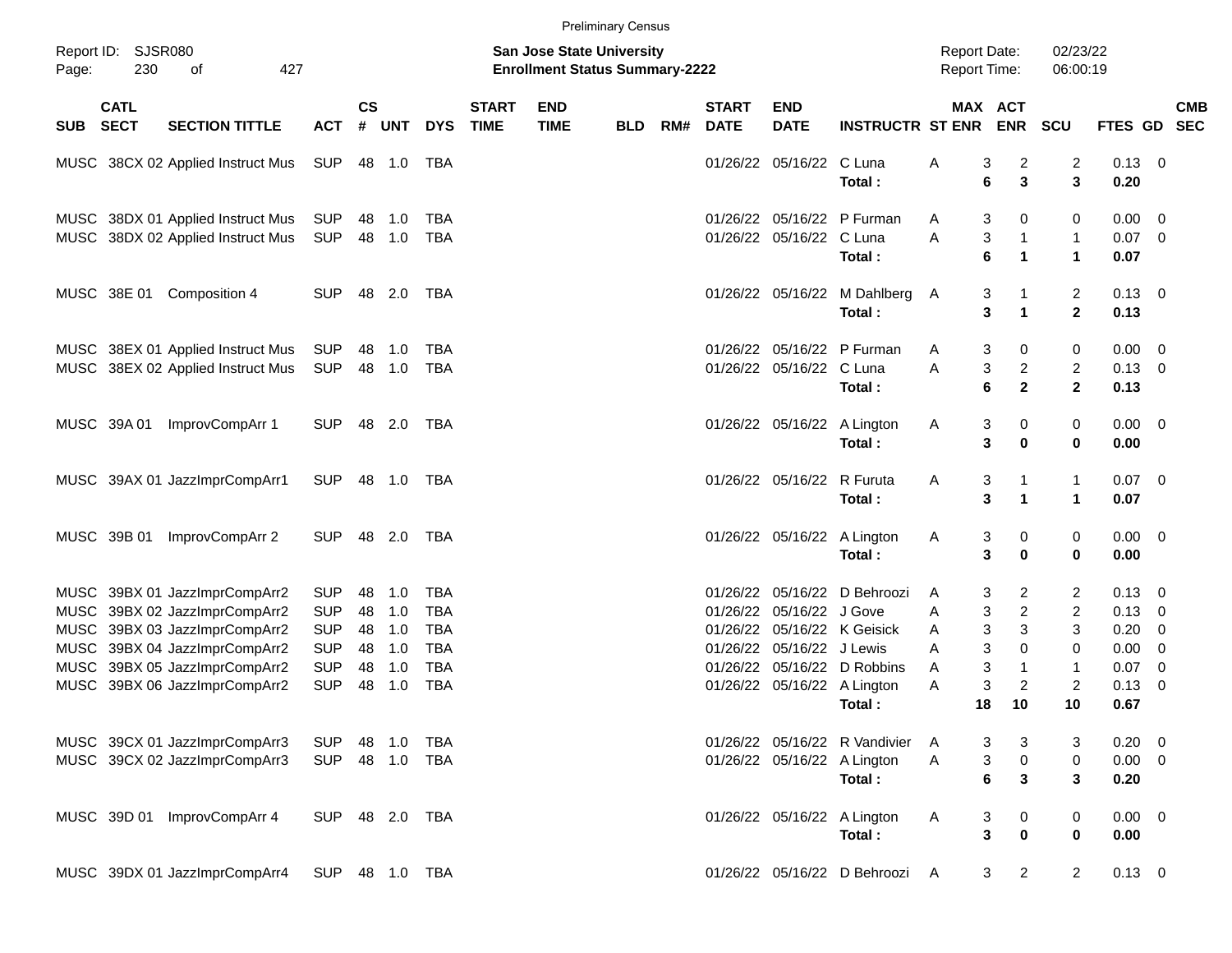|                                    |                            |                                    |                          |                                                                           |                |                        |                             | <b>Preliminary Census</b>                   |                          |            |                             |                                        |                                                  |                                            |                                              |                                  |                                |                          |
|------------------------------------|----------------------------|------------------------------------|--------------------------|---------------------------------------------------------------------------|----------------|------------------------|-----------------------------|---------------------------------------------|--------------------------|------------|-----------------------------|----------------------------------------|--------------------------------------------------|--------------------------------------------|----------------------------------------------|----------------------------------|--------------------------------|--------------------------|
| Report ID: SJSR080<br>231<br>Page: |                            | 427<br>οf                          |                          | <b>San Jose State University</b><br><b>Enrollment Status Summary-2222</b> |                |                        |                             |                                             |                          |            |                             |                                        |                                                  | <b>Report Date:</b><br><b>Report Time:</b> | 02/23/22<br>06:00:19                         |                                  |                                |                          |
| <b>SUB</b>                         | <b>CATL</b><br><b>SECT</b> | <b>SECTION TITTLE</b>              | <b>ACT</b>               | <b>CS</b><br>#                                                            | <b>UNT</b>     | <b>DYS</b>             | <b>START</b><br><b>TIME</b> | <b>END</b><br><b>TIME</b>                   | <b>BLD</b>               | RM#        | <b>START</b><br><b>DATE</b> | <b>END</b><br><b>DATE</b>              | <b>INSTRUCTR ST ENR</b>                          |                                            | MAX ACT<br><b>ENR</b>                        | <b>SCU</b>                       | <b>FTES GD</b>                 | <b>CMB</b><br><b>SEC</b> |
|                                    |                            | MUSC 39DX 02 JazzImprCompArr4      | <b>SUP</b>               | 48                                                                        | 1.0            | <b>TBA</b>             |                             |                                             |                          |            |                             |                                        | 01/26/22 05/16/22 A Lington<br>Total:            | Α                                          | 3<br>0<br>6<br>$\mathbf{2}$                  | 0<br>$\mathbf{2}$                | $0.00 \t 0$<br>0.13            |                          |
|                                    | MUSC 40A 01<br>MUSC 40A 02 | Jazz Improv - I<br>Jazz Improv - I | SEM 04<br><b>ACT</b>     | 09                                                                        | 2.0<br>0.0     | TR<br><b>TR</b>        |                             | 09:30 AM 10:00 AM<br>10:00 AM 10:50 AM      | <b>MUS</b><br><b>MUS</b> | 150<br>150 |                             | 01/26/22 05/16/22                      | 01/26/22 05/16/22 T Langan<br>T Langan<br>Total: | A<br>A                                     | 35<br>23<br>35<br>23<br>70<br>46             | 23<br>23<br>46                   | $3.07$ 0<br>$0.00 \ 0$<br>3.07 |                          |
|                                    | MUSC 41B 01                | <b>Applied Lyric Dict</b>          | ACT                      | 09                                                                        | 1.0            | -F                     |                             | 01:30 PM 03:20 PM                           | <b>MUS</b>               | 250        |                             | 01/26/22 05/16/22                      | J Scharlach<br>Total:                            | A                                          | 20<br>18<br>20<br>18                         | 18<br>18                         | $1.20 \t 0$<br>1.20            |                          |
|                                    | MUSC 50A 01                | ConcertChoir                       | <b>ACT</b>               | 21                                                                        | $-1.0$         | MW                     |                             | 12:00 PM 01:50 PM                           | <b>MUS 150</b>           |            |                             | 01/26/22 05/16/22                      | C Brown<br>Total:                                | A                                          | 55<br>29<br>55<br>29                         | 29<br>29                         | $1.93 \ 0$<br>1.93             |                          |
| MUSC 51 01<br>MUSC 51 02           |                            | UnivChorales<br>UnivChorales       | <b>ACT</b><br><b>ACT</b> | 09<br>09                                                                  | 1.0<br>1.0     | <b>TR</b><br><b>MW</b> |                             | 03:30 PM 04:20 PM<br>02:00 PM 02:50 PM      | <b>MUS</b><br><b>MUS</b> | 150<br>182 |                             | 01/26/22 05/16/22<br>01/26/22 05/16/22 | C Brown<br>J Benson<br>Total:                    | A<br>A                                     | 15<br>9<br>20<br>6<br>35<br>15               | 9<br>6<br>15                     | $0.62$ 1<br>$0.40 \ 0$<br>1.02 |                          |
| MUSC 52 01                         |                            | <b>ENS: OperaTheater</b>           | ACT                      |                                                                           | $21 \quad 1.0$ | MW                     |                             | 02:00 PM 03:50 PM                           | <b>MUS 176</b>           |            |                             | 01/26/22 05/16/22                      | S Bengochea A<br>Total:                          |                                            | 7<br>15<br>15<br>$\overline{\mathbf{r}}$     | $\overline{7}$<br>$\overline{7}$ | $0.47 \quad 0$<br>0.47         |                          |
| MUSC 53 01                         |                            | ENS: UnivSymphOrcheACT 21 1.0 TR   |                          |                                                                           |                |                        |                             | 01:30 PM 03:20 PM                           | <b>MUS 176</b>           |            |                             | 01/26/22 05/16/22                      | A Cohen<br>Total:                                | A                                          | 20<br>5<br>$5\phantom{1}$<br>20              | 5<br>5                           | 0.33 0<br>0.33                 |                          |
| MUSC 54 01                         |                            | SymphBand                          | <b>ACT</b>               | 21                                                                        | 1.0            | <b>TR</b>              |                             | 03:30 PM 05:20 PM                           | <b>MUS 176</b>           |            |                             | 01/26/22 05/16/22                      | C McKenzie A<br>Total:                           |                                            | 30<br>32<br>30<br>32                         | 32<br>32                         | $2.17$ 2<br>2.17               |                          |
| MUSC 55 01                         |                            | <b>ENS: WindEnsemble</b>           | ACT                      |                                                                           | 21 1.0         | MW                     |                             | 12:00 PM 01:50 PM                           | <b>MUS</b>               | 176        |                             | 01/26/22 05/16/22                      | D Vickerman A<br>Total:                          |                                            | 30<br>12<br>12<br>30                         | 12<br>12                         | $0.80 \ 0$<br>0.80             |                          |
| MUSC 57 01                         |                            | <b>JazzOrch</b>                    | ACT                      |                                                                           | 20 1.0         | <b>TR</b>              |                             | 01:30 PM 03:20 PM                           | <b>MUS 182</b>           |            |                             |                                        | 01/26/22 05/16/22 A Lington<br>Total:            | Α                                          | $\overline{7}$<br>10<br>10<br>$\overline{7}$ | $\overline{7}$<br>$\mathbf{7}$   | $0.47 \quad 0$<br>0.47         |                          |
| MUSC 59 01                         |                            | AfroLatinJazzEns                   | ACT 20 1.0 MW            |                                                                           |                |                        |                             | 12:00 PM 01:50 PM MUS 186                   |                          |            | 01/26/22 05/16/22           |                                        | J Lewis<br>Total:                                | A                                          | 10<br>3<br>3<br>10                           | 3<br>3                           | $0.20 \ 0$<br>0.20             |                          |
|                                    |                            | MUSC 60A 01 Choraliers             |                          |                                                                           |                |                        |                             | ACT 21 1.0 TR  01:30 PM  03:20 PM  MUS  150 |                          |            | 01/26/22 05/16/22           |                                        | J Benson<br>Total:                               | A                                          | 6<br>20<br>6<br>20                           | 6<br>6                           | $0.40 \quad 0$<br>0.40         |                          |
|                                    |                            | MUSC 60C 01 EnsChamberMusic        | ACT 10 1.0 TBA           |                                                                           |                |                        |                             |                                             |                          |            |                             | 01/26/22 05/16/22 G Mok                |                                                  | A                                          | 10<br>4                                      | 4                                | $0.27$ 0                       |                          |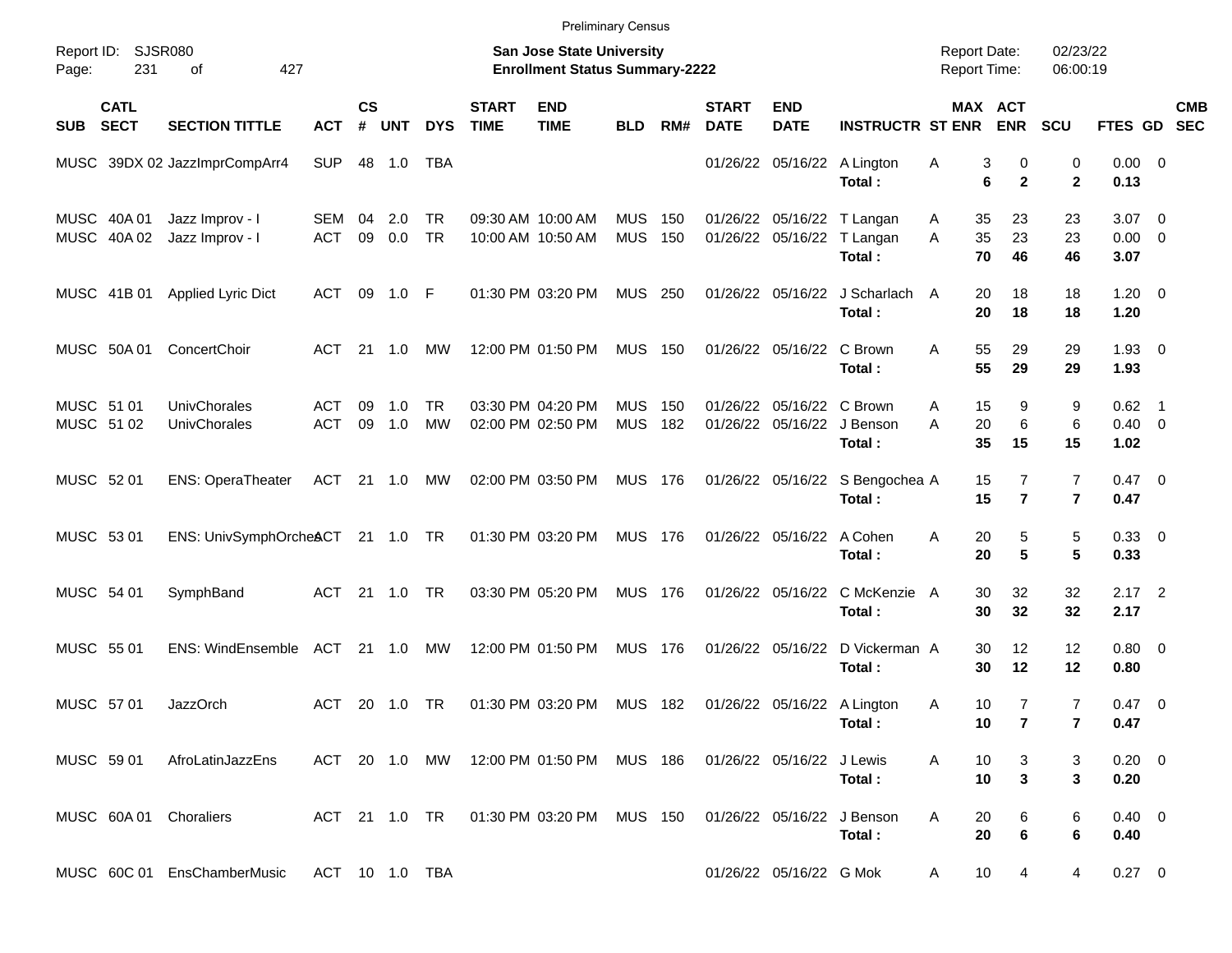|             |                            |                          |                |                    |            |            |                             | <b>Preliminary Census</b>                                          |                |     |                             |                            |                                                           |                                     |                       |                                |                        |                          |            |
|-------------|----------------------------|--------------------------|----------------|--------------------|------------|------------|-----------------------------|--------------------------------------------------------------------|----------------|-----|-----------------------------|----------------------------|-----------------------------------------------------------|-------------------------------------|-----------------------|--------------------------------|------------------------|--------------------------|------------|
| Page:       | Report ID: SJSR080<br>232  | 427<br>оf                |                |                    |            |            |                             | San Jose State University<br><b>Enrollment Status Summary-2222</b> |                |     |                             |                            |                                                           | <b>Report Date:</b><br>Report Time: |                       | 02/23/22<br>06:00:19           |                        |                          |            |
| SUB         | <b>CATL</b><br><b>SECT</b> | <b>SECTION TITTLE</b>    | <b>ACT</b>     | $\mathsf{cs}$<br># | <b>UNT</b> | <b>DYS</b> | <b>START</b><br><b>TIME</b> | <b>END</b><br><b>TIME</b>                                          | <b>BLD</b>     | RM# | <b>START</b><br><b>DATE</b> | <b>END</b><br><b>DATE</b>  | <b>INSTRUCTR ST ENR</b>                                   |                                     | MAX ACT<br><b>ENR</b> | <b>SCU</b>                     | FTES GD SEC            |                          | <b>CMB</b> |
|             | MUSC 60C 02                | EnsChamberMusic          | <b>ACT</b>     | 10                 | 1.0        | TBA        |                             |                                                                    |                |     | 01/26/22                    |                            | 05/16/22 M Hernandez A                                    | 10                                  | 5                     | 5                              | 0.33                   | $\overline{\mathbf{0}}$  |            |
|             | MUSC 60C 03                | EnsChamberMusic          | <b>ACT</b>     | 10                 | 1.0        | <b>TBA</b> |                             |                                                                    |                |     |                             |                            | 01/26/22 05/16/22 C Barraza Ge A                          |                                     | $\overline{c}$<br>5   | 2                              | 0.13                   | $\overline{\mathbf{0}}$  |            |
|             | MUSC 60C 04                | EnsChamberMusic          | <b>ACT</b>     | 10                 | 1.0        | <b>TBA</b> |                             |                                                                    |                |     |                             |                            | 01/26/22 05/16/22 C Smith Fran A                          |                                     | 5<br>$\mathbf 1$      | $\overline{1}$                 | 0.07                   | $\overline{\phantom{0}}$ |            |
|             | MUSC 60C 05                | EnsChamberMusic          | <b>ACT</b>     | 10                 | 1.0        | <b>TBA</b> |                             |                                                                    |                |     |                             | 01/26/22 05/16/22 Y Chou   | Total:                                                    | A<br>35                             | 5<br>0<br>12          | 0<br>12                        | 0.00<br>0.80           | $\overline{\phantom{0}}$ |            |
|             |                            | MUSC 60D 01 CollMusicum  | ACT            |                    | 10 1.0 F   |            |                             | 08:30 AM 10:20 AM                                                  | <b>MUS 182</b> |     |                             | 01/26/22 05/16/22          | G Haramaki A<br>Total:                                    | 10<br>10                            | 2<br>$\mathbf{2}$     | $\overline{2}$<br>$\mathbf{2}$ | $0.13 \quad 0$<br>0.13 |                          |            |
|             |                            |                          |                |                    |            |            |                             |                                                                    |                |     |                             |                            |                                                           |                                     |                       |                                |                        |                          |            |
|             | MUSC 60E 01                | JazzSingers              | ACT            |                    | 10 1.0     | $\top$     |                             | 06:00 PM 08:00 PM                                                  | MUS            | 182 |                             | 01/26/22 05/16/22          | B Lodge<br>Total:                                         | 15<br>A<br>15                       | 3<br>3                | 3<br>3                         | $0.20 \ 0$<br>0.20     |                          |            |
|             | MUSC 60F 01                | SmallJazzEns             | ACT            | 10                 | 1.0        | <b>TBA</b> |                             |                                                                    |                |     |                             | 01/26/22 05/16/22          | J Lewis                                                   | A                                   | 3<br>3                | 3                              | 0.20                   | $\overline{\mathbf{0}}$  |            |
|             | MUSC 60F 02                | SmallJazzEns             | <b>ACT</b>     | 10                 | 1.0        | <b>TBA</b> |                             |                                                                    |                |     |                             | 01/26/22 05/16/22          | D Robbins                                                 | A                                   | $\overline{c}$<br>3   | $\overline{2}$                 | 0.13                   | $\overline{\mathbf{0}}$  |            |
|             | MUSC 60F03                 | SmallJazzEns             | <b>ACT</b>     |                    | $10$ $1.0$ | <b>TBA</b> |                             |                                                                    |                |     |                             | 01/26/22 05/16/22 J Dryden |                                                           | A                                   | $\overline{c}$<br>3   | 2                              | 0.13                   | $\overline{\phantom{0}}$ |            |
|             |                            |                          |                |                    |            |            |                             |                                                                    |                |     |                             |                            | Total:                                                    |                                     | 9<br>$\overline{7}$   | $\overline{7}$                 | 0.47                   |                          |            |
|             | MUSC 60G 01                | PepBand                  | <b>ACT</b>     |                    | $10$ $1.0$ | W          |                             | 04:00 PM 05:50 PM                                                  | <b>MUS 150</b> |     |                             | 01/26/22 05/16/22          | C McKenzie A                                              | 35                                  | 39                    | 39                             | $2.62$ 1               |                          |            |
|             |                            |                          |                |                    |            |            |                             |                                                                    |                |     |                             |                            | Total:                                                    | 35                                  | 39                    | 39                             | 2.62                   |                          |            |
|             | MUSC 60H 01                | PercEns                  | <b>ACT</b>     |                    | 10  1.0  F |            |                             | 09:00 AM 10:50 AM                                                  | <b>MUS 176</b> |     |                             | 01/26/22 05/16/22          | <b>B</b> Leafman                                          | A                                   | 6<br>10               | 6                              | $0.40 \quad 0$         |                          |            |
|             |                            |                          |                |                    |            |            |                             |                                                                    |                |     |                             |                            | Total:                                                    | 10                                  | 6                     | 6                              | 0.40                   |                          |            |
| MUSC 60101  |                            | EnsJazzEnsemble          | <b>ACT</b>     |                    | 10 1.0 F   |            |                             | 01:30 PM 03:20 PM                                                  | MUS 182        |     |                             | 01/26/22 05/16/22          | R Trujillo                                                | 20<br>A                             | 3                     | 3                              | $0.20 \ 0$             |                          |            |
|             |                            |                          |                |                    |            |            |                             |                                                                    |                |     |                             |                            | Total:                                                    | 20                                  | 3                     | 3                              | 0.20                   |                          |            |
| MUSC 60J 01 |                            | StringEns                | <b>ACT</b>     |                    | $10 \t1.0$ | <b>TR</b>  |                             | 03:30 PM 04:20 PM                                                  | <b>MUS 211</b> |     |                             | 01/26/22 05/16/22          | C Barraza Ge A                                            | 10                                  | 1                     | $\mathbf{1}$                   | $0.07$ 0               |                          |            |
|             |                            |                          |                |                    |            |            |                             |                                                                    |                |     |                             |                            | Total:                                                    | 10                                  | $\mathbf 1$           | $\mathbf{1}$                   | 0.07                   |                          |            |
|             | MUSC 60K 01                | <b>BrassEns</b>          | <b>ACT</b>     |                    | 10 1.0 F   |            |                             | 10:30 AM 12:20 PM                                                  | <b>MUS 150</b> |     |                             | 01/26/22 05/16/22 T Hornig |                                                           | 12<br>A                             | 6                     | 6                              | 0.40                   | $\overline{\phantom{0}}$ |            |
|             |                            | MUSC 60K 02 BrassEns     | ACT 10 1.0 TBA |                    |            |            |                             |                                                                    |                |     |                             |                            | 01/26/22 05/16/22 J Freeman                               | 12<br>A                             | 5                     | 5                              | 0.33 0                 |                          |            |
|             |                            |                          |                |                    |            |            |                             |                                                                    |                |     |                             |                            | Total:                                                    | 24                                  | 11                    | 11                             | 0.73                   |                          |            |
|             |                            | MUSC 60L02 WoodwindEns   | ACT 10 1.0     |                    |            | TBA        |                             |                                                                    |                |     |                             | 01/26/22 05/16/22 C Payne  |                                                           | 10<br>A                             |                       | $\mathbf{1}$                   | $0.07 \quad 0$         |                          |            |
|             |                            | MUSC 60L03 WoodwindEns   | ACT 10 1.0 F   |                    |            |            |                             | 10:30 AM 12:20 PM MUS 210                                          |                |     |                             | 01/26/22 05/16/22 J Szin   |                                                           | A<br>10                             | $\overline{4}$        | 4                              | $0.27$ 0               |                          |            |
|             |                            |                          |                |                    |            |            |                             |                                                                    |                |     |                             |                            | Total:                                                    | 20                                  | $\sqrt{5}$            | $5\phantom{.0}$                | 0.33                   |                          |            |
|             |                            | MUSC 60M 01 SaxophoneEns | ACT 10 1.0 T   |                    |            |            |                             |                                                                    |                |     |                             |                            | 07:00 PM 09:00 PM MUS 150 01/26/22 05/16/22 M Hernandez A | 15                                  | 4                     | 4                              | $0.27 \t 0$            |                          |            |
|             |                            |                          |                |                    |            |            |                             |                                                                    |                |     |                             |                            | Total:                                                    | 15                                  | 4                     | 4                              | 0.27                   |                          |            |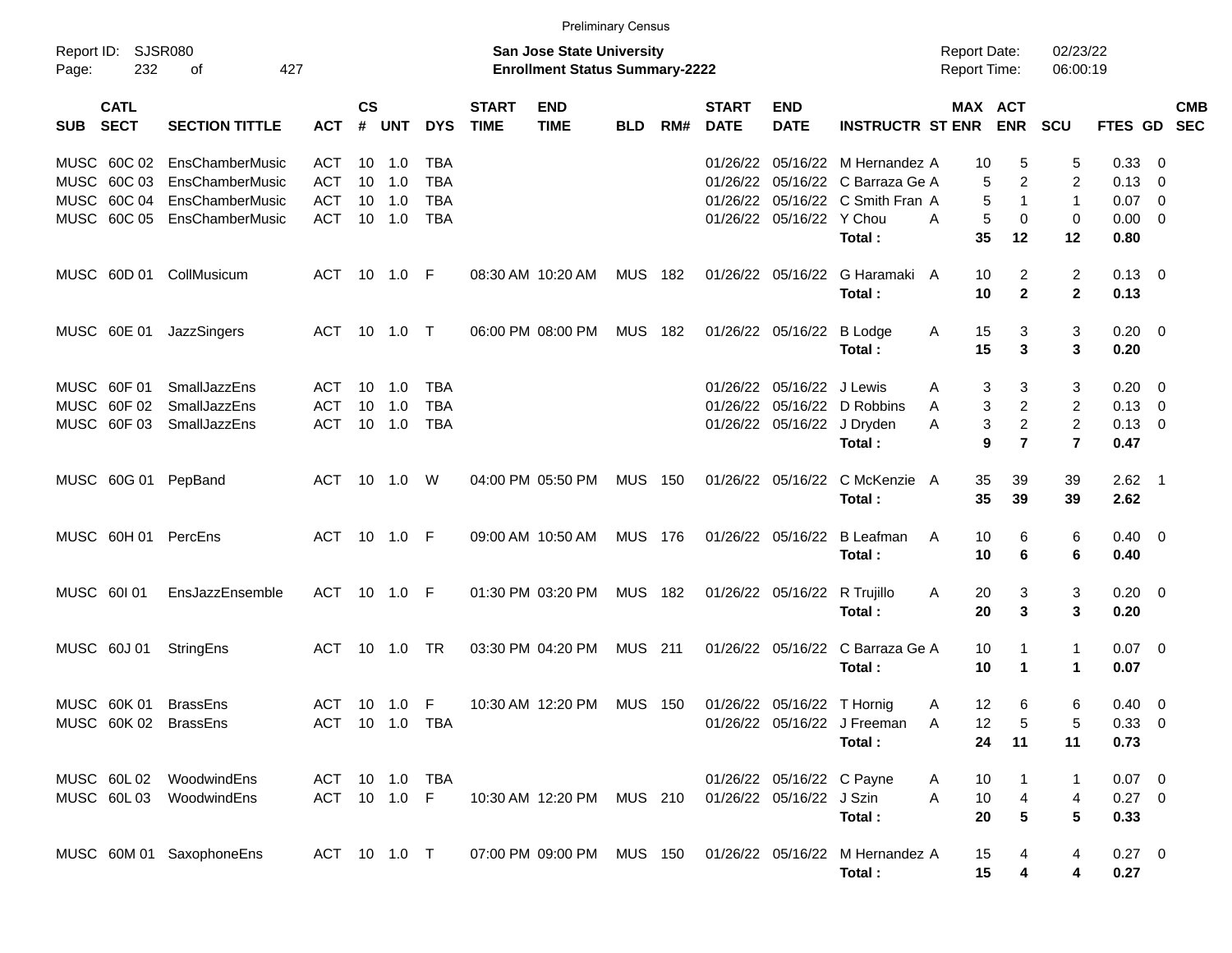|                            |                            |                                            |                          |                |            |            |                             | <b>Preliminary Census</b>                                                 |                      |     |                                |                           |                                                                     |                                            |                                           |                                |                                    |                          |  |
|----------------------------|----------------------------|--------------------------------------------|--------------------------|----------------|------------|------------|-----------------------------|---------------------------------------------------------------------------|----------------------|-----|--------------------------------|---------------------------|---------------------------------------------------------------------|--------------------------------------------|-------------------------------------------|--------------------------------|------------------------------------|--------------------------|--|
| Report ID:<br>Page:        | 233                        | SJSR080<br>427<br>of                       |                          |                |            |            |                             | <b>San Jose State University</b><br><b>Enrollment Status Summary-2222</b> |                      |     |                                |                           |                                                                     | <b>Report Date:</b><br><b>Report Time:</b> |                                           | 02/23/22<br>06:00:19           |                                    |                          |  |
| <b>SUB</b>                 | <b>CATL</b><br><b>SECT</b> | <b>SECTION TITTLE</b>                      | <b>ACT</b>               | <b>CS</b><br># | <b>UNT</b> | <b>DYS</b> | <b>START</b><br><b>TIME</b> | <b>END</b><br><b>TIME</b>                                                 | <b>BLD</b>           | RM# | <b>START</b><br><b>DATE</b>    | <b>END</b><br><b>DATE</b> | <b>INSTRUCTR ST ENR</b>                                             |                                            | MAX ACT<br><b>ENR</b>                     | <b>SCU</b>                     | FTES GD                            | <b>CMB</b><br><b>SEC</b> |  |
| MUSC 600 01                |                            | TromboneEns                                | ACT                      | 10             | 1.0        | -F         |                             | 08:30 AM 10:20 AM                                                         | <b>MUS</b>           | 150 |                                | 01/26/22 05/16/22         | T Hornig<br>Total:                                                  | Α<br>10<br>10                              | 5<br>5                                    | 5<br>5                         | 0.33 0<br>0.33                     |                          |  |
| MUSC 61 01                 |                            | StylesIntrpOpera1                          | ACT                      | 09             | 1.0        | <b>TBA</b> |                             |                                                                           |                      |     |                                |                           | 01/26/22 05/16/22 S Snitkovska A<br>Total:                          | 15<br>15                                   | 3<br>3                                    | 3<br>3                         | $0.20 \ 0$<br>0.20                 |                          |  |
| MUSC 63 01                 |                            | StylesIntrpOpera2                          | ACT                      | 09             | 1.0        | <b>TBA</b> |                             |                                                                           |                      |     |                                |                           | 01/26/22 05/16/22 S Snitkovska A<br>Total:                          | 15<br>15                                   | $\overline{2}$<br>$\mathbf{2}$            | $\overline{2}$<br>$\mathbf{2}$ | $0.13 \quad 0$<br>0.13             |                          |  |
| MUSC 64 01                 |                            | New Music Ensemble ACT                     |                          |                | 10 1.0     | W          |                             | 02:00 PM 03:50 PM                                                         | <b>MUS</b>           | 150 |                                | 01/26/22 05/16/22         | D Vickerman A<br>Total:                                             | 15<br>15                                   | 5<br>5                                    | 5<br>5                         | 0.33 0<br>0.33                     |                          |  |
| MUSC 81 01<br>MUSC 8102    |                            | Concert Listening I<br>Concert Listening I | <b>ACT</b><br><b>ACT</b> |                | 1.0<br>1.0 |            |                             |                                                                           |                      |     |                                |                           | Total:                                                              | х<br>Χ                                     | 0<br>0<br>0<br>0<br>0<br>$\bf{0}$         | 0<br>0<br>0                    | $0.00 \t 0$<br>0.00<br>0.00        | $\overline{\phantom{0}}$ |  |
|                            |                            | MUSC 100W 01 Writing Workshop              | SEM                      | 04             | 3.0        | TR         |                             | 10:30 AM 11:45 AM                                                         | <b>MUS 211</b>       |     |                                | 01/26/22 05/16/22         | G Haramaki<br>Total:                                                | A<br>25<br>25                              | 24<br>24                                  | 72<br>72                       | $4.80\ 0$<br>4.80                  |                          |  |
| MUSC 102 02                |                            | Orchestration                              | SEM                      | 04             | 3.0        | МW         |                             | 10:30 AM 11:45 AM                                                         | <b>MUS</b> 211       |     |                                | 01/26/22 05/16/22         | P Furman<br>Total:                                                  | Α<br>35<br>35                              | 42<br>42                                  | 126<br>126                     | 8.40 0<br>8.40                     |                          |  |
|                            |                            | MUSC 106B 01 Jazz Arranging 2              | SEM                      | 04             | 2.0        | МW         |                             | 10:30 AM 11:20 AM                                                         | <b>MUS 157</b>       |     |                                |                           | 01/26/22 05/16/22 A Lington<br>Total:                               | Α<br>20<br>20                              | $\overline{7}$<br>$\overline{\mathbf{r}}$ | 14<br>14                       | $1.00$ 2<br>1.00                   |                          |  |
| MUSC 111 01                |                            | Rom/Modern Mus HistoLEC                    |                          |                | 02 3.0     | <b>MW</b>  |                             | 09:00 AM 10:15 AM                                                         | <b>MUS</b>           | 250 |                                | 01/26/22 05/16/22         | E Buurman<br>Total:                                                 | A<br>50<br>50                              | 56<br>56                                  | 168<br>168                     | $11.20 \t 0$<br>11.20              |                          |  |
| MUSC 117 01<br>MUSC 117 02 |                            | Mus Cul Latin Am<br>Mus Cul Latin Am       | <b>LEC</b><br><b>LEC</b> |                | 3.0<br>3.0 |            |                             |                                                                           |                      |     |                                |                           | Total:                                                              | X<br>х                                     | 0<br>0<br>0<br>0<br>0<br>0                | 0<br>0<br>0                    | $0.00 \t 0$<br>$0.00 \t 0$<br>0.00 |                          |  |
| MUSC 120 01<br>MUSC 120 80 |                            | Worlds of Jazz<br>Worlds of Jazz           | LEC<br>LEC 01 3.0 TBA    |                | 01 3.0     | МW         |                             | 10:30 AM 11:45 AM                                                         | MUS 150<br><b>ON</b> |     | LINE 01/26/22 05/16/22 J Lewis | 01/26/22 05/16/22 J Lewis | Total:                                                              | 70<br>A<br>70<br>A<br>140                  | 19<br>70<br>89                            | 57<br>210<br>267               | $3.85$ 1<br>14.00 0<br>17.85       |                          |  |
|                            |                            | MUSC 122B 01 Fund Tech Instr               | ACT 10 1.0 TR            |                |            |            |                             |                                                                           |                      |     |                                |                           | 08:00 AM 08:50 AM MUS 182 01/26/22 05/16/22 M Hernandez A<br>Total: | 20<br>20                                   | 13<br>13                                  | 13<br>13                       | $0.87$ 0<br>0.87                   |                          |  |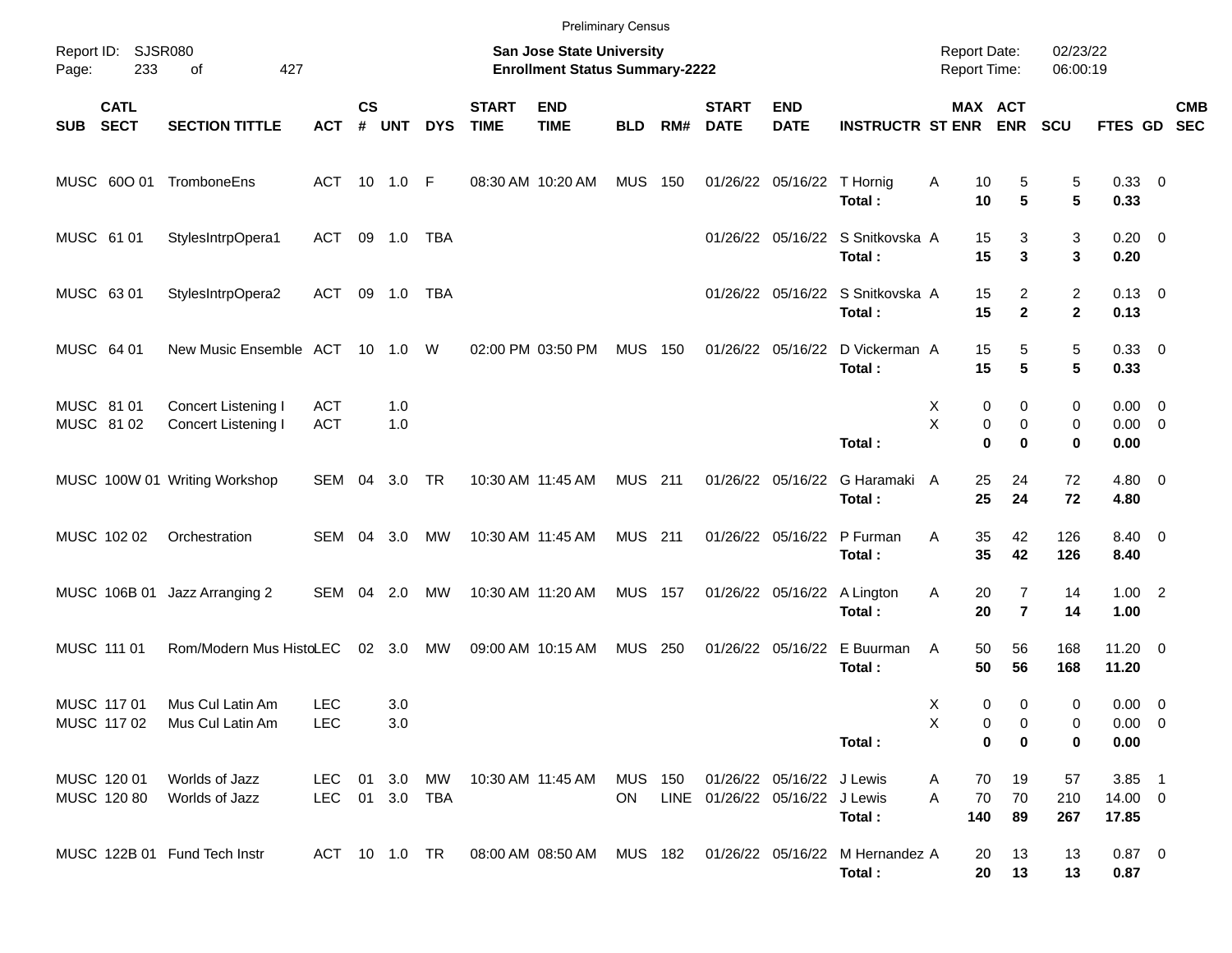|       |                                                                      |                                                                |                              |               |                |                                |                             |                                                                    | <b>Preliminary Census</b> |     |                             |                                                     |                                                                                                               |                                            |                                                                                    |                                            |                                              |            |
|-------|----------------------------------------------------------------------|----------------------------------------------------------------|------------------------------|---------------|----------------|--------------------------------|-----------------------------|--------------------------------------------------------------------|---------------------------|-----|-----------------------------|-----------------------------------------------------|---------------------------------------------------------------------------------------------------------------|--------------------------------------------|------------------------------------------------------------------------------------|--------------------------------------------|----------------------------------------------|------------|
| Page: | Report ID: SJSR080<br>234                                            | of<br>427                                                      |                              |               |                |                                |                             | San Jose State University<br><b>Enrollment Status Summary-2222</b> |                           |     |                             |                                                     |                                                                                                               | <b>Report Date:</b><br><b>Report Time:</b> |                                                                                    | 02/23/22<br>06:00:19                       |                                              |            |
|       | <b>CATL</b><br>SUB SECT                                              | <b>SECTION TITTLE</b>                                          | ACT                          | $\mathsf{cs}$ | # UNT          | <b>DYS</b>                     | <b>START</b><br><b>TIME</b> | <b>END</b><br><b>TIME</b>                                          | <b>BLD</b>                | RM# | <b>START</b><br><b>DATE</b> | <b>END</b><br><b>DATE</b>                           | <b>INSTRUCTR ST ENR ENR</b>                                                                                   | MAX ACT                                    |                                                                                    | <b>SCU</b>                                 | FTES GD SEC                                  | <b>CMB</b> |
|       |                                                                      | MUSC 123B 01 FundTechLowBr                                     | ACT 10 1.0 MW                |               |                |                                |                             | 08:00 AM 08:50 AM                                                  | <b>MUS 150</b>            |     |                             | 01/26/22 05/16/22 T Hornig                          | Total:                                                                                                        | Α<br>20<br>20                              | 15<br>15                                                                           | 15<br>15                                   | $1.00 \t 0$<br>1.00                          |            |
|       |                                                                      | MUSC 125D 01 Fund Tech Percus<br>MUSC 125D 02 Fund Tech Percus | <b>ACT</b><br>ACT            | 09            | 1.0<br>$1.0$ F |                                |                             | 11:00 AM 12:50 PM                                                  | MUS 182                   |     |                             | 01/26/22 05/16/22                                   | <b>B</b> Leafman<br>Total:                                                                                    | X<br>0<br>A<br>15<br>15                    | $\Omega$<br>8<br>8                                                                 | 0<br>8<br>8                                | $0.00 \t 0$<br>0.53 0<br>0.53                |            |
|       | MUSC 126 02                                                          | Marching Band Tech                                             | ACT 08 1.0 M                 |               |                |                                |                             | 02:00 PM 03:50 PM                                                  | MUS 211                   |     |                             |                                                     | 01/26/22 05/16/22 C McKenzie A<br>Total:                                                                      | 20<br>20                                   | 10<br>10                                                                           | 10<br>10                                   | $0.67$ 0<br>0.67                             |            |
|       |                                                                      | MUSC 127B 01 Fund Tech Low Str                                 | ACT 10 1.0 TR                |               |                |                                |                             | 12:00 PM 12:50 PM                                                  | <b>MUS 150</b>            |     |                             | 01/26/22 05/16/22                                   | <b>B</b> Moyer<br>Total:                                                                                      | 15<br>Α<br>15                              | 13<br>13                                                                           | 13<br>13                                   | $0.88$ 1<br>0.88                             |            |
|       |                                                                      | MUSC 129A 01 ElecAcous5                                        | SUP 25 2.0 TBA               |               |                |                                |                             |                                                                    |                           |     |                             | 01/26/22 05/16/22                                   | Total:                                                                                                        | 3<br>Α<br>3                                | 0<br>$\bf{0}$                                                                      | 0<br>0                                     | $0.00 \t 0$<br>0.00                          |            |
|       | MUSC 130A 01 Piano 5                                                 |                                                                | SUP 25 2.0 TBA               |               |                |                                |                             |                                                                    |                           |     |                             |                                                     | 01/26/22 05/16/22 N Sultanov<br>Total:                                                                        | Α<br>3<br>3                                | 1<br>$\blacktriangleleft$                                                          | $\overline{c}$<br>$\mathbf{2}$             | $0.13 \quad 0$<br>0.13                       |            |
|       | MUSC 130B 01 Piano 6                                                 |                                                                | SUP 25 2.0 TBA               |               |                |                                |                             |                                                                    |                           |     |                             | 01/26/22 05/16/22 G Mok                             | Total:                                                                                                        | Α<br>3<br>3                                | $\overline{a}$<br>$\overline{2}$                                                   | 4<br>4                                     | $0.27$ 0<br>0.27                             |            |
|       | MUSC 130C 01 Piano 7                                                 |                                                                | SUP 25 2.0                   |               |                | TBA                            |                             |                                                                    |                           |     |                             | 01/26/22 05/16/22 G Mok                             | Total:                                                                                                        | Α<br>3<br>3                                | 0<br>$\bf{0}$                                                                      | 0<br>0                                     | $0.00 \t 0$<br>0.00                          |            |
|       | MUSC 130D 01 Piano 8<br>MUSC 130D 02 Piano 8                         |                                                                | <b>SUP</b><br><b>SUP</b>     | 25            | 2.0<br>25 2.0  | TBA<br><b>TBA</b>              |                             |                                                                    |                           |     |                             | 01/26/22 05/16/22 F Levy<br>01/26/22 05/16/22 G Mok | Total:                                                                                                        | 3<br>A<br>3<br>Α<br>6                      | 1<br>$\mathbf{1}$<br>$\mathbf{2}$                                                  | 2<br>$\overline{c}$<br>4                   | $0.13 \ 0$<br>$0.13 \ 0$<br>0.27             |            |
|       | MUSC 133 01 Voice                                                    |                                                                |                              |               |                | SUP 25 2.0 TBA                 |                             |                                                                    |                           |     |                             |                                                     | 01/26/22 05/16/22 S Bengochea A<br>Total:                                                                     | 3<br>3                                     | 0<br>$\bf{0}$                                                                      | 0<br>0                                     | $0.00 \t 0$<br>0.00                          |            |
|       | MUSC 133A 01 Voice 5<br>MUSC 133A 02 Voice 5<br>MUSC 133A 03 Voice 5 |                                                                | SUP 25 2.0 TBA<br><b>SUP</b> |               |                | 25  2.0  TBA<br>SUP 25 2.0 TBA |                             |                                                                    |                           |     |                             |                                                     | 01/26/22 05/16/22 M MohammedA<br>01/26/22 05/16/22 J Scharlach A<br>01/26/22 05/16/22 S Bengochea A<br>Total: | 3<br>9                                     | $\mathbf 1$<br>3<br>$\overline{2}$<br>$\mathbf{1}$<br>3<br>$\overline{\mathbf{4}}$ | 2<br>$\overline{4}$<br>$\overline{c}$<br>8 | $0.13 \ 0$<br>$0.27$ 0<br>$0.13 \ 0$<br>0.53 |            |
|       | MUSC 133B 01 Voice 6                                                 |                                                                | SUP 25 2.0 TBA               |               |                |                                |                             |                                                                    |                           |     |                             |                                                     | 01/26/22 05/16/22 C Bengochea A                                                                               |                                            | 3<br>4                                                                             | 8                                          | $0.53 \t 0$                                  |            |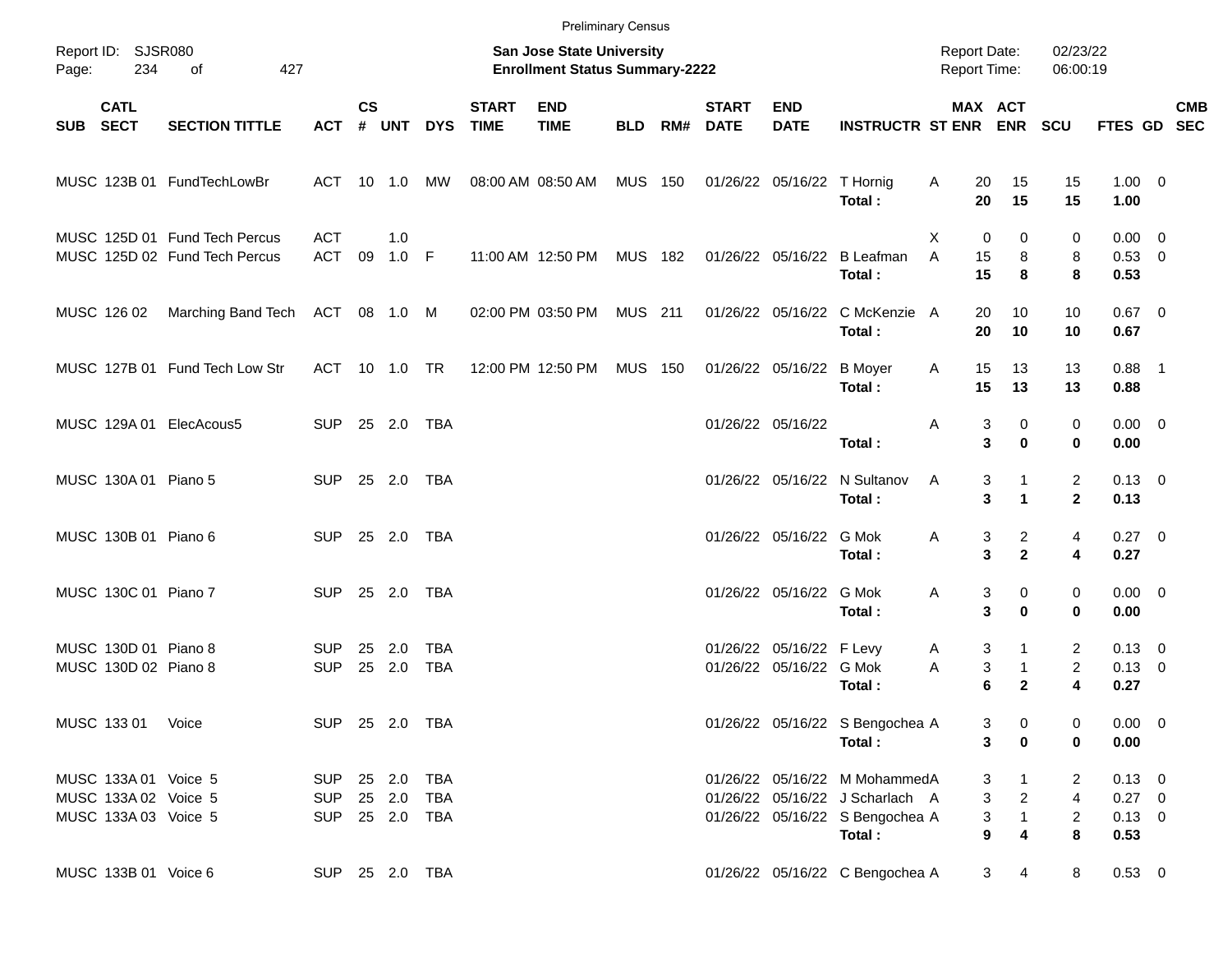|                                    |                       |                |                    |        |                |                             |                                                                           | <b>Preliminary Census</b> |     |                             |                           |                                  |                                     |                         |                         |                |                          |            |
|------------------------------------|-----------------------|----------------|--------------------|--------|----------------|-----------------------------|---------------------------------------------------------------------------|---------------------------|-----|-----------------------------|---------------------------|----------------------------------|-------------------------------------|-------------------------|-------------------------|----------------|--------------------------|------------|
| Report ID: SJSR080<br>235<br>Page: | 427<br>οf             |                |                    |        |                |                             | <b>San Jose State University</b><br><b>Enrollment Status Summary-2222</b> |                           |     |                             |                           |                                  | <b>Report Date:</b><br>Report Time: |                         | 02/23/22<br>06:00:19    |                |                          |            |
| <b>CATL</b><br>SUB SECT            | <b>SECTION TITTLE</b> | <b>ACT</b>     | $\mathsf{cs}$<br># | UNT    | <b>DYS</b>     | <b>START</b><br><b>TIME</b> | <b>END</b><br><b>TIME</b>                                                 | <b>BLD</b>                | RM# | <b>START</b><br><b>DATE</b> | <b>END</b><br><b>DATE</b> | <b>INSTRUCTR ST ENR</b>          | MAX ACT                             | <b>ENR SCU</b>          |                         | FTES GD SEC    |                          | <b>CMB</b> |
| MUSC 133B 02 Voice 6               |                       | <b>SUP</b>     |                    | 25 2.0 | TBA            |                             |                                                                           |                           |     |                             |                           | 01/26/22 05/16/22 S Bengochea A  | 3                                   | 2                       | 4                       | 0.27           | $\overline{\phantom{0}}$ |            |
| MUSC 133B 03 Voice 6               |                       | <b>SUP</b>     |                    | 25 2.0 | <b>TBA</b>     |                             |                                                                           |                           |     |                             |                           | 01/26/22 05/16/22 J Mitchell     | 3<br>A                              | $\overline{1}$          | 2                       | 0.13           | - 0                      |            |
| MUSC 133B 04 Voice 6               |                       | <b>SUP</b>     |                    | 25 2.0 | <b>TBA</b>     |                             |                                                                           |                           |     |                             |                           | 01/26/22 05/16/22 J Scharlach    | 3<br>A                              | $\overline{2}$          | $\overline{4}$          | 0.27           | $\overline{\phantom{0}}$ |            |
| MUSC 133B 05 Voice 6               |                       | <b>SUP</b>     | 25                 | 2.0    | <b>TBA</b>     |                             |                                                                           |                           |     |                             |                           | 01/26/22 05/16/22 P Skinner      | 3<br>A                              | $\overline{1}$          | 2                       | 0.13           | $\overline{\phantom{0}}$ |            |
| MUSC 133B 06 Voice 6               |                       | <b>SUP</b>     | 25                 | 2.0    | <b>TBA</b>     |                             |                                                                           |                           |     |                             |                           | 01/26/22 05/16/22 J Smucker      | 3<br>A                              | $\overline{2}$          | $\overline{4}$          | 0.27           | $\overline{\mathbf{0}}$  |            |
| MUSC 133B 07 Voice 6               |                       | <b>SUP</b>     |                    | 25 1.0 | <b>TBA</b>     |                             |                                                                           |                           |     |                             |                           | 01/26/22 05/16/22 S Bengochea A  | 3                                   | $\overline{1}$          | $\mathbf{1}$            | $0.07$ 0       |                          |            |
|                                    |                       |                |                    |        |                |                             |                                                                           |                           |     |                             |                           | Total:                           | 21                                  | 13                      | 25                      | 1.67           |                          |            |
| MUSC 133C 01 Voice 7               |                       | <b>SUP</b>     |                    | 25 2.0 | TBA            |                             |                                                                           |                           |     |                             |                           | 01/26/22 05/16/22 C Bengochea A  | 4                                   | $\mathbf{1}$            | 2                       | $0.13 \quad 0$ |                          |            |
| MUSC 133C 02 Voice 7               |                       | <b>SUP</b>     |                    | 25 2.0 | <b>TBA</b>     |                             |                                                                           |                           |     |                             |                           | 01/26/22 05/16/22 S Bengochea A  | 3                                   | 0                       | 0                       | $0.00 \t 0$    |                          |            |
| MUSC 133C 03 Voice 7               |                       | <b>SUP</b>     | 25                 | 2.0    | <b>TBA</b>     |                             |                                                                           |                           |     |                             |                           | 01/26/22 05/16/22 J Scharlach A  | 3                                   | 0                       | 0                       | $0.00 \t 0$    |                          |            |
| MUSC 133C 04 Voice 7               |                       | <b>SUP</b>     |                    | 25 1.0 | <b>TBA</b>     |                             |                                                                           |                           |     |                             |                           | 01/26/22 05/16/22 S Bengochea A  | 3                                   | $\mathbf 1$             | 1                       | $0.07$ 0       |                          |            |
|                                    |                       |                |                    |        |                |                             |                                                                           |                           |     |                             |                           | Total:                           | 13                                  | $\mathbf{2}$            | 3                       | 0.20           |                          |            |
| MUSC 133D 01 Voice 8               |                       | <b>SUP</b>     | 25                 | 2.0    | TBA            |                             |                                                                           |                           |     |                             |                           | 01/26/22 05/16/22 S Bengochea A  | 3                                   | -1                      | 2                       | $0.13 \quad 0$ |                          |            |
| MUSC 133D 02 Voice 8               |                       | <b>SUP</b>     |                    | 25 2.0 | <b>TBA</b>     |                             |                                                                           |                           |     |                             |                           | 01/26/22 05/16/22 J Mitchell     | 3<br>A                              | $\overline{1}$          | $\overline{2}$          | $0.13 \ 0$     |                          |            |
| MUSC 133D 03 Voice 8               |                       | <b>SUP</b>     |                    | 25 2.0 | <b>TBA</b>     |                             |                                                                           |                           |     |                             |                           | 01/26/22 05/16/22 M MohammedA    | 3                                   | $\overline{1}$          | $\overline{2}$          | 0.13           | $\overline{\mathbf{0}}$  |            |
| MUSC 133D 04 Voice 8               |                       | <b>SUP</b>     |                    | 25 2.0 | <b>TBA</b>     |                             |                                                                           |                           |     |                             |                           | 01/26/22 05/16/22 J Scharlach A  | 3                                   | $\overline{2}$          | $\overline{4}$          | 0.27           | $\overline{\phantom{0}}$ |            |
| MUSC 133D 05 Voice 8               |                       | <b>SUP</b>     | 25                 | 2.0    | <b>TBA</b>     |                             |                                                                           |                           |     |                             |                           | 01/26/22 05/16/22 J Smucker      | 3<br>A                              | 3                       | 6                       | 0.40           | $\overline{\mathbf{0}}$  |            |
| MUSC 133D 06 Voice 8               |                       | <b>SUP</b>     |                    | 25 2.0 | <b>TBA</b>     |                             |                                                                           |                           |     |                             |                           | 01/26/22 05/16/22 C Bengochea A  | 3                                   | $\overline{1}$          | $\overline{2}$          | $0.13 \ 0$     |                          |            |
|                                    |                       |                |                    |        |                |                             |                                                                           |                           |     |                             |                           | Total:                           | 18                                  | 9                       | 18                      | 1.20           |                          |            |
| MUSC 134 01                        | Strings               | SUP 25 2.0 TBA |                    |        |                |                             |                                                                           |                           |     |                             | 01/26/22 05/16/22         | B Moyer                          | A<br>3                              | $\mathbf 1$             | 2                       | $0.13 \ 0$     |                          |            |
|                                    |                       |                |                    |        |                |                             |                                                                           |                           |     |                             |                           | Total:                           | 3                                   | $\mathbf 1$             | $\mathbf{2}$            | 0.13           |                          |            |
| MUSC 134A 01 Strings 5             |                       | SUP 36 2.0 TBA |                    |        |                |                             |                                                                           |                           |     |                             | 01/26/22 05/16/22 B Moyer |                                  | 3<br>A                              | $\mathbf 1$             | 2                       | $0.13 \quad 0$ |                          |            |
|                                    |                       |                |                    |        |                |                             |                                                                           |                           |     |                             |                           | Total:                           | 3                                   | $\mathbf{1}$            | $\mathbf{2}$            | 0.13           |                          |            |
| MUSC 134B 01 Strings 6             |                       | <b>SUP</b>     | - 36               | 2.0    | TBA            |                             |                                                                           |                           |     |                             |                           | 01/26/22 05/16/22 M Dahlberg     | 3<br>A                              | $\overline{1}$          | 2                       | $0.13 \quad 0$ |                          |            |
| MUSC 134B 02 Strings 6             |                       | SUP 36 2.0     |                    |        | TBA            |                             |                                                                           |                           |     |                             | 01/26/22 05/16/22 S Lin   |                                  | 3<br>A                              | $\overline{2}$          | 4                       | $0.27$ 0       |                          |            |
| MUSC 134B 03 Strings 6             |                       | SUP 36 2.0 TBA |                    |        |                |                             |                                                                           |                           |     |                             |                           | 01/26/22 05/16/22 C Barraza Ge A |                                     | $3 \t 0$                | 0                       | $0.00 \t 0$    |                          |            |
| MUSC 134B 04 Strings 6             |                       |                |                    |        | SUP 36 2.0 TBA |                             |                                                                           |                           |     |                             | 01/26/22 05/16/22         |                                  | 3<br>A                              | 0                       | 0                       | $0.00 \quad 0$ |                          |            |
|                                    |                       |                |                    |        |                |                             |                                                                           |                           |     |                             |                           | Total:                           | 12                                  | $\mathbf{3}$            | 6                       | 0.40           |                          |            |
| MUSC 134D 01 Strings 8             |                       | SUP 25 2.0 TBA |                    |        |                |                             |                                                                           |                           |     |                             | 01/26/22 05/16/22 B Moyer |                                  | 3<br>A                              | $\overline{1}$          | 2                       | $0.13 \ 0$     |                          |            |
| MUSC 134D 02 Strings 8             |                       | SUP 25 2.0 TBA |                    |        |                |                             |                                                                           |                           |     |                             |                           | 01/26/22 05/16/22 M Dahlberg A   | $\mathbf{3}$                        | $\overline{\mathbf{1}}$ | $\overline{a}$          | $0.13 \ 0$     |                          |            |
|                                    |                       |                |                    |        |                |                             |                                                                           |                           |     |                             |                           | Total:                           | 6                                   | $\overline{2}$          | $\overline{\mathbf{4}}$ | 0.27           |                          |            |
| MUSC 135 01                        | Woodwinds             |                |                    |        | SUP 25 2.0 TBA |                             |                                                                           |                           |     |                             |                           | 01/26/22 05/16/22 M Hernandez A  | 3                                   | $\mathbf 0$             | 0                       | $0.00 \t 0$    |                          |            |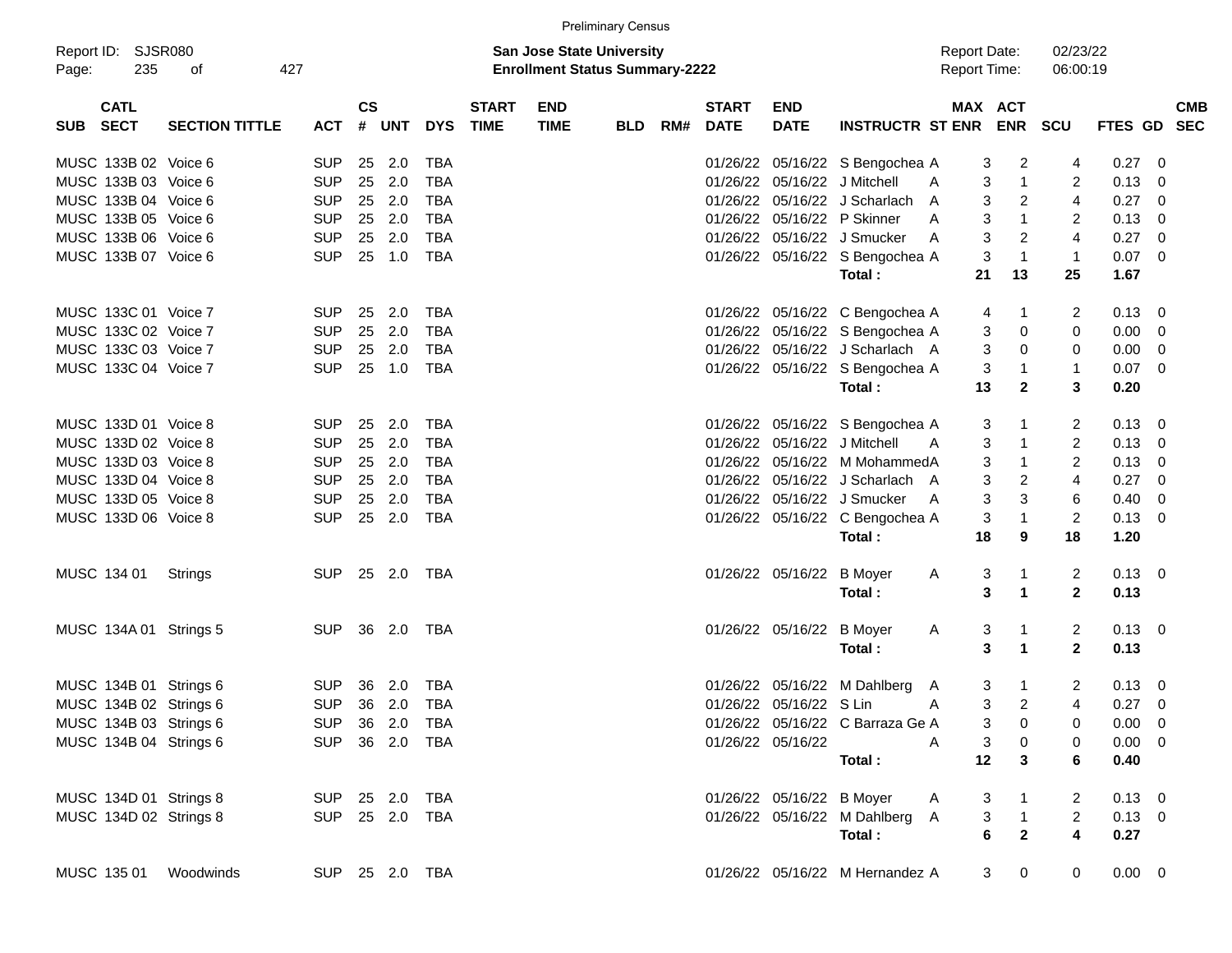|       |                            |                          |                |                    |                |            |                             |                                                                           | <b>Preliminary Census</b> |     |                             |                            |                                  |                                            |                             |                      |                |                            |
|-------|----------------------------|--------------------------|----------------|--------------------|----------------|------------|-----------------------------|---------------------------------------------------------------------------|---------------------------|-----|-----------------------------|----------------------------|----------------------------------|--------------------------------------------|-----------------------------|----------------------|----------------|----------------------------|
| Page: | Report ID: SJSR080<br>236  | 427<br>оf                |                |                    |                |            |                             | <b>San Jose State University</b><br><b>Enrollment Status Summary-2222</b> |                           |     |                             |                            |                                  | <b>Report Date:</b><br><b>Report Time:</b> |                             | 02/23/22<br>06:00:19 |                |                            |
| SUB   | <b>CATL</b><br><b>SECT</b> | <b>SECTION TITTLE</b>    | <b>ACT</b>     | $\mathsf{cs}$<br># | UNT            | <b>DYS</b> | <b>START</b><br><b>TIME</b> | <b>END</b><br><b>TIME</b>                                                 | <b>BLD</b>                | RM# | <b>START</b><br><b>DATE</b> | <b>END</b><br><b>DATE</b>  | INSTRUCTR ST ENR ENR SCU         |                                            | MAX ACT                     |                      | FTES GD SEC    | <b>CMB</b>                 |
|       |                            |                          |                |                    |                |            |                             |                                                                           |                           |     |                             |                            | Total:                           |                                            | 3<br>0                      | 0                    | 0.00           |                            |
|       |                            | MUSC 135A 01 Woodwinds 5 | <b>SUP</b>     | 25                 | 2.0            | <b>TBA</b> |                             |                                                                           |                           |     |                             | 01/26/22 05/16/22 R Furuta |                                  | A                                          | 3<br>0                      | 0                    | $0.00 \quad 0$ |                            |
|       |                            | MUSC 135A 02 Woodwinds 5 | <b>SUP</b>     | 25                 | 2.0            | <b>TBA</b> |                             |                                                                           |                           |     |                             |                            | 01/26/22 05/16/22 M Hernandez A  |                                            | 3<br>$\Omega$               | 0                    | 0.00           | $\overline{\phantom{0}}$   |
|       |                            | MUSC 135A 03 Woodwinds 5 | <b>SUP</b>     | 25                 | 2.0            | TBA        |                             |                                                                           |                           |     |                             | 01/26/22 05/16/22 C Payne  |                                  | A                                          | 3<br>1                      | $\overline{2}$       | $0.13 \ 0$     |                            |
|       |                            | MUSC 135A 04 Woodwinds 5 | <b>SUP</b>     | 25                 | 2.0            | <b>TBA</b> |                             |                                                                           |                           |     |                             | 01/26/22 05/16/22 J Szin   |                                  | A                                          | 3<br>$\mathbf{1}$           | 2                    | $0.13 \quad 0$ |                            |
|       |                            | MUSC 135A 05 Woodwinds 5 | <b>SUP</b>     |                    | 25 1.0         | <b>TBA</b> |                             |                                                                           |                           |     |                             | 01/26/22 05/16/22 R Furuta |                                  | A                                          | 3<br>1                      | $\mathbf{1}$         | $0.07 \ 0$     |                            |
|       |                            |                          |                |                    |                |            |                             |                                                                           |                           |     |                             |                            | Total:                           | 15                                         | 3                           | 5                    | 0.33           |                            |
|       |                            |                          |                |                    |                |            |                             |                                                                           |                           |     |                             |                            |                                  |                                            |                             |                      |                |                            |
|       |                            | MUSC 135B 01 Woodwinds 6 | <b>SUP</b>     | 25                 | 2.0            | TBA        |                             |                                                                           |                           |     |                             | 01/26/22 05/16/22 Y Chou   |                                  | A                                          | 2<br>3                      | 4                    | $0.27 \quad 0$ |                            |
|       |                            | MUSC 135B 02 Woodwinds 6 | <b>SUP</b>     | 25                 | 2.0            | <b>TBA</b> |                             |                                                                           |                           |     |                             |                            | 01/26/22 05/16/22 L Griffiths    | A                                          | 3<br>$\mathbf{1}$           | $\overline{2}$       | 0.13           | $\overline{\mathbf{0}}$    |
|       |                            | MUSC 135B 03 Woodwinds 6 | <b>SUP</b>     | 25                 | 2.0            | <b>TBA</b> |                             |                                                                           |                           |     |                             | 01/26/22 05/16/22 C Payne  |                                  | Α                                          | $\mathbf 3$<br>$\mathbf{1}$ | $\overline{2}$       | $0.13 \quad 0$ |                            |
|       |                            | MUSC 135B 04 Woodwinds 6 | <b>SUP</b>     |                    | 25 2.0         | <b>TBA</b> |                             |                                                                           |                           |     |                             | 01/26/22 05/16/22 J Szin   |                                  | A                                          | 3<br>2                      | $\overline{4}$       | $0.27 \ 0$     |                            |
|       |                            |                          |                |                    |                |            |                             |                                                                           |                           |     |                             |                            | Total:                           | 12                                         | 6                           | 12                   | 0.80           |                            |
|       |                            |                          |                |                    |                |            |                             |                                                                           |                           |     |                             |                            |                                  |                                            |                             |                      |                |                            |
|       |                            | MUSC 135C 01 Woodwinds 7 | <b>SUP</b>     | 25                 | 2.0            | TBA        |                             |                                                                           |                           |     |                             |                            | 01/26/22 05/16/22 M Hernandez A  |                                            | 3<br>0                      | 0                    | $0.00 \quad 0$ |                            |
|       |                            | MUSC 135C 02 Woodwinds 7 | <b>SUP</b>     | 25                 | 2.0            | <b>TBA</b> |                             |                                                                           |                           |     |                             | 01/26/22 05/16/22 C Payne  |                                  | A                                          | 3<br>0                      | 0                    | $0.00 \t 0$    |                            |
|       |                            |                          |                |                    |                |            |                             |                                                                           |                           |     |                             |                            | Total:                           |                                            | 6<br>0                      | $\bf{0}$             | 0.00           |                            |
|       |                            |                          |                |                    |                |            |                             |                                                                           |                           |     |                             |                            |                                  |                                            |                             |                      |                |                            |
|       |                            | MUSC 135D 01 Woodwinds 8 | <b>SUP</b>     | 25                 | 2.0            | TBA        |                             |                                                                           |                           |     |                             | 01/26/22 05/16/22 Y Chou   |                                  | A                                          | 3<br>-1                     | 2                    | $0.13 \quad 0$ |                            |
|       |                            | MUSC 135D 02 Woodwinds 8 | <b>SUP</b>     | 25                 | 2.0            | <b>TBA</b> |                             |                                                                           |                           |     |                             |                            | 01/26/22 05/16/22 M Hernandez A  |                                            | 3<br>$\mathbf{1}$           | $\overline{2}$       | 0.13           | $\overline{\mathbf{0}}$    |
|       |                            | MUSC 135D 03 Woodwinds 8 | <b>SUP</b>     | 25                 | 2.0            | <b>TBA</b> |                             |                                                                           |                           |     |                             | 01/26/22 05/16/22 C Payne  |                                  | A                                          | 3<br>$\mathbf{1}$           | $\overline{2}$       | $0.13 \quad 0$ |                            |
|       |                            | MUSC 135D 04 Woodwinds 8 | <b>SUP</b>     | 25                 | 2.0            | <b>TBA</b> |                             |                                                                           |                           |     |                             | 01/26/22 05/16/22 J Szin   |                                  | A                                          | 3<br>2                      | $\overline{4}$       | 0.30           | $\overline{\phantom{0}}$ 1 |
|       |                            | MUSC 135D 05 Woodwinds 8 | <b>SUP</b>     |                    | 25 2.0         | <b>TBA</b> |                             |                                                                           |                           |     |                             | 01/26/22 05/16/22 R Furuta |                                  | A                                          | 3<br>$\mathbf{1}$           | $\overline{2}$       | $0.13 \quad 0$ |                            |
|       |                            |                          |                |                    |                |            |                             |                                                                           |                           |     |                             |                            | Total:                           | 15                                         | 6                           | 12                   | 0.83           |                            |
|       | MUSC 136 01                | <b>Brass</b>             | <b>SUP</b>     | 25                 | 2.0            | TBA        |                             |                                                                           |                           |     |                             |                            | 01/26/22 05/16/22 J Freeman      | A                                          | 3<br>0                      | 0                    | $0.00 \t 0$    |                            |
|       | MUSC 136 02                | <b>Brass</b>             | <b>SUP</b>     | 25                 | 2.0            | <b>TBA</b> |                             |                                                                           |                           |     |                             | 01/26/22 05/16/22 T Hornig |                                  | Α                                          | 3<br>1                      | $\overline{2}$       | $0.13 \ 0$     |                            |
|       |                            |                          |                |                    |                |            |                             |                                                                           |                           |     |                             |                            | Total:                           |                                            | 6<br>1                      | $\mathbf{2}$         | 0.13           |                            |
|       |                            |                          |                |                    |                |            |                             |                                                                           |                           |     |                             |                            |                                  |                                            |                             |                      |                |                            |
|       | MUSC 136B 01 Brass 5       |                          |                |                    | SUP 25 2.0 TBA |            |                             |                                                                           |                           |     |                             |                            | 01/26/22 05/16/22 J Freeman      | $\mathsf{A}$                               | 3<br>0                      | 0                    | $0.00 \quad 0$ |                            |
|       | MUSC 136B 02 Brass 5       |                          |                |                    | SUP 25 2.0 TBA |            |                             |                                                                           |                           |     |                             | 01/26/22 05/16/22 T Hornig |                                  | A                                          | 3<br>0                      | 0                    | $0.00 \t 0$    |                            |
|       |                            |                          |                |                    |                |            |                             |                                                                           |                           |     |                             |                            | Total:                           |                                            | 6<br>0                      | 0                    | 0.00           |                            |
|       | MUSC 136C 01 Brass 6       |                          | SUP 25 2.0 TBA |                    |                |            |                             |                                                                           |                           |     |                             | 01/26/22 05/16/22 F Byram  |                                  | A                                          | 3<br>0                      | 0                    | $0.00 \t 0$    |                            |
|       | MUSC 136C 02 Brass 6       |                          | <b>SUP</b>     |                    | 25 2.0         | TBA        |                             |                                                                           |                           |     |                             |                            | 01/26/22 05/16/22 J Freeman      | A                                          | 3<br>4                      | 8                    | $0.53$ 0       |                            |
|       | MUSC 136C 03 Brass 6       |                          | <b>SUP</b>     |                    | 25 2.0         | TBA        |                             |                                                                           |                           |     |                             | 01/26/22 05/16/22 T Hornig |                                  | A                                          | 3<br>2                      | $\overline{4}$       | $0.27$ 0       |                            |
|       | MUSC 136C 04 Brass 6       |                          |                |                    | SUP 25 2.0 TBA |            |                             |                                                                           |                           |     |                             |                            | 01/26/22 05/16/22 C Smith Fran A |                                            | 3<br>0                      | 0                    | $0.00 \t 0$    |                            |
|       |                            |                          |                |                    |                |            |                             |                                                                           |                           |     |                             |                            | Total:                           | 12                                         | 6                           | 12                   | 0.80           |                            |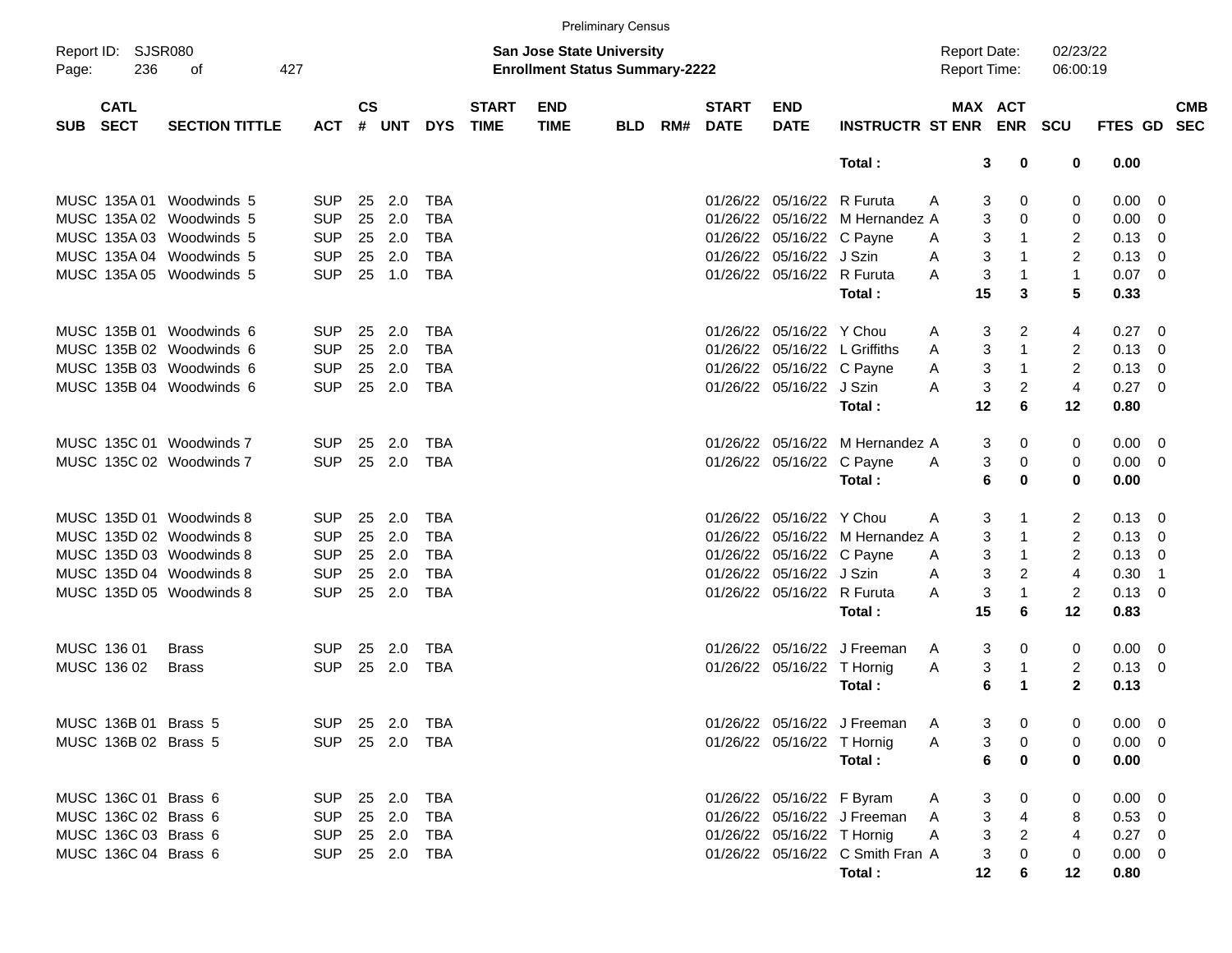|       |                                                                                              |                                                          |                                                      |           |                                   |                                                      |                             |                                                                    | <b>Preliminary Census</b> |     |                             |                                                         |                                                                           |                                               |                                                                       |                                                               |                                                |                                                                        |            |
|-------|----------------------------------------------------------------------------------------------|----------------------------------------------------------|------------------------------------------------------|-----------|-----------------------------------|------------------------------------------------------|-----------------------------|--------------------------------------------------------------------|---------------------------|-----|-----------------------------|---------------------------------------------------------|---------------------------------------------------------------------------|-----------------------------------------------|-----------------------------------------------------------------------|---------------------------------------------------------------|------------------------------------------------|------------------------------------------------------------------------|------------|
| Page: | Report ID: SJSR080<br>237                                                                    | 427<br>оf                                                |                                                      |           |                                   |                                                      |                             | San Jose State University<br><b>Enrollment Status Summary-2222</b> |                           |     |                             |                                                         |                                                                           | <b>Report Date:</b><br><b>Report Time:</b>    |                                                                       | 02/23/22<br>06:00:19                                          |                                                |                                                                        |            |
|       | <b>CATL</b><br>SUB SECT                                                                      | <b>SECTION TITTLE</b>                                    | <b>ACT</b>                                           | <b>CS</b> | # UNT                             | <b>DYS</b>                                           | <b>START</b><br><b>TIME</b> | <b>END</b><br><b>TIME</b>                                          | <b>BLD</b>                | RM# | <b>START</b><br><b>DATE</b> | <b>END</b><br><b>DATE</b>                               | <b>INSTRUCTR ST ENR</b>                                                   |                                               | MAX ACT<br><b>ENR</b>                                                 | <b>SCU</b>                                                    | FTES GD SEC                                    |                                                                        | <b>CMB</b> |
|       | MUSC 136D 01 Brass 7<br>MUSC 136D 02 Brass 7                                                 |                                                          | <b>SUP</b><br><b>SUP</b>                             |           | 25 2.0<br>25 2.0                  | <b>TBA</b><br><b>TBA</b>                             |                             |                                                                    |                           |     |                             |                                                         | 01/26/22 05/16/22 C Smith Fran A<br>01/26/22 05/16/22 J Freeman<br>Total: | 3<br>3<br>A<br>6                              | 0<br>$\mathbf 0$<br>0                                                 | 0<br>$\mathbf 0$<br>$\bf{0}$                                  | $0.00 \t 0$<br>$0.00 \t 0$<br>0.00             |                                                                        |            |
|       | MUSC 136E 01 Brass 8<br>MUSC 136E 02 Brass 8<br>MUSC 136E 03 Brass 8<br>MUSC 136E 04 Brass 8 |                                                          | <b>SUP</b><br><b>SUP</b><br><b>SUP</b><br><b>SUP</b> | 25        | 2.0<br>25 2.0<br>25 2.0<br>25 2.0 | <b>TBA</b><br><b>TBA</b><br><b>TBA</b><br><b>TBA</b> |                             |                                                                    |                           |     |                             | 01/26/22 05/16/22 F Byram<br>01/26/22 05/16/22 T Hornig | 01/26/22 05/16/22 J Freeman<br>01/26/22 05/16/22 C Smith Fran A<br>Total: | 3<br>A<br>3<br>A<br>3<br>Α<br>3<br>12         | $\overline{c}$<br>$\overline{2}$<br>$\mathbf{1}$<br>$\mathbf{1}$<br>6 | 4<br>$\overline{4}$<br>$\overline{2}$<br>$\overline{2}$<br>12 | 0.27<br>0.27<br>0.13<br>$0.13 \quad 0$<br>0.80 | $\overline{\phantom{0}}$<br>$\overline{0}$<br>$\overline{\phantom{0}}$ |            |
|       | MUSC 137 01                                                                                  | Percussion                                               | <b>SUP</b>                                           |           | 25 2.0                            | TBA                                                  |                             |                                                                    |                           |     |                             |                                                         | 01/26/22 05/16/22 B Leafman<br>Total:                                     | A<br>3<br>3                                   | 0<br>$\bf{0}$                                                         | 0<br>$\bf{0}$                                                 | $0.00 \t 0$<br>0.00                            |                                                                        |            |
|       |                                                                                              | MUSC 137A 01 Percussion 5                                | <b>SUP</b>                                           |           | 25 1.0                            | TBA                                                  |                             |                                                                    |                           |     |                             |                                                         | 01/26/22 05/16/22 B Leafman<br>Total:                                     | A<br>3<br>3                                   | $\mathbf{1}$<br>$\mathbf{1}$                                          | $\mathbf{1}$<br>$\mathbf{1}$                                  | $0.07$ 0<br>0.07                               |                                                                        |            |
|       |                                                                                              | MUSC 137B 01 Percussion 6                                | <b>SUP</b>                                           |           | 25 2.0                            | TBA                                                  |                             |                                                                    |                           |     |                             |                                                         | 01/26/22 05/16/22 B Leafman<br>Total:                                     | A<br>3<br>3                                   | $\mathbf{1}$<br>$\mathbf{1}$                                          | $\overline{2}$<br>$\overline{2}$                              | $0.13 \quad 0$<br>0.13                         |                                                                        |            |
|       |                                                                                              | MUSC 137C 01 Percussion 7                                | <b>SUP</b>                                           |           | 25 2.0                            | TBA                                                  |                             |                                                                    |                           |     |                             |                                                         | 01/26/22 05/16/22 B Leafman<br>Total:                                     | A<br>3<br>3                                   | $\mathbf{1}$<br>$\mathbf{1}$                                          | $\overline{2}$<br>$\mathbf{2}$                                | $0.13 \quad 0$<br>0.13                         |                                                                        |            |
|       |                                                                                              | MUSC 137D 01 Percussion 8                                | <b>SUP</b>                                           |           | 25 2.0                            | TBA                                                  |                             |                                                                    |                           |     |                             |                                                         | 01/26/22 05/16/22 B Leafman<br>Total:                                     | A<br>3<br>3                                   | 0<br>0                                                                | 0<br>0                                                        | $0.00 \quad 0$<br>0.00                         |                                                                        |            |
|       |                                                                                              | MUSC 138B 01 Composition 5<br>MUSC 138B 02 Composition 5 | <b>SUP</b><br><b>SUP</b>                             |           | 25 2.0<br>25 2.0                  | <b>TBA</b><br><b>TBA</b>                             |                             |                                                                    |                           |     |                             | 01/26/22 05/16/22 C Luna                                | 01/26/22 05/16/22 P Furman<br>Total:                                      | A<br>3<br>$\ensuremath{\mathsf{3}}$<br>A<br>6 | 0<br>0<br>0                                                           | 0<br>0<br>0                                                   | $0.00 \quad 0$<br>$0.00 \t 0$<br>0.00          |                                                                        |            |
|       |                                                                                              | MUSC 138C 01 Composition 6<br>MUSC 138C 02 Composition 6 | SUP 25 2.0<br>SUP 25 2.0                             |           |                                   | TBA<br>TBA                                           |                             |                                                                    |                           |     |                             | 01/26/22 05/16/22 C Luna                                | 01/26/22 05/16/22 P Furman<br>Total:                                      | Α<br>3<br>Α<br>6                              | 0<br>3<br>$\mathbf 0$<br>$\mathbf 0$                                  | 0<br>0<br>$\bf{0}$                                            | $0.00 \t 0$<br>$0.00 \t 0$<br>0.00             |                                                                        |            |
|       |                                                                                              | MUSC 138D 01 Composition 7<br>MUSC 138D 02 Composition 7 | SUP 25 2.0<br>SUP 25 2.0 TBA                         |           |                                   | TBA                                                  |                             |                                                                    |                           |     |                             | 01/26/22 05/16/22 C Luna                                | 01/26/22 05/16/22 P Furman<br>Total:                                      | Α<br>3<br>3<br>Α<br>6                         | 0<br>$\mathbf 0$<br>$\mathbf 0$                                       | 0<br>0<br>$\bf{0}$                                            | $0.00 \t 0$<br>$0.00 \t 0$<br>0.00             |                                                                        |            |
|       |                                                                                              | MUSC 138E 01 Composition 8                               | SUP 25 2.0 TBA                                       |           |                                   |                                                      |                             |                                                                    |                           |     |                             |                                                         | 01/26/22 05/16/22 P Furman                                                | 3<br>$\mathsf{A}$                             | $\overline{1}$                                                        | $\overline{2}$                                                | $0.13 \ 0$                                     |                                                                        |            |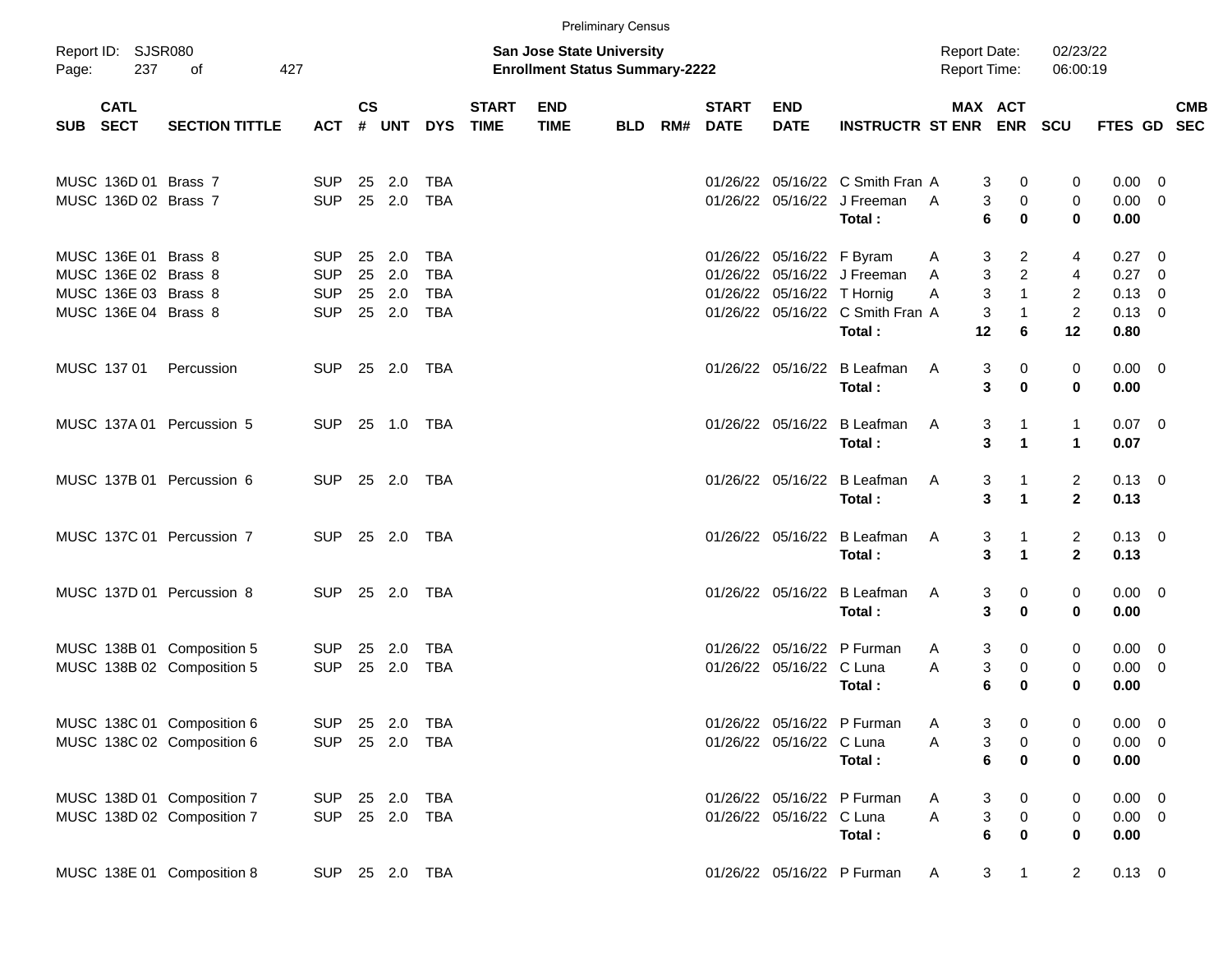|          |                            |                                                                                           |                                        |                    |                      |                                        |                             |                                                                    | <b>Preliminary Census</b> |            |                             |                                                         |                                                                                     |                                           |                                                    |                                  |                                  |                                                                               |            |
|----------|----------------------------|-------------------------------------------------------------------------------------------|----------------------------------------|--------------------|----------------------|----------------------------------------|-----------------------------|--------------------------------------------------------------------|---------------------------|------------|-----------------------------|---------------------------------------------------------|-------------------------------------------------------------------------------------|-------------------------------------------|----------------------------------------------------|----------------------------------|----------------------------------|-------------------------------------------------------------------------------|------------|
| Page:    | Report ID: SJSR080<br>238  | 427<br>of                                                                                 |                                        |                    |                      |                                        |                             | San Jose State University<br><b>Enrollment Status Summary-2222</b> |                           |            |                             |                                                         |                                                                                     | <b>Report Date:</b><br>Report Time:       |                                                    | 02/23/22<br>06:00:19             |                                  |                                                                               |            |
| SUB SECT | <b>CATL</b>                | <b>SECTION TITTLE</b>                                                                     | <b>ACT</b>                             | $\mathsf{cs}$<br># | <b>UNT</b>           | <b>DYS</b>                             | <b>START</b><br><b>TIME</b> | <b>END</b><br><b>TIME</b>                                          | <b>BLD</b>                | RM#        | <b>START</b><br><b>DATE</b> | <b>END</b><br><b>DATE</b>                               | <b>INSTRUCTR ST ENR</b>                                                             | MAX ACT                                   | <b>ENR</b>                                         | <b>SCU</b>                       | FTES GD SEC                      |                                                                               | <b>CMB</b> |
|          |                            | MUSC 138E 02 Composition 8                                                                | <b>SUP</b>                             |                    | 25 2.0               | TBA                                    |                             |                                                                    |                           |            |                             | 01/26/22 05/16/22 C Luna                                | Total:                                                                              | Α<br>3<br>6                               | 0<br>$\blacktriangleleft$                          | 0<br>$\overline{2}$              | 0.00<br>0.13                     | $\overline{\mathbf{0}}$                                                       |            |
|          |                            | MUSC 139A 01 Jazz Studies 5<br>MUSC 139A 02 Jazz Studies 5<br>MUSC 139A 03 Jazz Studies 5 | <b>SUP</b><br><b>SUP</b><br><b>SUP</b> | 25<br>25           | 2.0<br>2.0<br>25 1.0 | <b>TBA</b><br><b>TBA</b><br><b>TBA</b> |                             |                                                                    |                           |            |                             | 01/26/22 05/16/22                                       | 01/26/22 05/16/22 R Vandivier<br>D Robbins<br>01/26/22 05/16/22 K Geisick<br>Total: | 3<br>A<br>3<br>A<br>3<br>A<br>9           | 3<br>$\mathbf 1$<br>$\mathbf{1}$<br>5              | 6<br>2<br>$\mathbf{1}$<br>9      | 0.43<br>0.13<br>$0.07$ 0<br>0.63 | $\overline{\phantom{1}}$<br>$\overline{\phantom{0}}$                          |            |
|          |                            | MUSC 139B 01 Jazz Studies 6<br>MUSC 139B 02 Jazz Studies 6<br>MUSC 139B 03 Jazz Studies 6 | <b>SUP</b><br><b>SUP</b><br><b>SUP</b> | 25<br>25           | 2.0<br>2.0<br>25 2.0 | <b>TBA</b><br><b>TBA</b><br><b>TBA</b> |                             |                                                                    |                           |            |                             | 01/26/22 05/16/22 J Gove<br>01/26/22 05/16/22 A Lington | 01/26/22 05/16/22 R Vandivier<br>Total:                                             | 3<br>Α<br>3<br>A<br>3<br>Α<br>9           | -1<br>$\mathbf{1}$<br>$\overline{\mathbf{c}}$<br>4 | $\overline{2}$<br>2<br>4<br>8    | 0.13<br>0.13<br>0.27<br>0.53     | $\overline{\mathbf{0}}$<br>$\overline{\mathbf{0}}$<br>$\overline{\mathbf{0}}$ |            |
|          |                            | MUSC 139C 01 Jazz Studies 7                                                               | <b>SUP</b>                             |                    | 25 2.0               | TBA                                    |                             |                                                                    |                           |            |                             | 01/26/22 05/16/22                                       | D Robbins<br>Total:                                                                 | A<br>4<br>4                               | 1<br>$\blacktriangleleft$                          | $\overline{2}$<br>$\overline{2}$ | $0.13 \quad 0$<br>0.13           |                                                                               |            |
|          |                            | MUSC 139D 01 Jazz Studies 8<br>MUSC 139D 02 Jazz Studies 8                                | <b>SUP</b><br><b>SUP</b>               | 25<br>25           | 2.0<br>2.0           | <b>TBA</b><br><b>TBA</b>               |                             |                                                                    |                           |            |                             | 01/26/22 05/16/22 A Lington                             | 01/26/22 05/16/22 R Vandivier<br>Total:                                             | 3<br>A<br>3<br>Α<br>6                     | 2<br>$\overline{c}$<br>4                           | 4<br>4<br>8                      | 0.27<br>0.27<br>0.53             | $\overline{\mathbf{0}}$<br>$\overline{0}$                                     |            |
|          |                            | MUSC 140B 01 Jazz Improv - II<br>MUSC 140B 02 Jazz Improv - II                            | SEM<br>ACT                             | 04<br>09           | 2.0<br>0.0           | $\top$<br>R.                           |                             | 10:30 AM 11:20 AM<br>10:30 AM 11:20 AM                             | <b>MUS</b><br><b>MUS</b>  | 186<br>186 |                             | 01/26/22 05/16/22<br>01/26/22 05/16/22                  | J Dryden<br>J Dryden<br>Total:                                                      | 20<br>A<br>20<br>A<br>40                  | 15<br>15<br>30                                     | 15<br>15<br>30                   | 2.07<br>0.00<br>2.07             | $\overline{2}$<br>$\overline{2}$                                              |            |
|          |                            | MUSC 140C 01 Jazz Improv III<br>MUSC 140C 02 Jazz Improv III                              | <b>SEM</b><br><b>ACT</b>               |                    | 2.0<br>0.0           |                                        |                             |                                                                    |                           |            |                             |                                                         | Total:                                                                              | Х<br>0<br>X<br>$\mathbf 0$<br>$\mathbf 0$ | 0<br>0<br>0                                        | 0<br>0<br>$\bf{0}$               | 0.00<br>0.00<br>0.00             | $\overline{\mathbf{0}}$<br>$\overline{\mathbf{0}}$                            |            |
|          | MUSC 142 01<br>MUSC 142 02 | Art Song Rep<br>Art Song Rep                                                              | <b>ACT</b><br><b>ACT</b>               | 10                 | 1.0<br>1.0           | - F                                    |                             | 01:30 PM 03:20 PM                                                  | <b>MUS</b>                | 211        |                             | 01/26/22 05/16/22                                       | S Bengochea A<br>Total:                                                             | 10<br>$\mathbf 0$<br>Χ<br>10              | 8<br>$\Omega$<br>8                                 | 8<br>$\mathbf 0$<br>8            | 0.55<br>0.00<br>0.55             | $\overline{\phantom{1}}$<br>$\overline{0}$                                    |            |
|          | MUSC 143 02                | CollabKeyPerf                                                                             | ACT 09 1.0 F                           |                    |                      |                                        |                             | 10:00 AM 11:50 AM                                                  | MUS 161                   |            |                             |                                                         | 01/26/22 05/16/22 S Snitkovska A<br>Total:                                          | 15<br>15                                  | 8<br>8                                             | 8<br>8                           | $0.55$ 1<br>0.55                 |                                                                               |            |
|          | MUSC 144 01<br>MUSC 144 02 | REP:Solo Lit Perf Pr<br>REP:Solo Lit Perf Pr                                              | ACT<br>ACT                             |                    | 09 1.0 F<br>1.0      |                                        |                             | 01:30 PM 03:20 PM                                                  | MUS 176                   |            |                             |                                                         | 01/26/22 05/16/22 N Sultanov<br>Total:                                              | Α<br>20<br>X<br>0<br>20                   | 3<br>0<br>3                                        | 3<br>0<br>$\mathbf{3}$           | $0.23$ 2<br>$0.00 \t 0$<br>0.23  |                                                                               |            |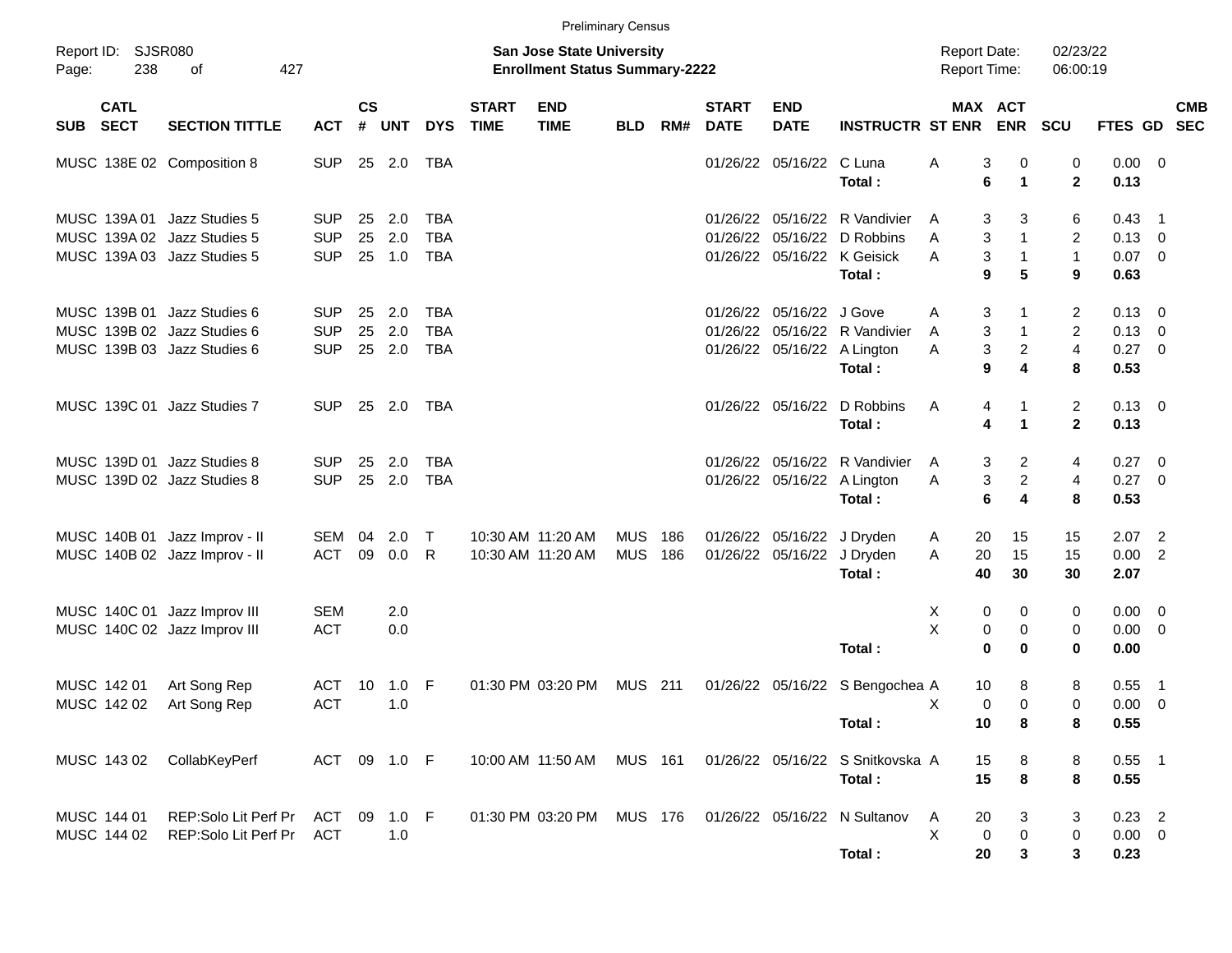|                                                            |                                                                                            |                          |                    |             |                 |                                        | <b>Preliminary Census</b>                                                 |                          |            |                             |                                       |                                                                     |                                            |                                |                      |                        |                                           |
|------------------------------------------------------------|--------------------------------------------------------------------------------------------|--------------------------|--------------------|-------------|-----------------|----------------------------------------|---------------------------------------------------------------------------|--------------------------|------------|-----------------------------|---------------------------------------|---------------------------------------------------------------------|--------------------------------------------|--------------------------------|----------------------|------------------------|-------------------------------------------|
| Report ID:<br>239<br>Page:                                 | <b>SJSR080</b><br>427<br>οf                                                                |                          |                    |             |                 |                                        | <b>San Jose State University</b><br><b>Enrollment Status Summary-2222</b> |                          |            |                             |                                       |                                                                     | <b>Report Date:</b><br><b>Report Time:</b> |                                | 02/23/22<br>06:00:19 |                        |                                           |
| <b>CATL</b><br><b>SECT</b><br><b>SUB</b>                   | <b>SECTION TITTLE</b>                                                                      | ACT                      | $\mathsf{cs}$<br># | <b>UNT</b>  | <b>DYS</b>      | <b>START</b><br><b>TIME</b>            | <b>END</b><br><b>TIME</b>                                                 | <b>BLD</b>               | RM#        | <b>START</b><br><b>DATE</b> | <b>END</b><br><b>DATE</b>             | <b>INSTRUCTR ST ENR</b>                                             |                                            | <b>MAX ACT</b><br><b>ENR</b>   | <b>SCU</b>           | FTES GD                | <b>CMB</b><br><b>SEC</b>                  |
| MUSC 145 01                                                | <b>REP: Perf Concepts</b>                                                                  | SEM                      | 05                 | 2.0         | TR              | 01:30 PM 02:20 PM                      |                                                                           | <b>MUS</b>               | 108        |                             | 01/26/22 05/16/22 G Mok               | Total:                                                              | 22<br>A<br>22                              | 14<br>14                       | 28<br>28             | $1.93$ 2<br>1.93       |                                           |
| MUSC 146 01                                                | <b>IntrAppMusicPed</b>                                                                     | SEM                      | 05                 | 2.0         | TR.             |                                        | 12:30 PM 01:20 PM                                                         | <b>MUS</b>               | 157        |                             | 01/26/22 05/16/22                     | M Hernandez A<br>Total:                                             | 24<br>24                                   | 21<br>21                       | 42<br>42             | $2.93$ 4<br>2.93       |                                           |
| MUSC 147B 01 Adv Cond Instr<br>MUSC 147B 03 Adv Cond Instr |                                                                                            | SEM<br><b>ACT</b>        | 04<br>10           | 2.0<br>0.0  | TR<br><b>TR</b> | 10:30 AM 11:00 AM<br>11:00 AM 11:50 AM |                                                                           | <b>MUS</b><br><b>MUS</b> | 161<br>161 | 01/26/22                    |                                       | 01/26/22 05/16/22 D Vickerman A<br>05/16/22 D Vickerman A<br>Total: | 20<br>40                                   | 22<br>20<br>22<br>44           | 22<br>22<br>44       | 2.93<br>0.00<br>2.93   | - 0<br>$\overline{0}$                     |
|                                                            | MUSC 147C 03 Adv Cond Choral<br>MUSC 147C 04 Adv Cond Choral                               | <b>LEC</b><br><b>ACT</b> | 04<br>10           | 2.0<br>0.0  | TR<br><b>TR</b> | 10:30 AM 11:00 AM                      | 11:00 AM 11:45 AM                                                         | <b>MUS</b><br><b>MUS</b> | 182<br>182 | 01/26/22                    | 05/16/22                              | 01/26/22 05/16/22 J Benson<br>J Benson<br>Total:                    | 18<br>A<br>18<br>A<br>36                   | 18<br>18<br>36                 | 18<br>18<br>36       | 2.47<br>0.00<br>2.47   | $\overline{\phantom{0}}^2$<br>2           |
| MUSC 150A 01                                               | <b>ENS: Concert Choir</b>                                                                  | <b>ACT</b>               | 09                 | 1.0         | МW              |                                        | 12:00 PM 01:50 PM                                                         | <b>MUS</b>               | 150        |                             | 01/26/22 05/16/22 C Brown             | Total:                                                              | A<br>30<br>30                              | 23<br>23                       | 23<br>23             | $1.53 \t 0$<br>1.53    |                                           |
| MUSC 151 01<br>MUSC 151 02                                 | <b>ENS: UnivChorales</b><br><b>ENS: UnivChorales</b>                                       | <b>ACT</b><br><b>ACT</b> | 09<br>09           | 1.0<br>1.0  | <b>TR</b><br>MW | 03:30 PM 04:20 PM<br>02:00 PM 02:50 PM |                                                                           | <b>MUS</b><br><b>MUS</b> | 150<br>182 | 01/26/22                    | 01/26/22 05/16/22 C Brown<br>05/16/22 | J Benson<br>Total:                                                  | A<br>20<br>Α<br>30                         | 5<br>10<br>$\overline{4}$<br>9 | 5<br>4<br>9          | 0.33<br>0.27<br>0.60   | $\overline{\mathbf{0}}$<br>$\overline{0}$ |
| MUSC 152 01                                                | <b>ENS: Opera Theater</b>                                                                  | ACT                      |                    | 20 1.0      | MW              |                                        | 02:00 PM 03:50 PM                                                         | <b>MUS</b>               | 176        |                             |                                       | 01/26/22 05/16/22 S Bengochea A<br>Total:                           | 20                                         | 20<br>17<br>17                 | 17<br>17             | $1.13 \ 0$<br>1.13     |                                           |
| MUSC 153 01                                                | ENS:UnivSymphOrchestCT                                                                     |                          |                    | $21 \t1.0$  | TR              |                                        | 01:30 PM 03:20 PM                                                         | <b>MUS</b>               | 176        |                             | 01/26/22 05/16/22                     | A Cohen<br>Total:                                                   | A<br>20                                    | 12<br>20<br>12                 | 12<br>12             | $0.80 \ 0$<br>0.80     |                                           |
| MUSC 154 01                                                | ENS: Symphonic Band ACT                                                                    |                          |                    | $21 \t 1.0$ | TR              |                                        | 03:30 PM 05:20 PM                                                         | <b>MUS</b>               | 176        |                             |                                       | 01/26/22 05/16/22 C McKenzie A<br>Total:                            | 30<br>30                                   | 21<br>21                       | 21<br>21             | $1.42 \quad 1$<br>1.42 |                                           |
| MUSC 155 01                                                | ENS: Wind Ensemble ACT 21 1.0 MW 12:00 PM 01:50 PM MUS 176 01/26/22 05/16/22 D Vickerman A |                          |                    |             |                 |                                        |                                                                           |                          |            |                             |                                       | Total:                                                              | 30                                         | 29<br>30<br>29                 | 29<br>29             | $1.93$ 0<br>1.93       |                                           |
| MUSC 157 01                                                | ENS: Jazz Orch                                                                             | ACT 20 1.0 TR            |                    |             |                 |                                        | 01:30 PM 03:20 PM MUS 182 01/26/22 05/16/22 A Lington                     |                          |            |                             |                                       | Total:                                                              | Α<br>25<br>25                              | 8<br>8                         | 8<br>8               | $0.55$ 1<br>0.55       |                                           |
| MUSC 159 01                                                | ENS: Afro-Latin Jazz ACT 20 1.0 MW 12:00 PM 01:50 PM MUS 186 01/26/22 05/16/22 J Lewis     |                          |                    |             |                 |                                        |                                                                           |                          |            |                             |                                       | Total:                                                              | A<br>10<br>10                              | 7<br>$\overline{7}$            | 7<br>$\overline{7}$  | $0.48$ 1<br>0.48       |                                           |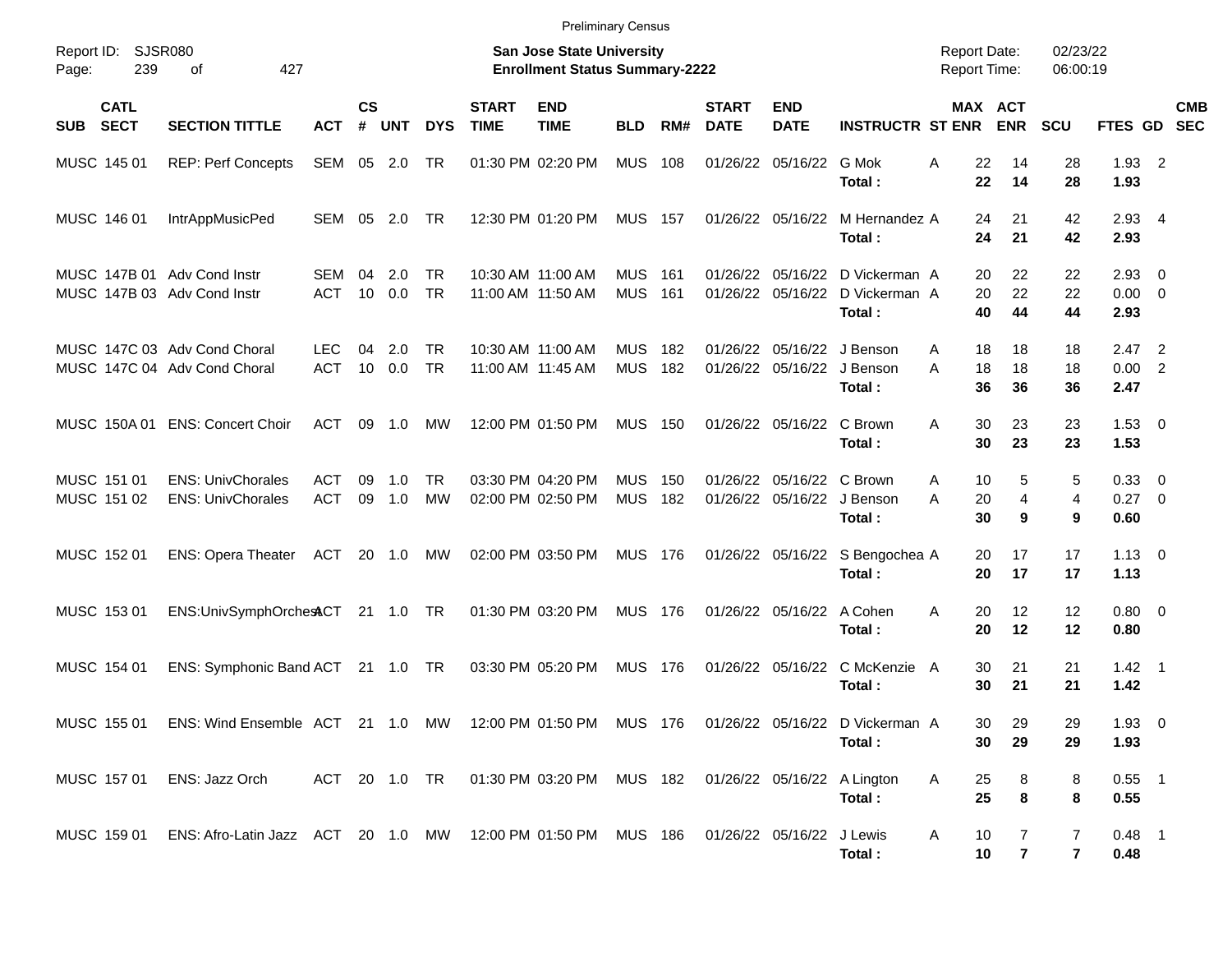|                     |                            |                                                                                                            |            |                    |            |            |                             |                                                                           | <b>Preliminary Census</b> |     |                             |                            |                                  |                                            |                              |                      |                        |                          |                          |
|---------------------|----------------------------|------------------------------------------------------------------------------------------------------------|------------|--------------------|------------|------------|-----------------------------|---------------------------------------------------------------------------|---------------------------|-----|-----------------------------|----------------------------|----------------------------------|--------------------------------------------|------------------------------|----------------------|------------------------|--------------------------|--------------------------|
| Report ID:<br>Page: | SJSR080<br>240             | 427<br>оf                                                                                                  |            |                    |            |            |                             | <b>San Jose State University</b><br><b>Enrollment Status Summary-2222</b> |                           |     |                             |                            |                                  | <b>Report Date:</b><br><b>Report Time:</b> |                              | 02/23/22<br>06:00:19 |                        |                          |                          |
| SUB                 | <b>CATL</b><br><b>SECT</b> | <b>SECTION TITTLE</b>                                                                                      | <b>ACT</b> | $\mathsf{cs}$<br># | <b>UNT</b> | <b>DYS</b> | <b>START</b><br><b>TIME</b> | <b>END</b><br><b>TIME</b>                                                 | <b>BLD</b>                | RM# | <b>START</b><br><b>DATE</b> | <b>END</b><br><b>DATE</b>  | <b>INSTRUCTR ST ENR</b>          |                                            | <b>MAX ACT</b><br><b>ENR</b> | <b>SCU</b>           | FTES GD                |                          | <b>CMB</b><br><b>SEC</b> |
|                     | MUSC 160A 01               | <b>ENS: Choraliers</b>                                                                                     | ACT        | 21                 | 1.0        | TR         |                             | 01:30 PM 03:20 PM                                                         | <b>MUS</b>                | 150 | 01/26/22                    | 05/16/22                   | J Benson<br>Total:               | A                                          | 30<br>24<br>30<br>24         | 24<br>24             | $1.60 \t 0$<br>1.60    |                          |                          |
|                     |                            | MUSC 160C 01 EnsChamberMusic                                                                               | ACT        | 10                 | 1.0        | TBA        |                             |                                                                           |                           |     | 01/26/22                    | 05/16/22                   | G Mok                            | A                                          | 5<br>7                       | 7                    | $0.47 \quad 0$         |                          |                          |
|                     |                            | MUSC 160C 02 EnsChamberMusic                                                                               | <b>ACT</b> | 10                 | 1.0        | <b>TBA</b> |                             |                                                                           |                           |     | 01/26/22                    | 05/16/22                   | M Hernandez A                    |                                            | $\overline{c}$<br>10         | 2                    | 0.13                   | $\overline{\mathbf{0}}$  |                          |
|                     |                            | MUSC 160C 03 EnsChamberMusic                                                                               | <b>ACT</b> | 10                 | 1.0        | <b>TBA</b> |                             |                                                                           |                           |     | 01/26/22                    | 05/16/22                   | C Barraza Ge A                   |                                            | 2<br>10                      | 2                    | 0.13                   | $\overline{\mathbf{0}}$  |                          |
|                     |                            | MUSC 160C 04 EnsChamberMusic                                                                               | <b>ACT</b> | 10                 | 1.0        | <b>TBA</b> |                             |                                                                           |                           |     |                             |                            | 01/26/22 05/16/22 C Smith Fran A |                                            | 5<br>2                       | 2                    | 0.13                   | - 0                      |                          |
|                     |                            | MUSC 160C 05 EnsChamberMusic                                                                               | <b>ACT</b> | 10                 | 1.0        | <b>TBA</b> |                             |                                                                           |                           |     |                             | 01/26/22 05/16/22          | Y Chou<br>Total:                 | A                                          | 5<br>3<br>35<br>16           | 3<br>16              | 0.20<br>1.07           | $\overline{0}$           |                          |
|                     |                            | MUSC 160D 01 ENS: Collegium Music ACT 10 1.0 F                                                             |            |                    |            |            |                             | 08:30 AM 10:20 AM                                                         | <b>MUS</b>                | 182 |                             | 01/26/22 05/16/22          | G Haramaki A<br>Total:           |                                            | 15<br>13<br>15<br>13         | 13<br>13             | 0.88<br>0.88           | $\blacksquare$ 1         |                          |
|                     |                            | MUSC 160E 01 ENS: Jazz Singers                                                                             | ACT        | 10                 | 1.0        | $\top$     |                             | 06:00 PM 08:00 PM                                                         | <b>MUS</b>                | 182 |                             | 01/26/22 05/16/22          | <b>B</b> Lodge<br>Total:         | A                                          | 5<br>3<br>5<br>3             | 3<br>3               | $0.23$ 2<br>0.23       |                          |                          |
|                     | MUSC 160F 01               | <b>ENS: Small Jazz Ense ACT</b>                                                                            |            | 10                 | 1.0        | TBA        |                             |                                                                           |                           |     | 01/26/22                    | 05/16/22                   | J Lewis                          | Α                                          | 10<br>3                      | 3                    | 0.20                   | $\overline{\phantom{0}}$ |                          |
|                     |                            | MUSC 160F 02 ENS: Small Jazz Ense ACT                                                                      |            | 10                 | 1.0        | <b>TBA</b> |                             |                                                                           |                           |     | 01/26/22                    | 05/16/22                   | D Robbins                        | A                                          | 10<br>$\mathbf{1}$           | $\mathbf{1}$         | 0.07                   | $\overline{\mathbf{0}}$  |                          |
|                     |                            | MUSC 160F 03 ENS: Small Jazz Ense ACT                                                                      |            |                    | 10 1.0     | <b>TBA</b> |                             |                                                                           |                           |     |                             | 01/26/22 05/16/22          | J Dryden                         | A                                          | 10<br>0                      | 0                    | 0.00                   | $\overline{\mathbf{0}}$  |                          |
|                     |                            |                                                                                                            |            |                    |            |            |                             |                                                                           |                           |     |                             |                            | Total:                           |                                            | 30<br>4                      | 4                    | 0.27                   |                          |                          |
|                     |                            | MUSC 160G 01 ENS: Pep Band                                                                                 | ACT        | - 21               | 1.0        | W          |                             | 04:00 PM 05:50 PM                                                         | <b>MUS</b>                | 150 |                             | 01/26/22 05/16/22          | C McKenzie A<br>Total:           |                                            | 20<br>21<br>20<br>21         | 21<br>21             | $1.40 \quad 0$<br>1.40 |                          |                          |
|                     |                            | MUSC 160H 01 ENS: Percuss EnsemblACT 10 1.0 F                                                              |            |                    |            |            |                             | 09:00 AM 10:50 AM                                                         | <b>MUS</b>                | 176 |                             | 01/26/22 05/16/22          | <b>B</b> Leafman                 | A                                          | 15<br>3                      | 3                    | $0.20 \ 0$             |                          |                          |
|                     |                            |                                                                                                            |            |                    |            |            |                             |                                                                           |                           |     |                             |                            | Total:                           |                                            | 15<br>3                      | 3                    | 0.20                   |                          |                          |
|                     | MUSC 160101                | EnsJazzEnsemble                                                                                            | ACT        | 10                 | 1.0        | -F         |                             | 01:30 PM 03:20 PM                                                         | <b>MUS</b>                | 182 |                             | 01/26/22 05/16/22          | R Trujillo<br>Total:             | A                                          | 15<br>3<br>15<br>3           | 3<br>3               | $0.20 \ 0$<br>0.20     |                          |                          |
|                     |                            | MUSC 160J 01 ENS: String Ensemble ACT 10 1.0 TR 03:30 PM 04:20 PM MUS 211 01/26/22 05/16/22 C Barraza Ge A |            |                    |            |            |                             |                                                                           |                           |     |                             |                            |                                  |                                            | 0<br>10                      | 0                    | $0.00 \t 0$            |                          |                          |
|                     |                            |                                                                                                            |            |                    |            |            |                             |                                                                           |                           |     |                             |                            | Total:                           |                                            | 10<br>0                      | 0                    | 0.00                   |                          |                          |
|                     |                            | MUSC 160K 01 ENS: Brass Ensemble ACT 10 1.0 F                                                              |            |                    |            |            |                             | 10:30 AM 12:20 PM MUS 150                                                 |                           |     |                             | 01/26/22 05/16/22 T Hornig |                                  | A                                          | 10<br>6                      | 6                    | $0.40 \quad 0$         |                          |                          |
|                     |                            | MUSC 160K 02 ENS: Brass Ensemble ACT 10 1.0 TBA                                                            |            |                    |            |            |                             |                                                                           |                           |     |                             |                            | 01/26/22 05/16/22 J Freeman      | A                                          | 10<br>0                      | 0                    | $0.00 \t 0$            |                          |                          |
|                     |                            |                                                                                                            |            |                    |            |            |                             |                                                                           |                           |     |                             |                            | Total:                           |                                            | 20<br>6                      | 6                    | 0.40                   |                          |                          |
|                     |                            | MUSC 160L 02 ENS: Woodwind Ensem&CT 10 1.0 TBA                                                             |            |                    |            |            |                             |                                                                           |                           |     |                             | 01/26/22 05/16/22 C Payne  |                                  | A                                          | 10<br>2                      | $\overline{2}$       | $0.13 \ 0$             |                          |                          |
|                     |                            | MUSC 160L 03 ENS: Woodwind Ensem&CT 10 1.0 F                                                               |            |                    |            |            |                             | 10:30 AM 12:20 PM                                                         | MUS 210                   |     |                             | 01/26/22 05/16/22 J Szin   |                                  | Α                                          | 10<br>$\overline{2}$         | $\overline{2}$       | $0.13 \ 0$             |                          |                          |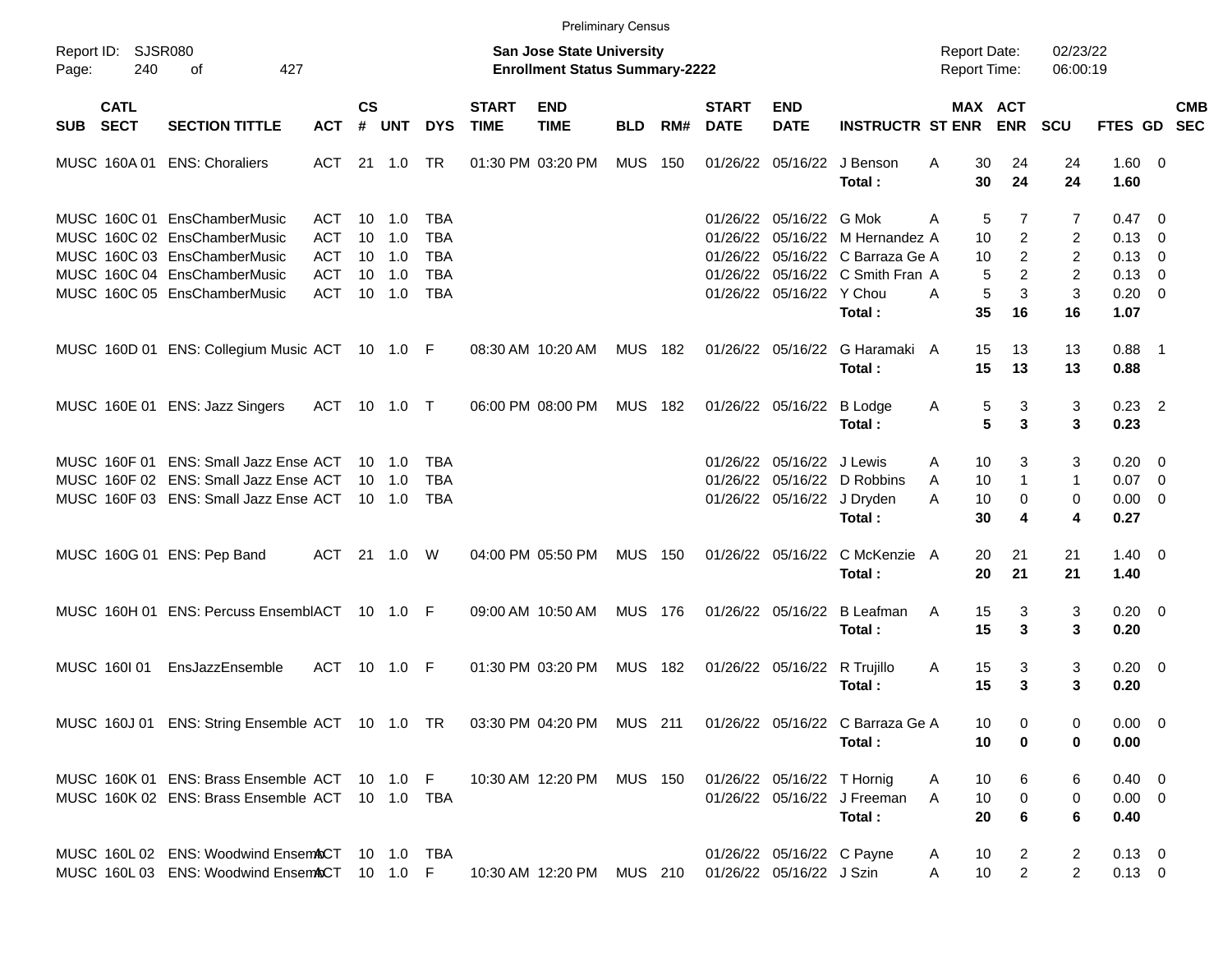|            |                            |                                                     |                          |               |               |                   |                             |                                                                    | <b>Preliminary Census</b> |     |                             |                                        |                                            |                                     |                                                           |                                  |                                       |            |
|------------|----------------------------|-----------------------------------------------------|--------------------------|---------------|---------------|-------------------|-----------------------------|--------------------------------------------------------------------|---------------------------|-----|-----------------------------|----------------------------------------|--------------------------------------------|-------------------------------------|-----------------------------------------------------------|----------------------------------|---------------------------------------|------------|
| Page:      | Report ID: SJSR080<br>241  | 427<br>οf                                           |                          |               |               |                   |                             | San Jose State University<br><b>Enrollment Status Summary-2222</b> |                           |     |                             |                                        |                                            | <b>Report Date:</b><br>Report Time: |                                                           | 02/23/22<br>06:00:19             |                                       |            |
| <b>SUB</b> | <b>CATL</b><br><b>SECT</b> | <b>SECTION TITTLE</b>                               | <b>ACT</b>               | $\mathsf{cs}$ | # UNT         | <b>DYS</b>        | <b>START</b><br><b>TIME</b> | <b>END</b><br><b>TIME</b>                                          | <b>BLD</b>                | RM# | <b>START</b><br><b>DATE</b> | <b>END</b><br><b>DATE</b>              | <b>INSTRUCTR ST ENR ENR</b>                |                                     | MAX ACT                                                   | <b>SCU</b>                       | FTES GD SEC                           | <b>CMB</b> |
|            |                            |                                                     |                          |               |               |                   |                             |                                                                    |                           |     |                             |                                        | Total:                                     | 20                                  | 4                                                         | 4                                | 0.27                                  |            |
|            |                            | MUSC 160M 01 ENS: Saxophone EnserACT 10 1.0 T       |                          |               |               |                   |                             | 07:00 PM 09:00 PM                                                  | <b>MUS 150</b>            |     |                             | 01/26/22 05/16/22                      | M Hernandez A<br>Total:                    | 10<br>10                            | 2<br>$\mathbf{2}$                                         | 2<br>$\mathbf{2}$                | $0.13 \quad 0$<br>0.13                |            |
|            |                            | MUSC 1600 01 Trombone Ensemble ACT 10 1.0 F         |                          |               |               |                   |                             | 08:30 AM 10:20 AM                                                  | <b>MUS 150</b>            |     |                             | 01/26/22 05/16/22 T Hornig             | Total:                                     | 10<br>Α<br>10                       | 5<br>5                                                    | 5<br>5                           | 0.33 0<br>0.33                        |            |
|            | MUSC 161 01                | REP: Styles Interp O ACT                            |                          |               | 09 1.0        | TBA               |                             |                                                                    |                           |     |                             |                                        | 01/26/22 05/16/22 S Snitkovska A<br>Total: | 15<br>15                            | $\overline{7}$<br>$\overline{7}$                          | $\overline{7}$<br>$\overline{7}$ | $0.50$ 2<br>0.50                      |            |
|            | MUSC 163 01                | REP: Styles Intrp Op ACT                            |                          |               | 09 1.0        | TBA               |                             |                                                                    |                           |     |                             |                                        | 01/26/22 05/16/22 S Snitkovska A<br>Total: | 15<br>15                            | 5<br>5                                                    | 5<br>5                           | $0.35$ 1<br>0.35                      |            |
|            | MUSC 164 01                | New Music Ensemble ACT 10 1.0                       |                          |               |               | W                 |                             | 02:00 PM 03:50 PM                                                  | <b>MUS 150</b>            |     |                             | 01/26/22 05/16/22                      | D Vickerman A<br>Total:                    | 15<br>15                            | 9<br>9                                                    | 9<br>9                           | $0.62$ 1<br>0.62                      |            |
|            | MUSC 168 01<br>MUSC 168 02 | Electro-Acoustic Mus<br>Electro-Acoustic Mus SEM 04 | SEM                      |               | 3.0<br>3.0    | W                 |                             | 03:30 PM 06:00 PM                                                  | MUS 226                   |     |                             | 01/26/22 05/16/22 C Luna               | Total:                                     | X.<br>Α<br>20<br>20                 | 0<br>0<br>6<br>6                                          | 0<br>18<br>18                    | $0.00 \t 0$<br>$1.20 \t 0$<br>1.20    |            |
|            |                            | MUSC 170A 01 Fund Sound Recordg SEM 04 3.0 M        |                          |               |               |                   |                             | 07:00 PM 09:30 PM                                                  | <b>MUS 124</b>            |     |                             |                                        | 01/26/22 05/16/22 Y Schwyter<br>Total:     | 25<br>A<br>25                       | 6<br>6                                                    | 18<br>18                         | $1.25$ 1<br>1.25                      |            |
|            |                            | MUSC 170C 01 Adv Sound Rec/Prod SEM 04 3.0          |                          |               |               | W                 |                             | 07:00 PM 09:30 PM                                                  | MUS 124                   |     |                             |                                        | 01/26/22 05/16/22 Y Schwyter<br>Total:     | 25<br>A<br>25                       | $\overline{7}$<br>$\overline{7}$                          | 21<br>21                         | $1.40 \ 0$<br>1.40                    |            |
|            | MUSC 180 01<br>MUSC 180 02 | <b>Indiv Studies</b><br><b>Indiv Studies</b>        | <b>SUP</b><br><b>SUP</b> | 78            | 1.0<br>78 1.0 | TBA<br><b>TBA</b> |                             |                                                                    |                           |     |                             | 01/26/22 05/16/22<br>01/26/22 05/16/22 | Total:                                     | Α<br>Α                              | 3<br>0<br>3<br>$\mathbf 0$<br>6<br>$\bf{0}$               | 0<br>0<br>0                      | $0.00 \quad 0$<br>$0.00 \t 0$<br>0.00 |            |
|            | MUSC 181 01<br>MUSC 181 02 | Concert Listening II<br>Concert Listening II        | <b>ACT</b><br><b>ACT</b> |               | 1.0<br>1.0    |                   |                             |                                                                    |                           |     |                             |                                        | Total:                                     | X<br>$\mathsf X$                    | 0<br>0<br>$\pmb{0}$<br>$\pmb{0}$<br>$\pmb{0}$<br>$\bf{0}$ | 0<br>$\pmb{0}$<br>0              | $0.00 \t 0$<br>$0.00 \t 0$<br>0.00    |            |
|            | MUSC 182 01                | Senior Project                                      | ACT                      |               | 10  1.0  TBA  |                   |                             |                                                                    |                           |     |                             | 01/26/22 05/16/22 A Cohen              | Total:                                     | $10$<br>Α<br>$10$                   | 24<br>24                                                  | 24<br>24                         | $1.60 \t 0$<br>1.60                   |            |
|            |                            | MUSC 185A 01 Music for Children                     | <b>SEM</b>               |               | 3.0           |                   |                             |                                                                    |                           |     |                             |                                        |                                            | X                                   | $\pmb{0}$<br>$\mathbf 0$                                  | $\mathbf 0$                      | $0.00 \t 0$                           |            |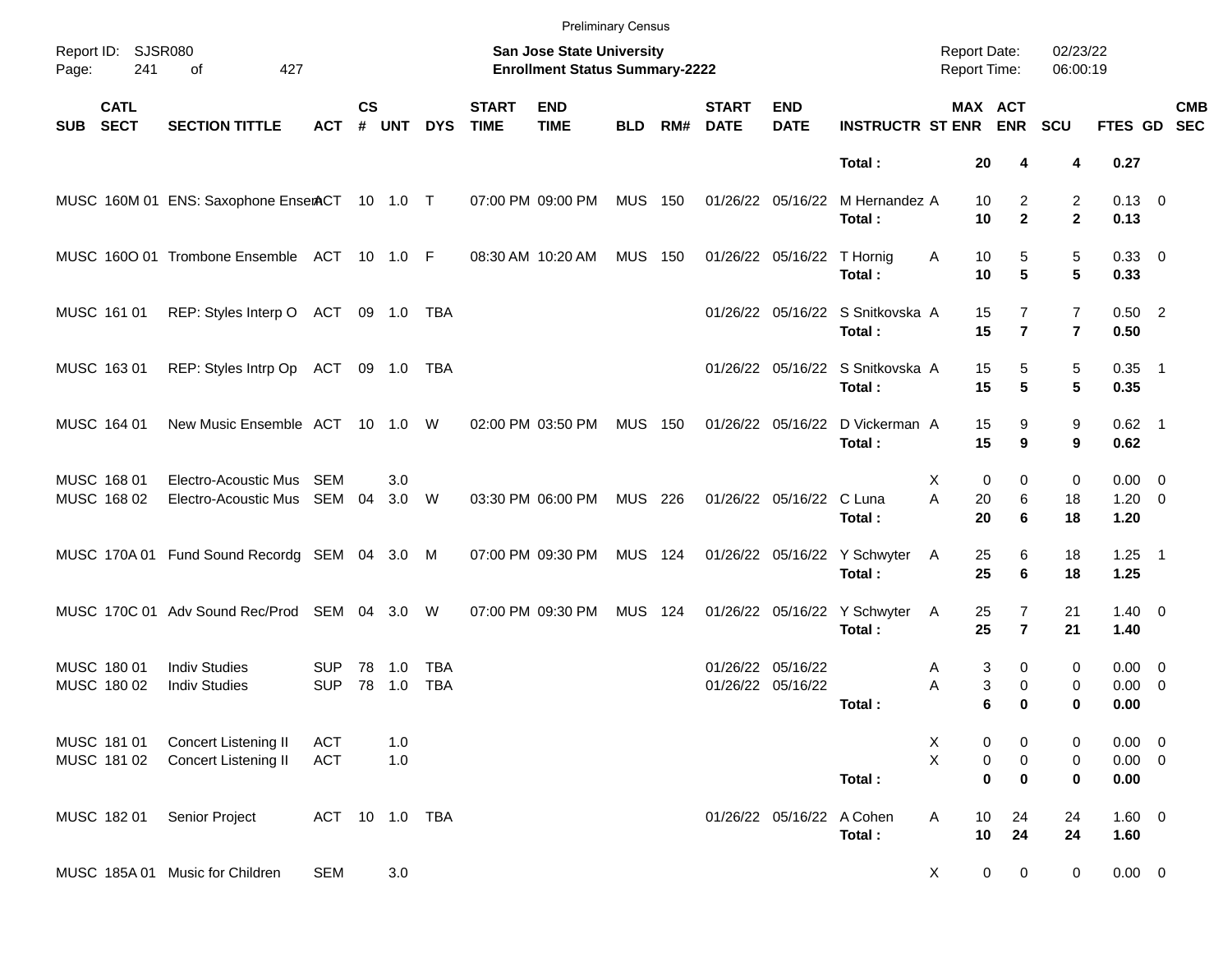| Report ID:<br><b>SJSR080</b><br>02/23/22<br><b>San Jose State University</b><br><b>Report Date:</b><br>242<br>427<br><b>Enrollment Status Summary-2222</b><br>Report Time:<br>06:00:19<br>οf<br>Page:<br><b>CS</b><br><b>CATL</b><br><b>START</b><br><b>END</b><br><b>START</b><br><b>END</b><br>MAX ACT<br><b>CMB</b><br><b>SECT</b><br>#<br><b>DATE</b><br><b>ENR</b><br>FTES GD SEC<br><b>SECTION TITTLE</b><br><b>UNT</b><br><b>DYS</b><br><b>TIME</b><br><b>TIME</b><br><b>BLD</b><br>RM#<br><b>DATE</b><br><b>INSTRUCTR ST ENR</b><br><b>SCU</b><br><b>SUB</b><br><b>ACT</b><br>SEM 04 3.0<br>04:45 PM 07:15 PM<br>MUS 250<br>01/26/22 05/16/22<br>2.80 0<br>MUSC 185A 02 Music for Children<br>M<br>K Ireland D'<br>40<br>14<br>42<br>A<br>40<br>Total:<br>14<br>42<br>2.80<br>01/26/22 05/16/22 A Cohen<br>1<br>$0.07$ 0<br>MUSC 190A 01 Honors Project<br><b>SUP</b><br>TBA<br><b>ON</b><br>LINE<br>Α<br>1<br>1<br>1<br>$\mathbf{1}$<br>Total:<br>1<br>0.07<br>$\overline{c}$<br>01/26/22 05/16/22 A Cohen<br>$0.13 \quad 0$<br>MUSC 190B 01 Honors Project<br><b>SUP</b><br>TBA<br>3<br>A<br>3<br>$\mathbf{2}$<br>$\mathbf{1}$<br>0.13<br>Total:<br>MUSC 201 01<br>04:00 PM 06:30 PM<br><b>MUS 108</b><br>$1.75$ 7<br>Sem in Mus Hist<br>SEM 05 3.0<br>W<br>01/26/22 05/16/22 D Hollinger<br>19<br>7<br>21<br>A<br>$\overline{7}$<br>19<br>21<br>1.75<br>Total:<br>SEM 05 3.0 M<br>04:00 PM 06:30 PM<br><b>MUS 108</b><br>01/26/22 05/16/22 C Luna<br>15<br>16<br>4.00 16<br>MUSC 202 01<br>Sem Mus Sys Thry<br>Α<br>48<br>15<br>16<br>Total:<br>48<br>4.00<br>MUSC 222 01<br><b>TBA</b><br>01/26/22 05/16/22 C Luna<br>$0.00 \t 0$<br>Sp Top Mus<br>SEM<br>05<br>1.0<br>3<br>0<br>0<br>A<br>3<br>$\mathbf 0$<br>MUSC 222 02<br><b>SEM</b><br>05<br>2.0<br><b>TBA</b><br>01/26/22 05/16/22<br>$0.00 \t 0$<br>Sp Top Mus<br>Α<br>0<br>3<br>$\mathbf{1}$<br>SEM<br>05 3.0<br><b>TBA</b><br>01/26/22 05/16/22 C Luna<br>Α<br>1<br>0.25<br>MUSC 222 03<br>Sp Top Mus<br>$\overline{\phantom{1}}$<br>9<br>$\mathbf{1}$<br>Total:<br>1<br>0.25<br>MUSC 224 01<br>2.0<br>05/16/22 C Barraza Ge A<br>2<br>$0.17$ 1<br><b>Supv Grad Studies</b><br><b>SUP</b><br>78<br><b>TBA</b><br>01/26/22<br>3<br>1<br>2.0<br>3<br>$\overline{c}$<br>MUSC 224 02<br><b>Supv Grad Studies</b><br><b>SUP</b><br>78<br><b>TBA</b><br>05/16/22 D Behroozi<br>$0.33$ 2<br>01/26/22<br>4<br>A<br>2.0<br>3<br>MUSC 224 03<br><b>Supv Grad Studies</b><br><b>SUP</b><br>78<br><b>TBA</b><br>01/26/22 05/16/22 C Bengochea A<br>$\mathbf{1}$<br>2<br>$0.17$ 1<br>2.0<br>MUSC 224 04<br><b>Supv Grad Studies</b><br><b>SUP</b><br>78<br><b>TBA</b><br>01/26/22 05/16/22 S Bengochea A<br>3<br>1<br>2<br>$0.17$ 1<br>2.0<br>MUSC 224 05<br><b>SUP</b><br>78<br><b>TBA</b><br>01/26/22<br>05/16/22 J Benson<br>10<br>5<br>0.83, 5<br><b>Supv Grad Studies</b><br>10<br>A<br>MUSC 224 06<br><b>SUP</b><br>78<br>2.0<br><b>TBA</b><br>05/16/22 J Freeman<br>3<br>$\mathbf{1}$<br>2<br>$0.17$ 1<br><b>Supv Grad Studies</b><br>01/26/22<br>A<br>2.0<br>3<br>MUSC 224 07<br><b>SUP</b><br>78<br><b>TBA</b><br>01/26/22<br>05/16/22 P Furman<br>2<br>$0.17$ 1<br><b>Supv Grad Studies</b><br>Α<br>1<br>3<br>MUSC 224 08<br><b>SUP</b><br>78<br>2.0<br><b>TBA</b><br>01/26/22<br>05/16/22 G Haramaki A<br>0<br>0<br>$0.00 \t 0$<br><b>Supv Grad Studies</b><br><b>Supv Grad Studies</b><br><b>SUP</b><br>78<br>2.0<br><b>TBA</b><br>05/16/22 M Hernandez A<br>3<br>$\mathbf{1}$<br>2<br>0.17<br>MUSC 224 09<br>01/26/22<br>$\overline{\phantom{1}}$<br>3<br>$\overline{c}$<br><b>SUP</b><br>78 2.0<br><b>TBA</b><br>4<br>0.33<br>$\overline{\phantom{0}}$<br>MUSC 224 10<br><b>Supv Grad Studies</b><br>01/26/22 05/16/22 D Hollinger<br>A<br>MUSC 224 11<br><b>Supv Grad Studies</b><br><b>SUP</b><br>78<br>2.0<br><b>TBA</b><br>01/26/22 05/16/22 B Leafman<br>3<br>2<br>$0.17$ 1<br>A<br>MUSC 224 12<br>2.0<br>01/26/22 05/16/22 F Levy<br>3<br><b>Supv Grad Studies</b><br><b>SUP</b><br>78<br>TBA<br>2<br>$0.17$ 1<br>Α<br>MUSC 224 13<br><b>SUP</b><br>78 2.0<br><b>TBA</b><br>01/26/22 05/16/22 A Lington<br>3<br>2<br>$0.17$ 1<br><b>Supv Grad Studies</b><br>Α<br>MUSC 224 14<br><b>SUP</b><br>78 2.0<br>01/26/22 05/16/22 G Mok<br>4<br>$0.17$ 1<br><b>Supv Grad Studies</b><br>TBA<br>2<br>Α<br>MUSC 224 15<br>Supv Grad Studies<br><b>SUP</b><br>78 2.0<br><b>TBA</b><br>01/26/22 05/16/22 D Robbins<br>3<br>$0.50$ 3<br>3<br>6<br>Α<br>MUSC 224 16<br>Supv Grad Studies<br><b>SUP</b><br>78 2.0<br>01/26/22 05/16/22 C Smith Fran A<br>3<br>$0.17$ 1<br>TBA<br>2<br>MUSC 224 17<br><b>Supv Grad Studies</b><br><b>SUP</b><br>78 2.0<br>01/26/22 05/16/22 J Smucker<br>3<br>$0.00 \t 0$<br>TBA<br>0<br>A<br>0<br>MUSC 224 18<br><b>SUP</b><br>01/26/22 05/16/22 D Vickerman A<br>3<br>$0.33$ 2<br><b>Supv Grad Studies</b><br>78 2.0<br>TBA<br>2<br>4<br>62 |  |  |  |  | <b>Preliminary Census</b> |  |        |    |    |      |  |
|--------------------------------------------------------------------------------------------------------------------------------------------------------------------------------------------------------------------------------------------------------------------------------------------------------------------------------------------------------------------------------------------------------------------------------------------------------------------------------------------------------------------------------------------------------------------------------------------------------------------------------------------------------------------------------------------------------------------------------------------------------------------------------------------------------------------------------------------------------------------------------------------------------------------------------------------------------------------------------------------------------------------------------------------------------------------------------------------------------------------------------------------------------------------------------------------------------------------------------------------------------------------------------------------------------------------------------------------------------------------------------------------------------------------------------------------------------------------------------------------------------------------------------------------------------------------------------------------------------------------------------------------------------------------------------------------------------------------------------------------------------------------------------------------------------------------------------------------------------------------------------------------------------------------------------------------------------------------------------------------------------------------------------------------------------------------------------------------------------------------------------------------------------------------------------------------------------------------------------------------------------------------------------------------------------------------------------------------------------------------------------------------------------------------------------------------------------------------------------------------------------------------------------------------------------------------------------------------------------------------------------------------------------------------------------------------------------------------------------------------------------------------------------------------------------------------------------------------------------------------------------------------------------------------------------------------------------------------------------------------------------------------------------------------------------------------------------------------------------------------------------------------------------------------------------------------------------------------------------------------------------------------------------------------------------------------------------------------------------------------------------------------------------------------------------------------------------------------------------------------------------------------------------------------------------------------------------------------------------------------------------------------------------------------------------------------------------------------------------------------------------------------------------------------------------------------------------------------------------------------------------------------------------------------------------------------------------------------------------------------------------------------------------------------------------------------------------------------------------------------------------------------------------------------------------------------------------------------------------------------------------------------------------------------------------------------------------------------------------------------------------------------------------------------------------------------------------------------------------------------------------------------------------------------------------------------------------------------------------------------------------------------------------------------------------------------------------------------------------------------------------------------------------------------------------------------------------------------|--|--|--|--|---------------------------|--|--------|----|----|------|--|
|                                                                                                                                                                                                                                                                                                                                                                                                                                                                                                                                                                                                                                                                                                                                                                                                                                                                                                                                                                                                                                                                                                                                                                                                                                                                                                                                                                                                                                                                                                                                                                                                                                                                                                                                                                                                                                                                                                                                                                                                                                                                                                                                                                                                                                                                                                                                                                                                                                                                                                                                                                                                                                                                                                                                                                                                                                                                                                                                                                                                                                                                                                                                                                                                                                                                                                                                                                                                                                                                                                                                                                                                                                                                                                                                                                                                                                                                                                                                                                                                                                                                                                                                                                                                                                                                                                                                                                                                                                                                                                                                                                                                                                                                                                                                                                                                                                            |  |  |  |  |                           |  |        |    |    |      |  |
|                                                                                                                                                                                                                                                                                                                                                                                                                                                                                                                                                                                                                                                                                                                                                                                                                                                                                                                                                                                                                                                                                                                                                                                                                                                                                                                                                                                                                                                                                                                                                                                                                                                                                                                                                                                                                                                                                                                                                                                                                                                                                                                                                                                                                                                                                                                                                                                                                                                                                                                                                                                                                                                                                                                                                                                                                                                                                                                                                                                                                                                                                                                                                                                                                                                                                                                                                                                                                                                                                                                                                                                                                                                                                                                                                                                                                                                                                                                                                                                                                                                                                                                                                                                                                                                                                                                                                                                                                                                                                                                                                                                                                                                                                                                                                                                                                                            |  |  |  |  |                           |  |        |    |    |      |  |
|                                                                                                                                                                                                                                                                                                                                                                                                                                                                                                                                                                                                                                                                                                                                                                                                                                                                                                                                                                                                                                                                                                                                                                                                                                                                                                                                                                                                                                                                                                                                                                                                                                                                                                                                                                                                                                                                                                                                                                                                                                                                                                                                                                                                                                                                                                                                                                                                                                                                                                                                                                                                                                                                                                                                                                                                                                                                                                                                                                                                                                                                                                                                                                                                                                                                                                                                                                                                                                                                                                                                                                                                                                                                                                                                                                                                                                                                                                                                                                                                                                                                                                                                                                                                                                                                                                                                                                                                                                                                                                                                                                                                                                                                                                                                                                                                                                            |  |  |  |  |                           |  |        |    |    |      |  |
|                                                                                                                                                                                                                                                                                                                                                                                                                                                                                                                                                                                                                                                                                                                                                                                                                                                                                                                                                                                                                                                                                                                                                                                                                                                                                                                                                                                                                                                                                                                                                                                                                                                                                                                                                                                                                                                                                                                                                                                                                                                                                                                                                                                                                                                                                                                                                                                                                                                                                                                                                                                                                                                                                                                                                                                                                                                                                                                                                                                                                                                                                                                                                                                                                                                                                                                                                                                                                                                                                                                                                                                                                                                                                                                                                                                                                                                                                                                                                                                                                                                                                                                                                                                                                                                                                                                                                                                                                                                                                                                                                                                                                                                                                                                                                                                                                                            |  |  |  |  |                           |  |        |    |    |      |  |
|                                                                                                                                                                                                                                                                                                                                                                                                                                                                                                                                                                                                                                                                                                                                                                                                                                                                                                                                                                                                                                                                                                                                                                                                                                                                                                                                                                                                                                                                                                                                                                                                                                                                                                                                                                                                                                                                                                                                                                                                                                                                                                                                                                                                                                                                                                                                                                                                                                                                                                                                                                                                                                                                                                                                                                                                                                                                                                                                                                                                                                                                                                                                                                                                                                                                                                                                                                                                                                                                                                                                                                                                                                                                                                                                                                                                                                                                                                                                                                                                                                                                                                                                                                                                                                                                                                                                                                                                                                                                                                                                                                                                                                                                                                                                                                                                                                            |  |  |  |  |                           |  |        |    |    |      |  |
|                                                                                                                                                                                                                                                                                                                                                                                                                                                                                                                                                                                                                                                                                                                                                                                                                                                                                                                                                                                                                                                                                                                                                                                                                                                                                                                                                                                                                                                                                                                                                                                                                                                                                                                                                                                                                                                                                                                                                                                                                                                                                                                                                                                                                                                                                                                                                                                                                                                                                                                                                                                                                                                                                                                                                                                                                                                                                                                                                                                                                                                                                                                                                                                                                                                                                                                                                                                                                                                                                                                                                                                                                                                                                                                                                                                                                                                                                                                                                                                                                                                                                                                                                                                                                                                                                                                                                                                                                                                                                                                                                                                                                                                                                                                                                                                                                                            |  |  |  |  |                           |  |        |    |    |      |  |
|                                                                                                                                                                                                                                                                                                                                                                                                                                                                                                                                                                                                                                                                                                                                                                                                                                                                                                                                                                                                                                                                                                                                                                                                                                                                                                                                                                                                                                                                                                                                                                                                                                                                                                                                                                                                                                                                                                                                                                                                                                                                                                                                                                                                                                                                                                                                                                                                                                                                                                                                                                                                                                                                                                                                                                                                                                                                                                                                                                                                                                                                                                                                                                                                                                                                                                                                                                                                                                                                                                                                                                                                                                                                                                                                                                                                                                                                                                                                                                                                                                                                                                                                                                                                                                                                                                                                                                                                                                                                                                                                                                                                                                                                                                                                                                                                                                            |  |  |  |  |                           |  |        |    |    |      |  |
|                                                                                                                                                                                                                                                                                                                                                                                                                                                                                                                                                                                                                                                                                                                                                                                                                                                                                                                                                                                                                                                                                                                                                                                                                                                                                                                                                                                                                                                                                                                                                                                                                                                                                                                                                                                                                                                                                                                                                                                                                                                                                                                                                                                                                                                                                                                                                                                                                                                                                                                                                                                                                                                                                                                                                                                                                                                                                                                                                                                                                                                                                                                                                                                                                                                                                                                                                                                                                                                                                                                                                                                                                                                                                                                                                                                                                                                                                                                                                                                                                                                                                                                                                                                                                                                                                                                                                                                                                                                                                                                                                                                                                                                                                                                                                                                                                                            |  |  |  |  |                           |  |        |    |    |      |  |
|                                                                                                                                                                                                                                                                                                                                                                                                                                                                                                                                                                                                                                                                                                                                                                                                                                                                                                                                                                                                                                                                                                                                                                                                                                                                                                                                                                                                                                                                                                                                                                                                                                                                                                                                                                                                                                                                                                                                                                                                                                                                                                                                                                                                                                                                                                                                                                                                                                                                                                                                                                                                                                                                                                                                                                                                                                                                                                                                                                                                                                                                                                                                                                                                                                                                                                                                                                                                                                                                                                                                                                                                                                                                                                                                                                                                                                                                                                                                                                                                                                                                                                                                                                                                                                                                                                                                                                                                                                                                                                                                                                                                                                                                                                                                                                                                                                            |  |  |  |  |                           |  |        |    |    |      |  |
|                                                                                                                                                                                                                                                                                                                                                                                                                                                                                                                                                                                                                                                                                                                                                                                                                                                                                                                                                                                                                                                                                                                                                                                                                                                                                                                                                                                                                                                                                                                                                                                                                                                                                                                                                                                                                                                                                                                                                                                                                                                                                                                                                                                                                                                                                                                                                                                                                                                                                                                                                                                                                                                                                                                                                                                                                                                                                                                                                                                                                                                                                                                                                                                                                                                                                                                                                                                                                                                                                                                                                                                                                                                                                                                                                                                                                                                                                                                                                                                                                                                                                                                                                                                                                                                                                                                                                                                                                                                                                                                                                                                                                                                                                                                                                                                                                                            |  |  |  |  |                           |  |        |    |    |      |  |
|                                                                                                                                                                                                                                                                                                                                                                                                                                                                                                                                                                                                                                                                                                                                                                                                                                                                                                                                                                                                                                                                                                                                                                                                                                                                                                                                                                                                                                                                                                                                                                                                                                                                                                                                                                                                                                                                                                                                                                                                                                                                                                                                                                                                                                                                                                                                                                                                                                                                                                                                                                                                                                                                                                                                                                                                                                                                                                                                                                                                                                                                                                                                                                                                                                                                                                                                                                                                                                                                                                                                                                                                                                                                                                                                                                                                                                                                                                                                                                                                                                                                                                                                                                                                                                                                                                                                                                                                                                                                                                                                                                                                                                                                                                                                                                                                                                            |  |  |  |  |                           |  |        |    |    |      |  |
|                                                                                                                                                                                                                                                                                                                                                                                                                                                                                                                                                                                                                                                                                                                                                                                                                                                                                                                                                                                                                                                                                                                                                                                                                                                                                                                                                                                                                                                                                                                                                                                                                                                                                                                                                                                                                                                                                                                                                                                                                                                                                                                                                                                                                                                                                                                                                                                                                                                                                                                                                                                                                                                                                                                                                                                                                                                                                                                                                                                                                                                                                                                                                                                                                                                                                                                                                                                                                                                                                                                                                                                                                                                                                                                                                                                                                                                                                                                                                                                                                                                                                                                                                                                                                                                                                                                                                                                                                                                                                                                                                                                                                                                                                                                                                                                                                                            |  |  |  |  |                           |  |        |    |    |      |  |
|                                                                                                                                                                                                                                                                                                                                                                                                                                                                                                                                                                                                                                                                                                                                                                                                                                                                                                                                                                                                                                                                                                                                                                                                                                                                                                                                                                                                                                                                                                                                                                                                                                                                                                                                                                                                                                                                                                                                                                                                                                                                                                                                                                                                                                                                                                                                                                                                                                                                                                                                                                                                                                                                                                                                                                                                                                                                                                                                                                                                                                                                                                                                                                                                                                                                                                                                                                                                                                                                                                                                                                                                                                                                                                                                                                                                                                                                                                                                                                                                                                                                                                                                                                                                                                                                                                                                                                                                                                                                                                                                                                                                                                                                                                                                                                                                                                            |  |  |  |  |                           |  |        |    |    |      |  |
|                                                                                                                                                                                                                                                                                                                                                                                                                                                                                                                                                                                                                                                                                                                                                                                                                                                                                                                                                                                                                                                                                                                                                                                                                                                                                                                                                                                                                                                                                                                                                                                                                                                                                                                                                                                                                                                                                                                                                                                                                                                                                                                                                                                                                                                                                                                                                                                                                                                                                                                                                                                                                                                                                                                                                                                                                                                                                                                                                                                                                                                                                                                                                                                                                                                                                                                                                                                                                                                                                                                                                                                                                                                                                                                                                                                                                                                                                                                                                                                                                                                                                                                                                                                                                                                                                                                                                                                                                                                                                                                                                                                                                                                                                                                                                                                                                                            |  |  |  |  |                           |  |        |    |    |      |  |
|                                                                                                                                                                                                                                                                                                                                                                                                                                                                                                                                                                                                                                                                                                                                                                                                                                                                                                                                                                                                                                                                                                                                                                                                                                                                                                                                                                                                                                                                                                                                                                                                                                                                                                                                                                                                                                                                                                                                                                                                                                                                                                                                                                                                                                                                                                                                                                                                                                                                                                                                                                                                                                                                                                                                                                                                                                                                                                                                                                                                                                                                                                                                                                                                                                                                                                                                                                                                                                                                                                                                                                                                                                                                                                                                                                                                                                                                                                                                                                                                                                                                                                                                                                                                                                                                                                                                                                                                                                                                                                                                                                                                                                                                                                                                                                                                                                            |  |  |  |  |                           |  |        |    |    |      |  |
|                                                                                                                                                                                                                                                                                                                                                                                                                                                                                                                                                                                                                                                                                                                                                                                                                                                                                                                                                                                                                                                                                                                                                                                                                                                                                                                                                                                                                                                                                                                                                                                                                                                                                                                                                                                                                                                                                                                                                                                                                                                                                                                                                                                                                                                                                                                                                                                                                                                                                                                                                                                                                                                                                                                                                                                                                                                                                                                                                                                                                                                                                                                                                                                                                                                                                                                                                                                                                                                                                                                                                                                                                                                                                                                                                                                                                                                                                                                                                                                                                                                                                                                                                                                                                                                                                                                                                                                                                                                                                                                                                                                                                                                                                                                                                                                                                                            |  |  |  |  |                           |  |        |    |    |      |  |
|                                                                                                                                                                                                                                                                                                                                                                                                                                                                                                                                                                                                                                                                                                                                                                                                                                                                                                                                                                                                                                                                                                                                                                                                                                                                                                                                                                                                                                                                                                                                                                                                                                                                                                                                                                                                                                                                                                                                                                                                                                                                                                                                                                                                                                                                                                                                                                                                                                                                                                                                                                                                                                                                                                                                                                                                                                                                                                                                                                                                                                                                                                                                                                                                                                                                                                                                                                                                                                                                                                                                                                                                                                                                                                                                                                                                                                                                                                                                                                                                                                                                                                                                                                                                                                                                                                                                                                                                                                                                                                                                                                                                                                                                                                                                                                                                                                            |  |  |  |  |                           |  |        |    |    |      |  |
|                                                                                                                                                                                                                                                                                                                                                                                                                                                                                                                                                                                                                                                                                                                                                                                                                                                                                                                                                                                                                                                                                                                                                                                                                                                                                                                                                                                                                                                                                                                                                                                                                                                                                                                                                                                                                                                                                                                                                                                                                                                                                                                                                                                                                                                                                                                                                                                                                                                                                                                                                                                                                                                                                                                                                                                                                                                                                                                                                                                                                                                                                                                                                                                                                                                                                                                                                                                                                                                                                                                                                                                                                                                                                                                                                                                                                                                                                                                                                                                                                                                                                                                                                                                                                                                                                                                                                                                                                                                                                                                                                                                                                                                                                                                                                                                                                                            |  |  |  |  |                           |  |        |    |    |      |  |
|                                                                                                                                                                                                                                                                                                                                                                                                                                                                                                                                                                                                                                                                                                                                                                                                                                                                                                                                                                                                                                                                                                                                                                                                                                                                                                                                                                                                                                                                                                                                                                                                                                                                                                                                                                                                                                                                                                                                                                                                                                                                                                                                                                                                                                                                                                                                                                                                                                                                                                                                                                                                                                                                                                                                                                                                                                                                                                                                                                                                                                                                                                                                                                                                                                                                                                                                                                                                                                                                                                                                                                                                                                                                                                                                                                                                                                                                                                                                                                                                                                                                                                                                                                                                                                                                                                                                                                                                                                                                                                                                                                                                                                                                                                                                                                                                                                            |  |  |  |  |                           |  |        |    |    |      |  |
|                                                                                                                                                                                                                                                                                                                                                                                                                                                                                                                                                                                                                                                                                                                                                                                                                                                                                                                                                                                                                                                                                                                                                                                                                                                                                                                                                                                                                                                                                                                                                                                                                                                                                                                                                                                                                                                                                                                                                                                                                                                                                                                                                                                                                                                                                                                                                                                                                                                                                                                                                                                                                                                                                                                                                                                                                                                                                                                                                                                                                                                                                                                                                                                                                                                                                                                                                                                                                                                                                                                                                                                                                                                                                                                                                                                                                                                                                                                                                                                                                                                                                                                                                                                                                                                                                                                                                                                                                                                                                                                                                                                                                                                                                                                                                                                                                                            |  |  |  |  |                           |  |        |    |    |      |  |
|                                                                                                                                                                                                                                                                                                                                                                                                                                                                                                                                                                                                                                                                                                                                                                                                                                                                                                                                                                                                                                                                                                                                                                                                                                                                                                                                                                                                                                                                                                                                                                                                                                                                                                                                                                                                                                                                                                                                                                                                                                                                                                                                                                                                                                                                                                                                                                                                                                                                                                                                                                                                                                                                                                                                                                                                                                                                                                                                                                                                                                                                                                                                                                                                                                                                                                                                                                                                                                                                                                                                                                                                                                                                                                                                                                                                                                                                                                                                                                                                                                                                                                                                                                                                                                                                                                                                                                                                                                                                                                                                                                                                                                                                                                                                                                                                                                            |  |  |  |  |                           |  |        |    |    |      |  |
|                                                                                                                                                                                                                                                                                                                                                                                                                                                                                                                                                                                                                                                                                                                                                                                                                                                                                                                                                                                                                                                                                                                                                                                                                                                                                                                                                                                                                                                                                                                                                                                                                                                                                                                                                                                                                                                                                                                                                                                                                                                                                                                                                                                                                                                                                                                                                                                                                                                                                                                                                                                                                                                                                                                                                                                                                                                                                                                                                                                                                                                                                                                                                                                                                                                                                                                                                                                                                                                                                                                                                                                                                                                                                                                                                                                                                                                                                                                                                                                                                                                                                                                                                                                                                                                                                                                                                                                                                                                                                                                                                                                                                                                                                                                                                                                                                                            |  |  |  |  |                           |  |        |    |    |      |  |
|                                                                                                                                                                                                                                                                                                                                                                                                                                                                                                                                                                                                                                                                                                                                                                                                                                                                                                                                                                                                                                                                                                                                                                                                                                                                                                                                                                                                                                                                                                                                                                                                                                                                                                                                                                                                                                                                                                                                                                                                                                                                                                                                                                                                                                                                                                                                                                                                                                                                                                                                                                                                                                                                                                                                                                                                                                                                                                                                                                                                                                                                                                                                                                                                                                                                                                                                                                                                                                                                                                                                                                                                                                                                                                                                                                                                                                                                                                                                                                                                                                                                                                                                                                                                                                                                                                                                                                                                                                                                                                                                                                                                                                                                                                                                                                                                                                            |  |  |  |  |                           |  |        |    |    |      |  |
|                                                                                                                                                                                                                                                                                                                                                                                                                                                                                                                                                                                                                                                                                                                                                                                                                                                                                                                                                                                                                                                                                                                                                                                                                                                                                                                                                                                                                                                                                                                                                                                                                                                                                                                                                                                                                                                                                                                                                                                                                                                                                                                                                                                                                                                                                                                                                                                                                                                                                                                                                                                                                                                                                                                                                                                                                                                                                                                                                                                                                                                                                                                                                                                                                                                                                                                                                                                                                                                                                                                                                                                                                                                                                                                                                                                                                                                                                                                                                                                                                                                                                                                                                                                                                                                                                                                                                                                                                                                                                                                                                                                                                                                                                                                                                                                                                                            |  |  |  |  |                           |  |        |    |    |      |  |
|                                                                                                                                                                                                                                                                                                                                                                                                                                                                                                                                                                                                                                                                                                                                                                                                                                                                                                                                                                                                                                                                                                                                                                                                                                                                                                                                                                                                                                                                                                                                                                                                                                                                                                                                                                                                                                                                                                                                                                                                                                                                                                                                                                                                                                                                                                                                                                                                                                                                                                                                                                                                                                                                                                                                                                                                                                                                                                                                                                                                                                                                                                                                                                                                                                                                                                                                                                                                                                                                                                                                                                                                                                                                                                                                                                                                                                                                                                                                                                                                                                                                                                                                                                                                                                                                                                                                                                                                                                                                                                                                                                                                                                                                                                                                                                                                                                            |  |  |  |  |                           |  |        |    |    |      |  |
|                                                                                                                                                                                                                                                                                                                                                                                                                                                                                                                                                                                                                                                                                                                                                                                                                                                                                                                                                                                                                                                                                                                                                                                                                                                                                                                                                                                                                                                                                                                                                                                                                                                                                                                                                                                                                                                                                                                                                                                                                                                                                                                                                                                                                                                                                                                                                                                                                                                                                                                                                                                                                                                                                                                                                                                                                                                                                                                                                                                                                                                                                                                                                                                                                                                                                                                                                                                                                                                                                                                                                                                                                                                                                                                                                                                                                                                                                                                                                                                                                                                                                                                                                                                                                                                                                                                                                                                                                                                                                                                                                                                                                                                                                                                                                                                                                                            |  |  |  |  |                           |  |        |    |    |      |  |
|                                                                                                                                                                                                                                                                                                                                                                                                                                                                                                                                                                                                                                                                                                                                                                                                                                                                                                                                                                                                                                                                                                                                                                                                                                                                                                                                                                                                                                                                                                                                                                                                                                                                                                                                                                                                                                                                                                                                                                                                                                                                                                                                                                                                                                                                                                                                                                                                                                                                                                                                                                                                                                                                                                                                                                                                                                                                                                                                                                                                                                                                                                                                                                                                                                                                                                                                                                                                                                                                                                                                                                                                                                                                                                                                                                                                                                                                                                                                                                                                                                                                                                                                                                                                                                                                                                                                                                                                                                                                                                                                                                                                                                                                                                                                                                                                                                            |  |  |  |  |                           |  | Total: | 25 | 50 | 4.17 |  |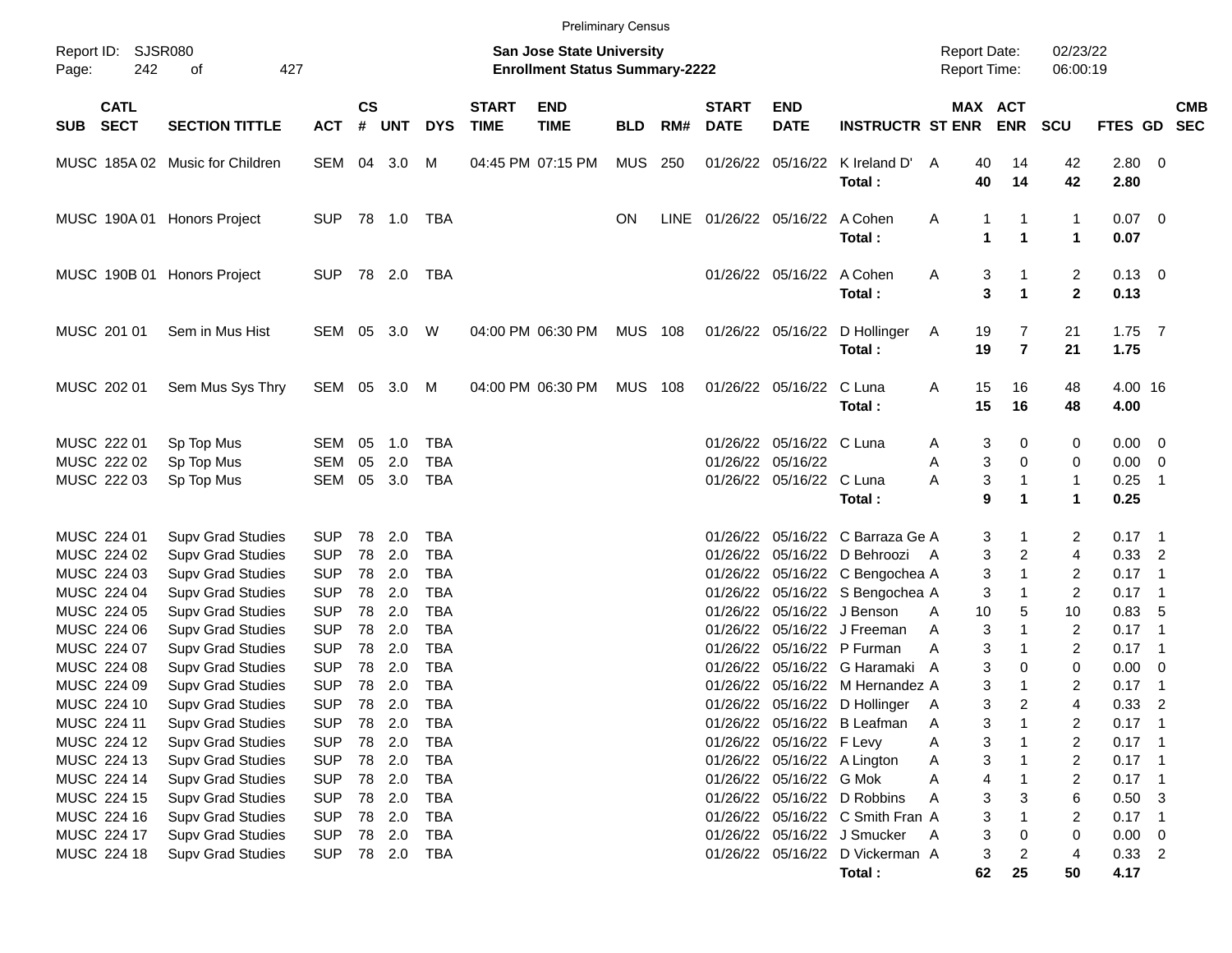|                                                          |                                                                 |                                                      |                      |                          |                                                      |                             | <b>Preliminary Census</b>                                                 |                                  |     |                             |                                               |                                                                                                                                              |                                     |                                               |                                             |                                      |                                                                   |            |
|----------------------------------------------------------|-----------------------------------------------------------------|------------------------------------------------------|----------------------|--------------------------|------------------------------------------------------|-----------------------------|---------------------------------------------------------------------------|----------------------------------|-----|-----------------------------|-----------------------------------------------|----------------------------------------------------------------------------------------------------------------------------------------------|-------------------------------------|-----------------------------------------------|---------------------------------------------|--------------------------------------|-------------------------------------------------------------------|------------|
| Report ID: SJSR080<br>Page:                              | 243<br>427<br>of                                                |                                                      |                      |                          |                                                      |                             | <b>San Jose State University</b><br><b>Enrollment Status Summary-2222</b> |                                  |     |                             |                                               |                                                                                                                                              | <b>Report Date:</b><br>Report Time: |                                               | 02/23/22<br>06:00:19                        |                                      |                                                                   |            |
| <b>CATL</b><br>SUB SECT                                  | <b>SECTION TITTLE</b>                                           | ACT                                                  | <b>CS</b><br>#       | <b>UNT</b>               | <b>DYS</b>                                           | <b>START</b><br><b>TIME</b> | <b>END</b><br><b>TIME</b>                                                 | <b>BLD</b>                       | RM# | <b>START</b><br><b>DATE</b> | <b>END</b><br><b>DATE</b>                     | <b>INSTRUCTR ST ENR ENR</b>                                                                                                                  | <b>MAX ACT</b>                      |                                               | <b>SCU</b>                                  | FTES GD SEC                          |                                                                   | <b>CMB</b> |
| MUSC 230 01<br>MUSC 230 02                               | GrdPianoSec<br>GrdPianoSec                                      | <b>SUP</b><br><b>SUP</b>                             | 36                   | 1.0<br>36 1.0            | <b>TBA</b><br><b>TBA</b>                             |                             |                                                                           |                                  |     |                             | 01/26/22 05/16/22 G Mok<br>01/26/22 05/16/22  | N Sultanov<br>Total:                                                                                                                         | A<br>3<br>3<br>A<br>6               | 0<br>0<br>0                                   | 0<br>$\mathbf 0$<br>$\bf{0}$                | 0.00<br>0.00<br>0.00                 | - 0<br>$\overline{0}$                                             |            |
| MUSC 232 01                                              | Adv Fld Exp                                                     | <b>SUP</b>                                           |                      | 78 1.0                   | TBA                                                  |                             |                                                                           |                                  |     |                             |                                               | 01/26/22 05/16/22 J Benson<br>Total:                                                                                                         | A<br>3<br>3                         | $\overline{2}$<br>$\mathbf{2}$                | $\overline{2}$<br>$\overline{2}$            | $0.17$ 2<br>0.17                     |                                                                   |            |
| MUSC 233 01<br>MUSC 233 02<br>MUSC 233 03<br>MUSC 233 04 | GrdVoiceSec<br><b>GrdVoiceSec</b><br>GrdVoiceSec<br>GrdVoiceSec | <b>SUP</b><br><b>SUP</b><br><b>SUP</b><br><b>SUP</b> | 36<br>36<br>36<br>36 | 1.0<br>1.0<br>1.0<br>1.0 | <b>TBA</b><br><b>TBA</b><br><b>TBA</b><br><b>TBA</b> |                             |                                                                           |                                  |     |                             |                                               | 01/26/22 05/16/22 M MohammedA<br>01/26/22 05/16/22 J Scharlach A<br>01/26/22 05/16/22 J Smucker<br>01/26/22 05/16/22 S Bengochea A<br>Total: | 3<br>3<br>3<br>A<br>3<br>12         | $\overline{2}$<br>$\mathbf{1}$<br>3<br>0<br>6 | 2<br>$\mathbf{1}$<br>3<br>$\mathbf 0$<br>6  | 0.17<br>0.08<br>0.25<br>0.00<br>0.50 | $\overline{\phantom{0}}$<br>$\overline{1}$<br>3<br>$\overline{0}$ |            |
| MUSC 234 01                                              | GrdStringSec                                                    | <b>SUP</b>                                           |                      | 36 1.0                   | <b>TBA</b>                                           |                             |                                                                           |                                  |     |                             |                                               | 01/26/22 05/16/22 C Barraza Ge A<br>Total:                                                                                                   | 3<br>3                              | 0<br>0                                        | $\mathbf 0$<br>$\mathbf 0$                  | $0.00 \quad 0$<br>0.00               |                                                                   |            |
| MUSC 235 01<br>MUSC 235 02                               | GrdWoodwindSec<br>GrdWoodwindSec                                | <b>SUP</b><br><b>SUP</b>                             | 36<br>36             | 1.0<br>1.0               | <b>TBA</b><br><b>TBA</b>                             |                             |                                                                           |                                  |     |                             | 01/26/22 05/16/22<br>01/26/22 05/16/22 J Szin | M Hernandez A<br>Total:                                                                                                                      | 3<br>3<br>A<br>6                    | 1<br>0<br>1                                   | $\mathbf{1}$<br>$\mathbf 0$<br>$\mathbf{1}$ | 0.08<br>$0.00 \t 0$<br>0.08          | $\overline{1}$                                                    |            |
| MUSC 236 01                                              | GrdBrassSec                                                     | <b>SUP</b>                                           |                      | 36 1.0                   | TBA                                                  |                             |                                                                           |                                  |     |                             | 01/26/22 05/16/22 T Hornig                    | Total:                                                                                                                                       | 3<br>Α<br>3                         | 0<br>0                                        | 0<br>$\bf{0}$                               | $0.00 \t 0$<br>0.00                  |                                                                   |            |
| MUSC 239 01                                              | GrdJazzSec                                                      | <b>SUP</b>                                           | 36                   | 1.0                      | TBA                                                  |                             |                                                                           |                                  |     |                             |                                               | 01/26/22 05/16/22 A Lington<br>Total:                                                                                                        | Α<br>3<br>3                         | 1<br>$\blacktriangleleft$                     | $\mathbf{1}$<br>$\mathbf{1}$                | 0.08<br>0.08                         | $\overline{\phantom{1}}$                                          |            |
| MUSC 250A 01                                             | GrdConcChoir                                                    | <b>SUP</b>                                           | 36                   | 1.0                      | MW                                                   |                             | 12:00 PM 01:50 PM                                                         | MUS                              | 150 |                             | 01/26/22 05/16/22                             | C Brown<br>Total:                                                                                                                            | A<br>5<br>5                         | 5<br>5                                        | 5<br>5                                      | 0.42 5<br>0.42                       |                                                                   |            |
| MUSC 251 01<br>MUSC 251 02                               | GrdUnivChorales<br>GrdUnivChorales                              | <b>ACT</b><br>ACT                                    |                      | $10$ $1.0$<br>10 1.0     | TR<br>МW                                             |                             | 03:30 PM 04:20 PM<br>02:00 PM 02:50 PM                                    | <b>MUS 150</b><br><b>MUS 182</b> |     |                             | 01/26/22 05/16/22 C Brown                     | 01/26/22 05/16/22 J Benson<br>Total:                                                                                                         | 30<br>$30\,$<br>Α<br>60             | $\overline{\mathbf{c}}$<br>3<br>5             | 2<br>3<br>5                                 | $0.17$ 2<br>$0.25$ 3<br>0.42         |                                                                   |            |
| MUSC 252 01                                              | GrdOperaThtr                                                    |                                                      |                      | ACT 21 1.0 MW            |                                                      |                             | 02:00 PM 03:50 PM                                                         | MUS 176                          |     |                             |                                               | 01/26/22 05/16/22 S Bengochea A<br>Total:                                                                                                    | 5<br>5                              | 3<br>3                                        | 3<br>3                                      | $0.25$ 3<br>0.25                     |                                                                   |            |
| MUSC 253 01                                              | GrdUnivSymOrch                                                  |                                                      |                      | ACT 21 1.0 TR            |                                                      |                             | 01:30 PM 03:20 PM                                                         | MUS 176                          |     |                             | 01/26/22 05/16/22 A Cohen                     | Total:                                                                                                                                       | A<br>5<br>5                         | $\overline{\mathbf{c}}$<br>$\mathbf 2$        | $\overline{c}$<br>$\mathbf{2}$              | $0.17$ 2<br>0.17                     |                                                                   |            |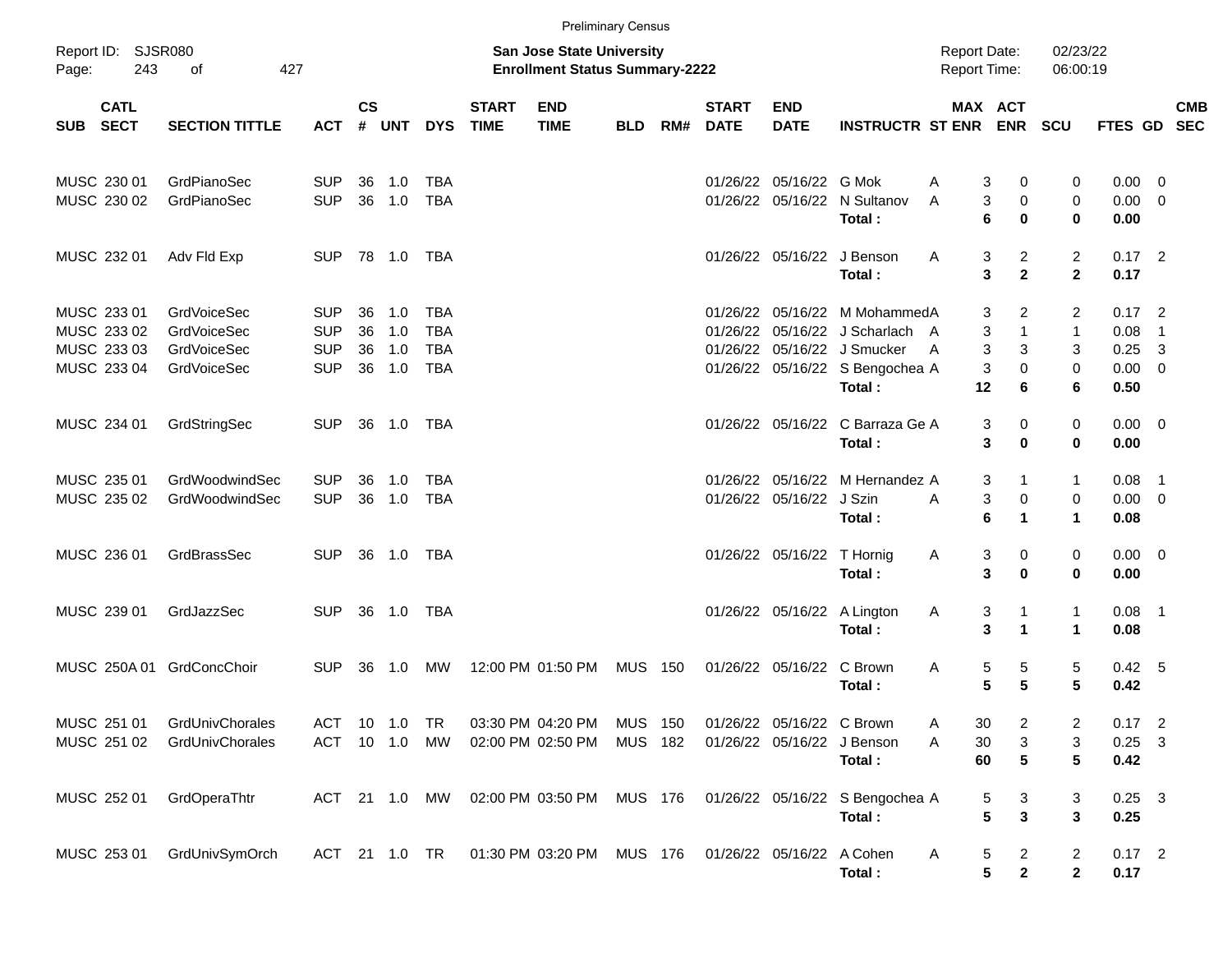|       | <b>Preliminary Census</b><br>Report ID: SJSR080<br>San Jose State University<br>02/23/22<br><b>Report Date:</b> |                                                                                                              |                                 |                    |                                         |                                               |                             |                                       |                |     |                             |                                                         |                                                                                                 |                                 |                                                      |                                             |                                                       |                                                     |            |
|-------|-----------------------------------------------------------------------------------------------------------------|--------------------------------------------------------------------------------------------------------------|---------------------------------|--------------------|-----------------------------------------|-----------------------------------------------|-----------------------------|---------------------------------------|----------------|-----|-----------------------------|---------------------------------------------------------|-------------------------------------------------------------------------------------------------|---------------------------------|------------------------------------------------------|---------------------------------------------|-------------------------------------------------------|-----------------------------------------------------|------------|
| Page: | 244                                                                                                             | 427<br>оf                                                                                                    |                                 |                    |                                         |                                               |                             | <b>Enrollment Status Summary-2222</b> |                |     |                             |                                                         |                                                                                                 | <b>Report Time:</b>             |                                                      | 06:00:19                                    |                                                       |                                                     |            |
|       | <b>CATL</b><br>SUB SECT                                                                                         | <b>SECTION TITTLE</b>                                                                                        | <b>ACT</b>                      | $\mathsf{cs}$<br># | <b>UNT</b>                              | <b>DYS</b>                                    | <b>START</b><br><b>TIME</b> | <b>END</b><br><b>TIME</b>             | <b>BLD</b>     | RM# | <b>START</b><br><b>DATE</b> | <b>END</b><br><b>DATE</b>                               | <b>INSTRUCTR ST ENR</b>                                                                         |                                 | MAX ACT<br><b>ENR</b>                                | <b>SCU</b>                                  | FTES GD SEC                                           |                                                     | <b>CMB</b> |
|       | MUSC 255 01                                                                                                     | GrdWindEns                                                                                                   | ACT 21 1.0                      |                    |                                         | МW                                            |                             | 12:00 PM 01:50 PM                     | <b>MUS 176</b> |     |                             | 01/26/22 05/16/22                                       | D Vickerman A<br>Total:                                                                         | 8<br>8                          | 5<br>5                                               | 5<br>5                                      | 0.42 5<br>0.42                                        |                                                     |            |
|       | MUSC 259 01                                                                                                     | GrdLatinJazzEns                                                                                              | ACT 21 1.0                      |                    |                                         | МW                                            |                             | 12:00 PM 01:50 PM                     | <b>MUS 186</b> |     |                             | 01/26/22 05/16/22                                       | J Lewis<br>Total:                                                                               | A<br>5<br>5                     | $\overline{2}$<br>$\overline{2}$                     | $\overline{2}$<br>$\mathbf{2}$              | $0.17$ 2<br>0.17                                      |                                                     |            |
|       |                                                                                                                 | MUSC 260A 01 GrdChrlrs                                                                                       |                                 |                    | ACT 10 1.0 TR                           |                                               |                             | 01:30 PM 03:20 PM                     | <b>MUS</b>     | 150 |                             | 01/26/22 05/16/22                                       | J Benson<br>Total:                                                                              | A<br>8<br>8                     | 6<br>6                                               | 6<br>6                                      | 0.50 6<br>0.50                                        |                                                     |            |
|       |                                                                                                                 | MUSC 260C 01 GrdChmbrMsc<br>MUSC 260C 02 GrdChmbrMsc<br>MUSC 260C 03 GrdChmbrMsc<br>MUSC 260C 04 GrdChmbrMsc | ACT<br>ACT<br>ACT<br><b>ACT</b> | 10<br>10           | $10 \quad 1.0$<br>1.0<br>1.0<br>10  1.0 | TBA<br><b>TBA</b><br><b>TBA</b><br><b>TBA</b> |                             |                                       |                |     | 01/26/22<br>01/26/22        | 01/26/22 05/16/22 G Mok                                 | 05/16/22 M Hernandez A<br>05/16/22 C Barraza Ge A<br>01/26/22 05/16/22 C Smith Fran A<br>Total: | 5<br>А<br>5<br>5<br>5<br>20     | $\Omega$<br>$\Omega$<br>1<br>1<br>$\mathbf{2}$       | 0<br>0<br>1<br>$\mathbf{1}$<br>$\mathbf{2}$ | $0.00 \quad 0$<br>$0.00 \t 0$<br>0.08<br>0.08<br>0.17 | $\overline{\mathbf{1}}$<br>- 1                      |            |
|       |                                                                                                                 | MUSC 260D 01 GrdCollegium                                                                                    | ACT 10 1.0 F                    |                    |                                         |                                               |                             | 08:30 AM 10:20 AM                     | <b>MUS</b>     | 182 |                             | 01/26/22 05/16/22                                       | G Haramaki A<br>Total:                                                                          | 10<br>10                        | $\overline{2}$<br>$\overline{2}$                     | $\overline{2}$<br>$\mathbf{2}$              | $0.17$ 2<br>0.17                                      |                                                     |            |
|       |                                                                                                                 | MUSC 260F 01 GrdSmJzzEns<br>MUSC 260F 02 GrdSmJzzEns<br>MUSC 260F 03 GrdSmJzzEns                             | ACT<br>ACT<br>ACT               | 10                 | 10 1.0<br>1.0                           | TBA<br><b>TBA</b><br><b>TBA</b>               |                             |                                       |                |     | 01/26/22                    | 01/26/22 05/16/22 J Lewis<br>01/26/22 05/16/22 J Dryden | 05/16/22 D Robbins<br>Total:                                                                    | A<br>A<br>A<br>9                | 3<br>3<br>3<br>$\mathbf{1}$<br>3<br>$\mathbf 0$<br>4 | 3<br>$\mathbf{1}$<br>$\mathbf 0$<br>4       | 0.25<br>0.08<br>$0.00 \t 0$<br>0.33                   | $\overline{\mathbf{3}}$<br>$\overline{\phantom{1}}$ |            |
|       |                                                                                                                 | MUSC 260H 01 GrdPercEns                                                                                      |                                 |                    | ACT 10 1.0 F                            |                                               |                             | 09:00 AM 10:50 AM                     | <b>MUS 176</b> |     |                             | 01/26/22 05/16/22                                       | <b>B</b> Leafman<br>Total:                                                                      | Α                               | 3<br>1<br>3<br>$\mathbf{1}$                          | $\mathbf{1}$<br>1                           | $0.08$ 1<br>0.08                                      |                                                     |            |
|       | MUSC 260J 01                                                                                                    | GrdStringEns                                                                                                 | ACT 10 1.0 TR                   |                    |                                         |                                               |                             | 03:30 PM 04:20 PM                     | <b>MUS</b> 211 |     |                             | 01/26/22 05/16/22                                       | C Barraza Ge A<br>Total:                                                                        | 3                               | 3<br>1<br>1                                          | $\mathbf{1}$<br>$\blacktriangleleft$        | $0.08$ 1<br>0.08                                      |                                                     |            |
|       |                                                                                                                 | MUSC 260K 01 GrdBrassEns<br>MUSC 260K 02 GrdBrassEns                                                         |                                 |                    |                                         | ACT 10 1.0 F<br>ACT 10 1.0 TBA                |                             | 10:30 AM 12:20 PM MUS 150             |                |     |                             | 01/26/22 05/16/22 T Hornig                              | 01/26/22 05/16/22 J Freeman<br>Total:                                                           | 5<br>A<br>5<br>A<br>10          | 1<br>$\mathbf{2}$                                    | 1<br>$\mathbf{2}$                           | $0.08$ 1<br>$0.08$ 1<br>0.17                          |                                                     |            |
|       |                                                                                                                 | MUSC 260L 02 GrdEnsWdwnd<br>MUSC 260L 03 GrdEnsWdwnd                                                         | ACT 10 1.0 F                    |                    |                                         | ACT 10 1.0 TBA                                |                             | 10:30 AM_12:20 PM                     | MUS 210        |     |                             | 01/26/22 05/16/22 C Payne<br>01/26/22 05/16/22 J Szin   | Total:                                                                                          | 3<br>A<br>$\,$ 5 $\,$<br>A<br>8 | 0<br>$\mathbf{1}$<br>$\mathbf 1$                     | 0<br>1<br>$\mathbf{1}$                      | $0.00 \t 0$<br>$0.08$ 1<br>0.08                       |                                                     |            |
|       |                                                                                                                 | MUSC 260M 01 GrdSaxEns                                                                                       | ACT 10 1.0 T                    |                    |                                         |                                               |                             |                                       |                |     |                             |                                                         | 07:00 PM 09:00 PM MUS 150 01/26/22 05/16/22 M Hernandez A                                       |                                 | 5 <sub>5</sub><br>$\overline{2}$                     | $\overline{2}$                              | $0.17$ 2                                              |                                                     |            |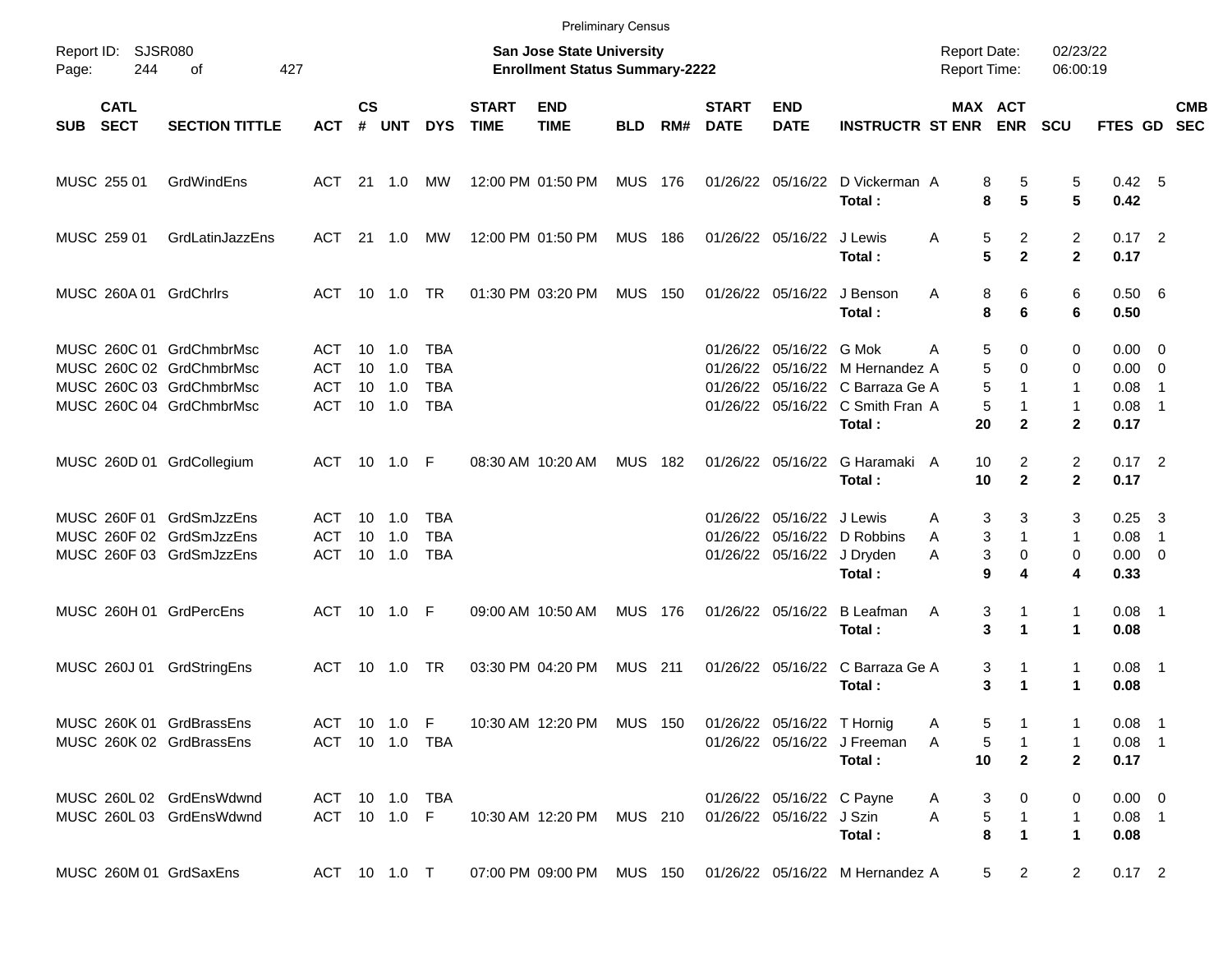|                     | <b>Preliminary Census</b>  |                                              |                          |                    |            |                          |                             |                                                                           |            |     |                             |                                                  |                                                       |                                            |             |                                  |                                       |                                     |                         |                          |
|---------------------|----------------------------|----------------------------------------------|--------------------------|--------------------|------------|--------------------------|-----------------------------|---------------------------------------------------------------------------|------------|-----|-----------------------------|--------------------------------------------------|-------------------------------------------------------|--------------------------------------------|-------------|----------------------------------|---------------------------------------|-------------------------------------|-------------------------|--------------------------|
| Report ID:<br>Page: | 245                        | SJSR080<br>427<br>of                         |                          |                    |            |                          |                             | <b>San Jose State University</b><br><b>Enrollment Status Summary-2222</b> |            |     |                             |                                                  |                                                       | <b>Report Date:</b><br><b>Report Time:</b> |             |                                  | 02/23/22<br>06:00:19                  |                                     |                         |                          |
| <b>SUB</b>          | <b>CATL</b><br><b>SECT</b> | <b>SECTION TITTLE</b>                        | <b>ACT</b>               | $\mathsf{cs}$<br># | <b>UNT</b> | <b>DYS</b>               | <b>START</b><br><b>TIME</b> | <b>END</b><br><b>TIME</b>                                                 | <b>BLD</b> | RM# | <b>START</b><br><b>DATE</b> | <b>END</b><br><b>DATE</b>                        | <b>INSTRUCTR ST ENR</b>                               | MAX ACT                                    |             | <b>ENR</b>                       | <b>SCU</b>                            | FTES GD                             |                         | <b>CMB</b><br><b>SEC</b> |
|                     |                            |                                              |                          |                    |            |                          |                             |                                                                           |            |     |                             |                                                  | Total:                                                |                                            | 5           | $\overline{2}$                   | $\mathbf{2}$                          | 0.17                                |                         |                          |
|                     | MUSC 264 01                | New Music Ensemble ACT                       |                          |                    | 10 1.0     | W                        |                             | 02:00 PM 03:50 PM                                                         | <b>MUS</b> | 150 | 01/26/22                    | 05/16/22                                         | D Vickerman A<br>Total:                               |                                            | 5<br>5      | $\overline{2}$<br>$\overline{2}$ | $\overline{2}$<br>$\overline{2}$      | $0.17$ 2<br>0.17                    |                         |                          |
|                     | MUSC 298 01<br>MUSC 298 02 | <b>Special Study</b><br><b>Special Study</b> | <b>SUP</b><br><b>SUP</b> | 78<br>78           | 1.0<br>2.0 | <b>TBA</b><br><b>TBA</b> |                             |                                                                           |            |     |                             | 01/26/22 05/16/22<br>01/26/22 05/16/22           | Total:                                                | A<br>A                                     | 3<br>3<br>6 | 0<br>0<br>0                      | 0<br>0<br>$\mathbf 0$                 | $0.00 \t 0$<br>0.00<br>0.00         | $\overline{\mathbf{0}}$ |                          |
|                     | MUSC 299 01<br>MUSC 299 02 | Mstr Ths Rct Cmp<br>Mstr Ths Rct Cmp         | <b>SUP</b><br><b>SUP</b> | 78<br>78           | 2.0<br>2.0 | <b>TBA</b><br><b>TBA</b> |                             |                                                                           |            |     | 01/26/22<br>01/26/22        | 05/16/22<br>05/16/22                             | G Haramaki<br>E Buurman<br>Total:                     | A<br>A                                     | 3<br>3<br>6 | $\mathbf{2}$                     | $\overline{2}$<br>$\overline{2}$<br>4 | $0.17$ 1<br>$0.17$ 1<br>0.33        |                         |                          |
|                     | Department :               | <b>Music &amp; Dance</b>                     |                          |                    |            |                          |                             |                                                                           |            |     |                             | <b>Lower Division:</b><br><b>Upper Division:</b> | <b>Department Total:</b><br><b>Graduate Division:</b> | 5561<br>3325<br>1889                       | 347         | 3717<br>2408<br>1193<br>116      | 8137<br>5740<br>2198<br>199           | 547.28<br>382.80<br>147.93<br>16.55 |                         |                          |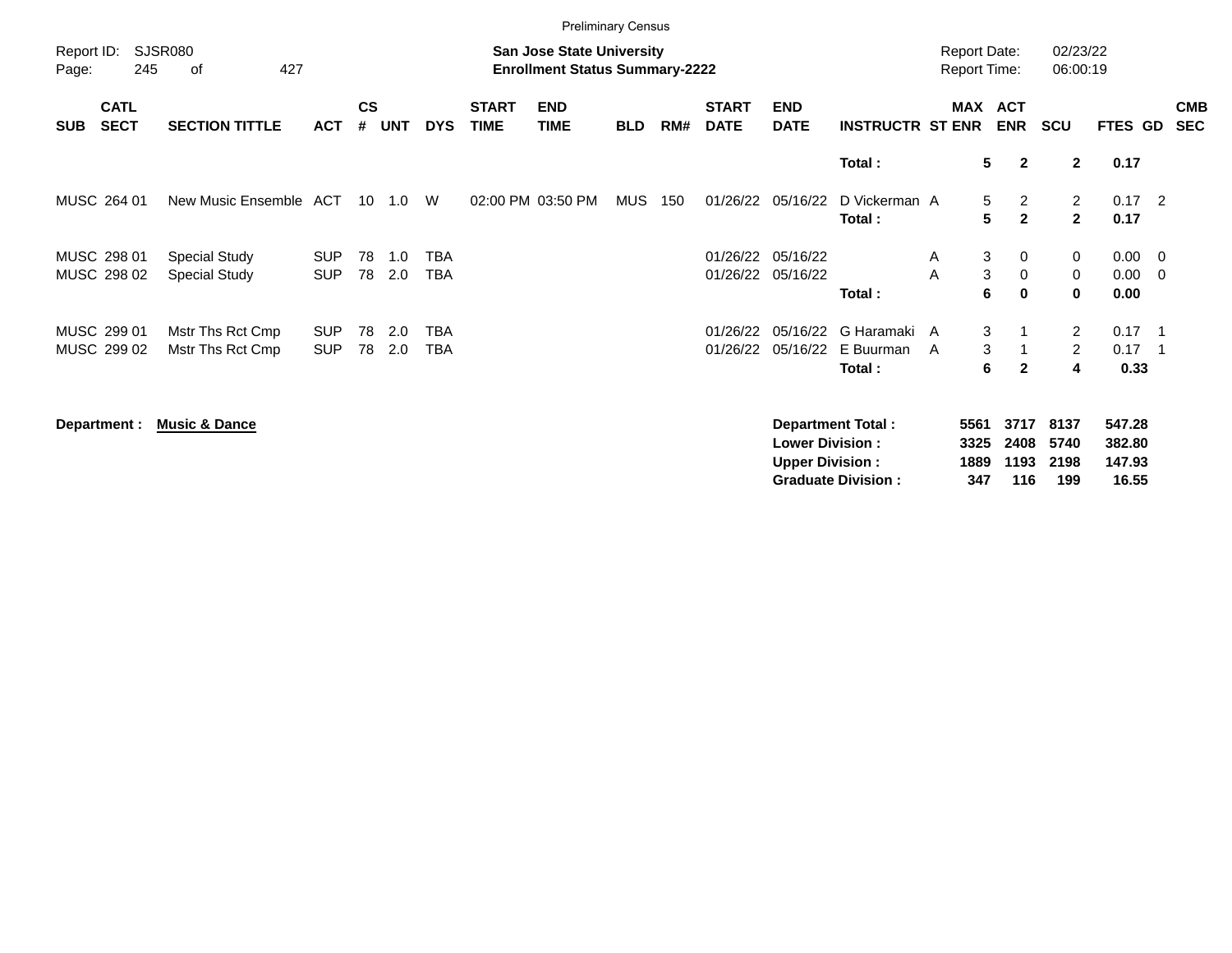| <b>Preliminary Census</b><br>SJSR080<br>02/23/22<br>Report ID:<br><b>San Jose State University</b><br><b>Report Date:</b> |                            |                                  |                   |                |            |            |                             |                                       |                |             |                             |                                |                                       |                     |                   |            |              |                                                      |                          |
|---------------------------------------------------------------------------------------------------------------------------|----------------------------|----------------------------------|-------------------|----------------|------------|------------|-----------------------------|---------------------------------------|----------------|-------------|-----------------------------|--------------------------------|---------------------------------------|---------------------|-------------------|------------|--------------|------------------------------------------------------|--------------------------|
| Page:                                                                                                                     | 246                        | 427<br>οf                        |                   |                |            |            |                             | <b>Enrollment Status Summary-2222</b> |                |             |                             |                                |                                       | <b>Report Time:</b> |                   | 06:00:19   |              |                                                      |                          |
| <b>SUB</b>                                                                                                                | <b>CATL</b><br><b>SECT</b> | <b>SECTION TITTLE</b>            | <b>ACT</b>        | <b>CS</b><br># | <b>UNT</b> | <b>DYS</b> | <b>START</b><br><b>TIME</b> | <b>END</b><br><b>TIME</b>             | <b>BLD</b>     | RM#         | <b>START</b><br><b>DATE</b> | <b>END</b><br><b>DATE</b>      | <b>INSTRUCTR ST ENR ENR</b>           | MAX ACT             |                   | <b>SCU</b> | FTES GD      |                                                      | <b>CMB</b><br><b>SEC</b> |
| <b>College</b>                                                                                                            |                            | <b>Humanities &amp; the Arts</b> |                   |                |            |            |                             |                                       |                |             |                             |                                |                                       |                     |                   |            |              |                                                      |                          |
|                                                                                                                           | Department :               | <b>Philosophy</b>                |                   |                |            |            |                             | 12:00 PM 01:15 PM                     |                |             |                             | 01/26/22 05/16/22 C Smith      |                                       |                     |                   |            |              |                                                      |                          |
| <b>PHIL</b><br><b>PHIL</b>                                                                                                | 901<br>902                 | Math/Logic for GE                | SEM<br><b>SEM</b> | 04             | 3.0<br>3.0 | МW         |                             |                                       | DMH 208        |             |                             |                                |                                       | 35<br>Α<br>X<br>0   | 19<br>$\mathbf 0$ | 57<br>0    | 3.80<br>0.00 | $\overline{\phantom{0}}$<br>$\overline{\phantom{0}}$ |                          |
|                                                                                                                           |                            | Math/Logic for GE                |                   |                |            |            |                             |                                       |                |             |                             |                                | Total:                                | 35                  | 19                | 57         | 3.80         |                                                      |                          |
| PHIL                                                                                                                      | 9W 01                      | Math & Logic Wkshop LEC          |                   |                | 1.0        |            |                             |                                       |                |             |                             |                                |                                       | X<br>0              | 0                 | 0          | $0.00 \t 0$  |                                                      |                          |
| PHIL                                                                                                                      | 9W 02                      | Math & Logic Wkshop LEC          |                   |                | 1.0        |            |                             |                                       |                |             |                             |                                |                                       | X<br>0              | 0                 | 0          | 0.00         | $\overline{\phantom{0}}$                             |                          |
|                                                                                                                           |                            |                                  |                   |                |            |            |                             |                                       |                |             |                             |                                | Total:                                | 0                   | 0                 | 0          | 0.00         |                                                      |                          |
| PHIL                                                                                                                      | 10 01                      | Intro to Phil                    | LEC               | 03             | 3.0        | МW         |                             | 10:30 AM 11:45 AM                     | <b>DMH</b>     | 149B        |                             |                                | 01/26/22 05/16/22 A Delunas           | 35<br>Α             | 35                | 105        | 7.00         | $\overline{\phantom{0}}$                             |                          |
| PHIL                                                                                                                      | 10 02                      | Intro to Phil                    | <b>LEC</b>        | 03             | 3.0        | TR         |                             | 10:30 AM 11:45 AM                     | <b>DMH</b>     | 149B        |                             | 01/26/22 05/16/22              | D Williamson A                        | 35                  | 21                | 63         | 4.20         | $\overline{\mathbf{0}}$                              |                          |
| PHIL                                                                                                                      | 10 03                      | Intro to Phil                    | <b>LEC</b>        | 03             | 3.0        | TR         |                             | 03:00 PM 04:15 PM                     | <b>DMH</b>     | 208         |                             | 01/26/22 05/16/22              | D Williamson A                        | 35                  | 14                | 42         | 2.80         | $\overline{\mathbf{0}}$                              |                          |
| PHIL                                                                                                                      | 10 04                      | Intro to Phil                    | <b>LEC</b>        | 03             | 3.0        | W          |                             | 06:00 PM 08:45 PM                     | <b>SH</b>      | 241         |                             |                                | 01/26/22 05/16/22   Schubert          | 35<br>A             | 20                | 60         | 4.00         | $\overline{\mathbf{0}}$                              |                          |
| PHIL                                                                                                                      | 10 05                      | Intro to Phil                    | <b>LEC</b>        |                | 3.0        |            |                             |                                       |                |             |                             |                                |                                       | X<br>0              | $\mathbf 0$       | 0          | 0.00         | $\overline{\mathbf{0}}$                              |                          |
| PHIL                                                                                                                      | 10 06                      | Intro to Phil                    | <b>LEC</b>        | 03             | 3.0        | <b>TBA</b> |                             |                                       | <b>ON</b>      | LINE        |                             |                                | 01/26/22 05/16/22 J Cardoza-Ko A      | 35                  | 35                | 105        | 7.00         | $\overline{\mathbf{0}}$                              |                          |
| PHIL                                                                                                                      | 10 07                      | Intro to Phil                    | <b>LEC</b>        | 03             | 3.0        | <b>TBA</b> |                             |                                       | <b>ON</b>      | <b>LINE</b> |                             | 01/26/22 05/16/22 F Alberts    |                                       | 35<br>Α             | 35                | 105        | 7.00         | $\overline{\mathbf{0}}$                              |                          |
| PHIL                                                                                                                      | 10 08                      | Intro to Phil                    | <b>LEC</b>        | 03             | 3.0        | <b>TBA</b> |                             |                                       | <b>ON</b>      | <b>LINE</b> |                             |                                | 01/26/22 05/16/22   Schubert          | 35<br>Α             | 34                | 102        | 6.80         | $\overline{\mathbf{0}}$                              |                          |
| PHIL                                                                                                                      | 10 09                      | Intro to Phil                    | <b>LEC</b>        | 03             | 3.0        | <b>TBA</b> |                             |                                       | <b>ON</b>      | <b>LINE</b> |                             |                                | 01/26/22 05/16/22 J Cardoza-Ko A      | 35                  | 31                | 93         | 6.20         | 0                                                    |                          |
| <b>PHIL</b>                                                                                                               | 10 10                      | Intro to Phil                    | <b>LEC</b>        |                | 3.0        |            |                             |                                       |                |             |                             |                                |                                       | 0<br>X              | $\mathbf 0$       | 0          | 0.00         | $\overline{\mathbf{0}}$                              |                          |
|                                                                                                                           |                            |                                  |                   |                |            |            |                             |                                       |                |             |                             |                                | Total:                                | 280                 | 225               | 675        | 45.00        |                                                      |                          |
| PHIL                                                                                                                      | 12 01                      | Phil of the Person               | <b>LEC</b>        | 03             | 3.0        | МW         |                             | 03:00 PM 04:15 PM                     | DMH 208        |             |                             | 01/26/22 05/16/22 C Smith      |                                       | 41<br>Α             | 32                | 96         | 6.40         | $\overline{\phantom{0}}$                             |                          |
| PHIL                                                                                                                      | 12 02                      | Phil of the Person               | <b>LEC</b>        |                | 3.0        |            |                             |                                       |                |             |                             |                                |                                       | X<br>0              | 0                 | 0          | 0.00         | $\overline{\phantom{0}}$                             |                          |
| <b>PHIL</b>                                                                                                               | 12 03                      | Phil of the Person               | <b>LEC</b>        |                | 3.0        |            |                             |                                       |                |             |                             |                                |                                       | X<br>0              | $\mathbf 0$       | 0          | 0.00         | $\overline{\phantom{0}}$                             |                          |
|                                                                                                                           |                            |                                  |                   |                |            |            |                             |                                       |                |             |                             |                                | Total:                                | 41                  | 32                | 96         | 6.40         |                                                      |                          |
| PHIL                                                                                                                      | 57 01                      | Logic & Crit Reas                | SEM               | 04             | 3.0        | МW         |                             | 12:00 PM 01:15 PM                     | <b>SH</b>      | 241         |                             | 01/26/22 05/16/22              | D Williamson A                        | 35                  | 21                | 63         | 4.20         | $\overline{\phantom{0}}$                             |                          |
| PHIL                                                                                                                      | 57 02                      | Logic & Crit Reas                | SEM               | 04             | 3.0        | TR         |                             | 10:30 AM 11:45 AM                     | <b>DMH</b>     | 208         |                             |                                | 01/26/22 05/16/22 N Osborne           | 35<br>Α             | 30                | 90         | 6.00         | $\overline{\phantom{0}}$                             |                          |
| PHIL                                                                                                                      | 57 03                      | Logic & Crit Reas                | <b>SEM</b>        |                | 3.0        |            |                             |                                       |                |             |                             |                                |                                       | X<br>0              | $\Omega$          | 0          | 0.00         | - 0                                                  |                          |
| PHIL                                                                                                                      | 57 04                      | Logic & Crit Reas                | SEM               | 04             | 3.0        | <b>TR</b>  |                             | 01:30 PM 02:45 PM                     | BBC            | 222         |                             | 01/26/22 05/16/22 C Smith      |                                       | 35<br>A             | 35                | 105        | 7.00         | $\overline{\phantom{0}}$                             |                          |
| <b>PHIL</b>                                                                                                               | 57 05                      | Logic & Crit Reas                | SEM               | 04             | 3.0        | <b>TR</b>  |                             | 03:00 PM 04:15 PM                     | <b>BBC</b> 222 |             |                             | 01/26/22 05/16/22 C Smith      |                                       | 35<br>Α             | 34                | 102        | $6.80$ 0     |                                                      |                          |
| <b>PHIL</b>                                                                                                               | 57 06                      | Logic & Crit Reas                | <b>SEM</b>        |                | 3.0        |            |                             |                                       |                |             |                             |                                |                                       | X<br>0              | $\mathbf 0$       | 0          | $0.00 \t 0$  |                                                      |                          |
| <b>PHIL</b>                                                                                                               | 57 07                      | Logic & Crit Reas                | SEM               | 04             | 3.0        | <b>TBA</b> |                             |                                       | ON             |             |                             | LINE 01/26/22 05/16/22 K Patel |                                       | Α<br>35             | 35                | 105        | $7.00 \t 0$  |                                                      |                          |
| <b>PHIL</b>                                                                                                               | 57 08                      | Logic & Crit Reas                | SEM               |                | 04 3.0     | TBA        |                             |                                       | ON             |             |                             |                                | LINE 01/26/22 05/16/22 J Cardoza-Ko A | 35                  | 35                | 105        | $7.00 \t 0$  |                                                      |                          |
|                                                                                                                           |                            |                                  |                   |                |            |            |                             |                                       |                |             |                             |                                | Total:                                | 210                 | 190               | 570        | 38.00        |                                                      |                          |
| <b>PHIL</b>                                                                                                               | 61 01                      | Moral Issues                     | LEC               |                | 03 3.0     | MW         |                             | 10:30 AM 11:45 AM                     | DMH 208        |             |                             |                                | 01/26/22 05/16/22 N Osborne           | 35<br>A             | 34                | 102        | $6.80$ 0     |                                                      |                          |
| <b>PHIL</b>                                                                                                               | 61 02                      | Moral Issues                     | LEC 03 3.0 MW     |                |            |            |                             | 01:30 PM 02:45 PM                     | DMH 208        |             |                             |                                | 01/26/22 05/16/22 N Osborne           | 35<br>A             | 35                | 105        | $7.00 \t 0$  |                                                      |                          |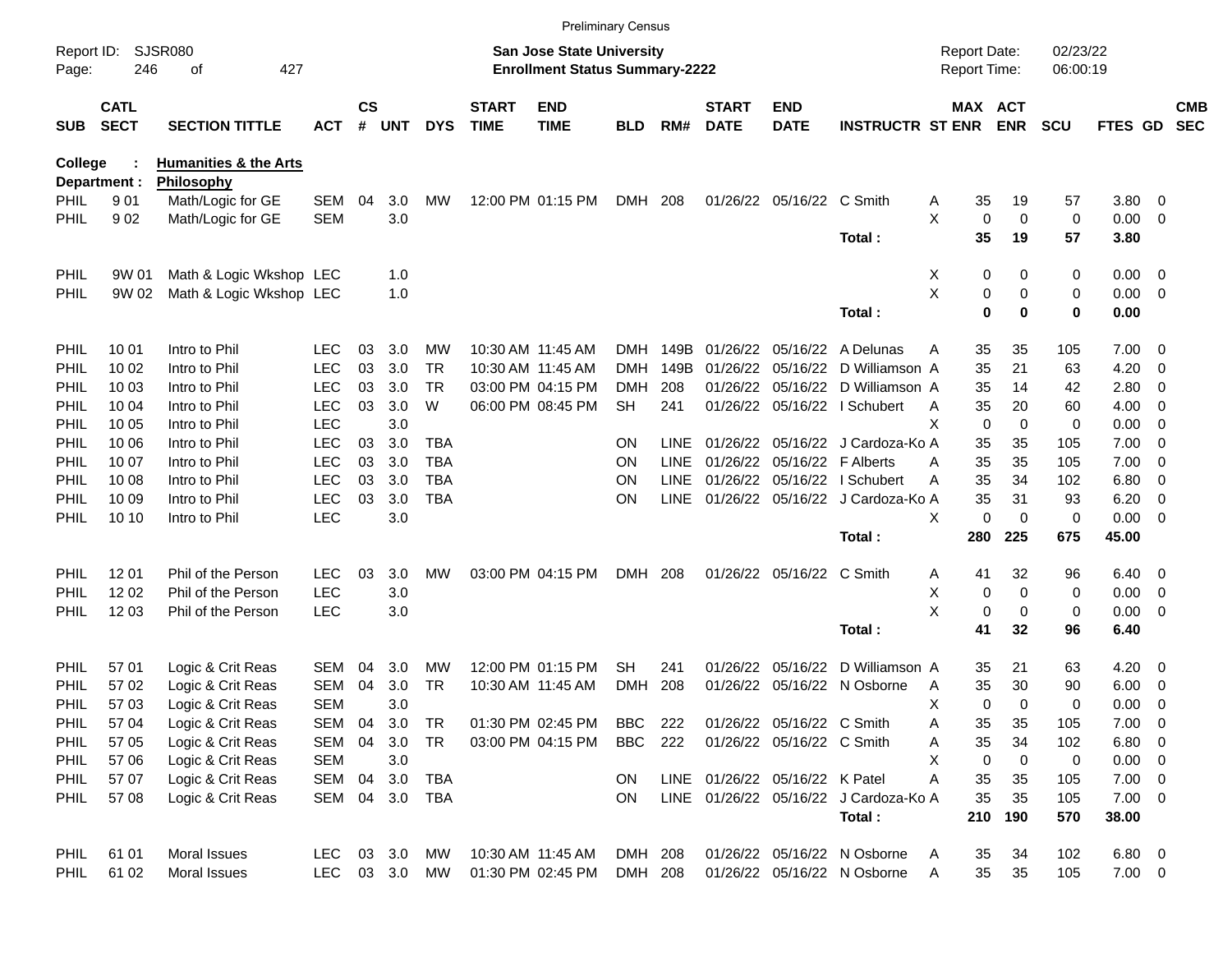|                                                                                                                                                                        | <b>Preliminary Census</b><br>02/23/22 |                       |               |                |            |            |                             |                           |            |             |                             |                           |                                       |          |         |            |             |         |                         |                          |
|------------------------------------------------------------------------------------------------------------------------------------------------------------------------|---------------------------------------|-----------------------|---------------|----------------|------------|------------|-----------------------------|---------------------------|------------|-------------|-----------------------------|---------------------------|---------------------------------------|----------|---------|------------|-------------|---------|-------------------------|--------------------------|
| SJSR080<br><b>San Jose State University</b><br>Report ID:<br><b>Report Date:</b><br>247<br>427<br><b>Enrollment Status Summary-2222</b><br>Report Time:<br>Page:<br>οf |                                       |                       |               |                |            |            |                             |                           |            |             |                             |                           |                                       | 06:00:19 |         |            |             |         |                         |                          |
| <b>SUB</b>                                                                                                                                                             | <b>CATL</b><br><b>SECT</b>            | <b>SECTION TITTLE</b> | <b>ACT</b>    | <b>CS</b><br># | <b>UNT</b> | <b>DYS</b> | <b>START</b><br><b>TIME</b> | <b>END</b><br><b>TIME</b> | <b>BLD</b> | RM#         | <b>START</b><br><b>DATE</b> | <b>END</b><br><b>DATE</b> | <b>INSTRUCTR ST ENR</b>               |          | MAX ACT | <b>ENR</b> | <b>SCU</b>  | FTES GD |                         | <b>CMB</b><br><b>SEC</b> |
| PHIL                                                                                                                                                                   | 61 03                                 | Moral Issues          | <b>LEC</b>    | 03             | 3.0        | TR         |                             | 12:00 PM 01:15 PM         | <b>DMH</b> | 208         | 01/26/22                    | 05/16/22                  | N Osborne                             | Α        | 35      | 35         | 105         | 7.00    | $\overline{\mathbf{0}}$ |                          |
| PHIL                                                                                                                                                                   | 61 04                                 | Moral Issues          | <b>LEC</b>    |                | 3.0        |            |                             |                           |            |             |                             |                           |                                       | X        | 0       | 0          | 0           | 0.00    | 0                       |                          |
| PHIL                                                                                                                                                                   | 61 05                                 | Moral Issues          | <b>LEC</b>    |                | 3.0        |            |                             |                           |            |             |                             |                           |                                       | Χ        | 0       | 0          | 0           | 0.00    | 0                       |                          |
| PHIL                                                                                                                                                                   | 61 06                                 | Moral Issues          | <b>LEC</b>    |                | 3.0        |            |                             |                           |            |             |                             |                           |                                       | X        | 0       | 0          | $\mathbf 0$ | 0.00    | 0                       |                          |
| PHIL                                                                                                                                                                   | 61 07                                 | Moral Issues          | <b>LEC</b>    | 03             | 3.0        | <b>TBA</b> |                             |                           | ON         | <b>LINE</b> |                             | 01/26/22 05/16/22         | K Hertsch                             | Α        | 35      | 36         | 108         | 7.20    | 0                       |                          |
| PHIL                                                                                                                                                                   | 61 08                                 | Moral Issues          | <b>LEC</b>    | 03             | 3.0        | <b>TBA</b> |                             |                           | ΟN         | <b>LINE</b> | 01/26/22                    | 05/16/22                  | K Yrigoyen                            | Α        | 35      | 36         | 108         | 7.20    | 0                       |                          |
| PHIL                                                                                                                                                                   | 61 09                                 | Moral Issues          | <b>LEC</b>    | 03             | 3.0        | <b>TBA</b> |                             |                           | ΟN         | <b>LINE</b> |                             | 01/26/22 05/16/22         | K Yrigoyen                            | Α        | 35      | 35         | 105         | 7.00    | $\mathbf 0$             |                          |
|                                                                                                                                                                        |                                       |                       |               |                |            |            |                             |                           |            |             |                             |                           | Total:                                |          | 210     | 211        | 633         | 42.20   |                         |                          |
| <b>PHIL</b>                                                                                                                                                            | 66 01                                 | Intro Aesthetics      | <b>LEC</b>    | 03             | 3.0        | МW         |                             | 09:00 AM 10:15 AM         | <b>DMH</b> | 149B        | 01/26/22                    | 05/16/22                  | A Delunas                             | Α        | 35      | 35         | 105         | 7.00    | 0                       |                          |
| PHIL                                                                                                                                                                   | 66 02                                 | Intro Aesthetics      | <b>LEC</b>    | 03             | 3.0        | MW         |                             | 12:00 PM 01:15 PM         | <b>DMH</b> | 149B        | 01/26/22                    | 05/16/22                  | A Delunas                             | Α        | 35      | 35         | 105         | 7.00    | $\mathbf 0$             |                          |
| PHIL                                                                                                                                                                   | 66 03                                 | Intro Aesthetics      | <b>LEC</b>    | 03             | 3.0        | <b>TBA</b> |                             |                           | ΟN         | <b>LINE</b> | 01/26/22                    | 05/16/22                  | <b>F</b> Alberts                      | Α        | 35      | 35         | 105         | 7.00    | $\mathbf 0$             |                          |
| PHIL                                                                                                                                                                   | 66 04                                 | Intro Aesthetics      | <b>LEC</b>    | 03             | 3.0        | <b>TBA</b> |                             |                           | ΟN         | <b>LINE</b> |                             | 01/26/22 05/16/22         | <b>F</b> Alberts                      | Α        | 35      | 35         | 105         | 7.00    | $\overline{0}$          |                          |
|                                                                                                                                                                        |                                       |                       |               |                |            |            |                             |                           |            |             |                             |                           | Total:                                |          | 140     | 140        | 420         | 28.00   |                         |                          |
| PHIL                                                                                                                                                                   | 70A 01                                | Ancient Philosophy    | LEC           | 03             | 3.0        | TR         |                             | 09:00 AM 10:15 AM         | ON         | LINE        |                             | 01/26/22 05/16/22         | N Friedman-B A                        |          | 42      | 32         | 96          | 6.40    | $\overline{\mathbf{0}}$ |                          |
|                                                                                                                                                                        |                                       |                       |               |                |            |            |                             |                           |            |             |                             |                           | Total:                                |          | 42      | 32         | 96          | 6.40    |                         |                          |
| PHIL                                                                                                                                                                   | 70B 01                                | Modern Philosophy     | <b>LEC</b>    | 03             | 3.0        | МW         |                             | 10:30 AM 11:45 AM         | <b>SH</b>  | 241         |                             | 01/26/22 05/16/22         | J Lindahl                             | A        | 42      | 26         | 78          | 5.20    | $\overline{\mathbf{0}}$ |                          |
|                                                                                                                                                                        |                                       |                       |               |                |            |            |                             |                           |            |             |                             |                           | Total:                                |          | 42      | 26         | 78          | 5.20    |                         |                          |
| <b>PHIL</b>                                                                                                                                                            | 104 01                                | Asian Philosophy      | <b>LEC</b>    |                | 3.0        |            |                             |                           |            |             |                             |                           |                                       | х        | 0       | 0          | 0           | 0.00    | 0                       |                          |
| <b>RELS</b>                                                                                                                                                            | 104 01                                | Asian Philosophy      | <b>LEC</b>    |                | 3.0        |            |                             |                           |            |             |                             |                           |                                       | X        | 0       | 0          | 0           | 0.00    | 0                       |                          |
| <b>ASIA</b>                                                                                                                                                            | 104 01                                | Asian Philosophy      | <b>LEC</b>    |                | 3.0        |            |                             |                           |            |             |                             |                           |                                       | X        | 0       | 0          | 0           | 0.00    | 0                       |                          |
| <b>PHIL</b>                                                                                                                                                            | 104 02                                | Asian Philosophy      | <b>LEC</b>    | 02             | 3.0        | <b>TBA</b> |                             |                           | ON         | <b>LINE</b> | 01/26/22                    | 05/16/22                  | B Mou                                 | Α        | 40      | 13         | 39          | 2.60    | 0 <sup>o</sup>          |                          |
| <b>RELS</b>                                                                                                                                                            | 104 02                                | Asian Philosophy      | LEC           | 02             | 3.0        | <b>TBA</b> |                             |                           | ΟN         | <b>LINE</b> | 01/26/22                    | 05/16/22                  | <b>B</b> Mou                          | А        | 0       | -1         | 3           | 0.20    | 0 <sup>o</sup>          |                          |
| ASIA                                                                                                                                                                   | 104 02                                | Asian Philosophy      | <b>LEC</b>    | 02             | 3.0        | <b>TBA</b> |                             |                           | ΟN         | <b>LINE</b> | 01/26/22                    | 05/16/22                  | <b>B</b> Mou                          | A        | 0       | 26         | 78          | 5.20    | 0 <sup>o</sup>          |                          |
| <b>PHIL</b>                                                                                                                                                            | 104 03                                | Asian Philosophy      | <b>LEC</b>    | 02             | 3.0        | <b>TBA</b> |                             |                           | ON         | <b>LINE</b> | 01/26/22                    | 05/16/22                  | <b>B</b> Mou                          | A        | 40      | 8          | 24          | 1.60    | 0 <sup>o</sup>          |                          |
| <b>RELS</b>                                                                                                                                                            | 104 03                                | Asian Philosophy      | <b>LEC</b>    | 02             | 3.0        | <b>TBA</b> |                             |                           | ΟN         | <b>LINE</b> | 01/26/22                    | 05/16/22                  | <b>B</b> Mou                          | А        | 0       | 3          | 9           | 0.60    | 0 <sup>o</sup>          |                          |
| ASIA                                                                                                                                                                   | 104 03                                | Asian Philosophy      | <b>LEC</b>    | 02             | 3.0        | <b>TBA</b> |                             |                           | ΟN         | <b>LINE</b> |                             | 01/26/22 05/16/22 B Mou   |                                       | Α        | 0       | 28         | 84          | 5.60    | $0\,C$                  |                          |
|                                                                                                                                                                        | PHIL 104 04                           | Asian Philosophy      | <b>LEC</b>    | 02             | 3.0        | TBA        |                             |                           | ON         |             |                             |                           | LINE 01/26/22 05/16/22 J Giddings     | Α        | 40      | 6          | 18          | 1.20    | 0 <sup>o</sup>          |                          |
|                                                                                                                                                                        | RELS 104 04                           | Asian Philosophy      | <b>LEC</b>    |                | 02 3.0     | <b>TBA</b> |                             |                           | <b>ON</b>  |             |                             |                           | LINE 01/26/22 05/16/22 J Giddings     | Α        | 0       | 0          | 0           | 0.00    | 0 <sup>o</sup>          |                          |
|                                                                                                                                                                        | ASIA 104 04                           | Asian Philosophy      | <b>LEC</b>    |                | 02 3.0     | <b>TBA</b> |                             |                           | ON.        |             |                             |                           | LINE 01/26/22 05/16/22 J Giddings     | Α        | 0       | 33         | 99          | 6.60    | $0\,$ C                 |                          |
|                                                                                                                                                                        | PHIL 104 05                           | Asian Philosophy      | <b>LEC</b>    |                | 02 3.0     | TR         |                             | 01:30 PM 02:45 PM         | ON.        |             |                             |                           | LINE 01/26/22 05/16/22 J Giddings     | Α        | 40      | 10         | 30          | 2.00    | $0\,$ C                 |                          |
|                                                                                                                                                                        | RELS 104 05                           | Asian Philosophy      | <b>LEC</b>    |                | 02 3.0     | <b>TR</b>  |                             | 01:30 PM 02:45 PM         | ON.        |             |                             |                           | LINE 01/26/22 05/16/22 J Giddings     | Α        | 0       | 4          | 12          | 0.80    | $0\,$ C                 |                          |
|                                                                                                                                                                        | ASIA 104 05                           | Asian Philosophy      | <b>LEC</b>    |                | 02 3.0     | <b>TR</b>  |                             | 01:30 PM 02:45 PM         | ON         |             |                             |                           | LINE 01/26/22 05/16/22 J Giddings     | A        | 0       | 25         | 75          | 5.00    | $0\,$ C                 |                          |
|                                                                                                                                                                        |                                       |                       |               |                |            |            |                             |                           |            |             |                             |                           | Total:                                |          | 160     | 157        | 471         | 31.40   |                         |                          |
|                                                                                                                                                                        | PHIL 108 01                           | Polit & Soc Phil      | LEC 02 3.0 TR |                |            |            |                             | 10:30 AM 11:45 AM         | ON         |             |                             |                           | LINE 01/26/22 05/16/22 J Cardoza-Ko A |          | 35      | 16         | 48          | 3.30 2  |                         |                          |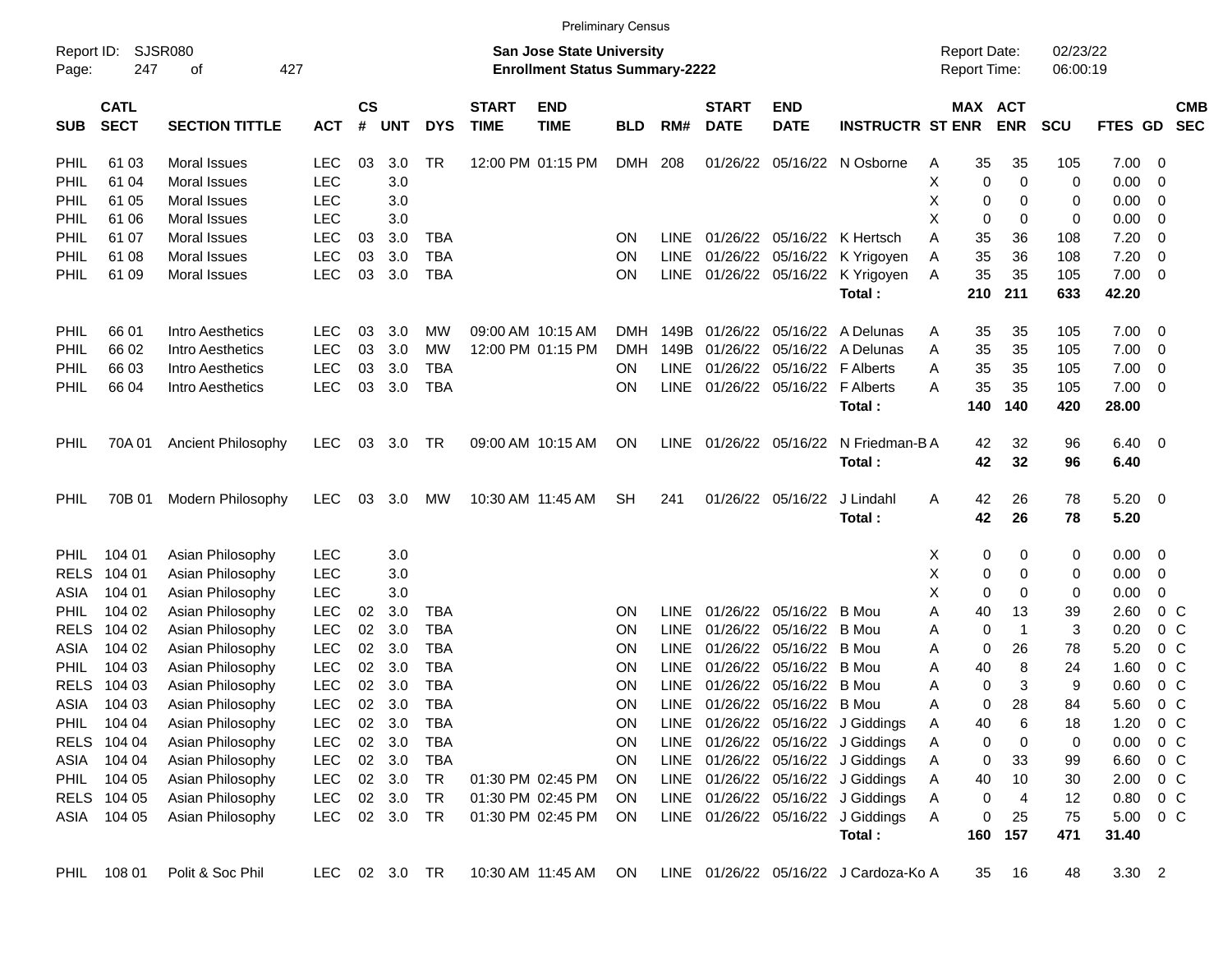|                                                                                  | <b>Preliminary Census</b><br>SJSR080<br><b>San Jose State University</b><br>02/23/22<br><b>Report Date:</b> |                                                  |            |                    |            |                          |                             |                           |                        |                            |                             |                                  |                                        |                     |                       |            |                      |                              |                          |
|----------------------------------------------------------------------------------|-------------------------------------------------------------------------------------------------------------|--------------------------------------------------|------------|--------------------|------------|--------------------------|-----------------------------|---------------------------|------------------------|----------------------------|-----------------------------|----------------------------------|----------------------------------------|---------------------|-----------------------|------------|----------------------|------------------------------|--------------------------|
| Report ID:<br>248<br>427<br><b>Enrollment Status Summary-2222</b><br>Page:<br>оf |                                                                                                             |                                                  |            |                    |            |                          |                             |                           |                        |                            |                             |                                  |                                        | <b>Report Time:</b> |                       | 06:00:19   |                      |                              |                          |
| <b>SUB</b>                                                                       | <b>CATL</b><br><b>SECT</b>                                                                                  | <b>SECTION TITTLE</b>                            | <b>ACT</b> | $\mathsf{cs}$<br># | <b>UNT</b> | <b>DYS</b>               | <b>START</b><br><b>TIME</b> | <b>END</b><br><b>TIME</b> | <b>BLD</b>             | RM#                        | <b>START</b><br><b>DATE</b> | <b>END</b><br><b>DATE</b>        | <b>INSTRUCTR ST ENR</b>                |                     | MAX ACT<br><b>ENR</b> | <b>SCU</b> | FTES GD              |                              | <b>CMB</b><br><b>SEC</b> |
|                                                                                  |                                                                                                             |                                                  |            |                    |            |                          |                             |                           |                        |                            |                             |                                  | Total :                                | 35                  | 16                    | 48         | 3.30                 |                              |                          |
| <b>PHIL</b>                                                                      | 110 01                                                                                                      | Sci Tech & Hum Val                               | <b>LEC</b> | 03                 | 3.0        | TBA                      |                             |                           | <b>ON</b>              | <b>LINE</b>                |                             |                                  | 01/26/22 05/16/22 J Cardoza-Ko A       | 40                  | 39                    | 117        | 7.80 0               |                              |                          |
| <b>PHIL</b>                                                                      | 110 02                                                                                                      | Sci Tech & Hum Val                               | <b>LEC</b> |                    | 3.0        |                          |                             |                           |                        |                            |                             |                                  |                                        | X                   | 0<br>0                | 0          | 0.00                 | $\overline{0}$               |                          |
| <b>PHIL</b>                                                                      | 110 03                                                                                                      | Sci Tech & Hum Val                               | <b>LEC</b> | 03                 | 3.0        | TBA                      |                             |                           | ON                     | LINE                       |                             | 01/26/22 05/16/22                | M Jordan<br>Total:                     | Α<br>40<br>80       | 39<br>78              | 117<br>234 | 7.85<br>15.65        | $\overline{\phantom{0}}$     |                          |
| PHIL                                                                             | 111 01                                                                                                      | <b>Medical Ethics</b>                            | <b>LEC</b> | 02                 | 3.0        | TBA                      |                             |                           | <b>ON</b>              | <b>LINE</b>                |                             |                                  | 01/26/22 05/16/22 J Giddings           | 35<br>A             | 16                    | 48         | 3.25                 | 1 C                          |                          |
|                                                                                  | GERO 111 01                                                                                                 | <b>Medical Ethics</b>                            | <b>LEC</b> | 02                 | 3.0        | <b>TBA</b>               |                             |                           | ΟN                     | <b>LINE</b>                |                             | 01/26/22 05/16/22                | J Giddings                             | Α                   | 3<br>0                | 9          | 0.60                 | 0 <sup>o</sup>               |                          |
|                                                                                  | <b>NURS 111 01</b>                                                                                          | <b>Medical Ethics</b>                            | <b>LEC</b> | 02                 | 3.0        | <b>TBA</b>               |                             |                           | ON                     | <b>LINE</b>                |                             | 01/26/22 05/16/22                | J Giddings                             | Α                   | 0<br>0                | 0          | 0.00                 | 0 <sup>o</sup>               |                          |
| PH.                                                                              | 111 01                                                                                                      | <b>Medical Ethics</b>                            | <b>LEC</b> | 02                 | 3.0        | <b>TBA</b>               |                             |                           | ΟN                     | <b>LINE</b>                |                             |                                  | 01/26/22 05/16/22 J Giddings<br>Total: | A<br>35             | 17<br>0<br>36         | 51<br>108  | 3.40<br>7.25         | 0 <sup>o</sup>               |                          |
| <b>PHIL</b>                                                                      | 113 01                                                                                                      | Exist & Phenom                                   | LEC.       | 02                 | 3.0        | MW                       |                             | 01:30 PM 02:45 PM         | SН                     | 241                        |                             | 01/26/22 05/16/22                | D Williamson A<br>Total:               | 35<br>35            | 13<br>13              | 39<br>39   | $2.65$ 1<br>2.65     |                              |                          |
|                                                                                  |                                                                                                             |                                                  |            |                    |            |                          |                             |                           |                        |                            |                             |                                  |                                        |                     |                       |            |                      |                              |                          |
| <b>PHIL</b>                                                                      | 117 01                                                                                                      | Philosophy of Race                               | <b>LEC</b> | 02                 | 3.0        | TBA                      |                             |                           | <b>ON</b>              | LINE                       |                             | 01/26/22 05/16/22                | J Liz<br>Total :                       | 35<br>Α<br>35       | 35<br>35              | 105<br>105 | 7.05<br>7.05         | $\overline{\phantom{0}}$ 1   |                          |
| <b>PHIL</b>                                                                      | 13301                                                                                                       | <b>Ethics in Science</b>                         | LEC.       | 03                 | 3.0        | <b>MW</b>                |                             | 01:30 PM 02:45 PM         | <b>BBC</b>             | 222                        | 01/26/22                    | 05/16/22                         | J Stemwedel A                          | 45                  | 23                    | 69         | $4.60$ 0             |                              |                          |
| <b>PHIL</b>                                                                      | 133 02                                                                                                      | <b>Ethics in Science</b>                         | <b>LEC</b> | 03                 | 3.0        | <b>TBA</b>               |                             |                           | OΝ                     | <b>LINE</b>                |                             | 01/26/22 05/16/22                | J Liz                                  | 42<br>A             | 42                    | 126        | 8.45                 | $\overline{\phantom{1}}$     |                          |
|                                                                                  |                                                                                                             |                                                  |            |                    |            |                          |                             |                           |                        |                            |                             |                                  | Total :                                | 87                  | 65                    | 195        | 13.05                |                              |                          |
| <b>PHIL</b>                                                                      | 134 01                                                                                                      | Computers, Ethics, S LEC                         |            | 02                 | 3.0        | <b>MW</b>                |                             | 03:00 PM 04:15 PM         | <b>BBC</b>             | 222                        | 01/26/22                    | 05/16/22                         | É Brown                                | 45<br>A             | 44                    | 132        | $8.80\ 0$            |                              |                          |
| PHIL                                                                             | 134 02                                                                                                      | Computers, Ethics, S                             | LEC        | 02                 | 3.0        | <b>TBA</b>               |                             |                           | <b>ON</b>              | <b>LINE</b>                | 01/26/22                    | 05/16/22                         | E Sonnier                              | 42<br>A             | 41                    | 123        | 8.20                 | $\overline{\mathbf{0}}$      |                          |
| PHIL                                                                             | 134 03                                                                                                      | Computers, Ethics, S                             | LEC        | 02                 | 3.0        | <b>TBA</b>               |                             |                           | ΟN                     | <b>LINE</b>                | 01/26/22                    | 05/16/22                         | E Sonnier                              | 42<br>A             | 40                    | 120        | 8.00                 | $\overline{\mathbf{0}}$      |                          |
| PHIL<br>PHIL                                                                     | 134 04<br>134 05                                                                                            | Computers, Ethics, S<br>Computers, Ethics, S LEC | LEC        | 02<br>02           | 3.0<br>3.0 | <b>TBA</b><br><b>TBA</b> |                             |                           | <b>ON</b><br><b>ON</b> | <b>LINE</b><br><b>LINE</b> | 01/26/22<br>01/26/22        | 05/16/22<br>05/16/22             | E Sonnier<br>E Sonnier                 | 42<br>A<br>42<br>A  | 41<br>42              | 123<br>126 | 8.20<br>8.40         | $\overline{\mathbf{0}}$<br>0 |                          |
| <b>PHIL</b>                                                                      | 134 06                                                                                                      | Computers, Ethics, S                             | LEC        | 02                 | 3.0        | <b>TBA</b>               |                             |                           | ΟN                     | <b>LINE</b>                |                             |                                  | 01/26/22 05/16/22 K Yrigoyen           | 42<br>A             | 43                    | 129        | 8.60                 | - 0                          |                          |
|                                                                                  |                                                                                                             |                                                  |            |                    |            |                          |                             |                           |                        |                            |                             |                                  | Total:                                 | 255                 | 251                   | 753        | 50.20                |                              |                          |
|                                                                                  | PHIL 149 01                                                                                                 | Metaphysics & Episte SEM 04 3.0 R                |            |                    |            |                          |                             | 03:00 PM 05:45 PM         | ON.                    |                            |                             | LINE 01/26/22 05/16/22 K Patel   |                                        | 35<br>A             | 17                    | 51         | $3.45$ 1             |                              |                          |
|                                                                                  |                                                                                                             |                                                  |            |                    |            |                          |                             |                           |                        |                            |                             |                                  | Total:                                 | 35                  | 17                    | 51         | 3.45                 |                              |                          |
| PHIL                                                                             | 160 01                                                                                                      | Phil of Science                                  | <b>LEC</b> | 02                 | 3.0        | TR                       |                             | 12:00 PM 01:15 PM         | DMH                    | 149B                       |                             |                                  | 01/26/22 05/16/22 N Friedman-B A       | 35                  | 16                    | 48         | $3.20 \ 0$           |                              |                          |
| <b>PHIL</b>                                                                      | 160 02                                                                                                      | Phil of Science                                  | <b>LEC</b> |                    | 02 3.0     | $\top$                   |                             | 03:00 PM 04:15 PM         | ON.                    |                            |                             | LINE 01/26/22 05/16/22 K Patel   |                                        | 35<br>Α             | 35                    | 105        | $7.00 \t 0$          |                              |                          |
| <b>PHIL</b>                                                                      | 160 03                                                                                                      | Phil of Science                                  | <b>LEC</b> |                    | 02 3.0     | <b>TBA</b>               |                             |                           | ON.                    |                            |                             | LINE 01/26/22 05/16/22 J Lindahl |                                        | 35<br>Α             | 36                    | 108        | $7.20 \t 0$          |                              |                          |
| <b>PHIL</b>                                                                      | 160 04                                                                                                      | Phil of Science                                  | <b>LEC</b> |                    | 02 3.0     | TBA                      |                             |                           | ON.                    |                            |                             | LINE 01/26/22 05/16/22 J Lindahl | Total:                                 | 35<br>Α<br>140      | 35<br>122             | 105<br>366 | $7.00 \t 0$<br>24.40 |                              |                          |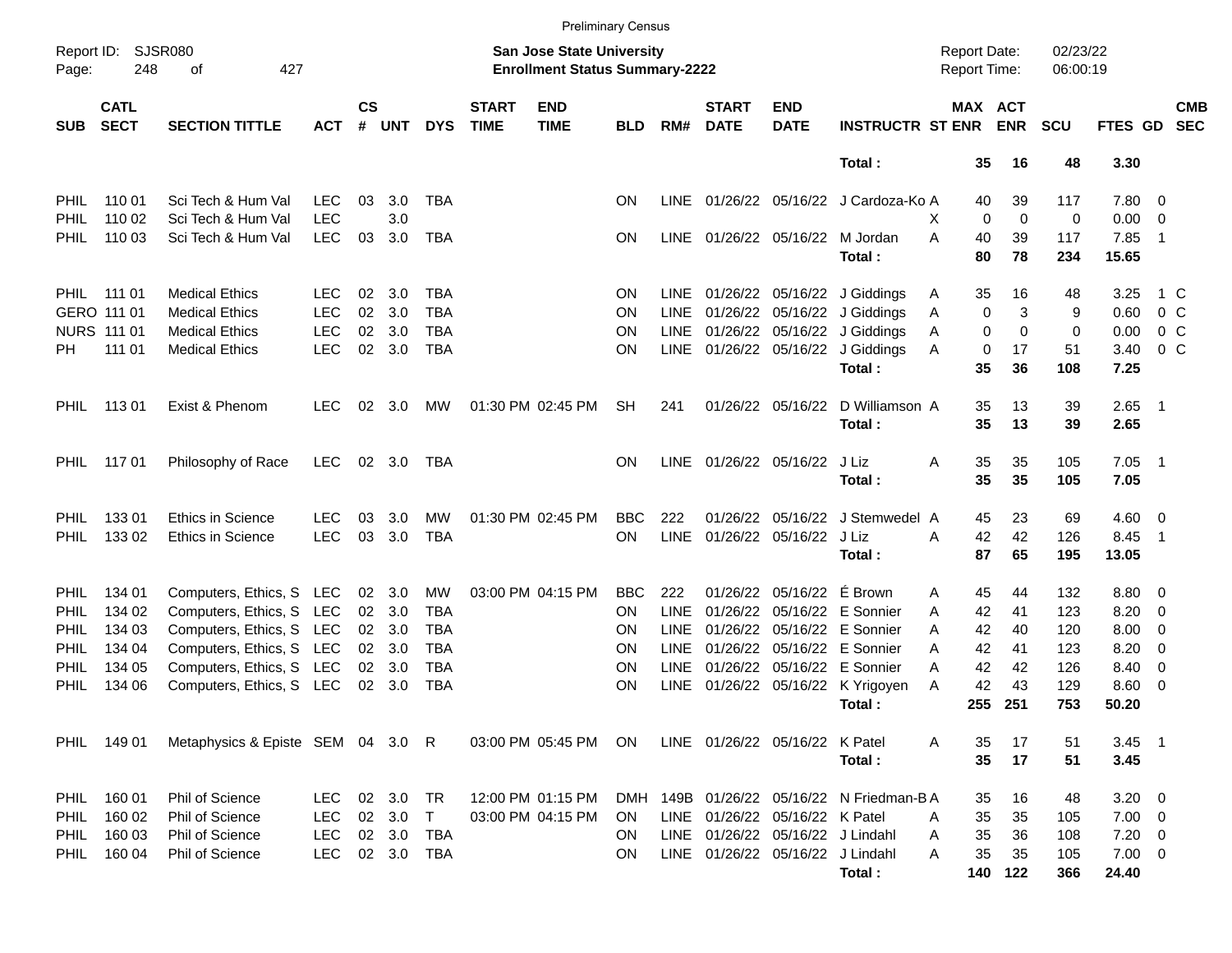|                                                                                                                     | <b>Preliminary Census</b><br>SJSR080<br>San Jose State University<br><b>Report Date:</b><br>02/23/22 |                                        |            |                    |            |                   |                             |                           |                 |             |                             |                           |                                                                      |        |                       |            |                |                  |                          |
|---------------------------------------------------------------------------------------------------------------------|------------------------------------------------------------------------------------------------------|----------------------------------------|------------|--------------------|------------|-------------------|-----------------------------|---------------------------|-----------------|-------------|-----------------------------|---------------------------|----------------------------------------------------------------------|--------|-----------------------|------------|----------------|------------------|--------------------------|
| Report ID:<br>249<br>427<br><b>Enrollment Status Summary-2222</b><br><b>Report Time:</b><br>06:00:19<br>оf<br>Page: |                                                                                                      |                                        |            |                    |            |                   |                             |                           |                 |             |                             |                           |                                                                      |        |                       |            |                |                  |                          |
| <b>SUB</b>                                                                                                          | <b>CATL</b><br><b>SECT</b>                                                                           | <b>SECTION TITTLE</b>                  | <b>ACT</b> | $\mathsf{cs}$<br># | UNT        | <b>DYS</b>        | <b>START</b><br><b>TIME</b> | <b>END</b><br><b>TIME</b> | <b>BLD</b>      | RM#         | <b>START</b><br><b>DATE</b> | <b>END</b><br><b>DATE</b> | <b>INSTRUCTR ST ENR</b>                                              |        | MAX ACT<br><b>ENR</b> | <b>SCU</b> | <b>FTES GD</b> |                  | <b>CMB</b><br><b>SEC</b> |
| <b>PHIL</b>                                                                                                         | 180 01                                                                                               | <b>Indiv Studies</b>                   | <b>SUP</b> | 78                 | 1.0        | <b>TBA</b>        |                             |                           | ON.             | LINE        | 01/26/22 05/16/22           |                           |                                                                      |        | 5<br>0                | 0          | 0.00           | 0                |                          |
| <b>PHIL</b>                                                                                                         | 180 02                                                                                               | <b>Indiv Studies</b>                   | <b>SUP</b> | 78                 | 1.0        | <b>TBA</b>        |                             |                           | ON              | LINE        | 01/26/22 05/16/22           |                           |                                                                      | A<br>A | 5<br>0                | 0          | 0.00           | 0                |                          |
| <b>PHIL</b>                                                                                                         | 180 03                                                                                               | <b>Indiv Studies</b>                   | <b>SUP</b> | 78                 | 2.0        | <b>TBA</b>        |                             |                           | ON              |             | LINE 01/26/22 05/16/22      |                           |                                                                      | А      | 5<br>0                | 0          | 0.00           | 0                |                          |
|                                                                                                                     |                                                                                                      |                                        |            |                    |            |                   |                             |                           |                 |             |                             |                           | Total :                                                              |        | 15<br>0               | 0          | 0.00           |                  |                          |
| <b>PHIL</b>                                                                                                         | 184 01                                                                                               | Directed Reading                       | <b>SUP</b> | 78                 | 1.0        | <b>TBA</b>        |                             |                           | 0N              | LINE        | 01/26/22 05/16/22           |                           |                                                                      | A      | 5<br>0                | 0          | 0.00           | 0                |                          |
| <b>PHIL</b>                                                                                                         | 184 02                                                                                               | Directed Reading                       | <b>SUP</b> | 78                 | 1.0        | <b>TBA</b>        |                             |                           | ΟN              |             | LINE 01/26/22 05/16/22      |                           |                                                                      | А      | 5<br>0                | 0          | 0.00           | 0                |                          |
|                                                                                                                     |                                                                                                      |                                        |            |                    |            |                   |                             |                           |                 |             |                             |                           | Total:                                                               |        | 10<br>$\bf{0}$        | 0          | 0.00           |                  |                          |
| <b>PHIL</b>                                                                                                         | 18601                                                                                                | Prof & Bus Ethics                      | <b>LEC</b> | 03                 | 3.0        | MW                |                             | 07:30 AM 08:45 AM         | ON.             | <b>LINE</b> | 01/26/22                    | 05/16/22                  | J Wilhelmsso A                                                       |        | 13<br>45              | 39         | 2.60           | $0\,C$           |                          |
| BUS3                                                                                                                | 18601                                                                                                | Prof & Bus Ethics                      | <b>LEC</b> | 03                 | 3.0        | MW                |                             | 07:30 AM 08:45 AM         | 0N              | LINE        | 01/26/22                    |                           | 05/16/22 J Wilhelmsso A                                              |        | 33<br>0               | 99         | 6.60           | 0 <sup>C</sup>   |                          |
| <b>PHIL</b>                                                                                                         | 186 02                                                                                               | Prof & Bus Ethics                      | <b>LEC</b> | 03                 | 3.0        | TR                |                             | 07:30 AM 08:45 AM         | 0N              | <b>LINE</b> |                             |                           | 01/26/22 05/16/22 J Wilhelmsso A                                     |        | 8<br>45               | 24         | 1.60           | 0 <sup>C</sup>   |                          |
| BUS3                                                                                                                | 18602                                                                                                | Prof & Bus Ethics                      | <b>LEC</b> | 03                 | 3.0        | TR                |                             | 07:30 AM 08:45 AM         | ON.             | <b>LINE</b> |                             |                           | 01/26/22 05/16/22 J Wilhelmsso A                                     |        | 37<br>0               | 111        | 7.40           | 0 <sup>o</sup>   |                          |
| <b>PHIL</b>                                                                                                         | 186 03                                                                                               | Prof & Bus Ethics                      | <b>LEC</b> | 03                 | 3.0        | $\mathsf T$       |                             | 12:00 PM 01:15 PM         | ON.             | <b>LINE</b> | 01/26/22                    | 05/16/22 K Patel          |                                                                      | Α      | 45<br>13              | 39         | 2.60           | 0 <sup>o</sup>   |                          |
| BUS3                                                                                                                | 18603                                                                                                | Prof & Bus Ethics                      | LEC        | 03                 | 3.0        | $\mathsf{T}$      |                             | 12:00 PM 01:15 PM         | <b>ON</b>       | LINE        | 01/26/22                    | 05/16/22 K Patel          |                                                                      | A      | 34<br>0               | 102        | 6.80           | 0 <sup>o</sup>   |                          |
| <b>PHIL</b>                                                                                                         | 186 04                                                                                               | Prof & Bus Ethics                      | <b>LEC</b> | 03                 | 3.0        | TR                |                             | 12:00 PM 01:15 PM         | <b>BBC</b>      | 102         | 01/26/22                    |                           | 05/16/22 M Maguire                                                   | Α      | 45<br>12              | 36         | 2.40           | 0 <sup>o</sup>   |                          |
| BUS3                                                                                                                | 18604                                                                                                | Prof & Bus Ethics                      | <b>LEC</b> | 03                 | 3.0        | TR                |                             | 12:00 PM 01:15 PM         | <b>BBC</b>      | 102         | 01/26/22                    |                           | 05/16/22 M Maguire                                                   | A      | 33<br>0               | 99         | 6.60           | 0 <sup>o</sup>   |                          |
| <b>PHIL</b>                                                                                                         | 186 05                                                                                               | Prof & Bus Ethics                      | <b>LEC</b> | 03                 | 3.0        | R                 |                             | 12:00 PM 01:15 PM         | ON.             | <b>LINE</b> | 01/26/22                    | 05/16/22 K Patel          |                                                                      | Α      | 45<br>12              | 36         | 2.40           | 0 <sup>o</sup>   |                          |
| BUS3                                                                                                                | 186 05                                                                                               | Prof & Bus Ethics                      | LEC        | 03                 | 3.0        | R                 |                             | 12:00 PM 01:15 PM         | ON              | <b>LINE</b> | 01/26/22                    | 05/16/22 K Patel          |                                                                      | Α      | 35<br>0               | 105        | 7.00           | 0 <sup>o</sup>   |                          |
| <b>PHIL</b>                                                                                                         | 186 06                                                                                               | Prof & Bus Ethics                      | <b>LEC</b> | 03                 | 3.0        | F                 |                             | 09:30 AM 12:15 PM         | ON.             | <b>LINE</b> |                             |                           | 01/26/22 05/16/22 J Wilhelmsso A                                     |        | 7<br>45               | 21         | 1.40           | 0 <sup>o</sup>   |                          |
| BUS3                                                                                                                | 186 06                                                                                               | Prof & Bus Ethics                      | <b>LEC</b> | 03                 | 3.0        | F                 |                             | 09:30 AM 12:15 PM         | <b>ON</b>       | <b>LINE</b> | 01/26/22                    |                           | 05/16/22 J Wilhelmsso A                                              |        | 38<br>0               | 114        | 7.60           | 0 <sup>o</sup>   |                          |
| <b>PHIL</b>                                                                                                         | 186 07                                                                                               | Prof & Bus Ethics                      | <b>LEC</b> | 03                 | 3.0        | F                 |                             | 12:30 PM 03:15 PM         | <b>BBC</b>      | 222         | 01/26/22                    |                           | 05/16/22 A Delunas                                                   | Α      | 9<br>45               | 27         | 1.80           | 0 <sup>o</sup>   |                          |
| BUS3                                                                                                                | 186 07                                                                                               | Prof & Bus Ethics                      | <b>LEC</b> | 03                 | 3.0        | F                 |                             | 12:30 PM 03:15 PM         | <b>BBC</b>      | 222         | 01/26/22                    |                           | 05/16/22 A Delunas                                                   | A      | 32<br>0               | 96         | 6.40           | 0 <sup>o</sup>   |                          |
| <b>PHIL</b>                                                                                                         | 186 08                                                                                               | Prof & Bus Ethics                      | <b>LEC</b> | 03                 | 3.0        | <b>TBA</b>        |                             |                           | <b>ON</b>       | <b>LINE</b> | 01/26/22                    |                           | 05/16/22 L Bernasconi A                                              |        | 19<br>45              | 57         | 3.80           | 0 <sup>C</sup>   |                          |
| BUS3                                                                                                                | 18608                                                                                                | Prof & Bus Ethics                      | LEC        | 03                 | 3.0        | <b>TBA</b>        |                             |                           | 0N              | <b>LINE</b> | 01/26/22                    |                           | 05/16/22 L Bernasconi A                                              |        | 26<br>0               | 78         | 5.20           | 0 <sup>C</sup>   |                          |
| <b>PHIL</b>                                                                                                         | 186 09                                                                                               | Prof & Bus Ethics                      | LEC        | 03                 | 3.0        | <b>TBA</b>        |                             |                           | ON              | <b>LINE</b> | 01/26/22                    |                           | 05/16/22 L Bernasconi A                                              |        | 10<br>45              | 30         | 2.00           | 0 <sup>C</sup>   |                          |
| BUS3                                                                                                                | 18609                                                                                                | Prof & Bus Ethics                      | LEC        | 03                 | 3.0        | <b>TBA</b>        |                             |                           | ON              | <b>LINE</b> | 01/26/22                    |                           | 05/16/22 L Bernasconi A                                              |        | 0<br>35               | 105        | 7.00           | 0 <sup>C</sup>   |                          |
| <b>PHIL</b>                                                                                                         | 186 10                                                                                               | Prof & Bus Ethics                      | <b>LEC</b> | 03                 | 3.0        | <b>TBA</b>        |                             |                           | 0N              | <b>LINE</b> |                             |                           | 01/26/22 05/16/22 L Bernasconi A                                     |        | 12<br>45              | 36         | 2.40           | 0 <sup>C</sup>   |                          |
|                                                                                                                     | BUS3 186 10                                                                                          | Prof & Bus Ethics                      | <b>LEC</b> | 03                 | 3.0        | <b>TBA</b>        |                             |                           | ΟN              |             |                             |                           | LINE 01/26/22 05/16/22 L Bernasconi A                                |        | 31<br>0               | 93         | 6.20           | 0 <sup>o</sup>   |                          |
| PHIL                                                                                                                | 186 11                                                                                               | Prof & Bus Ethics                      | LEC        |                    | 03 3.0     | <b>TBA</b>        |                             |                           | ON              |             |                             |                           | LINE 01/26/22 05/16/22 L Bernasconi A                                |        | 45<br>12              | 36         | 2.40           | $0\,C$           |                          |
|                                                                                                                     | BUS3 186 11                                                                                          | Prof & Bus Ethics                      | <b>LEC</b> | 03                 | 3.0        | <b>TBA</b>        |                             |                           | 0N              |             |                             |                           | LINE 01/26/22 05/16/22 L Bernasconi A                                |        | 32<br>0               | 96         | 6.40           | $0\,C$           |                          |
|                                                                                                                     | PHIL 186 12                                                                                          | Prof & Bus Ethics                      | LEC        | 03                 | 3.0        | TBA               |                             |                           | 0N              |             |                             |                           | LINE 01/26/22 05/16/22 J Giddings                                    | A      | 13<br>45              | 39         | 2.60           | $0\,C$           |                          |
|                                                                                                                     | BUS3 186 12                                                                                          | Prof & Bus Ethics                      | LEC        | 03                 | 3.0        | <b>TBA</b>        |                             |                           | 0N              |             |                             |                           | LINE 01/26/22 05/16/22 J Giddings                                    | A      | 31<br>0               | 93         | 6.20           | $0\,C$           |                          |
|                                                                                                                     | PHIL 186 13<br>BUS3 186 13                                                                           | Prof & Bus Ethics                      | LEC        | 03                 | 3.0        | <b>TBA</b>        |                             |                           | 0N              |             |                             |                           | LINE 01/26/22 05/16/22 T Johnston                                    | Α      | 16<br>45              | 48         | 3.20           | $0\,C$           |                          |
|                                                                                                                     |                                                                                                      | Prof & Bus Ethics                      | LEC        | 03                 | 3.0<br>3.0 | TBA               |                             |                           | 0N              |             |                             |                           | LINE 01/26/22 05/16/22 T Johnston<br>LINE 01/26/22 05/16/22 M Jordan | Α      | 0<br>27               | 81         | 5.40           | $0\,C$<br>$0\,C$ |                          |
|                                                                                                                     | PHIL 186 14<br>BUS3 186 14                                                                           | Prof & Bus Ethics                      | LEC        | 03                 | 03 3.0     | TBA               |                             |                           | 0N              |             |                             |                           | LINE 01/26/22 05/16/22 M Jordan                                      | A      | 45<br>18              | 54         | 3.60           | $0\,C$           |                          |
|                                                                                                                     | PHIL 186 15                                                                                          | Prof & Bus Ethics<br>Prof & Bus Ethics | LEC<br>LEC |                    |            | TBA<br>03 3.0 TBA |                             |                           | 0N<br><b>ON</b> |             |                             |                           | LINE 01/26/22 05/16/22 M Jordan                                      | A<br>Α | 0<br>27<br>11         | 81<br>33   | 5.40<br>2.20   | $0\,C$           |                          |
|                                                                                                                     |                                                                                                      |                                        |            |                    |            |                   |                             |                           |                 |             |                             |                           |                                                                      |        | 45                    |            |                |                  |                          |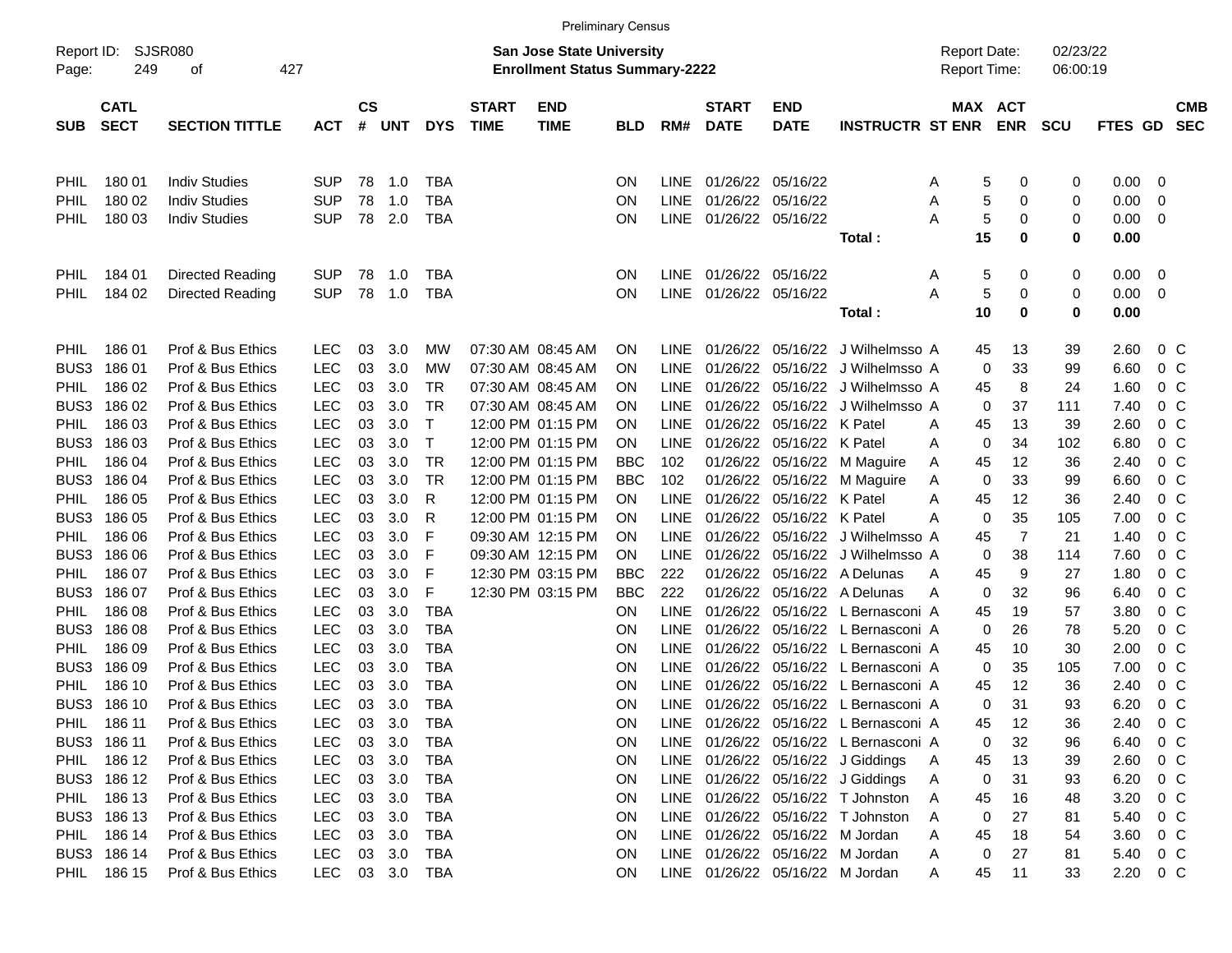|                                                                                                                     | <b>Preliminary Census</b><br>SJSR080<br>02/23/22<br><b>San Jose State University</b><br><b>Report Date:</b> |                                  |            |                |            |            |                             |                           |            |             |                             |                           |                         |   |            |                          |            |                |                |                          |
|---------------------------------------------------------------------------------------------------------------------|-------------------------------------------------------------------------------------------------------------|----------------------------------|------------|----------------|------------|------------|-----------------------------|---------------------------|------------|-------------|-----------------------------|---------------------------|-------------------------|---|------------|--------------------------|------------|----------------|----------------|--------------------------|
| Report ID:<br>427<br><b>Enrollment Status Summary-2222</b><br>250<br><b>Report Time:</b><br>06:00:19<br>οf<br>Page: |                                                                                                             |                                  |            |                |            |            |                             |                           |            |             |                             |                           |                         |   |            |                          |            |                |                |                          |
| <b>SUB</b>                                                                                                          | <b>CATL</b><br><b>SECT</b>                                                                                  | <b>SECTION TITTLE</b>            | <b>ACT</b> | <b>CS</b><br># | <b>UNT</b> | <b>DYS</b> | <b>START</b><br><b>TIME</b> | <b>END</b><br><b>TIME</b> | <b>BLD</b> | RM#         | <b>START</b><br><b>DATE</b> | <b>END</b><br><b>DATE</b> | <b>INSTRUCTR ST ENR</b> |   | <b>MAX</b> | <b>ACT</b><br><b>ENR</b> | <b>SCU</b> | <b>FTES GD</b> |                | <b>CMB</b><br><b>SEC</b> |
| BUS3                                                                                                                | 186 15                                                                                                      | Prof & Bus Ethics                | LEC        | 03             | 3.0        | <b>TBA</b> |                             |                           | ON         | <b>LINE</b> | 01/26/22                    | 05/16/22                  | M Jordan                | Α | 0          | 34                       | 102        | 6.85           | 1 C            |                          |
| <b>PHIL</b>                                                                                                         | 186 16                                                                                                      | Prof & Bus Ethics                | <b>LEC</b> | 03             | 3.0        | <b>TBA</b> |                             |                           | ON         | <b>LINE</b> | 01/26/22                    | 05/16/22                  | A Vaidya                | Α | 45         | 17                       | 51         | 3.40           | 0 <sup>C</sup> |                          |
| BUS3                                                                                                                | 186 16                                                                                                      | Prof & Bus Ethics                | <b>LEC</b> | 03             | 3.0        | <b>TBA</b> |                             |                           | ON         | <b>LINE</b> | 01/26/22                    | 05/16/22                  | A Vaidya                | Α | 0          | 28                       | 84         | 5.60           | 0 <sup>C</sup> |                          |
| <b>PHIL</b>                                                                                                         | 186 17                                                                                                      | Prof & Bus Ethics                | <b>LEC</b> | 03             | 3.0        | <b>TBA</b> |                             |                           | ON         | <b>LINE</b> | 01/26/22                    | 05/16/22                  | T Johnston              | Α | 45         | 8                        | 24         | 1.60           | 0 <sup>C</sup> |                          |
| BUS3                                                                                                                | 186 17                                                                                                      | Prof & Bus Ethics                | <b>LEC</b> | 03             | 3.0        | <b>TBA</b> |                             |                           | ON         | <b>LINE</b> | 01/26/22                    | 05/16/22                  | T Johnston              | Α | 0          | 36                       | 108        | 7.20           | 0 <sup>C</sup> |                          |
| <b>PHIL</b>                                                                                                         | 186 18                                                                                                      | Prof & Bus Ethics                | <b>LEC</b> | 03             | 3.0        | <b>TBA</b> |                             |                           | ON         | <b>LINE</b> | 01/26/22                    | 05/16/22                  | A Vaidya                | Α | 45         | 13                       | 39         | 2.60           | 0 <sup>C</sup> |                          |
| BUS3                                                                                                                | 186 18                                                                                                      | Prof & Bus Ethics                | <b>LEC</b> | 03             | 3.0        | <b>TBA</b> |                             |                           | ON         | <b>LINE</b> | 01/26/22                    | 05/16/22                  | A Vaidya                | Α | 0          | 31                       | 93         | 6.20           | 0 <sup>C</sup> |                          |
| <b>PHIL</b>                                                                                                         | 186 19                                                                                                      | Prof & Bus Ethics                | <b>LEC</b> | 03             | 3.0        | <b>TBA</b> |                             |                           | ON         | <b>LINE</b> | 01/26/22                    | 05/16/22                  | T Johnston              | Α | 45         | 19                       | 57         | 3.80           | 0 <sup>C</sup> |                          |
| BUS3                                                                                                                | 186 19                                                                                                      | Prof & Bus Ethics                | <b>LEC</b> | 03             | 3.0        | <b>TBA</b> |                             |                           | ON         | <b>LINE</b> | 01/26/22                    | 05/16/22                  | T Johnston              | Α | 0          | 26                       | 78         | 5.20           | 0 <sup>C</sup> |                          |
| <b>PHIL</b>                                                                                                         | 186 20                                                                                                      | Prof & Bus Ethics                | <b>LEC</b> | 03             | 3.0        | <b>TBA</b> |                             |                           | ON         | <b>LINE</b> | 01/26/22                    | 05/16/22                  | <b>T</b> Gullion        | Α | 45         | 17                       | 51         | 3.40           | 0 <sup>C</sup> |                          |
| BUS3                                                                                                                | 186 20                                                                                                      | Prof & Bus Ethics                | <b>LEC</b> | 03             | 3.0        | <b>TBA</b> |                             |                           | ON         | <b>LINE</b> | 01/26/22                    | 05/16/22                  | T Gullion               | Α | 0          | 26                       | 78         | 5.20           | 0 <sup>C</sup> |                          |
| <b>PHIL</b>                                                                                                         | 186 21                                                                                                      | Prof & Bus Ethics                | <b>LEC</b> | 03             | 3.0        | <b>TBA</b> |                             |                           | ON         | <b>LINE</b> | 01/26/22                    | 05/16/22                  | M Jordan                | Α | 45         | 15                       | 45         | 3.00           | 0 <sup>C</sup> |                          |
| BUS3                                                                                                                | 186 21                                                                                                      | Prof & Bus Ethics                | <b>LEC</b> | 03             | 3.0        | <b>TBA</b> |                             |                           | ON         | <b>LINE</b> | 01/26/22                    | 05/16/22                  | M Jordan                | Α | 0          | 31                       | 93         | 6.20           | 0 <sup>C</sup> |                          |
| <b>PHIL</b>                                                                                                         | 186 22                                                                                                      | Prof & Bus Ethics                | <b>LEC</b> | 03             | 3.0        | <b>TBA</b> |                             |                           | ON         | <b>LINE</b> | 01/26/22                    | 05/16/22                  | <b>T</b> Gullion        | Α | 45         | 11                       | 33         | 2.20           | 0 <sup>C</sup> |                          |
| BUS3                                                                                                                | 186 22                                                                                                      | Prof & Bus Ethics                | <b>LEC</b> | 03             | 3.0        | <b>TBA</b> |                             |                           | ON         | <b>LINE</b> | 01/26/22                    | 05/16/22                  | T Gullion               | Α | 0          | 33                       | 99         | 6.60           | 0 <sup>C</sup> |                          |
| <b>PHIL</b>                                                                                                         | 186 23                                                                                                      | Prof & Bus Ethics                | <b>LEC</b> | 03             | 3.0        | <b>TBA</b> |                             |                           | ON         | <b>LINE</b> | 01/26/22                    | 05/16/22                  | T Gullion               | Α | 45         | 12                       | 36         | 2.40           | 0 <sup>C</sup> |                          |
| BUS3                                                                                                                | 186 23                                                                                                      | Prof & Bus Ethics                | <b>LEC</b> | 03             | 3.0        | <b>TBA</b> |                             |                           | ON         | <b>LINE</b> | 01/26/22                    | 05/16/22                  | T Gullion               | Α | 0          | 33                       | 99         | 6.60           | 0 <sup>C</sup> |                          |
| PHIL                                                                                                                | 186 24                                                                                                      | Prof & Bus Ethics                | <b>LEC</b> | 03             | 3.0        | <b>TBA</b> |                             |                           | ON         | <b>LINE</b> | 01/26/22                    | 05/16/22                  | C Sanchez               | A | 45         | 19                       | 57         | 3.80           | 0 <sup>C</sup> |                          |
| BUS3                                                                                                                | 186 24                                                                                                      | Prof & Bus Ethics                | <b>LEC</b> | 03             | 3.0        | <b>TBA</b> |                             |                           | ON         | <b>LINE</b> | 01/26/22                    | 05/16/22                  | C Sanchez               | A | 0          | 26                       | 78         | 5.20           | 0 <sup>C</sup> |                          |
| <b>PHIL</b>                                                                                                         | 186 25                                                                                                      | Prof & Bus Ethics                | <b>LEC</b> | 03             | 3.0        | <b>TBA</b> |                             |                           | ON         | <b>LINE</b> | 01/26/22                    | 05/16/22                  | L Bernasconi A          |   | 45         | 17                       | 51         | 3.40           | 0 <sup>C</sup> |                          |
| BUS3                                                                                                                | 186 25                                                                                                      | Prof & Bus Ethics                | <b>LEC</b> | 03             | 3.0        | <b>TBA</b> |                             |                           | ON         | <b>LINE</b> | 01/26/22                    | 05/16/22                  | L Bernasconi A          |   | 0          | 27                       | 81         | 5.40           | 0 <sup>C</sup> |                          |
| <b>PHIL</b>                                                                                                         | 186 26                                                                                                      | Prof & Bus Ethics                | <b>LEC</b> | 03             | 3.0        | <b>TBA</b> |                             |                           | ON         | <b>LINE</b> | 01/26/22                    | 05/16/22                  | T Gullion               | Α | 45         | 9                        | 27         | 1.80           | 0 <sup>C</sup> |                          |
| BUS3                                                                                                                | 186 26                                                                                                      | Prof & Bus Ethics                | <b>LEC</b> | 03             | 3.0        | <b>TBA</b> |                             |                           | ON         | <b>LINE</b> | 01/26/22                    | 05/16/22                  | T Gullion               | Α | 0          | 36                       | 108        | 7.20           | 0 <sup>C</sup> |                          |
| <b>PHIL</b>                                                                                                         | 186 27                                                                                                      | Prof & Bus Ethics                | <b>LEC</b> | 03             | 3.0        | <b>TBA</b> |                             |                           | ON         | <b>LINE</b> | 01/26/22                    | 05/16/22                  | C Sanchez               | Α | 45         | 11                       | 33         | 2.20           | 0 <sup>C</sup> |                          |
| BUS3                                                                                                                | 186 27                                                                                                      | Prof & Bus Ethics                | <b>LEC</b> | 03             | 3.0        | <b>TBA</b> |                             |                           | ON         | <b>LINE</b> | 01/26/22                    | 05/16/22                  | C Sanchez               | A | 0          | 34                       | 102        | 6.80           | 0 <sup>C</sup> |                          |
| PHIL                                                                                                                | 186 28                                                                                                      | Prof & Bus Ethics                | <b>LEC</b> | 03             | 3.0        | <b>TBA</b> |                             |                           | ON         | <b>LINE</b> | 01/26/22                    | 05/16/22                  | J Giddings              | A | 45         | 12                       | 36         | 2.40           | 0 <sup>C</sup> |                          |
| BUS3                                                                                                                | 186 28                                                                                                      | Prof & Bus Ethics                | <b>LEC</b> | 03             | 3.0        | <b>TBA</b> |                             |                           | ON         | <b>LINE</b> | 01/26/22 05/16/22           |                           | J Giddings              | A | 0          | 31                       | 93         | 6.20           | 0 <sup>C</sup> |                          |
|                                                                                                                     |                                                                                                             |                                  |            |                |            |            |                             |                           |            |             |                             |                           | Total:                  |   |            | 1260 1248                | 3744       | 249.65         |                |                          |
| PHIL                                                                                                                | 195 01                                                                                                      | Sem in Phil Law                  | SEM        | 05             | 3.0        | W          |                             | 03:00 PM 05:45 PM         | <b>SH</b>  | 241         |                             | 01/26/22 05/16/22         | A Delunas               | A | 25         | 13                       | 39         | 2.60           | 0              |                          |
|                                                                                                                     |                                                                                                             |                                  |            |                |            |            |                             |                           |            |             |                             |                           | Total:                  |   | 25         | 13                       | კყ         | 2.60           |                |                          |
|                                                                                                                     | PHIL 289 01                                                                                                 | Graduate Proseminar SEM 05 3.0 M |            |                |            |            |                             | 06:00 PM 08:45 PM ON      |            |             | LINE 01/26/22 05/16/22      |                           | R Chan                  | A | 20         | 8                        | 24         | $1.90\quad 6$  |                |                          |
|                                                                                                                     |                                                                                                             |                                  |            |                |            |            |                             |                           |            |             |                             |                           | Total:                  |   | 20         | 8                        | 24         | 1.90           |                |                          |
|                                                                                                                     | PHIL 291 01                                                                                                 | Epistem or Metaphy SEM 05 3.0 T  |            |                |            |            |                             | 06:00 PM 07:15 PM ON      |            |             | LINE 01/26/22 05/16/22      |                           | R Chan                  | A | 20         | 12                       | 36         | 2.90 10        |                |                          |
|                                                                                                                     |                                                                                                             |                                  |            |                |            |            |                             |                           |            |             |                             |                           | Total:                  |   | 20         | 12                       | 36         | 2.90           |                |                          |
|                                                                                                                     | PHIL 292 02                                                                                                 | Ethics or Aestheti               | <b>SEM</b> |                | 3.0        |            |                             |                           |            |             |                             |                           |                         | X | 0          | 0                        | 0          | $0.00 \t 0$    |                |                          |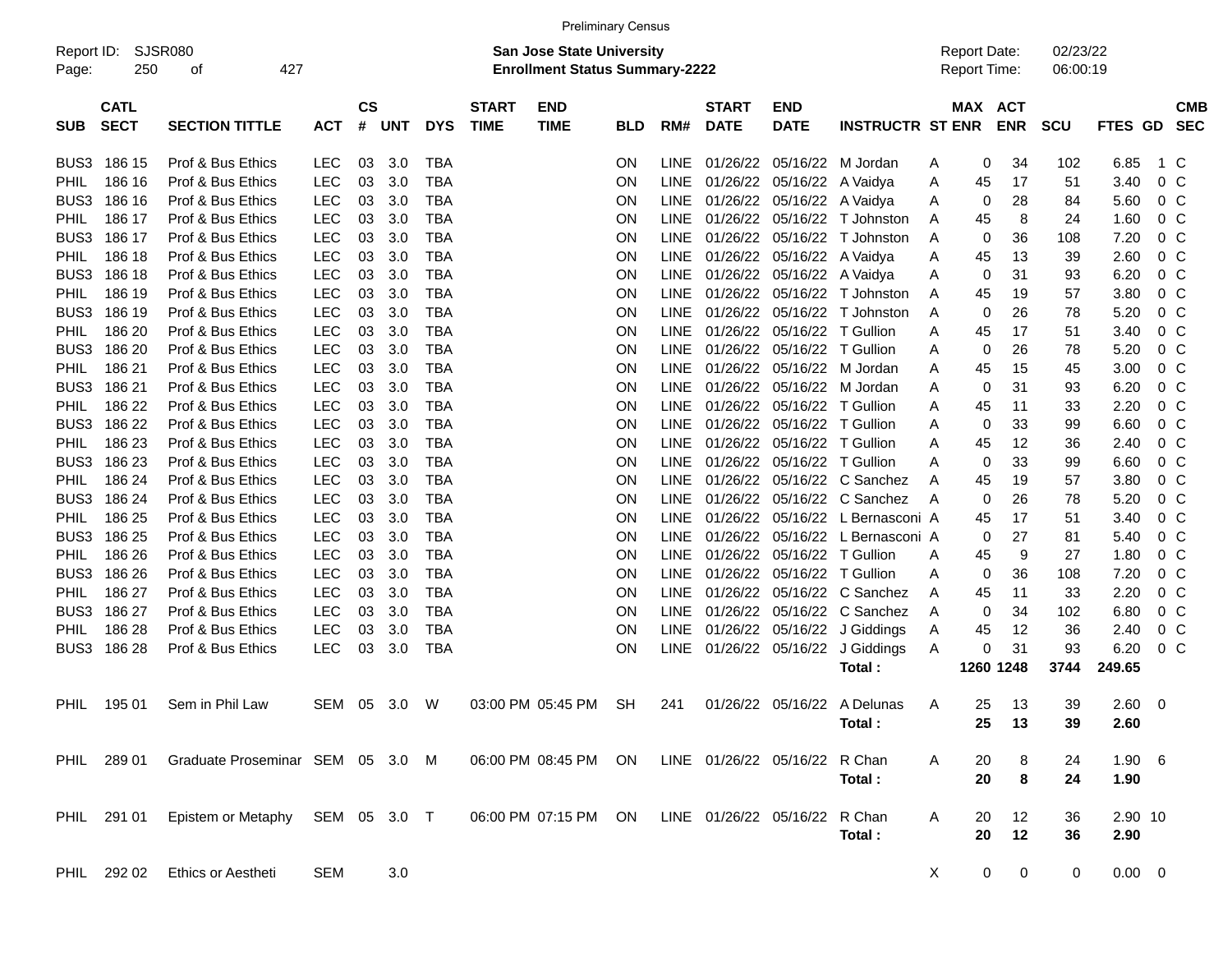|            | <b>Preliminary Census</b><br>SJSR080<br>02/23/22<br><b>Report Date:</b><br><b>San Jose State University</b> |                       |            |           |            |            |              |                                       |            |      |              |                   |                         |                     |                            |             |                                  |            |
|------------|-------------------------------------------------------------------------------------------------------------|-----------------------|------------|-----------|------------|------------|--------------|---------------------------------------|------------|------|--------------|-------------------|-------------------------|---------------------|----------------------------|-------------|----------------------------------|------------|
| Report ID: |                                                                                                             |                       |            |           |            |            |              |                                       |            |      |              |                   |                         |                     |                            |             |                                  |            |
| Page:      | 251                                                                                                         | 427<br>οf             |            |           |            |            |              | <b>Enrollment Status Summary-2222</b> |            |      |              |                   |                         | <b>Report Time:</b> |                            | 06:00:19    |                                  |            |
|            | <b>CATL</b>                                                                                                 |                       |            | <b>CS</b> |            |            | <b>START</b> | <b>END</b>                            |            |      | <b>START</b> | <b>END</b>        |                         |                     | MAX ACT                    |             |                                  | <b>CMB</b> |
| <b>SUB</b> | <b>SECT</b>                                                                                                 | <b>SECTION TITTLE</b> | <b>ACT</b> | #         | <b>UNT</b> | <b>DYS</b> | <b>TIME</b>  | <b>TIME</b>                           | <b>BLD</b> | RM#  | <b>DATE</b>  | <b>DATE</b>       | <b>INSTRUCTR ST ENR</b> |                     | <b>ENR</b>                 | <b>SCU</b>  | FTES GD                          | <b>SEC</b> |
|            |                                                                                                             |                       |            |           |            |            |              |                                       |            |      |              |                   | Total:                  |                     | $\mathbf 0$<br>$\mathbf 0$ | 0           | 0.00                             |            |
| PHIL       | 298 03                                                                                                      | <b>Spec Studies</b>   | <b>SUP</b> | 78        | 3.0        | <b>TBA</b> |              |                                       | <b>ON</b>  | LINE |              | 01/26/22 05/16/22 |                         | A                   | 5<br>0                     | $\mathbf 0$ | $0.00 \t 0$                      |            |
| PHIL.      | 298 04                                                                                                      | <b>Spec Studies</b>   | <b>SUP</b> | 78        | 3.0        | TBA        |              |                                       | <b>ON</b>  | LINE |              | 01/26/22 05/16/22 |                         | A                   | 5<br>0                     | 0           | 0.00<br>$\overline{0}$           |            |
| PHIL       | 298 05                                                                                                      | <b>Spec Studies</b>   | <b>SUP</b> | 78        | 3.0        | <b>TBA</b> |              |                                       | <b>ON</b>  | LINE |              | 01/26/22 05/16/22 |                         | A                   | 5<br>$\Omega$              | $\Omega$    | 0.00<br>$\overline{0}$           |            |
| PHIL.      | 298 06                                                                                                      | <b>Spec Studies</b>   | <b>SUP</b> | 78        | 3.0        | TBA        |              |                                       | <b>ON</b>  | LINE |              | 01/26/22 05/16/22 |                         | A                   | 5<br>$\Omega$              | $\mathbf 0$ | 0.00<br>$\overline{\phantom{0}}$ |            |
|            |                                                                                                             |                       |            |           |            |            |              |                                       |            |      |              |                   | Total:                  | 20                  | $\bf{0}$                   | 0           | 0.00                             |            |
| PHIL       | 299 02                                                                                                      | <b>Masters Thesis</b> | <b>SUP</b> | 78        | 3.0        | <b>TBA</b> |              |                                       | <b>ON</b>  | LINE |              | 01/26/22 05/16/22 |                         | A                   | 5<br>0                     | $\mathbf 0$ | 0.00<br>$\overline{\phantom{0}}$ |            |
| PHIL       | 299 03                                                                                                      | <b>Masters Thesis</b> | <b>SUP</b> | 78        | 3.0        | <b>TBA</b> |              |                                       | <b>ON</b>  | LINE | 01/26/22     | 05/16/22          |                         | A                   | 5<br>$\Omega$              | $\mathbf 0$ | 0.00<br>$\overline{\mathbf{0}}$  |            |
|            |                                                                                                             |                       |            |           |            |            |              |                                       |            |      |              |                   | Total :                 | 10                  | 0                          | 0           | 0.00                             |            |

**Department : Philosophy** 

| <b>Department Total:</b>  |      | 3277 2946 8838 |          | 590.45 |
|---------------------------|------|----------------|----------|--------|
| <b>Lower Division :</b>   | 1000 |                | 875 2625 | 175.00 |
| <b>Upper Division :</b>   |      | 2207 2051 6153 |          | 410.65 |
| <b>Graduate Division:</b> | 70   | 20             | 60       | 4.80   |